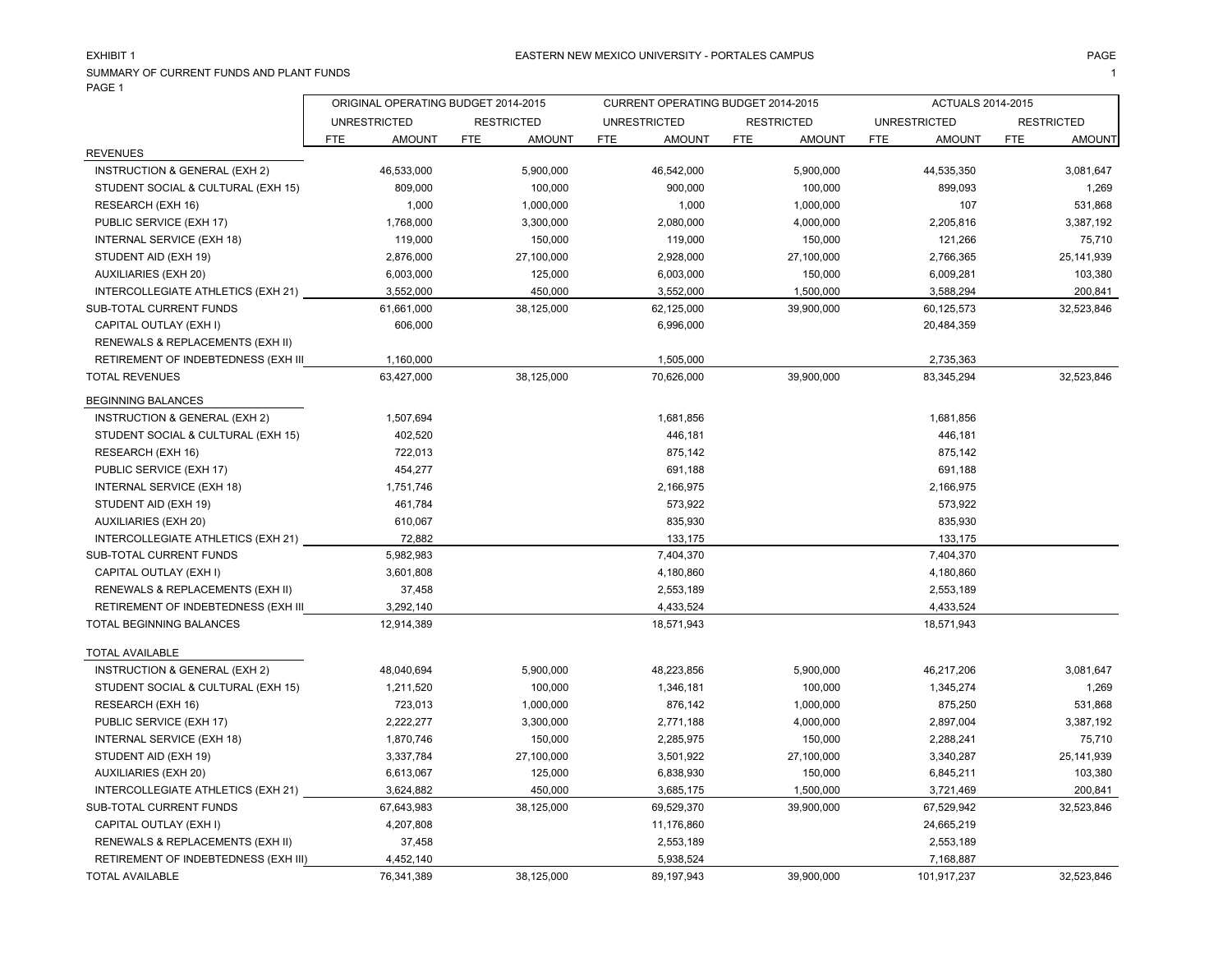# EXHIBIT 1

### SUMMARY OF CURRENT FUNDS AND PLANT FUNDS $\mathsf S$  2 PAGE 2

|                                          | ORIGINAL OPERATING BUDGET 2014-2015 |                     |            |                   |            | CURRENT OPERATING BUDGET 2014-2015 |            |                   |            | <b>ACTUALS 2014-2015</b> |            |                   |
|------------------------------------------|-------------------------------------|---------------------|------------|-------------------|------------|------------------------------------|------------|-------------------|------------|--------------------------|------------|-------------------|
|                                          |                                     | <b>UNRESTRICTED</b> |            | <b>RESTRICTED</b> |            | <b>UNRESTRICTED</b>                |            | <b>RESTRICTED</b> |            | <b>UNRESTRICTED</b>      |            | <b>RESTRICTED</b> |
|                                          | <b>FTE</b>                          | <b>AMOUNT</b>       | <b>FTE</b> | <b>AMOUNT</b>     | <b>FTE</b> | <b>AMOUNT</b>                      | <b>FTE</b> | <b>AMOUNT</b>     | <b>FTE</b> | <b>AMOUNT</b>            | <b>FTE</b> | <b>AMOUNT</b>     |
| <b>EXPENDITURES</b>                      |                                     |                     |            |                   |            |                                    |            |                   |            |                          |            |                   |
| INSTRUCTION & GENERAL (EXH 2)            | 509.61                              | 41,841,000          | 54.64      | 5,900,000         | 509.61     | 42,294,000                         | 54.64      | 5,900,000         | 476.91     | 39,861,077               | 44.09      | 3,081,647         |
| STUDENT SOCIAL & CULTURAL (EXH 15)       | 11.55                               | 809,000             | 4.33       | 100,000           | 11.55      | 900,000                            | 4.33       | 100,000           | 9.44       | 899,825                  | 0.12       | 1,269             |
| RESEARCH (EXH 16)                        | 2.09                                | 173,000             | 0.41       | 1,000,000         | 2.09       | 180,000                            | 0.41       | 1,000,000         | 2.24       | 147,068                  | 7.17       | 531,868           |
| PUBLIC SERVICE (EXH 17)                  | 24.54                               | 1,768,000           | 3.10       | 3,300,000         | 24.54      | 2,080,000                          | 3.10       | 4,000,000         | 25.66      | 2,173,084                | 20.64      | 3,387,192         |
| INTERNAL SERVICE (EXH 18)                | 43.22                               | 111,000             | 5.56       | 150,000           | 43.22      | 475,000                            | 5.56       | 150,000           | 36.78      | 168,646                  | 4.85       | 75,710            |
| STUDENT AID (EXH 19)                     |                                     | 4,992,000           |            | 27,100,000        |            | 5,126,000                          |            | 27,100,000        |            | 4,901,531                |            | 25, 141, 939      |
| <b>AUXILIARIES (EXH 20)</b>              | 32.41                               | 4,686,000           | 2.27       | 125,000           | 32.41      | 4,800,000                          | 2.27       | 150,000           | 35.43      | 4,582,673                | 3.75       | 103,380           |
| INTERCOLLEGIATE ATHLETICS (EXH 21)       | 27.55                               | 3,552,000           | 1.57       | 450,000           | 27.55      | 3,632,000                          | 1.57       | 1,500,000         | 26.01      | 3,516,612                | 1.27       | 200,841           |
| SUB-TOTAL CURRENT FUNDS                  | 650.96                              | 57,932,000          | 71.87      | 38,125,000        | 650.96     | 59,487,000                         | 71.87      | 39,900,000        | 612.47     | 56,250,516               | 81.90      | 32,523,846        |
| CAPITAL OUTLAY (EXH I)                   |                                     | 2,600,000           |            |                   |            | 11,682,000                         |            |                   |            | 10,584,072               |            |                   |
| RENEWALS & REPLACEMENTS (EXH II)         |                                     | 1,300,000           |            |                   |            | 3,310,000                          |            |                   |            | 2,495,892                |            |                   |
| RETIREMENT OF INDEBTEDNESS (EXH III      |                                     | 2,520,000           |            |                   |            | 2,912,000                          |            |                   |            | 2,743,969                |            |                   |
| <b>TOTAL EXPENDITURES</b>                |                                     | 64,352,000          |            | 38,125,000        |            | 77,391,000                         |            | 39,900,000        |            | 72,074,449               |            | 32,523,846        |
|                                          |                                     |                     |            |                   |            |                                    |            |                   |            |                          |            |                   |
| TRANSFERS TO OR (FROM)                   |                                     |                     |            |                   |            |                                    |            |                   |            |                          |            |                   |
| INSTRUCTION & GENERAL (EXH 2)            |                                     | (4,614,000)         |            |                   |            | (4,614,000)                        |            |                   |            | (4,614,000)              |            |                   |
| STUDENT SOCIAL & CULTURAL (EXH 15)       |                                     |                     |            |                   |            |                                    |            |                   |            |                          |            |                   |
| RESEARCH (EXH 16)                        |                                     | 125,000             |            |                   |            | 125,000                            |            |                   |            | 125,000                  |            |                   |
| PUBLIC SERVICE (EXH 17)                  |                                     |                     |            |                   |            |                                    |            |                   |            |                          |            |                   |
| INTERNAL SERVICE (EXH 18)                |                                     |                     |            |                   |            | (425,000)                          |            |                   |            | (425,000)                |            |                   |
| STUDENT AID (EXH 19)                     |                                     | 2,075,000           |            |                   |            | 2,075,000                          |            |                   |            | 2,075,000                |            |                   |
| AUXILIARIES (EXH 20)                     |                                     | (1, 165, 000)       |            |                   |            | (1,965,000)                        |            |                   |            | (1,965,000)              |            |                   |
| INTERCOLLEGIATE ATHLETICS (EXH 21)       |                                     |                     |            |                   |            |                                    |            |                   |            |                          |            |                   |
| SUB-TOTAL CURRENT FUNDS                  |                                     | (3,579,000)         |            |                   |            | (4,804,000)                        |            |                   |            | (4,804,000)              |            |                   |
| CAPITAL OUTLAY (EXH I)                   |                                     | 850,000             |            |                   |            | 4,475,000                          |            |                   |            | 4,475,000                |            |                   |
| RENEWALS & REPLACEMENTS (EXH II)         |                                     | 1,350,000           |            |                   |            | 1,350,000                          |            |                   |            | 1,350,000                |            |                   |
| RETIREMENT OF INDEBTEDNESS (EXH III      |                                     | 1,379,000           |            |                   |            | (1,021,000)                        |            |                   |            | (1,021,000)              |            |                   |
| <b>TOTAL TRANSFERS</b>                   |                                     |                     |            |                   |            |                                    |            |                   |            |                          |            |                   |
| ENDING BALANCE                           |                                     |                     |            |                   |            |                                    |            |                   |            |                          |            |                   |
| INSTRUCTION & GENERAL (EXH 2)            |                                     | 1,585,694           |            |                   |            | 1,315,856                          |            |                   |            | 1,742,129                |            |                   |
| STUDENT SOCIAL & CULTURAL (EXH 15)       |                                     | 402,520             |            |                   |            | 446,181                            |            |                   |            | 445,449                  |            |                   |
| RESEARCH (EXH 16)                        |                                     | 675,013             |            |                   |            | 821,142                            |            |                   |            | 853,182                  |            |                   |
| PUBLIC SERVICE (EXH 17)                  |                                     | 454,278             |            |                   |            | 691,188                            |            |                   |            | 723,921                  |            |                   |
| INTERNAL SERVICE (EXH 18)                |                                     | 1,759,746           |            |                   |            | 1,385,975                          |            |                   |            | 1,694,596                |            |                   |
| STUDENT AID (EXH 19)                     |                                     | 420,784             |            |                   |            | 450,922                            |            |                   |            | 513,756                  |            |                   |
| <b>AUXILIARIES (EXH 20)</b>              |                                     | 762,067             |            |                   |            | 73,930                             |            |                   |            | 297,538                  |            |                   |
| INTERCOLLEGIATE ATHLETICS (EXH 21)       |                                     | 72,882              |            |                   |            | 53,175                             |            |                   |            | 204,857                  |            |                   |
| SUB-TOTAL CURRENT FUNDS                  |                                     | 6,132,983           |            |                   |            | 5,238,370                          |            |                   |            | 6,475,426                |            |                   |
| CAPITAL OUTLAY (EXH I)                   |                                     | 2,457,808           |            |                   |            | 3,969,860                          |            |                   |            | 18,556,146               |            |                   |
| RENEWALS & REPLACEMENTS (EXH II)         |                                     | 87,458              |            |                   |            | 593,189                            |            |                   |            | 1,407,298                |            |                   |
| RETIREMENT OF INDEBTEDNESS (EXH III)     |                                     | 3,311,140           |            |                   |            | 2,005,524                          |            |                   |            | 3,403,919                |            |                   |
| TOTAL ENDING BALANCES                    |                                     | 11,989,389          |            |                   |            | 11,806,943                         |            |                   |            | 29,842,788               |            |                   |
| TOTAL EXPENDITURES, TRANSFERS & BALANCES |                                     | 76,341,389          |            | 38,125,000        |            | 89,197,943                         |            | 39,900,000        |            | 101,917,237              |            | 32,523,846        |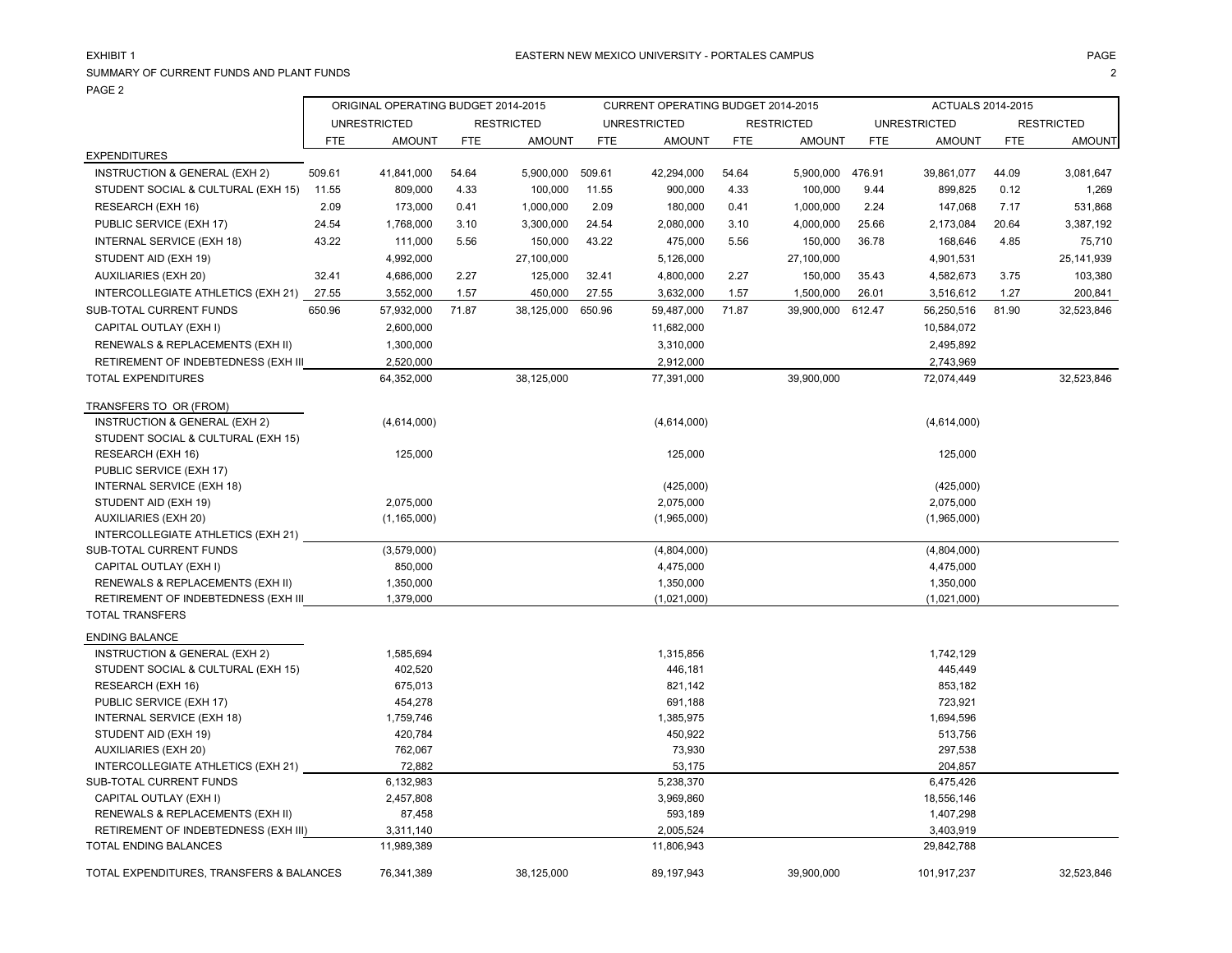|                                             | ORIGINAL OPERATING BUDGET 2014-2015 |                   |               |            | CURRENT OPERATING BUDGET 2014-2015 |                   |               |     | ACTUALS 2014-2015   |                   |               |
|---------------------------------------------|-------------------------------------|-------------------|---------------|------------|------------------------------------|-------------------|---------------|-----|---------------------|-------------------|---------------|
|                                             | <b>UNRESTRICTED</b>                 | <b>RESTRICTED</b> |               |            | <b>UNRESTRICTED</b>                | <b>RESTRICTED</b> |               |     | <b>UNRESTRICTED</b> | <b>RESTRICTED</b> |               |
|                                             | <b>FTE</b><br><b>AMOUNT</b>         | <b>FTE</b>        | <b>AMOUNT</b> | <b>FTE</b> | <b>AMOUNT</b>                      | <b>FTE</b>        | <b>AMOUNT</b> | FTE | <b>AMOUNT</b>       | <b>FTE</b>        | <b>AMOUNT</b> |
| I & G TO (FROM)                             |                                     |                   |               |            |                                    |                   |               |     |                     |                   |               |
| <b>MANDATORY</b>                            |                                     |                   |               |            |                                    |                   |               |     |                     |                   |               |
| RETIREMENT OF INDEBTEDNESS                  | 1,379,000                           |                   |               |            | (1,021,000)                        |                   |               |     | (1,021,000)         |                   |               |
| STUDENT LOAN MATCHING                       |                                     |                   |               |            |                                    |                   |               |     |                     |                   |               |
| <b>REQUIRED</b>                             |                                     |                   |               |            |                                    |                   |               |     |                     |                   |               |
| <b>STUDENT AID</b>                          |                                     |                   |               |            |                                    |                   |               |     |                     |                   |               |
| <b>BUILDING RENEWALS &amp; REPLACEMENTS</b> |                                     |                   |               |            |                                    |                   |               |     |                     |                   |               |
| PLANT EQUIPMENT                             |                                     |                   |               |            |                                    |                   |               |     |                     |                   |               |
| <b>NON-MANDATORY</b>                        |                                     |                   |               |            |                                    |                   |               |     |                     |                   |               |
| STUDENT SOCIAL & CULTURAL                   |                                     |                   |               |            |                                    |                   |               |     |                     |                   |               |
| <b>RESEARCH</b>                             | 125,000                             |                   |               |            | 125,000                            |                   |               |     | 125,000             |                   |               |
| <b>INTERNAL SERVICE</b>                     |                                     |                   |               |            | (425,000)                          |                   |               |     | (425,000)           |                   |               |
| <b>STUDENT AID</b>                          | 2,075,000                           |                   |               |            | 2,075,000                          |                   |               |     | 2,075,000           |                   |               |
| <b>AUXILIARIES</b>                          | (1, 165, 000)                       |                   |               |            | (1,965,000)                        |                   |               |     | (1,965,000)         |                   |               |
| <b>INTERCOLLEGIATE ATHLETICS</b>            |                                     |                   |               |            |                                    |                   |               |     |                     |                   |               |
| <b>BUILDING RENEWAL &amp; REPLACEME</b>     | 1,350,000                           |                   |               |            | 1,350,000                          |                   |               |     | 1,350,000           |                   |               |
| PLANT EQUIPMENT                             | 600,000                             |                   |               |            | 600,000                            |                   |               |     | 600,000             |                   |               |
| <b>CAPITAL OUTLAY</b>                       | 250,000                             |                   |               |            | 3,875,000                          |                   |               |     | 3,875,000           |                   |               |
| <b>DEBT SERVICE</b>                         |                                     |                   |               |            |                                    |                   |               |     |                     |                   |               |
| TOTAL FROM I & G                            | 4,614,000                           |                   |               |            | 4,614,000                          |                   |               |     | 4,614,000           |                   |               |
| NET TRANSFERS TO (FROM)                     |                                     |                   |               |            |                                    |                   |               |     |                     |                   |               |
| <b>INSTRUCTION &amp; GENERAL</b>            | (4,614,000)                         |                   |               |            | (4,614,000)                        |                   |               |     | (4,614,000)         |                   |               |
| STUDENT SOCIAL & CULTURAL                   |                                     |                   |               |            |                                    |                   |               |     |                     |                   |               |
| <b>RESEARCH</b>                             | 125,000                             |                   |               |            | 125,000                            |                   |               |     | 125,000             |                   |               |
| PUBLIC SERVICE                              |                                     |                   |               |            |                                    |                   |               |     |                     |                   |               |
| <b>INTERNAL SERVICE</b>                     |                                     |                   |               |            | (425,000)                          |                   |               |     | (425,000)           |                   |               |
| <b>STUDENT AID</b>                          | 2,075,000                           |                   |               |            | 2,075,000                          |                   |               |     | 2,075,000           |                   |               |
| <b>AUXILIARIES</b>                          | (1, 165, 000)                       |                   |               |            | (1,965,000)                        |                   |               |     | (1,965,000)         |                   |               |
| <b>INTERCOLLEGIATE ATHLETICS</b>            |                                     |                   |               |            |                                    |                   |               |     |                     |                   |               |
| NET TRANSFERS TO (FROM)                     |                                     |                   |               |            |                                    |                   |               |     |                     |                   |               |
| <b>CURRENT FUNDS</b>                        | (3,579,000)                         |                   |               |            | (4,804,000)                        |                   |               |     | (4,804,000)         |                   |               |
| CAPITAL OUTLAY                              | 250,000                             |                   |               |            | 3,875,000                          |                   |               |     | 3,875,000           |                   |               |
| PLANT EQUIPMENT                             | 600,000                             |                   |               |            | 600,000                            |                   |               |     | 600,000             |                   |               |
| <b>RENEWALS &amp; REPLACEMENTS</b>          | 1,350,000                           |                   |               |            | 1,350,000                          |                   |               |     | 1,350,000           |                   |               |
| <b>DEBT SERVICE</b>                         | 1,379,000                           |                   |               |            | (1,021,000)                        |                   |               |     | (1,021,000)         |                   |               |
| STUDENT LOAN                                |                                     |                   |               |            |                                    |                   |               |     |                     |                   |               |

ENDOWMENT FUNDS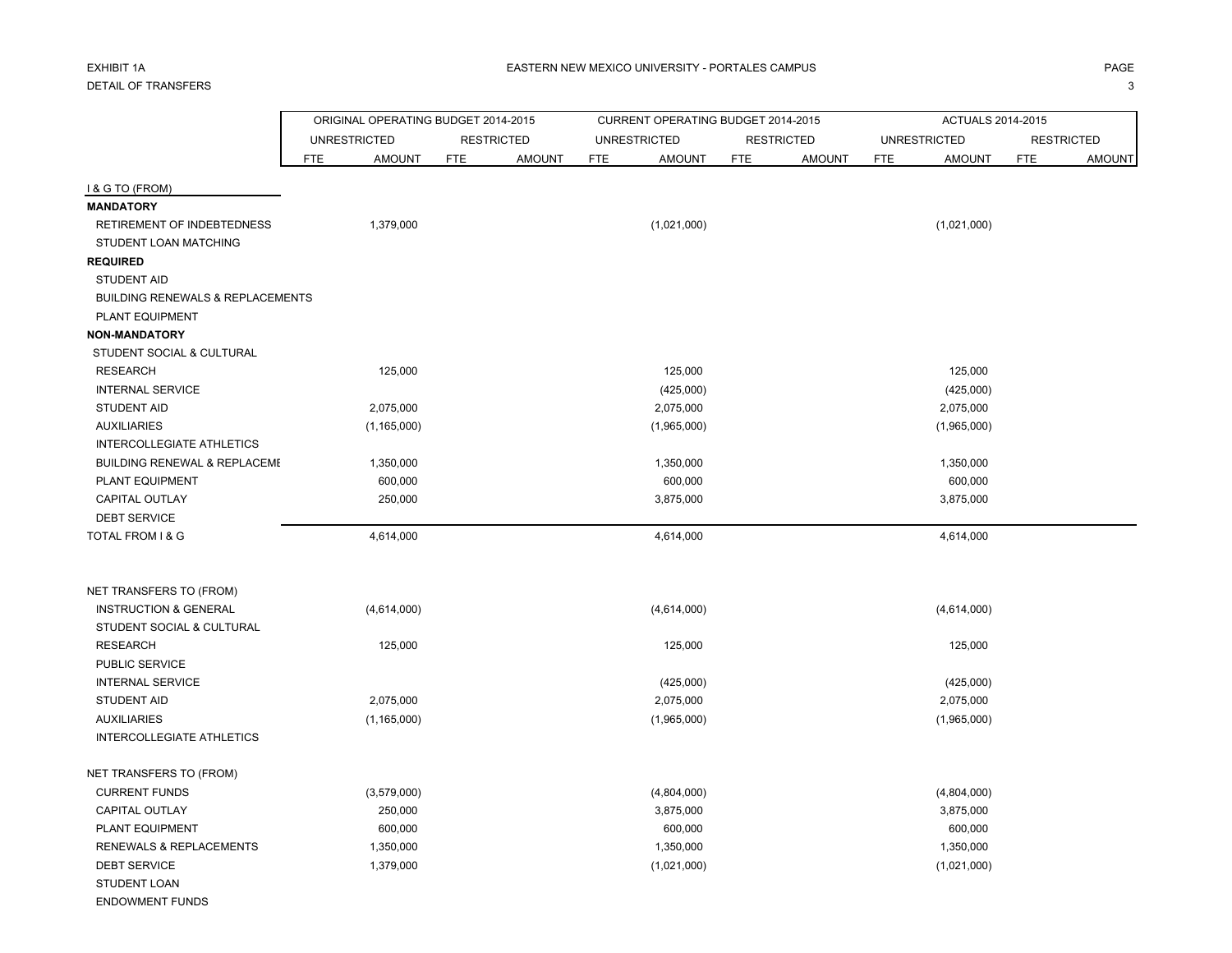# EXHIBIT 2

SUMMARY INSTRUCTION & GENERAL

4

|                                         | ORIGINAL OPERATING BUDGET 2014-2015 |                     |            |                   |            | CURRENT OPERATING BUDGET 2014-2015 |            |                   |            | ACTUALS 2014-2015   |            |                   |
|-----------------------------------------|-------------------------------------|---------------------|------------|-------------------|------------|------------------------------------|------------|-------------------|------------|---------------------|------------|-------------------|
|                                         |                                     | <b>UNRESTRICTED</b> |            | <b>RESTRICTED</b> |            | <b>UNRESTRICTED</b>                |            | <b>RESTRICTED</b> |            | <b>UNRESTRICTED</b> |            | <b>RESTRICTED</b> |
|                                         | FTE                                 | <b>AMOUNT</b>       | <b>FTE</b> | <b>AMOUNT</b>     | <b>FTE</b> | <b>AMOUNT</b>                      | <b>FTE</b> | <b>AMOUNT</b>     | <b>FTE</b> | <b>AMOUNT</b>       | <b>FTE</b> | <b>AMOUNT</b>     |
| <b>REVENUES</b>                         |                                     |                     |            |                   |            |                                    |            |                   |            |                     |            |                   |
| <b>TUITION AND FEES</b>                 |                                     | 16,969,000          |            |                   |            | 16,978,000                         |            |                   |            | 14,983,642          |            |                   |
| FEDERAL APPROPRIATIONS                  |                                     |                     |            |                   |            |                                    |            |                   |            |                     |            |                   |
| STATE APPROPRIATIONS                    |                                     | 28,652,100          |            |                   |            | 28,652,100                         |            |                   |            | 28,652,112          |            |                   |
| <b>LOCAL APPROPRIATIONS</b>             |                                     |                     |            |                   |            |                                    |            |                   |            |                     |            |                   |
| <b>FEDERAL GRANTS</b>                   |                                     | 75,000              |            | 5,300,000         |            | 75,000                             |            | 5,300,000         |            |                     |            | 2,768,301         |
| <b>STATE GRANTS</b>                     |                                     |                     |            | 300,000           |            |                                    |            | 300,000           |            |                     |            | 160,784           |
| <b>LOCAL GRANTS</b>                     |                                     |                     |            |                   |            |                                    |            |                   |            |                     |            |                   |
| PRIVATE GIFTS                           |                                     |                     |            | 300,000           |            |                                    |            | 300,000           |            |                     |            | 152,562           |
| <b>LAND &amp; PERMANENT FUND</b>        |                                     | 605,000             |            |                   |            | 605,000                            |            |                   |            | 552,016             |            |                   |
| <b>SALES AND SERVICES</b>               |                                     | 100,000             |            |                   |            | 100,000                            |            |                   |            | 95,177              |            |                   |
| OTHER SOURCES                           |                                     | 131,900             |            |                   |            | 131,900                            |            |                   |            | 252,403             |            |                   |
| <b>TOTAL REVENUES</b>                   |                                     | 46,533,000          |            | 5,900,000         |            | 46,542,000                         |            | 5,900,000         |            | 44,535,350          |            | 3,081,647         |
| <b>BEGINNING BALANCES</b>               |                                     | 1,507,694           |            |                   |            | 1,681,856                          |            |                   |            | 1,681,856           |            |                   |
| <b>TOTAL AVAILABLE</b>                  |                                     | 48,040,694          |            | 5,900,000         |            | 48,223,856                         |            | 5,900,000         |            | 46,217,206          |            | 3,081,647         |
| <b>EXPENDITURES</b>                     |                                     |                     |            |                   |            |                                    |            |                   |            |                     |            |                   |
| <b>INSTRUCTION</b>                      | 277.65                              | 22,924,000          | 21.09      | 1,000,000         | 277.65     | 22,924,000                         | 21.09      | 1,000,000         | 263.21     | 21,755,936          | 14.67      | 532,290           |
| <b>ACADEMIC SUPPORT</b>                 | 46.84                               | 3,700,000           | 14.70      | 3,500,000         | 46.84      | 3,800,000                          | 14.70      | 3,500,000         | 41.65      | 3,553,388           | 10.80      | 1,771,458         |
| <b>STUDENT SERVICES</b>                 | 48.90                               | 2,949,000           | 11.38      | 650,000           | 48.90      | 2,990,000                          | 11.38      | 650,000           | 42.43      | 2,684,670           | 11.85      | 427,566           |
| <b>INSTITUTIONAL SUPPORT</b>            | 69.45                               | 5,929,000           | 7.27       | 650,000           | 69.45      | 6,220,000                          | 7.27       | 650,000           | 69.63      | 6,249,078           | 6.18       | 339,852           |
| PLANT OPERATION & MAINTENANG            | 66.76                               | 6,339,000           | 0.19       | 100,000           | 66.76      | 6,360,000                          | 0.19       | 100,000           | 59.99      | 5,618,005           | 0.59       | 10,481            |
| <b>TOTAL EXPENDITURES</b>               | 509.61                              | 41,841,000          | 54.64      | 5,900,000         | 509.61     | 42,294,000                         | 54.64      | 5,900,000         | 476.91     | 39,861,077          | 44.09      | 3,081,647         |
| TRANSFERS IN OR (OUT)                   |                                     |                     |            |                   |            |                                    |            |                   |            |                     |            |                   |
| STUDENT SOCIAL & CULTURAL               |                                     |                     |            |                   |            |                                    |            |                   |            |                     |            |                   |
| <b>RESEARCH</b>                         |                                     | 125,000             |            |                   |            | 125,000                            |            |                   |            | 125,000             |            |                   |
| <b>PUBLIC SERVICE</b>                   |                                     |                     |            |                   |            |                                    |            |                   |            |                     |            |                   |
| <b>INTERNAL SERVICE</b>                 |                                     |                     |            |                   |            | (425,000)                          |            |                   |            | (425,000)           |            |                   |
| <b>STUDENT AID</b>                      |                                     | 2,075,000           |            |                   |            | 2,075,000                          |            |                   |            | 2,075,000           |            |                   |
| <b>AUXILIARIES</b>                      |                                     | (1, 165, 000)       |            |                   |            | (1,965,000)                        |            |                   |            | (1,965,000)         |            |                   |
| <b>INTERCOLLEGIATE ATHLETICS</b>        |                                     |                     |            |                   |            |                                    |            |                   |            |                     |            |                   |
| <b>CAPITAL OUTLAY</b>                   |                                     | 250,000             |            |                   |            | 3,875,000                          |            |                   |            | 3,875,000           |            |                   |
| PLANT EQUIPMENT                         |                                     | 600,000             |            |                   |            | 600,000                            |            |                   |            | 600,000             |            |                   |
| <b>DEBT SERVICE</b>                     |                                     | 1,379,000           |            |                   |            | (1,021,000)                        |            |                   |            | (1,021,000)         |            |                   |
| STUDENT LOAN                            |                                     |                     |            |                   |            |                                    |            |                   |            |                     |            |                   |
| <b>BUILDING RENEWALS &amp; REPLACE!</b> |                                     | 1,350,000           |            |                   |            | 1,350,000                          |            |                   |            | 1,350,000           |            |                   |
| <b>ENDOWMENT</b>                        |                                     |                     |            |                   |            |                                    |            |                   |            |                     |            |                   |
| <b>TOTAL TRANSFERS</b>                  |                                     | 4,614,000           |            |                   |            | 4,614,000                          |            |                   |            | 4,614,000           |            |                   |
| <b>ENDING BALANCE</b>                   |                                     | 1,585,694           | 3.79%      |                   |            | 1,315,856                          | 3.11%      |                   |            | 1,742,129           | 4.37%      |                   |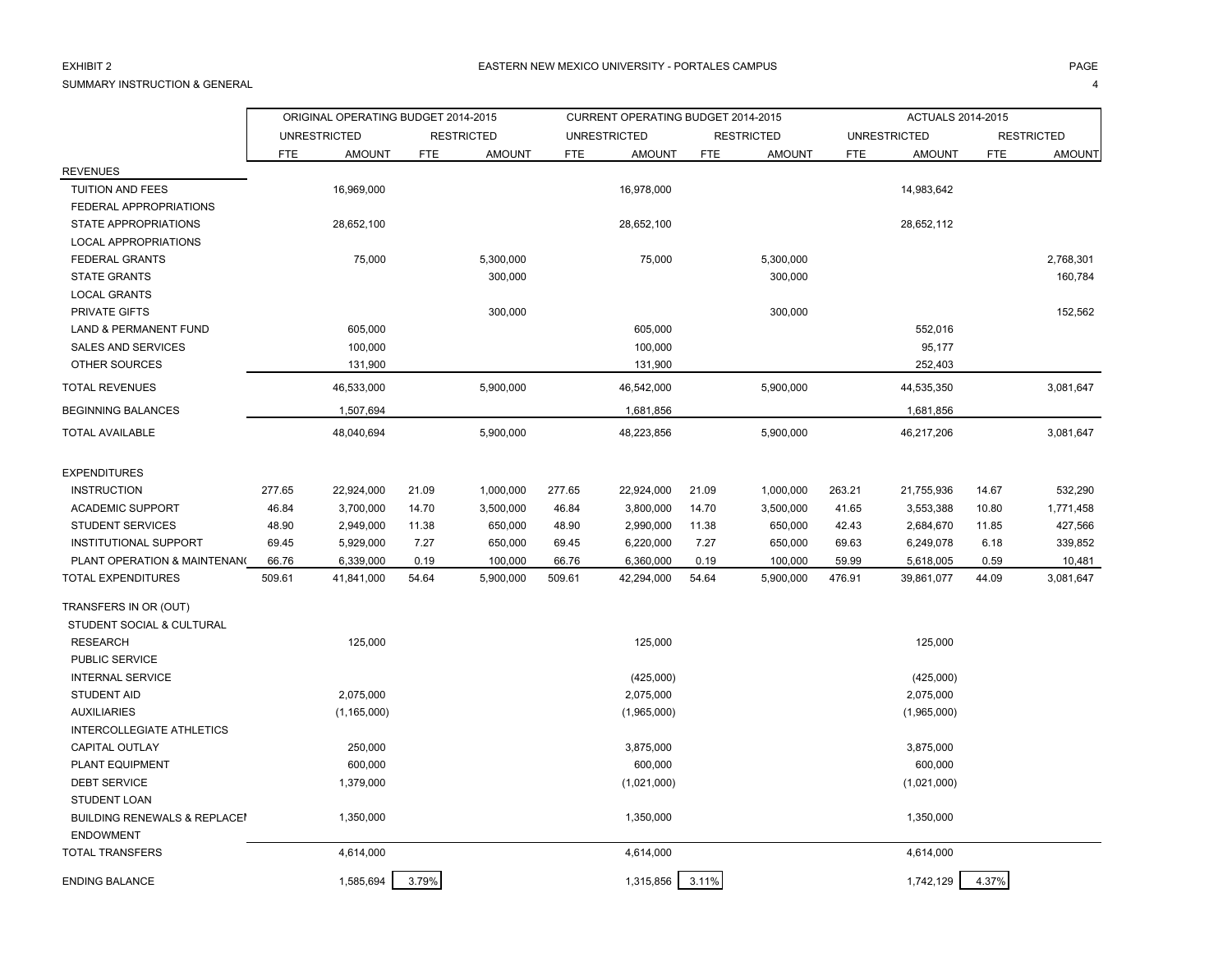# EXHIBIT 3TUITION & FEES FOR I & G

G and the contract of the contract of the contract of the contract of the contract of the contract of the contract of the contract of the contract of the contract of the contract of the contract of the contract of the cont

|                               |     | ORIGINAL OPERATING BUDGET 2014-2015 |            |                   |            | CURRENT OPERATING BUDGET 2014-2015 |            |                   |            | ACTUALS 2014-2015   |            |                   |
|-------------------------------|-----|-------------------------------------|------------|-------------------|------------|------------------------------------|------------|-------------------|------------|---------------------|------------|-------------------|
|                               |     | <b>UNRESTRICTED</b>                 |            | <b>RESTRICTED</b> |            | <b>UNRESTRICTED</b>                |            | <b>RESTRICTED</b> |            | <b>UNRESTRICTED</b> |            | <b>RESTRICTED</b> |
|                               | FTE | <b>AMOUNT</b>                       | <b>FTE</b> | <b>AMOUNT</b>     | <b>FTE</b> | <b>AMOUNT</b>                      | <b>FTE</b> | <b>AMOUNT</b>     | <b>FTE</b> | <b>AMOUNT</b>       | <b>FTE</b> | <b>AMOUNT</b>     |
| <b>REGULAR ACADEMIC</b>       |     |                                     |            |                   |            |                                    |            |                   |            |                     |            |                   |
| <b>SUMMER</b>                 |     | 1,255,000                           |            |                   |            | 1,285,000                          |            |                   |            | 1,284,531           |            |                   |
| <b>FALL</b>                   |     | 6,766,000                           |            |                   |            | 6,669,000                          |            |                   |            | 6,698,307           |            |                   |
| <b>SPRING</b>                 |     | 6,161,000                           |            |                   |            | 6,097,000                          |            |                   |            | 6,051,059           |            |                   |
| <b>TOTAL TUITION</b>          |     | 14,182,000                          |            |                   |            | 14,051,000                         |            |                   |            | 14,033,897          |            |                   |
| MISCELLANEOUS FEES            |     |                                     |            |                   |            |                                    |            |                   |            |                     |            |                   |
| <b>APPLICATION</b>            |     | $\Omega$                            |            |                   |            | $\mathbf 0$                        |            |                   |            |                     |            |                   |
| INFRASTRUCTURE FEE            |     | 2,025,000                           |            |                   |            | 2,025,000                          |            |                   |            |                     |            |                   |
| <b>TECHNOLOGY FEE</b>         |     | 122,000                             |            |                   |            | 122,000                            |            |                   |            | 122,000             |            |                   |
| DEFERRED PAYMENT              |     | 13,000                              |            |                   |            | 13,000                             |            |                   |            | 15,483              |            |                   |
| <b>THESIS</b>                 |     | 300                                 |            |                   |            | 300                                |            |                   |            | 525                 |            |                   |
| <b>GRADUATION</b>             |     | 28,000                              |            |                   |            | 28,000                             |            |                   |            | 34,962              |            |                   |
| ON-LINE COURSE FEE            |     | 400,000                             |            |                   |            | 540,000                            |            |                   |            | 540,707             |            |                   |
| OTHER/COURSE FEES             |     | 145,000                             |            |                   |            | 145,000                            |            |                   |            | 178,313             |            |                   |
| <b>TOTAL FEES</b>             |     | 2,733,300                           |            |                   |            | 2,873,300                          |            |                   |            | 891,990             |            |                   |
| <b>TOTAL TUITION AND FEES</b> |     | 16,915,300                          |            |                   |            | 16,924,300                         |            |                   |            | 14,925,887          |            |                   |
| DISTANCE ED--SELF SUPPORTING  |     |                                     |            |                   |            |                                    |            |                   |            |                     |            |                   |
| NON-CREDIT                    |     | 53,700                              |            |                   |            | 53,700                             |            |                   |            | 57,755              |            |                   |
| TOTAL DISTANCE ED--SELF SUPP  |     | 53,700                              |            |                   |            | 53,700                             |            |                   |            | 57,755              |            |                   |
| <b>TOTAL EXHIBIT 3</b>        |     | 16,969,000                          |            |                   |            | 16,978,000                         |            |                   |            | 14,983,642          |            |                   |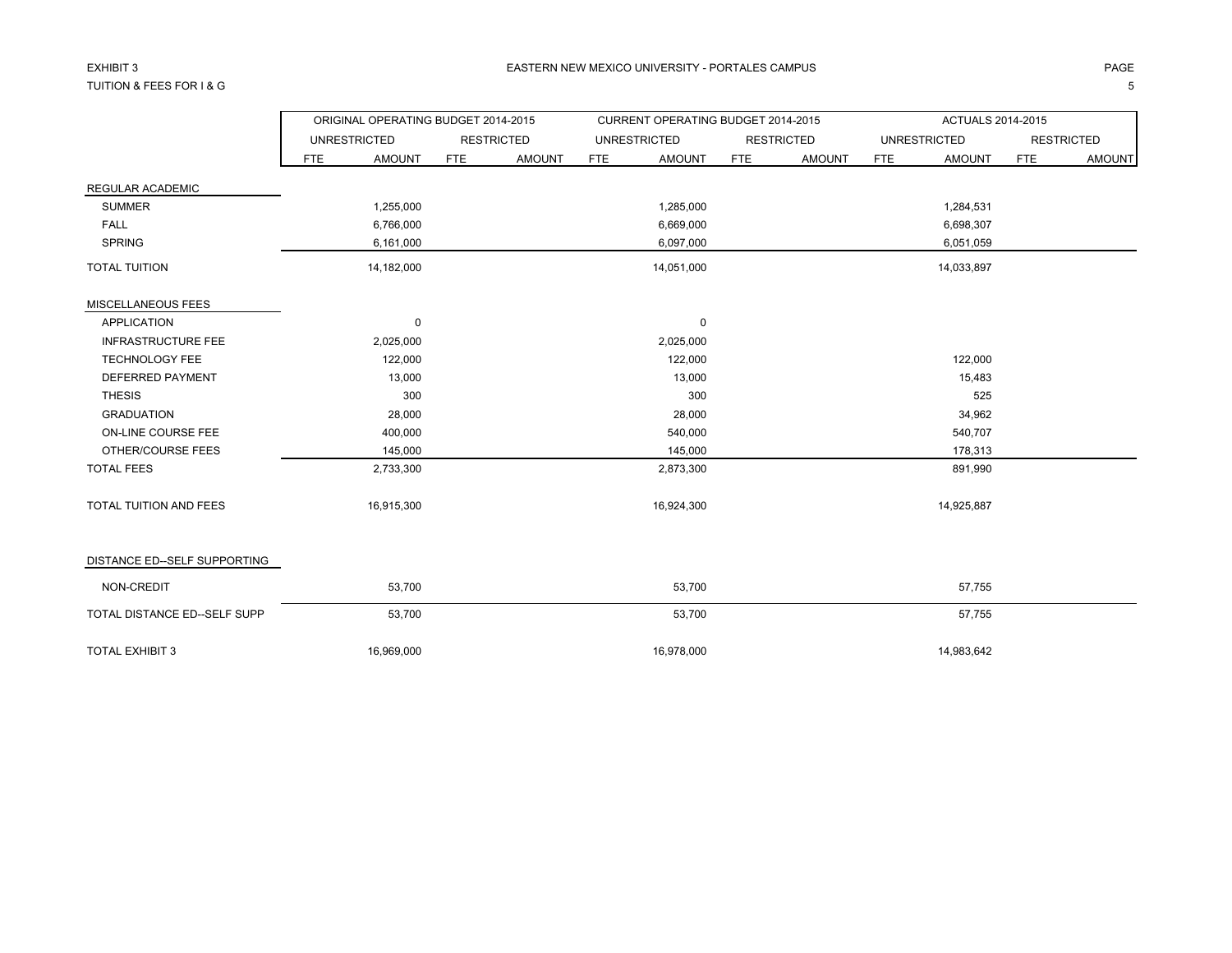|                                                         | ORIGINAL OPERATING BUDGET 2014-2015 |                     |            |                   |            | CURRENT OPERATING BUDGET 2014-2015 |            |                   |            | ACTUALS 2014-2015   |            |                   |
|---------------------------------------------------------|-------------------------------------|---------------------|------------|-------------------|------------|------------------------------------|------------|-------------------|------------|---------------------|------------|-------------------|
|                                                         |                                     | <b>UNRESTRICTED</b> |            | <b>RESTRICTED</b> |            | <b>UNRESTRICTED</b>                |            | <b>RESTRICTED</b> |            | <b>UNRESTRICTED</b> |            | <b>RESTRICTED</b> |
|                                                         | <b>FTE</b>                          | <b>AMOUNT</b>       | <b>FTE</b> | <b>AMOUNT</b>     | <b>FTE</b> | <b>AMOUNT</b>                      | <b>FTE</b> | <b>AMOUNT</b>     | <b>FTE</b> | <b>AMOUNT</b>       | <b>FTE</b> | <b>AMOUNT</b>     |
| EXHIBIT 4 - APPROPRIATIONS FOR I & G                    |                                     |                     |            |                   |            |                                    |            |                   |            |                     |            |                   |
| FEDERAL APPROPRIATIONS                                  |                                     |                     |            |                   |            |                                    |            |                   |            |                     |            |                   |
| STATE APPROPRIATIONS                                    |                                     |                     |            |                   |            |                                    |            |                   |            |                     |            |                   |
| <b>REGULAR</b>                                          |                                     | 27,540,200          |            |                   |            | 27,540,200                         |            |                   |            | 27,540,212          |            |                   |
| <b>1% SALARY INCREASE</b>                               |                                     |                     |            |                   |            |                                    |            |                   |            |                     |            |                   |
| NURSE EXPANSION HB2 '13                                 |                                     | 257,400             |            |                   |            | 257,400                            |            |                   |            | 257,400             |            |                   |
| STUDENT SUCCESS SB415 '06 HB2 '10                       |                                     | 454,500             |            |                   |            | 454,500                            |            |                   |            | 454,500             |            |                   |
| AT-RSK STU TUTORING SB 611'07 HB 2 '10                  |                                     | 244,800             |            |                   |            | 244,800                            |            |                   |            | 244,800             |            |                   |
| ALLIED HEALTH HB 2 '10                                  |                                     | 155,200             |            |                   |            | 155,200                            |            |                   |            | 155,200             |            |                   |
| <b>TOTAL STATE APPROPRIATIONS</b>                       |                                     | 28,652,100          |            |                   |            | 28,652,100                         |            |                   |            | 28,652,112          |            |                   |
| <b>LOCAL APPROPRIATIONS</b>                             |                                     |                     |            |                   |            |                                    |            |                   |            |                     |            |                   |
| <b>TOTAL LOCAL</b>                                      |                                     |                     |            |                   |            |                                    |            |                   |            |                     |            |                   |
| EXHIBIT 5 - GOVERNMENTAL GRANTS AND CONTRACTS FOR I & G |                                     |                     |            |                   |            |                                    |            |                   |            |                     |            |                   |
| <b>FEDERAL</b>                                          |                                     |                     |            |                   |            |                                    |            |                   |            |                     |            |                   |
| FOR ADMINISTRATION STUDENT AID                          |                                     | 75,000              |            |                   |            | 75,000                             |            |                   |            |                     |            |                   |
| <b>FEDERAL WORK STUDY</b>                               |                                     |                     |            | 700,000           |            |                                    |            | 700,000           |            |                     |            | 396,437           |
| <b>ARRA</b>                                             |                                     |                     |            |                   |            |                                    |            |                   |            |                     |            |                   |
| <b>GRANTS</b>                                           |                                     |                     |            | 4,600,000         |            |                                    |            | 4,600,000         |            |                     |            | 2,371,864         |
| <b>TOTAL FEDERAL</b>                                    |                                     | 75,000              |            | 5,300,000         |            | 75,000                             |            | 5,300,000         |            | $\mathbf 0$         |            | 2,768,301         |
| <b>STATE</b>                                            |                                     |                     |            |                   |            |                                    |            |                   |            |                     |            |                   |
| <b>STATE WORK STUDY</b>                                 |                                     |                     |            | 155,000           |            |                                    |            | 155,000           |            |                     |            | 132,310           |
| <b>MISCELLANEOUS</b>                                    |                                     |                     |            | 145,000           |            |                                    |            | 145,000           |            |                     |            | 28,474            |
| <b>TOTAL STATE</b>                                      |                                     |                     |            | 300,000           |            |                                    |            | 300,000           |            |                     |            | 160,784           |
| LOCAL                                                   |                                     |                     |            |                   |            |                                    |            |                   |            |                     |            |                   |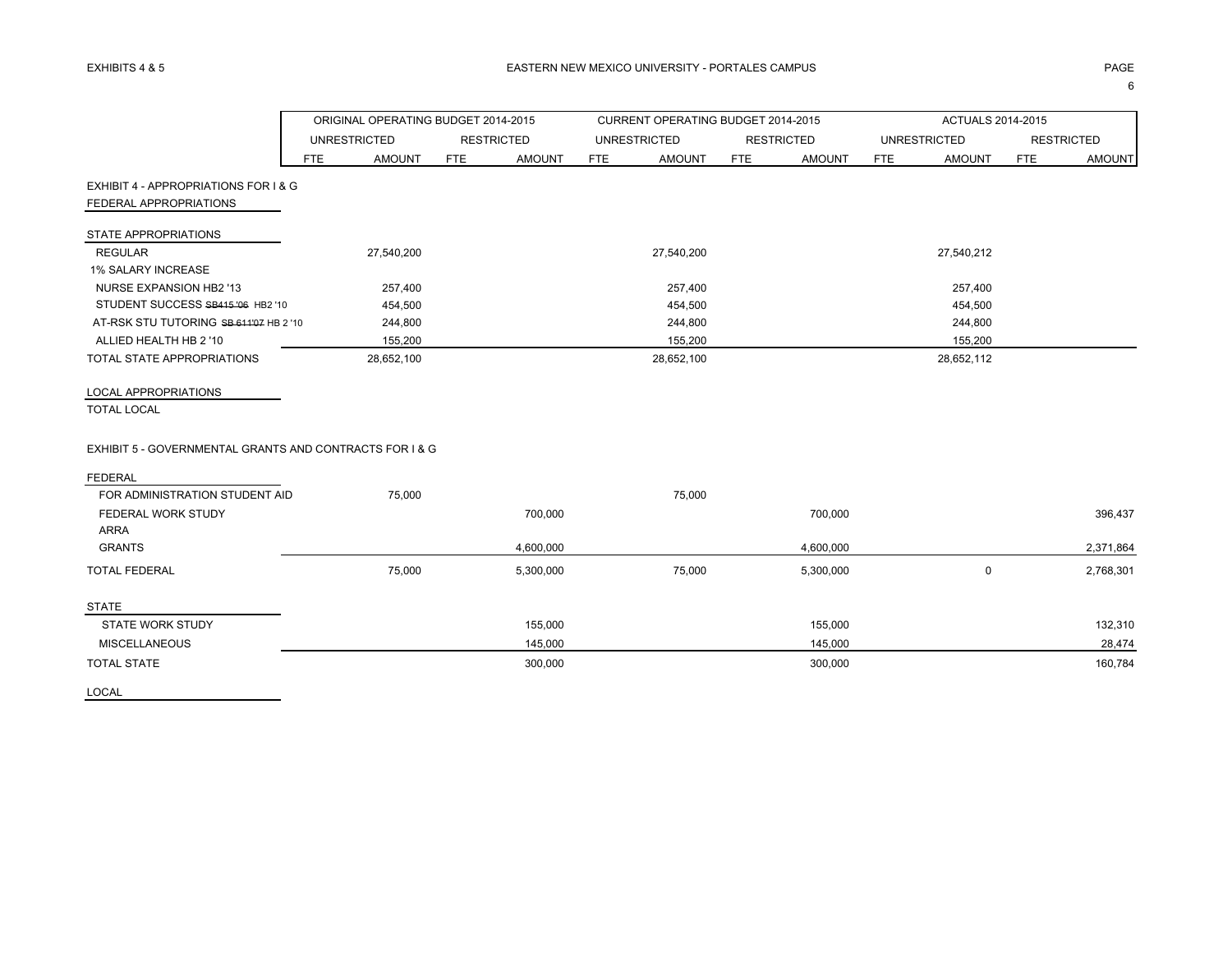|                                     |            |                     | ORIGINAL OPERATING BUDGET 2014-2015 |     | CURRENT OPERATING BUDGET 2014-2015 |            |                   |                     |               | ACTUALS 2014-2015 |                   |
|-------------------------------------|------------|---------------------|-------------------------------------|-----|------------------------------------|------------|-------------------|---------------------|---------------|-------------------|-------------------|
|                                     |            | <b>UNRESTRICTED</b> | <b>RESTRICTED</b>                   |     | <b>UNRESTRICTED</b>                |            | <b>RESTRICTED</b> | <b>UNRESTRICTED</b> |               |                   | <b>RESTRICTED</b> |
|                                     | <b>FTE</b> | <b>AMOUNT</b>       | FTE<br><b>AMOUNT</b>                | FTE | <b>AMOUNT</b>                      | <b>FTE</b> | <b>AMOUNT</b>     | <b>FTE</b>          | <b>AMOUNT</b> | <b>FTE</b>        | <b>AMOUNT</b>     |
| EXHIBIT 6 - PRIVATE GIFTS FOR I & G |            |                     |                                     |     |                                    |            |                   |                     |               |                   |                   |
| PRIVATE GIFTS                       |            |                     |                                     |     |                                    |            |                   |                     |               |                   |                   |
| <b>RESTRICTED GIFTS</b>             |            |                     | 300,000                             |     |                                    |            | 300,000           |                     |               |                   | 148,302           |
| <b>OTHER</b>                        |            |                     |                                     |     |                                    |            |                   |                     |               |                   | 4,260             |
| <b>TOTAL PRIVATE GIFTS</b>          |            | $\mathbf 0$         | 300,000                             |     | 0                                  |            | 300,000           |                     | $\mathbf 0$   |                   | 152,562           |
|                                     |            |                     |                                     |     |                                    |            |                   |                     |               |                   |                   |
|                                     |            |                     |                                     |     |                                    |            |                   |                     |               |                   |                   |
|                                     |            |                     |                                     |     |                                    |            |                   |                     |               |                   |                   |
| EXHIBIT 7 - LAND & PERMANENT FUND   |            |                     |                                     |     |                                    |            |                   |                     |               |                   |                   |
| LAND & PERMANENT FUND               |            |                     |                                     |     |                                    |            |                   |                     |               |                   |                   |
| <b>STATE LAND</b>                   |            | 165,000             |                                     |     | 165,000                            |            |                   |                     | 76,509        |                   |                   |
| PERMANENT FUND                      |            | 440,000             |                                     |     | 440,000                            |            |                   |                     | 475,507       |                   |                   |

TOTAL LAND & PERMANENT FUND 605,000 605,000 0 605,000 605,000 0 605,000 0 552,016 0 0 552,016 0 0 552,016 0 0 0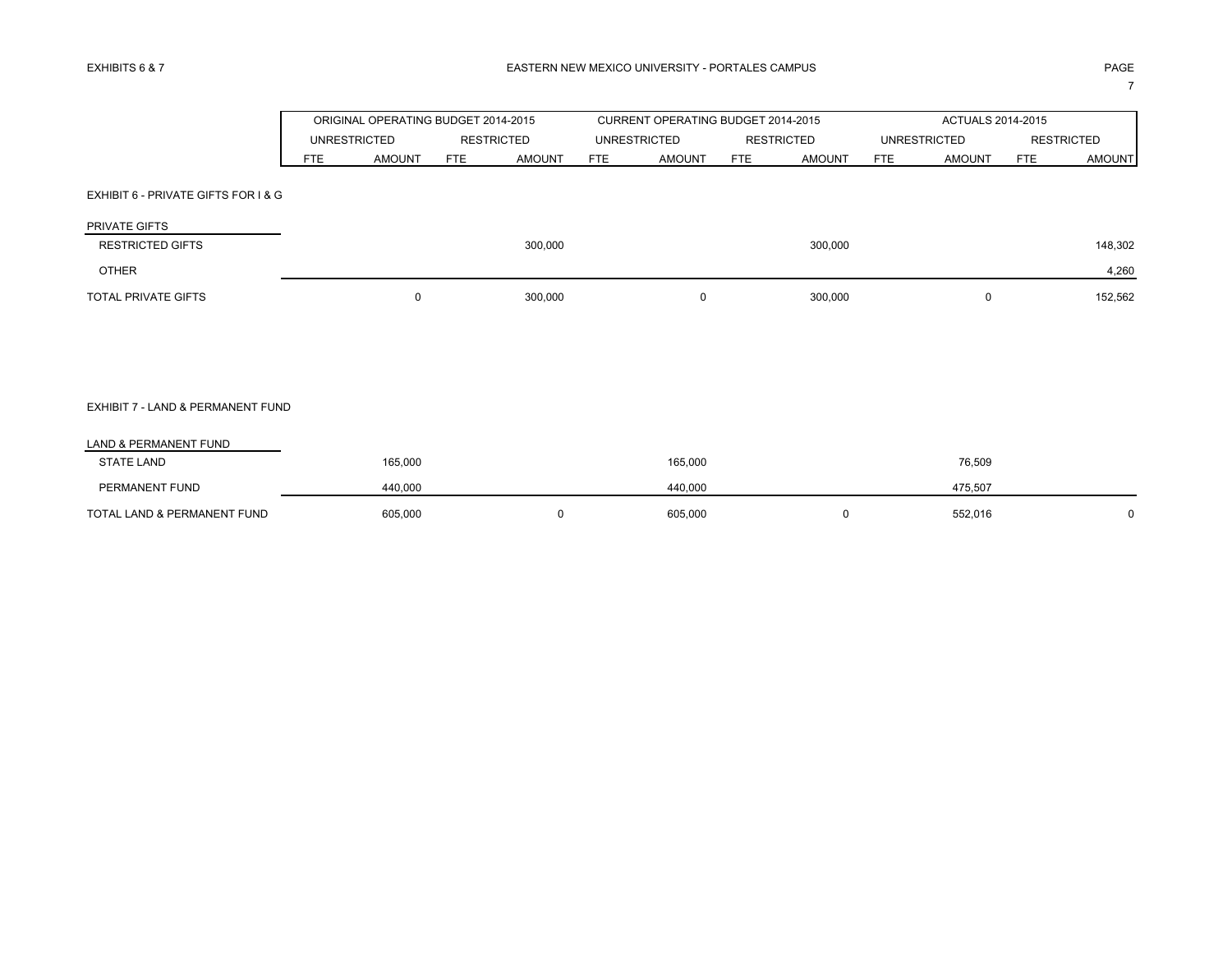8

|                                                |                             | ORIGINAL OPERATING BUDGET 2014-2015 | CURRENT OPERATING BUDGET 2014-2015 |                             | ACTUALS 2014-2015           |                             |
|------------------------------------------------|-----------------------------|-------------------------------------|------------------------------------|-----------------------------|-----------------------------|-----------------------------|
|                                                | <b>UNRESTRICTED</b>         | <b>RESTRICTED</b>                   | <b>UNRESTRICTED</b>                | <b>RESTRICTED</b>           | <b>UNRESTRICTED</b>         | <b>RESTRICTED</b>           |
|                                                | <b>AMOUNT</b><br><b>FTE</b> | <b>FTE</b><br><b>AMOUNT</b>         | <b>FTE</b><br><b>AMOUNT</b>        | <b>AMOUNT</b><br><b>FTE</b> | <b>FTE</b><br><b>AMOUNT</b> | <b>FTE</b><br><b>AMOUNT</b> |
| EXHIBIT 8 - SALES & SERVICES                   |                             |                                     |                                    |                             |                             |                             |
| <b>SALES &amp; SERVICES</b>                    |                             |                                     |                                    |                             |                             |                             |
| CHILD DEVELOPMENT CENTER                       | 100,000                     |                                     | 100,000                            |                             | 95,177                      |                             |
| TOTAL SALES & SERVICES                         | 100,000                     | $\mathbf 0$                         | 100,000                            | $\mathbf 0$                 | 95,177                      | $\mathbf{0}$                |
|                                                |                             |                                     |                                    |                             |                             |                             |
| EXHIBIT 9 - OTHER SOURCES OF REVENUE FOR I & G |                             |                                     |                                    |                             |                             |                             |
| OTHER SOURCES FOR I & G                        |                             |                                     |                                    |                             |                             |                             |
| INTEREST (NET BANK FEES)                       | $-65,000$                   |                                     | $-65,000$                          |                             | $-56,290$                   |                             |
| INDIRECT COST - I & G                          | 10,000                      |                                     | 10,000                             |                             | 15,797                      |                             |
| <b>INDIRECT COST - RESEARCH</b>                | 60,000                      |                                     | 60,000                             |                             | 93,823                      |                             |
| INDIRECT COST - PUBLIC SERVICE                 | 105,000                     |                                     | 105,000                            |                             | 183,964                     |                             |
| <b>LIBRARY FINES</b>                           | 1,000                       |                                     | 1,000                              |                             | 628                         |                             |
| <b>OTHER</b>                                   | 20,900                      |                                     | 20,900                             |                             | 14,481                      |                             |
| TOTAL OTHER SOURCES FOR I & G                  | 131,900                     | $\Omega$                            | 131,900                            | $\mathbf 0$                 | 252,403                     | $\mathbf 0$                 |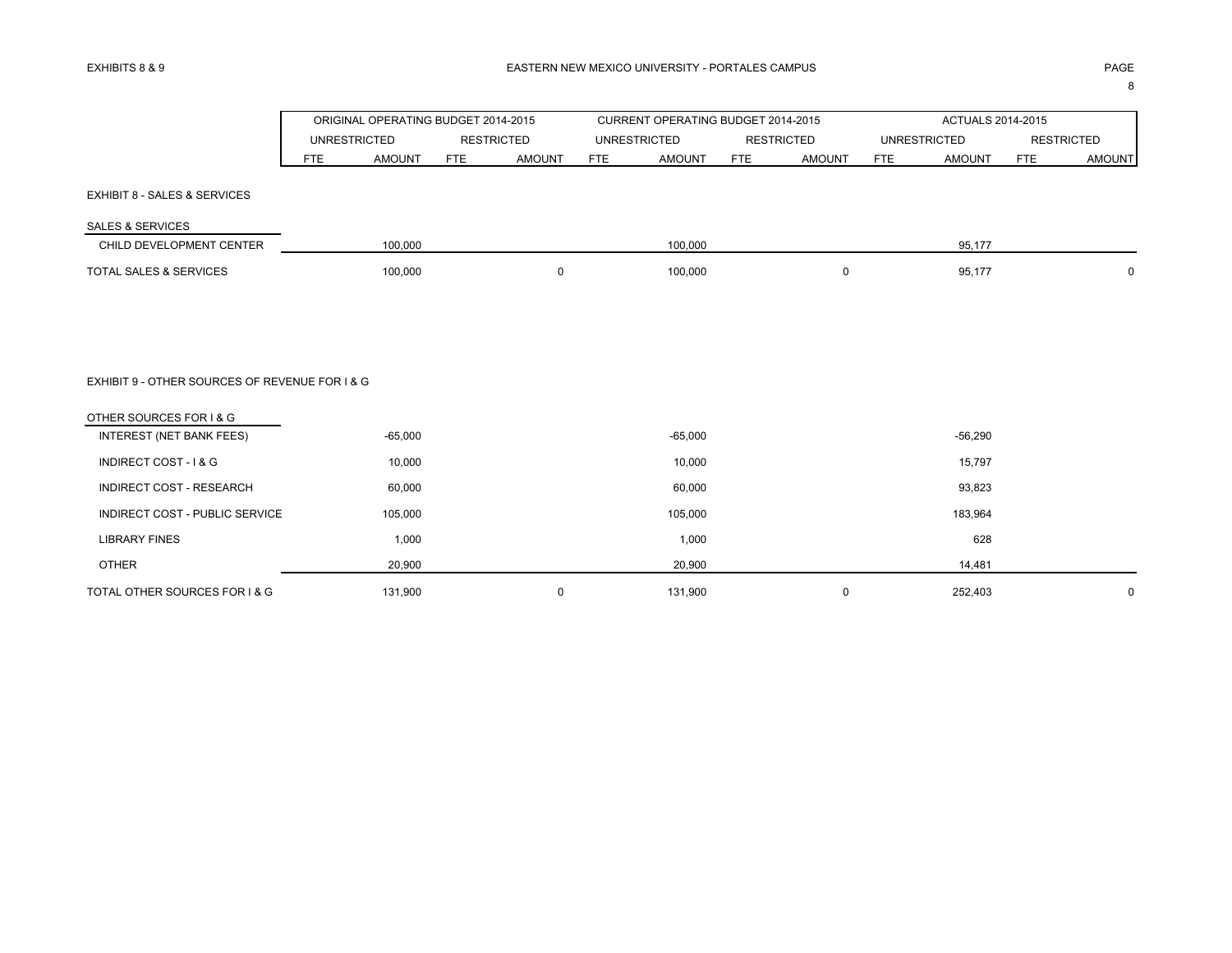# EXHIBIT 10INSTRUCTION - PAGE 1

# 0 EASTERN NEW MEXICO UNIVERSITY - PORTALES CAMPUS PAGE es and the second second second second second second second second second second second second second second s

|                                    | ORIGINAL OPERATING BUDGET 2014-2015 |                     |            |                   |        | CURRENT OPERATING BUDGET 2014-2015 |            |                   |            | ACTUALS 2014-2015   |            |                   |
|------------------------------------|-------------------------------------|---------------------|------------|-------------------|--------|------------------------------------|------------|-------------------|------------|---------------------|------------|-------------------|
|                                    |                                     | <b>UNRESTRICTED</b> |            | <b>RESTRICTED</b> |        | <b>UNRESTRICTED</b>                |            | <b>RESTRICTED</b> |            | <b>UNRESTRICTED</b> |            | <b>RESTRICTED</b> |
|                                    | <b>FTE</b>                          | <b>AMOUNT</b>       | <b>FTE</b> | <b>AMOUNT</b>     | FTE    | <b>AMOUNT</b>                      | <b>FTE</b> | <b>AMOUNT</b>     | <b>FTE</b> | <b>AMOUNT</b>       | <b>FTE</b> | <b>AMOUNT</b>     |
| GENERAL ACADEMIC INSTRUCTION       |                                     |                     |            |                   |        |                                    |            |                   |            |                     |            |                   |
| <b>LANGUAGE &amp; LITERATURE</b>   | 14.62                               | 716,934             | 0.31       | 4,779             | 14.62  | 716,934                            | 0.31       | 4,779             | 14.48      | 771,638             | 0.01       | 180               |
| <b>COMMUNICATION</b>               | 10.57                               | 496,068             | 0.59       | 9,242             | 10.57  | 496,068                            | 0.59       | 9,242             | 10.39      | 482,708             | 0.21       | 3,352             |
| MATH, COMP SCI, STAT, & EET        | 16.65                               | 880,859             | 1.92       | 29,970            | 16.65  | 880,859                            | 1.92       | 29,970            | 16.08      | 918,178             | 0.22       | 3,472             |
| <b>BIOLOGY</b>                     | 11.25                               | 614,914             | 1.32       | 20,578            | 11.25  | 614,914                            | 1.32       | 20,578            | 9.85       | 610,869             | 0.19       | 3,004             |
| PHYSICAL SCIENCE & AVS             | 9.80                                | 526,317             | 1.10       | 17,086            | 9.80   | 526,317                            | 1.10       | 17,086            | 9.16       | 533,980             | 0.12       | 1,852             |
| NURSING - BSN & MSN                | 6.75                                | 551,839             | 0.38       | 6,000             | 6.75   | 551,839                            | 0.38       | 6,000             | 6.18       | 472,332             | 0.00       | $\mathbf 0$       |
| <b>CDIS &amp; SOCIAL WORK</b>      | 14.93                               | 872,716             | 0.29       | 4,500             | 14.93  | 872,716                            | 0.29       | 4,500             | 14.81      | 1,037,128           | 0.00       | $\Omega$          |
| HIST & HUM, SOC & BEH SCI          | 16.51                               | 1,050,289           | 1.00       | 15,671            | 16.51  | 1,050,289                          | 1.00       | 15,671            | 16.73      | 1,079,024           | 0.19       | 3,016             |
| <b>ANTHROPOLOGY</b>                | 6.61                                | 365,219             | 0.20       | 3,054             | 6.61   | 365,219                            | 0.20       | 3,054             | 5.22       | 293,579             | 0.00       | $\Omega$          |
| <b>BUSINESS</b>                    | 20.98                               | 1,457,364           | 0.88       | 13,692            | 20.98  | 1,457,364                          | 0.88       | 13,692            | 20.35      | 1,455,110           | 0.00       | 0                 |
| <b>MUSIC</b>                       | 15.22                               | 946,679             | 0.96       | 14,980            | 15.22  | 946,679                            | 0.96       | 14,980            | 15.09      | 969,391             | 0.00       | $\mathbf 0$       |
| <b>ART/ DIGITAL FILM MAKING</b>    | 8.82                                | 515,937             | 1.48       | 23,140            | 8.82   | 515,937                            | 1.48       | 23,140            | 8.50       | 596,279             | 0.48       | 7,564             |
| THEATRE & DANCE                    | 4.46                                | 233,927             | 0.47       | 7,400             | 4.46   | 233,927                            | 0.47       | 7,400             | 4.55       | 251,838             | 0.03       | 540               |
| <b>EDUCATION</b>                   | 28.02                               | 1,849,788           | 0.61       | 9,456             | 28.02  | 1,849,788                          | 0.61       | 9,456             | 28.94      | 1,817,905           | 0.00       |                   |
| <b>TEACHER EDUCATION</b>           | 2.13                                | 151,762             | 0.28       | 4,395             | 2.13   | 151,762                            | 0.28       | 4,395             | 2.01       | 137,497             | 0.00       | $\Omega$          |
| HEALTH, PE, RECREATION             | 14.93                               | 636,901             | 5.26       | 82,000            | 14.93  | 636,901                            | 5.26       | 82,000            | 14.03      | 678,533             | 0.22       | 3,436             |
| FAMILY CNSM SCI / AG / BAAS        | 8.30                                | 492,835             | 0.90       | 14,100            | 8.30   | 492,835                            | 0.90       | 14,100            | 8.12       | 558,294             | 0.24       | 3,708             |
| TOTAL GENERAL ACADEMIC INSTR       | 210.56                              | 12,360,348          | 17.95      | 280,043           | 210.56 | 12,360,348                         | 17.95      | 280,043           | 204.49     | 12,664,283          | 1.93       | 30,124            |
| OTHER PROGRAMS                     |                                     |                     |            |                   |        |                                    |            |                   |            |                     |            |                   |
| ADVISING & RETENTION & TUTORING    | 15.60                               | 527,666             | 2.73       | 42,532            | 15.60  | 527,666                            | 2.73       | 42,532            | 14.54      | 534,288             | 0.89       | 13,816            |
| ED DEV, ETH ED, FAC DEV, ASS'T     | 0.66                                | 77,367              | 0.00       | $\mathbf 0$       | 0.66   | 77,367                             | 0.00       | $\Omega$          | 0.20       | 87,621              | 0.00       | 0                 |
| ESL                                | 1.60                                | 67,019              | 0.00       | $\mathbf 0$       | 1.60   | 67,019                             | 0.00       | 0                 | 1.25       | 41,068              | 0.00       | $\Omega$          |
| <b>RESTRICTED GRANTS (ACTUALS)</b> | 0.00                                | 0                   | 0.00       | $\mathbf 0$       | 0.00   | 0                                  | 0.00       | 0                 | 0.00       | $\mathbf 0$         | 2.06       | 309,421           |
| <b>DISTANCE ED</b>                 | 8.58                                | 616,540             | 0.42       | 6,489             | 8.58   | 616,540                            | 0.42       | 6,489             | 6.86       | 494,974             | 0.28       | 4,316             |
| 0                                  | 0.00                                | 0                   | 0.00       | $\Omega$          | 0.00   | 0                                  | 0.00       | 0                 | 0.00       | 0                   | 0.00       | $\mathbf 0$       |
| TOTAL OTHER PROGRAMS               | 26.45                               | 1,288,592           | 3.14       | 49,021            | 26.45  | 1,288,592                          | 3.14       | 49,021            | 22.85      | 1,157,951           | 3.23       | 327,553           |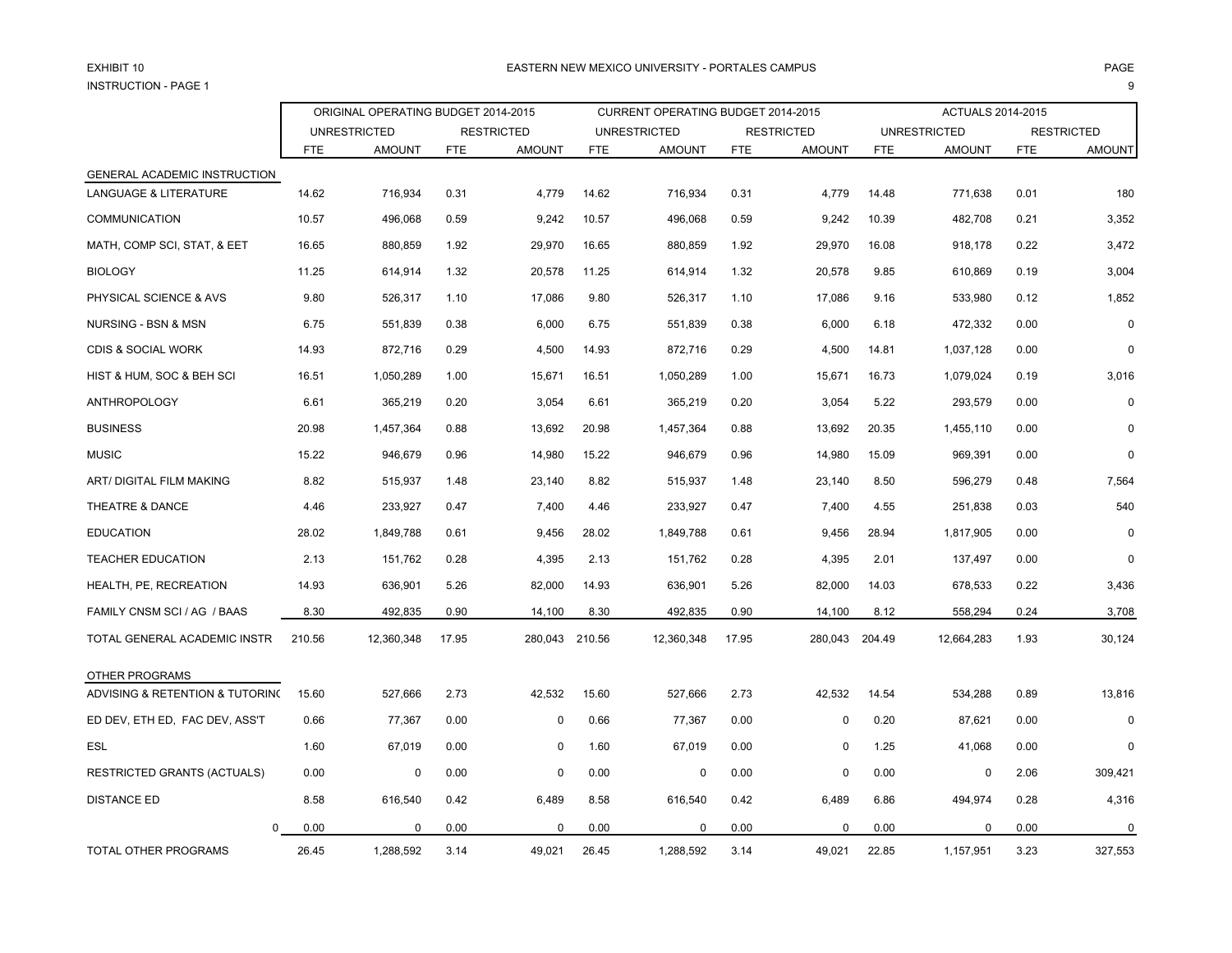# EXHIBIT 10

INSTRUCTION - PAGE 22 декември 10 жылы 2 декемв<u>и 2 декември 2 декемви 2 декемви 2 декемви 2 декемви 2 декемви 2 декемви 2 декемви 2</u>

|                                                             |            | ORIGINAL OPERATING BUDGET 2014-2015 |            |                   |            | CURRENT OPERATING BUDGET 2014-2015 |            |                   |            | <b>ACTUALS 2014-2015</b> |            |                   |
|-------------------------------------------------------------|------------|-------------------------------------|------------|-------------------|------------|------------------------------------|------------|-------------------|------------|--------------------------|------------|-------------------|
|                                                             |            | <b>UNRESTRICTED</b>                 |            | <b>RESTRICTED</b> |            | <b>UNRESTRICTED</b>                |            | <b>RESTRICTED</b> |            | <b>UNRESTRICTED</b>      |            | <b>RESTRICTED</b> |
|                                                             | <b>FTE</b> | <b>AMOUNT</b>                       | <b>FTE</b> | <b>AMOUNT</b>     | <b>FTE</b> | <b>AMOUNT</b>                      | <b>FTE</b> | <b>AMOUNT</b>     | <b>FTE</b> | <b>AMOUNT</b>            | <b>FTE</b> | <b>AMOUNT</b>     |
| SPECIAL SESSION                                             |            |                                     |            |                   |            |                                    |            |                   |            |                          |            |                   |
| SUMMER SESSION                                              | 0.00       | 610,000                             | 0.00       | 0                 | 0.00       | 610,000                            | 0.00       | 0                 | 0.00       | 600,318                  | 0.00       | 0                 |
| TOTAL SPECIAL SESSION                                       | 0.00       | 610,000                             | 0.00       | 0                 | 0.00       | 610,000                            | 0.00       | 0                 | 0.00       | 600,318                  | 0.00       | $\mathbf 0$       |
| DIST COSTS (TEL, POST, PRINT, CMP CRD)                      |            | 553,588                             |            |                   |            | 553,588                            |            |                   |            | 623,588                  |            |                   |
| <b>COMPUTER CHARGES</b>                                     |            | 1,220,963                           |            |                   |            | 1,220,963                          |            |                   |            | 1,220,963                |            |                   |
| <b>FACULTY RESEARCH</b>                                     |            | 73,050                              |            |                   |            | 73,050                             |            |                   |            | 60,820                   |            |                   |
| <b>HONORARIA</b>                                            |            | 50,000                              |            |                   |            | 50,000                             |            |                   |            | 70,775                   |            |                   |
| GRADUATE PROGRAM                                            | 40.00      | 722,295                             |            |                   | 40.00      | 722,295                            |            |                   | 35.65      | 645,975                  |            |                   |
| MISCELLANEOUS                                               |            | 850,548                             |            | 670,936           |            | 850,548                            |            | 670,936           |            | 58,098                   |            |                   |
| FEDERAL WORK STUDY                                          | 0.00       |                                     | 0.00       | $\mathbf 0$       | 0.00       |                                    | 0.00       | 0                 | 0.00       |                          | 9.51       | 148,409           |
| STATE WORK STUDY                                            | 0.00       |                                     | 0.00       | $\mathbf 0$       | 0.00       |                                    | 0.00       | 0                 | 0.00       |                          | 0.00       | $\Omega$          |
| OTHER FRINGES                                               |            | 170,752                             |            |                   |            | 170,752                            |            |                   |            |                          |            |                   |
| <b>RETIREMENT</b>                                           |            | 1,782,882                           |            |                   |            | 1,782,882                          |            |                   |            | 1,772,327                |            | 12,075            |
| SOCIAL SECURITY                                             |            | 987,213                             |            |                   |            | 987,213                            |            |                   |            | 958,746                  |            | 6,744             |
| <b>GROUP INSURANCE</b>                                      |            | 1,418,936                           |            |                   |            | 1,418,936                          |            |                   |            | 1,160,126                |            | 931               |
| WORKER'S COMPENSATION                                       |            | 248,968                             |            |                   |            | 248,968                            |            |                   |            | 247,661                  |            | 1,580             |
| UNEMPLOYMENT COMPENSATION                                   |            | 159,924                             |            |                   |            | 159,924                            |            |                   |            | 158,784                  |            | 1,065             |
| RETIREE HEALTH                                              |            | 269,478                             |            |                   |            | 269,478                            |            |                   |            | 264,142                  |            | 1,775             |
| WAIVER OF TUITION<br><b>ANNUAL LEAVE</b>                    |            | 106,058                             |            |                   |            | 106,058                            |            |                   |            | 54,528<br>$-12,350$      |            | 2,034             |
| TOTAL ITEMS NOT IN 10A's                                    | 40.00      | 8,614,657                           | 0.00       | 670,936           | 40.00      | 8,614,657                          | 0.00       | 670,936           | 35.65      | 7,284,183                | 9.51       | 174,613           |
| TOTAL INSTRUCTION (PAGE 1 & 2)<br>(WITHOUT SELF-SUPPORTING) | 277.01     | 22,873,597                          | 21.09      | 1,000,000         | 277.01     | 22,873,597                         | 21.09      | 1,000,000         | 262.99     | 21,706,734               | 14.67      | 532,290           |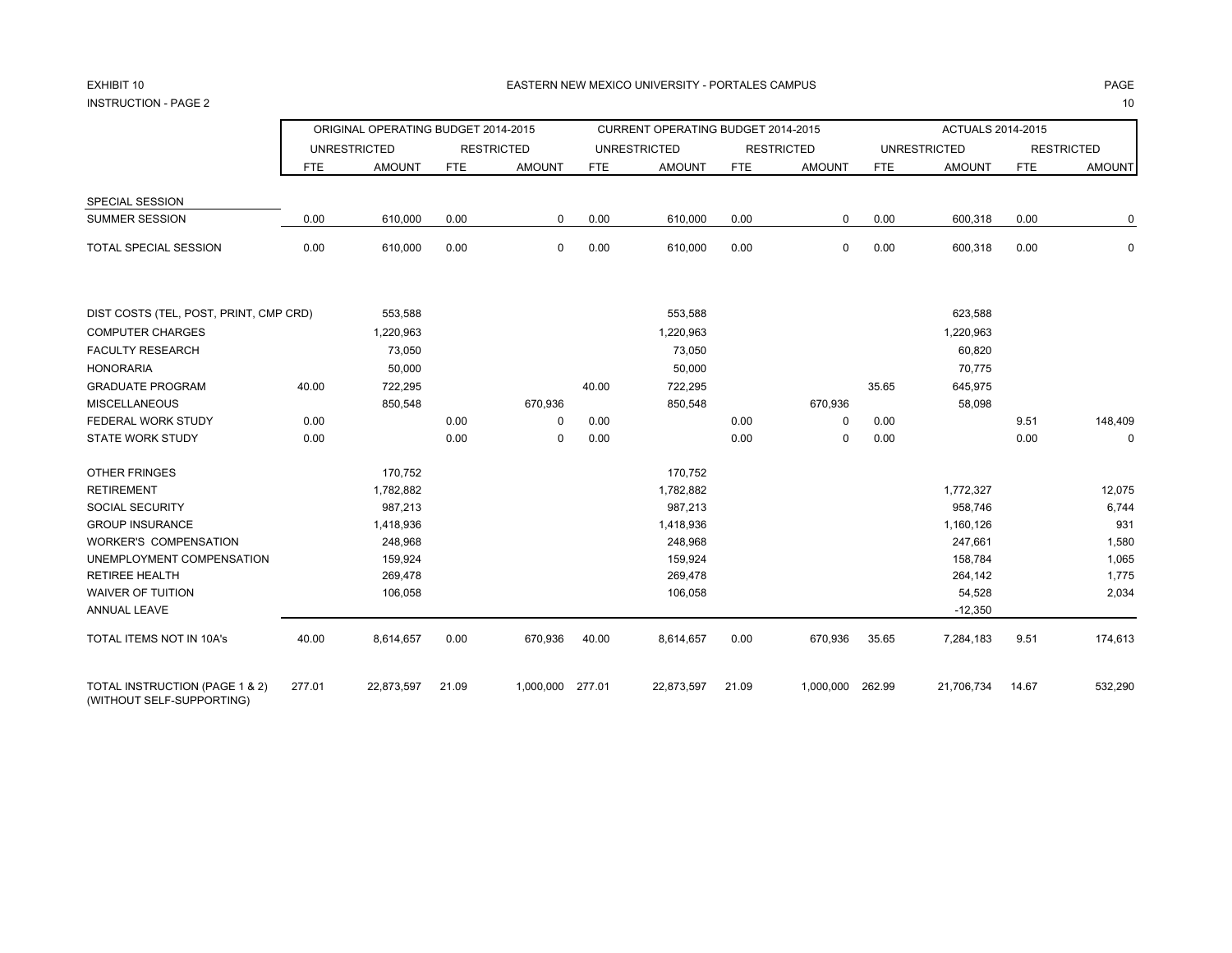### 0 EASTERN NEW MEXICO UNIVERSITY - PORTALES CAMPUS PAGE

# EXHIBIT 10INSTRUCTION - PAGE 3

# SELF-SUPPORTING

|                                                                   |        | ORIGINAL OPERATING BUDGET 2014-2015 |            |                   |        | CURRENT OPERATING BUDGET 2014-2015 |       |                   |            | ACTUALS 2014-2015   |            |                   |
|-------------------------------------------------------------------|--------|-------------------------------------|------------|-------------------|--------|------------------------------------|-------|-------------------|------------|---------------------|------------|-------------------|
|                                                                   |        | <b>UNRESTRICTED</b>                 |            | <b>RESTRICTED</b> |        | <b>UNRESTRICTED</b>                |       | <b>RESTRICTED</b> |            | <b>UNRESTRICTED</b> |            | <b>RESTRICTED</b> |
|                                                                   | FTE    | <b>AMOUNT</b>                       | <b>FTE</b> | <b>AMOUNT</b>     | FTE    | <b>AMOUNT</b>                      | FTE   | <b>AMOUNT</b>     | <b>FTE</b> | <b>AMOUNT</b>       | <b>FTE</b> | <b>AMOUNT</b>     |
| SELF-SUPPORTING                                                   |        |                                     |            |                   |        |                                    |       |                   |            |                     |            |                   |
| NON-CREDIT                                                        | 0.64   | 43,851                              | 0.00       | 0                 | 0.64   | 43,851                             | 0.00  | $\mathbf{0}$      | 0.22       | 45,630              | 0.00       | 0                 |
| <b>TOTAL SELF-SUPPORTING</b>                                      | 0.64   | 43,851                              | 0.00       | $\mathbf 0$       | 0.64   | 43,851                             | 0.00  | $\mathbf{0}$      | 0.22       | 45,630              | 0.00       | $\mathbf 0$       |
| <b>RETIREMENT</b>                                                 |        | 3,336                               |            |                   |        | 3,336                              |       |                   |            | 630                 |            |                   |
| <b>SOCIAL SECURITY</b>                                            |        | 1836                                |            |                   |        | 1836                               |       |                   |            | 1691                |            |                   |
| <b>GROUP INSURANCE</b>                                            |        | 0                                   |            |                   |        | $\mathbf 0$                        |       |                   |            | 6                   |            |                   |
| <b>WORKER'S COMPENSATION</b>                                      |        | 612                                 |            |                   |        | 612                                |       |                   |            | 648                 |            |                   |
| UNEMPLOYMENT COMPENSATION                                         |        | 288                                 |            |                   |        | 288                                |       |                   |            | 224                 |            |                   |
| <b>RETIREE HEALTH</b><br><b>WAIVER OF TUITION</b><br>ANNUAL LEAVE |        | 480                                 |            |                   |        | 480                                |       |                   |            | 373                 |            |                   |
| TOTAL ITEMS NOT IN 10A's                                          | 0.00   | 6,552                               | 0.00       | 0                 | 0.00   | 6,552                              | 0.00  | $\Omega$          | 0.00       | 3,572               | 0.00       | 0                 |
| TOTAL EXTENDED LEARNING                                           | 0.64   | 50,403                              | 0.00       | 0                 | 0.64   | 50,403                             | 0.00  | $\mathbf{0}$      | 0.22       | 49,202              | 0.00       | $\mathbf 0$       |
| <b>GRAND TOTAL INSTRUCTION</b>                                    | 277.65 | 22,924,000                          | 21.09      | 1,000,000         | 277.65 | 22,924,000                         | 21.09 | 1,000,000         | 263.21     | 21,755,936          | 14.67      | 532,290           |

PAGE

 $3$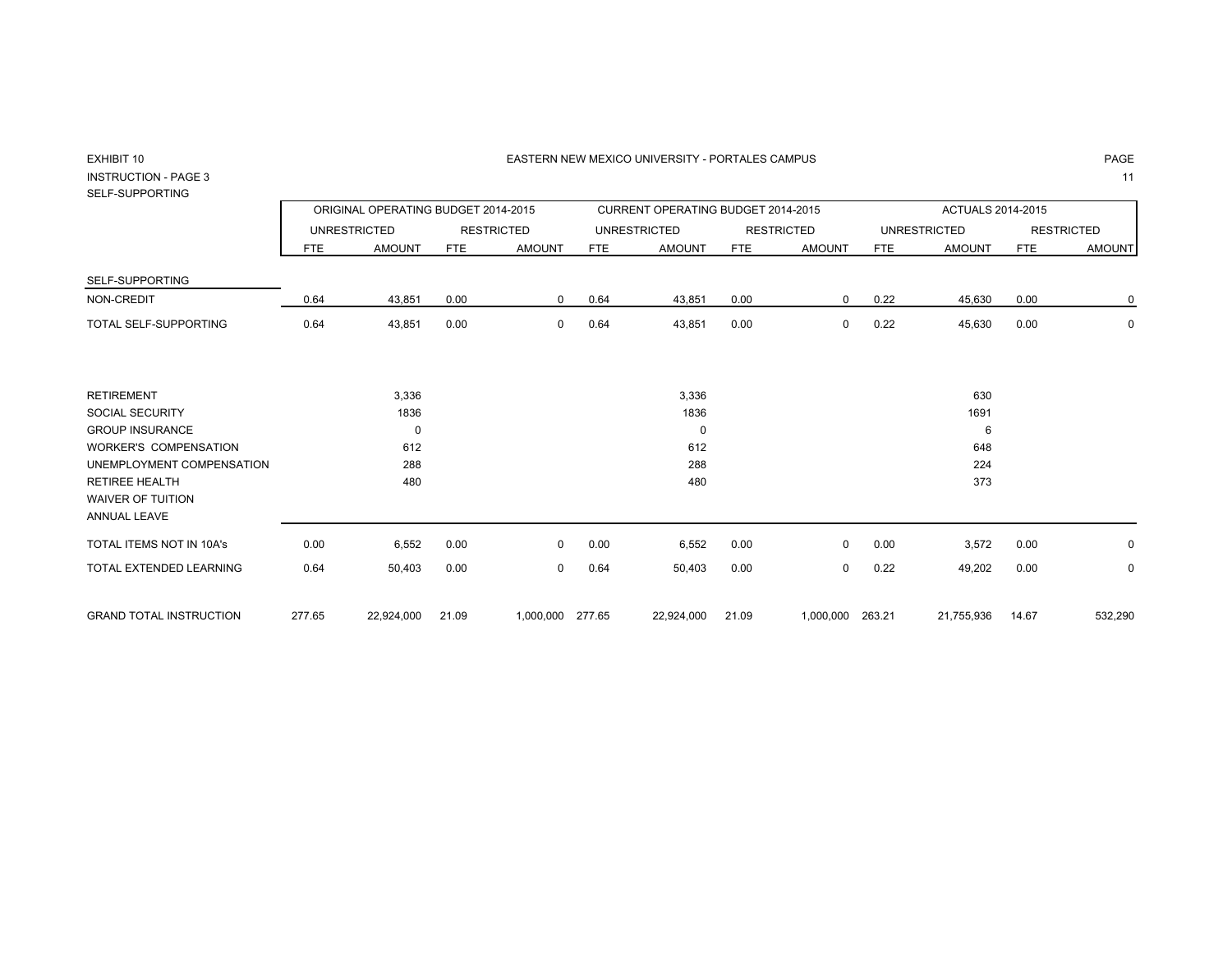### EXHIBIT 10AINSTRUCTION<br><sup>1</sup> N 22 and 22 and 22 and 23 and 24 and 25 and 26 and 26 and 26 and 26 and 26 and 26 and 26 and 26 and 26 and 26

|                                  | ORIGINAL OPERATING BUDGET 2014-2015 |                     |            |                   |       | CURRENT OPERATING BUDGET 2014-2015 |            |                   |            | <b>ACTUALS 2014-2015</b> |            |                   |
|----------------------------------|-------------------------------------|---------------------|------------|-------------------|-------|------------------------------------|------------|-------------------|------------|--------------------------|------------|-------------------|
|                                  |                                     | <b>UNRESTRICTED</b> |            | <b>RESTRICTED</b> |       | <b>UNRESTRICTED</b>                |            | <b>RESTRICTED</b> |            | <b>UNRESTRICTED</b>      |            | <b>RESTRICTED</b> |
|                                  | <b>FTE</b>                          | <b>AMOUNT</b>       | <b>FTE</b> | <b>AMOUNT</b>     | FTE   | <b>AMOUNT</b>                      | <b>FTE</b> | <b>AMOUNT</b>     | <b>FTE</b> | <b>AMOUNT</b>            | <b>FTE</b> | <b>AMOUNT</b>     |
| <b>LANGUAGE &amp; LITERATURE</b> |                                     |                     |            |                   |       |                                    |            |                   |            |                          |            |                   |
| PROFESSIONAL SALARIES            |                                     |                     |            |                   |       |                                    |            |                   |            |                          |            |                   |
| <b>FACULTY SALARIES</b>          | 13.25                               | 666,536             |            |                   | 13.25 | 666,536                            |            |                   | 13.25      | 722,368                  |            |                   |
| <b>GRAD ASSISTANT SALARIES</b>   | 0.00                                |                     |            |                   | 0.00  |                                    |            |                   | 0.00       |                          |            |                   |
| SUPPORT STAFF SALARIES           | 1.00                                | 21,757              |            |                   | 1.00  | 21,757                             |            |                   | 1.00       | 21,913                   |            |                   |
| <b>TECHNICIAN SALARIES</b>       |                                     |                     |            |                   |       |                                    |            |                   |            |                          |            |                   |
| <b>STUDENT SALARIES</b>          | 0.27                                | 4,242               |            |                   | 0.27  | 4,242                              |            |                   | 0.23       | 3,571                    |            |                   |
| <b>OTHER SALARIES</b>            | 0.00                                |                     |            |                   | 0.00  |                                    |            |                   | 0.00       |                          |            |                   |
| SUPPLIES AND EXPENSE             |                                     | 15,806              |            |                   |       | 15,806                             |            |                   |            | 13,486                   |            |                   |
| <b>EQUIPMENT</b>                 |                                     |                     |            |                   |       |                                    |            |                   |            |                          |            |                   |
| <b>TRAVEL</b>                    |                                     | 7,000               |            |                   |       | 7,000                              |            |                   |            | 10,256                   |            |                   |
| FED. WORK STUDY SAL.             | 0.10                                | 1,593               | 0.31       | 4,779             | 0.10  | 1,593                              | 0.31       | 4,779             | 0.00       |                          | 0.00       | $\Omega$          |
| STATE WORK STUDY SAL.            | 0.00                                |                     | 0.00       | 0                 | 0.00  |                                    | 0.00       | $\mathbf 0$       | 0.00       | 45                       | 0.01       | 180               |
| TOTAL LANGUAGE & LITERATURE      | 14.62                               | 716,934             | 0.31       | 4,779             | 14.62 | 716,934                            | 0.31       | 4,779             | 14.48      | 771,638                  | 0.01       | 180               |
| <b>COMMUNICATION</b>             |                                     |                     |            |                   |       |                                    |            |                   |            |                          |            |                   |
| PROFESSIONAL SALARIES            | 3.29                                | 107,969             |            |                   | 3.29  | 107,969                            |            |                   | 3.29       | 110,754                  |            |                   |
| <b>FACULTY SALARIES</b>          | 5.50                                | 335,050             |            |                   | 5.50  | 335,050                            |            |                   | 5.50       | 326,014                  |            |                   |
| <b>GRAD ASSISTANT SALARIES</b>   | 0.00                                |                     |            |                   | 0.00  |                                    |            |                   | 0.00       |                          |            |                   |
| SUPPORT STAFF SALARIES           | 1.50                                | 32,635              |            |                   | 1.50  | 32,635                             |            |                   | 1.50       | 31,798                   |            |                   |
| <b>TECHNICIAN SALARIES</b>       |                                     |                     |            |                   |       |                                    |            |                   |            |                          |            |                   |
| <b>STUDENT SALARIES</b>          | 0.10                                | 1,500               |            |                   | 0.10  | 1,500                              |            |                   | 0.05       | 702                      |            |                   |
| <b>OTHER SALARIES</b>            | 0.00                                |                     |            |                   | 0.00  |                                    |            |                   | 0.00       |                          |            |                   |
| SUPPLIES AND EXPENSE             |                                     | 5,700               |            |                   |       | 5,700                              |            |                   |            | 8,783                    |            |                   |
| <b>EQUIPMENT</b>                 |                                     |                     |            |                   |       |                                    |            |                   |            |                          |            |                   |
| <b>TRAVEL</b>                    |                                     | 10,300              |            |                   |       | 10,300                             |            |                   |            | 3,819                    |            |                   |
| FED. WORK STUDY SAL.             | 0.15                                | 2,414               | 0.46       | 7,242             | 0.15  | 2,414                              | 0.46       | 7,242             | 0.00       |                          | 0.00       | $\mathbf 0$       |
| STATE WORK STUDY SAL.            | 0.03                                | 500                 | 0.13       | 2,000             | 0.03  | 500                                | 0.13       | 2,000             | 0.05       | 838                      | 0.21       | 3,352             |
| TOTAL COMMUNICATION              | 10.57                               | 496,068             | 0.59       | 9,242             | 10.57 | 496,068                            | 0.59       | 9,242             | 10.39      | 482,708                  | 0.21       | 3,352             |
| MATH, COMP SCI, STAT, & EET      |                                     |                     |            |                   |       |                                    |            |                   |            |                          |            |                   |
| PROFESSIONAL SALARIES            |                                     |                     |            |                   |       |                                    |            |                   |            |                          |            |                   |
| <b>FACULTY SALARIES</b>          | 14.50                               | 818,942             |            |                   | 14.50 | 818,942                            |            |                   | 14.50      | 864,145                  |            |                   |
| <b>GRAD ASSISTANT SALARIES</b>   | 0.00                                |                     |            |                   | 0.00  |                                    |            |                   | 0.00       |                          |            |                   |
| <b>SUPPORT STAFF SALARIES</b>    | 1.00                                | 21,757              |            |                   | 1.00  | 21,757                             |            |                   | 1.00       | 22,314                   |            |                   |
| <b>TECHNICIAN SALARIES</b>       |                                     |                     |            |                   |       |                                    |            |                   |            |                          |            |                   |
| <b>STUDENT SALARIES</b>          | 0.56                                | 8,735               |            |                   | 0.56  | 8,735                              |            |                   | 0.53       | 8,199                    |            |                   |
| <b>OTHER SALARIES</b>            | 0.00                                |                     |            |                   | 0.00  |                                    |            |                   | 0.00       |                          |            |                   |
| SUPPLIES AND EXPENSE             |                                     | 15,300              |            |                   |       | 15,300                             |            |                   |            | 18,133                   |            |                   |
| <b>EQUIPMENT</b>                 |                                     |                     |            |                   |       |                                    |            |                   |            |                          |            |                   |
| <b>TRAVEL</b>                    |                                     | 6,850               |            |                   |       | 6,850                              |            |                   |            | 4,519                    |            |                   |
| FED. WORK STUDY SAL.             | 0.46                                | 7,130               | 1.37       | 21,390            | 0.46  | 7,130                              | 1.37       | 21,390            | 0.00       |                          | 0.00       | 0                 |
| STATE WORK STUDY SAL.            | 0.14                                | 2,145               | 0.55       | 8,580             | 0.14  | 2,145                              | 0.55       | 8,580             | 0.06       | 868                      | 0.22       | 3,472             |

TOTAL MATH, COMP SCI, STAT, &EET 16.65 880,859 1.92 29,970 16.65 880,859 1.92 29,970 16.08 918,178 0.22 3,472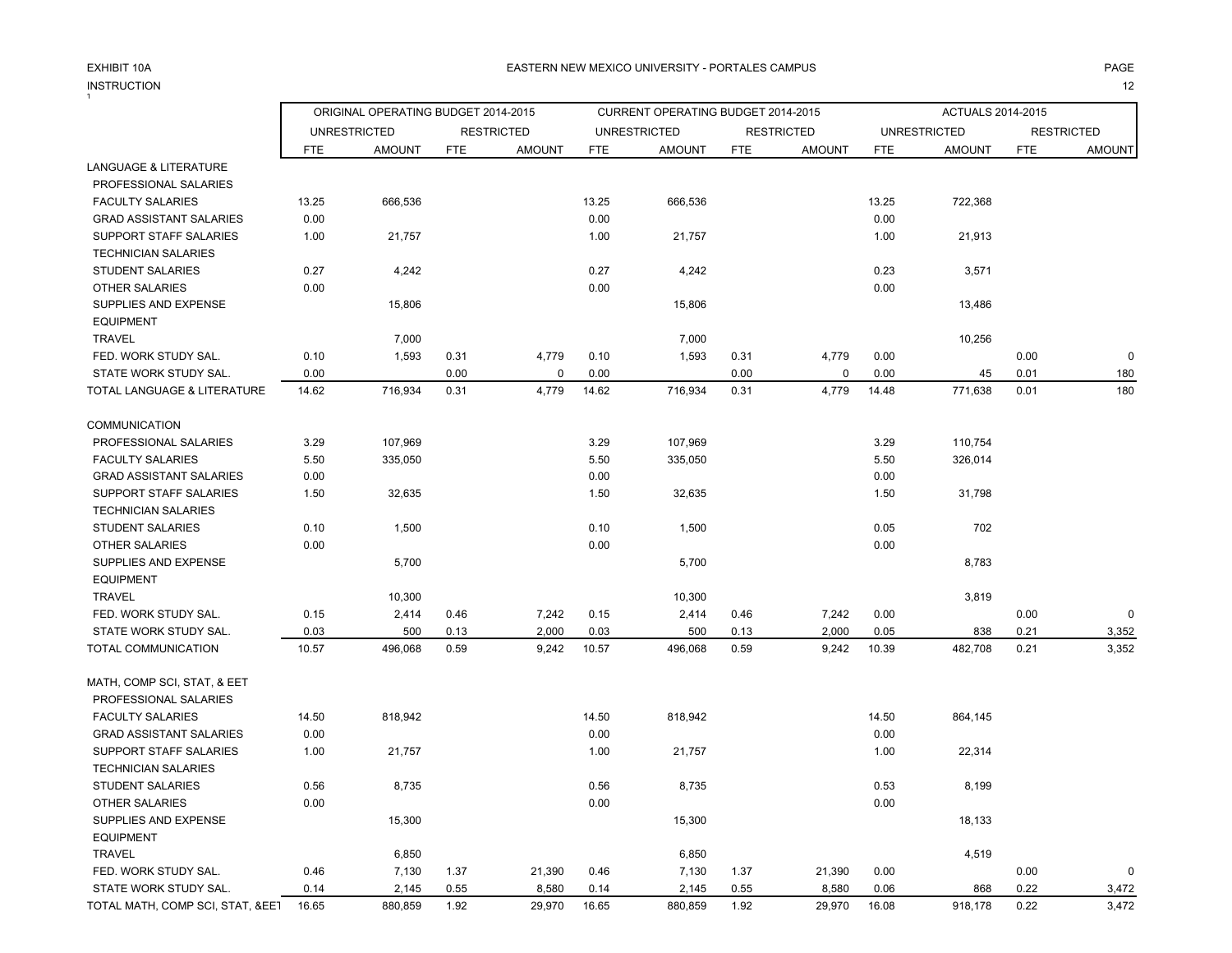INSTRUCTION<br><sup>2</sup> N and the contract of the contract of the contract of the contract of the contract of the contract of the contract of the contract of the contract of the contract of the contract of the contract of the contract of the cont

|                                | ORIGINAL OPERATING BUDGET 2014-2015<br>CURRENT OPERATING BUDGET 2014-2015 |                     |            |                   |            |                                      | ACTUALS 2014-2015 |                                    |            |                                      |            |                                    |
|--------------------------------|---------------------------------------------------------------------------|---------------------|------------|-------------------|------------|--------------------------------------|-------------------|------------------------------------|------------|--------------------------------------|------------|------------------------------------|
|                                |                                                                           | <b>UNRESTRICTED</b> |            | <b>RESTRICTED</b> |            |                                      |                   |                                    |            |                                      |            |                                    |
|                                | <b>FTE</b>                                                                | <b>AMOUNT</b>       | <b>FTE</b> | <b>AMOUNT</b>     | <b>FTE</b> | <b>UNRESTRICTED</b><br><b>AMOUNT</b> | <b>FTE</b>        | <b>RESTRICTED</b><br><b>AMOUNT</b> | <b>FTE</b> | <b>UNRESTRICTED</b><br><b>AMOUNT</b> | <b>FTE</b> | <b>RESTRICTED</b><br><b>AMOUNT</b> |
| <b>BIOLOGY</b>                 |                                                                           |                     |            |                   |            |                                      |                   |                                    |            |                                      |            |                                    |
| PROFESSIONAL SALARIES          |                                                                           |                     |            |                   |            |                                      |                   |                                    |            |                                      |            |                                    |
| <b>FACULTY SALARIES</b>        | 8.75                                                                      | 555,833             |            |                   | 8.75       | 555,833                              |                   |                                    | 8.75       | 539,599                              |            |                                    |
| <b>GRAD ASSISTANT SALARIES</b> | 0.00                                                                      |                     |            |                   | 0.00       |                                      |                   |                                    | 0.00       |                                      |            |                                    |
| SUPPORT STAFF SALARIES         | 1.00                                                                      | 12,251              |            |                   | 1.00       | 12,251                               |                   |                                    | 0.50       | 12,385                               |            |                                    |
| <b>TECHNICIAN SALARIES</b>     | 1.00                                                                      | 13,260              |            |                   | 1.00       | 13,260                               |                   |                                    | 0.50       | 13,549                               |            |                                    |
| <b>STUDENT SALARIES</b>        | 0.08                                                                      | 1,200               |            |                   | 0.08       | 1,200                                |                   |                                    | 0.05       | 745                                  |            |                                    |
| <b>OTHER SALARIES</b>          | 0.00                                                                      |                     |            |                   | 0.00       |                                      |                   |                                    | 0.00       |                                      |            |                                    |
| SUPPLIES AND EXPENSE           |                                                                           | 22,500              |            |                   |            | 22,500                               |                   |                                    |            | 41,996                               |            |                                    |
| <b>EQUIPMENT</b>               |                                                                           |                     |            |                   |            |                                      |                   |                                    |            |                                      |            |                                    |
| <b>TRAVEL</b>                  |                                                                           | 3,200               |            |                   |            | 3,200                                |                   |                                    |            | 1,843                                |            |                                    |
| FED. WORK STUDY SAL.           | 0.39                                                                      | 6,102               | 1.17       | 18,306            | 0.39       | 6,102                                | 1.17              | 18,306                             | 0.00       |                                      | 0.00       | 0                                  |
| STATE WORK STUDY SAL.          | 0.04                                                                      | 568                 | 0.15       | 2,272             | 0.04       | 568                                  | 0.15              | 2,272                              | 0.05       | 751                                  | 0.19       | 3,004                              |
| <b>TOTAL BIOLOGY</b>           | 11.25                                                                     | 614,914             | 1.32       | 20,578            | 11.25      | 614,914                              | 1.32              | 20,578                             | 9.85       | 610,869                              | 0.19       | 3,004                              |
| PHYSICAL SCIENCE & AVS         |                                                                           |                     |            |                   |            |                                      |                   |                                    |            |                                      |            |                                    |
| PROFESSIONAL SALARIES          |                                                                           |                     |            |                   |            |                                      |                   |                                    |            |                                      |            |                                    |
| <b>FACULTY SALARIES</b>        | 7.00                                                                      | 446,159             |            |                   | 7.00       | 446,159                              |                   |                                    | 7.00       | 457,200                              |            |                                    |
| <b>GRAD ASSISTANT SALARIES</b> | 0.00                                                                      |                     |            |                   | 0.00       |                                      |                   |                                    | 0.00       |                                      |            |                                    |
| <b>SUPPORT STAFF SALARIES</b>  | 1.00                                                                      | 12,251              |            |                   | 1.00       | 12,251                               |                   |                                    | 1.00       | 12,385                               |            |                                    |
| <b>TECHNICIAN SALARIES</b>     | 1.00                                                                      | 13,260              |            |                   | 1.00       | 13,260                               |                   |                                    | 1.00       | 13,549                               |            |                                    |
| <b>STUDENT SALARIES</b>        | 0.45                                                                      | 7,091               |            |                   | 0.45       | 7,091                                |                   |                                    | 0.13       | 2,085                                |            |                                    |
| <b>OTHER SALARIES</b>          | 0.00                                                                      |                     |            |                   | 0.00       |                                      |                   |                                    | 0.00       |                                      |            |                                    |
| SUPPLIES AND EXPENSE           |                                                                           | 40,800              |            |                   |            | 40,800                               |                   |                                    |            | 42,087                               |            |                                    |
| <b>EQUIPMENT</b>               |                                                                           |                     |            |                   |            |                                      |                   |                                    |            |                                      |            |                                    |
| <b>TRAVEL</b>                  |                                                                           | 1,400               |            |                   |            | 1,400                                |                   |                                    |            | 6,210                                |            |                                    |
| FED. WORK STUDY SAL.           | 0.28                                                                      | 4,338               | 0.83       | 13,014            | 0.28       | 4,338                                | 0.83              | 13,014                             | 0.00       |                                      | 0.00       | $\mathbf 0$                        |
| STATE WORK STUDY SAL.          | 0.07                                                                      | 1,018               | 0.26       | 4,072             | 0.07       | 1,018                                | 0.26              | 4,072                              | 0.03       | 463                                  | 0.12       | 1,852                              |
| TOTAL PHYSICAL SCIENCE         | 9.80                                                                      | 526,317             | 1.10       | 17,086            | 9.80       | 526,317                              | 1.10              | 17,086                             | 9.16       | 533,980                              | 0.12       | 1,852                              |
| NURSING - BSN & MSN            |                                                                           |                     |            |                   |            |                                      |                   |                                    |            |                                      |            |                                    |
| PROFESSIONAL SALARIES          | 0.88                                                                      | 52,770              |            |                   | 0.88       | 52,770                               |                   |                                    | 0.25       | 38,481                               |            |                                    |
| <b>FACULTY SALARIES</b>        | 4.75                                                                      | 319,726             |            |                   | 4.75       | 319,726                              |                   |                                    | 4.75       | 279,776                              |            |                                    |
| <b>GRAD ASSISTANT SALARIES</b> | 0.00                                                                      |                     |            |                   | 0.00       |                                      |                   |                                    | 0.00       |                                      |            |                                    |
| SUPPORT STAFF SALARIES         | 1.00                                                                      | 19,906              |            |                   | 1.00       | 19,906                               |                   |                                    | 1.00       | 19,534                               |            |                                    |
| <b>TECHNICIAN SALARIES</b>     |                                                                           |                     |            |                   |            |                                      |                   |                                    |            |                                      |            |                                    |
| <b>STUDENT SALARIES</b>        | 0.00                                                                      |                     |            |                   | 0.00       |                                      |                   |                                    | 0.05       | 821                                  |            |                                    |
| <b>OTHER SALARIES</b>          | 0.00                                                                      |                     |            |                   | 0.00       |                                      |                   |                                    | 0.13       | 2,041                                |            |                                    |
| SUPPLIES AND EXPENSE           |                                                                           | 150,877             |            |                   |            | 150,877                              |                   |                                    |            | 52,206                               |            |                                    |
| NURSING EXP - SCHOLARSHIPS     |                                                                           |                     |            |                   |            |                                      |                   |                                    |            | 72,000                               |            |                                    |
| <b>EQUIPMENT</b>               |                                                                           |                     |            |                   |            |                                      |                   |                                    |            |                                      |            |                                    |
| <b>TRAVEL</b>                  |                                                                           | 6,560               |            |                   |            | 6,560                                |                   |                                    |            | 7,473                                |            |                                    |
| FED. WORK STUDY SAL.           | 0.13                                                                      | 2,000               | 0.38       | 6,000             | 0.13       | 2,000                                | 0.38              | 6,000                              | 0.00       |                                      | 0.00       | 0                                  |
| STATE WORK STUDY SAL.          | 0.00                                                                      |                     | 0.00       | 0                 | 0.00       |                                      | 0.00              | 0                                  | 0.00       |                                      | 0.00       | 0                                  |
| <b>TOTAL NURSING</b>           | 6.75                                                                      | 551,839             | 0.38       | 6,000             | 6.75       | 551,839                              | 0.38              | 6,000                              | 6.18       | 472,332                              | 0.00       | $\mathsf 0$                        |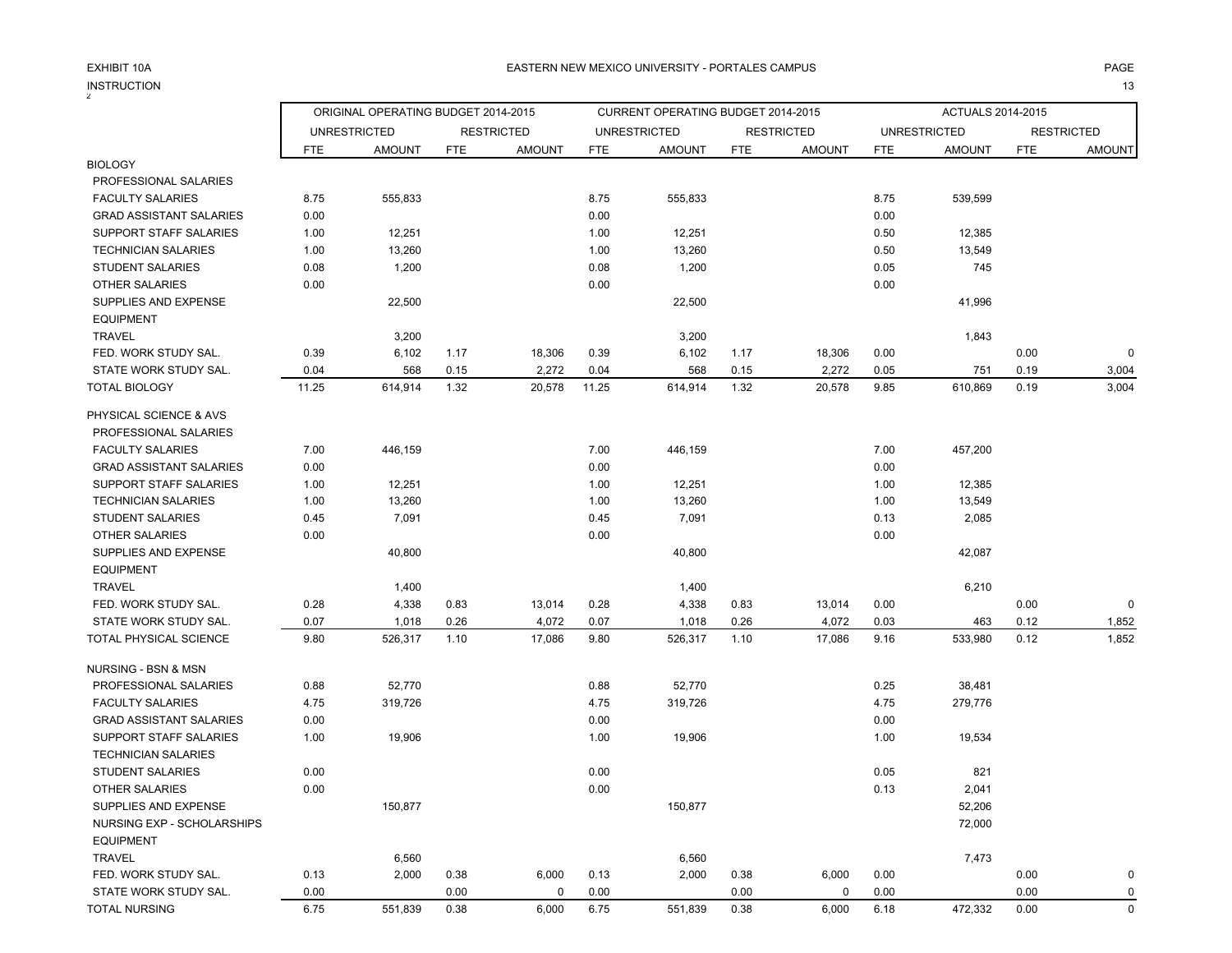EXHIBIT 10AINSTRUCTIONN 214

|                                                             |            | ORIGINAL OPERATING BUDGET 2014-2015 |            | CURRENT OPERATING BUDGET 2014-2015 |            |                     |            |                   |            | <b>ACTUALS 2014-2015</b> |            |                   |  |
|-------------------------------------------------------------|------------|-------------------------------------|------------|------------------------------------|------------|---------------------|------------|-------------------|------------|--------------------------|------------|-------------------|--|
|                                                             |            | <b>UNRESTRICTED</b>                 |            | <b>RESTRICTED</b>                  |            | <b>UNRESTRICTED</b> |            | <b>RESTRICTED</b> |            | <b>UNRESTRICTED</b>      |            | <b>RESTRICTED</b> |  |
|                                                             | <b>FTE</b> | <b>AMOUNT</b>                       | <b>FTE</b> | <b>AMOUNT</b>                      | <b>FTE</b> | <b>AMOUNT</b>       | <b>FTE</b> | <b>AMOUNT</b>     | <b>FTE</b> | <b>AMOUNT</b>            | <b>FTE</b> | <b>AMOUNT</b>     |  |
| CDIS & SOCIAL WORK                                          |            |                                     |            |                                    |            |                     |            |                   |            |                          |            |                   |  |
| PROFESSIONAL SALARIES                                       | 2.25       | 112,783                             |            |                                    | 2.25       | 112,783             |            |                   | 2.25       | 117,380                  |            |                   |  |
| FACULTY SALARIES                                            | 12.00      | 733,667                             |            |                                    | 12.00      | 733,667             |            |                   | 12.00      | 858,505                  |            |                   |  |
| <b>GRAD ASSISTANT SALARIES</b>                              | 0.00       |                                     |            |                                    | 0.00       |                     |            |                   | 0.00       |                          |            |                   |  |
| SUPPORT STAFF SALARIES                                      | 0.50       | 9,953                               |            |                                    | 0.50       | 9,953               |            |                   | 0.50       | 21,537                   |            |                   |  |
| <b>TECHNICIAN SALARIES</b>                                  |            |                                     |            |                                    |            |                     |            |                   |            |                          |            |                   |  |
| <b>STUDENT SALARIES</b>                                     | 0.09       | 1,363                               |            |                                    | 0.09       | 1,363               |            |                   | 0.06       | 966                      |            |                   |  |
| <b>OTHER SALARIES</b>                                       | 0.00       |                                     |            |                                    | 0.00       |                     |            |                   | 0.00       |                          |            |                   |  |
| SUPPLIES AND EXPENSE<br><b>EQUIPMENT</b>                    |            | 6,600                               |            |                                    |            | 6,600               |            |                   |            | 28,609                   |            |                   |  |
| <b>TRAVEL</b>                                               |            | 6,850                               |            |                                    |            | 6,850               |            |                   |            | 10,133                   |            |                   |  |
| FED. WORK STUDY SAL.                                        | 0.10       | 1,500                               | 0.29       | 4,500                              | 0.10       | 1,500               | 0.29       | 4,500             | 0.00       |                          | 0.00       |                   |  |
| STATE WORK STUDY SAL.                                       | 0.00       |                                     | 0.00       | $\mathbf 0$                        | 0.00       |                     | 0.00       | $\overline{0}$    | 0.00       |                          | 0.00       |                   |  |
| TOTAL CDIS & SOCIAL WORK                                    | 14.93      | 872,716                             | 0.29       | 4,500                              | 14.93      | 872,716             | 0.29       | 4,500             | 14.81      | 1,037,128                | 0.00       | $\Omega$          |  |
| HIST & HUM, SOC & BEH SCI                                   |            |                                     |            |                                    |            |                     |            |                   |            |                          |            |                   |  |
| PROFESSIONAL SALARIES                                       |            |                                     |            |                                    |            |                     |            |                   |            |                          |            |                   |  |
| <b>FACULTY SALARIES</b>                                     | 15.00      | 1,006,274                           |            |                                    | 15.00      | 1,006,274           |            |                   | 15.00      | 1,036,486                |            |                   |  |
| <b>GRAD ASSISTANT SALARIES</b>                              | 0.00       |                                     |            |                                    | 0.00       |                     |            |                   | 0.00       |                          |            |                   |  |
| SUPPORT STAFF SALARIES                                      | 1.00       | 20,831                              |            |                                    | 1.00       | 20,831              |            |                   | 1.00       | 19,485                   |            |                   |  |
| <b>TECHNICIAN SALARIES</b>                                  |            |                                     |            |                                    |            |                     |            |                   |            |                          |            |                   |  |
| <b>STUDENT SALARIES</b>                                     | 0.18       | 2,775                               |            |                                    | 0.18       | 2,775               |            |                   | 0.53       | 8,222                    |            |                   |  |
| <b>OTHER SALARIES</b>                                       | 0.00       |                                     |            |                                    | 0.00       |                     |            |                   | 0.16       | 2,476                    |            |                   |  |
| SUPPLIES AND EXPENSE                                        |            | 9,145                               |            |                                    |            | 9,145               |            |                   |            | 7,805                    |            |                   |  |
| <b>EQUIPMENT</b>                                            |            |                                     |            |                                    |            |                     |            |                   |            |                          |            |                   |  |
| <b>TRAVEL</b>                                               |            | 6,150                               |            |                                    |            | 6,150               |            |                   |            | 3,796                    |            |                   |  |
| FED. WORK STUDY SAL.                                        | 0.31       | 4,785                               | 0.92       | 14,355                             | 0.31       | 4,785               | 0.92       | 14,355            | 0.00       |                          | 0.00       | $\mathbf 0$       |  |
| STATE WORK STUDY SAL.                                       | 0.02       | 329                                 | 0.08       | 1,316                              | 0.02       | 329                 | 0.08       | 1,316             | 0.05       | 754                      | 0.19       | 3,016             |  |
| TOTAL H & H, SOC & BEH SCI                                  | 16.51      | 1,050,289                           | 1.00       | 15,671                             | 16.51      | 1,050,289           | 1.00       | 15,671            | 16.73      | 1,079,024                | 0.19       | 3,016             |  |
| ANTHROPOLOGY                                                |            |                                     |            |                                    |            |                     |            |                   |            |                          |            |                   |  |
| PROFESSIONAL SALARIES                                       | 0.18       | 7,234                               |            |                                    | 0.18       | 7,234               |            |                   | 0.18       | 9,851                    |            |                   |  |
| <b>FACULTY SALARIES</b>                                     | 5.25       | 322,377                             |            |                                    | 5.25       | 322,377             |            |                   | 4.25       | 256,998                  |            |                   |  |
| <b>GRAD ASSISTANT SALARIES</b>                              | 0.00       |                                     |            |                                    | 0.00       |                     |            |                   | 0.00       |                          |            |                   |  |
| <b>SUPPORT STAFF SALARIES</b><br><b>TECHNICIAN SALARIES</b> | 1.00       | 10,878                              |            |                                    | 1.00       | 10,878              |            |                   | 0.50       | 11,009                   |            |                   |  |
| <b>STUDENT SALARIES</b>                                     | 0.12       | 1,821                               |            |                                    | 0.12       | 1,821               |            |                   | 0.29       | 4,526                    |            |                   |  |
| OTHER SALARIES                                              | 0.00       |                                     |            |                                    | 0.00       |                     |            |                   | 0.00       |                          |            |                   |  |
| SUPPLIES AND EXPENSE                                        |            | 17,191                              |            |                                    |            | 17,191              |            |                   |            | 6,558                    |            |                   |  |
| <b>EQUIPMENT</b>                                            |            |                                     |            |                                    |            |                     |            |                   |            |                          |            |                   |  |
| <b>TRAVEL</b>                                               |            | 4,700                               |            |                                    |            | 4,700               |            |                   |            | 4,637                    |            |                   |  |
| FED. WORK STUDY SAL.                                        | 0.07       | 1,018                               | 0.20       | 3,054                              | 0.07       | 1,018               | 0.20       | 3,054             | 0.00       |                          | 0.00       |                   |  |
| STATE WORK STUDY SAL.                                       | 0.00       |                                     | 0.00       | $\Omega$                           | 0.00       |                     | 0.00       | $\mathbf 0$       | 0.00       |                          | 0.00       | $\Omega$          |  |

TOTAL ANTHROPOLOGY 6.61 365,219 0.20 3,054 6.61 365,219 0.20 3,054 5.22 293,579 0.00 0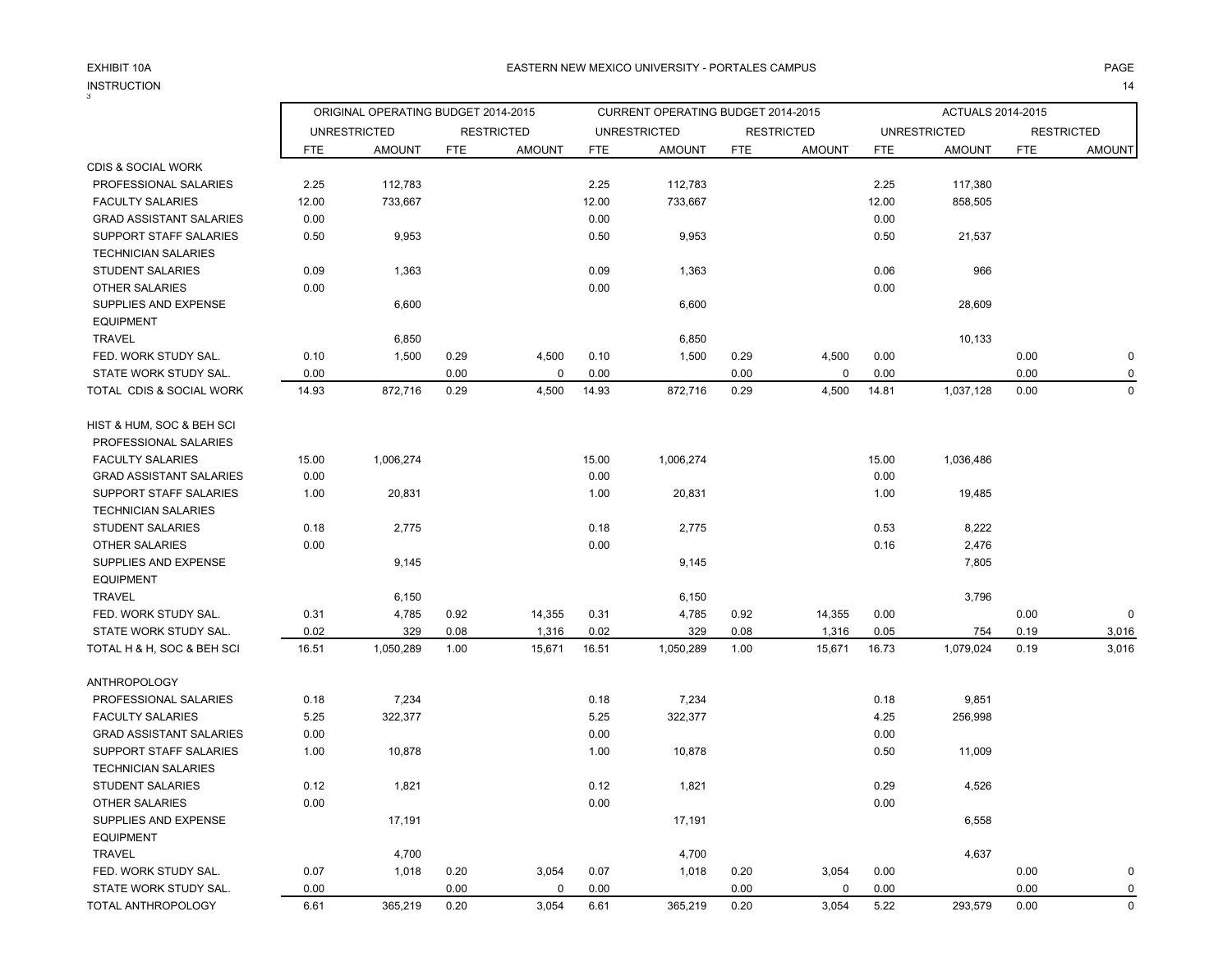INSTRUCTION<br><sup>4</sup> N and the contract of the contract of the contract of the contract of the contract of the contract of the contract of the contract of the contract of the contract of the contract of the contract of the contract of the cont

### EXHIBIT 10A PAGE PAGE ASTERN NEW MEXICO UNIVERSITY - PORTALES CAMPUS PAGE AND MAGE AND PAGE

|                                                |               | ORIGINAL OPERATING BUDGET 2014-2015 |              |                   |               | CURRENT OPERATING BUDGET 2014-2015 |              |                   |               | ACTUALS 2014-2015   |              |                   |
|------------------------------------------------|---------------|-------------------------------------|--------------|-------------------|---------------|------------------------------------|--------------|-------------------|---------------|---------------------|--------------|-------------------|
|                                                |               | <b>UNRESTRICTED</b>                 |              | <b>RESTRICTED</b> |               | <b>UNRESTRICTED</b>                |              | <b>RESTRICTED</b> |               | <b>UNRESTRICTED</b> |              | <b>RESTRICTED</b> |
|                                                | <b>FTE</b>    | <b>AMOUNT</b>                       | <b>FTE</b>   | <b>AMOUNT</b>     | <b>FTE</b>    | <b>AMOUNT</b>                      | <b>FTE</b>   | <b>AMOUNT</b>     | <b>FTE</b>    | <b>AMOUNT</b>       | <b>FTE</b>   | <b>AMOUNT</b>     |
| <b>BUSINESS</b>                                |               |                                     |              |                   |               |                                    |              |                   |               |                     |              |                   |
| PROFESSIONAL SALARIES                          |               |                                     |              |                   |               |                                    |              |                   |               |                     |              |                   |
| <b>FACULTY SALARIES</b>                        | 19.50         | 1,389,318                           |              |                   | 19.50         | 1,389,318                          |              |                   | 19.50         | 1,406,963           |              |                   |
| <b>GRAD ASSISTANT SALARIES</b>                 | 0.00          |                                     |              |                   | 0.00          |                                    |              |                   | 0.00          |                     |              |                   |
| SUPPORT STAFF SALARIES                         | 1.00          | 19,906                              |              |                   | 1.00          | 19,906                             |              |                   | 0.50          | 15,436              |              |                   |
| <b>TECHNICIAN SALARIES</b>                     |               |                                     |              |                   |               |                                    |              |                   |               |                     |              |                   |
| <b>STUDENT SALARIES</b>                        | 0.19          | 2,987                               |              |                   | 0.19          | 2,987                              |              |                   | 0.10          | 1,614               |              |                   |
| <b>OTHER SALARIES</b>                          | 0.00          |                                     |              |                   | 0.00          |                                    |              |                   | 0.24          | 3,772               |              |                   |
| SUPPLIES AND EXPENSE                           |               | 25,300                              |              |                   |               | 25,300                             |              |                   |               | 18,509              |              |                   |
| <b>EQUIPMENT</b>                               |               |                                     |              |                   |               |                                    |              |                   |               |                     |              |                   |
| <b>TRAVEL</b>                                  |               | 15,400                              |              |                   |               | 15,400                             |              |                   |               | 8,817               |              |                   |
| FED. WORK STUDY SAL.                           | 0.26          | 4,120                               | 0.79         | 12,360            | 0.26          | 4,120                              | 0.79         | 12,360            | 0.00          |                     | 0.00         | $\pmb{0}$         |
| STATE WORK STUDY SAL.<br><b>TOTAL BUSINESS</b> | 0.02<br>20.98 | 333                                 | 0.09<br>0.88 | 1,332             | 0.02<br>20.98 | 333                                | 0.09<br>0.88 | 1,332             | 0.00<br>20.35 |                     | 0.00<br>0.00 | 0<br>$\Omega$     |
|                                                |               | 1,457,364                           |              | 13,692            |               | 1,457,364                          |              | 13,692            |               | 1,455,110           |              |                   |
| <b>MUSIC</b>                                   |               |                                     |              |                   |               |                                    |              |                   |               |                     |              |                   |
| PROFESSIONAL SALARIES                          |               |                                     |              |                   |               |                                    |              |                   |               |                     |              |                   |
| <b>FACULTY SALARIES</b>                        | 13.75         | 850,132                             |              |                   | 13.75         | 850,132                            |              |                   | 13.75         | 871,250             |              |                   |
| <b>GRAD ASSISTANT SALARIES</b>                 | 0.00          |                                     |              |                   | 0.00          |                                    |              |                   | 0.00          |                     |              |                   |
| SUPPORT STAFF SALARIES                         | 1.00          | 21,757                              |              |                   | 1.00          | 21,757                             |              |                   | 1.00          | 22,289              |              |                   |
| <b>TECHNICIAN SALARIES</b>                     |               |                                     |              |                   |               |                                    |              |                   |               |                     |              |                   |
| <b>STUDENT SALARIES</b>                        | 0.17          | 2,700                               |              |                   | 0.17          | 2,700                              |              |                   | 0.34          | 5,325               |              |                   |
| <b>OTHER SALARIES</b>                          | 0.00          |                                     |              |                   | 0.00          |                                    |              |                   | 0.00          |                     |              |                   |
| SUPPLIES AND EXPENSE                           |               | 52,570                              |              |                   |               | 52,570                             |              |                   |               | 50,708              |              |                   |
| <b>EQUIPMENT</b>                               |               |                                     |              |                   |               |                                    |              |                   |               |                     |              |                   |
| <b>TRAVEL</b>                                  |               | 14,900                              |              |                   |               | 14,900                             |              |                   |               | 19,819              |              |                   |
| FED. WORK STUDY SAL.                           | 0.22          | 3,500                               | 0.67         | 10,500            | 0.22          | 3,500                              | 0.67         | 10,500            | 0.00          |                     | 0.00         | $\mathbf 0$       |
| STATE WORK STUDY SAL.                          | 0.07          | 1,120                               | 0.29         | 4,480             | 0.07          | 1,120                              | 0.29         | 4,480             | 0.00          |                     | 0.00         | $\Omega$          |
| <b>TOTAL MUSIC</b>                             | 15.22         | 946,679                             | 0.96         | 14,980            | 15.22         | 946,679                            | 0.96         | 14,980            | 15.09         | 969,391             | 0.00         | $\Omega$          |
| ART/ DIGITAL FILM MAKING                       |               |                                     |              |                   |               |                                    |              |                   |               |                     |              |                   |
| PROFESSIONAL SALARIES                          |               |                                     |              |                   |               |                                    |              |                   |               |                     |              |                   |
| <b>FACULTY SALARIES</b>                        | 7.00          | 449,752                             |              |                   | 7.00          | 449,752                            |              |                   | 7.00          | 473,444             |              |                   |
| <b>GRAD ASSISTANT SALARIES</b>                 | 0.00          |                                     |              |                   | 0.00          |                                    |              |                   | 0.00          |                     |              |                   |
| SUPPORT STAFF SALARIES                         | 0.75          | 17,300                              |              |                   | 0.75          | 17,300                             |              |                   | 0.75          | 18,266              |              |                   |
| <b>TECHNICIAN SALARIES</b>                     |               |                                     |              |                   |               |                                    |              |                   |               |                     |              |                   |
| STUDENT SALARIES                               | 0.61          | 9,500                               |              |                   | 0.61          | 9,500                              |              |                   | 0.63          | 9,851               |              |                   |
| <b>OTHER SALARIES</b>                          | 0.00          |                                     |              |                   | 0.00          |                                    |              |                   | 0.00          |                     |              |                   |
| SUPPLIES AND EXPENSE                           |               | 26,200                              |              |                   |               | 26,200                             |              |                   |               | 84,316              |              |                   |
| <b>EQUIPMENT</b>                               |               |                                     |              |                   |               |                                    |              |                   |               |                     |              |                   |
| <b>TRAVEL</b>                                  |               | 6,025                               |              |                   |               | 6,025                              |              |                   |               | 8,511               |              |                   |
| FED. WORK STUDY SAL.                           | 0.35          | 5,500                               | 1.06         | 16,500            | 0.35          | 5,500                              | 1.06         | 16,500            | 0.00          |                     | 0.00         | $\mathbf 0$       |
| STATE WORK STUDY SAL.                          | 0.11          | 1,660                               | 0.43         | 6,640             | 0.11          | 1,660                              | 0.43         | 6,640             | 0.12          | 1,891               | 0.48         | 7,564             |
| TOTAL ART/DIGITAL FILM MAKING                  | 8.82          | 515,937                             | 1.48         | 23,140            | 8.82          | 515,937                            | 1.48         | 23,140            | 8.50          | 596,279             | 0.48         | 7,564             |
|                                                |               |                                     |              |                   |               |                                    |              |                   |               |                     |              |                   |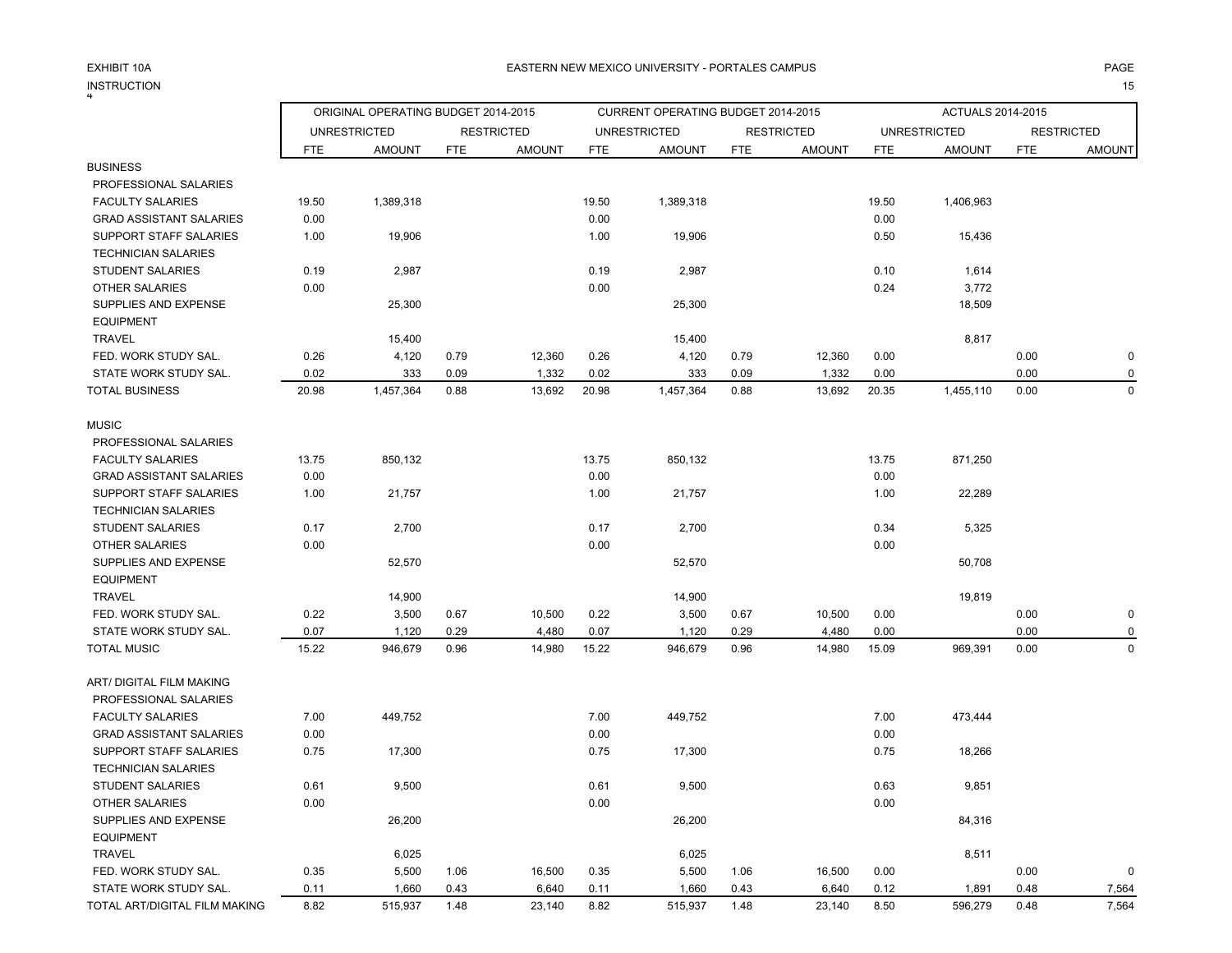N and the contract of the contract of the contract of the contract of the contract of the contract of the contract of the contract of the contract of the contract of the contract of the contract of the contract of the cont

| <b>INSTRUCTION</b>               |                                                                                 |               |            |               |            |                                    |            |                   |            |                     |            | 16                |
|----------------------------------|---------------------------------------------------------------------------------|---------------|------------|---------------|------------|------------------------------------|------------|-------------------|------------|---------------------|------------|-------------------|
|                                  | ORIGINAL OPERATING BUDGET 2014-2015<br><b>UNRESTRICTED</b><br><b>RESTRICTED</b> |               |            |               |            | CURRENT OPERATING BUDGET 2014-2015 |            |                   |            | ACTUALS 2014-2015   |            |                   |
|                                  |                                                                                 |               |            |               |            | <b>UNRESTRICTED</b>                |            | <b>RESTRICTED</b> |            | <b>UNRESTRICTED</b> |            | <b>RESTRICTED</b> |
|                                  | <b>FTE</b>                                                                      | <b>AMOUNT</b> | <b>FTE</b> | <b>AMOUNT</b> | <b>FTE</b> | <b>AMOUNT</b>                      | <b>FTE</b> | <b>AMOUNT</b>     | <b>FTE</b> | <b>AMOUNT</b>       | <b>FTE</b> | <b>AMOUNT</b>     |
| THEATRE & DANCE                  |                                                                                 |               |            |               |            |                                    |            |                   |            |                     |            |                   |
| PROFESSIONAL SALARIES            |                                                                                 |               |            |               |            |                                    |            |                   | 0.25       | 8,756               |            |                   |
| <b>FACULTY SALARIES</b>          | 3.25                                                                            | 198,582       |            |               | 3.25       | 198,582                            |            |                   | 3.25       | 207,304             |            |                   |
| <b>GRAD ASSISTANT SALARIES</b>   | 0.00                                                                            |               |            |               | 0.00       |                                    |            |                   | 0.00       |                     |            |                   |
| SUPPORT STAFF SALARIES           | 1.00                                                                            | 26,770        |            |               | 1.00       | 26,770                             |            |                   | 1.00       | 27,192              |            |                   |
| <b>TECHNICIAN SALARIES</b>       |                                                                                 |               |            |               |            |                                    |            |                   |            |                     |            |                   |
| <b>STUDENT SALARIES</b>          | 0.06                                                                            | 1,000         |            |               | 0.06       | 1,000                              |            |                   | 0.04       | 614                 |            |                   |
| OTHER SALARIES                   | 0.00                                                                            |               |            |               | 0.00       |                                    |            |                   | 0.00       |                     |            |                   |
| SUPPLIES AND EXPENSE             |                                                                                 | 4,000         |            |               |            | 4,000                              |            |                   |            | 6,150               |            |                   |
| <b>EQUIPMENT</b>                 |                                                                                 |               |            |               |            |                                    |            |                   |            |                     |            |                   |
| <b>TRAVEL</b>                    |                                                                                 | 1,225         |            |               |            | 1,225                              |            |                   |            | 1,687               |            |                   |
| FED. WORK STUDY SAL.             | 0.13                                                                            | 2,000         | 0.38       | 6,000         | 0.13       | 2,000                              | 0.38       | 6,000             | 0.00       |                     | 0.00       | $\mathbf 0$       |
| STATE WORK STUDY SAL.            | 0.02                                                                            | 350           | 0.09       | 1,400         | 0.02       | 350                                | 0.09       | 1,400             | 0.01       | 135                 | 0.03       | 540               |
| <b>TOTAL THEATRE &amp; DANCE</b> | 4.46                                                                            | 233,927       | 0.47       | 7,400         | 4.46       | 233,927                            | 0.47       | 7,400             | 4.55       | 251,838             | 0.03       | 540               |
| <b>EDUCATION</b>                 |                                                                                 |               |            |               |            |                                    |            |                   |            |                     |            |                   |
| PROFESSIONAL SALARIES            |                                                                                 |               |            |               |            |                                    |            |                   | 1.00       | 400                 |            |                   |
| <b>FACULTY SALARIES</b>          | 25.25                                                                           | 1,662,737     |            |               | 25.25      | 1,662,737                          |            |                   | 25.25      | 1,649,862           |            |                   |
| <b>GRAD ASSISTANT SALARIES</b>   | 0.00                                                                            |               |            |               | 0.00       |                                    |            |                   | 0.00       |                     |            |                   |
| SUPPORT STAFF SALARIES           | 2.50                                                                            | 58,103        |            |               | 2.50       | 58,103                             |            |                   | 2.50       | 54,007              |            |                   |
| <b>TECHNICIAN SALARIES</b>       |                                                                                 |               |            |               |            |                                    |            |                   |            |                     |            |                   |
| <b>STUDENT SALARIES</b>          | 0.07                                                                            | 1,031         |            |               | 0.07       | 1,031                              |            |                   | 0.16       | 2,515               |            |                   |
| <b>OTHER SALARIES</b>            | 0.00                                                                            |               |            |               | 0.00       |                                    |            |                   | 0.03       | 510                 |            |                   |
| SUPPLIES AND EXPENSE             |                                                                                 | 101,025       |            |               |            | 101,025                            |            |                   |            | 87,679              |            |                   |
| <b>EQUIPMENT</b>                 |                                                                                 |               |            |               |            |                                    |            |                   |            |                     |            |                   |
| <b>TRAVEL</b>                    |                                                                                 | 23,740        |            |               |            | 23,740                             |            |                   |            | 22,932              |            |                   |
| FED. WORK STUDY SAL.             | 0.20                                                                            | 3,152         | 0.61       | 9,456         | 0.20       | 3,152                              | 0.61       | 9,456             | 0.00       |                     | 0.00       | $\mathbf 0$       |
| STATE WORK STUDY SAL.            | 0.00                                                                            | 0             | 0.00       | 0             | 0.00       | 0                                  | 0.00       | $\mathbf 0$       | 0.00       |                     | 0.00       | 0                 |
| <b>TOTAL EDUCATION</b>           | 28.02                                                                           | 1,849,788     | 0.61       | 9,456         | 28.02      | 1,849,788                          | 0.61       | 9,456             | 28.94      | 1,817,905           | 0.00       | $\mathbf 0$       |
| <b>TEACHER EDUCATION</b>         |                                                                                 |               |            |               |            |                                    |            |                   |            |                     |            |                   |
| PROFESSIONAL SALARIES            | 1.00                                                                            | 60,788        |            |               | 1.00       | 60,788                             |            |                   | 1.00       | 61,259              |            |                   |
| <b>FACULTY SALARIES</b>          |                                                                                 | 41,993        |            |               |            | 41,993                             |            |                   |            | 23,705              |            |                   |
| <b>GRAD ASSISTANT SALARIES</b>   | 0.00                                                                            |               |            |               | 0.00       |                                    |            |                   | 0.00       |                     |            |                   |
| SUPPORT STAFF SALARIES           | 1.00                                                                            | 22,651        |            |               | 1.00       | 22,651                             |            |                   | 1.00       | 22,895              |            |                   |
| <b>TECHNICIAN SALARIES</b>       |                                                                                 |               |            |               |            |                                    |            |                   |            |                     |            |                   |
| <b>STUDENT SALARIES</b>          | 0.03                                                                            | 515           |            |               | 0.03       | 515                                |            |                   | 0.01       | 83                  |            |                   |
| <b>OTHER SALARIES</b>            | 0.00                                                                            |               |            |               | 0.00       |                                    |            |                   | 0.00       |                     |            |                   |
| SUPPLIES AND EXPENSE             |                                                                                 | 9,350         |            |               |            | 9,350                              |            |                   |            | 18,127              |            |                   |
| <b>EQUIPMENT</b>                 |                                                                                 |               |            |               |            |                                    |            |                   |            |                     |            |                   |
| <b>TRAVEL</b>                    |                                                                                 | 15,000        |            |               |            | 15,000                             |            |                   |            | 11,428              |            |                   |
| FED. WORK STUDY SAL.             | 0.09                                                                            | 1,465         | 0.28       | 4,395         | 0.09       | 1,465                              | 0.28       | 4,395             | 0.00       |                     | 0.00       | 0                 |
| STATE WORK STUDY SAL.            | 0.00                                                                            |               | 0.00       | 0             | 0.00       |                                    | 0.00       | 0                 | 0.00       |                     | 0.00       | 0                 |
| TOTAL TEACHER EDUCATION          | 2.13                                                                            | 151,762       | 0.28       | 4,395         | 2.13       | 151,762                            | 0.28       | 4,395             | 2.01       | 137,497             | 0.00       | $\mathbf 0$       |
|                                  |                                                                                 |               |            |               |            |                                    |            |                   |            |                     |            |                   |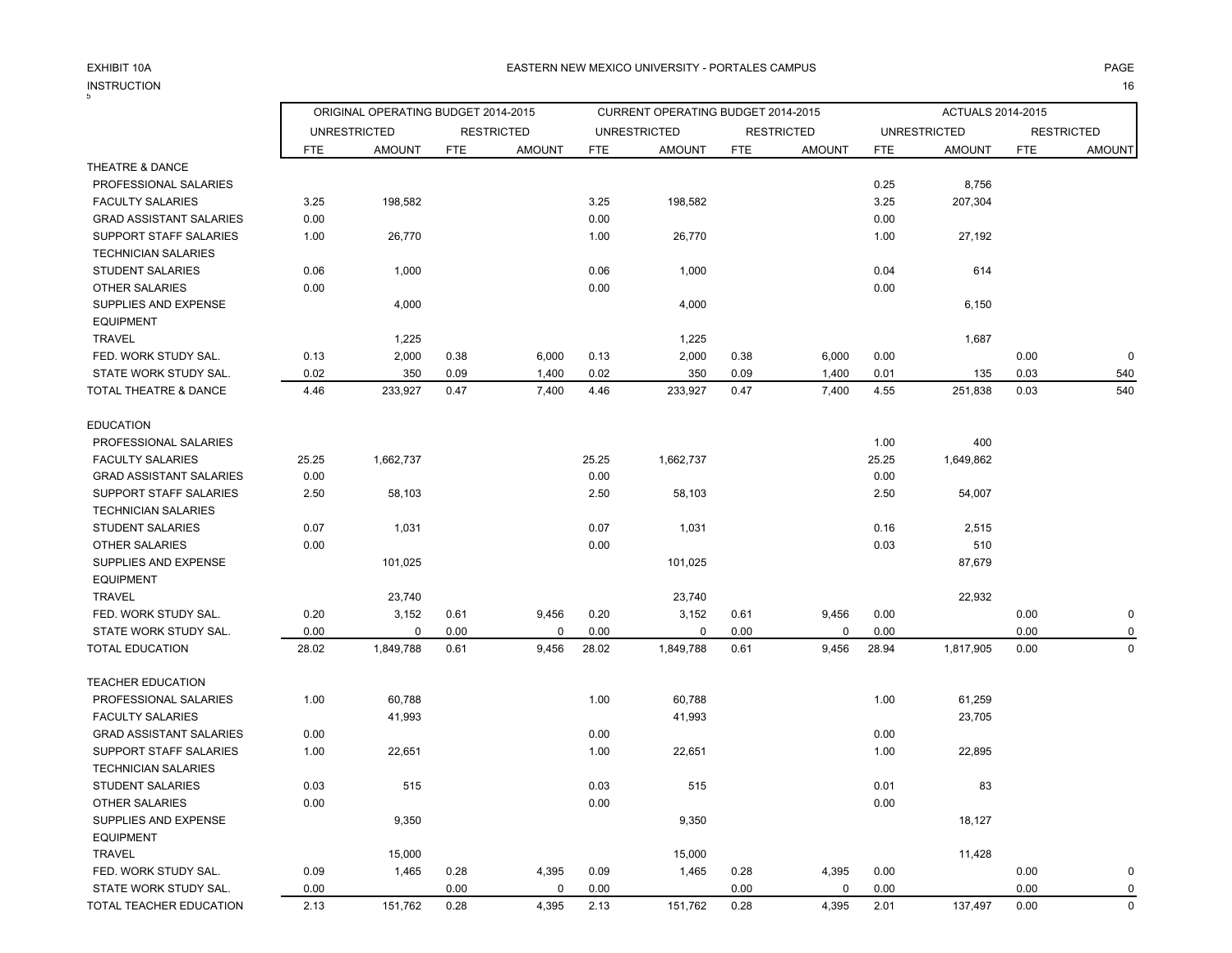INSTRUCTION $\mathsf{N}$  and the state of  $\mathsf{N}$  and  $\mathsf{N}$  and  $\mathsf{N}$  and  $\mathsf{N}$  and  $\mathsf{N}$  and  $\mathsf{N}$  and  $\mathsf{N}$  and  $\mathsf{N}$  and  $\mathsf{N}$  and  $\mathsf{N}$  and  $\mathsf{N}$  and  $\mathsf{N}$  and  $\mathsf{N}$  and  $\mathsf{N}$  and  $\mathsf{N}$  and

|                                 | ORIGINAL OPERATING BUDGET 2014-2015 |                     |            |                   |            | <b>CURRENT OPERATING BUDGET 2014-2015</b> |            |                   | <b>ACTUALS 2014-2015</b> |                     |            |                   |
|---------------------------------|-------------------------------------|---------------------|------------|-------------------|------------|-------------------------------------------|------------|-------------------|--------------------------|---------------------|------------|-------------------|
|                                 |                                     | <b>UNRESTRICTED</b> |            | <b>RESTRICTED</b> |            | <b>UNRESTRICTED</b>                       |            | <b>RESTRICTED</b> |                          | <b>UNRESTRICTED</b> |            | <b>RESTRICTED</b> |
|                                 | <b>FTE</b>                          | <b>AMOUNT</b>       | <b>FTE</b> | <b>AMOUNT</b>     | <b>FTE</b> | <b>AMOUNT</b>                             | <b>FTE</b> | <b>AMOUNT</b>     | <b>FTE</b>               | <b>AMOUNT</b>       | <b>FTE</b> | <b>AMOUNT</b>     |
| HEALTH, PE, RECREATION          |                                     |                     |            |                   |            |                                           |            |                   |                          |                     |            |                   |
| PROFESSIONAL SALARIES           |                                     |                     |            |                   |            |                                           |            |                   |                          |                     |            |                   |
| <b>FACULTY SALARIES</b>         | 11.00                               | 545,380             |            |                   | 11.00      | 545,380                                   |            |                   | 11.00                    | 602,588             |            |                   |
| <b>GRAD ASSISTANT SALARIES</b>  | 0.00                                |                     |            |                   | 0.00       |                                           |            |                   | 0.00                     |                     |            |                   |
| SUPPORT STAFF SALARIES          | 1.00                                | 21,757              |            |                   | 1.00       | 21,757                                    |            |                   | 1.00                     | 22,276              |            |                   |
| <b>TECHNICIAN SALARIES</b>      | 0.75                                | 20,764              |            |                   | 0.75       | 20,764                                    |            |                   | 0.75                     | 20,776              |            |                   |
| <b>STUDENT SALARIES</b>         | 0.51                                | 8,000               |            |                   | 0.51       | 8,000                                     |            |                   | 1.22                     | 19,106              |            |                   |
| <b>OTHER SALARIES</b>           | 0.00                                |                     |            |                   | 0.00       |                                           |            |                   | 0.00                     |                     |            |                   |
| SUPPLIES AND EXPENSE            |                                     | 12,000              |            |                   |            | 12,000                                    |            |                   |                          | 10,037              |            |                   |
| <b>EQUIPMENT</b>                |                                     |                     |            |                   |            |                                           |            |                   |                          |                     |            |                   |
| <b>TRAVEL</b>                   |                                     | 3,000               |            |                   |            | 3,000                                     |            |                   |                          | 2,892               |            |                   |
| FED. WORK STUDY SAL.            | 1.41                                | 22,000              | 4.23       | 66,000            | 1.41       | 22,000                                    | 4.23       | 66,000            | 0.00                     |                     | 0.00       | $\Omega$          |
| STATE WORK STUDY SAL.           | 0.26                                | 4,000               | 1.03       | 16,000            | 0.26       | 4,000                                     | 1.03       | 16,000            | 0.06                     | 859                 | 0.22       | 3,436             |
| TOTAL HEALTH, PE, RECREATION    | 14.93                               | 636,901             | 5.26       | 82,000            | 14.93      | 636,901                                   | 5.26       | 82,000            | 14.03                    | 678,533             | 0.22       | 3,436             |
| FAMILY CNSM SCI / AG / BAAS     |                                     |                     |            |                   |            |                                           |            |                   |                          |                     |            |                   |
| PROFESSIONAL SALARIES           |                                     |                     |            |                   |            |                                           |            |                   |                          |                     |            |                   |
| <b>FACULTY SALARIES</b>         | 7.00                                | 449,878             |            |                   | 7.00       | 449,878                                   |            |                   | 7.00                     | 505,445             |            |                   |
| <b>GRAD ASSISTANT SALARIES</b>  | 0.00                                |                     |            |                   | 0.00       |                                           |            |                   | 0.00                     |                     |            |                   |
| SUPPORT STAFF SALARIES          | 1.00                                | 21,757              |            |                   | 1.00       | 21,757                                    |            |                   | 1.00                     | 22,236              |            |                   |
| <b>TECHNICIAN SALARIES</b>      |                                     |                     |            |                   |            |                                           |            |                   |                          |                     |            |                   |
| <b>STUDENT SALARIES</b>         | 0.00                                |                     |            |                   | 0.00       |                                           |            |                   | 0.06                     | 881                 |            |                   |
| <b>OTHER SALARIES</b>           | 0.00                                |                     |            |                   | 0.00       |                                           |            |                   | 0.00                     |                     |            |                   |
| SUPPLIES AND EXPENSE            |                                     | 8,500               |            |                   |            | 8,500                                     |            |                   |                          | 25,548              |            |                   |
| <b>EQUIPMENT</b>                |                                     |                     |            |                   |            |                                           |            |                   |                          |                     |            |                   |
| <b>TRAVEL</b>                   |                                     | 8,000               |            |                   |            | 8,000                                     |            |                   |                          | 3,257               |            |                   |
| FED. WORK STUDY SAL.            | 0.30                                | 4,700               | 0.90       | 14,100            | 0.30       | 4,700                                     | 0.90       | 14,100            | 0.00                     |                     | 0.00       | $\Omega$          |
| STATE WORK STUDY SAL.           | 0.00                                |                     | 0.00       | $\Omega$          | 0.00       |                                           | 0.00       | 0                 | 0.06                     | 927                 | 0.24       | 3,708             |
| TOTAL FCS / AG / BAAS           | 8.30                                | 492,835             | 0.90       | 14,100            | 8.30       | 492,835                                   | 0.90       | 14,100            | 8.12                     | 558,294             | 0.24       | 3,708             |
| ADVISING & RETENTION & TUTORING |                                     |                     |            |                   |            |                                           |            |                   |                          |                     |            |                   |
| PROFESSIONAL SALARIES           | 4.58                                | 218,627             |            |                   | 4.58       | 218,627                                   |            |                   | 4.58                     | 230,545             |            |                   |
| <b>FACULTY SALARIES</b>         |                                     | 83,500              |            |                   |            | 83,500                                    |            |                   |                          | 68,950              |            |                   |
| <b>GRAD ASSISTANT SALARIES</b>  | 0.00                                |                     |            |                   | 0.00       |                                           |            |                   | 0.00                     |                     |            |                   |
| <b>SUPPORT STAFF SALARIES</b>   | 3.00                                | 72,405              |            |                   | 3.00       | 72,405                                    |            |                   | 3.00                     | 70,670              |            |                   |
| <b>TECHNICIAN SALARIES</b>      |                                     |                     |            |                   |            |                                           |            |                   |                          |                     |            |                   |
| <b>STUDENT SALARIES</b>         | 7.13                                | 111,244             |            |                   | 7.13       | 111,244                                   |            |                   | 6.74                     | 105,078             |            |                   |
| <b>OTHER SALARIES</b>           | 0.00                                |                     |            |                   | 0.00       |                                           |            |                   | 0.00                     |                     |            |                   |
| SUPPLIES AND EXPENSE            |                                     | 25,381              |            |                   |            | 25,381                                    |            |                   |                          | 51,380              |            |                   |
| <b>EQUIPMENT</b>                |                                     |                     |            |                   |            |                                           |            |                   |                          |                     |            |                   |
| <b>TRAVEL</b>                   |                                     | 2,550               |            |                   |            | 2,550                                     |            |                   |                          | 4,210               |            |                   |
| FED. WORK STUDY SAL.            | 0.85                                | 13,304              | 2.56       | 39,912            | 0.85       | 13,304                                    | 2.56       | 39,912            | 0.00                     |                     | 0.00       | 0                 |
| STATE WORK STUDY SAL.           | 0.04                                | 655                 | 0.17       | 2,620             | 0.04       | 655                                       | 0.17       | 2,620             | 0.22                     | 3,454               | 0.89       | 13,816            |

TOTAL ADV & RET & TUTORING 15.60 527,666 2.73 42,532 15.60 527,666 2.73 42,532 14.54 534,288 0.89 13,816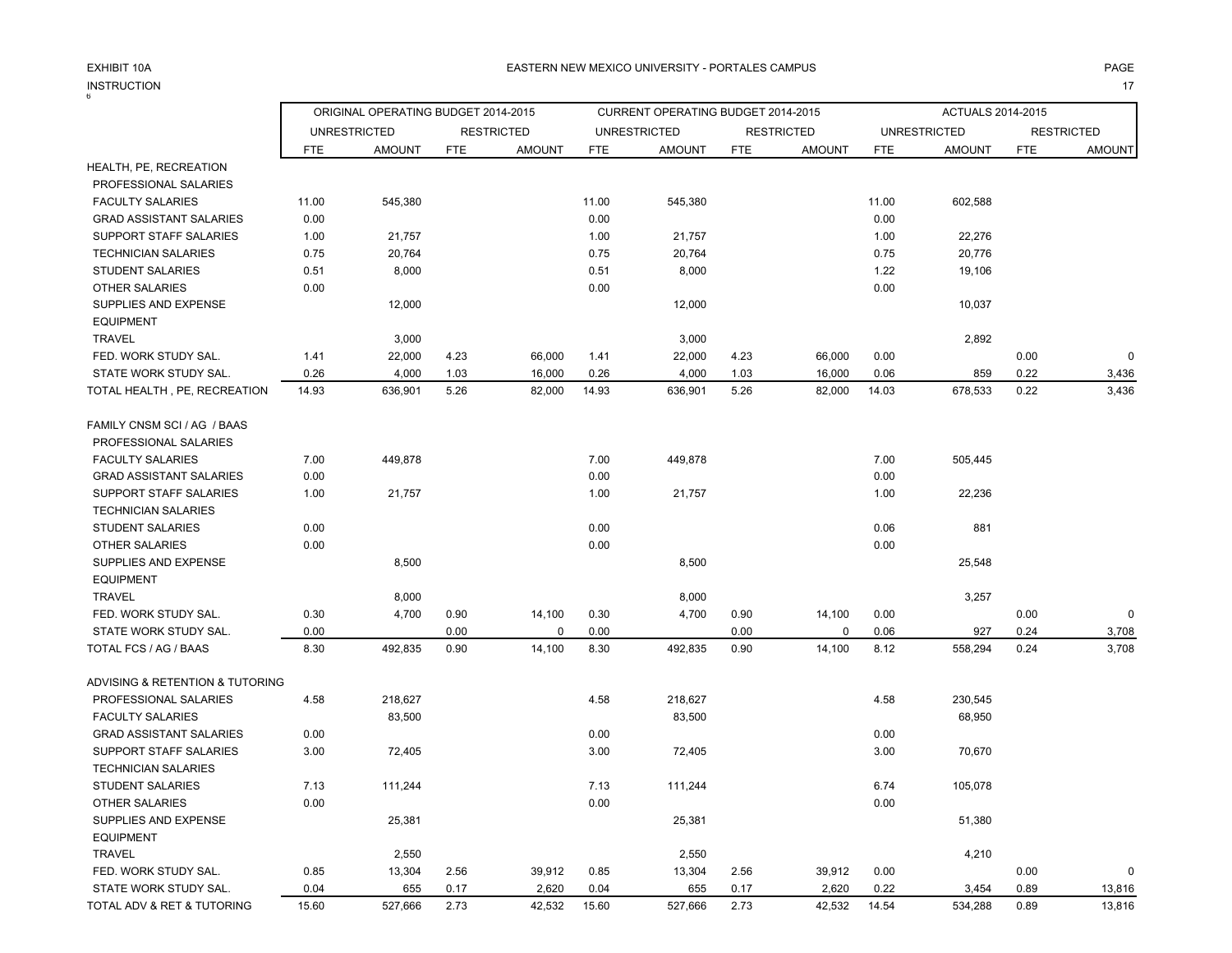# INSTRUCTION<br><sup>7</sup>

N and the contract of the contract of the contract of the contract of the contract of the contract of the contract of the contract of the contract of the contract of the contract of the contract of the contract of the cont

|                                |      | ORIGINAL OPERATING BUDGET 2014-2015<br>CURRENT OPERATING BUDGET 2014-2015<br>ACTUALS 2014-2015 |            |                   |            |                     |            |                   |            |                     |            |                   |
|--------------------------------|------|------------------------------------------------------------------------------------------------|------------|-------------------|------------|---------------------|------------|-------------------|------------|---------------------|------------|-------------------|
|                                |      | <b>UNRESTRICTED</b>                                                                            |            | <b>RESTRICTED</b> |            | <b>UNRESTRICTED</b> |            | <b>RESTRICTED</b> |            | <b>UNRESTRICTED</b> |            | <b>RESTRICTED</b> |
|                                | FTE  | <b>AMOUNT</b>                                                                                  | <b>FTE</b> | <b>AMOUNT</b>     | <b>FTE</b> | <b>AMOUNT</b>       | <b>FTE</b> | <b>AMOUNT</b>     | <b>FTE</b> | <b>AMOUNT</b>       | <b>FTE</b> | <b>AMOUNT</b>     |
| ED DEV, ETH ED, FAC DEV, ASS'T |      |                                                                                                |            |                   |            |                     |            |                   |            |                     |            |                   |
| PROFESSIONAL SALARIES          |      |                                                                                                |            |                   |            |                     |            |                   |            |                     |            |                   |
| <b>FACULTY SALARIES</b>        |      | 9,500                                                                                          |            |                   |            | 9,500               |            |                   |            | 6,513               |            |                   |
| <b>GRAD ASSISTANT SALARIES</b> | 0.50 | 8,500                                                                                          |            |                   | 0.50       | 8,500               |            |                   | 0.00       |                     |            |                   |
| SUPPORT STAFF SALARIES         |      |                                                                                                |            |                   |            |                     |            |                   |            |                     |            |                   |
| <b>TECHNICIAN SALARIES</b>     |      |                                                                                                |            |                   |            |                     |            |                   |            |                     |            |                   |
| <b>STUDENT SALARIES</b>        | 0.16 | 2,500                                                                                          |            |                   | 0.16       | 2,500               |            |                   | 0.20       | 3,149               |            |                   |
| <b>OTHER SALARIES</b>          | 0.00 |                                                                                                |            |                   | 0.00       |                     |            |                   | 0.00       |                     |            |                   |
| SUPPLIES AND EXPENSE           |      | 53,667                                                                                         |            |                   |            | 53,667              |            |                   |            | 75,100              |            |                   |
| <b>EQUIPMENT</b>               |      |                                                                                                |            |                   |            |                     |            |                   |            |                     |            |                   |
| <b>TRAVEL</b>                  |      | 3,200                                                                                          |            |                   |            | 3,200               |            |                   |            | 2,859               |            |                   |
| FED. WORK STUDY SAL.           | 0.00 |                                                                                                | 0.00       | $\mathbf 0$       | 0.00       |                     | 0.00       | 0                 | 0.00       |                     | 0.00       | $\pmb{0}$         |
| STATE WORK STUDY SAL.          | 0.00 |                                                                                                | 0.00       | $\mathbf 0$       | 0.00       |                     | 0.00       | $\pmb{0}$         | 0.00       |                     | 0.00       | $\pmb{0}$         |
| TOTAL ED DEV, ETH ED, ESL      | 0.66 | 77,367                                                                                         | 0.00       | $\mathbf 0$       | 0.66       | 77,367              | 0.00       | 0                 | 0.20       | 87,621              | 0.00       | $\mathbf 0$       |
| <b>ESL</b>                     |      |                                                                                                |            |                   |            |                     |            |                   |            |                     |            |                   |
| PROFESSIONAL SALARIES          |      |                                                                                                |            |                   |            |                     |            |                   |            |                     |            |                   |
| <b>FACULTY SALARIES</b>        | 1.00 | 53,294                                                                                         |            |                   | 1.00       | 53,294              |            |                   | 1.00       | 35,000              |            |                   |
| <b>GRAD ASSISTANT SALARIES</b> | 0.25 | 4,250                                                                                          |            |                   | 0.25       | 4,250               |            |                   | 0.00       |                     |            |                   |
| SUPPORT STAFF SALARIES         |      |                                                                                                |            |                   |            |                     |            |                   |            |                     |            |                   |
| <b>TECHNICIAN SALARIES</b>     |      |                                                                                                |            |                   |            |                     |            |                   |            |                     |            |                   |
| <b>STUDENT SALARIES</b>        | 0.35 | 5,500                                                                                          |            |                   | 0.35       | 5,500               |            |                   | 0.25       | 3,964               |            |                   |
| OTHER SALARIES                 | 0.00 |                                                                                                |            |                   | 0.00       |                     |            |                   | 0.00       |                     |            |                   |
| SUPPLIES AND EXPENSE           |      | 3,875                                                                                          |            |                   |            | 3,875               |            |                   |            | 2,104               |            |                   |
| <b>EQUIPMENT</b>               |      |                                                                                                |            |                   |            |                     |            |                   |            |                     |            |                   |
| <b>TRAVEL</b>                  |      | 100                                                                                            |            |                   |            | 100                 |            |                   |            |                     |            |                   |
| FED. WORK STUDY SAL.           | 0.00 |                                                                                                | 0.00       | 0                 | 0.00       |                     | 0.00       | 0                 | 0.00       |                     | 0.00       | $\mathbf 0$       |
| STATE WORK STUDY SAL.          | 0.00 |                                                                                                | 0.00       | $\mathbf 0$       | 0.00       |                     | 0.00       | $\pmb{0}$         | 0.00       |                     | 0.00       | $\mathbf 0$       |
| TOTAL BAAS DEG PROG            | 1.60 | 67,019                                                                                         | 0.00       | $\mathbf 0$       | 1.60       | 67,019              | 0.00       | $\pmb{0}$         | 1.25       | 41,068              | 0.00       | $\mathbf 0$       |
| <b>SUMMER SESSION</b>          |      |                                                                                                |            |                   |            |                     |            |                   |            |                     |            |                   |
| PROFESSIONAL SALARIES          |      |                                                                                                |            |                   |            |                     |            |                   |            |                     |            |                   |
| <b>FACULTY SALARIES</b>        |      | 610,000                                                                                        |            |                   |            | 610,000             |            |                   |            | 600,318             |            |                   |
| <b>GRAD ASSISTANT SALARIES</b> | 0.00 |                                                                                                |            |                   | 0.00       |                     |            |                   | 0.00       |                     |            |                   |
| SUPPORT STAFF SALARIES         |      |                                                                                                |            |                   |            |                     |            |                   |            |                     |            |                   |
| <b>TECHNICIAN SALARIES</b>     |      |                                                                                                |            |                   |            |                     |            |                   |            |                     |            |                   |
| <b>STUDENT SALARIES</b>        | 0.00 |                                                                                                |            |                   | 0.00       |                     |            |                   | 0.00       |                     |            |                   |
| <b>OTHER SALARIES</b>          | 0.00 |                                                                                                |            |                   | 0.00       |                     |            |                   | 0.00       |                     |            |                   |
| SUPPLIES AND EXPENSE           |      |                                                                                                |            |                   |            |                     |            |                   |            |                     |            |                   |
| <b>EQUIPMENT</b>               |      |                                                                                                |            |                   |            |                     |            |                   |            |                     |            |                   |
| <b>TRAVEL</b>                  |      |                                                                                                |            |                   |            |                     |            |                   |            |                     |            |                   |
| FED. WORK STUDY SAL.           | 0.00 |                                                                                                | 0.00       | 0                 | 0.00       |                     | 0.00       | 0                 | 0.00       |                     | 0.00       | $\pmb{0}$         |
| STATE WORK STUDY SAL.          | 0.00 |                                                                                                | 0.00       | $\mathbf 0$       | 0.00       |                     | 0.00       | 0                 | 0.00       |                     | 0.00       | $\mathbf 0$       |
| TOTAL SUMMER SESSION           | 0.00 | 610,000                                                                                        | 0.00       | $\Omega$          | 0.00       | 610,000             | 0.00       | $\pmb{0}$         | 0.00       | 600,318             | 0.00       | $\pmb{0}$         |
|                                |      |                                                                                                |            |                   |            |                     |            |                   |            |                     |            |                   |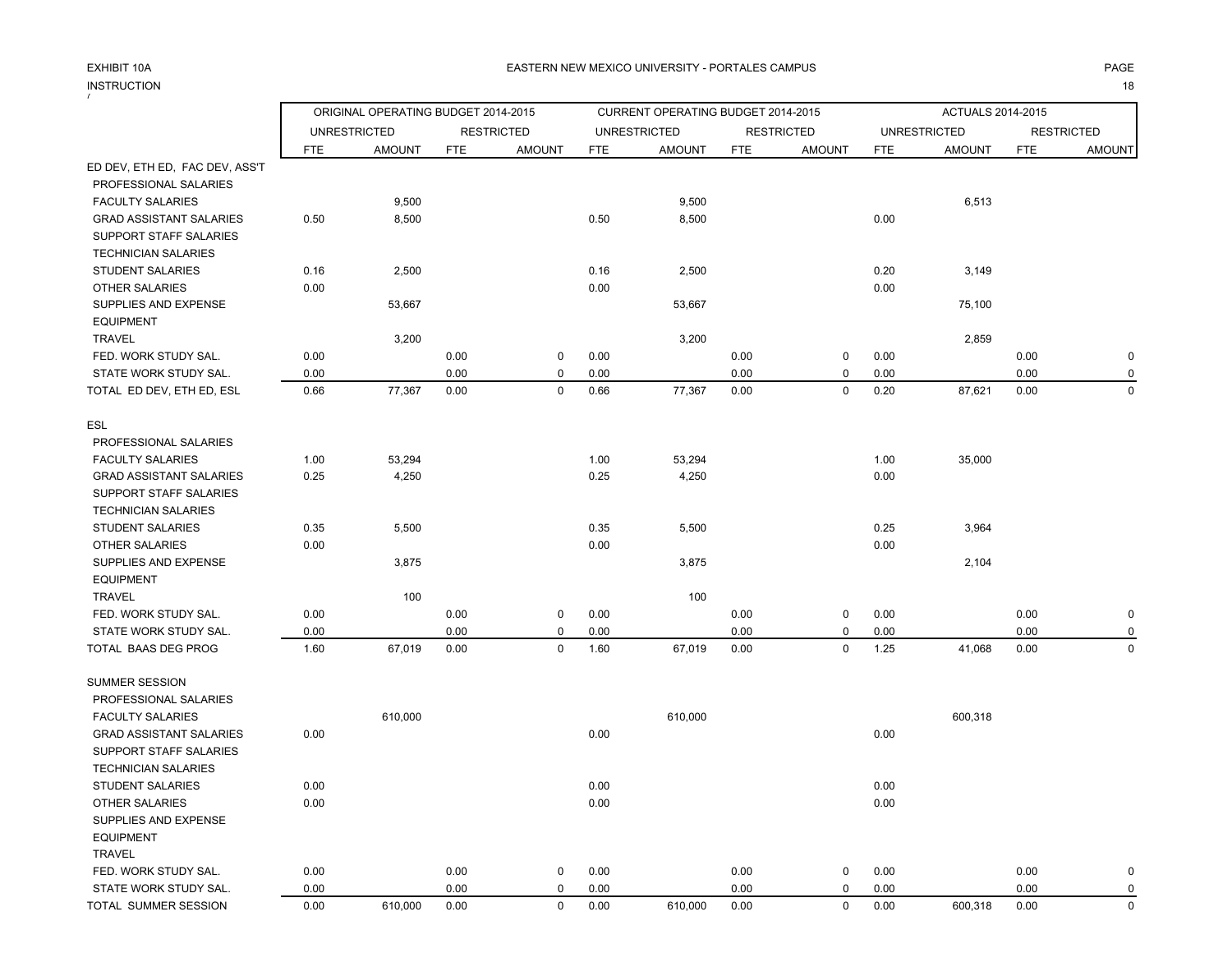# INSTRUCTION<br>8

|                                                       |            | ORIGINAL OPERATING BUDGET 2014-2015 |            |                   |            | CURRENT OPERATING BUDGET 2014-2015 |            |                   |            | ACTUALS 2014-2015   |            |                   |
|-------------------------------------------------------|------------|-------------------------------------|------------|-------------------|------------|------------------------------------|------------|-------------------|------------|---------------------|------------|-------------------|
|                                                       |            | <b>UNRESTRICTED</b>                 |            | <b>RESTRICTED</b> |            | <b>UNRESTRICTED</b>                |            | <b>RESTRICTED</b> |            | <b>UNRESTRICTED</b> |            | <b>RESTRICTED</b> |
|                                                       | <b>FTE</b> | <b>AMOUNT</b>                       | <b>FTE</b> | <b>AMOUNT</b>     | <b>FTE</b> | <b>AMOUNT</b>                      | <b>FTE</b> | <b>AMOUNT</b>     | <b>FTE</b> | <b>AMOUNT</b>       | <b>FTE</b> | <b>AMOUNT</b>     |
| RESTRICTED GRANTS (ACTUALS)                           |            |                                     |            |                   |            |                                    |            |                   |            |                     |            |                   |
| PROFESSIONAL SALARIES                                 | 0.00       | 0                                   |            |                   | 0.00       | $\mathbf 0$                        |            |                   |            |                     | 1.00       | 53,045            |
| <b>FACULTY SALARIES</b>                               |            |                                     |            |                   |            |                                    |            |                   |            |                     |            | 18,704            |
| <b>GRAD ASSISTANT SALARIES</b>                        | 0.00       |                                     |            |                   | 0.00       |                                    |            |                   | 0.00       |                     |            |                   |
| SUPPORT STAFF SALARIES                                |            |                                     |            |                   |            |                                    |            |                   |            |                     | 1.00       | 22,141            |
| <b>TECHNICIAN SALARIES</b><br><b>STUDENT SALARIES</b> | 0.00       |                                     |            |                   | 0.00       |                                    |            |                   | 0.00       |                     | 0.06       | 1,000             |
| <b>OTHER SALARIES</b>                                 | 0.00       |                                     |            |                   | 0.00       |                                    |            |                   | 0.00       |                     |            |                   |
| SUPPLIES AND EXPENSE                                  |            |                                     |            |                   |            |                                    |            |                   |            |                     |            | 188,234           |
| <b>EQUIPMENT</b>                                      |            |                                     |            |                   |            |                                    |            |                   |            |                     |            |                   |
| <b>TRAVEL</b>                                         |            |                                     |            |                   |            |                                    |            |                   |            |                     |            | 26,297            |
| FED. WORK STUDY SAL.                                  | 0.00       |                                     | 0.00       | 0                 | 0.00       |                                    | 0.00       | 0                 | 0.00       |                     | 0.00       | 0                 |
| STATE WORK STUDY SAL.                                 | 0.00       |                                     | 0.00       | $\mathbf 0$       | 0.00       |                                    | 0.00       | 0                 | 0.00       |                     | 0.00       | $\mathbf 0$       |
| TOTAL REST GRANTS (ACTUALS)                           | 0.00       | $\mathbf 0$                         | 0.00       | $\mathsf 0$       | 0.00       | $\mathbf 0$                        | 0.00       | 0                 | 0.00       | $\mathbf 0$         | 2.06       | 309,421           |
| <b>DISTANCE ED</b>                                    |            |                                     |            |                   |            |                                    |            |                   |            |                     |            |                   |
| PROFESSIONAL SALARIES                                 | 3.00       | 181,425                             |            |                   | 3.00       | 181,425                            |            |                   | 3.00       | 182,029             |            |                   |
| <b>FACULTY SALARIES</b>                               |            | 56,000                              |            |                   |            | 56,000                             |            |                   |            | 49,800              |            |                   |
| <b>GRAD ASSISTANT SALARIES</b>                        | 0.00       |                                     |            |                   | 0.00       |                                    |            |                   | 0.00       |                     |            |                   |
| SUPPORT STAFF SALARIES                                | 3.00       | 80,941                              |            |                   | 3.00       | 80,941                             |            |                   | 3.00       | 82,921              |            |                   |
| <b>TECHNICIAN SALARIES</b>                            |            |                                     |            |                   |            |                                    |            |                   |            |                     |            |                   |
| <b>STUDENT SALARIES</b>                               | 0.60       | 9,320                               |            |                   | 0.60       | 9,320                              |            |                   | 0.79       | 12,331              |            |                   |
| OTHER SALARIES                                        | 1.85       | 28,827                              |            |                   | 1.85       | 28,827                             |            |                   | 0.00       |                     |            |                   |
| SUPPLIES AND EXPENSE                                  |            | 239,668                             |            |                   |            | 239,668                            |            |                   |            | 160,000             |            |                   |
| <b>EQUIPMENT</b>                                      |            |                                     |            |                   |            |                                    |            |                   |            |                     |            |                   |
| <b>TRAVEL</b>                                         |            | 18,196                              |            |                   |            | 18,196                             |            |                   |            | 6,814               |            |                   |
| FED. WORK STUDY SAL.                                  | 0.14       | 2,163                               | 0.42       | 6,489             | 0.14       | 2,163                              | 0.42       | 6,489             | 0.00       |                     | 0.00       | $\mathbf 0$       |
| STATE WORK STUDY SAL.                                 | 0.00       |                                     | 0.00       | 0                 | 0.00       |                                    | 0.00       | 0                 | 0.07       | 1,079               | 0.28       | 4,316             |
| TOTAL DISTANCE ED                                     | 8.58       | 616,540                             | 0.42       | 6,489             | 8.58       | 616,540                            | 0.42       | 6,489             | 6.86       | 494,974             | 0.28       | 4,316             |
| PROFESSIONAL SALARIES                                 |            |                                     |            |                   |            |                                    |            |                   |            |                     |            |                   |
| <b>FACULTY SALARIES</b>                               |            |                                     |            |                   |            |                                    |            |                   |            |                     |            |                   |
| <b>GRAD ASSISTANT SALARIES</b>                        | 0.00       |                                     |            |                   | 0.00       |                                    |            |                   | 0.00       |                     |            |                   |
| SUPPORT STAFF SALARIES                                |            |                                     |            |                   |            |                                    |            |                   |            |                     |            |                   |
| <b>TECHNICIAN SALARIES</b>                            |            |                                     |            |                   |            |                                    |            |                   |            |                     |            |                   |
| STUDENT SALARIES                                      | 0.00       |                                     |            |                   | 0.00       |                                    |            |                   | 0.00       |                     |            |                   |
| OTHER SALARIES                                        | 0.00       |                                     |            |                   | 0.00       |                                    |            |                   | 0.00       |                     |            |                   |
| SUPPLIES AND EXPENSE                                  |            |                                     |            |                   |            |                                    |            |                   |            |                     |            |                   |
| <b>EQUIPMENT</b>                                      |            |                                     |            |                   |            |                                    |            |                   |            |                     |            |                   |
| <b>TRAVEL</b>                                         |            |                                     |            |                   |            |                                    |            |                   |            |                     |            |                   |
| FED. WORK STUDY SAL.                                  | 0.00       |                                     | 0.00       | $\mathbf 0$       | 0.00       |                                    | 0.00       | 0                 | 0.00       |                     | 0.00       | $\mathbf 0$       |
| STATE WORK STUDY SAL.                                 | 0.00       |                                     | 0.00       | 0                 | 0.00       |                                    | 0.00       | 0                 | 0.00       |                     | 0.00       | 0                 |
| <b>TOTAL</b>                                          | 0.00       | $\mathbf 0$                         | 0.00       | $\mathbf 0$       | 0.00       | $\mathsf{O}$                       | 0.00       | 0                 | 0.00       | $\mathbf 0$         | 0.00       | 0                 |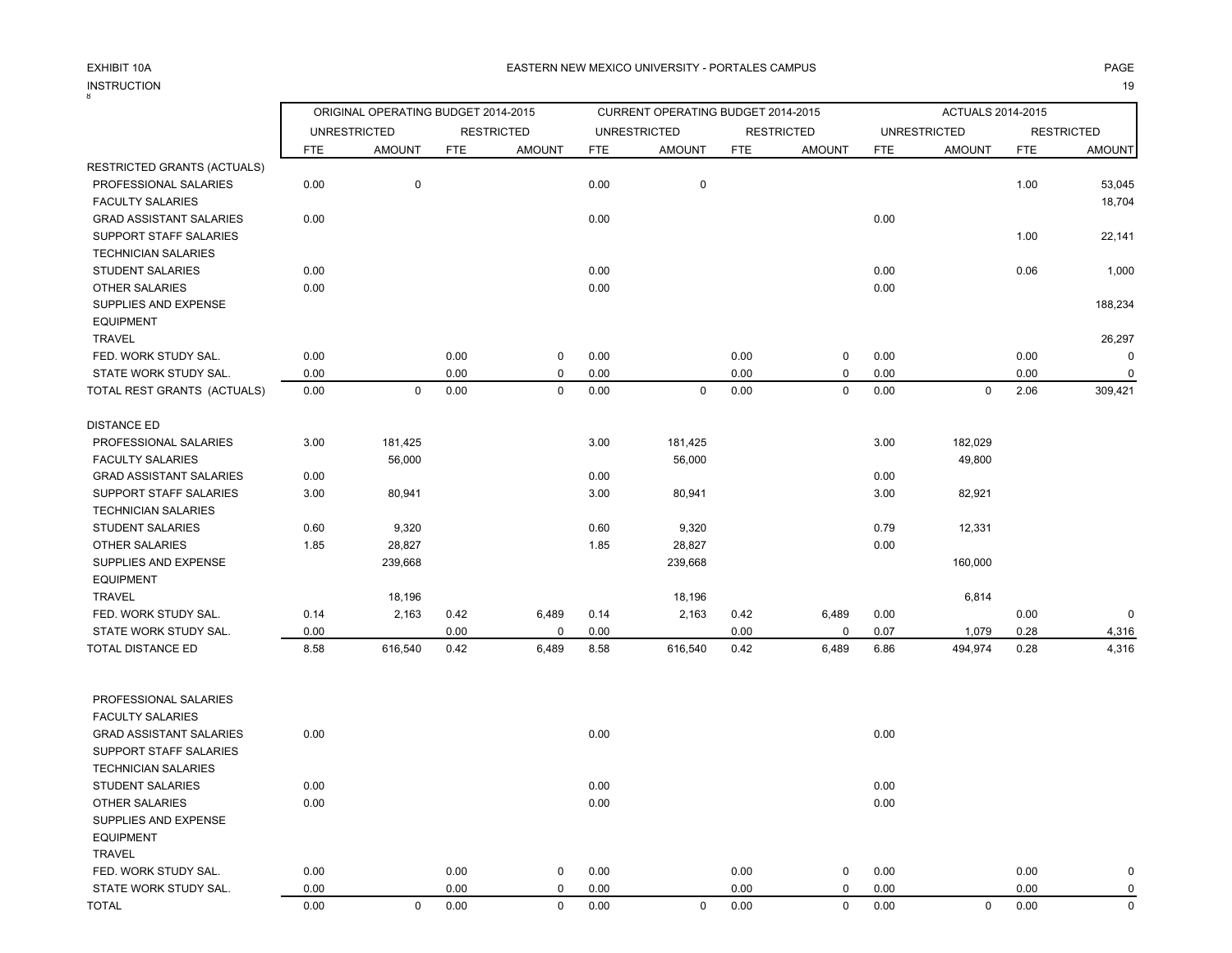INSTRUCTION--SELF SUPPORTING20

| 9                                             |              | ORIGINAL OPERATING BUDGET 2014-2015 |              |                   |              | CURRENT OPERATING BUDGET 2014-2015 |              |                   |              | ACTUALS 2014-2015   |              |                   |
|-----------------------------------------------|--------------|-------------------------------------|--------------|-------------------|--------------|------------------------------------|--------------|-------------------|--------------|---------------------|--------------|-------------------|
|                                               |              | <b>UNRESTRICTED</b>                 |              | <b>RESTRICTED</b> |              | <b>UNRESTRICTED</b>                |              | <b>RESTRICTED</b> |              | <b>UNRESTRICTED</b> |              | <b>RESTRICTED</b> |
|                                               | <b>FTE</b>   | <b>AMOUNT</b>                       | <b>FTE</b>   | <b>AMOUNT</b>     | <b>FTE</b>   | <b>AMOUNT</b>                      | <b>FTE</b>   | <b>AMOUNT</b>     | <b>FTE</b>   | <b>AMOUNT</b>       | <b>FTE</b>   | <b>AMOUNT</b>     |
| NON-CREDIT                                    |              |                                     |              |                   |              |                                    |              |                   |              |                     |              |                   |
| PROFESSIONAL SALARIES                         |              |                                     |              |                   |              |                                    |              |                   |              |                     |              |                   |
| <b>FACULTY SALARIES</b>                       |              | 24,000                              |              |                   |              | 24,000                             |              |                   |              | 36,016              |              |                   |
| <b>GRAD ASSISTANT SALARIES</b>                | 0.00         |                                     |              |                   | 0.00         |                                    |              |                   | 0.00         |                     |              |                   |
| SUPPORT STAFF SALARIES                        |              |                                     |              |                   |              |                                    |              |                   |              |                     |              |                   |
| <b>TECHNICIAN SALARIES</b>                    |              |                                     |              |                   |              |                                    |              |                   |              |                     |              |                   |
| <b>STUDENT SALARIES</b>                       | 0.64         | 10,000                              |              |                   | 0.64         | 10,000                             |              |                   | 0.22         | 3,453               |              |                   |
| <b>OTHER SALARIES</b>                         | 0.00         |                                     |              |                   | 0.00         |                                    |              |                   | 0.00         |                     |              |                   |
| SUPPLIES AND EXPENSE                          |              | 9,351                               |              |                   |              | 9,351                              |              |                   |              | 6,161               |              |                   |
| <b>EQUIPMENT</b>                              |              |                                     |              |                   |              |                                    |              |                   |              |                     |              |                   |
| TRAVEL<br>FED. WORK STUDY SAL.                | 0.00         | 500                                 | 0.00         | 0                 | 0.00         | 500                                | 0.00         | 0                 | 0.00         |                     | 0.00         | $\pmb{0}$         |
| STATE WORK STUDY SAL.                         | 0.00         |                                     | 0.00         | 0                 | 0.00         |                                    | 0.00         | 0                 | 0.00         |                     | 0.00         | 0                 |
| TOTAL NON-CREDIT                              | 0.64         | 43,851                              | 0.00         | 0                 | 0.64         | 43,851                             | 0.00         | 0                 | 0.22         | 45,630              | 0.00         | $\mathbf 0$       |
|                                               |              |                                     |              |                   |              |                                    |              |                   |              |                     |              |                   |
| PROFESSIONAL SALARIES                         |              |                                     |              |                   |              |                                    |              |                   |              |                     |              |                   |
| <b>FACULTY SALARIES</b>                       |              |                                     |              |                   |              |                                    |              |                   |              |                     |              |                   |
| <b>GRAD ASSISTANT SALARIES</b>                | 0.00         |                                     |              |                   | 0.00         |                                    |              |                   | 0.00         |                     |              |                   |
| SUPPORT STAFF SALARIES                        |              |                                     |              |                   |              |                                    |              |                   |              |                     |              |                   |
| <b>TECHNICIAN SALARIES</b>                    |              |                                     |              |                   |              |                                    |              |                   |              |                     |              |                   |
| <b>STUDENT SALARIES</b>                       | 0.00         |                                     |              |                   | 0.00         |                                    |              |                   | 0.00         |                     |              |                   |
| OTHER SALARIES                                | 0.00         |                                     |              |                   | 0.00         |                                    |              |                   | 0.00         |                     |              |                   |
| SUPPLIES AND EXPENSE                          |              |                                     |              |                   |              |                                    |              |                   |              |                     |              |                   |
| <b>EQUIPMENT</b>                              |              |                                     |              |                   |              |                                    |              |                   |              |                     |              |                   |
| <b>TRAVEL</b>                                 |              |                                     |              |                   |              |                                    |              |                   |              |                     |              |                   |
| FED. WORK STUDY SAL.<br>STATE WORK STUDY SAL. | 0.00<br>0.00 |                                     | 0.00<br>0.00 | 0<br>$\mathbf 0$  | 0.00<br>0.00 |                                    | 0.00<br>0.00 | 0<br>0            | 0.00         |                     | 0.00<br>0.00 | $\mathbf 0$<br>0  |
| <b>TOTAL</b>                                  | 0.00         | $\mathbf 0$                         | 0.00         | $\mathbf 0$       | 0.00         | $\mathbf 0$                        | 0.00         | $\mathbf 0$       | 0.00<br>0.00 | 0                   | 0.00         | $\mathbf 0$       |
|                                               |              |                                     |              |                   |              |                                    |              |                   |              |                     |              |                   |
| PROFESSIONAL SALARIES                         |              |                                     |              |                   |              |                                    |              |                   |              |                     |              |                   |
| <b>FACULTY SALARIES</b>                       |              |                                     |              |                   |              |                                    |              |                   |              |                     |              |                   |
| <b>GRAD ASSISTANT SALARIES</b>                | 0.00         |                                     |              |                   | 0.00         |                                    |              |                   | 0.00         |                     |              |                   |
| SUPPORT STAFF SALARIES                        |              |                                     |              |                   |              |                                    |              |                   |              |                     |              |                   |
| <b>TECHNICIAN SALARIES</b>                    |              |                                     |              |                   |              |                                    |              |                   |              |                     |              |                   |
| <b>STUDENT SALARIES</b>                       | 0.00         |                                     |              |                   | 0.00         |                                    |              |                   | 0.00         |                     |              |                   |
| OTHER SALARIES                                | $0.00\,$     |                                     |              |                   | $0.00\,$     |                                    |              |                   | $0.00\,$     |                     |              |                   |
| SUPPLIES AND EXPENSE                          |              |                                     |              |                   |              |                                    |              |                   |              |                     |              |                   |
| <b>EQUIPMENT</b>                              |              |                                     |              |                   |              |                                    |              |                   |              |                     |              |                   |
| <b>TRAVEL</b>                                 |              |                                     |              |                   |              |                                    |              |                   |              |                     |              |                   |
| FED. WORK STUDY SAL.                          | 0.00         |                                     | 0.00         | 0                 | 0.00         |                                    | 0.00         | 0                 | 0.00         |                     | 0.00         | $\pmb{0}$         |
| STATE WORK STUDY SAL.                         | 0.00         |                                     | 0.00         | 0                 | 0.00         |                                    | 0.00         | 0                 | 0.00         |                     | 0.00         | $\pmb{0}$         |
| TOTAL                                         | $0.00\,$     | $\mathbf 0$                         | 0.00         | $\mathsf{O}$      | $0.00\,$     | $\mathsf{O}$                       | 0.00         | $\mathbf 0$       | 0.00         | $\mathsf{O}$        | 0.00         | $\mathsf 0$       |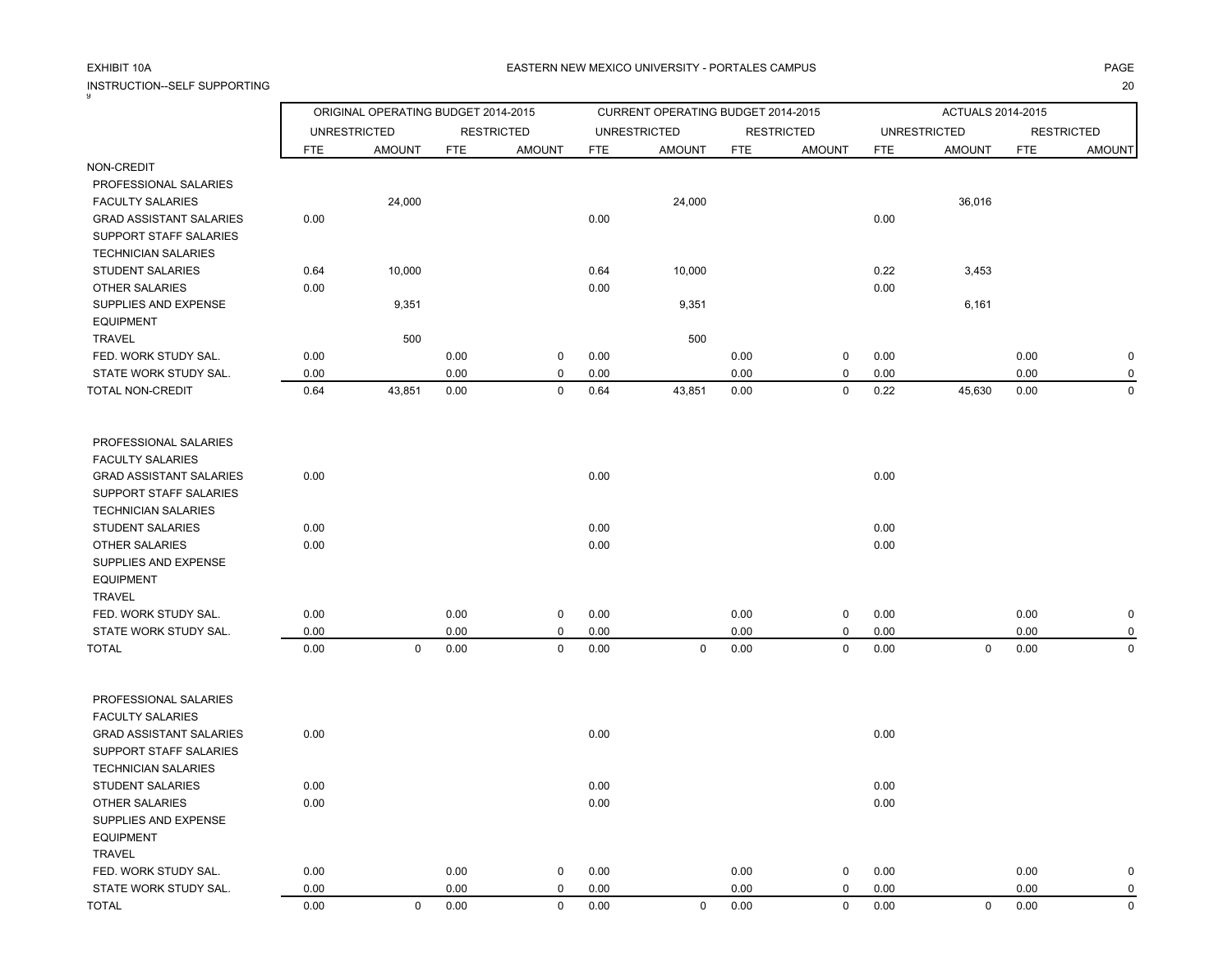#### EXHIBIT 10A**INSTRUCTION** N and  $21$

EQUIPMENT

 FED. WORK STUDY SAL. STATE WORK STUDY SAL.

TRAVEL 500 500

ORIGINAL OPERATING BUDGET 2014-2015 CURRENT OPERATING BUDGET 2014-2015 ACTUALS 2014-2015

|                                |            | <b>UNRESTRICTED</b> |            | <b>RESTRICTED</b> |            | <b>UNRESTRICTED</b> |            | <b>RESTRICTED</b> | <b>UNRESTRICTED</b> |               |            | <b>RESTRICTED</b> |
|--------------------------------|------------|---------------------|------------|-------------------|------------|---------------------|------------|-------------------|---------------------|---------------|------------|-------------------|
|                                | <b>FTE</b> | <b>AMOUNT</b>       | <b>FTE</b> | <b>AMOUNT</b>     | <b>FTE</b> | <b>AMOUNT</b>       | <b>FTE</b> | <b>AMOUNT</b>     | <b>FTE</b>          | <b>AMOUNT</b> | <b>FTE</b> | <b>AMOUNT</b>     |
| TOTALS EXHIBIT 10A's           |            |                     |            |                   |            |                     |            |                   |                     |               |            |                   |
| PROFESSIONAL SALARIES          | 14.17      | 680,808             |            |                   | 14.17      | 680,808             |            |                   | 13.80               | 697,796       | 1.00       | 53,045            |
| <b>FACULTY SALARIES</b>        | 173.75     | 11,628,630          |            |                   | 173.75     | 11,628,630          |            |                   | 172.75              | 11,878,249    |            | 18,704            |
| <b>GRAD ASSISTANT SALARIES</b> | 40.75      | 735,045             |            |                   | 40.75      | 735,045             |            |                   | 38.00               | 645,975       |            |                   |
| SUPPORT STAFF SALARIES         | 24.25      | 525,566             |            |                   | 24.25      | 525,566             |            |                   | 22.75               | 530,548       | 1.00       | 22,141            |
| <b>TECHNICIAN SALARIES</b>     | 2.75       | 47,284              |            |                   | 2.75       | 47,284              |            |                   | 2.25                | 47,875        |            |                   |
| <b>STUDENT SALARIES</b>        | 12.37      | 193,024             |            |                   | 12.37      | 193,024             |            |                   | 12.68               | 197,800       | 0.06       | 1,000             |
| <b>OTHER SALARIES</b>          | 1.85       | 28,827              |            |                   | 1.85       | 28,827              |            |                   | 0.53                | 8,289         |            |                   |
| SUPPLIES AND EXPENSE           |            | 854,806             |            |                   |            | 854,806             |            |                   |                     | 887,481       |            | 188,234           |
| <b>EQUIPMENT</b>               |            |                     |            |                   |            |                     |            |                   |                     |               |            |                   |
| <b>TRAVEL</b>                  |            | 164,846             |            |                   |            | 164,846             |            |                   |                     | 145,911       |            | 26,297            |
| FED. WORK STUDY SAL.           | 5.95       | 92,784              | 17.84      | 278,352           | 5.95       | 92,784              | 17.84      | 278,352           |                     |               | 9.51       | 148,409           |
| STATE WORK STUDY SAL.          | 0.81       | 12,678              | 3.25       | 50,712            | 0.81       | 12,678              | 3.25       | 50,712            | 0.77                | 12,064        | 3.09       | 48,256            |
| TOTAL                          | 276.65     | 14,964,298          | 21.09      | 329,064           | 276.65     | 14,964,298          | 21.09      | 329,064           | 263.53              | 15,051,987    | 14.67      | 506,086           |
| TOTAL W/O SELF-SUPPORTING      |            |                     |            |                   |            |                     |            |                   |                     |               |            |                   |
| PROFESSIONAL SALARIES          | 14.17      | 680,808             |            |                   | 14.17      | 680,808             |            |                   | 13.80               | 697,796       | 1.00       | 53,045            |
| <b>FACULTY SALARIES</b>        | 173.75     | 11,604,630          |            |                   | 173.75     | 11,604,630          |            |                   | 172.75              | 11,842,233    |            | 18,704            |
| <b>GRAD ASSISTANT SALARIES</b> | 40.00      | 722,295             |            |                   | 40.00      | 722,295             |            |                   | 38.00               | 645,975       |            |                   |
| SUPPORT STAFF SALARIES         | 24.25      | 525,566             |            |                   | 24.25      | 525,566             |            |                   | 22.75               | 530,548       | 1.00       | 22,141            |
| <b>TECHNICIAN SALARIES</b>     | 2.75       | 47,284              |            |                   | 2.75       | 47,284              |            |                   | 2.25                | 47,875        |            |                   |
| <b>STUDENT SALARIES</b>        | 11.73      | 183,024             |            |                   | 11.73      | 183,024             |            |                   | 12.46               | 194,347       | 0.06       | 1,000             |
| <b>OTHER SALARIES</b>          | 1.85       | 28,827              |            |                   | 1.85       | 28,827              |            |                   | 0.53                | 8,289         |            |                   |
| SUPPLIES AND EXPENSE           |            | 845,455             |            |                   |            | 845,455             |            |                   |                     | 809,320       |            | 188,234           |
| <b>EQUIPMENT</b>               |            |                     |            |                   |            |                     |            |                   |                     |               |            |                   |
| <b>TRAVEL</b>                  |            | 164,346             |            |                   |            | 164,346             |            |                   |                     | 145,911       |            | 26,297            |
| FED. WORK STUDY SAL.           | 5.95       | 92,784              | 17.84      | 278,352           | 5.95       | 92,784              | 17.84      | 278,352           |                     |               | 9.51       | 148,409           |
| STATE WORK STUDY SAL.          | 0.81       | 12,678              | 3.25       | 50,712            | 0.81       | 12,678              | 3.25       | 50,712            | 0.77                | 12,064        | 3.09       | 48,256            |
| <b>TOTAL</b>                   | 275.26     | 14,907,697          | 21.09      | 329,064           | 275.26     | 14,907,697          | 21.09      | 329,064           | 263.31              | 14,934,357    | 14.67      | 506,086           |
| TOTAL SELF SUPPORTING          |            |                     |            |                   |            |                     |            |                   |                     |               |            |                   |
| PROFESSIONAL SALARIES          |            |                     |            |                   |            |                     |            |                   |                     |               |            |                   |
| <b>FACULTY SALARIES</b>        |            | 24,000              |            |                   |            | 24,000              |            |                   |                     | 36,016        |            |                   |
| <b>GRAD ASSISTANT SALARIES</b> |            |                     |            |                   |            |                     |            |                   |                     |               |            |                   |
| SUPPORT STAFF SALARIES         |            |                     |            |                   |            |                     |            |                   |                     |               |            |                   |
| <b>TECHNICIAN SALARIES</b>     |            |                     |            |                   |            |                     |            |                   |                     |               |            |                   |
| <b>STUDENT SALARIES</b>        | 0.64       | 10,000              |            |                   | 0.64       | 10,000              |            |                   | 0.22                | 3,453         |            |                   |
| <b>OTHER SALARIES</b>          |            |                     |            |                   |            |                     |            |                   |                     |               |            |                   |
| SUPPLIES AND EXPENSE           |            | 9.351               |            |                   |            | 9.351               |            |                   |                     | 6.161         |            |                   |

TOTAL 0.64 43,851 0.64 43,851 0.22 45,630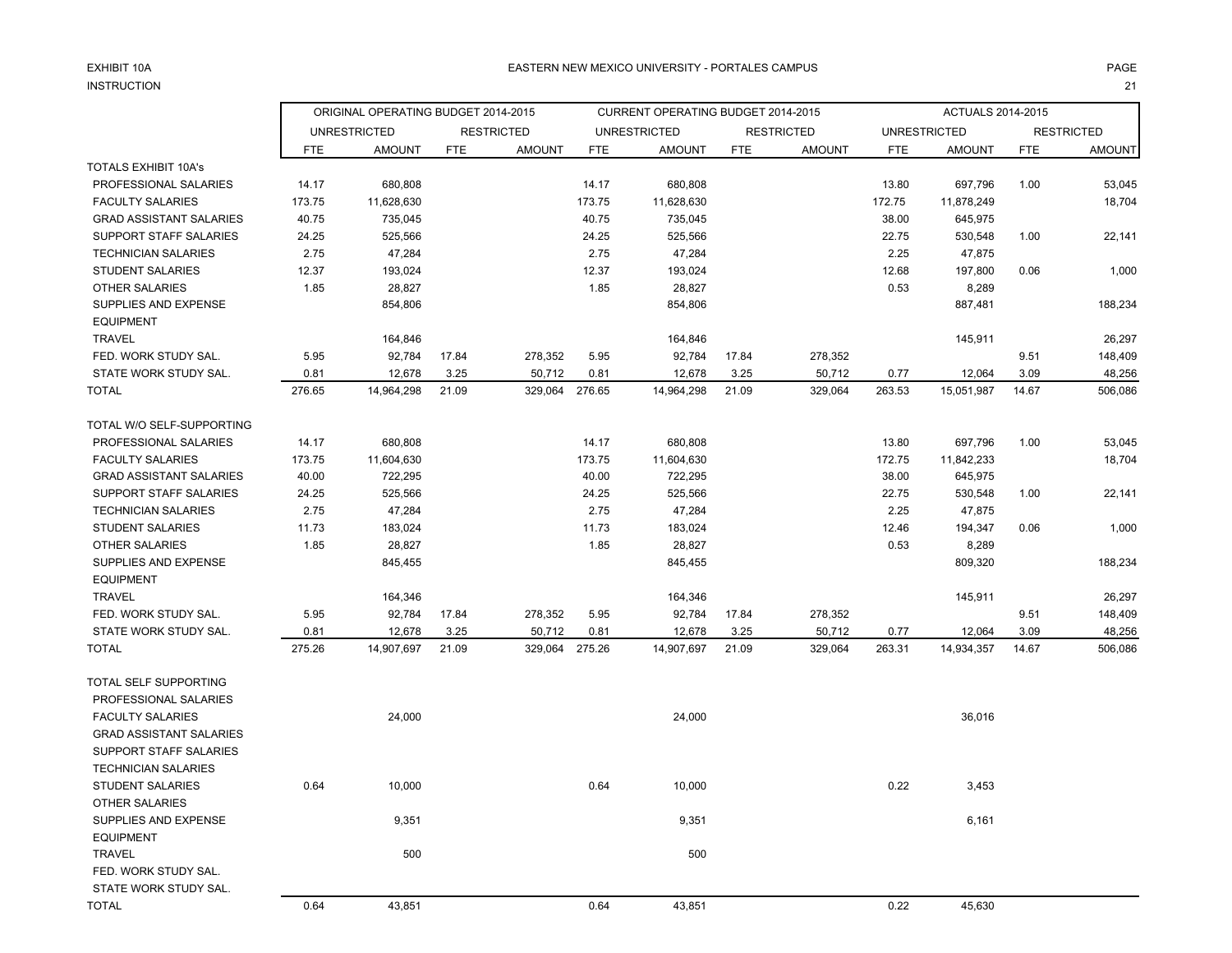#### EXHIBIT 11ACADEMIC SUPPORTт само на 122 мај 132 мај 132 мај 132 мај 132 мај 132 мај 132 мај 132 мај 132 мај 132 мај 132 мај 132 мај 132

### 1 EASTERN NEW MEXICO UNIVERSITY - PORTALES CAMPUS PAGE

|                                         |       | ORIGINAL OPERATING BUDGET 2014-2015 |            |                   |            | CURRENT OPERATING BUDGET 2014-2015 |            |                   |            | <b>ACTUALS 2014-2015</b> |            |                   |
|-----------------------------------------|-------|-------------------------------------|------------|-------------------|------------|------------------------------------|------------|-------------------|------------|--------------------------|------------|-------------------|
|                                         |       | <b>UNRESTRICTED</b>                 |            | <b>RESTRICTED</b> |            | <b>UNRESTRICTED</b>                |            | <b>RESTRICTED</b> |            | <b>UNRESTRICTED</b>      |            | <b>RESTRICTED</b> |
|                                         | FTE   | <b>AMOUNT</b>                       | <b>FTE</b> | <b>AMOUNT</b>     | <b>FTE</b> | <b>AMOUNT</b>                      | <b>FTE</b> | <b>AMOUNT</b>     | <b>FTE</b> | <b>AMOUNT</b>            | <b>FTE</b> | <b>AMOUNT</b>     |
| <b>LIBRARIES</b><br><b>LIBRARY</b>      | 21.74 |                                     |            |                   |            |                                    | 6.19       |                   |            |                          | 0.00       | 0                 |
|                                         |       | 1,269,476                           | 6.19       | 96,564            | 21.74      | 1,269,476                          |            | 96,564            | 18.83      | 1,223,837                |            |                   |
| <b>THESIS BINDING</b>                   | 0.00  | 1,500                               | 0.00       | $\mathbf 0$       | 0.00       | 1,500                              | 0.00       | 0                 | 0.00       | 0                        | 0.00       | 0                 |
| <b>TOTAL LIBRARIES</b>                  | 21.74 | 1,270,976                           | 6.19       | 96,564            | 21.74      | 1,270,976                          | 6.19       | 96,564            | 18.83      | 1,223,837                | 0.00       | 0                 |
| <b>MUSEUMS &amp; GALLERIES</b>          |       |                                     |            |                   |            |                                    |            |                   |            |                          |            |                   |
| ANTHROPOLOGY MUSEUM                     | 0.29  | 4,937                               | 0.08       | 1,311             | 0.29       | 4,937                              | 0.08       | 1,311             | 0.10       | 1,535                    | 0.00       | 0                 |
| ROOS COUNTY/ART GALLERY                 | 1.35  | 38,731                              | 0.66       | 10,228            | 1.35       | 38,731                             | 0.66       | 10,228            | 1.10       | 35,134                   | 0.13       | 2,044             |
| NATURAL HISTORY MUSEUM                  | 0.42  | 10,999                              | 1.33       | 20,703            | 0.42       | 10,999                             | 1.33       | 20,703            | 0.14       | 8,423                    | 0.00       | 0                 |
| TOTAL MUSEUMS & GALLERIES               | 2.05  | 54,667                              | 2.07       | 32,242            | 2.05       | 54,667                             | 2.07       | 32,242            | 1.33       | 45,092                   | 0.13       | 2,044             |
| <b>ANCILLARY SUPPORT</b>                |       |                                     |            |                   |            |                                    |            |                   |            |                          |            |                   |
| CHILD DEVELOPMENT CENTER                | 6.34  | 200,775                             | 2.64       | 41,200            | 6.34       | 200,775                            | 2.64       | 41,200            | 6.79       | 205,077                  | 0.95       | 14,856            |
| SPEECH & HEARING                        | 0.25  | 8,402                               | 0.61       | 9,447             | 0.25       | 8,402                              | 0.61       | 9,447             | 0.50       | 13,816                   | 0.00       | 0                 |
| TOTAL ANCILLARY SUPPORT                 | 6.59  | 209,177                             | 3.25       | 50,647            | 6.59       | 209,177                            | 3.25       | 50,647            | 7.29       | 218,893                  | 0.95       | 14,856            |
| ACADEMIC ADMINISTRATION                 |       |                                     |            |                   |            |                                    |            |                   |            |                          |            |                   |
| ASST VP ACADEMIC AFFAIRS                | 3.15  | 214,443                             | 0.60       | 9,344             | 3.15       | 214,443                            | 0.60       | 9,344             | 3.00       | 186,386                  | 0.00       | $\Omega$          |
| ASST VP AA-RESEARCH & DEV               | 0.75  | 88,514                              | 0.00       | 0                 | 0.75       | 88,514                             | 0.00       | 0                 | 0.75       | 82,104                   | 0.00       | 0                 |
| <b>GRADUATE SCHOOL</b>                  | 2.86  | 151,528                             | 0.62       | 9,747             | 2.86       | 151,528                            | 0.62       | 9,747             | 2.45       | 120,249                  | 0.00       | $\mathbf 0$       |
| DEAN, LIBERAL ARTS & SCI                | 2.97  | 190,433                             | 1.00       | 15,666            | 2.97       | 190,433                            | 1.00       | 15,666            | 2.53       | 183,484                  | 0.35       | 5,488             |
| DEAN, BUSINESS                          | 1.75  | 141,144                             | 0.00       | 0                 | 1.75       | 141,144                            | 0.00       | 0                 | 1.75       | 162,026                  | 0.00       | 0                 |
| DEAN, FINE ARTS                         | 2.07  | 137,087                             | 0.69       | 10,750            | 2.07       | 137,087                            | 0.69       | 10,750            | 0.87       | 141,255                  | 0.07       | 1,100             |
| DEAN, EDUCATION & TECHNOLOGY            | 2.91  | 181,648                             | 0.28       | 4,395             | 2.91       | 181,648                            | 0.28       | 4,395             | 2.85       | 237,616                  | 0.13       | 1,952             |
| <b>RESTRICTED GRANTS</b>                | 0.00  | 0                                   | 0.00       | $\mathbf 0$       | 0.00       | 0                                  | 0.00       | 0                 | 0.00       | 0                        | 12.70      | 1,444,631         |
| TOTAL ACADEMIC ADMINISTRATION           | 16.46 | 1,104,797                           | 3.20       | 49,902            | 16.46      | 1,104,797                          | 3.20       | 49,902            | 14.20      | 1,113,120                | 0.55       | 1,453,171         |
| DIST COSTS (TEL, POST, PRINT)           |       | 69,607                              |            |                   |            | 69,607                             |            |                   |            | 69,607                   |            |                   |
| <b>COMPUTER CHARGES</b>                 |       | 238,341                             |            |                   |            | 238,341                            |            |                   |            | 238,341                  |            |                   |
| <b>MISCELLANEOUS</b>                    |       |                                     |            | 3,270,645         |            | 100,000                            |            | 3,270,645         |            |                          |            |                   |
| FEDERAL WORK STUDY                      |       |                                     |            |                   |            |                                    |            |                   |            |                          | 9.17       | 143,087           |
| <b>STATE WORK STUDY</b><br>OTHER FRINGE |       | 22,263                              |            |                   |            | 22,263                             |            |                   |            |                          | 0.00       | 0                 |
| <b>RETIREMENT</b>                       |       | 241,458                             |            |                   |            | 241,458                            |            |                   |            | 246,158                  |            | 58,930            |
| <b>SOCIAL SECURITY</b>                  |       | 132,889                             |            |                   |            | 132,889                            |            |                   |            | 127,133                  |            | 30,866            |
| <b>GROUP INSURANCE</b>                  |       | 249,544                             |            |                   |            | 249,544                            |            |                   |            | 166,348                  |            | 40,725            |
| <b>WORKER'S COMPENSATION</b>            |       | 34,712                              |            |                   |            | 34,712                             |            |                   |            | 34,260                   |            | 8,203             |
|                                         |       |                                     |            |                   |            |                                    |            |                   |            |                          |            |                   |
| UNEMPLOYMENT COMPENSATION               |       | 20,845                              |            |                   |            | 20,845                             |            |                   |            | 21,272                   |            | 5,144             |
| <b>RETIREE HEALTH</b>                   |       | 34,742                              |            |                   |            | 34,742                             |            |                   |            | 35,228                   |            | 8,486             |
| WAIVER OF TUITION                       |       | 15,981                              |            |                   |            | 15,981                             |            |                   |            | 3,507                    |            | 5,946             |
| ANNUAL LEAVE                            |       |                                     |            |                   |            |                                    |            |                   |            | 10,592                   |            |                   |
| TOTAL ITEMS NOT IN 11A's                |       | 1,060,383                           |            | 3,270,645         |            | 1,160,383                          |            | 3,270,645         |            | 952,446                  | 9.17       | 301,387           |
| <b>TOTAL ACADEMIC SUPPORT</b>           | 46.84 | 3,700,000                           | 14.70      | 3,500,000         | 46.84      | 3,800,000                          | 14.70      | 3,500,000         | 41.65      | 3,553,388                | 10.80      | 1,771,458         |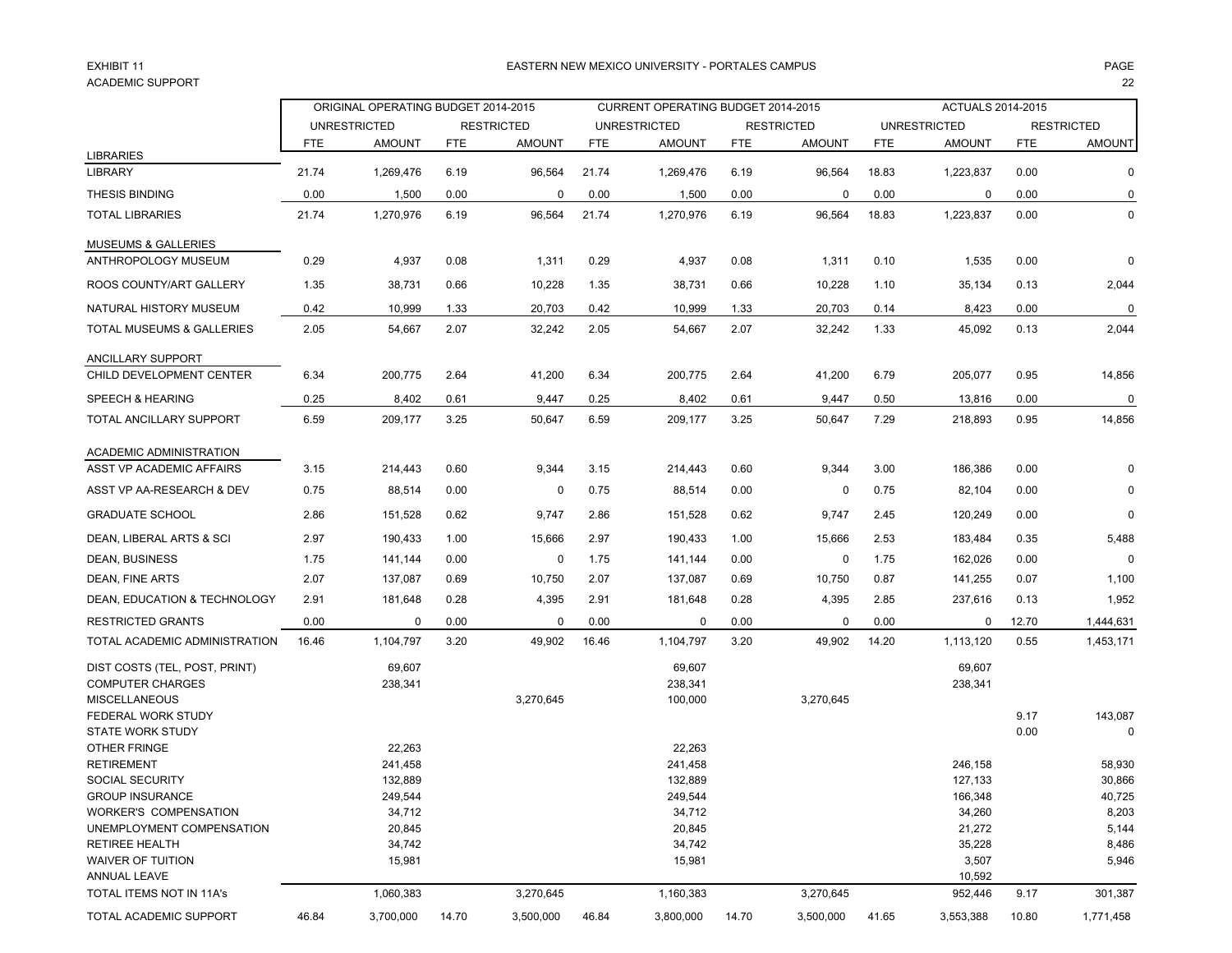### ACADEMIC SUPPORT<br><sup>1</sup> т с произведения с произведения с произведения с произведения с произведения с произведения с произведения с 23<br>После при применении с произведения с произведения с произведения с произведения с произведения с произведени

### A EASTERN NEW MEXICO UNIVERSITY - PORTALES CAMPUS AND THE RESERVE AND RESERVE THE RESERVE TO A SERVE THE RESERVE

|                                | ORIGINAL OPERATING BUDGET 2014-2015 |                     |            |                   | CURRENT OPERATING BUDGET 2014-2015 |                     |            |                   | ACTUALS 2014-2015   |               |            |                   |
|--------------------------------|-------------------------------------|---------------------|------------|-------------------|------------------------------------|---------------------|------------|-------------------|---------------------|---------------|------------|-------------------|
|                                |                                     | <b>UNRESTRICTED</b> |            | <b>RESTRICTED</b> |                                    | <b>UNRESTRICTED</b> |            | <b>RESTRICTED</b> | <b>UNRESTRICTED</b> |               |            | <b>RESTRICTED</b> |
|                                | FTE                                 | <b>AMOUNT</b>       | <b>FTE</b> | <b>AMOUNT</b>     | <b>FTE</b>                         | <b>AMOUNT</b>       | <b>FTE</b> | <b>AMOUNT</b>     | <b>FTE</b>          | <b>AMOUNT</b> | <b>FTE</b> | <b>AMOUNT</b>     |
| <b>LIBRARY</b>                 |                                     |                     |            |                   |                                    |                     |            |                   |                     |               |            |                   |
| PROFESSIONAL SALARIES          | 9.00                                | 405,209             |            |                   | 9.00                               | 405,209             |            |                   | 9.00                | 426,399       |            |                   |
| <b>FACULTY SALARIES</b>        |                                     |                     |            |                   |                                    |                     |            |                   |                     |               |            |                   |
| <b>GRAD ASSISTANT SALARIES</b> | 0.00                                |                     |            |                   | 0.00                               |                     |            |                   | 0.00                |               |            |                   |
| SUPPORT STAFF SALARIES         | 4.50                                | 125,382             |            |                   | 4.50                               | 125,382             |            |                   | 4.50                | 129,203       |            |                   |
| <b>TECHNICIAN SALARIES</b>     |                                     |                     |            |                   |                                    |                     |            |                   |                     |               |            |                   |
| <b>STUDENT SALARIES</b>        | 5.77                                | 90,000              |            |                   | 5.77                               | 90,000              |            |                   | 5.33                | 83,156        |            |                   |
| OTHER SALARIES                 | 0.54                                | 15,883              |            |                   | 0.54                               | 15,883              |            |                   |                     |               |            |                   |
| SUPPLIES AND EXPENSE           |                                     | 141,500             |            |                   |                                    | 141,500             |            |                   |                     | 88,972        |            |                   |
| <b>LIBRARY MATERIALS</b>       |                                     | 458,314             |            |                   |                                    | 458,314             |            |                   |                     | 495,011       |            |                   |
| <b>EQUIPMENT</b>               |                                     |                     |            |                   |                                    |                     |            |                   |                     |               |            |                   |
| <b>TRAVEL</b>                  |                                     | 3,000               |            |                   |                                    | 3,000               |            |                   |                     | 1,096         |            |                   |
| FED. WORK STUDY SAL.           | 1.55                                | 24,188              | 4.65       | 72,564            | 1.55                               | 24,188              | 4.65       | 72,564            | 0.00                |               | 0.00       | $\mathbf 0$       |
| STATE WORK STUDY SAL.          | 0.38                                | 6,000               | 1.54       | 24,000            | 0.38                               | 6,000               | 1.54       | 24,000            | 0.00                |               | 0.00       | 0                 |
| <b>TOTAL LIBRARY</b>           | 21.74                               | 1,269,476           | 6.19       | 96,564            | 21.74                              | 1,269,476           | 6.19       | 96,564            | 18.83               | 1,223,837     | 0.00       | 0                 |
| <b>THESIS BINDING</b>          |                                     |                     |            |                   |                                    |                     |            |                   |                     |               |            |                   |
| PROFESSIONAL SALARIES          |                                     |                     |            |                   |                                    |                     |            |                   |                     |               |            |                   |
| <b>FACULTY SALARIES</b>        |                                     |                     |            |                   |                                    |                     |            |                   |                     |               |            |                   |
| <b>GRAD ASSISTANT SALARIES</b> | 0.00                                |                     |            |                   | 0.00                               |                     |            |                   | 0.00                |               |            |                   |
| <b>SUPPORT STAFF SALARIES</b>  |                                     |                     |            |                   |                                    |                     |            |                   |                     |               |            |                   |
| <b>TECHNICIAN SALARIES</b>     |                                     |                     |            |                   |                                    |                     |            |                   |                     |               |            |                   |
| <b>STUDENT SALARIES</b>        | 0.00                                |                     |            |                   | 0.00                               |                     |            |                   | 0.00                |               |            |                   |
| <b>OTHER SALARIES</b>          | 0.00                                |                     |            |                   | 0.00                               |                     |            |                   | 0.00                |               |            |                   |
| SUPPLIES AND EXPENSE           |                                     | 1,500               |            |                   |                                    | 1,500               |            |                   |                     | $\pmb{0}$     |            |                   |
| <b>EQUIPMENT</b>               |                                     |                     |            |                   |                                    |                     |            |                   |                     |               |            |                   |
| <b>TRAVEL</b>                  |                                     |                     |            |                   |                                    |                     |            |                   |                     |               |            |                   |
| FED. WORK STUDY SAL.           | 0.00                                |                     | 0.00       | 0                 | 0.00                               |                     | 0.00       | $\pmb{0}$         | 0.00                |               | 0.00       | $\mathbf 0$       |
| STATE WORK STUDY SAL.          | 0.00                                |                     | 0.00       | 0                 | 0.00                               |                     | 0.00       | 0                 | 0.00                |               | 0.00       | 0                 |
| TOTAL THESIS BINDING           | 0.00                                | 1,500               | 0.00       | 0                 | 0.00                               | 1,500               | 0.00       | $\mathbf 0$       | 0.00                | 0             | 0.00       | 0                 |
| ANTHROPOLOGY MUSEUM            |                                     |                     |            |                   |                                    |                     |            |                   |                     |               |            |                   |
|                                |                                     |                     |            |                   |                                    |                     |            |                   |                     |               |            |                   |
| PROFESSIONAL SALARIES          |                                     |                     |            |                   |                                    |                     |            |                   |                     |               |            |                   |
| <b>FACULTY SALARIES</b>        |                                     |                     |            |                   |                                    |                     |            |                   |                     |               |            |                   |
| <b>GRAD ASSISTANT SALARIES</b> | 0.00                                |                     |            |                   | 0.00                               |                     |            |                   | 0.00                |               |            |                   |
| <b>SUPPORT STAFF SALARIES</b>  |                                     |                     |            |                   |                                    |                     |            |                   |                     |               |            |                   |
| <b>TECHNICIAN SALARIES</b>     |                                     |                     |            |                   |                                    |                     |            |                   |                     |               |            |                   |
| <b>STUDENT SALARIES</b>        | 0.26                                | 4,050               |            |                   | 0.26                               | 4,050               |            |                   | 0.10                | 1,514         |            |                   |
| OTHER SALARIES                 | 0.00                                |                     |            |                   | 0.00                               |                     |            |                   | 0.00                |               |            |                   |
| SUPPLIES AND EXPENSE           |                                     | 450                 |            |                   |                                    | 450                 |            |                   |                     | 22            |            |                   |
| <b>EQUIPMENT</b>               |                                     |                     |            |                   |                                    |                     |            |                   |                     |               |            |                   |
| <b>TRAVEL</b>                  |                                     |                     |            |                   |                                    |                     |            |                   |                     |               |            |                   |
| FED. WORK STUDY SAL.           | 0.03                                | 437                 | 0.08       | 1,311             | 0.03                               | 437                 | 0.08       | 1,311             | 0.00                |               | 0.00       | $\mathbf 0$       |
| STATE WORK STUDY SAL.          | 0.00                                |                     | 0.00       | 0                 | 0.00                               |                     | 0.00       | 0                 | 0.00                |               | 0.00       | 0                 |
| TOTAL ANTHROPOLOGY MUSEUM      | 0.29                                | 4,937               | 0.08       | 1,311             | 0.29                               | 4,937               | 0.08       | 1,311             | 0.10                | 1,535         | 0.00       | $\mathbf 0$       |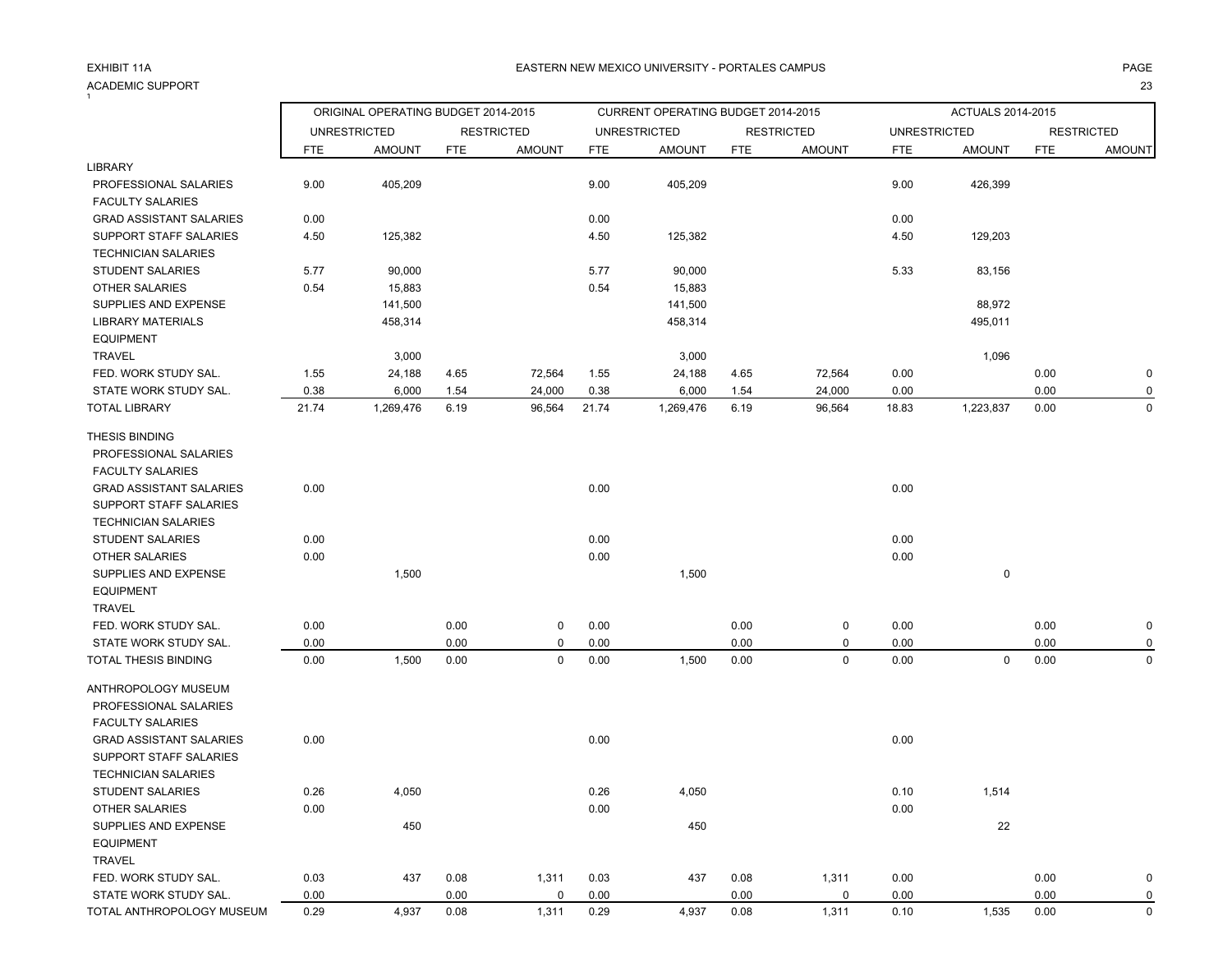#### ACADEMIC SUPPORT<br><sup>2</sup> The contract of the contract of the contract of the contract of the contract of the contract of the contract of the contract of the contract of the contract of the contract of the contract of the contract of the contract o

TOTAL CHILD DEVELOPMENT CENTE

|                                |            | ORIGINAL OPERATING BUDGET 2014-2015 |      |                   |            | CURRENT OPERATING BUDGET 2014-2015 |            |                   |            | ACTUALS 2014-2015   |            |                   |
|--------------------------------|------------|-------------------------------------|------|-------------------|------------|------------------------------------|------------|-------------------|------------|---------------------|------------|-------------------|
|                                |            | <b>UNRESTRICTED</b>                 |      | <b>RESTRICTED</b> |            | <b>UNRESTRICTED</b>                |            | <b>RESTRICTED</b> |            | <b>UNRESTRICTED</b> |            | <b>RESTRICTED</b> |
|                                | <b>FTE</b> | <b>AMOUNT</b>                       | FTE  | <b>AMOUNT</b>     | <b>FTE</b> | <b>AMOUNT</b>                      | <b>FTE</b> | <b>AMOUNT</b>     | <b>FTE</b> | <b>AMOUNT</b>       | <b>FTE</b> | <b>AMOUNT</b>     |
| ROOS COUNTY/ART GALLERY        |            |                                     |      |                   |            |                                    |            |                   |            |                     |            |                   |
| PROFESSIONAL SALARIES          | 1.00       | 32,051                              |      |                   | 1.00       | 32,051                             |            |                   | 1.00       | 32,423              |            |                   |
| <b>FACULTY SALARIES</b>        |            |                                     |      |                   |            |                                    |            |                   |            |                     |            |                   |
| <b>GRAD ASSISTANT SALARIES</b> | 0.00       |                                     |      |                   | 0.00       |                                    |            |                   | 0.00       |                     |            |                   |
| SUPPORT STAFF SALARIES         |            |                                     |      |                   |            |                                    |            |                   |            |                     |            |                   |
| <b>TECHNICIAN SALARIES</b>     |            |                                     |      |                   |            |                                    |            |                   |            |                     |            |                   |
| <b>STUDENT SALARIES</b>        | 0.14       | 2,180                               |      |                   | 0.14       | 2,180                              |            |                   | 0.06       | 1,000               |            |                   |
| <b>OTHER SALARIES</b>          | 0.00       |                                     |      |                   | 0.00       |                                    |            |                   | 0.00       |                     |            |                   |
| SUPPLIES AND EXPENSE           |            | 1,200                               |      |                   |            | 1,200                              |            |                   |            | 1,200               |            |                   |
| <b>EQUIPMENT</b>               |            |                                     |      |                   |            |                                    |            |                   |            |                     |            |                   |
| <b>TRAVEL</b>                  |            |                                     |      |                   |            |                                    |            |                   |            |                     |            |                   |
| FED. WORK STUDY SAL.           | 0.19       | 2,972                               | 0.57 | 8,916             | 0.19       | 2,972                              | 0.57       | 8,916             | 0.00       |                     | 0.00       | $\Omega$          |
| STATE WORK STUDY SAL.          | 0.02       | 328                                 | 0.08 | 1,312             | 0.02       | 328                                | 0.08       | 1,312             | 0.03       | 511                 | 0.13       | 2,044             |
| TOTAL ROOS COUNTY/ART GALLERY  | 1.35       | 38,731                              | 0.66 | 10,228            | 1.35       | 38,731                             | 0.66       | 10,228            | 1.10       | 35,134              | 0.13       | 2,044             |
| NATURAL HISTORY MUSEUM         |            |                                     |      |                   |            |                                    |            |                   |            |                     |            |                   |
| PROFESSIONAL SALARIES          |            |                                     |      |                   |            |                                    |            |                   |            |                     |            |                   |
| <b>FACULTY SALARIES</b>        |            |                                     |      |                   |            |                                    |            |                   |            |                     |            |                   |
| <b>GRAD ASSISTANT SALARIES</b> | 0.00       |                                     |      |                   | 0.00       |                                    |            |                   | 0.00       |                     |            |                   |
| SUPPORT STAFF SALARIES         |            |                                     |      |                   |            |                                    |            |                   |            |                     |            |                   |
| <b>TECHNICIAN SALARIES</b>     |            |                                     |      |                   |            |                                    |            |                   |            |                     |            |                   |
| <b>STUDENT SALARIES</b>        | 0.00       |                                     |      |                   | 0.00       |                                    |            |                   | 0.14       | 2,125               |            |                   |
| <b>OTHER SALARIES</b>          | 0.00       |                                     |      |                   | 0.00       |                                    |            |                   | 0.00       |                     |            |                   |
| SUPPLIES AND EXPENSE           |            | 4,510                               |      |                   |            | 4,510                              |            |                   |            | 6,298               |            |                   |
| <b>EQUIPMENT</b>               |            |                                     |      |                   |            |                                    |            |                   |            |                     |            |                   |
| <b>TRAVEL</b>                  |            |                                     |      |                   |            |                                    |            |                   |            |                     |            |                   |
| FED. WORK STUDY SAL.           | 0.34       | 5,253                               | 1.01 | 15,759            | 0.34       | 5,253                              | 1.01       | 15,759            | 0.00       |                     | 0.00       | 0                 |
| STATE WORK STUDY SAL.          | 0.08       | 1,236                               | 0.32 | 4,944             | 0.08       | 1,236                              | 0.32       | 4,944             | 0.00       |                     | 0.00       |                   |
| TOTAL NATURAL HISTORY MUSEUM   | 0.42       | 10,999                              | 1.33 | 20,703            | 0.42       | 10,999                             | 1.33       | 20,703            | 0.14       | 8,423               | 0.00       | $\Omega$          |
| CHILD DEVELOPMENT CENTER       |            |                                     |      |                   |            |                                    |            |                   |            |                     |            |                   |
| PROFESSIONAL SALARIES          | 3.00       | 126,217                             |      |                   | 3.00       | 126,217                            |            |                   | 3.00       | 124,290             |            |                   |
| <b>FACULTY SALARIES</b>        |            |                                     |      |                   |            |                                    |            |                   |            |                     |            |                   |
| <b>GRAD ASSISTANT SALARIES</b> | 0.00       |                                     |      |                   | 0.00       |                                    |            |                   | 0.00       |                     |            |                   |
| SUPPORT STAFF SALARIES         | 0.75       | 18,158                              |      |                   | 0.75       | 18,158                             |            |                   | 0.75       | 18,374              |            |                   |
| <b>TECHNICIAN SALARIES</b>     |            |                                     |      |                   |            |                                    |            |                   |            |                     |            |                   |
| <b>STUDENT SALARIES</b>        | 1.79       | 28,000                              |      |                   | 1.79       | 28,000                             |            |                   | 2.81       | 43,770              |            |                   |
| <b>OTHER SALARIES</b>          | 0.00       |                                     |      |                   | 0.00       |                                    |            |                   | 0.00       |                     |            |                   |
| SUPPLIES AND EXPENSE           |            | 15,000                              |      |                   |            | 15,000                             |            |                   |            | 14,724              |            |                   |
| <b>EQUIPMENT</b>               |            |                                     |      |                   |            |                                    |            |                   |            |                     |            |                   |
| <b>TRAVEL</b>                  |            | 1,000                               |      |                   |            | 1,000                              |            |                   |            | 205                 |            |                   |

 FED. WORK STUDY SAL. 0.54 8,400 1.62 25,200 0.54 8,400 1.62 25,200 0.00 0.00 0 STATE WORK STUDY SAL. 0.26 4,000 1.03 16,000 0.26 4,000 1.03 16,000 0.24 3,714 0.95 14,856

6.34 200,775 2.64 41,200 6.34 200,775 2.64 41,200 6.79 205,077 0.95 14,856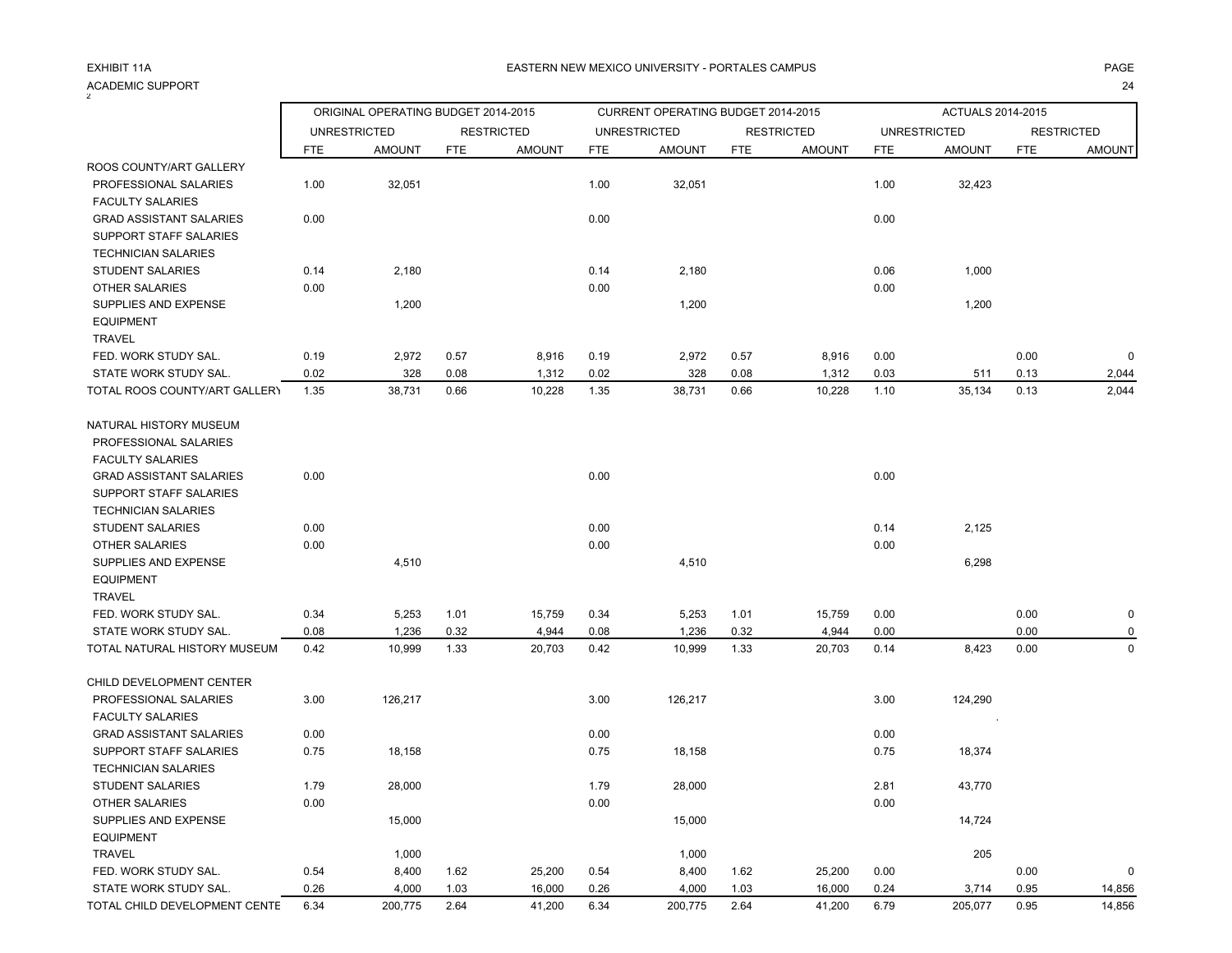# ACADEMIC SUPPORT<br><sup>3</sup>

т произведения произведения с произведения с произведения с произведения с произведения с произведения с произв

|                                |            | ORIGINAL OPERATING BUDGET 2014-2015 |            |                   |            | CURRENT OPERATING BUDGET 2014-2015 |            |                   |            | ACTUALS 2014-2015   |            |                   |
|--------------------------------|------------|-------------------------------------|------------|-------------------|------------|------------------------------------|------------|-------------------|------------|---------------------|------------|-------------------|
|                                |            | <b>UNRESTRICTED</b>                 |            | <b>RESTRICTED</b> |            | <b>UNRESTRICTED</b>                |            | <b>RESTRICTED</b> |            | <b>UNRESTRICTED</b> |            | <b>RESTRICTED</b> |
|                                | <b>FTE</b> | <b>AMOUNT</b>                       | <b>FTE</b> | <b>AMOUNT</b>     | <b>FTE</b> | <b>AMOUNT</b>                      | <b>FTE</b> | <b>AMOUNT</b>     | <b>FTE</b> | <b>AMOUNT</b>       | <b>FTE</b> | <b>AMOUNT</b>     |
| SPEECH & HEARING               |            |                                     |            |                   |            |                                    |            |                   |            |                     |            |                   |
| PROFESSIONAL SALARIES          |            |                                     |            |                   |            |                                    |            |                   |            |                     |            |                   |
| <b>FACULTY SALARIES</b>        |            |                                     |            |                   |            |                                    |            |                   |            |                     |            |                   |
| <b>GRAD ASSISTANT SALARIES</b> | 0.00       |                                     |            |                   | 0.00       |                                    |            |                   | 0.00       |                     |            |                   |
| SUPPORT STAFF SALARIES         | 0.05       | 1,153                               |            |                   | 0.05       | 1,153                              |            |                   | 0.50       | 9,721               |            |                   |
| <b>TECHNICIAN SALARIES</b>     |            |                                     |            |                   |            |                                    |            |                   |            |                     |            |                   |
| <b>STUDENT SALARIES</b>        | 0.00       |                                     |            |                   | 0.00       |                                    |            |                   | 0.00       |                     |            |                   |
| <b>OTHER SALARIES</b>          | 0.00       |                                     |            |                   | 0.00       |                                    |            |                   | 0.00       |                     |            |                   |
| SUPPLIES AND EXPENSE           |            | 4,100                               |            |                   |            | 4,100                              |            |                   |            | 4,095               |            |                   |
| <b>EQUIPMENT</b>               |            |                                     |            |                   |            |                                    |            |                   |            |                     |            |                   |
| <b>TRAVEL</b>                  |            |                                     |            |                   |            |                                    |            |                   |            |                     |            |                   |
| FED. WORK STUDY SAL.           | 0.20       | 3,149                               | 0.61       | 9,447             | 0.20       | 3,149                              | 0.61       | 9,447             | 0.00       |                     | 0.00       | $\pmb{0}$         |
| STATE WORK STUDY SAL.          | 0.00       |                                     | 0.00       | $\mathbf 0$       | 0.00       |                                    | 0.00       | $\pmb{0}$         | 0.00       |                     | 0.00       | $\mathbf 0$       |
| TOTAL SPEECH & HEARING         | 0.25       | 8,402                               | 0.61       | 9,447             | 0.25       | 8,402                              | 0.61       | 9,447             | 0.50       | 13,816              | 0.00       | $\mathbf 0$       |
| ASST VP ACADEMIC AFFAIRS       |            |                                     |            |                   |            |                                    |            |                   |            |                     |            |                   |
| PROFESSIONAL SALARIES          | 2.00       | 161,887                             |            |                   | 2.00       | 161,887                            |            |                   | 2.00       | 146,100             |            |                   |
| <b>FACULTY SALARIES</b>        |            |                                     |            |                   |            |                                    |            |                   |            |                     |            |                   |
| <b>GRAD ASSISTANT SALARIES</b> | 0.00       |                                     |            |                   | 0.00       |                                    |            |                   | 0.00       |                     |            |                   |
| SUPPORT STAFF SALARIES         | 1.00       | 26,520                              |            |                   | 1.00       | 26,520                             |            |                   | 1.00       | 26,832              |            |                   |
| <b>TECHNICIAN SALARIES</b>     |            |                                     |            |                   |            |                                    |            |                   |            |                     |            |                   |
| STUDENT SALARIES               | 0.00       |                                     |            |                   | 0.00       |                                    |            |                   | 0.00       |                     |            |                   |
| <b>OTHER SALARIES</b>          | 0.00       |                                     |            |                   | 0.00       |                                    |            |                   | 0.00       |                     |            |                   |
| SUPPLIES AND EXPENSE           |            | 22,800                              |            |                   |            | 22,800                             |            |                   |            | 12,521              |            |                   |
| <b>EQUIPMENT</b>               |            |                                     |            |                   |            |                                    |            |                   |            |                     |            |                   |
| <b>TRAVEL</b>                  |            | 900                                 |            |                   |            | 900                                |            |                   |            | 933                 |            |                   |
| FED. WORK STUDY SAL.           | 0.00       |                                     | 0.00       | $\mathbf 0$       | 0.00       |                                    | 0.00       | 0                 | 0.00       |                     | 0.00       | $\mathbf 0$       |
| STATE WORK STUDY SAL.          | 0.15       | 2,336                               | 0.60       | 9,344             | 0.15       | 2,336                              | 0.60       | 9,344             | 0.00       |                     | 0.00       | 0                 |
| TOTAL ASST VP ACA AFF          | 3.15       | 214,443                             | 0.60       | 9,344             | 3.15       | 214,443                            | 0.60       | 9,344             | 3.00       | 186,386             | 0.00       | $\mathbf 0$       |
| <b>GRADUATE SCHOOL</b>         |            |                                     |            |                   |            |                                    |            |                   |            |                     |            |                   |
| PROFESSIONAL SALARIES          | 1.95       | 127,531                             |            |                   | 1.95       | 127,531                            |            |                   | 1.95       | 109,582             |            |                   |
| <b>FACULTY SALARIES</b>        |            |                                     |            |                   |            |                                    |            |                   |            |                     |            |                   |
| <b>GRAD ASSISTANT SALARIES</b> | 0.00       |                                     |            |                   | 0.00       |                                    |            |                   | 0.00       |                     |            |                   |
| <b>SUPPORT STAFF SALARIES</b>  | 0.70       | 17,383                              |            |                   | 0.70       | 17,383                             |            |                   | 0.50       | 7,464               |            |                   |
| <b>TECHNICIAN SALARIES</b>     |            |                                     |            |                   |            |                                    |            |                   |            |                     |            |                   |
| <b>STUDENT SALARIES</b>        | 0.00       |                                     |            |                   | 0.00       |                                    |            |                   | 0.00       |                     |            |                   |
| <b>OTHER SALARIES</b>          | 0.00       |                                     |            |                   | 0.00       |                                    |            |                   | 0.00       |                     |            |                   |
| SUPPLIES AND EXPENSE           |            | 1,914                               |            |                   |            | 1,914                              |            |                   |            | 14                  |            |                   |
| <b>EQUIPMENT</b>               |            |                                     |            |                   |            |                                    |            |                   |            |                     |            |                   |
| <b>TRAVEL</b>                  |            | 1,451                               |            |                   |            | 1,451                              |            |                   |            | 3,189               |            |                   |
| FED. WORK STUDY SAL.           | 0.21       | 3,249                               | 0.62       | 9,747             | 0.21       | 3,249                              | 0.62       | 9,747             | 0.00       |                     | 0.00       | $\mathbf 0$       |
| STATE WORK STUDY SAL.          | 0.00       |                                     | 0.00       | 0                 | 0.00       |                                    | 0.00       | 0                 | 0.00       |                     | 0.00       | 0                 |
| TOTAL GRADUATE SCHOOL          | 2.86       | 151,528                             | 0.62       | 9,747             | 2.86       | 151,528                            | 0.62       | 9,747             | 2.45       | 120,249             | 0.00       | $\mathbf 0$       |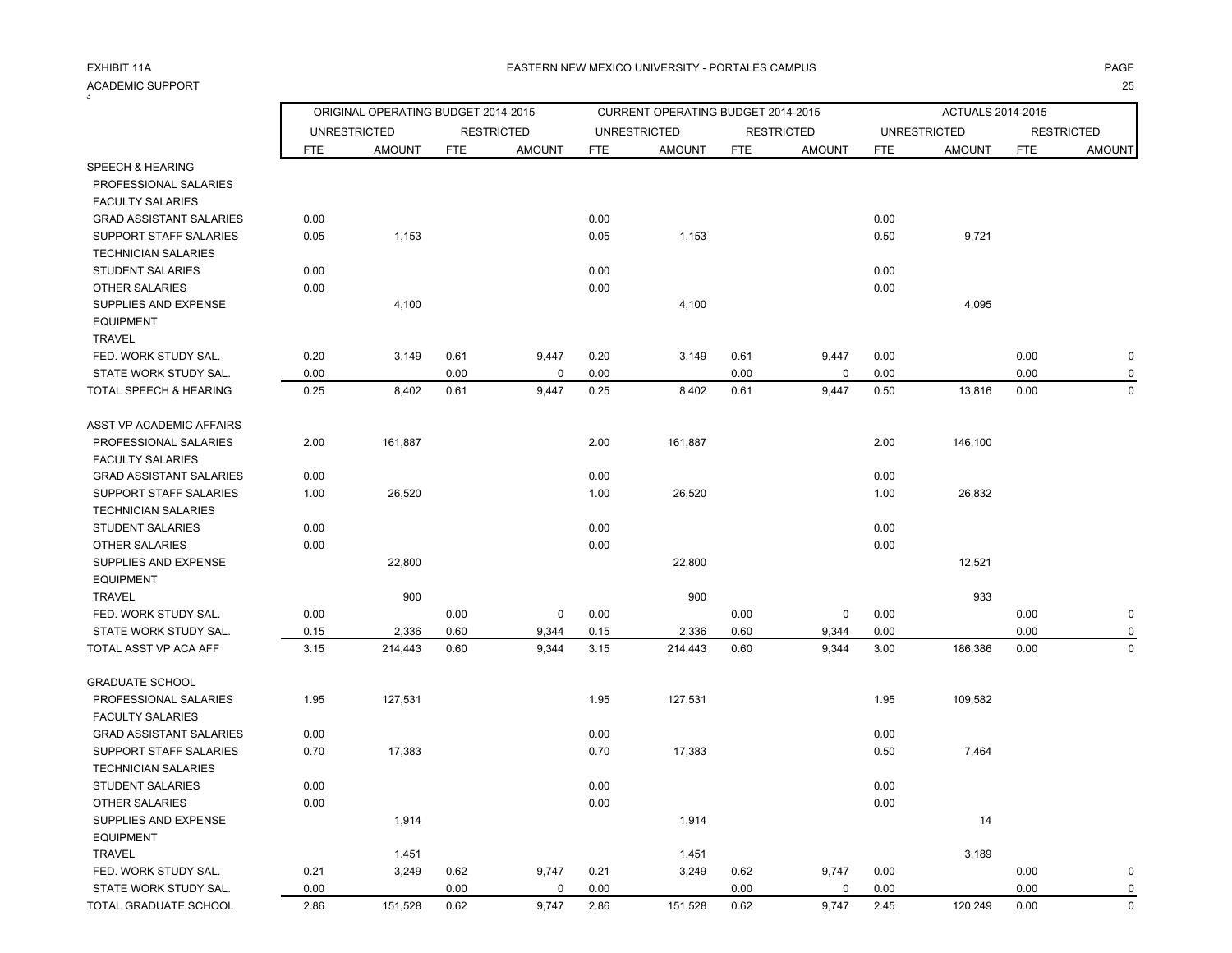### ACADEMIC SUPPORT<br><sup>4</sup> т произведения произведения с произведения с произведения с произведения с произведения с произведения с произв

|                                |            | ORIGINAL OPERATING BUDGET 2014-2015 |            |                   |            | CURRENT OPERATING BUDGET 2014-2015 |            |                   |            | ACTUALS 2014-2015   |            |                   |
|--------------------------------|------------|-------------------------------------|------------|-------------------|------------|------------------------------------|------------|-------------------|------------|---------------------|------------|-------------------|
|                                |            | <b>UNRESTRICTED</b>                 |            | <b>RESTRICTED</b> |            | <b>UNRESTRICTED</b>                |            | <b>RESTRICTED</b> |            | <b>UNRESTRICTED</b> |            | <b>RESTRICTED</b> |
|                                | <b>FTE</b> | <b>AMOUNT</b>                       | <b>FTE</b> | <b>AMOUNT</b>     | <b>FTE</b> | <b>AMOUNT</b>                      | <b>FTE</b> | <b>AMOUNT</b>     | <b>FTE</b> | <b>AMOUNT</b>       | <b>FTE</b> | <b>AMOUNT</b>     |
| DEAN, LIBERAL ARTS & SCI       |            |                                     |            |                   |            |                                    |            |                   |            |                     |            |                   |
| PROFESSIONAL SALARIES          | 0.75       | 95,693                              |            |                   | 0.75       | 95,693                             |            |                   | 0.75       | 97,028              |            |                   |
| <b>FACULTY SALARIES</b>        | 0.50       | 46,346                              |            |                   | 0.50       | 46,346                             |            |                   | 0.50       | 46,855              |            |                   |
| <b>GRAD ASSISTANT SALARIES</b> | 0.00       |                                     |            |                   | 0.00       |                                    |            |                   | 0.00       |                     |            |                   |
| SUPPORT STAFF SALARIES         | 1.00       | 30,742                              |            |                   | 1.00       | 30,742                             |            |                   | 1.00       | 31,575              |            |                   |
| <b>TECHNICIAN SALARIES</b>     |            |                                     |            |                   |            |                                    |            |                   |            |                     |            |                   |
| <b>STUDENT SALARIES</b>        | 0.39       | 6,030                               |            |                   | 0.39       | 6,030                              |            |                   | 0.19       | 3,038               |            |                   |
| <b>OTHER SALARIES</b>          | 0.00       |                                     |            |                   | 0.00       |                                    |            |                   | 0.00       |                     |            |                   |
| SUPPLIES AND EXPENSE           |            | 4,400                               |            |                   |            | 4,400                              |            |                   |            | 2,674               |            |                   |
| <b>EQUIPMENT</b>               |            |                                     |            |                   |            |                                    |            |                   |            |                     |            |                   |
| <b>TRAVEL</b>                  |            | 2,000                               |            |                   |            | 2,000                              |            |                   |            | 942                 |            |                   |
| FED. WORK STUDY SAL.           | 0.33       | 5,222                               | 1.00       | 15,666            | 0.33       | 5,222                              | 1.00       | 15,666            | 0.00       |                     | 0.00       | 0                 |
| STATE WORK STUDY SAL.          | 0.00       |                                     | 0.00       | $\mathbf 0$       | 0.00       |                                    | 0.00       | 0                 | 0.09       | 1,372               | 0.35       | 5,488             |
| TOTAL DEAN, LIBERAL ARTS & SCI | 2.97       | 190,433                             | 1.00       | 15,666            | 2.97       | 190,433                            | 1.00       | 15,666            | 2.53       | 183,484             | 0.35       | 5,488             |
| DEAN, BUSINESS                 |            |                                     |            |                   |            |                                    |            |                   |            |                     |            |                   |
| PROFESSIONAL SALARIES          | 0.75       | 95,625                              |            |                   | 0.75       | 95,625                             |            |                   | 0.75       | 119,373             |            |                   |
| <b>FACULTY SALARIES</b>        | 0.00       | 7,000                               |            |                   | 0.00       | 7,000                              |            |                   | 0.00       | 1,750               |            |                   |
| <b>GRAD ASSISTANT SALARIES</b> | 0.00       |                                     |            |                   | 0.00       |                                    |            |                   | 0.00       |                     |            |                   |
| SUPPORT STAFF SALARIES         | 1.00       | 29,869                              |            |                   | 1.00       | 29,869                             |            |                   | 1.00       | 31,787              |            |                   |
| <b>TECHNICIAN SALARIES</b>     |            |                                     |            |                   |            |                                    |            |                   |            |                     |            |                   |
| <b>STUDENT SALARIES</b>        | 0.00       |                                     |            |                   | 0.00       |                                    |            |                   | 0.00       |                     |            |                   |
| OTHER SALARIES                 | 0.00       |                                     |            |                   | 0.00       |                                    |            |                   | 0.00       |                     |            |                   |
| SUPPLIES AND EXPENSE           |            | 2,650                               |            |                   |            | 2,650                              |            |                   |            | 3,554               |            |                   |
| <b>EQUIPMENT</b>               |            |                                     |            |                   |            |                                    |            |                   |            |                     |            |                   |
| <b>TRAVEL</b>                  |            | 6,000                               |            |                   |            | 6,000                              |            |                   |            | 5,562               |            |                   |
| FED. WORK STUDY SAL.           | 0.00       |                                     | 0.00       | $\mathbf 0$       | 0.00       |                                    | 0.00       | 0                 | 0.00       |                     | 0.00       | 0                 |
| STATE WORK STUDY SAL.          | 0.00       |                                     | 0.00       | 0                 | 0.00       |                                    | 0.00       | 0                 | 0.00       |                     | 0.00       |                   |
| TOTAL DEAN, BUSINESS           | 1.75       | 141,144                             | 0.00       | $\mathbf 0$       | 1.75       | 141,144                            | 0.00       | 0                 | 1.75       | 162,026             | 0.00       | $\Omega$          |
| DEAN, FINE ARTS                |            |                                     |            |                   |            |                                    |            |                   |            |                     |            |                   |
| PROFESSIONAL SALARIES          | 0.75       | 93,953                              |            |                   | 0.75       | 93,953                             |            |                   | 0.75       | 99,138              |            |                   |
| <b>FACULTY SALARIES</b>        |            |                                     |            |                   |            |                                    |            |                   |            |                     |            |                   |
| <b>GRAD ASSISTANT SALARIES</b> | 0.00       |                                     |            |                   | 0.00       |                                    |            |                   | 0.00       |                     |            |                   |
| SUPPORT STAFF SALARIES         | 1.00       | 28,142                              |            |                   | 1.00       | 28,142                             |            |                   |            | 30,708              |            |                   |
| <b>TECHNICIAN SALARIES</b>     |            |                                     |            |                   |            |                                    |            |                   |            |                     |            |                   |
| <b>STUDENT SALARIES</b>        | 0.09       | 1,442                               |            |                   | 0.09       | 1,442                              |            |                   | 0.10       | 1,573               |            |                   |
| OTHER SALARIES                 | 0.00       |                                     |            |                   | 0.00       |                                    |            |                   | 0.00       |                     |            |                   |
| SUPPLIES AND EXPENSE           |            | 8,200                               |            |                   |            | 8,200                              |            |                   |            | 8,054               |            |                   |
| <b>EQUIPMENT</b>               |            |                                     |            |                   |            |                                    |            |                   |            |                     |            |                   |
| <b>TRAVEL</b>                  |            | 1,850                               |            |                   |            | 1,850                              |            |                   |            | 1,507               |            |                   |
| FED. WORK STUDY SAL.           | 0.21       | 3,250                               | 0.63       | 9,750             | 0.21       | 3,250                              | 0.63       | 9,750             | 0.00       |                     | 0.00       | 0                 |
| STATE WORK STUDY SAL.          | 0.02       | 250                                 | 0.06       | 1,000             | 0.02       | 250                                | 0.06       | 1,000             | 0.02       | 275                 | 0.07       | 1,100             |

TOTAL DEAN, FINE ARTS 2.07 137,087 0.69 10,750 2.07 137,087 0.69 10,750 0.87 141,255 0.07 1,100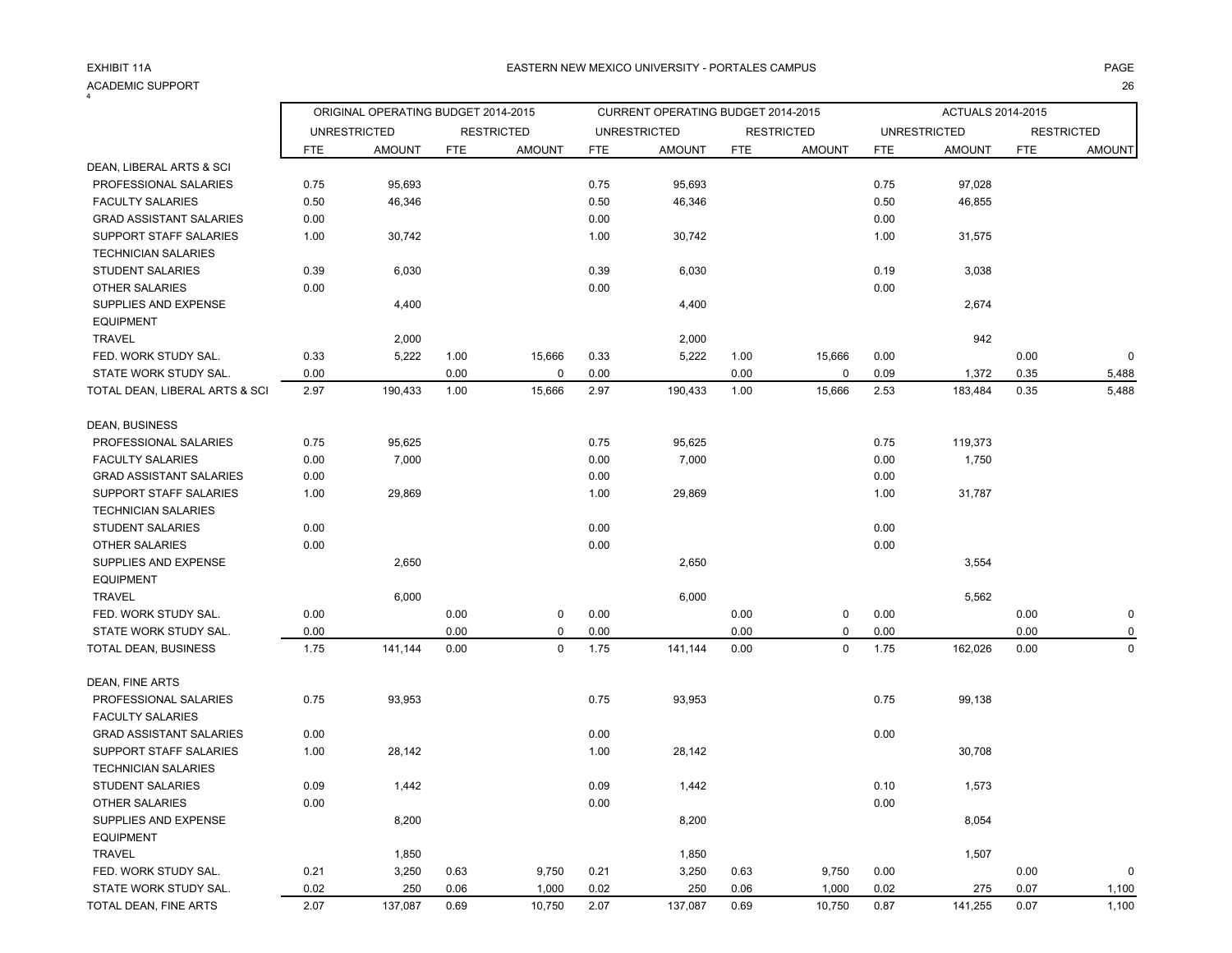### ACADEMIC SUPPORT<br><sup>5</sup> т с последници по последници с последници с последници с последници с последници с последници с последници с п<br>Последници с последници с последници с последници с последници с последници с последници с последници с послед

|                                |            | ORIGINAL OPERATING BUDGET 2014-2015 |            |                   |            | CURRENT OPERATING BUDGET 2014-2015 |            |                   |            | ACTUALS 2014-2015   |            |                   |
|--------------------------------|------------|-------------------------------------|------------|-------------------|------------|------------------------------------|------------|-------------------|------------|---------------------|------------|-------------------|
|                                |            | <b>UNRESTRICTED</b>                 |            | <b>RESTRICTED</b> |            | <b>UNRESTRICTED</b>                |            | <b>RESTRICTED</b> |            | <b>UNRESTRICTED</b> |            | <b>RESTRICTED</b> |
|                                | <b>FTE</b> | <b>AMOUNT</b>                       | <b>FTE</b> | <b>AMOUNT</b>     | <b>FTE</b> | <b>AMOUNT</b>                      | <b>FTE</b> | <b>AMOUNT</b>     | <b>FTE</b> | <b>AMOUNT</b>       | <b>FTE</b> | <b>AMOUNT</b>     |
| DEAN, EDUCATION & TECHNOLOGY   |            |                                     |            |                   |            |                                    |            |                   |            |                     |            |                   |
| PROFESSIONAL SALARIES          | 0.75       | 91,800                              |            |                   | 0.75       | 91,800                             |            |                   | 0.75       | 131,261             |            |                   |
| <b>FACULTY SALARIES</b>        |            | 19,500                              |            |                   |            | 19,500                             |            |                   |            | 20,300              |            |                   |
| <b>GRAD ASSISTANT SALARIES</b> | 0.00       |                                     |            |                   | 0.00       |                                    |            |                   | 0.00       |                     |            |                   |
| SUPPORT STAFF SALARIES         | 2.00       | 57,553                              |            |                   | 2.00       | 57,553                             |            |                   | 2.00       | 55,716              |            |                   |
| <b>TECHNICIAN SALARIES</b>     |            |                                     |            |                   |            |                                    |            |                   |            |                     |            |                   |
| STUDENT SALARIES               | 0.07       | 1,030                               |            |                   | 0.07       | 1,030                              |            |                   | 0.07       | 1,061               |            |                   |
| OTHER SALARIES                 | 0.00       |                                     |            |                   | 0.00       |                                    |            |                   | 0.00       |                     |            |                   |
| SUPPLIES AND EXPENSE           |            | 8,300                               |            |                   |            | 8,300                              |            |                   |            | 14,685              |            |                   |
| <b>EQUIPMENT</b>               |            |                                     |            |                   |            |                                    |            |                   |            |                     |            |                   |
| <b>TRAVEL</b>                  |            | 2,000                               |            |                   |            | 2,000                              |            |                   |            | 14,105              |            |                   |
| FED. WORK STUDY SAL.           | 0.09       | 1,465                               | 0.28       | 4,395             | 0.09       | 1,465                              | 0.28       | 4,395             | 0.00       |                     | 0.00       | $\mathbf 0$       |
| STATE WORK STUDY SAL.          | 0.00       |                                     | 0.00       | 0                 | 0.00       |                                    | 0.00       | 0                 | 0.03       | 488                 | 0.13       | 1,952             |
| TOTAL DEAN, EDUC & TECH        | 2.91       | 181,648                             | 0.28       | 4,395             | 2.91       | 181,648                            | 0.28       | 4,395             | 2.85       | 237,616             | 0.13       | 1,952             |
| ASST VP AA-RESEARCH & DEV      |            |                                     |            |                   |            |                                    |            |                   |            |                     |            |                   |
| PROFESSIONAL SALARIES          | 0.75       | 83,514                              |            |                   | 0.75       | 83,514                             |            |                   | 0.75       | 77,089              |            |                   |
| <b>FACULTY SALARIES</b>        |            |                                     |            |                   |            |                                    |            |                   |            | 1,000               |            |                   |
| <b>GRAD ASSISTANT SALARIES</b> | 0.00       |                                     |            |                   | 0.00       |                                    |            |                   | 0.00       |                     |            |                   |
| <b>SUPPORT STAFF SALARIES</b>  |            |                                     |            |                   |            |                                    |            |                   |            |                     |            |                   |
| <b>TECHNICIAN SALARIES</b>     |            |                                     |            |                   |            |                                    |            |                   |            |                     |            |                   |
| <b>STUDENT SALARIES</b>        | 0.00       |                                     |            |                   | 0.00       |                                    |            |                   | 0.00       |                     |            |                   |
| OTHER SALARIES                 | 0.00       |                                     |            |                   | 0.00       |                                    |            |                   | 0.00       |                     |            |                   |
| SUPPLIES AND EXPENSE           |            | 5,000                               |            |                   |            | 5,000                              |            |                   |            | 1,135               |            |                   |
| <b>EQUIPMENT</b>               |            |                                     |            |                   |            |                                    |            |                   |            |                     |            |                   |
| <b>TRAVEL</b>                  |            |                                     |            |                   |            |                                    |            |                   |            | 2,880               |            |                   |
| FED. WORK STUDY SAL.           | 0.00       |                                     | 0.00       | $\mathbf 0$       | 0.00       |                                    | 0.00       | $\pmb{0}$         | 0.00       |                     | 0.00       | $\pmb{0}$         |
| STATE WORK STUDY SAL.          | 0.00       |                                     | 0.00       | $\mathbf 0$       | 0.00       |                                    | 0.00       | $\pmb{0}$         | 0.00       |                     | 0.00       | 0                 |
| TOTAL ASST VP AA RES & DEV     | 0.75       | 88,514                              | 0.00       | $\mathbf 0$       | 0.75       | 88,514                             | 0.00       | 0                 | 0.75       | 82,104              | 0.00       | $\mathbf 0$       |
| <b>RESTRICTED GRANTS</b>       |            |                                     |            |                   |            |                                    |            |                   |            |                     |            |                   |
| PROFESSIONAL SALARIES          |            |                                     |            |                   |            |                                    |            |                   |            |                     | 4.75       | 284,679           |
| <b>FACULTY SALARIES</b>        |            |                                     |            |                   |            |                                    |            |                   |            |                     | 1.00       | 50,342            |
| <b>GRAD ASSISTANT SALARIES</b> | 0.00       |                                     |            |                   | 0.00       |                                    |            |                   | 0.00       |                     | 0.65       | 11,083            |
| SUPPORT STAFF SALARIES         |            |                                     |            |                   |            |                                    |            |                   |            |                     | 2.00       | 47,301            |
| <b>TECHNICIAN SALARIES</b>     |            |                                     |            |                   |            |                                    |            |                   |            |                     |            |                   |
| <b>STUDENT SALARIES</b>        | 0.00       |                                     |            |                   | 0.00       |                                    |            |                   | 0.00       |                     | 2.30       | 35,862            |
| <b>OTHER SALARIES</b>          | 0.00       |                                     |            |                   | 0.00       |                                    |            |                   | 0.00       |                     | 2.00       | 46,563            |
| SUPPLIES AND EXPENSE           |            |                                     |            |                   |            |                                    |            |                   |            |                     |            | 733,422           |
| <b>EQUIPMENT</b>               |            |                                     |            |                   |            |                                    |            |                   |            |                     |            | 222,290           |
| <b>TRAVEL</b>                  |            |                                     |            |                   |            |                                    |            |                   |            |                     |            | 13,089            |
| FED. WORK STUDY SAL.           | 0.00       |                                     | 0.00       | 0                 | 0.00       |                                    | 0.00       | 0                 | 0.00       |                     | 0.00       | $\mathsf 0$       |
| STATE WORK STUDY SAL.          | 0.00       |                                     | 0.00       | $\Omega$          | 0.00       |                                    | 0.00       | $\mathbf 0$       | 0.00       |                     | 0.00       | $\mathbf 0$       |

TOTAL 0.00 0 0.00 0 0.00 0 0.00 0 0.00 0 12.70 1,444,631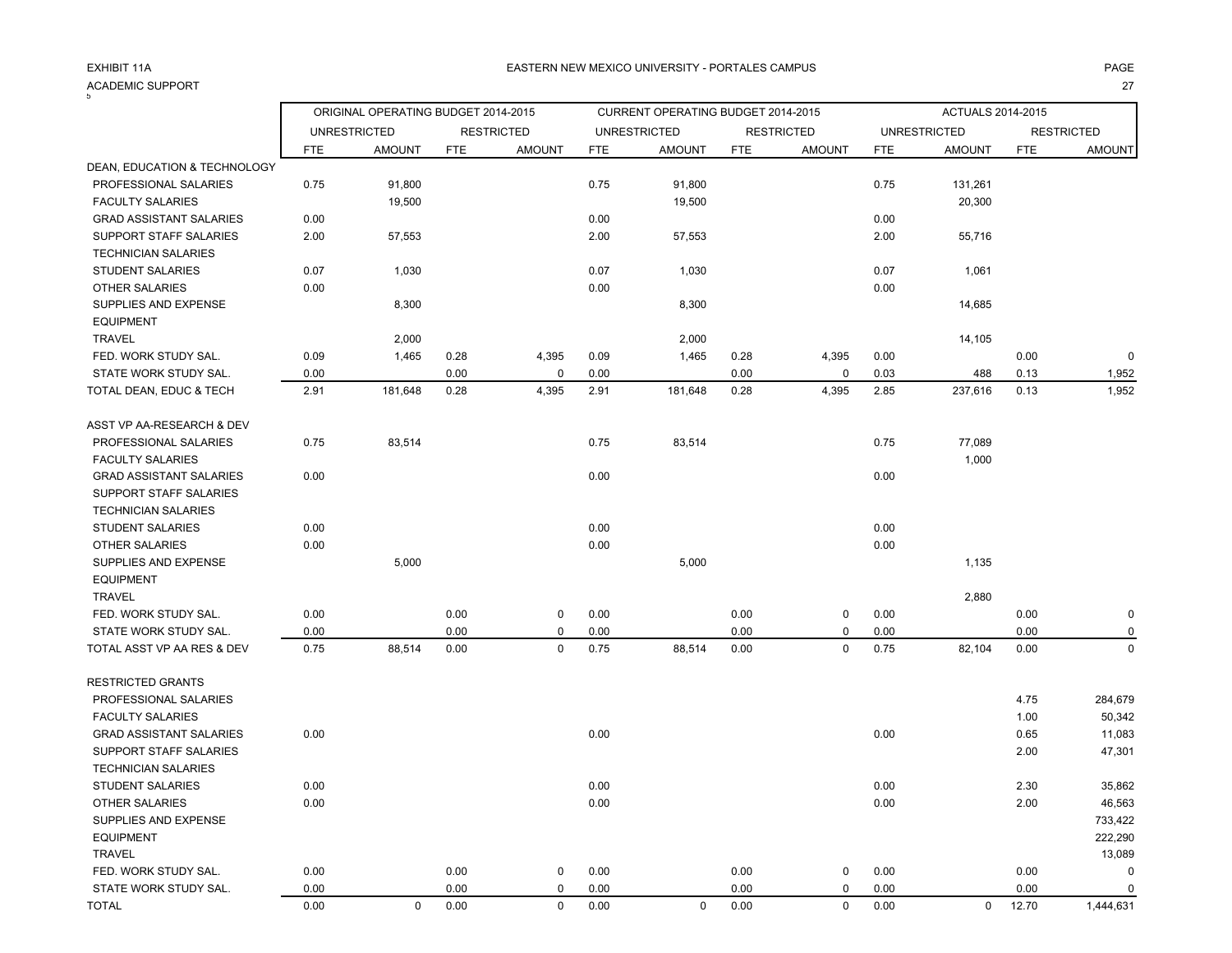# EXHIBIT 11AACADEMIC SUPPORT

# A EASTERN NEW MEXICO UNIVERSITY - PORTALES CAMPUS AND AND AND ANGELES ON A PAGE AND A PAGE т с произведения на селото на 1992 година од 28 април од 28 април од 28 април од 28 април од 28 април од 28

|                                |       | ORIGINAL OPERATING BUDGET 2014-2015 |       |                   |       | CURRENT OPERATING BUDGET 2014-2015 |       |                   |       | ACTUALS 2014-2015 |       |                   |
|--------------------------------|-------|-------------------------------------|-------|-------------------|-------|------------------------------------|-------|-------------------|-------|-------------------|-------|-------------------|
|                                |       | <b>UNRESTRICTED</b>                 |       | <b>RESTRICTED</b> |       | <b>UNRESTRICTED</b>                |       | <b>RESTRICTED</b> |       | UNRESTRICTED      |       | <b>RESTRICTED</b> |
|                                | FTE   | <b>AMOUNT</b>                       | FTE   | <b>AMOUNT</b>     | FTE   | <b>AMOUNT</b>                      | FTE   | <b>AMOUNT</b>     | FTE   | <b>AMOUNT</b>     | FTE   | <b>AMOUNT</b>     |
| <b>TOTAL EXHIBIT 11A's</b>     |       |                                     |       |                   |       |                                    |       |                   |       |                   |       |                   |
| PROFESSIONAL SALARIES          | 20.70 | 1,313,480                           |       |                   | 20.70 | 1,313,480                          |       |                   | 20.70 | 1,362,683         | 4.75  | 284,679           |
| <b>FACULTY SALARIES</b>        | 0.50  | 72,846                              |       |                   | 0.50  | 72,846                             |       |                   | 0.50  | 69,905            |       |                   |
| <b>GRAD ASSISTANT SALARIES</b> |       |                                     |       |                   |       |                                    |       |                   |       |                   | 0.65  | 11,083            |
| SUPPORT STAFF SALARIES         | 12.00 | 334,902                             |       |                   | 12.00 | 334,902                            |       |                   | 11.25 | 341,380           | 2.00  | 47,301            |
| <b>TECHNICIAN SALARIES</b>     |       |                                     |       |                   |       |                                    |       |                   |       |                   |       |                   |
| <b>STUDENT SALARIES</b>        | 8.51  | 132,732                             |       |                   | 8.51  | 132,732                            |       |                   | 8.80  | 137,237           | 2.30  | 35,862            |
| <b>OTHER SALARIES</b>          | 0.54  | 15,883                              |       |                   | 0.54  | 15,883                             |       |                   |       |                   | 2.00  | 46,563            |
| SUPPLIES AND EXPENSE           |       | 679,838                             |       |                   |       | 679,838                            |       |                   |       | 652,959           |       | 733,422           |
| <b>EQUIPMENT</b>               |       |                                     |       |                   |       |                                    |       |                   |       |                   |       | 222,290           |
| <b>TRAVEL</b>                  |       | 18,201                              |       |                   |       | 18,201                             |       |                   |       | 30,419            |       | 13,089            |
| FED. WORK STUDY SAL.           | 3.69  | 57,585                              | 11.07 | 172,755           | 3.69  | 57,585                             | 11.07 | 172,755           |       |                   | 9.17  | 143,087           |
| STATE WORK STUDY SAL.          | 0.91  | 14,150                              | 3.63  | 56,600            | 0.91  | 14,150                             | 3.63  | 56,600            | 0.41  | 6,360             | 1.63  | 25,440            |
| <b>TOTAL</b>                   | 46.84 | 2,639,617                           | 14.70 | 229,355           | 46.84 | 2,639,617                          | 14.70 | 229,355           | 41.65 | 2,600,942         | 22.50 | .562,816          |

 PROFESSIONAL SALARIES FACULTY SALARIES GRAD ASSISTANT SALARIES SUPPORT STAFF SALARIES TECHNICIAN SALARIES STUDENT SALARIES OTHER SALARIES SUPPLIES AND EXPENSE EQUIPMENT TRAVEL FED. WORK STUDY SAL. STATE WORK STUDY SAL. TOTAL

 PROFESSIONAL SALARIES FACULTY SALARIES GRAD ASSISTANT SALARIES SUPPORT STAFF SALARIES TECHNICIAN SALARIES STUDENT SALARIES OTHER SALARIES SUPPLIES AND EXPENSE EQUIPMENT TRAVEL FED. WORK STUDY SAL. STATE WORK STUDY SAL. TOTAL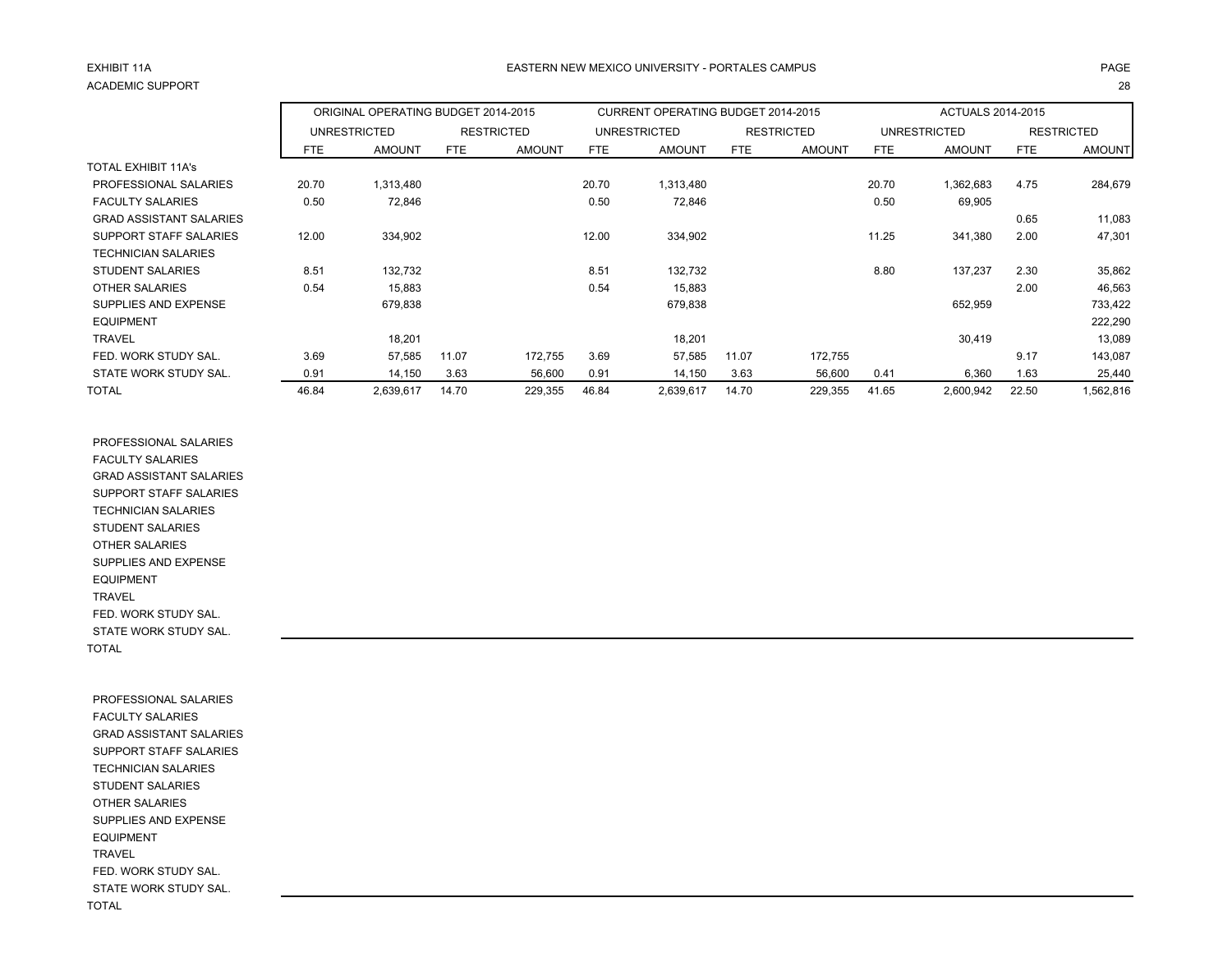# EXHIBIT 12STUDENT SERVICES

# 2 EASTERN NEW MEXICO UNIVERSITY - PORTALES CAMPUS PAGE estimates the contract of the contract of the contract of the contract of the contract of the contract of the contract of the contract of the contract of the contract of the contract of the contract of the contract of the

|                                                                                  |            | ORIGINAL OPERATING BUDGET 2014-2015 |            |                   |            | CURRENT OPERATING BUDGET 2014-2015 |            |                   |            | ACTUALS 2014-2015          |            |                   |
|----------------------------------------------------------------------------------|------------|-------------------------------------|------------|-------------------|------------|------------------------------------|------------|-------------------|------------|----------------------------|------------|-------------------|
|                                                                                  |            | <b>UNRESTRICTED</b>                 |            | <b>RESTRICTED</b> |            | <b>UNRESTRICTED</b>                |            | <b>RESTRICTED</b> |            | <b>UNRESTRICTED</b>        |            | <b>RESTRICTED</b> |
|                                                                                  | <b>FTE</b> | <b>AMOUNT</b>                       | <b>FTE</b> | <b>AMOUNT</b>     | <b>FTE</b> | <b>AMOUNT</b>                      | <b>FTE</b> | <b>AMOUNT</b>     | <b>FTE</b> | <b>AMOUNT</b>              | <b>FTE</b> | <b>AMOUNT</b>     |
| SUPPL EDUCATIONAL SERVICES                                                       |            |                                     |            |                   |            |                                    |            |                   |            |                            |            |                   |
| RESTRICTED GRANTS (ACTUALS)                                                      | 0.00       | 0                                   | 0.00       | 0                 | 0.00       | 0                                  | 0.00       | 0                 | 0.00       | 0                          | 6.44       | 270,748           |
| AMERICAN DISABILITIES ACT                                                        | 1.60       | 48,417                              | 1.09       | 17,010            | 1.60       | 48,417                             | 1.09       | 17,010            | 1.25       | 63,063                     | 0.14       | 2,232             |
| TOTAL SUPPL EDUC SERVICES                                                        | 1.60       | 48,417                              | 1.09       | 17,010            | 1.60       | 48,417                             | 1.09       | 17,010            | 1.25       | 63,063                     | 6.58       | 272,980           |
| COUNSELING & CAREER GUIDANCE<br>INT'L AFFAIRS / STUDENT LIFE                     | 1.58       | 73,123                              | 0.66       | 10,300            | 1.58       | 73,123                             | 0.66       | 10,300            | 1.16       | 69,739                     | 0.00       | $\Omega$          |
| <b>COUNSELING &amp; CAREER SVCS</b>                                              | 4.36       | 188,072                             | 0.94       | 14,656            | 4.36       | 188,072                            | 0.94       | 14,656            | 4.13       | 177,964                    | 0.30       | 4,616             |
| <b>HISPANIC AFFAIRS</b>                                                          | 0.81       | 28,292                              | 0.65       | 10,200            | 0.81       | 28,292                             | 0.65       | 10,200            | 0.37       | 21,547                     | 0.00       | $\mathbf 0$       |
| NATIVE AMERICAN AFFAIRS                                                          | 0.81       | 28,252                              | 0.65       | 10,200            | 0.81       | 28,252                             | 0.65       | 10,200            | 0.66       | 25,252                     | 0.23       | 3,644             |
| AFRICAN AMERICAN AFFAIRS                                                         | 0.82       | 28,876                              | 0.65       | 10,200            | 0.82       | 28,876                             | 0.65       | 10,200            | 0.61       | 26,224                     | 0.10       | 1,636             |
| TOTAL COUNSEL & CAREER GUID                                                      | 8.37       | 346,615                             | 3.56       | 55,556            | 8.37       | 346,615                            | 3.56       | 55,556            | 6.94       | 320,726                    | 0.63       | 9,896             |
| FIN AID, ADMISSIONS & RECORDS                                                    |            |                                     |            |                   |            |                                    |            |                   |            |                            |            |                   |
| <b>FINANCIAL AID</b>                                                             | 11.58      | 506,112                             | 3.65       | 57,003            | 11.58      | 506,112                            | 3.65       | 57,003            | 11.86      | 515,610                    | 0.00       | $\Omega$          |
| ADMISSIONS & RECRUITING                                                          | 15.21      | 689,349                             | 1.21       | 18,920            | 15.21      | 689,349                            | 1.21       | 18,920            | 13.01      | 609,859                    | 0.39       | 6,060             |
| RECORDS/ADM/REG                                                                  | 12.15      | 396,974                             | 1.86       | 29,000            | 12.15      | 396,974                            | 1.86       | 29,000            | 9.37       | 344,390                    | 0.30       | 4,624             |
| TRANSFER CENTER & RECRUITING                                                     | 0.00       | 0                                   | 0.00       | 0                 | 0.00       | 0                                  | 0.00       | $\mathbf 0$       | 0.00       | $\mathbf 0$                | 0.00       | $\mathbf 0$       |
| TOTAL FIN AID, ADM & RECORDS                                                     | 38.93      | 1,592,435                           | 6.73       | 104,923           | 38.93      | 1,592,435                          | 6.73       | 104,923           | 34.24      | 1,469,859                  | 0.68       | 10,684            |
| DIST COSTS (TEL, POST, PRINT)<br><b>COMPUTER CHARGES</b><br><b>MISCELLANEOUS</b> |            | 69,607<br>238,341                   |            | 472,511           |            | 69,607<br>238,341<br>41,000        |            | 472,511           |            | 69,607<br>238,341<br>4,529 |            |                   |
| FEDERAL WORK STUDY<br><b>STATE WORK STUDY</b><br>OTHER FRINGES                   | 0.00       | 18,913                              | 0.00       |                   | 0.00       | 18,913                             | 0.00       |                   | 0.00       |                            | 3.95       | 61,663            |
| <b>RETIREMENT</b><br>SOCIAL SECURITY                                             |            | 195,603<br>107,653                  |            |                   |            | 195,603<br>107,653                 |            |                   |            | 180,904<br>98,166          |            | 25,512<br>12,669  |
| <b>GROUP INSURANCE</b>                                                           |            | 227,928                             |            |                   |            | 227,928                            |            |                   |            | 146,099                    |            | 24,529            |
| <b>WORKER'S COMPENSATION</b>                                                     |            | 28,644                              |            |                   |            | 28,644                             |            |                   |            | 39,157                     |            | 3,755             |
| UNEMPLOYMENT COMPENSATION                                                        |            | 16,887                              |            |                   |            | 16,887                             |            |                   |            | 16,093                     |            | 2,208             |
| <b>RETIREE HEALTH</b>                                                            |            | 28,144                              |            |                   |            | 28,144                             |            |                   |            | 26,317                     |            | 3,670             |
| <b>WAIVER OF TUITION</b><br><b>ANNUAL LEAVE</b>                                  |            | 29,814                              |            |                   |            | 29,814                             |            |                   |            | 5,899<br>5,910             |            |                   |
| TOTAL ITEMS NOT IN 12A's                                                         | 0.00       | 961,533                             | 0.00       | 472,511           | 0.00       | 1,002,533                          | 0.00       | 472,511           | 0.00       | 831,022                    | 3.95       | 134,006           |
| TOTAL STUDENT SERVICES                                                           | 48.90      | 2,949,000                           | 11.38      | 650,000           | 48.90      | 2,990,000                          | 11.38      | 650,000           | 42.43      | 2,684,670                  | 11.85      | 427,566           |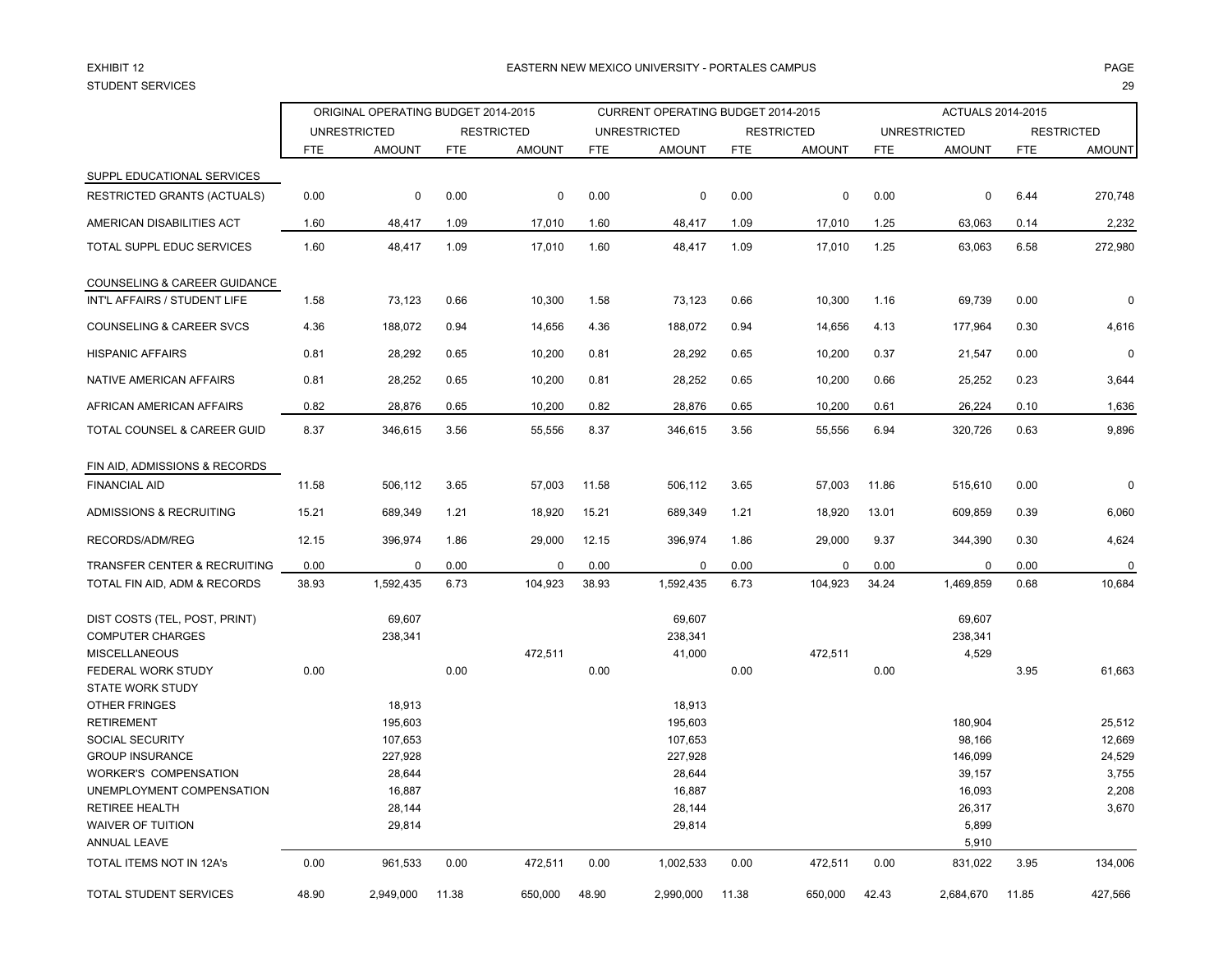# STUDENT SERVICES<br><sup>1</sup>

S and the contract of the contract of the contract of the contract of the contract of the contract of the contract of the contract of the contract of the contract of the contract of the contract of the contract of the cont

|                                 |            | ORIGINAL OPERATING BUDGET 2014-2015 |            |                   |            | CURRENT OPERATING BUDGET 2014-2015 |            |                   |            | ACTUALS 2014-2015   |            |                   |
|---------------------------------|------------|-------------------------------------|------------|-------------------|------------|------------------------------------|------------|-------------------|------------|---------------------|------------|-------------------|
|                                 |            | <b>UNRESTRICTED</b>                 |            | <b>RESTRICTED</b> |            | <b>UNRESTRICTED</b>                |            | <b>RESTRICTED</b> |            | <b>UNRESTRICTED</b> |            | <b>RESTRICTED</b> |
|                                 | <b>FTE</b> | <b>AMOUNT</b>                       | <b>FTE</b> | <b>AMOUNT</b>     | <b>FTE</b> | <b>AMOUNT</b>                      | <b>FTE</b> | <b>AMOUNT</b>     | <b>FTE</b> | <b>AMOUNT</b>       | <b>FTE</b> | <b>AMOUNT</b>     |
| RESTRICTED GRANTS (ACTUALS)     |            |                                     |            |                   |            |                                    |            |                   |            |                     |            |                   |
| PROFESSIONAL SALARIES           |            |                                     |            |                   |            |                                    |            |                   |            |                     | 4.60       | 194,811           |
| <b>FACULTY SALARIES</b>         |            |                                     |            |                   |            |                                    |            |                   |            |                     |            |                   |
| <b>GRAD ASSISTANT SALARIES</b>  | 0.00       |                                     |            |                   | 0.00       |                                    |            |                   | 0.00       |                     |            |                   |
| SUPPORT STAFF SALARIES          |            |                                     |            |                   |            |                                    |            |                   |            |                     |            |                   |
| <b>TECHNICIAN SALARIES</b>      |            |                                     |            |                   |            |                                    |            |                   |            |                     |            |                   |
| <b>STUDENT SALARIES</b>         | 0.00       |                                     |            |                   | 0.00       |                                    |            |                   | 0.00       |                     | 1.84       | 28,636            |
| <b>OTHER SALARIES</b>           | 0.00       |                                     |            |                   | 0.00       |                                    |            |                   | 0.00       |                     |            |                   |
| SUPPLIES AND EXPENSE            |            |                                     |            |                   |            |                                    |            |                   |            |                     |            | 46,044            |
| <b>EQUIPMENT</b>                |            |                                     |            |                   |            |                                    |            |                   |            |                     |            | 1,257             |
| <b>TRAVEL</b>                   |            |                                     |            |                   |            |                                    |            |                   |            |                     |            |                   |
| FED. WORK STUDY SAL.            | 0.00       |                                     | 0.00       | $\mathbf 0$       | 0.00       |                                    | 0.00       | $\mathbf 0$       | 0.00       |                     | 0.00       | $\pmb{0}$         |
| STATE WORK STUDY SAL.           | 0.00       |                                     | 0.00       | 0                 | 0.00       |                                    | 0.00       | 0                 | 0.00       |                     | 0.00       | $\mathbf 0$       |
| TOTAL REST GRANTS (ACTUALS)     | 0.00       | $\mathbf 0$                         | 0.00       | $\mathbf 0$       | 0.00       | $\mathbf 0$                        | 0.00       | $\mathbf 0$       | 0.00       | $\mathbf 0$         | 6.44       | 270,748           |
| AMERICAN DISABILITIES ACT       |            |                                     |            |                   |            |                                    |            |                   |            |                     |            |                   |
| PROFESSIONAL SALARIES           | 0.50       | 20,799                              |            |                   | 0.50       | 20,799                             |            |                   | 0.50       | 20,829              |            |                   |
| <b>FACULTY SALARIES</b>         |            |                                     |            |                   |            |                                    |            |                   |            |                     |            |                   |
| <b>GRAD ASSISTANT SALARIES</b>  | 0.00       |                                     |            |                   | 0.00       |                                    |            |                   | 0.00       |                     |            |                   |
| <b>SUPPORT STAFF SALARIES</b>   |            |                                     |            |                   |            |                                    |            |                   |            |                     |            |                   |
| <b>TECHNICIAN SALARIES</b>      |            |                                     |            |                   |            |                                    |            |                   |            |                     |            |                   |
| <b>STUDENT SALARIES</b>         | 0.74       | 11,472                              |            |                   | 0.74       | 11,472                             |            |                   | 0.71       | 11,068              |            |                   |
| <b>OTHER SALARIES</b>           | 0.00       |                                     |            |                   | 0.00       |                                    |            |                   | 0.00       |                     |            |                   |
| SUPPLIES AND EXPENSE            |            | 10,476                              |            |                   |            | 10,476                             |            |                   |            | 28,918              |            |                   |
| <b>EQUIPMENT</b>                |            |                                     |            |                   |            |                                    |            |                   |            |                     |            |                   |
| <b>TRAVEL</b>                   |            |                                     |            |                   |            |                                    |            |                   |            | 1,690               |            |                   |
| FED. WORK STUDY SAL.            | 0.36       | 5,670                               | 1.09       | 17,010            | 0.36       | 5,670                              | 1.09       | 17,010            | 0.00       |                     | 0.00       | $\mathbf 0$       |
| STATE WORK STUDY SAL.           | 0.00       |                                     | 0.00       | $\mathbf 0$       | 0.00       |                                    | 0.00       | $\pmb{0}$         | 0.04       | 558                 | 0.14       | 2,232             |
| TOTAL AMERICAN DISABILITIES ACT | 1.60       | 48,417                              | 1.09       | 17,010            | 1.60       | 48,417                             | 1.09       | 17,010            | 1.25       | 63,063              | 0.14       | 2,232             |
| INT'L AFFAIRS / STUDENT LIFE    |            |                                     |            |                   |            |                                    |            |                   |            |                     |            |                   |
| PROFESSIONAL SALARIES           | 1.00       | 39,017                              |            |                   | 1.00       | 39,017                             |            |                   | 1.00       | 40,654              |            |                   |
| <b>FACULTY SALARIES</b>         |            |                                     |            |                   |            |                                    |            |                   |            |                     |            |                   |
| <b>GRAD ASSISTANT SALARIES</b>  | 0.06       | 1,000                               |            |                   | 0.06       | 1,000                              |            |                   | 0.00       |                     |            |                   |
| SUPPORT STAFF SALARIES          |            |                                     |            |                   |            |                                    |            |                   |            |                     |            |                   |
| <b>TECHNICIAN SALARIES</b>      |            |                                     |            |                   |            |                                    |            |                   |            |                     |            |                   |
| STUDENT SALARIES                | 0.35       | 5,500                               |            |                   | 0.35       | 5,500                              |            |                   | 0.16       | 2,573               |            |                   |
| OTHER SALARIES                  | 0.00       |                                     |            |                   | 0.00       |                                    |            |                   | 0.00       |                     |            |                   |
| SUPPLIES AND EXPENSE            |            | 19,106                              |            |                   |            | 19,106                             |            |                   |            | 22,933              |            |                   |
| <b>EQUIPMENT</b>                |            |                                     |            |                   |            |                                    |            |                   |            |                     |            |                   |
| <b>TRAVEL</b>                   |            | 5,800                               |            |                   |            | 5,800                              |            |                   |            | 3,579               |            |                   |
| FED. WORK STUDY SAL.            | 0.03       | 500                                 | 0.10       | 1,500             | 0.03       | 500                                | 0.10       | 1,500             | 0.00       |                     | 0.00       | $\mathbf 0$       |
| STATE WORK STUDY SAL.           | 0.14       | 2,200                               | 0.56       | 8,800             | 0.14       | 2,200                              | 0.56       | 8,800             | 0.00       |                     | 0.00       | $\pmb{0}$         |
| TOTAL STUDENT LIFE              | 1.58       | 73,123                              | 0.66       | 10,300            | 1.58       | 73,123                             | 0.66       | 10,300            | 1.16       | 69,739              | 0.00       | $\Omega$          |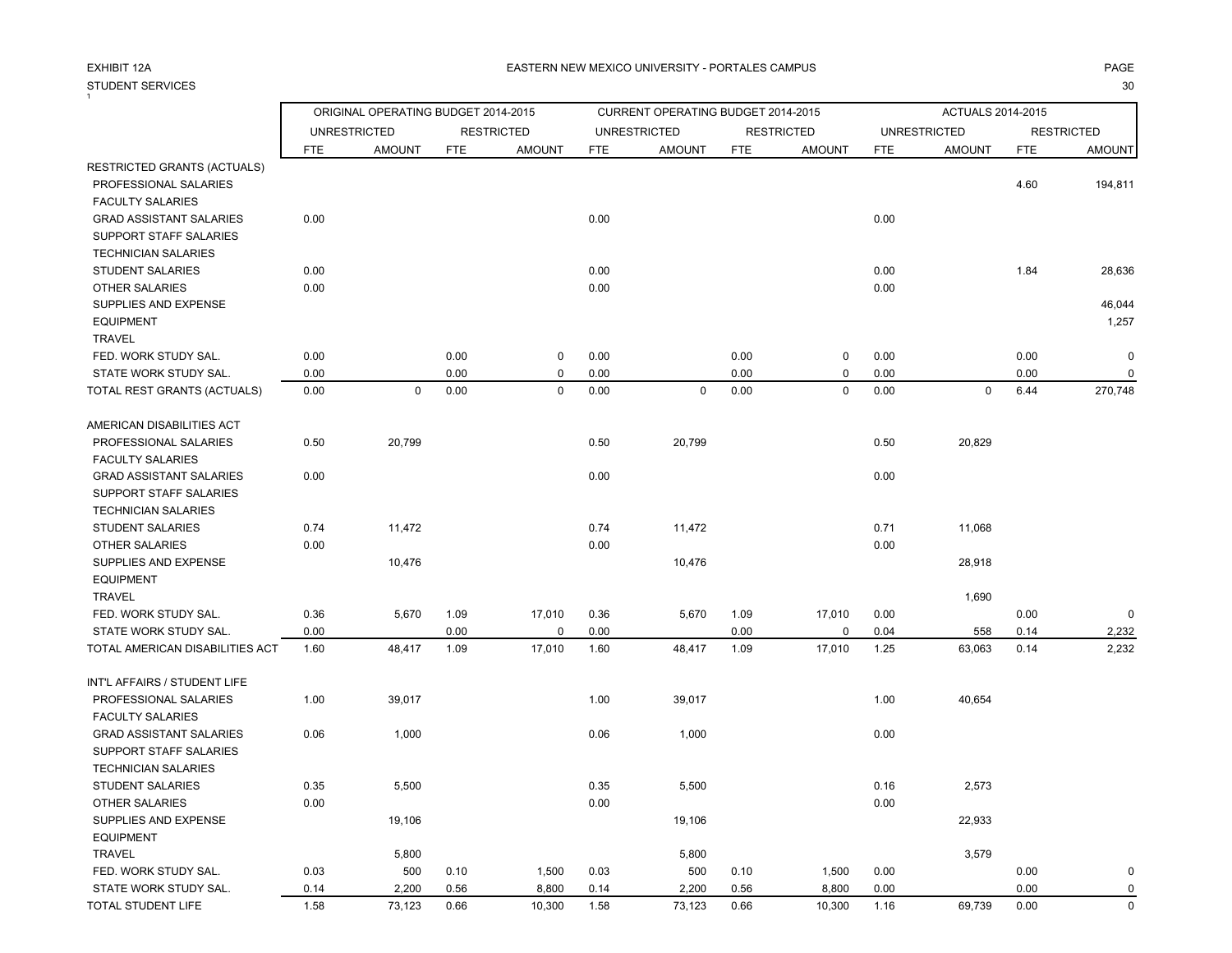# STUDENT SERVICES<br><sup>2</sup>

### A EASTERN NEW MEXICO UNIVERSITY - PORTALES CAMPUS AND AND AND ANGELES ON A PAGE AND A PAGE

S and the contract of the contract of the contract of the contract of the contract of the contract of the contract of the contract of the contract of the contract of the contract of the contract of the contract of the cont

|                                |            | ORIGINAL OPERATING BUDGET 2014-2015 |            |                   |      | CURRENT OPERATING BUDGET 2014-2015 |            |                   |            | ACTUALS 2014-2015   |            |                   |
|--------------------------------|------------|-------------------------------------|------------|-------------------|------|------------------------------------|------------|-------------------|------------|---------------------|------------|-------------------|
|                                |            | <b>UNRESTRICTED</b>                 |            | <b>RESTRICTED</b> |      | <b>UNRESTRICTED</b>                |            | <b>RESTRICTED</b> |            | <b>UNRESTRICTED</b> |            | <b>RESTRICTED</b> |
|                                | <b>FTE</b> | <b>AMOUNT</b>                       | <b>FTE</b> | <b>AMOUNT</b>     | FTE  | <b>AMOUNT</b>                      | <b>FTE</b> | <b>AMOUNT</b>     | <b>FTE</b> | <b>AMOUNT</b>       | <b>FTE</b> | <b>AMOUNT</b>     |
| COUNSELING & CAREER SVCS       |            |                                     |            |                   |      |                                    |            |                   |            |                     |            |                   |
| PROFESSIONAL SALARIES          | 3.00       | 146,985                             |            |                   | 3.00 | 146,985                            |            |                   | 3.00       | 140,022             |            |                   |
| <b>FACULTY SALARIES</b>        |            |                                     |            |                   |      |                                    |            |                   |            |                     |            |                   |
| <b>GRAD ASSISTANT SALARIES</b> | 0.00       |                                     |            |                   | 0.00 |                                    |            |                   | 0.00       |                     |            |                   |
| SUPPORT STAFF SALARIES         | 0.75       | 17,488                              |            |                   | 0.75 | 17,488                             |            |                   | 0.75       | 17,960              |            |                   |
| <b>TECHNICIAN SALARIES</b>     |            |                                     |            |                   |      |                                    |            |                   |            |                     |            |                   |
| <b>STUDENT SALARIES</b>        | 0.32       | 4,944                               |            |                   | 0.32 | 4,944                              |            |                   | 0.30       | 4,703               |            |                   |
| <b>OTHER SALARIES</b>          | 0.00       |                                     |            |                   | 0.00 |                                    |            |                   | 0.00       |                     |            |                   |
| SUPPLIES AND EXPENSE           |            | 12,454                              |            |                   |      | 12,454                             |            |                   |            | 12,731              |            |                   |
| <b>EQUIPMENT</b>               |            |                                     |            |                   |      |                                    |            |                   |            |                     |            |                   |
| <b>TRAVEL</b>                  |            | 1,612                               |            |                   |      | 1,612                              |            |                   |            | 1,394               |            |                   |
| FED. WORK STUDY SAL.           | 0.24       | 3,700                               | 0.71       | 11,100            | 0.24 | 3,700                              | 0.71       | 11,100            | 0.00       |                     | 0.00       | $\pmb{0}$         |
| STATE WORK STUDY SAL.          | 0.06       | 889                                 | 0.23       | 3,556             | 0.06 | 889                                | 0.23       | 3,556             | 0.07       | 1,154               | 0.30       | 4,616             |
| TOTAL COUNSELING & CAREER SVC  | 4.36       | 188,072                             | 0.94       | 14,656            | 4.36 | 188,072                            | 0.94       | 14,656            | 4.13       | 177,964             | 0.30       | 4,616             |
| <b>HISPANIC AFFAIRS</b>        |            |                                     |            |                   |      |                                    |            |                   |            |                     |            |                   |
| PROFESSIONAL SALARIES          | 0.33       | 18,045                              |            |                   | 0.33 | 18,045                             |            |                   | 0.33       | 18,679              |            |                   |
| <b>FACULTY SALARIES</b>        |            |                                     |            |                   |      |                                    |            |                   |            |                     |            |                   |
| <b>GRAD ASSISTANT SALARIES</b> | 0.00       |                                     |            |                   | 0.00 |                                    |            |                   | 0.00       |                     |            |                   |
| SUPPORT STAFF SALARIES         |            |                                     |            |                   |      |                                    |            |                   |            |                     |            |                   |
| <b>TECHNICIAN SALARIES</b>     |            |                                     |            |                   |      |                                    |            |                   |            |                     |            |                   |
| <b>STUDENT SALARIES</b>        | 0.26       | 4,120                               |            |                   | 0.26 | 4,120                              |            |                   | 0.04       | 640                 |            |                   |
| OTHER SALARIES                 | 0.00       |                                     |            |                   | 0.00 |                                    |            |                   | 0.00       |                     |            |                   |
| SUPPLIES AND EXPENSE           |            | 2,827                               |            |                   |      | 2,827                              |            |                   |            | 2,228               |            |                   |
| <b>EQUIPMENT</b>               |            |                                     |            |                   |      |                                    |            |                   |            |                     |            |                   |
| <b>TRAVEL</b>                  |            |                                     |            |                   |      |                                    |            |                   |            |                     |            |                   |
| FED. WORK STUDY SAL.           | 0.19       | 3,000                               | 0.58       | 9,000             | 0.19 | 3,000                              | 0.58       | 9,000             | 0.00       |                     | 0.00       | $\pmb{0}$         |
| STATE WORK STUDY SAL.          | 0.02       | 300                                 | 0.08       | 1,200             | 0.02 | 300                                | 0.08       | 1,200             | 0.00       |                     | 0.00       | $\mathbf 0$       |
| TOTAL HISPANIC AFFAIRS         | 0.81       | 28,292                              | 0.65       | 10,200            | 0.81 | 28,292                             | 0.65       | 10,200            | 0.37       | 21,547              | 0.00       | $\mathbf 0$       |
| NATIVE AMERICAN AFFAIRS        |            |                                     |            |                   |      |                                    |            |                   |            |                     |            |                   |
| PROFESSIONAL SALARIES          | 0.33       | 18,045                              |            |                   | 0.33 | 18,045                             |            |                   | 0.33       | 18,679              |            |                   |
| <b>FACULTY SALARIES</b>        |            |                                     |            |                   |      |                                    |            |                   |            |                     |            |                   |
| <b>GRAD ASSISTANT SALARIES</b> | 0.00       |                                     |            |                   | 0.00 |                                    |            |                   | 0.00       |                     |            |                   |
| SUPPORT STAFF SALARIES         |            |                                     |            |                   |      |                                    |            |                   |            |                     |            |                   |
| <b>TECHNICIAN SALARIES</b>     |            |                                     |            |                   |      |                                    |            |                   |            |                     |            |                   |
| STUDENT SALARIES               | 0.26       | 4,120                               |            |                   | 0.26 | 4,120                              |            |                   | 0.28       | 4,302               |            |                   |
| <b>OTHER SALARIES</b>          | 0.00       |                                     |            |                   | 0.00 |                                    |            |                   | 0.00       |                     |            |                   |
| SUPPLIES AND EXPENSE           |            | 2,787                               |            |                   |      | 2,787                              |            |                   |            | 1,157               |            |                   |
| <b>EQUIPMENT</b>               |            |                                     |            |                   |      |                                    |            |                   |            |                     |            |                   |
| <b>TRAVEL</b>                  |            |                                     |            |                   |      |                                    |            |                   |            | 203                 |            |                   |
| FED. WORK STUDY SAL.           | 0.19       | 3,000                               | 0.58       | 9,000             | 0.19 | 3,000                              | 0.58       | 9,000             | 0.00       |                     | 0.00       | $\Omega$          |
| STATE WORK STUDY SAL.          | 0.02       | 300                                 | 0.08       | 1,200             | 0.02 | 300                                | 0.08       | 1,200             | 0.06       | 911                 | 0.23       | 3,644             |
| TOTAL NATIVE AMERICAN AFFAIRS  | 0.81       | 28.252                              | 0.65       | 10.200            | 0.81 | 28.252                             | 0.65       | 10.200            | 0.66       | 25.252              | 0.23       | 3.644             |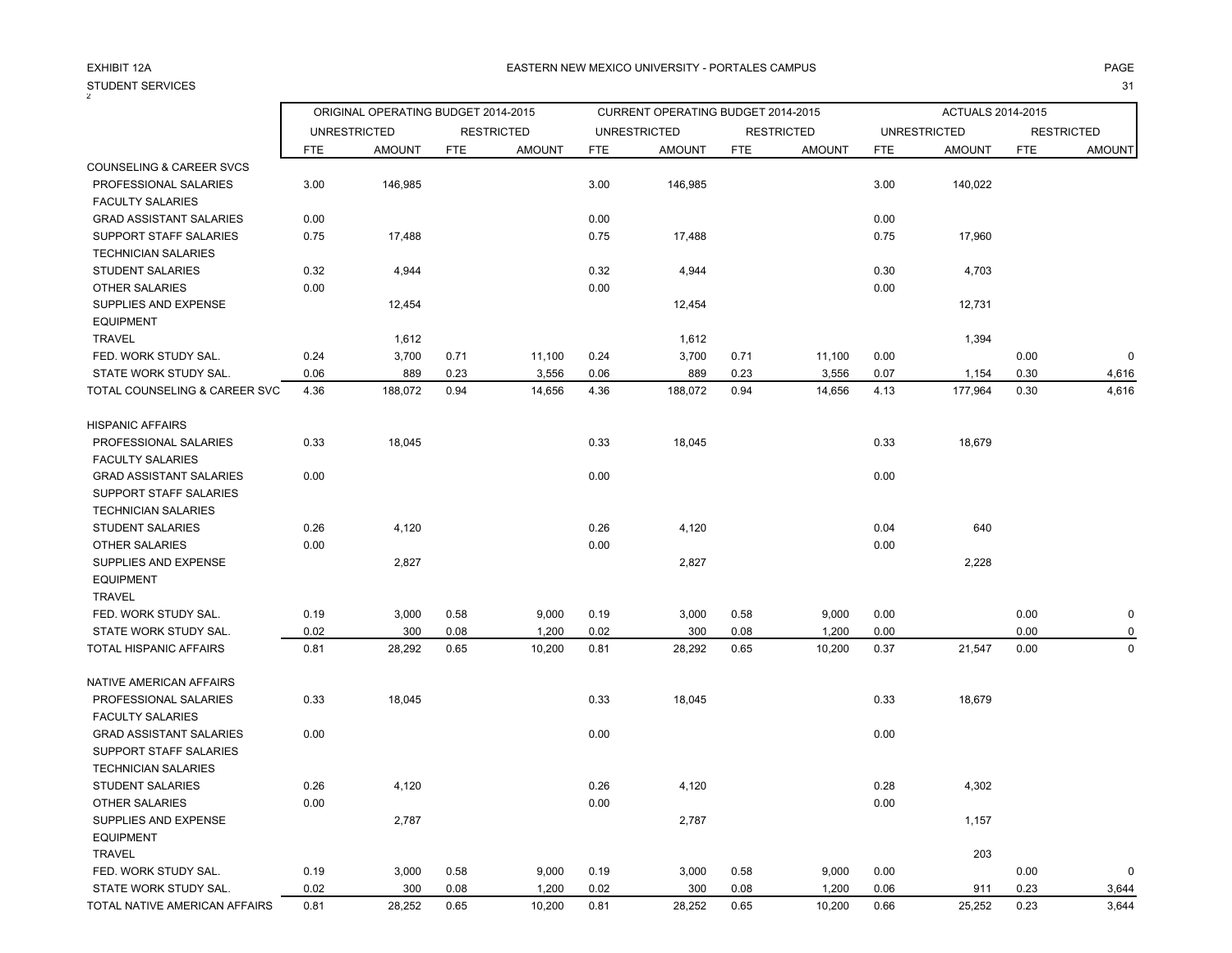STUDENT SERVICES<br><sup>3</sup> S and the contract of the contract of the contract of the contract of the contract of the contract of the contract of the contract of the contract of the contract of the contract of the contract of the contract of the cont

### A EASTERN NEW MEXICO UNIVERSITY - PORTALES CAMPUS AND AND AND ANGELES ON A PAGE AND A PAGE

|                                |            | ORIGINAL OPERATING BUDGET 2014-2015 |            |                   |            | CURRENT OPERATING BUDGET 2014-2015 |            |                   |            | <b>ACTUALS 2014-2015</b> |            |                   |
|--------------------------------|------------|-------------------------------------|------------|-------------------|------------|------------------------------------|------------|-------------------|------------|--------------------------|------------|-------------------|
|                                |            | <b>UNRESTRICTED</b>                 |            | <b>RESTRICTED</b> |            | <b>UNRESTRICTED</b>                |            | <b>RESTRICTED</b> |            | <b>UNRESTRICTED</b>      |            | <b>RESTRICTED</b> |
|                                | <b>FTE</b> | <b>AMOUNT</b>                       | <b>FTE</b> | <b>AMOUNT</b>     | <b>FTE</b> | <b>AMOUNT</b>                      | <b>FTE</b> | <b>AMOUNT</b>     | <b>FTE</b> | <b>AMOUNT</b>            | <b>FTE</b> | <b>AMOUNT</b>     |
| AFRICAN AMERICAN AFFAIRS       |            |                                     |            |                   |            |                                    |            |                   |            |                          |            |                   |
| PROFESSIONAL SALARIES          | 0.34       | 18,591                              |            |                   | 0.34       | 18,591                             |            |                   | 0.34       | 19,245                   |            |                   |
| <b>FACULTY SALARIES</b>        |            |                                     |            |                   |            |                                    |            |                   |            |                          |            |                   |
| <b>GRAD ASSISTANT SALARIES</b> | 0.00       |                                     |            |                   | 0.00       |                                    |            |                   | 0.00       |                          |            |                   |
| <b>SUPPORT STAFF SALARIES</b>  |            |                                     |            |                   |            |                                    |            |                   |            |                          |            |                   |
| <b>TECHNICIAN SALARIES</b>     |            |                                     |            |                   |            |                                    |            |                   |            |                          |            |                   |
| STUDENT SALARIES               | 0.26       | 4,120                               |            |                   | 0.26       | 4,120                              |            |                   | 0.25       | 3,850                    |            |                   |
| <b>OTHER SALARIES</b>          | 0.00       |                                     |            |                   | 0.00       |                                    |            |                   | 0.00       |                          |            |                   |
| SUPPLIES AND EXPENSE           |            | 2,865                               |            |                   |            | 2,865                              |            |                   |            | 2,076                    |            |                   |
| <b>EQUIPMENT</b>               |            |                                     |            |                   |            |                                    |            |                   |            |                          |            |                   |
| <b>TRAVEL</b>                  |            |                                     |            |                   |            |                                    |            |                   |            | 644                      |            |                   |
| FED. WORK STUDY SAL.           | 0.19       | 3,000                               | 0.58       | 9,000             | 0.19       | 3,000                              | 0.58       | 9,000             | 0.00       |                          | 0.00       | $\Omega$          |
| STATE WORK STUDY SAL.          | 0.02       | 300                                 | 0.08       | 1,200             | 0.02       | 300                                | 0.08       | 1,200             | 0.03       | 409                      | 0.10       | 1,636             |
| TOTAL BLACK AFFAIRS            | 0.82       | 28,876                              | 0.65       | 10,200            | 0.82       | 28,876                             | 0.65       | 10,200            | 0.61       | 26,224                   | 0.10       | 1,636             |
| <b>FINANCIAL AID</b>           |            |                                     |            |                   |            |                                    |            |                   |            |                          |            |                   |
| PROFESSIONAL SALARIES          | 8.00       | 349,901                             |            |                   | 8.00       | 349,901                            |            |                   | 8.00       | 352,406                  |            |                   |
| <b>FACULTY SALARIES</b>        |            |                                     |            |                   |            |                                    |            |                   |            |                          |            |                   |
| <b>GRAD ASSISTANT SALARIES</b> | 0.00       |                                     |            |                   | 0.00       |                                    |            |                   | 0.00       |                          |            |                   |
| <b>SUPPORT STAFF SALARIES</b>  | 2.00       | 46,634                              |            |                   | 2.00       | 46,634                             |            |                   | 2.00       | 47,893                   |            |                   |
| <b>TECHNICIAN SALARIES</b>     |            |                                     |            |                   |            |                                    |            |                   |            |                          |            |                   |
| <b>STUDENT SALARIES</b>        | 0.45       | 7,060                               |            |                   | 0.45       | 7,060                              |            |                   | 1.86       | 29,065                   |            |                   |
| <b>OTHER SALARIES</b>          | 0.00       |                                     |            |                   | 0.00       |                                    |            |                   | 0.00       |                          |            |                   |
| SUPPLIES AND EXPENSE           |            | 80,458                              |            |                   |            | 80,458                             |            |                   |            | 74,576                   |            |                   |
| <b>EQUIPMENT</b>               |            |                                     |            |                   |            |                                    |            |                   |            |                          |            |                   |
| <b>TRAVEL</b>                  |            | 4,500                               |            |                   |            | 4,500                              |            |                   |            | 11,670                   |            |                   |
| FED. WORK STUDY SAL.           | 0.85       | 13,233                              | 2.54       | 39,699            | 0.85       | 13,233                             | 2.54       | 39,699            | 0.00       |                          | 0.00       |                   |
| STATE WORK STUDY SAL.          | 0.28       | 4,326                               | 1.11       | 17,304            | 0.28       | 4,326                              | 1.11       | 17,304            | 0.00       |                          | 0.00       |                   |
| TOTAL FINANCIAL AID            | 11.58      | 506,112                             | 3.65       | 57,003            | 11.58      | 506,112                            | 3.65       | 57,003            | 11.86      | 515,610                  | 0.00       | $\Omega$          |
| <b>RECRUITING</b>              |            |                                     |            |                   |            |                                    |            |                   |            |                          |            |                   |
| PROFESSIONAL SALARIES          | 10.00      | 386,303                             |            |                   | 10.00      | 386,303                            |            |                   | 8.00       | 326,719                  |            |                   |
| <b>FACULTY SALARIES</b>        |            |                                     |            |                   |            |                                    |            |                   |            |                          |            |                   |
| <b>GRAD ASSISTANT SALARIES</b> | 0.00       |                                     |            |                   | 0.00       |                                    |            |                   | 0.00       |                          |            |                   |
| SUPPORT STAFF SALARIES         | 1.00       | 19,906                              |            |                   | 1.00       | 19,906                             |            |                   | 1.00       | 21,124                   |            |                   |
| <b>TECHNICIAN SALARIES</b>     |            |                                     |            |                   |            |                                    |            |                   |            |                          |            |                   |
| <b>STUDENT SALARIES</b>        | 3.85       | 60,000                              |            |                   | 3.85       | 60,000                             |            |                   | 3.91       | 61,017                   |            |                   |
| OTHER SALARIES                 | 0.00       |                                     |            |                   | 0.00       |                                    |            |                   | 0.00       |                          |            |                   |
| SUPPLIES AND EXPENSE           |            | 177,400                             |            |                   |            | 177,400                            |            |                   |            | 157,560                  |            |                   |
| <b>EQUIPMENT</b>               |            |                                     |            |                   |            |                                    |            |                   |            |                          |            |                   |
| <b>TRAVEL</b>                  |            | 40,100                              |            |                   |            | 40,100                             |            |                   |            | 41,924                   |            |                   |
| FED. WORK STUDY SAL.           | 0.23       | 3.640                               | 0.70       | 10.920            | 0.23       | 3.640                              | 0.70       | 10.920            | 0.00       |                          | 0.00       |                   |

 STATE WORK STUDY SAL. 0.13 2,000 0.51 8,000 0.13 2,000 0.51 8,000 0.10 1,515 0.39 6,060 TOTAL RECRUITING 15.21 689,349 1.21 18,920 15.21 689,349 1.21 18,920 13.01 609,859 0.39 6,060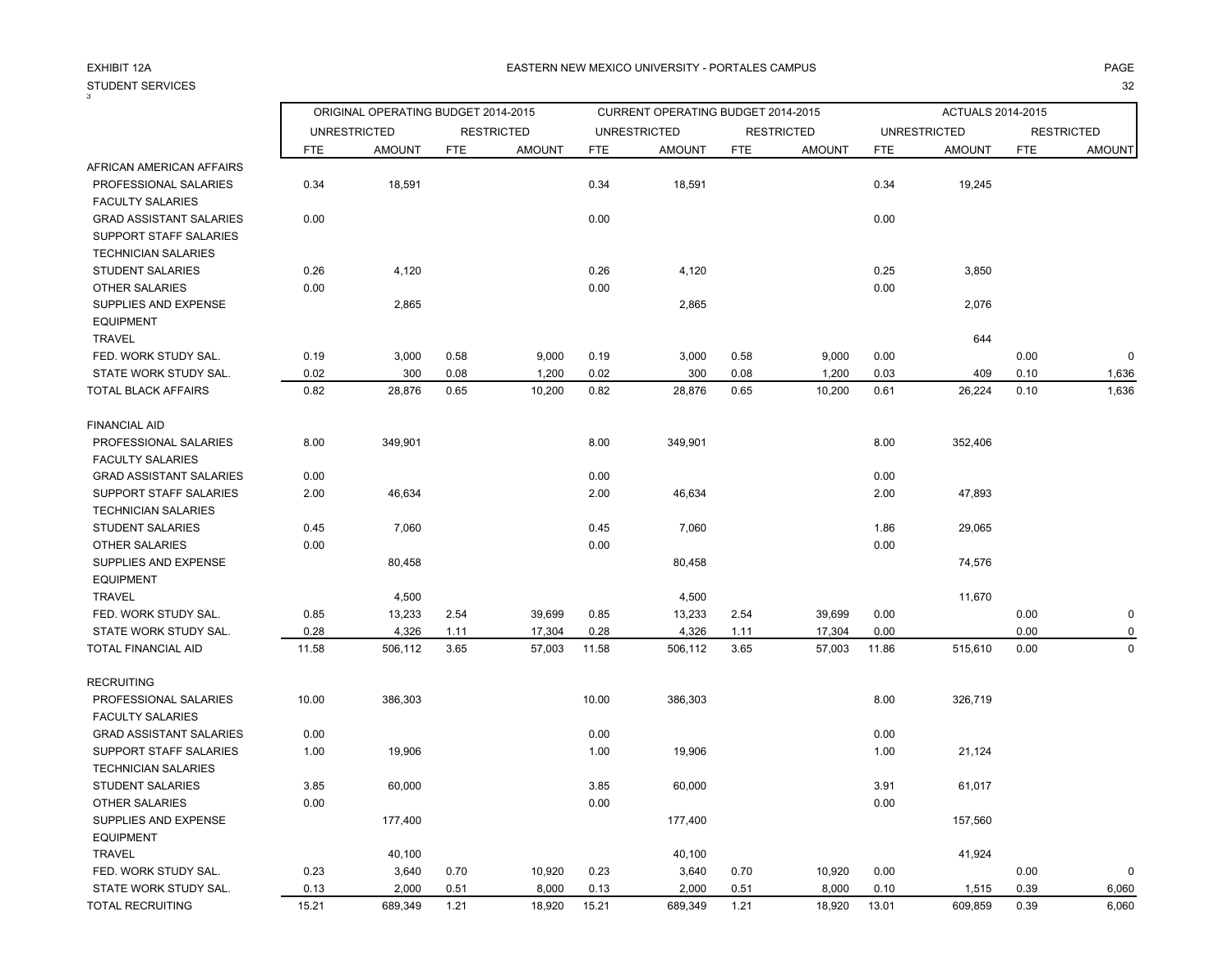### STUDENT SERVICES<br><sup>4</sup> S and the contract of the contract of the contract of the contract of the contract of the contract of the contract of the contract of the contract of the contract of the contract of the contract of the contract of the cont

### A EASTERN NEW MEXICO UNIVERSITY - PORTALES CAMPUS AND AND AND ANGELES ON A PAGE AND A PAGE

|                                               |            | ORIGINAL OPERATING BUDGET 2014-2015 |            |                   |            | CURRENT OPERATING BUDGET 2014-2015 |            |                   |            | ACTUALS 2014-2015   |            |                   |
|-----------------------------------------------|------------|-------------------------------------|------------|-------------------|------------|------------------------------------|------------|-------------------|------------|---------------------|------------|-------------------|
|                                               |            | <b>UNRESTRICTED</b>                 |            | <b>RESTRICTED</b> |            | <b>UNRESTRICTED</b>                |            | <b>RESTRICTED</b> |            | <b>UNRESTRICTED</b> |            | <b>RESTRICTED</b> |
|                                               | <b>FTE</b> | <b>AMOUNT</b>                       | <b>FTE</b> | <b>AMOUNT</b>     | <b>FTE</b> | <b>AMOUNT</b>                      | <b>FTE</b> | <b>AMOUNT</b>     | <b>FTE</b> | <b>AMOUNT</b>       | <b>FTE</b> | <b>AMOUNT</b>     |
| RECORDS/ADM/REG                               |            |                                     |            |                   |            |                                    |            |                   |            |                     |            |                   |
| PROFESSIONAL SALARIES                         | 5.00       | 197,760                             |            |                   | 5.00       | 197,760                            |            |                   | 5.00       | 212,092             |            |                   |
| <b>FACULTY SALARIES</b>                       |            |                                     |            |                   |            |                                    |            |                   |            |                     |            |                   |
| <b>GRAD ASSISTANT SALARIES</b>                | 0.00       |                                     |            |                   | 0.00       |                                    |            |                   | 0.00       |                     |            |                   |
| SUPPORT STAFF SALARIES                        | 5.50       | 127,744                             |            |                   | 5.50       | 127,744                            |            |                   | 3.00       | 86,916              |            |                   |
| <b>TECHNICIAN SALARIES</b>                    |            |                                     |            |                   |            |                                    |            |                   |            |                     |            |                   |
| <b>STUDENT SALARIES</b>                       | 0.32       | 5,000                               |            |                   | 0.32       | 5,000                              |            |                   | 0.55       | 8,528               |            |                   |
| <b>OTHER SALARIES</b>                         | 0.75       | 25,910                              |            |                   | 0.75       | 25,910                             |            |                   | 0.75       | 15,293              |            |                   |
| SUPPLIES AND EXPENSE                          |            | 28,610                              |            |                   |            | 28,610                             |            |                   |            | 18,527              |            |                   |
| <b>EQUIPMENT</b>                              |            |                                     |            |                   |            |                                    |            |                   |            |                     |            |                   |
| <b>TRAVEL</b>                                 |            | 2,950                               |            |                   |            | 2,950                              |            |                   |            | 1,878               |            |                   |
| FED. WORK STUDY SAL.                          | 0.45       | 7,000                               | 1.35       | 21,000            | 0.45       | 7,000                              | 1.35       | 21,000            | 0.00       |                     | 0.00       | $\Omega$          |
| STATE WORK STUDY SAL.                         | 0.13       | 2,000                               | 0.51       | 8,000             | 0.13       | 2,000                              | 0.51       | 8,000             | 0.07       | 1,156               | 0.30       | 4,624             |
| TOTAL RECORDS/ADM/REG                         | 12.15      | 396,974                             | 1.86       | 29,000            | 12.15      | 396,974                            | 1.86       | 29,000            | 9.37       | 344,390             | 0.30       | 4,624             |
| TRANSFER CENTER & RECRUITING                  |            |                                     |            |                   |            |                                    |            |                   |            |                     |            |                   |
| PROFESSIONAL SALARIES                         |            |                                     |            |                   | 0.00       |                                    |            |                   |            |                     |            |                   |
| <b>FACULTY SALARIES</b>                       |            |                                     |            |                   |            |                                    |            |                   |            |                     |            |                   |
| <b>GRAD ASSISTANT SALARIES</b>                | 0.00       |                                     |            |                   | 0.00       |                                    |            |                   | 0.00       |                     |            |                   |
| SUPPORT STAFF SALARIES                        |            |                                     |            |                   |            |                                    |            |                   |            |                     |            |                   |
| <b>TECHNICIAN SALARIES</b>                    |            |                                     |            |                   |            |                                    |            |                   |            |                     |            |                   |
| STUDENT SALARIES                              | 0.00       |                                     |            |                   | 0.00       |                                    |            |                   | 0.00       |                     |            |                   |
| OTHER SALARIES                                | 0.00       |                                     |            |                   | 0.00       |                                    |            |                   | 0.00       |                     |            |                   |
| SUPPLIES AND EXPENSE                          |            |                                     |            |                   |            |                                    |            |                   |            |                     |            |                   |
| <b>EQUIPMENT</b>                              |            |                                     |            |                   |            |                                    |            |                   |            |                     |            |                   |
| <b>TRAVEL</b>                                 |            |                                     |            |                   |            |                                    |            |                   |            |                     |            |                   |
| FED. WORK STUDY SAL.                          | 0.00       |                                     | 0.00       | 0                 | 0.00       |                                    | 0.00       | $\mathsf{O}$      | 0.00       |                     | 0.00       | 0                 |
| STATE WORK STUDY SAL.                         | 0.00       |                                     | 0.00       | $\mathbf 0$       | 0.00       |                                    | 0.00       | 0                 | 0.00       |                     | 0.00       | $\Omega$          |
| <b>TOTAL TRANSFER CENTER</b>                  | 0.00       | $\mathbf 0$                         | 0.00       | $\mathbf 0$       | 0.00       | $\mathbf 0$                        | 0.00       | $\mathbf 0$       | 0.00       | $\mathbf 0$         | 0.00       | $\Omega$          |
| PROFESSIONAL SALARIES                         |            |                                     |            |                   |            |                                    |            |                   |            |                     |            |                   |
| <b>FACULTY SALARIES</b>                       |            |                                     |            |                   |            |                                    |            |                   |            |                     |            |                   |
| <b>GRAD ASSISTANT SALARIES</b>                | 0.00       |                                     |            |                   | 0.00       |                                    |            |                   | 0.00       |                     |            |                   |
| SUPPORT STAFF SALARIES                        |            |                                     |            |                   |            |                                    |            |                   |            |                     |            |                   |
| <b>TECHNICIAN SALARIES</b>                    |            |                                     |            |                   |            |                                    |            |                   |            |                     |            |                   |
| <b>STUDENT SALARIES</b>                       | 0.00       |                                     |            |                   | 0.00       |                                    |            |                   | 0.00       |                     |            |                   |
|                                               |            |                                     |            |                   |            |                                    |            |                   |            |                     |            |                   |
| <b>OTHER SALARIES</b><br>SUPPLIES AND EXPENSE | 0.00       |                                     |            |                   | 0.00       |                                    |            |                   | 0.00       |                     |            |                   |
| <b>EQUIPMENT</b>                              |            |                                     |            |                   |            |                                    |            |                   |            |                     |            |                   |
|                                               |            |                                     |            |                   |            |                                    |            |                   |            |                     |            |                   |
| <b>TRAVEL</b>                                 |            |                                     |            |                   |            |                                    |            |                   |            |                     |            |                   |

 FED. WORK STUDY SAL. 0.00 0.00 0 0.00 0.00 0 0.00 0.00 0 STATE WORK STUDY SAL.  $0.00$   $0.00$   $0.00$   $0.00$   $0.00$   $0.00$   $0.00$   $0.00$   $0.00$   $0.00$   $0.00$ TOTAL 0.00 0 0.00 0 0.00 0 0.00 0 0.00 0 0.00 0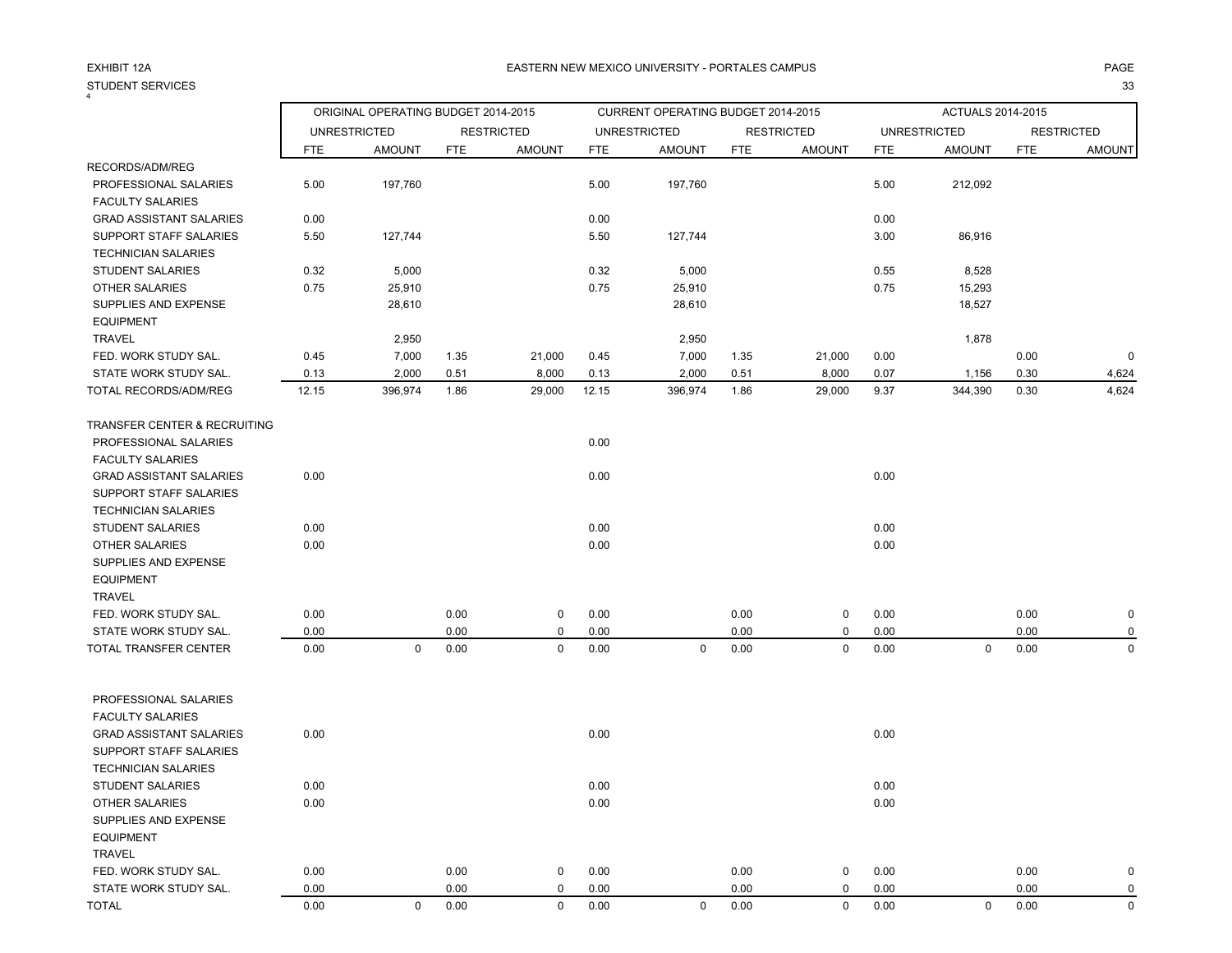# EXHIBIT 12ASTUDENT SERVICES

# A EASTERN NEW MEXICO UNIVERSITY - PORTALES CAMPUS AND AND AND ANGELES ON A PAGE AND A PAGE S and the contract of the contract of the contract of the contract of the contract of the contract of the contract of the contract of the contract of the contract of the contract of the contract of the contract of the cont

|                                |       | ORIGINAL OPERATING BUDGET 2014-2015 |       |                   |       | CURRENT OPERATING BUDGET 2014-2015 |       |                   |       | <b>ACTUALS 2014-2015</b> |       |                   |
|--------------------------------|-------|-------------------------------------|-------|-------------------|-------|------------------------------------|-------|-------------------|-------|--------------------------|-------|-------------------|
|                                |       | <b>UNRESTRICTED</b>                 |       | <b>RESTRICTED</b> |       | <b>UNRESTRICTED</b>                |       | <b>RESTRICTED</b> |       | UNRESTRICTED             |       | <b>RESTRICTED</b> |
|                                | FTE   | <b>AMOUNT</b>                       | FTE   | <b>AMOUNT</b>     | FTE   | <b>AMOUNT</b>                      | FTE   | <b>AMOUNT</b>     | FTE   | <b>AMOUNT</b>            | FTE   | <b>AMOUNT</b>     |
| <b>TOTALS EXHIBIT 12A's</b>    |       |                                     |       |                   |       |                                    |       |                   |       |                          |       |                   |
| PROFESSIONAL SALARIES          | 28.50 | 1,195,446                           |       |                   | 28.50 | 1,195,446                          |       |                   | 26.50 | 1,149,325                | 4.60  | 194,811           |
| <b>FACULTY SALARIES</b>        |       |                                     |       |                   |       |                                    |       |                   |       |                          |       |                   |
| <b>GRAD ASSISTANT SALARIES</b> | 0.06  | 1,000                               |       |                   | 0.06  | 1,000                              |       |                   |       |                          |       |                   |
| SUPPORT STAFF SALARIES         | 9.25  | 211,772                             |       |                   | 9.25  | 211,772                            |       |                   | 6.75  | 173,893                  |       |                   |
| <b>TECHNICIAN SALARIES</b>     |       |                                     |       |                   |       |                                    |       |                   |       |                          |       |                   |
| <b>STUDENT SALARIES</b>        | 6.82  | 106,336                             |       |                   | 6.82  | 106,336                            |       |                   | 8.06  | 125,746                  | 1.84  | 28,636            |
| <b>OTHER SALARIES</b>          | 0.75  | 25,910                              |       |                   | 0.75  | 25,910                             |       |                   | 0.75  | 15,293                   |       |                   |
| SUPPLIES AND EXPENSE           |       | 336,983                             |       |                   |       | 336,983                            |       |                   |       | 320,706                  |       | 46,044            |
| <b>EQUIPMENT</b>               |       |                                     |       |                   |       |                                    |       |                   |       |                          |       | 1,257             |
| <b>TRAVEL</b>                  |       | 54,962                              |       |                   |       | 54,962                             |       |                   |       | 62,982                   |       |                   |
| FED. WORK STUDY SAL.           | 2.74  | 42,743                              | 8.22  | 128,229           | 2.74  | 42,743                             | 8.22  | 128,229           |       |                          | 3.95  | 61,663            |
| STATE WORK STUDY SAL.          | 0.79  | 12,315                              | 3.16  | 49,260            | 0.79  | 12,315                             | 3.16  | 49,260            | 0.37  | 5,703                    | 1.46  | 22,812            |
| <b>TOTAL</b>                   | 48.90 | 1,987,467                           | 11.38 | 177,489           | 48.90 | 1,987,467                          | 11.38 | 177,489           | 42.43 | 1,853,648                | 11.85 | 355,223           |

 PROFESSIONAL SALARIES FACULTY SALARIES GRAD ASSISTANT SALARIES SUPPORT STAFF SALARIES TECHNICIAN SALARIES STUDENT SALARIES OTHER SALARIES SUPPLIES AND EXPENSE EQUIPMENT TRAVEL FED. WORK STUDY SAL. STATE WORK STUDY SAL. TOTAL

 PROFESSIONAL SALARIES FACULTY SALARIES GRAD ASSISTANT SALARIES SUPPORT STAFF SALARIES TECHNICIAN SALARIES STUDENT SALARIES OTHER SALARIES SUPPLIES AND EXPENSE EQUIPMENT TRAVEL FED. WORK STUDY SAL. STATE WORK STUDY SAL. TOTAL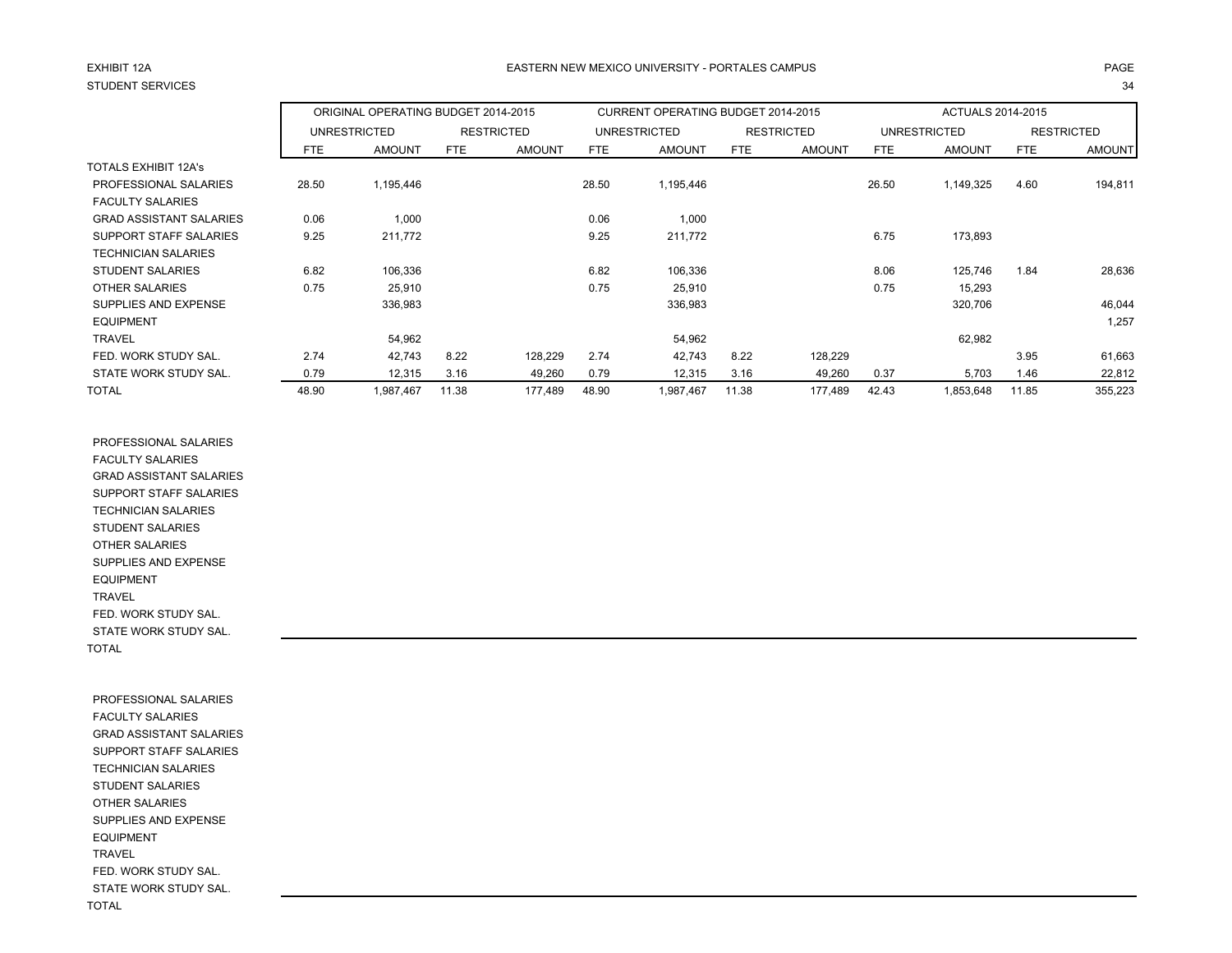# EXHIBIT 13INSTITUTIONAL SUPPORT - PAGE 1

35

|                                                   |            | ORIGINAL OPERATING BUDGET 2014-2015 |            |                   |            |                                    |            |                   |            |                     |            |                   |
|---------------------------------------------------|------------|-------------------------------------|------------|-------------------|------------|------------------------------------|------------|-------------------|------------|---------------------|------------|-------------------|
|                                                   |            |                                     |            |                   |            | CURRENT OPERATING BUDGET 2014-2015 |            |                   |            | ACTUALS 2014-2015   |            |                   |
|                                                   |            | <b>UNRESTRICTED</b>                 |            | <b>RESTRICTED</b> |            | <b>UNRESTRICTED</b>                |            | <b>RESTRICTED</b> |            | <b>UNRESTRICTED</b> |            | <b>RESTRICTED</b> |
|                                                   | <b>FTE</b> | <b>AMOUNT</b>                       | <b>FTE</b> | <b>AMOUNT</b>     | <b>FTE</b> | <b>AMOUNT</b>                      | <b>FTE</b> | <b>AMOUNT</b>     | <b>FTE</b> | <b>AMOUNT</b>       | <b>FTE</b> | <b>AMOUNT</b>     |
| <b>EXECUTIVE MANAGEMENT</b><br>PRESIDENT'S OFFICE | 3.85       | 334,058                             |            |                   | 3.85       | 334,058                            |            |                   | 3.76       | 385,638             |            |                   |
| <b>VP BUSINESS AFFAIRS</b>                        | 1.50       | 175,561                             |            |                   | 1.50       | 175,561                            |            |                   | 1.50       | 175,820             |            |                   |
| <b>VP ACADEMIC AFFAIRS</b>                        | 2.45       | 219,977                             | 0.38       | 5,970             | 2.45       | 219,977                            | 0.38       | 5,970             | 2.36       | 219,179             |            |                   |
| <b>VP STUDENT AFFAIRS</b>                         | 3.33       | 214,038                             | 0.47       | 7,288             | 3.33       | 214,038                            | 0.47       | 7,288             | 3.87       | 259,986             | 0.23       | 3,536             |
| <b>VP UNIV RELATIONS &amp; ENROLL SVCS</b>        | 3.43       | 227,613                             | 0.46       | 7,185             | 3.43       | 227,613                            | 0.46       | 7,185             | 2.44       | 204,440             |            |                   |
| ED PLANNING & ANALYSIS                            | 2.04       | 140,496                             | 0.13       | 2,100             | 2.04       | 140,496                            | 0.13       | 2,100             | 2.09       | 142,529             | 0.02       | 352               |
| PLANNING & ANALYSIS                               | 2.54       | 119,880                             | 0.15       | 2,400             | 2.54       | 119,880                            | 0.15       | 2,400             | 2.54       | 116,184             | 0.14       | 2,232             |
| <b>LEGAL SERVICES</b>                             |            | 70,000                              |            |                   |            | 70,000                             |            |                   |            | 114,772             |            |                   |
| <b>BOARD OF REGENTS</b>                           |            | 15,000                              |            |                   |            | 15,000                             |            |                   |            | 14,372              |            |                   |
| TRAINING--BANNER                                  |            | 100,000                             |            |                   |            | 100,000                            |            |                   |            | 300,974             |            |                   |
| <b>TOTAL EXEC MGT</b>                             | 19.14      | 1,616,623                           | 1.60       | 24,943            | 19.14      | 1,616,623                          | 1.60       | 24,943            | 18.57      | 1,933,894           | 0.39       | 6,120             |
| <b>FISCAL OPERATIONS</b>                          |            |                                     |            |                   |            |                                    |            |                   |            |                     |            |                   |
| <b>ACCOUNTING</b>                                 | 13.68      | 630,624                             | 1.28       | 19,935            | 13.68      | 630,624                            | 1.28       | 19,935            | 12.67      | 640,332             | 0.45       | 7,064             |
| <b>INTERNAL AUDITOR</b>                           | 1.10       | 57,192                              |            |                   | 1.10       | 57,192                             |            |                   | 1.13       | 54,754              |            |                   |
| <b>RESTRICTED GRANTS</b>                          |            |                                     |            |                   |            |                                    |            |                   |            |                     | 1.51       | 247,455           |
| EXTERNAL AUDIT                                    |            | 89,250                              |            |                   |            | 89,250                             |            |                   |            | 62,657              |            |                   |
| UNCOLLECTABLE ACCOUNTS                            |            | 230,000                             |            |                   |            | 230,000                            |            |                   |            | 403,757             |            |                   |
| TOTAL FISCAL OPERATIONS                           | 14.78      | 1,007,066                           | 1.28       | 19,935            | 14.78      | 1,007,066                          | 1.28       | 19,935            | 13.81      | 1,161,500           | 1.97       | 254,519           |
| GENERAL ADMINISTRATIVE SVCS                       |            |                                     |            |                   |            |                                    |            |                   |            |                     |            |                   |
| ADMINISTRATIVE CONTINGENCY                        |            | 48,400                              |            |                   |            | 48,400                             |            |                   |            | 142,630             |            |                   |
| <b>HUMAN RESOURCES</b>                            | 5.55       | 322,166                             | 0.37       | 5,796             | 5.55       | 322,166                            | 0.37       | 5,796             | 5.81       | 341,501             |            |                   |
| STAFF DEVELOPMENT                                 |            | 15,600                              |            |                   |            | 15,600                             |            |                   |            | 11,370              |            |                   |
| <b>TOTAL GENERAL ADMIN SVCS</b>                   | 5.55       | 386,166                             | 0.37       | 5,796             | 5.55       | 386,166                            | 0.37       | 5,796             | 5.81       | 495,501             |            |                   |
| LOGISTICAL SERVICES                               |            |                                     |            |                   |            |                                    |            |                   |            |                     |            |                   |
| <b>PURCHASING</b>                                 | 2.31       | 130,197                             | 0.42       | 6,588             | 2.31       | 130,197                            | 0.42       | 6,588             | 3.25       | 148,318             |            |                   |
| UNIVERSITY POLICE                                 | 11.13      | 466,633                             | 1.74       | 27,172            | 11.13      | 466,633                            | 1.74       | 27,172            | 11.30      | 519,331             | 0.10       | 1,552             |
| POST OFFICE                                       | 2.00       | 50,370                              |            |                   | 2.00       | 50,370                             |            |                   | 2.00       | 51,424              |            |                   |
| TOTAL LOGISTICAL SERVICES                         | 15.45      | 647,200                             | 2.16       | 33,760            | 15.45      | 647,200                            | 2.16       | 33,760            | 16.55      | 719,073             | 0.10       | 1,552             |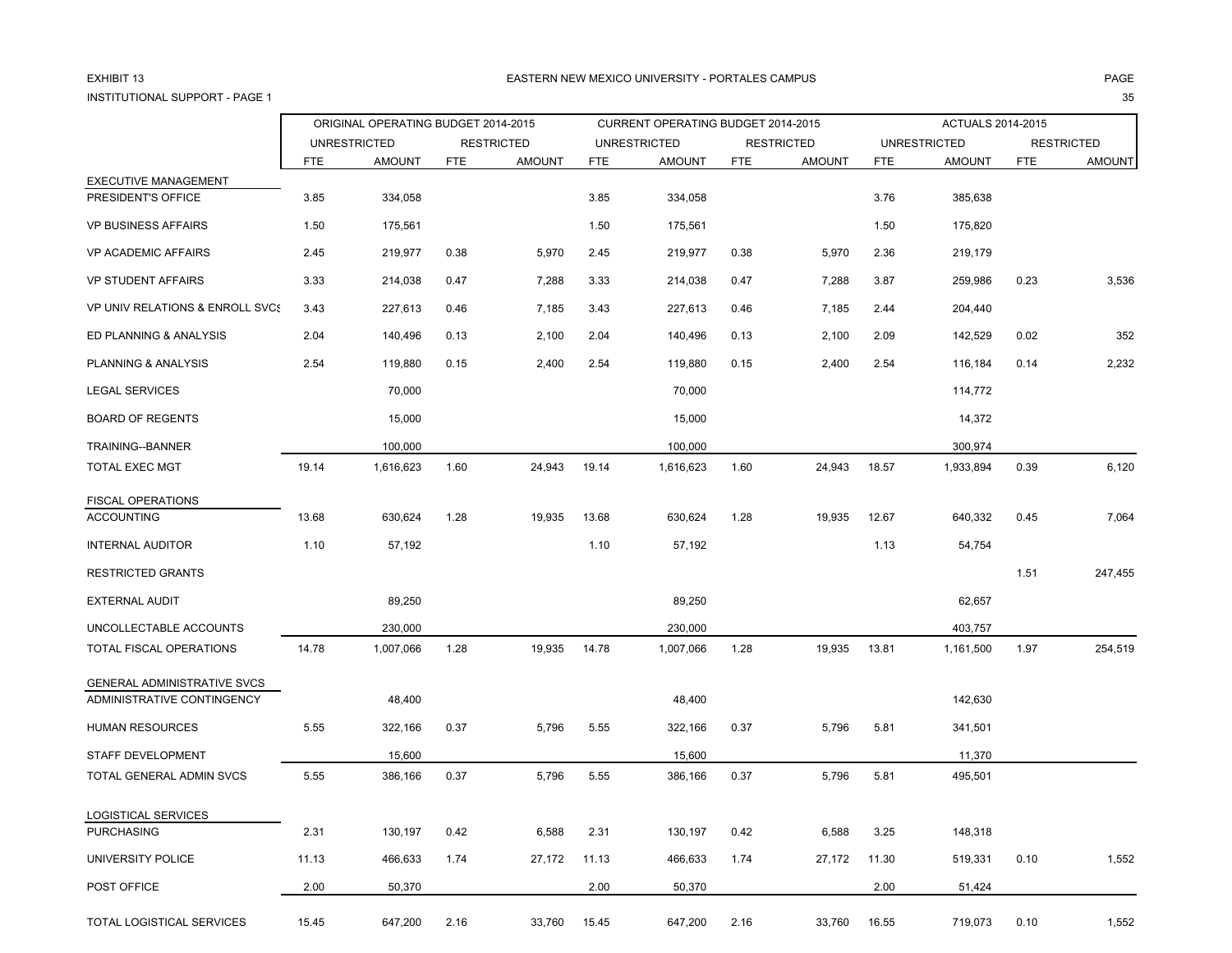### EXHIBIT 13INSTITUTIONAL SUPPORT - PAGE 2е произведения с произведения с произведения с произведения с произведения с произведения с произведения с за<br>2

### 3 EASTERN NEW MEXICO UNIVERSITY - PORTALES CAMPUS PAGE

ORIGINAL OPERATING BUDGET 2014-2015 CURRENT OPERATING BUDGET 2014-2015 ACTUALS 2014-2015 UNRESTRICTED RESTRICTED UNRESTRICTED RESTRICTED UNRESTRICTED RESTRICTED FTE AMOUNT FTE AMOUNT FTE AMOUNT FTE AMOUNT FTE AMOUNT FTE AMOUNT COMMUNITY RELATIONS DEVELOPMENT 3.73 239,471 0.66 10,320 3.73 239,471 0.66 10,320 3.49 178,904 ALUMNI 1.99 84,878 0.31 4,800 1.99 84,878 0.31 4,800 1.65 82,541 0.34 5,228 COMMUNICATIONS SERVICES 8.63 413,372 0.89 13,900 8.63 413,372 0.89 13,900 9.69 386,182 0.66 10,316 DUES & MEMBERSHIPS 48,015 48,015 85,637 COMMENCEMENT 0.19 31,500 0.19 31,500 0.06 25,116 RECEPTIONS & PROMOTIONS 28.500 28.500 28.500 28.500 28.500 28.500 28.500 28.500 28.500 28.500 28.500 28.500 28.500 28.500 28.500 28.500 28.500 28.500 28.500 28.500 28.500 28.500 28.500 28.500 28.500 28.500 28.500 28.500 28 TOTAL COMMUNITY RELATIONS 14.54 845,736 1.86 29,020 14.54 845,736 1.86 29,020 14.89 797,512 1.00 15,544 DIST COSTS (TEL, POST, PRINT) 93,463 93,463 93,463 COMPUTER CHARGES 247,580 247,580 247,580 MISCELLANEOUS 536,546 291,000 536,546 (10,023) FEDERAL WORK STUDY 2.72 42,505 STATE WORK STUDYOTHER FRINGES 40,025 40,025 RETIREMENT 437,997 437,997 449,216 6,505 SOCIAL SECURITY 241,055 241,055 229,849 3,699 GROUP INSURANCE 417,216 417,216 246,348 6,854 WORKER'S COMPENSATION 69,384 59,384 59,384 59,384 59,384 59,384 59,384 59,384 59,384 59,585 59,384 59,585 59,585 59,585 59,585 59,585 59,585 59,585 59,586 59,585 59,586 59,586 59,586 59,586 59,586 59,586 59,586 59,586 59,5 UNEMPLOYMENT COMPENSATION 632 (1993) 37,813 37,813 37,813 37,813 39,924 37,813 39,924 532 RETIREE HEALTH 63,021 63,021 65,318 936 WAIVER OF TUITION 39,283 39,283 ANNUAL LEAVE -30,095 TOTAL ITEMS NOT IN 13A's 1,676,836 1,676,836 536,546 536,546 536,546 536,546 536,546 536,546 536,546 536,546 536,546 TOTAL PAGES 1 & 2 69.45 6,179,627 7.27 650,000 69.45 6,470,627 7.27 650,000 69.63 6,499,705 6.18 339,852 LESS SUPPORT CHARGED TO: AUXILIARIES (143,920) (143,920) (143,920) ATHLETICS (4,212) (4,212) (4,212) BRANCH COLLEGES/ENMU FND (102,495) (102,495) (102,495) TOTAL CHARGES (250,627) (250,627) (250,627) TOTAL INSTITUTIONAL SUPPORT 69.45 5,929,000 7.27 650,000 69.45 6,220,000 7.27 650,000 69.63 6,249,078 6.18 339,852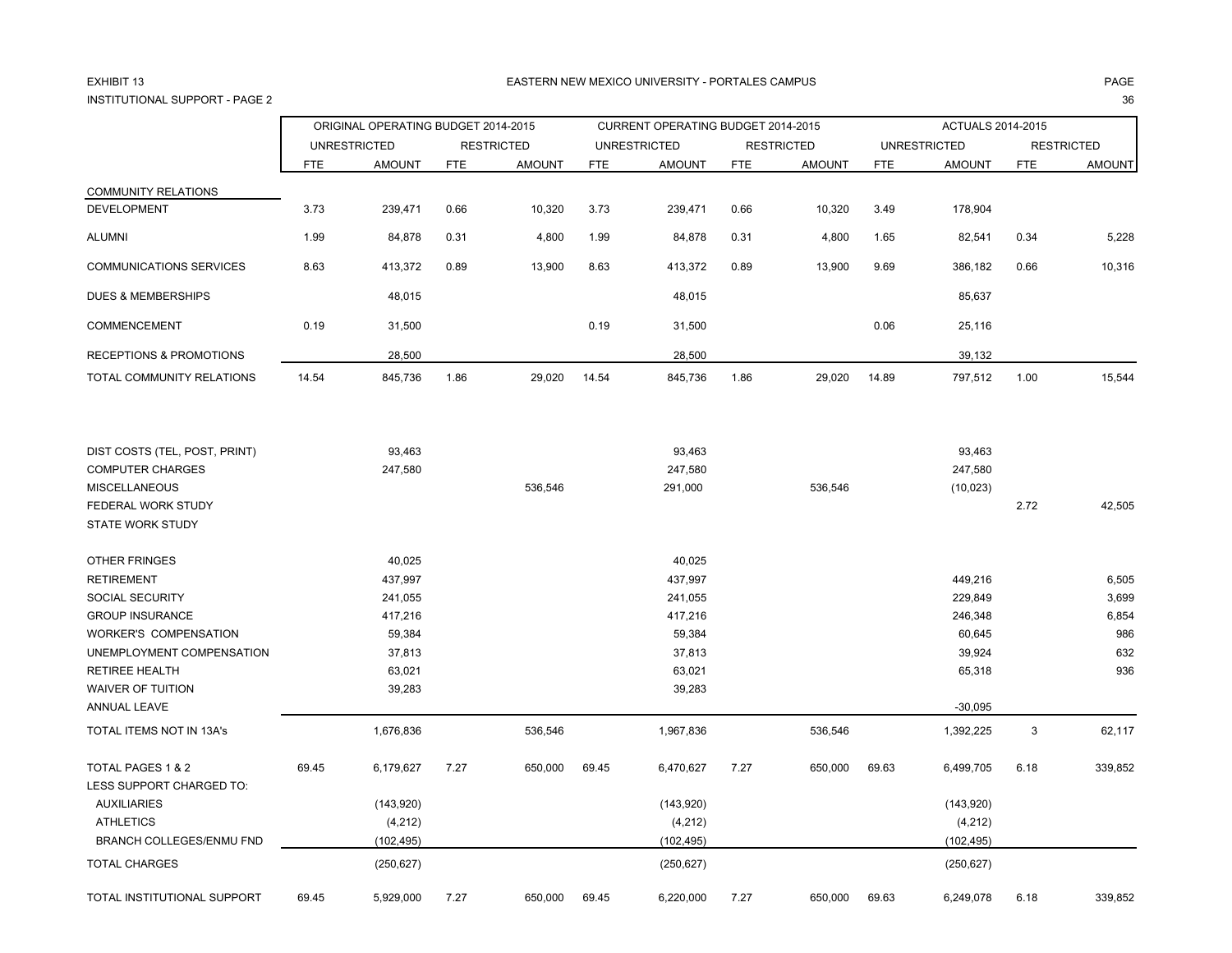### EXHIBIT 13AINSTITUTIONAL SUPPORT $\ddot{i}$

ORIGINAL OPERATING BUDGET 2014-2015 CURRENT OPERATING BUDGET 2014-2015 ACTUALS 2014-2015

|                                |            | <b>UNRESTRICTED</b> |            | <b>RESTRICTED</b> |            | <b>UNRESTRICTED</b> |            | <b>RESTRICTED</b> |            | <b>UNRESTRICTED</b> |            | <b>RESTRICTED</b> |
|--------------------------------|------------|---------------------|------------|-------------------|------------|---------------------|------------|-------------------|------------|---------------------|------------|-------------------|
|                                | <b>FTE</b> | <b>AMOUNT</b>       | <b>FTE</b> | <b>AMOUNT</b>     | <b>FTE</b> | <b>AMOUNT</b>       | <b>FTE</b> | <b>AMOUNT</b>     | <b>FTE</b> | <b>AMOUNT</b>       | <b>FTE</b> | <b>AMOUNT</b>     |
| PRESIDENT'S OFFICE             |            |                     |            |                   |            |                     |            |                   |            |                     |            |                   |
| PROFESSIONAL SALARIES          | 1.00       | 211,039             |            |                   | 1.00       | 211,039             |            |                   | 1.25       | 273,539             |            |                   |
| <b>FACULTY SALARIES</b>        |            |                     |            |                   |            |                     |            |                   |            | 1,500               |            |                   |
| <b>GRAD ASSISTANT SALARIES</b> | 1.00       | 17,000              |            |                   | 1.00       | 17,000              |            |                   | 0.50       | 8,500               |            |                   |
| SUPPORT STAFF SALARIES         | 1.00       | 45,141              |            |                   | 1.00       | 45,141              |            |                   | 1.00       | 46,498              |            |                   |
| TECHNICIAN SALARIES            |            |                     |            |                   |            |                     |            |                   |            |                     |            |                   |
| STUDENT SALARIES               | 0.85       | 13,203              |            |                   | 0.85       | 13,203              |            |                   | 1.01       | 15,808              |            |                   |
| <b>OTHER SALARIES</b>          | 0.00       |                     |            |                   | 0.00       |                     |            |                   | 0.00       |                     |            |                   |
| SUPPLIES AND EXPENSE           |            | 40,085              |            |                   |            | 40,085              |            |                   |            | 25,258              |            |                   |
| <b>EQUIPMENT</b>               |            |                     |            |                   |            |                     |            |                   |            |                     |            |                   |
| <b>TRAVEL</b>                  |            | 7,590               |            |                   |            | 7,590               |            |                   |            | 14,535              |            |                   |
| FED. WORK STUDY SAL.           | 0.00       |                     | 0.00       | 0                 | 0.00       |                     | 0.00       | 0                 | 0.00       |                     | 0.00       | O                 |
| STATE WORK STUDY SAL.          | 0.00       |                     | 0.00       | 0                 | 0.00       |                     | 0.00       | 0                 | 0.00       |                     | 0.00       |                   |
| TOTAL PRESIDENT'S OFFICE       | 3.85       | 334,058             | 0.00       | $\mathbf 0$       | 3.85       | 334,058             | 0.00       | $\mathbf 0$       | 3.76       | 385,638             | 0.00       | $\Omega$          |
| VP BUSINESS AFFAIRS            |            |                     |            |                   |            |                     |            |                   |            |                     |            |                   |
| PROFESSIONAL SALARIES          | 1.00       | 147,423             |            |                   | 1.00       | 147,423             |            |                   | 1.00       | 149,479             |            |                   |
| <b>FACULTY SALARIES</b>        |            |                     |            |                   |            |                     |            |                   |            |                     |            |                   |
| <b>GRAD ASSISTANT SALARIES</b> | 0.00       |                     |            |                   | 0.00       |                     |            |                   | 0.00       |                     |            |                   |
| SUPPORT STAFF SALARIES         | 0.50       | 18,824              |            |                   | 0.50       | 18,824              |            |                   | 0.50       | 19,141              |            |                   |
| <b>TECHNICIAN SALARIES</b>     |            |                     |            |                   |            |                     |            |                   |            |                     |            |                   |
| <b>STUDENT SALARIES</b>        | 0.00       |                     |            |                   | 0.00       |                     |            |                   | 0.00       |                     |            |                   |
| <b>OTHER SALARIES</b>          | 0.00       |                     |            |                   | 0.00       |                     |            |                   | 0.00       |                     |            |                   |
| SUPPLIES AND EXPENSE           |            | 7,589               |            |                   |            | 7,589               |            |                   |            | 5,963               |            |                   |
| <b>EQUIPMENT</b>               |            |                     |            |                   |            |                     |            |                   |            |                     |            |                   |
| <b>TRAVEL</b>                  |            | 1,725               |            |                   |            | 1,725               |            |                   |            | 1,237               |            |                   |
| FED. WORK STUDY SAL.           | 0.00       |                     | 0.00       | 0                 | 0.00       |                     | 0.00       | 0                 | 0.00       |                     | 0.00       | 0                 |
| STATE WORK STUDY SAL.          | 0.00       |                     | 0.00       | 0                 | 0.00       |                     | 0.00       | $\mathbf 0$       | 0.00       |                     | 0.00       |                   |
| TOTAL VP BUSINESS AFFAIRS      | 1.50       | 175,561             | 0.00       | 0                 | 1.50       | 175,561             | 0.00       | $\mathbf 0$       | 1.50       | 175,820             | 0.00       | $\mathbf 0$       |
| VP ACADEMIC AFFAIRS            |            |                     |            |                   |            |                     |            |                   |            |                     |            |                   |
| PROFESSIONAL SALARIES          | 1.00       | 165,289             |            |                   | 1.00       | 165,289             |            |                   | 1.00       | 167,594             |            |                   |
| <b>FACULTY SALARIES</b>        |            |                     |            |                   |            |                     |            |                   |            |                     |            |                   |
| <b>GRAD ASSISTANT SALARIES</b> | 0.00       |                     |            |                   | 0.00       |                     |            |                   | 0.00       |                     |            |                   |
| SUPPORT STAFF SALARIES         | 1.00       | 37,648              |            |                   | 1.00       | 37,648              |            |                   | 1.00       | 39,698              |            |                   |
| <b>TECHNICIAN SALARIES</b>     |            |                     |            |                   |            |                     |            |                   |            |                     |            |                   |
| <b>STUDENT SALARIES</b>        | 0.26       | 3,998               |            |                   | 0.26       | 3,998               |            |                   | 0.14       | 2,141               |            |                   |
| <b>OTHER SALARIES</b>          | 0.06       | 1,000               |            |                   | 0.06       | 1,000               |            |                   | 0.23       | 3,551               |            |                   |
| SUPPLIES AND EXPENSE           |            | 7,552               |            |                   |            | 7,552               |            |                   |            | 5,365               |            |                   |
| <b>EQUIPMENT</b>               |            |                     |            |                   |            |                     |            |                   |            |                     |            |                   |
| <b>TRAVEL</b>                  |            | 2,500               |            |                   |            | 2,500               |            |                   |            | 830                 |            |                   |
| FED. WORK STUDY SAL.           | 0.13       | 1.990               | 0.38       | 5.970             | 0.13       | 1.990               | 0.38       | 5.970             | 0.00       |                     | 0.00       |                   |

STATE WORK STUDY SAL.  $0.00$   $0.00$   $0.00$   $0.00$   $0.00$   $0.00$   $0.00$   $0.00$   $0.00$   $0.00$ TOTAL VP ACADEMIC AFFAIRS 2.45 219,977 0.38 5,970 2.45 219,977 0.38 5,970 2.36 219,179 0.00 0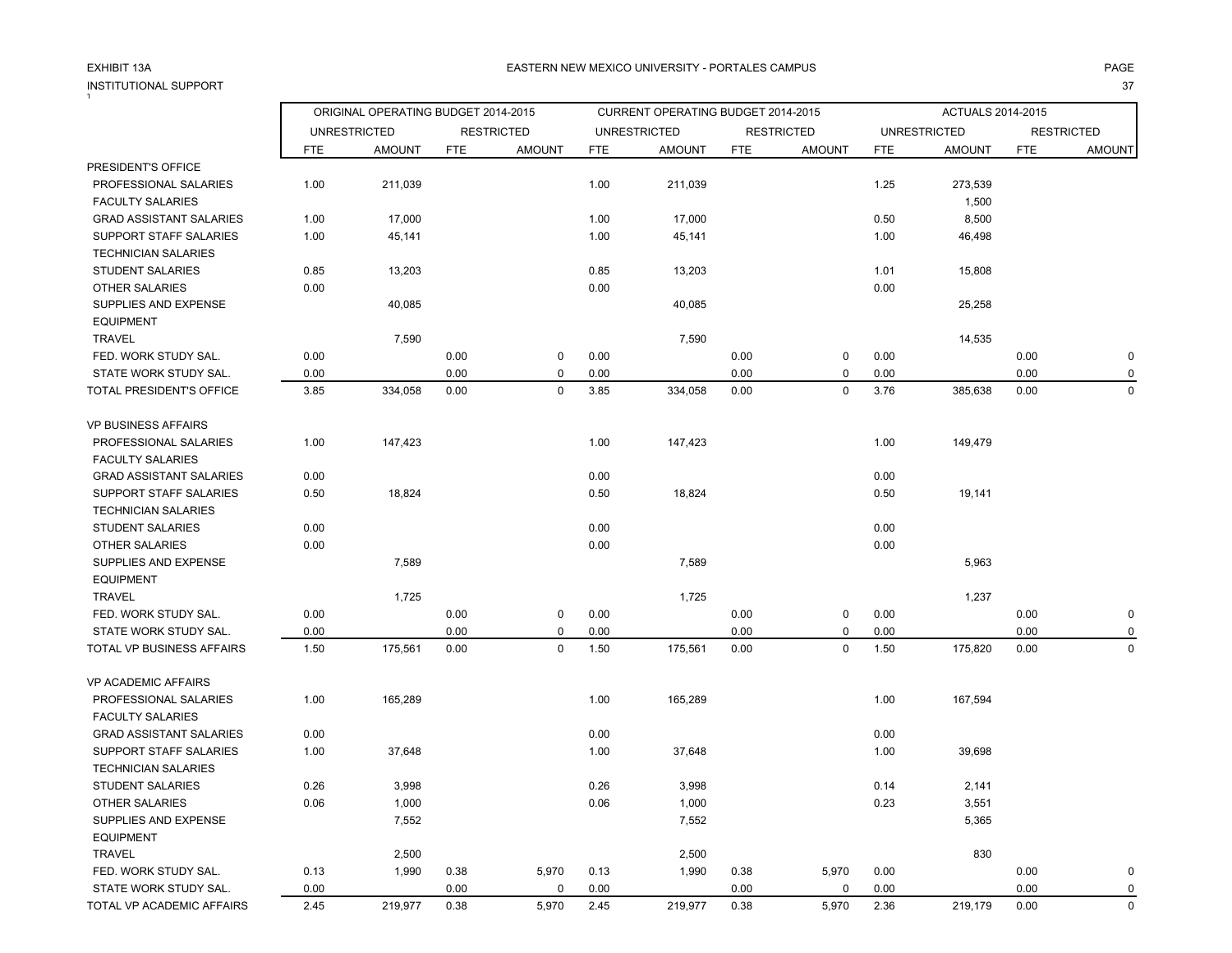т с последници по последници с последници с последници с последници с последници с последници с 38 године. В 38

|                                 |            | ORIGINAL OPERATING BUDGET 2014-2015 |            |                   |            | CURRENT OPERATING BUDGET 2014-2015 |            |                   |            | ACTUALS 2014-2015   |            |                   |
|---------------------------------|------------|-------------------------------------|------------|-------------------|------------|------------------------------------|------------|-------------------|------------|---------------------|------------|-------------------|
|                                 |            | <b>UNRESTRICTED</b>                 |            | <b>RESTRICTED</b> |            | <b>UNRESTRICTED</b>                |            | <b>RESTRICTED</b> |            | <b>UNRESTRICTED</b> |            | <b>RESTRICTED</b> |
|                                 | <b>FTE</b> | <b>AMOUNT</b>                       | <b>FTE</b> | <b>AMOUNT</b>     | <b>FTE</b> | <b>AMOUNT</b>                      | <b>FTE</b> | <b>AMOUNT</b>     | <b>FTE</b> | <b>AMOUNT</b>       | <b>FTE</b> | <b>AMOUNT</b>     |
| VP STUDENT AFFAIRS              |            |                                     |            |                   |            |                                    |            |                   |            |                     |            |                   |
| PROFESSIONAL SALARIES           | 2.00       | 164,141                             |            |                   | 2.00       | 164,141                            |            |                   | 2.00       | 183,759             |            |                   |
| <b>FACULTY SALARIES</b>         |            |                                     |            |                   |            |                                    |            |                   |            |                     |            |                   |
| <b>GRAD ASSISTANT SALARIES</b>  | 0.00       |                                     |            |                   | 0.00       |                                    |            |                   | 0.55       | 9,325               |            |                   |
| SUPPORT STAFF SALARIES          | 1.00       | 36,566                              |            |                   | 1.00       | 36,566                             |            |                   | 1.00       | 37,893              |            |                   |
| <b>TECHNICIAN SALARIES</b>      |            |                                     |            |                   |            |                                    |            |                   |            |                     |            |                   |
| <b>STUDENT SALARIES</b>         | 0.19       | 3,000                               |            |                   | 0.19       | 3,000                              |            |                   | 0.26       | 4,124               |            |                   |
| <b>OTHER SALARIES</b>           | 0.00       |                                     |            |                   | 0.00       |                                    |            |                   | 0.00       |                     |            |                   |
| SUPPLIES AND EXPENSE            |            | 6,613                               |            |                   |            | 6,613                              |            |                   |            | 22,093              |            |                   |
| <b>EQUIPMENT</b>                |            |                                     |            |                   |            |                                    |            |                   |            |                     |            |                   |
| <b>TRAVEL</b>                   |            | 1,500                               |            |                   |            | 1,500                              |            |                   |            | 1,908               |            |                   |
| FED. WORK STUDY SAL.            | 0.10       | 1,584                               | 0.30       | 4,752             | 0.10       | 1,584                              | 0.30       | 4,752             | 0.00       |                     | 0.00       | $\Omega$          |
| STATE WORK STUDY SAL.           | 0.04       | 634                                 | 0.16       | 2,536             | 0.04       | 634                                | 0.16       | 2,536             | 0.06       | 884                 | 0.23       | 3,536             |
| TOTAL VP STUDENT AFFAIRS        | 3.33       | 214,038                             | 0.47       | 7,288             | 3.33       | 214,038                            | 0.47       | 7,288             | 3.87       | 259,986             | 0.23       | 3,536             |
| VP UNIV RELATIONS & ENROLL SVCS |            |                                     |            |                   |            |                                    |            |                   |            |                     |            |                   |
| PROFESSIONAL SALARIES           | 1.00       | 142,101                             |            |                   | 1.00       | 142,101                            |            |                   | 1.00       | 138,735             |            |                   |
| <b>FACULTY SALARIES</b>         |            |                                     |            |                   |            |                                    |            |                   |            |                     |            |                   |
| <b>GRAD ASSISTANT SALARIES</b>  | 0.00       |                                     |            |                   | 0.00       |                                    |            |                   | 0.00       |                     |            |                   |
| SUPPORT STAFF SALARIES          | 2.00       | 67,891                              |            |                   | 2.00       | 67,891                             |            |                   | 1.00       | 52,987              |            |                   |
| <b>TECHNICIAN SALARIES</b>      |            |                                     |            |                   |            |                                    |            |                   |            |                     |            |                   |
| <b>STUDENT SALARIES</b>         | 0.30       | 4,635                               |            |                   | 0.30       | 4,635                              |            |                   | 0.44       | 6,912               |            |                   |
| <b>OTHER SALARIES</b>           | 0.00       |                                     |            |                   | 0.00       |                                    |            |                   | 0.00       |                     |            |                   |
| SUPPLIES AND EXPENSE            |            | 8,200                               |            |                   |            | 8,200                              |            |                   |            | 4,967               |            |                   |
| <b>EQUIPMENT</b>                |            |                                     |            |                   |            |                                    |            |                   |            |                     |            |                   |
| <b>TRAVEL</b>                   |            | 2,700                               |            |                   |            | 2,700                              |            |                   |            | 839                 |            |                   |
| FED. WORK STUDY SAL.            | 0.07       | 1,159                               | 0.22       | 3,477             | 0.07       | 1,159                              | 0.22       | 3,477             | 0.00       |                     | 0.00       | 0                 |
| STATE WORK STUDY SAL.           | 0.06       | 927                                 | 0.24       | 3,708             | 0.06       | 927                                | 0.24       | 3,708             | 0.00       |                     | 0.00       |                   |
| TOTAL VP UNIV RELTN&ENROLL SVC  | 3.43       | 227,613                             | 0.46       | 7,185             | 3.43       | 227,613                            | 0.46       | 7,185             | 2.44       | 204,440             | 0.00       | $\mathbf 0$       |
| ED PLANNING & ANALYSIS          |            |                                     |            |                   |            |                                    |            |                   |            |                     |            |                   |
| PROFESSIONAL SALARIES           | 1.00       | 101,716                             |            |                   | 1.00       | 101,716                            |            |                   | 1.00       | 102,107             |            |                   |
| <b>FACULTY SALARIES</b>         |            |                                     |            |                   |            |                                    |            |                   |            |                     |            |                   |
| <b>GRAD ASSISTANT SALARIES</b>  | 0.00       |                                     |            |                   | 0.00       |                                    |            |                   | 0.00       |                     |            |                   |
| SUPPORT STAFF SALARIES          | 1.00       | 30,618                              |            |                   | 1.00       | 30,618                             |            |                   | 1.00       | 30,978              |            |                   |
| <b>TECHNICIAN SALARIES</b>      |            |                                     |            |                   |            |                                    |            |                   |            |                     |            |                   |
| <b>STUDENT SALARIES</b>         | 0.00       |                                     |            |                   | 0.00       |                                    |            |                   | 0.09       | 1,365               |            |                   |
| <b>OTHER SALARIES</b>           | 0.00       |                                     |            |                   | 0.00       |                                    |            |                   | 0.00       |                     |            |                   |
| SUPPLIES AND EXPENSE            |            | 4,862                               |            |                   |            | 4,862                              |            |                   |            | 3,904               |            |                   |
| <b>EQUIPMENT</b>                |            |                                     |            |                   |            |                                    |            |                   |            |                     |            |                   |
| <b>TRAVEL</b>                   |            | 2,600                               |            |                   |            | 2,600                              |            |                   |            | 4,087               |            |                   |
| FED. WORK STUDY SAL.            | 0.04       | 700                                 | 0.13       | 2,100             | 0.04       | 700                                | 0.13       | 2,100             | 0.00       |                     | 0.00       | 0                 |
| STATE WORK STUDY SAL            | 0.00       | $\mathbf 0$                         | 0.00       | $\mathbf 0$       | 0.00       | 0                                  | 0.00       | $\mathbf 0$       | 0.01       | 88                  | 0.02       | 352               |

TOTAL ED PLANNING & ANALYSIS 2.04 140,496 0.13 2,100 2.04 140,496 0.13 2,100 2.09 142,529 0.02 352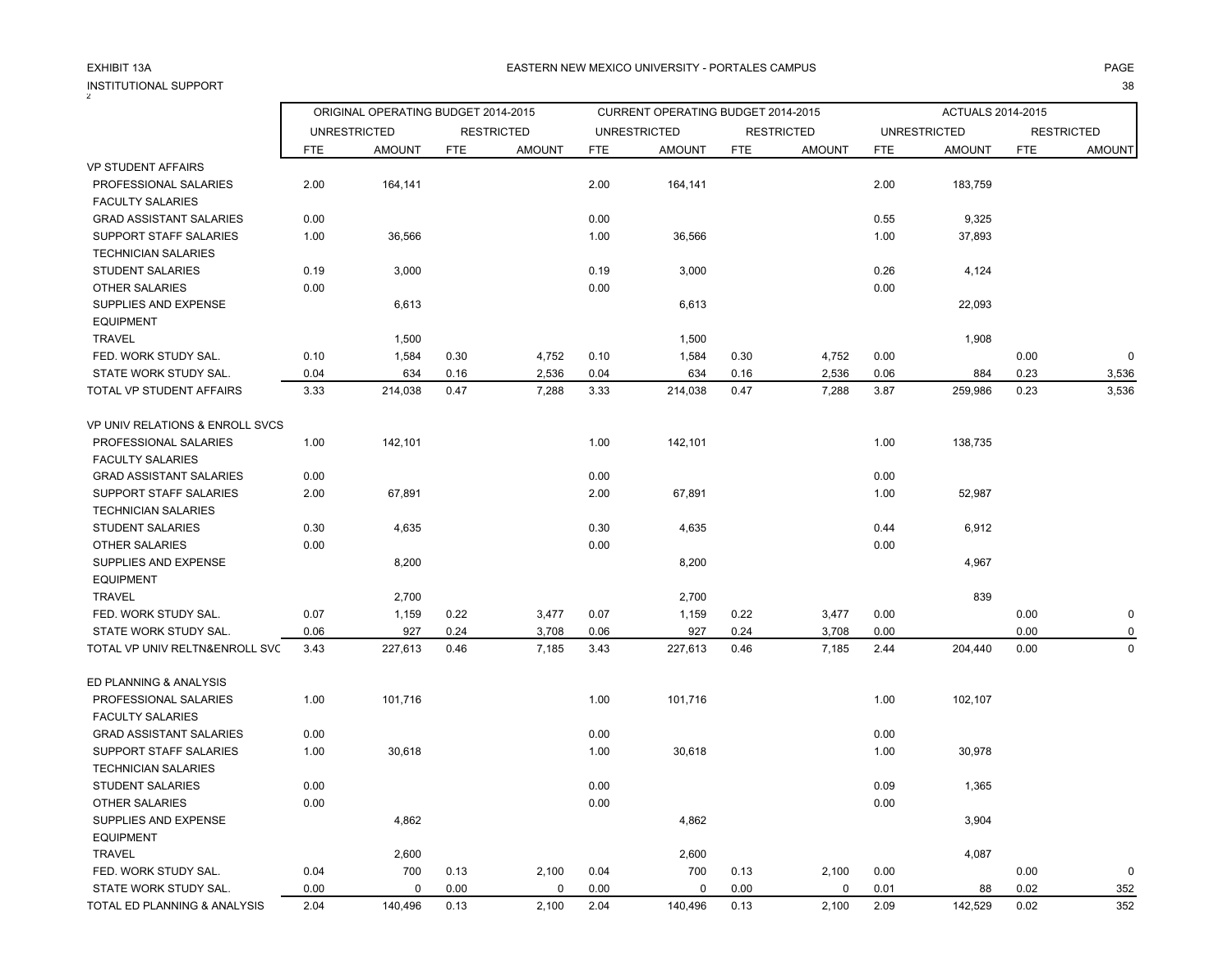### INSTITUTIONAL SUPPORT<br><sup>3</sup> т с последници по последници с последници с последници с последници с последници с последници с 39 године. В 39

### A EASTERN NEW MEXICO UNIVERSITY - PORTALES CAMPUS AND AND AND ANGELES ON A PAGE AND A PAGE

| ು                              |            |                                     |            |                   |            |                                    |            |                   |            |                     |            |                   |
|--------------------------------|------------|-------------------------------------|------------|-------------------|------------|------------------------------------|------------|-------------------|------------|---------------------|------------|-------------------|
|                                |            | ORIGINAL OPERATING BUDGET 2014-2015 |            |                   |            | CURRENT OPERATING BUDGET 2014-2015 |            |                   |            | ACTUALS 2014-2015   |            |                   |
|                                |            | <b>UNRESTRICTED</b>                 |            | <b>RESTRICTED</b> |            | <b>UNRESTRICTED</b>                |            | <b>RESTRICTED</b> |            | <b>UNRESTRICTED</b> |            | <b>RESTRICTED</b> |
|                                | <b>FTE</b> | <b>AMOUNT</b>                       | <b>FTE</b> | <b>AMOUNT</b>     | <b>FTE</b> | <b>AMOUNT</b>                      | <b>FTE</b> | <b>AMOUNT</b>     | <b>FTE</b> | <b>AMOUNT</b>       | <b>FTE</b> | <b>AMOUNT</b>     |
| PLANNING & ANALYSIS            |            |                                     |            |                   |            |                                    |            |                   |            |                     |            |                   |
| PROFESSIONAL SALARIES          | 2.00       | 99,273                              |            |                   | 2.00       | 99,273                             |            |                   | 2.00       | 88,168              |            |                   |
| <b>FACULTY SALARIES</b>        |            |                                     |            |                   |            |                                    |            |                   |            |                     |            |                   |
| <b>GRAD ASSISTANT SALARIES</b> | 0.00       |                                     |            |                   | 0.00       |                                    |            |                   | 0.00       |                     |            |                   |
| SUPPORT STAFF SALARIES         | 0.50       | 10,873                              |            |                   | 0.50       | 10,873                             |            |                   | 0.50       | 12,114              |            |                   |
| <b>TECHNICIAN SALARIES</b>     |            |                                     |            |                   |            |                                    |            |                   |            |                     |            |                   |
| <b>STUDENT SALARIES</b>        | 0.00       |                                     |            |                   | 0.00       |                                    |            |                   | 0.00       |                     |            |                   |
| <b>OTHER SALARIES</b>          | 0.00       |                                     |            |                   | 0.00       |                                    |            |                   | 0.00       |                     |            |                   |
| SUPPLIES AND EXPENSE           |            | 5,916                               |            |                   |            | 5,916                              |            |                   |            | 9,437               |            |                   |
| <b>EQUIPMENT</b>               |            |                                     |            |                   |            |                                    |            |                   |            |                     |            |                   |
| <b>TRAVEL</b>                  |            | 3,218                               |            |                   |            | 3,218                              |            |                   |            | 5,907               |            |                   |
| FED. WORK STUDY SAL.           | 0.00       |                                     | 0.00       | 0                 | 0.00       |                                    | 0.00       | 0                 | 0.00       |                     | 0.00       | $\mathbf 0$       |
| STATE WORK STUDY SAL.          | 0.04       | 600                                 | 0.15       | 2,400             | 0.04       | 600                                | 0.15       | 2,400             | 0.04       | 558                 | 0.14       | 2,232             |
| TOTAL PLANNING & ANALYSIS      | 2.54       | 119,880                             | 0.15       | 2,400             | 2.54       | 119,880                            | 0.15       | 2,400             | 2.54       | 116,184             | 0.14       | 2,232             |
| <b>LEGAL SERVICES</b>          |            |                                     |            |                   |            |                                    |            |                   |            |                     |            |                   |
| PROFESSIONAL SALARIES          |            |                                     |            |                   |            |                                    |            |                   |            |                     |            |                   |
| <b>FACULTY SALARIES</b>        |            |                                     |            |                   |            |                                    |            |                   |            |                     |            |                   |
| <b>GRAD ASSISTANT SALARIES</b> | 0.00       |                                     |            |                   | 0.00       |                                    |            |                   | 0.00       |                     |            |                   |
| SUPPORT STAFF SALARIES         |            |                                     |            |                   |            |                                    |            |                   |            |                     |            |                   |
| <b>TECHNICIAN SALARIES</b>     |            |                                     |            |                   |            |                                    |            |                   |            |                     |            |                   |
| <b>STUDENT SALARIES</b>        | 0.00       |                                     |            |                   | 0.00       |                                    |            |                   | 0.00       |                     |            |                   |
| <b>OTHER SALARIES</b>          | 0.00       |                                     |            |                   | 0.00       |                                    |            |                   | 0.00       |                     |            |                   |
| SUPPLIES AND EXPENSE           |            | 70,000                              |            |                   |            | 70,000                             |            |                   |            | 114,772             |            |                   |
| <b>EQUIPMENT</b>               |            |                                     |            |                   |            |                                    |            |                   |            |                     |            |                   |
| <b>TRAVEL</b>                  |            |                                     |            |                   |            |                                    |            |                   |            |                     |            |                   |
| FED. WORK STUDY SAL.           | 0.00       |                                     | 0.00       | $\mathbf 0$       | 0.00       |                                    | 0.00       | $\pmb{0}$         | 0.00       |                     | 0.00       | $\mathbf 0$       |
| STATE WORK STUDY SAL.          | 0.00       |                                     | 0.00       | $\Omega$          | 0.00       |                                    | 0.00       | $\mathbf 0$       | 0.00       |                     | 0.00       | 0                 |
| TOTAL LEGAL SERVICES           | 0.00       | 70,000                              | 0.00       | 0                 | 0.00       | 70,000                             | 0.00       | 0                 | 0.00       | 114,772             | 0.00       | $\mathbf 0$       |
| <b>BOARD OF REGENTS</b>        |            |                                     |            |                   |            |                                    |            |                   |            |                     |            |                   |
| PROFESSIONAL SALARIES          |            |                                     |            |                   |            |                                    |            |                   |            |                     |            |                   |
| <b>FACULTY SALARIES</b>        |            |                                     |            |                   |            |                                    |            |                   |            |                     |            |                   |
| <b>GRAD ASSISTANT SALARIES</b> | 0.00       |                                     |            |                   | 0.00       |                                    |            |                   | 0.00       |                     |            |                   |
| SUPPORT STAFF SALARIES         |            |                                     |            |                   |            |                                    |            |                   |            |                     |            |                   |
| <b>TECHNICIAN SALARIES</b>     |            |                                     |            |                   |            |                                    |            |                   |            |                     |            |                   |
| <b>STUDENT SALARIES</b>        | 0.00       |                                     |            |                   | 0.00       |                                    |            |                   | 0.00       |                     |            |                   |
| OTHER SALARIES                 | 0.00       |                                     |            |                   | 0.00       |                                    |            |                   | 0.00       |                     |            |                   |
| SUPPLIES AND EXPENSE           |            | 5,000                               |            |                   |            | 5,000                              |            |                   |            | 4,742               |            |                   |
| <b>EQUIPMENT</b>               |            |                                     |            |                   |            |                                    |            |                   |            |                     |            |                   |
| <b>TRAVEL</b>                  |            | 10,000                              |            |                   |            | 10,000                             |            |                   |            | 9,630               |            |                   |
| FED. WORK STUDY SAL.           | 0.00       |                                     | 0.00       | 0                 | 0.00       |                                    | 0.00       | 0                 | 0.00       |                     | 0.00       | $\pmb{0}$         |
| STATE WORK STUDY SAL.          | 0.00       |                                     | 0.00       | 0                 | 0.00       |                                    | 0.00       | $\mathbf 0$       | 0.00       |                     | 0.00       | $\mathbf 0$       |
|                                |            |                                     |            |                   |            |                                    |            |                   |            |                     |            |                   |

TOTAL BOARD OF REGENTS 0.00 15,000 0.00 0.00 0.00 15,000 0.00 0.00 0.00 14,372 0.00 0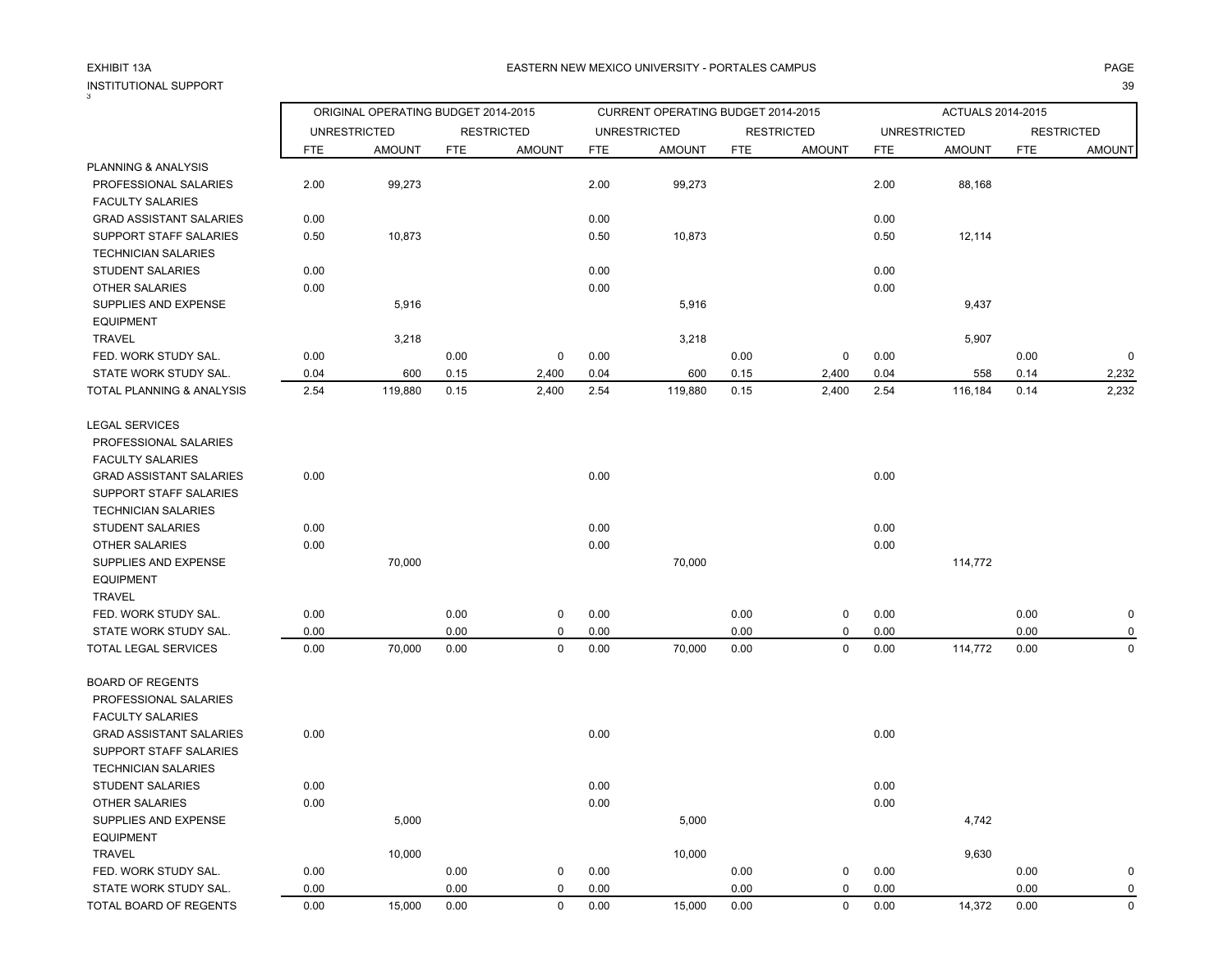# EXHIBIT 13AINSTITUTIONAL SUPPORT4

|                                                  |            | ORIGINAL OPERATING BUDGET 2014-2015 |            |                   |            | CURRENT OPERATING BUDGET 2014-2015 |            |                   |            | ACTUALS 2014-2015   |            |                   |
|--------------------------------------------------|------------|-------------------------------------|------------|-------------------|------------|------------------------------------|------------|-------------------|------------|---------------------|------------|-------------------|
|                                                  |            | <b>UNRESTRICTED</b>                 |            | <b>RESTRICTED</b> |            | <b>UNRESTRICTED</b>                |            | <b>RESTRICTED</b> |            | <b>UNRESTRICTED</b> |            | <b>RESTRICTED</b> |
|                                                  | <b>FTE</b> | <b>AMOUNT</b>                       | <b>FTE</b> | <b>AMOUNT</b>     | <b>FTE</b> | <b>AMOUNT</b>                      | <b>FTE</b> | <b>AMOUNT</b>     | <b>FTE</b> | <b>AMOUNT</b>       | <b>FTE</b> | <b>AMOUNT</b>     |
| TRAINING--BANNER                                 |            |                                     |            |                   |            |                                    |            |                   |            |                     |            |                   |
| PROFESSIONAL SALARIES                            |            |                                     |            |                   |            |                                    |            |                   |            |                     |            |                   |
| <b>FACULTY SALARIES</b>                          |            |                                     |            |                   |            |                                    |            |                   |            |                     |            |                   |
| <b>GRAD ASSISTANT SALARIES</b>                   | 0.00       |                                     |            |                   | 0.00       |                                    |            |                   | 0.00       |                     |            |                   |
| SUPPORT STAFF SALARIES                           |            |                                     |            |                   |            |                                    |            |                   |            |                     |            |                   |
| <b>TECHNICIAN SALARIES</b>                       |            |                                     |            |                   |            |                                    |            |                   |            |                     |            |                   |
| STUDENT SALARIES                                 | 0.00       |                                     |            |                   | 0.00       |                                    |            |                   | 0.00       |                     |            |                   |
| <b>OTHER SALARIES</b>                            | 0.00       |                                     |            |                   | 0.00       |                                    |            |                   | 0.00       |                     |            |                   |
| SUPPLIES AND EXPENSE                             |            | 100,000                             |            |                   |            | 100,000                            |            |                   |            | 300,974             |            |                   |
| <b>EQUIPMENT</b>                                 |            |                                     |            |                   |            |                                    |            |                   |            |                     |            |                   |
| <b>TRAVEL</b>                                    |            |                                     |            |                   |            |                                    |            |                   |            |                     |            |                   |
| FED. WORK STUDY SAL.                             | 0.00       |                                     | 0.00       | $\mathsf 0$       | 0.00       |                                    | 0.00       | 0                 | 0.00       |                     | 0.00       | $\mathbf 0$       |
| STATE WORK STUDY SAL.                            | 0.00       |                                     | 0.00       | $\mathbf 0$       | 0.00       |                                    | 0.00       | 0                 | 0.00       |                     | 0.00       | $\Omega$          |
| TOTAL CONSULTANTS                                | 0.00       | 100,000                             | 0.00       | $\mathbf 0$       | 0.00       | 100,000                            | 0.00       | 0                 | 0.00       | 300,974             | 0.00       | $\mathbf 0$       |
| <b>ACCOUNTING</b>                                |            |                                     |            |                   |            |                                    |            |                   |            |                     |            |                   |
| PROFESSIONAL SALARIES<br><b>FACULTY SALARIES</b> | 8.55       | 426,211                             |            |                   | 8.55       | 426,211                            |            |                   | 8.55       | 456,514             |            |                   |
| <b>GRAD ASSISTANT SALARIES</b>                   | 0.00       |                                     |            |                   | 0.00       |                                    |            |                   | 0.00       |                     |            |                   |
| SUPPORT STAFF SALARIES                           | 3.50       | 94,800                              |            |                   | 3.50       | 94,800                             |            |                   | 3.50       | 97,598              |            |                   |
| <b>TECHNICIAN SALARIES</b>                       |            |                                     |            |                   |            |                                    |            |                   |            |                     |            |                   |
| <b>STUDENT SALARIES</b>                          | 0.58       | 9,058                               |            |                   | 0.58       | 9,058                              |            |                   | 0.38       | 5,894               |            |                   |
| <b>OTHER SALARIES</b>                            | 0.64       | 10,000                              |            |                   | 0.64       | 10,000                             |            |                   | 0.13       | 2,089               |            |                   |
| SUPPLIES AND EXPENSE                             |            | 80,000                              |            |                   |            | 80,000                             |            |                   |            | 73,616              |            |                   |
| <b>EQUIPMENT</b>                                 |            |                                     |            |                   |            |                                    |            |                   |            |                     |            |                   |
| <b>TRAVEL</b>                                    |            | 4,200                               |            |                   |            | 4,200                              |            |                   |            | 2,855               |            |                   |
| FED. WORK STUDY SAL.                             | 0.35       | 5,485                               | 1.05       | 16,455            | 0.35       | 5,485                              | 1.05       | 16,455            | 0.00       |                     | 0.00       | $\mathbf 0$       |
| STATE WORK STUDY SAL.                            | 0.06       | 870                                 | 0.22       | 3,480             | 0.06       | 870                                | 0.22       | 3,480             | 0.11       | 1,766               | 0.45       | 7,064             |
| TOTAL ACCOUNTING                                 | 13.68      | 630,624                             | 1.28       | 19,935            | 13.68      | 630,624                            | 1.28       | 19,935            | 12.67      | 640,332             | 0.45       | 7,064             |
| <b>INTERNAL AUDITOR</b>                          |            |                                     |            |                   |            |                                    |            |                   |            |                     |            |                   |
| PROFESSIONAL SALARIES                            | 1.00       | 49,192                              |            |                   | 1.00       | 49,192                             |            |                   | 1.00       | 49,763              |            |                   |
| <b>FACULTY SALARIES</b>                          |            |                                     |            |                   |            |                                    |            |                   |            |                     |            |                   |
| <b>GRAD ASSISTANT SALARIES</b>                   | 0.00       |                                     |            |                   | 0.00       |                                    |            |                   | 0.00       |                     |            |                   |
| SUPPORT STAFF SALARIES                           |            |                                     |            |                   |            |                                    |            |                   |            |                     |            |                   |
| <b>TECHNICIAN SALARIES</b>                       |            |                                     |            |                   |            |                                    |            |                   |            |                     |            |                   |
| STUDENT SALARIES                                 | 0.10       | 1,500                               |            |                   | 0.10       | 1,500                              |            |                   | 0.13       | 2,100               |            |                   |
| <b>OTHER SALARIES</b>                            | 0.00       |                                     |            |                   | 0.00       |                                    |            |                   | 0.00       |                     |            |                   |
| SUPPLIES AND EXPENSE                             |            | 2,500                               |            |                   |            | 2,500                              |            |                   |            | 1,330               |            |                   |
| <b>EQUIPMENT</b>                                 |            |                                     |            |                   |            |                                    |            |                   |            |                     |            |                   |
| <b>TRAVEL</b>                                    |            | 4,000                               |            |                   |            | 4,000                              |            |                   |            | 1,561               |            |                   |
| FED. WORK STUDY SAL.                             | 0.00       |                                     | 0.00       | $\mathbf 0$       | 0.00       |                                    | 0.00       | $\mathbf 0$       | 0.00       |                     | 0.00       | $\Omega$          |
| STATE WORK STUDY SAL.                            | 0.00       |                                     | 0.00       | $\mathbf 0$       | 0.00       |                                    | 0.00       | 0                 | 0.00       |                     | 0.00       | $\mathbf 0$       |
| TOTAL INTERNAL AUDITOR                           | 1.10       | 57.192                              | 0.00       | $\Omega$          | 1.10       | 57.192                             | 0.00       | $\Omega$          | 1.13       | 54.754              | 0.00       | $\Omega$          |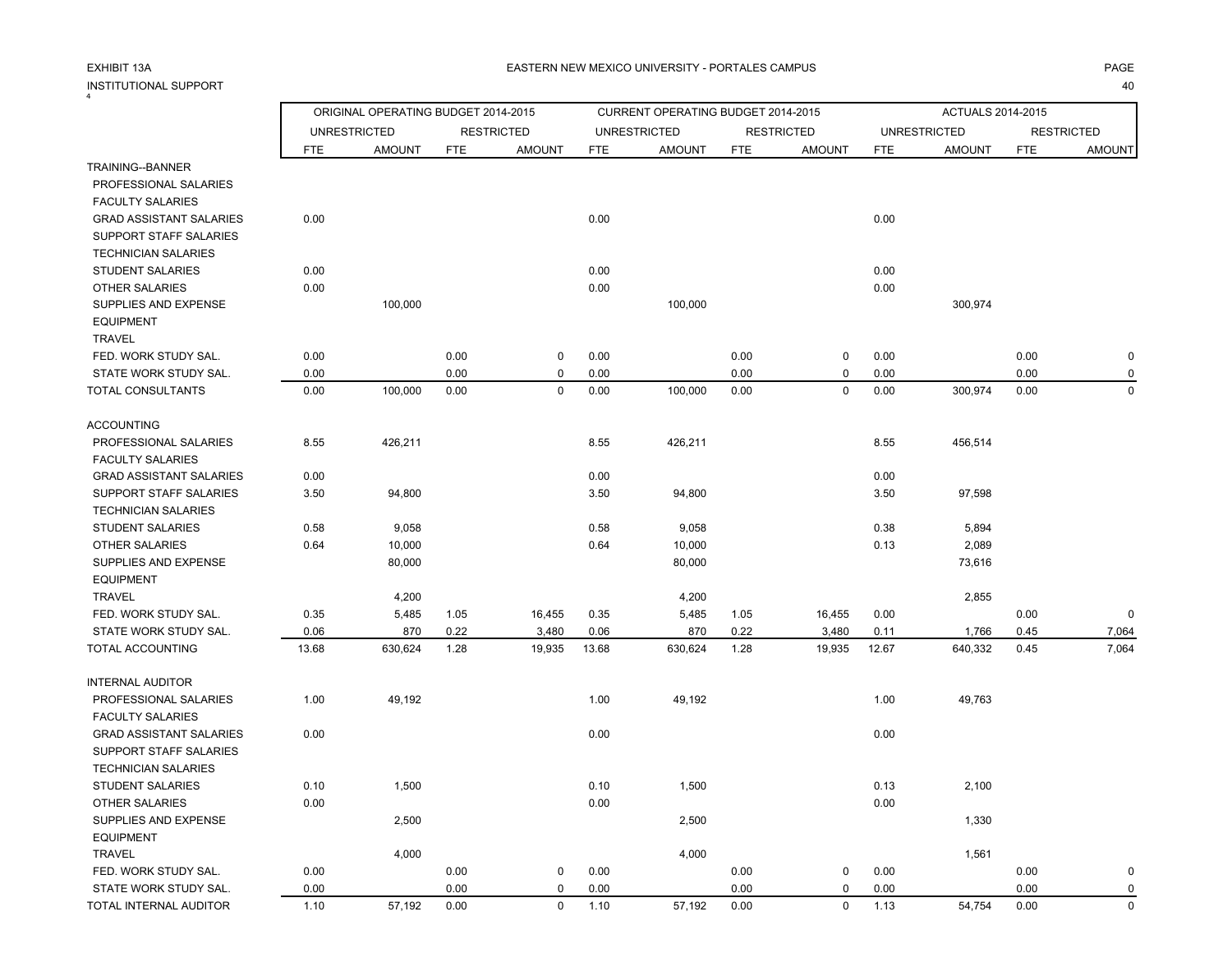# INSTITUTIONAL SUPPORT<br><sup>5</sup>

|                                |            | ORIGINAL OPERATING BUDGET 2014-2015 |            |                   |            | CURRENT OPERATING BUDGET 2014-2015 |            |                   |            | ACTUALS 2014-2015   |            |                   |
|--------------------------------|------------|-------------------------------------|------------|-------------------|------------|------------------------------------|------------|-------------------|------------|---------------------|------------|-------------------|
|                                |            | <b>UNRESTRICTED</b>                 |            | <b>RESTRICTED</b> |            | <b>UNRESTRICTED</b>                |            | <b>RESTRICTED</b> |            | <b>UNRESTRICTED</b> |            | <b>RESTRICTED</b> |
|                                | <b>FTE</b> | <b>AMOUNT</b>                       | <b>FTE</b> | <b>AMOUNT</b>     | <b>FTE</b> | <b>AMOUNT</b>                      | <b>FTE</b> | <b>AMOUNT</b>     | <b>FTE</b> | <b>AMOUNT</b>       | <b>FTE</b> | <b>AMOUNT</b>     |
| <b>RESTRICTED GRANTS</b>       |            |                                     |            |                   |            |                                    |            |                   |            |                     |            |                   |
| PROFESSIONAL SALARIES          |            |                                     |            |                   |            |                                    |            |                   |            |                     | 1.00       | 44,147            |
| <b>FACULTY SALARIES</b>        |            |                                     |            |                   |            |                                    |            |                   |            |                     |            |                   |
| <b>GRAD ASSISTANT SALARIES</b> | 0.00       |                                     |            |                   | 0.00       |                                    |            |                   | 0.00       |                     |            |                   |
| SUPPORT STAFF SALARIES         |            |                                     |            |                   |            |                                    |            |                   |            |                     | 0.33       | 7,912             |
| <b>TECHNICIAN SALARIES</b>     |            |                                     |            |                   |            |                                    |            |                   |            |                     |            |                   |
| <b>STUDENT SALARIES</b>        | 0.00       |                                     |            |                   | 0.00       |                                    |            |                   | 0.00       |                     | 0.18       | 2,865             |
| <b>OTHER SALARIES</b>          | 0.00       |                                     |            |                   | 0.00       |                                    |            |                   | 0.00       |                     |            |                   |
| SUPPLIES AND EXPENSE           |            | $\mathbf 0$                         |            |                   |            | $\mathbf 0$                        |            |                   |            |                     |            | 183,479           |
| <b>EQUIPMENT</b>               |            |                                     |            |                   |            |                                    |            |                   |            |                     |            |                   |
| <b>TRAVEL</b>                  |            |                                     |            |                   |            |                                    |            |                   |            |                     |            | 9,052             |
| FED. WORK STUDY SAL.           | 0.00       |                                     | 0.00       | $\pmb{0}$         | 0.00       |                                    | 0.00       | $\mathbf 0$       | 0.00       |                     | 0.00       | 0                 |
| STATE WORK STUDY SAL.          | 0.00       |                                     | 0.00       | $\mathbf 0$       | 0.00       |                                    | 0.00       | 0                 | 0.00       |                     | 0.00       | $\mathbf 0$       |
| TOTAL RESTRICTED GRANTS        | 0.00       | $\mathbf 0$                         | 0.00       | $\mathbf 0$       | 0.00       | $\mathbf 0$                        | 0.00       | $\pmb{0}$         | 0.00       | $\pmb{0}$           | 1.51       | 247,455           |
|                                |            |                                     |            |                   |            |                                    |            |                   |            |                     |            |                   |
| <b>EXTERNAL AUDIT</b>          |            |                                     |            |                   |            |                                    |            |                   |            |                     |            |                   |
| PROFESSIONAL SALARIES          |            |                                     |            |                   |            |                                    |            |                   |            |                     |            |                   |
| <b>FACULTY SALARIES</b>        |            |                                     |            |                   |            |                                    |            |                   |            |                     |            |                   |
| <b>GRAD ASSISTANT SALARIES</b> | 0.00       |                                     |            |                   | 0.00       |                                    |            |                   | 0.00       |                     |            |                   |
| SUPPORT STAFF SALARIES         |            |                                     |            |                   |            |                                    |            |                   |            |                     |            |                   |
| <b>TECHNICIAN SALARIES</b>     |            |                                     |            |                   |            |                                    |            |                   |            |                     |            |                   |
| <b>STUDENT SALARIES</b>        | 0.00       |                                     |            |                   | 0.00       |                                    |            |                   | 0.00       |                     |            |                   |
| <b>OTHER SALARIES</b>          | 0.00       |                                     |            |                   | 0.00       |                                    |            |                   | 0.00       |                     |            |                   |
| SUPPLIES AND EXPENSE           |            | 89,250                              |            |                   |            | 89,250                             |            |                   |            | 62,657              |            |                   |
| <b>EQUIPMENT</b>               |            |                                     |            |                   |            |                                    |            |                   |            |                     |            |                   |
| <b>TRAVEL</b>                  |            |                                     |            |                   |            |                                    |            |                   |            |                     |            |                   |
| FED. WORK STUDY SAL.           | 0.00       |                                     | 0.00       | $\mathbf 0$       | 0.00       |                                    | 0.00       | $\mathbf 0$       | 0.00       |                     | 0.00       | 0                 |
| STATE WORK STUDY SAL.          | 0.00       |                                     | 0.00       | $\mathbf 0$       | 0.00       |                                    | 0.00       | 0                 | 0.00       |                     | 0.00       | $\Omega$          |
| TOTAL EXTERNAL AUDIT           | 0.00       | 89,250                              | 0.00       | $\mathbf 0$       | 0.00       | 89,250                             | 0.00       | $\mathbf 0$       | 0.00       | 62,657              | 0.00       | $\mathbf 0$       |
|                                |            |                                     |            |                   |            |                                    |            |                   |            |                     |            |                   |
| UNCOLLECTABLE ACCOUNTS         |            |                                     |            |                   |            |                                    |            |                   |            |                     |            |                   |
| PROFESSIONAL SALARIES          |            |                                     |            |                   |            |                                    |            |                   |            |                     |            |                   |
| <b>FACULTY SALARIES</b>        |            |                                     |            |                   |            |                                    |            |                   |            |                     |            |                   |
| <b>GRAD ASSISTANT SALARIES</b> | 0.00       |                                     |            |                   | 0.00       |                                    |            |                   | 0.00       |                     |            |                   |
| <b>SUPPORT STAFF SALARIES</b>  |            |                                     |            |                   |            |                                    |            |                   |            |                     |            |                   |
| <b>TECHNICIAN SALARIES</b>     |            |                                     |            |                   |            |                                    |            |                   |            |                     |            |                   |
| <b>STUDENT SALARIES</b>        | 0.00       |                                     |            |                   | 0.00       |                                    |            |                   | 0.00       |                     |            |                   |
| <b>OTHER SALARIES</b>          | 0.00       |                                     |            |                   | 0.00       |                                    |            |                   | 0.00       |                     |            |                   |
| SUPPLIES AND EXPENSE           |            | 230,000                             |            |                   |            | 230,000                            |            |                   |            | 403,757             |            |                   |
| <b>EQUIPMENT</b>               |            |                                     |            |                   |            |                                    |            |                   |            |                     |            |                   |
| <b>TRAVEL</b>                  |            |                                     |            |                   |            |                                    |            |                   |            |                     |            |                   |
| FED. WORK STUDY SAL.           | 0.00       |                                     | 0.00       | $\mathbf 0$       | 0.00       |                                    | 0.00       | $\mathbf 0$       | 0.00       |                     | 0.00       | 0                 |
| STATE WORK STUDY SAL.          | 0.00       |                                     | 0.00       | $\mathbf 0$       | 0.00       |                                    | 0.00       | $\pmb{0}$         | 0.00       |                     | 0.00       | $\mathbf 0$       |
| TOTAL UNCOLLECTABLE ACCOUNTS   | 0.00       | 230.000                             | 0.00       | $\Omega$          | 0.00       | 230.000                            | 0.00       | $\mathbf 0$       | 0.00       | 403.757             | 0.00       | $\Omega$          |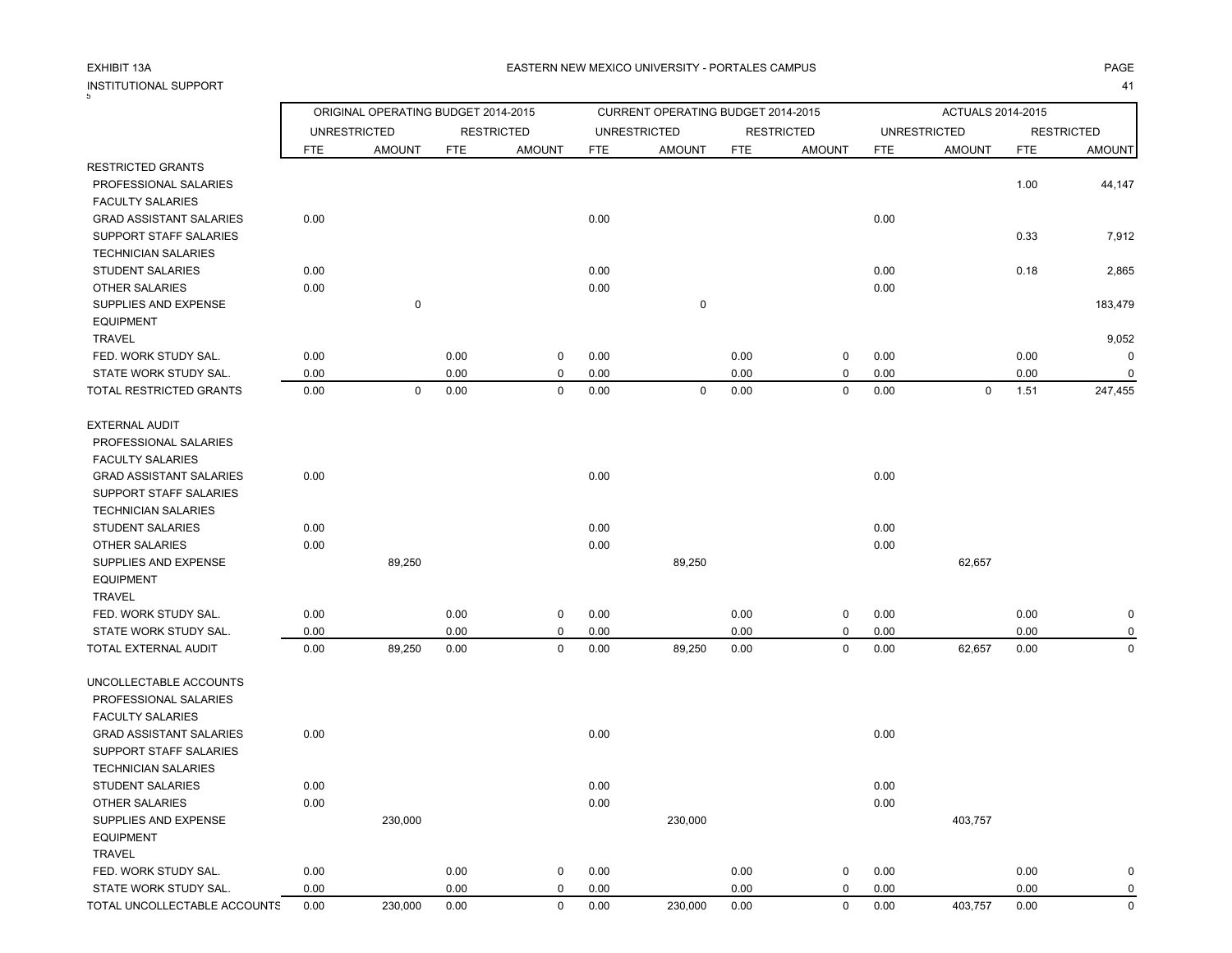# INSTITUTIONAL SUPPORT<br><sup>6</sup>

|                                |      | ORIGINAL OPERATING BUDGET 2014-2015 |            |                   |            | CURRENT OPERATING BUDGET 2014-2015 |            |                   |            | ACTUALS 2014-2015   |            |                   |
|--------------------------------|------|-------------------------------------|------------|-------------------|------------|------------------------------------|------------|-------------------|------------|---------------------|------------|-------------------|
|                                |      | <b>UNRESTRICTED</b>                 |            | <b>RESTRICTED</b> |            | <b>UNRESTRICTED</b>                |            | <b>RESTRICTED</b> |            | <b>UNRESTRICTED</b> |            | <b>RESTRICTED</b> |
|                                | FTE  | <b>AMOUNT</b>                       | <b>FTE</b> | <b>AMOUNT</b>     | <b>FTE</b> | <b>AMOUNT</b>                      | <b>FTE</b> | <b>AMOUNT</b>     | <b>FTE</b> | <b>AMOUNT</b>       | <b>FTE</b> | <b>AMOUNT</b>     |
| ADMINISTRATIVE CONTINGENCY     |      |                                     |            |                   |            |                                    |            |                   |            |                     |            |                   |
| PROFESSIONAL SALARIES          |      |                                     |            |                   |            |                                    |            |                   |            |                     |            |                   |
| <b>FACULTY SALARIES</b>        |      |                                     |            |                   |            |                                    |            |                   |            |                     |            |                   |
| <b>GRAD ASSISTANT SALARIES</b> | 0.00 |                                     |            |                   | 0.00       |                                    |            |                   | 0.00       |                     |            |                   |
| SUPPORT STAFF SALARIES         |      |                                     |            |                   |            |                                    |            |                   |            |                     |            |                   |
| <b>TECHNICIAN SALARIES</b>     |      |                                     |            |                   |            |                                    |            |                   |            |                     |            |                   |
| <b>STUDENT SALARIES</b>        | 0.00 |                                     |            |                   | 0.00       |                                    |            |                   | 0.00       |                     |            |                   |
| <b>OTHER SALARIES</b>          | 0.00 |                                     |            |                   | 0.00       |                                    |            |                   | 0.00       |                     |            |                   |
| SUPPLIES AND EXPENSE           |      | 48,400                              |            |                   |            | 48,400                             |            |                   |            | 142,630             |            |                   |
| <b>EQUIPMENT</b>               |      |                                     |            |                   |            |                                    |            |                   |            |                     |            |                   |
| <b>TRAVEL</b>                  |      |                                     |            |                   |            |                                    |            |                   |            |                     |            |                   |
| FED. WORK STUDY SAL.           | 0.00 |                                     | 0.00       | $\mathbf 0$       | 0.00       |                                    | 0.00       | 0                 | 0.00       |                     | 0.00       | $\pmb{0}$         |
| STATE WORK STUDY SAL.          | 0.00 |                                     | 0.00       | $\mathbf 0$       | 0.00       |                                    | 0.00       | 0                 | 0.00       |                     | 0.00       | $\mathbf 0$       |
| TOTAL ADMINISTRATIVE CONT'Y    | 0.00 | 48,400                              | 0.00       | $\mathbf 0$       | 0.00       | 48,400                             | 0.00       | $\mathbf 0$       | 0.00       | 142,630             | 0.00       | $\mathbf 0$       |
| <b>HUMAN RESOURCES</b>         |      |                                     |            |                   |            |                                    |            |                   |            |                     |            |                   |
| PROFESSIONAL SALARIES          | 4.00 | 177,140                             |            |                   | 4.00       | 177,140                            |            |                   | 4.00       | 194,819             |            |                   |
| <b>FACULTY SALARIES</b>        |      |                                     |            |                   |            |                                    |            |                   |            |                     |            |                   |
| <b>GRAD ASSISTANT SALARIES</b> | 0.00 |                                     |            |                   | 0.00       |                                    |            |                   | 0.00       |                     |            |                   |
| SUPPORT STAFF SALARIES         | 1.00 | 23,171                              |            |                   | 1.00       | 23,171                             |            |                   | 1.00       | 23,454              |            |                   |
| <b>TECHNICIAN SALARIES</b>     |      |                                     |            |                   |            |                                    |            |                   |            |                     |            |                   |
| <b>STUDENT SALARIES</b>        | 0.42 | 6,623                               |            |                   | 0.42       | 6,623                              |            |                   | 0.81       | 12,675              |            |                   |
| <b>OTHER SALARIES</b>          | 0.00 |                                     |            |                   | 0.00       |                                    |            |                   | 0.00       |                     |            |                   |
| SUPPLIES AND EXPENSE           |      | 107,900                             |            |                   |            | 107,900                            |            |                   |            | 103,035             |            |                   |
| <b>EQUIPMENT</b>               |      |                                     |            |                   |            |                                    |            |                   |            |                     |            |                   |
| <b>TRAVEL</b>                  |      | 5,400                               |            |                   |            | 5,400                              |            |                   |            | 7,518               |            |                   |
| FED. WORK STUDY SAL.           | 0.12 | 1,932                               | 0.37       | 5,796             | 0.12       | 1,932                              | 0.37       | 5,796             | 0.00       |                     | 0.00       | $\pmb{0}$         |
| STATE WORK STUDY SAL.          | 0.00 |                                     | 0.00       | $\mathbf 0$       | 0.00       |                                    | 0.00       | 0                 | 0.00       |                     | 0.00       | $\mathbf 0$       |
| TOTAL HUMAN RESOURCES          | 5.55 | 322,166                             | 0.37       | 5,796             | 5.55       | 322,166                            | 0.37       | 5,796             | 5.81       | 341,501             | 0.00       | 0                 |
| STAFF DEVELOPMENT              |      |                                     |            |                   |            |                                    |            |                   |            |                     |            |                   |
| PROFESSIONAL SALARIES          |      |                                     |            |                   |            |                                    |            |                   |            |                     |            |                   |
| <b>FACULTY SALARIES</b>        |      |                                     |            |                   |            |                                    |            |                   |            |                     |            |                   |
| <b>GRAD ASSISTANT SALARIES</b> | 0.00 |                                     |            |                   | 0.00       |                                    |            |                   | 0.00       |                     |            |                   |
| SUPPORT STAFF SALARIES         |      |                                     |            |                   |            |                                    |            |                   |            |                     |            |                   |
| <b>TECHNICIAN SALARIES</b>     |      |                                     |            |                   |            |                                    |            |                   |            |                     |            |                   |
| <b>STUDENT SALARIES</b>        | 0.00 |                                     |            |                   | 0.00       |                                    |            |                   | 0.00       |                     |            |                   |
| <b>OTHER SALARIES</b>          | 0.00 |                                     |            |                   | 0.00       |                                    |            |                   | 0.00       |                     |            |                   |
| SUPPLIES AND EXPENSE           |      | 13,600                              |            |                   |            | 13,600                             |            |                   |            | 11,370              |            |                   |
| <b>EQUIPMENT</b>               |      |                                     |            |                   |            |                                    |            |                   |            |                     |            |                   |
| <b>TRAVEL</b>                  |      | 2,000                               |            |                   |            | 2,000                              |            |                   |            |                     |            |                   |
| FED. WORK STUDY SAL.           | 0.00 |                                     | 0.00       | $\mathbf 0$       | 0.00       |                                    | 0.00       | 0                 | 0.00       |                     | 0.00       | $\mathbf 0$       |
| STATE WORK STUDY SAL.          | 0.00 |                                     | 0.00       | $\mathbf 0$       | 0.00       |                                    | 0.00       | 0                 | 0.00       |                     | 0.00       | $\pmb{0}$         |
| TOTAL STAFF DEVELOPMENT        | 0.00 | 15,600                              | 0.00       | $\mathbf 0$       | 0.00       | 15,600                             | 0.00       | 0                 | 0.00       | 11,370              | 0.00       | $\Omega$          |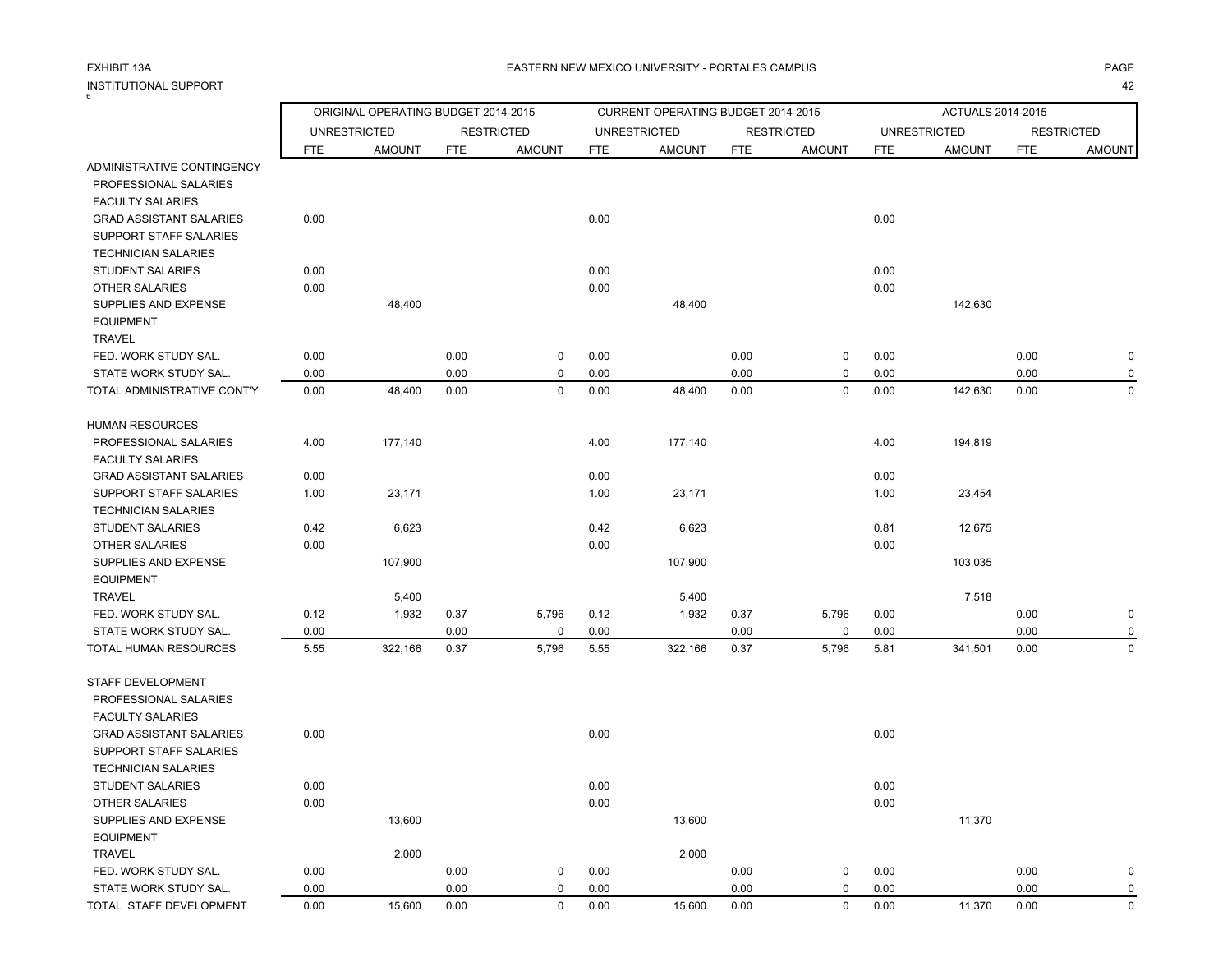# INSTITUTIOANL SUPPORT<br><sup>7</sup>

|                                |       | ORIGINAL OPERATING BUDGET 2014-2015 |            |                   |            | CURRENT OPERATING BUDGET 2014-2015 |            |                   |            | ACTUALS 2014-2015   |            |                   |
|--------------------------------|-------|-------------------------------------|------------|-------------------|------------|------------------------------------|------------|-------------------|------------|---------------------|------------|-------------------|
|                                |       | <b>UNRESTRICTED</b>                 |            | <b>RESTRICTED</b> |            | <b>UNRESTRICTED</b>                |            | <b>RESTRICTED</b> |            | <b>UNRESTRICTED</b> |            | <b>RESTRICTED</b> |
|                                | FTE   | <b>AMOUNT</b>                       | <b>FTE</b> | <b>AMOUNT</b>     | <b>FTE</b> | <b>AMOUNT</b>                      | <b>FTE</b> | <b>AMOUNT</b>     | <b>FTE</b> | <b>AMOUNT</b>       | <b>FTE</b> | <b>AMOUNT</b>     |
| <b>PURCHASING</b>              |       |                                     |            |                   |            |                                    |            |                   |            |                     |            |                   |
| PROFESSIONAL SALARIES          | 1.50  | 95,166                              |            |                   | 1.50       | 95,166                             |            |                   | 1.50       | 95,841              |            |                   |
| <b>FACULTY SALARIES</b>        |       |                                     |            |                   |            |                                    |            |                   |            |                     |            |                   |
| <b>GRAD ASSISTANT SALARIES</b> | 0.00  |                                     |            |                   | 0.00       |                                    |            |                   | 0.00       |                     |            |                   |
| SUPPORT STAFF SALARIES         | 0.65  | 20,149                              |            |                   | 0.65       | 20,149                             |            |                   | 1.65       | 38,581              |            |                   |
| <b>TECHNICIAN SALARIES</b>     |       |                                     |            |                   |            |                                    |            |                   |            |                     |            |                   |
| <b>STUDENT SALARIES</b>        | 0.03  | 504                                 |            |                   | 0.03       | 504                                |            |                   | 0.10       | 1,560               |            |                   |
| <b>OTHER SALARIES</b>          | 0.00  |                                     |            |                   | 0.00       |                                    |            |                   | 0.00       |                     |            |                   |
| SUPPLIES AND EXPENSE           |       | 11,000                              |            |                   |            | 11,000                             |            |                   |            | 9,895               |            |                   |
| <b>EQUIPMENT</b>               |       |                                     |            |                   |            |                                    |            |                   |            |                     |            |                   |
| <b>TRAVEL</b>                  |       | 1,350                               |            |                   |            | 1,350                              |            |                   |            | 2,441               |            |                   |
| FED. WORK STUDY SAL.           | 0.10  | 1,524                               | 0.29       | 4,572             | 0.10       | 1,524                              | 0.29       | 4,572             | 0.00       |                     | 0.00       | 0                 |
| STATE WORK STUDY SAL.          | 0.03  | 504                                 | 0.13       | 2,016             | 0.03       | 504                                | 0.13       | 2,016             | 0.00       |                     | 0.00       | 0                 |
| TOTAL PURCHASING               | 2.31  | 130,197                             | 0.42       | 6,588             | 2.31       | 130,197                            | 0.42       | 6,588             | 3.25       | 148,318             | 0.00       | 0                 |
| UNIVERSITY POLICE              |       |                                     |            |                   |            |                                    |            |                   |            |                     |            |                   |
| PROFESSIONAL SALARIES          | 1.00  | 64,489                              |            |                   | 1.00       | 64,489                             |            |                   | 1.00       | 66,552              |            |                   |
| <b>FACULTY SALARIES</b>        |       |                                     |            |                   |            |                                    |            |                   |            |                     |            |                   |
| <b>GRAD ASSISTANT SALARIES</b> | 0.00  |                                     |            |                   | 0.00       |                                    |            |                   | 0.00       |                     |            |                   |
| SUPPORT STAFF SALARIES         | 1.00  | 30,451                              |            |                   | 1.00       | 30,451                             |            |                   | 1.00       | 35,520              |            |                   |
| <b>TECHNICIAN SALARIES</b>     | 7.00  | 307,850                             |            |                   | 7.00       | 307,850                            |            |                   | 7.00       | 337,080             |            |                   |
| <b>STUDENT SALARIES</b>        | 1.60  | 25,000                              |            |                   | 1.60       | 25,000                             |            |                   | 2.02       | 31,500              |            |                   |
| <b>OTHER SALARIES</b>          | 0.00  |                                     |            |                   | 0.00       |                                    |            |                   | 0.26       | 3,999               |            |                   |
| SUPPLIES AND EXPENSE           |       | 30,550                              |            |                   |            | 30,550                             |            |                   |            | 41,788              |            |                   |
| <b>EQUIPMENT</b>               |       |                                     |            |                   |            |                                    |            |                   |            |                     |            |                   |
| <b>TRAVEL</b>                  |       |                                     |            |                   |            |                                    |            |                   |            | 2,504               |            |                   |
| FED. WORK STUDY SAL.           | 0.38  | 6,000                               | 1.15       | 18,000            | 0.38       | 6,000                              | 1.15       | 18,000            | 0.00       |                     | 0.00       | $\mathbf 0$       |
| STATE WORK STUDY SAL.          | 0.15  | 2,293                               | 0.59       | 9,172             | 0.15       | 2,293                              | 0.59       | 9,172             | 0.02       | 388                 | 0.10       | 1,552             |
| <b>TOTAL</b>                   | 11.13 | 466,633                             | 1.74       | 27,172            | 11.13      | 466,633                            | 1.74       | 27,172            | 11.30      | 519,331             | 0.10       | 1,552             |
| POST OFFICE                    |       |                                     |            |                   |            |                                    |            |                   |            |                     |            |                   |
| PROFESSIONAL SALARIES          |       |                                     |            |                   |            |                                    |            |                   |            |                     |            |                   |
| <b>FACULTY SALARIES</b>        |       |                                     |            |                   |            |                                    |            |                   |            |                     |            |                   |
| <b>GRAD ASSISTANT SALARIES</b> | 0.00  |                                     |            |                   | 0.00       |                                    |            |                   | 0.00       |                     |            |                   |
| SUPPORT STAFF SALARIES         | 2.00  | 47,840                              |            |                   | 2.00       | 47,840                             |            |                   | 2.00       | 50,896              |            |                   |
| <b>TECHNICIAN SALARIES</b>     |       |                                     |            |                   |            |                                    |            |                   |            |                     |            |                   |
| <b>STUDENT SALARIES</b>        | 0.00  |                                     |            |                   | 0.00       |                                    |            |                   | 0.00       |                     |            |                   |
| <b>OTHER SALARIES</b>          | 0.00  |                                     |            |                   | 0.00       |                                    |            |                   | 0.00       |                     |            |                   |
| SUPPLIES AND EXPENSE           |       | 1,870                               |            |                   |            | 1,870                              |            |                   |            | 528                 |            |                   |
| <b>EQUIPMENT</b>               |       |                                     |            |                   |            |                                    |            |                   |            |                     |            |                   |
| <b>TRAVEL</b>                  |       | 660                                 |            |                   |            | 660                                |            |                   |            |                     |            |                   |
| FED. WORK STUDY SAL.           | 0.00  |                                     | 0.00       | $\mathbf 0$       | 0.00       |                                    | 0.00       | $\mathbf 0$       | 0.00       |                     | 0.00       | $\mathbf 0$       |
| STATE WORK STUDY SAL.          | 0.00  |                                     | 0.00       | $\mathbf 0$       | 0.00       |                                    | 0.00       | $\mathbf 0$       | 0.00       |                     | 0.00       | $\mathbf 0$       |
| TOTAL POST OFFICE              | 2.00  | 50.370                              | 0.00       | $\Omega$          | 2.00       | 50.370                             | 0.00       | $\mathbf 0$       | 2.00       | 51.424              | 0.00       | $\Omega$          |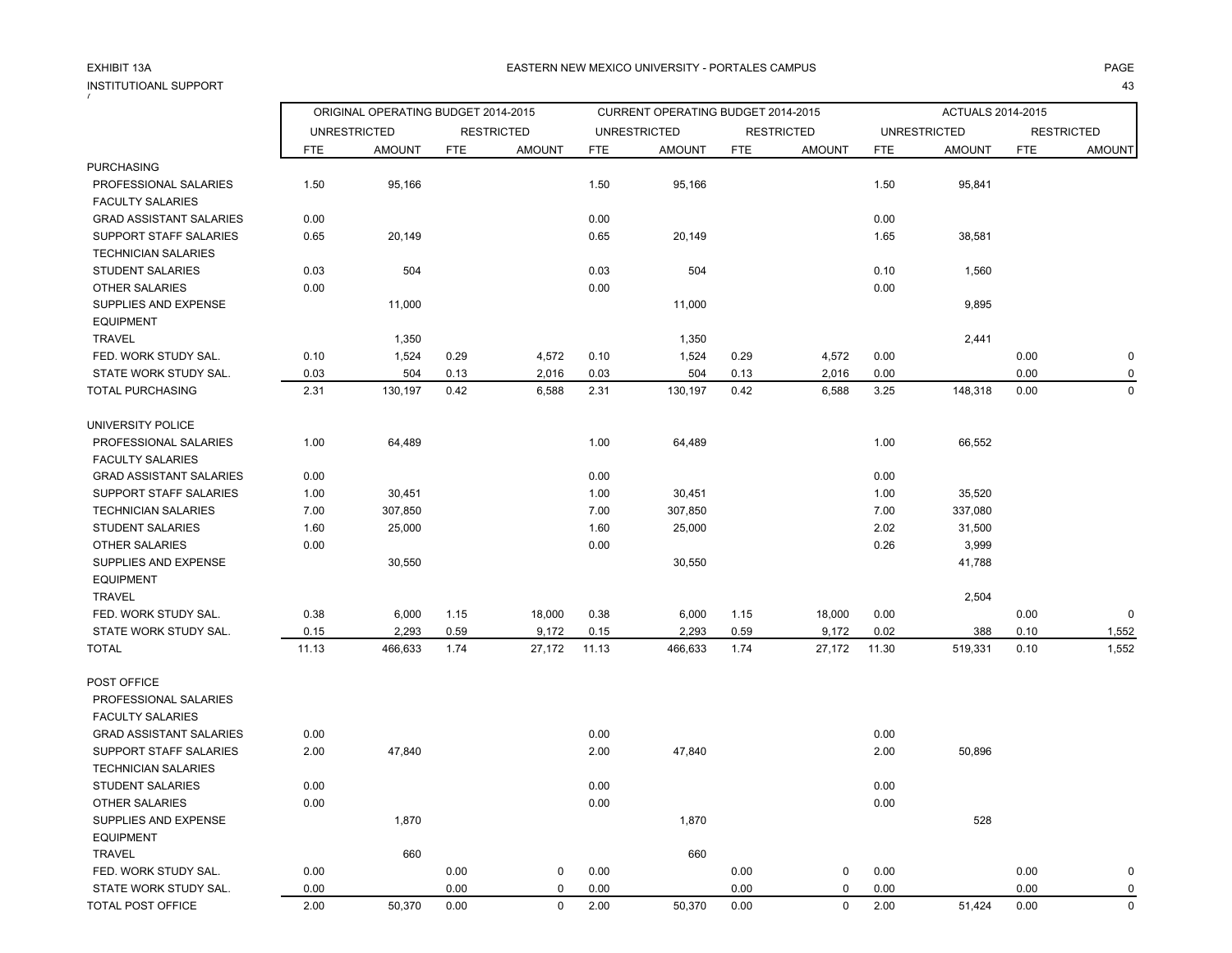# INSTITUTIONAL SUPPORT<br><sup>8</sup>

44

|                                |            | ORIGINAL OPERATING BUDGET 2014-2015 |            |                   |            | CURRENT OPERATING BUDGET 2014-2015 |            |                   |            | ACTUALS 2014-2015   |            |                   |
|--------------------------------|------------|-------------------------------------|------------|-------------------|------------|------------------------------------|------------|-------------------|------------|---------------------|------------|-------------------|
|                                |            | <b>UNRESTRICTED</b>                 |            | <b>RESTRICTED</b> |            | <b>UNRESTRICTED</b>                |            | <b>RESTRICTED</b> |            | <b>UNRESTRICTED</b> |            | <b>RESTRICTED</b> |
|                                | <b>FTE</b> | <b>AMOUNT</b>                       | <b>FTE</b> | <b>AMOUNT</b>     | <b>FTE</b> | <b>AMOUNT</b>                      | <b>FTE</b> | <b>AMOUNT</b>     | <b>FTE</b> | <b>AMOUNT</b>       | <b>FTE</b> | <b>AMOUNT</b>     |
| <b>DEVELOPMENT</b>             |            |                                     |            |                   |            |                                    |            |                   |            |                     |            |                   |
| PROFESSIONAL SALARIES          | 1.00       | 75,284                              |            |                   | 1.00       | 75,284                             |            |                   | 1.00       | 76,334              |            |                   |
| <b>FACULTY SALARIES</b>        |            |                                     |            |                   |            |                                    |            |                   |            |                     |            |                   |
| <b>GRAD ASSISTANT SALARIES</b> | 0.00       |                                     |            |                   | 0.00       |                                    |            |                   | 0.00       |                     |            |                   |
| <b>SUPPORT STAFF SALARIES</b>  | 2.37       | 71,523                              |            |                   | 2.37       | 71,523                             |            |                   | 2.37       | 63,945              |            |                   |
| <b>TECHNICIAN SALARIES</b>     |            |                                     |            |                   |            |                                    |            |                   |            |                     |            |                   |
| <b>STUDENT SALARIES</b>        | 0.14       | 2,242                               |            |                   | 0.14       | 2,242                              |            |                   | 0.12       | 1,924               |            |                   |
| <b>OTHER SALARIES</b>          | 0.00       |                                     |            |                   | 0.00       |                                    |            |                   | 0.00       |                     |            |                   |
| SUPPLIES AND EXPENSE           |            | 84,482                              |            |                   |            | 84,482                             |            |                   |            | 33,714              |            |                   |
| <b>EQUIPMENT</b>               |            |                                     |            |                   |            |                                    |            |                   |            |                     |            |                   |
| <b>TRAVEL</b>                  |            | 2,500                               |            |                   |            | 2,500                              |            |                   |            | 2,987               |            |                   |
| FED. WORK STUDY SAL.           | 0.22       | 3,440                               | 0.66       | 10,320            | 0.22       | 3,440                              | 0.66       | 10,320            | 0.00       |                     | 0.00       | $\mathbf 0$       |
| STATE WORK STUDY SAL.          | 0.00       |                                     | 0.00       | $\mathbf 0$       | 0.00       |                                    | 0.00       | $\mathbf 0$       | 0.00       |                     | 0.00       | $\mathbf 0$       |
| TOTAL DEVELOPMENT              | 3.73       | 239,471                             | 0.66       | 10,320            | 3.73       | 239,471                            | 0.66       | 10,320            | 3.49       | 178,904             | 0.00       | $\mathbf 0$       |
|                                |            |                                     |            |                   |            |                                    |            |                   |            |                     |            |                   |
| <b>ALUMNI</b>                  |            |                                     |            |                   |            |                                    |            |                   |            |                     |            |                   |
| PROFESSIONAL SALARIES          | 1.00       | 41,598                              |            |                   | 1.00       | 41,598                             |            |                   | 1.00       | 44,442              |            |                   |
| <b>FACULTY SALARIES</b>        |            |                                     |            |                   |            |                                    |            |                   |            |                     |            |                   |
| <b>GRAD ASSISTANT SALARIES</b> | 0.00       |                                     |            |                   | 0.00       |                                    |            |                   | 0.00       |                     |            |                   |
| <b>SUPPORT STAFF SALARIES</b>  | 0.50       | 10,785                              |            |                   | 0.50       | 10,785                             |            |                   | 0.50       | 10,905              |            |                   |
| <b>TECHNICIAN SALARIES</b>     |            |                                     |            |                   |            |                                    |            |                   |            |                     |            |                   |
| <b>STUDENT SALARIES</b>        | 0.38       | 6,000                               |            |                   | 0.38       | 6,000                              |            |                   | 0.06       | 991                 |            |                   |
| <b>OTHER SALARIES</b>          | 0.00       |                                     |            |                   | 0.00       |                                    |            |                   | 0.00       |                     |            |                   |
| SUPPLIES AND EXPENSE           |            | 23,195                              |            |                   |            | 23,195                             |            |                   |            | 18,637              |            |                   |
| <b>EQUIPMENT</b>               |            |                                     |            |                   |            |                                    |            |                   |            |                     |            |                   |
| <b>TRAVEL</b>                  |            | 1,700                               |            |                   |            | 1,700                              |            |                   |            | 6,259               |            |                   |
| FED. WORK STUDY SAL.           | 0.10       | 1,600                               | 0.31       | 4,800             | 0.10       | 1,600                              | 0.31       | 4,800             | 0.00       |                     | 0.00       | $\mathbf 0$       |
| STATE WORK STUDY SAL.          | 0.00       |                                     | 0.00       | $\mathbf 0$       | 0.00       |                                    | 0.00       | 0                 | 0.08       | 1,307               | 0.34       | 5,228             |
| <b>TOTAL ALUMNI</b>            | 1.99       | 84,878                              | 0.31       | 4,800             | 1.99       | 84,878                             | 0.31       | 4,800             | 1.65       | 82,541              | 0.34       | 5,228             |
| <b>COMMUNICATION SVCS</b>      |            |                                     |            |                   |            |                                    |            |                   |            |                     |            |                   |
| PROFESSIONAL SALARIES          | 5.00       | 267,424                             |            |                   | 5.00       | 267,424                            |            |                   | 5.00       | 243,845             |            |                   |
| <b>FACULTY SALARIES</b>        |            |                                     |            |                   |            |                                    |            |                   |            |                     |            |                   |
| <b>GRAD ASSISTANT SALARIES</b> | 0.00       |                                     |            |                   | 0.00       |                                    |            |                   | 0.00       |                     |            |                   |
| SUPPORT STAFF SALARIES         |            |                                     |            |                   |            |                                    |            |                   | 1.00       | 15,274              |            |                   |
| <b>TECHNICIAN SALARIES</b>     | 1.00       | 28,496                              |            |                   | 1.00       | 28,496                             |            |                   | 1.00       | 28,396              |            |                   |
| <b>STUDENT SALARIES</b>        | 1.37       | 21,420                              |            |                   | 1.37       | 21,420                             |            |                   | 1.53       | 23,824              |            |                   |
| <b>OTHER SALARIES</b>          | 1.00       | 30,942                              |            |                   | 1.00       | 30,942                             |            |                   | 1.00       | 39,174              |            |                   |
| SUPPLIES AND EXPENSE           |            | 54,083                              |            |                   |            | 54,083                             |            |                   |            | 27,292              |            |                   |
| <b>EQUIPMENT</b>               |            |                                     |            |                   |            |                                    |            |                   |            |                     |            |                   |
| <b>TRAVEL</b>                  |            | 6,978                               |            |                   |            | 6,978                              |            |                   |            | 5,798               |            |                   |
| FED. WORK STUDY SAL.           | 0.14       | 2,216                               | 0.43       | 6,648             | 0.14       | 2,216                              | 0.43       | 6,648             | 0.00       |                     | 0.00       | $\Omega$          |
| STATE WORK STUDY SAL.          | 0.12       | 1,813                               | 0.46       | 7,252             | 0.12       | 1,813                              | 0.46       | 7,252             | 0.17       | 2,579               | 0.66       | 10,316            |
| TOTAL COMMUNICATION SVCS       | 8.63       | 413,372                             | 0.89       | 13,900            | 8.63       | 413,372                            | 0.89       | 13,900            | 9.69       | 386,182             | 0.66       | 10,316            |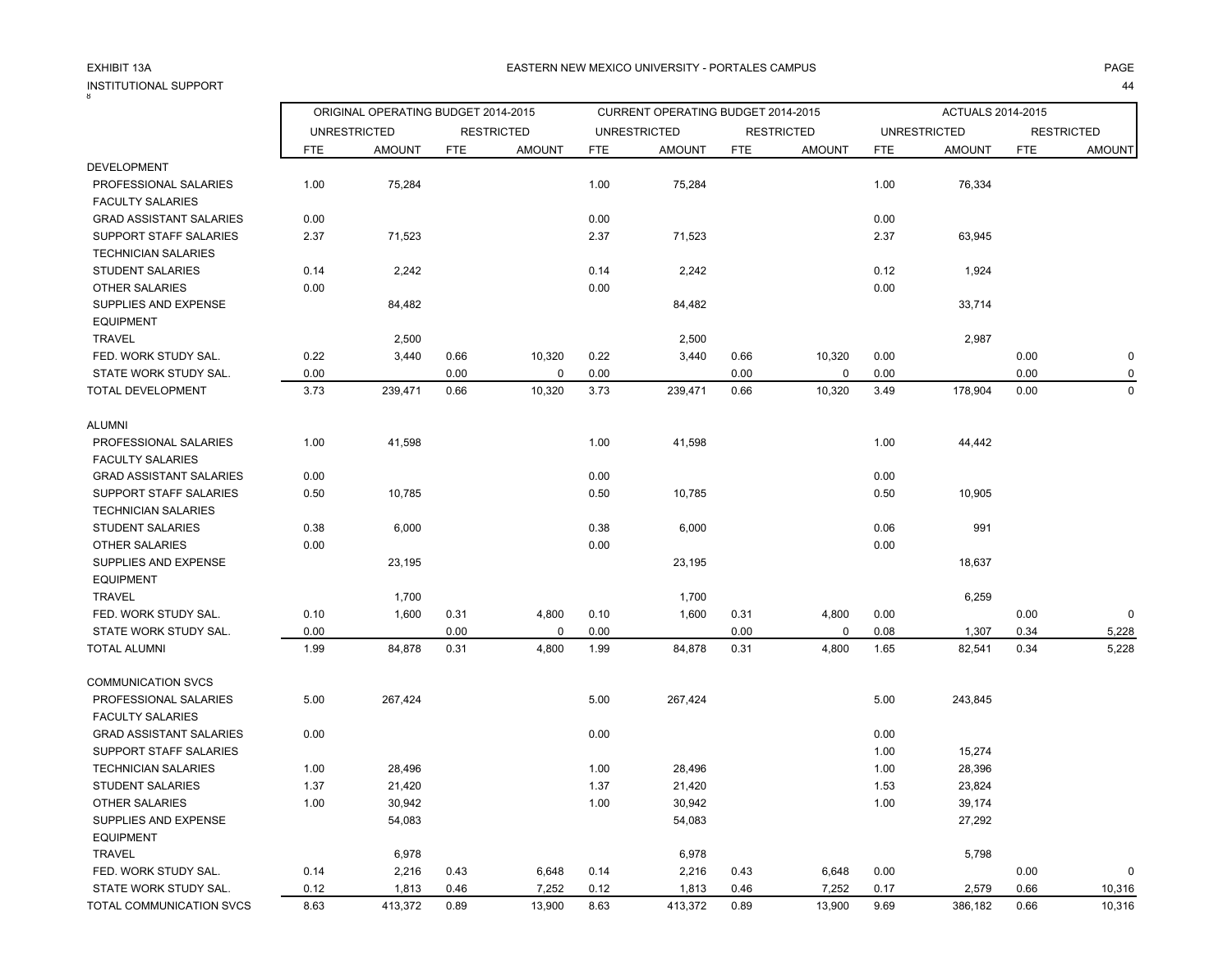# INSTITUTIONAL SUPPORT<br><sup>9</sup>

|                                    |            | ORIGINAL OPERATING BUDGET 2014-2015 |            |                   |            | CURRENT OPERATING BUDGET 2014-2015 |            |                   |            | ACTUALS 2014-2015   |            |                   |
|------------------------------------|------------|-------------------------------------|------------|-------------------|------------|------------------------------------|------------|-------------------|------------|---------------------|------------|-------------------|
|                                    |            | <b>UNRESTRICTED</b>                 |            | <b>RESTRICTED</b> |            | <b>UNRESTRICTED</b>                |            | <b>RESTRICTED</b> |            | <b>UNRESTRICTED</b> |            | <b>RESTRICTED</b> |
|                                    | <b>FTE</b> | <b>AMOUNT</b>                       | <b>FTE</b> | <b>AMOUNT</b>     | <b>FTE</b> | <b>AMOUNT</b>                      | <b>FTE</b> | <b>AMOUNT</b>     | <b>FTE</b> | <b>AMOUNT</b>       | <b>FTE</b> | <b>AMOUNT</b>     |
| <b>DUES &amp; MEMBERSHIPS</b>      |            |                                     |            |                   |            |                                    |            |                   |            |                     |            |                   |
| PROFESSIONAL SALARIES              |            |                                     |            |                   |            |                                    |            |                   |            |                     |            |                   |
| <b>FACULTY SALARIES</b>            |            |                                     |            |                   |            |                                    |            |                   |            |                     |            |                   |
| <b>GRAD ASSISTANT SALARIES</b>     | 0.00       |                                     |            |                   | 0.00       |                                    |            |                   | 0.00       |                     |            |                   |
| SUPPORT STAFF SALARIES             |            |                                     |            |                   |            |                                    |            |                   |            |                     |            |                   |
| <b>TECHNICIAN SALARIES</b>         |            |                                     |            |                   |            |                                    |            |                   |            |                     |            |                   |
| <b>STUDENT SALARIES</b>            | 0.00       |                                     |            |                   | 0.00       |                                    |            |                   | 0.00       |                     |            |                   |
| <b>OTHER SALARIES</b>              | 0.00       |                                     |            |                   | 0.00       |                                    |            |                   | 0.00       |                     |            |                   |
| SUPPLIES AND EXPENSE               |            | 48,015                              |            |                   |            | 48,015                             |            |                   |            | 85,637              |            |                   |
| <b>EQUIPMENT</b>                   |            |                                     |            |                   |            |                                    |            |                   |            |                     |            |                   |
| <b>TRAVEL</b>                      |            |                                     |            |                   |            |                                    |            |                   |            |                     |            |                   |
| FED. WORK STUDY SAL.               | 0.00       |                                     | 0.00       | $\mathbf 0$       | 0.00       |                                    | 0.00       | $\pmb{0}$         | 0.00       |                     | 0.00       | $\mathbf 0$       |
| STATE WORK STUDY SAL.              | 0.00       |                                     | 0.00       | $\mathbf 0$       | 0.00       |                                    | 0.00       | $\mathbf 0$       | 0.00       |                     | 0.00       | $\mathbf 0$       |
| TOTAL DUES & MEMBERSHIPS           | 0.00       | 48,015                              | 0.00       | $\mathbf 0$       | 0.00       | 48,015                             | 0.00       | $\mathbf 0$       | 0.00       | 85,637              | 0.00       | $\mathbf 0$       |
| COMMENCEMENT                       |            |                                     |            |                   |            |                                    |            |                   |            |                     |            |                   |
| PROFESSIONAL SALARIES              |            |                                     |            |                   |            |                                    |            |                   |            |                     |            |                   |
| <b>FACULTY SALARIES</b>            |            |                                     |            |                   |            |                                    |            |                   |            | 30                  |            |                   |
| <b>GRAD ASSISTANT SALARIES</b>     | 0.00       |                                     |            |                   | 0.00       |                                    |            |                   | 0.00       |                     |            |                   |
| SUPPORT STAFF SALARIES             |            |                                     |            |                   |            |                                    |            |                   |            |                     |            |                   |
| <b>TECHNICIAN SALARIES</b>         |            |                                     |            |                   |            |                                    |            |                   |            |                     |            |                   |
| <b>STUDENT SALARIES</b>            | 0.19       | 2,900                               |            |                   | 0.19       | 2,900                              |            |                   | 0.06       | 950                 |            |                   |
| <b>OTHER SALARIES</b>              | 0.00       |                                     |            |                   | 0.00       |                                    |            |                   | 0.00       |                     |            |                   |
| SUPPLIES AND EXPENSE               |            | 28,600                              |            |                   |            | 28,600                             |            |                   |            | 24,136              |            |                   |
| <b>EQUIPMENT</b>                   |            |                                     |            |                   |            |                                    |            |                   |            |                     |            |                   |
| <b>TRAVEL</b>                      |            |                                     |            |                   |            |                                    |            |                   |            |                     |            |                   |
| FED. WORK STUDY SAL.               | 0.00       |                                     | 0.00       | $\mathbf 0$       | 0.00       |                                    | 0.00       | 0                 | 0.00       |                     | 0.00       | 0                 |
| STATE WORK STUDY SAL.              | 0.00       |                                     | 0.00       | $\mathbf 0$       | 0.00       |                                    | 0.00       | $\mathbf 0$       | 0.00       |                     | 0.00       | $\mathbf 0$       |
| TOTAL COMMENCEMENT                 | 0.19       | 31,500                              | 0.00       | $\mathbf 0$       | 0.19       | 31,500                             | 0.00       | $\mathbf 0$       | 0.06       | 25,116              | 0.00       | $\mathbf 0$       |
| <b>RECEPTIONS &amp; PROMOTIONS</b> |            |                                     |            |                   |            |                                    |            |                   |            |                     |            |                   |
| PROFESSIONAL SALARIES              |            |                                     |            |                   |            |                                    |            |                   |            |                     |            |                   |
| <b>FACULTY SALARIES</b>            |            |                                     |            |                   |            |                                    |            |                   |            |                     |            |                   |
| <b>GRAD ASSISTANT SALARIES</b>     | 0.00       |                                     |            |                   | 0.00       |                                    |            |                   | 0.00       |                     |            |                   |
| SUPPORT STAFF SALARIES             |            |                                     |            |                   |            |                                    |            |                   |            |                     |            |                   |
| <b>TECHNICIAN SALARIES</b>         |            |                                     |            |                   |            |                                    |            |                   |            |                     |            |                   |
| <b>STUDENT SALARIES</b>            | 0.00       |                                     |            |                   | 0.00       |                                    |            |                   | 0.00       |                     |            |                   |
| OTHER SALARIES                     | 0.00       |                                     |            |                   | 0.00       |                                    |            |                   | 0.00       |                     |            |                   |
| SUPPLIES AND EXPENSE               |            | 28,500                              |            |                   |            | 28,500                             |            |                   |            | 39,132              |            |                   |
| <b>EQUIPMENT</b>                   |            |                                     |            |                   |            |                                    |            |                   |            |                     |            |                   |
| <b>TRAVEL</b>                      |            |                                     |            |                   |            |                                    |            |                   |            |                     |            |                   |
| FED. WORK STUDY SAL.               | 0.00       |                                     | 0.00       | $\mathbf 0$       | 0.00       |                                    | 0.00       | 0                 | 0.00       |                     | 0.00       | $\mathbf 0$       |
| STATE WORK STUDY SAL.              | 0.00       |                                     | 0.00       | $\mathbf 0$       | 0.00       |                                    | 0.00       | $\pmb{0}$         | 0.00       |                     | 0.00       | 0                 |
| TOTAL RECEPTIONS & PROMOTIONS      | 0.00       | 28.500                              | 0.00       | $\Omega$          | 0.00       | 28,500                             | 0.00       | $\mathbf 0$       | 0.00       | 39,132              | 0.00       | $\Omega$          |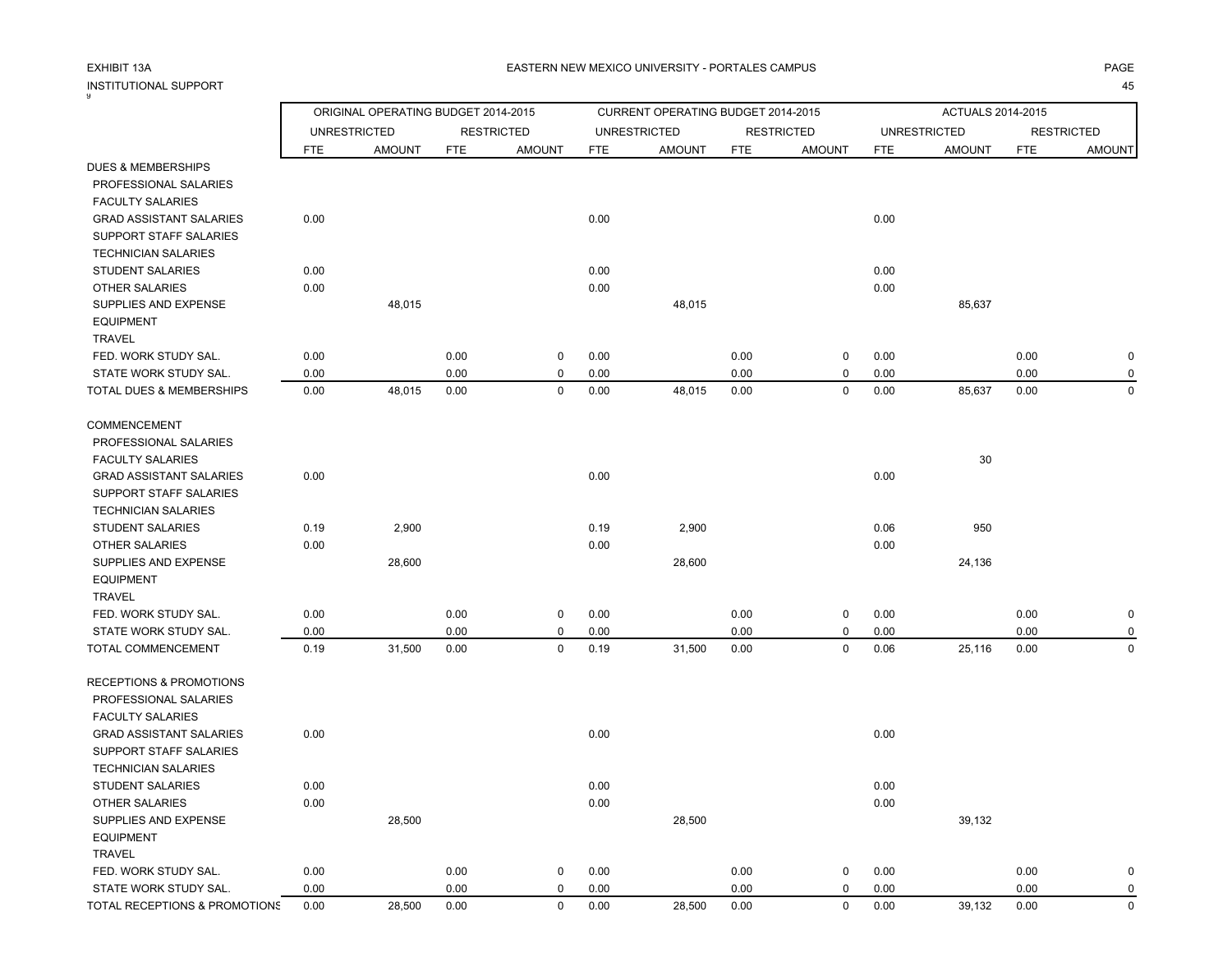EXHIBIT

ORIGINAL OPERATING BUDGET 2014-2015 CURRENT OPERATING BUDGET 2014-2015 ACTUALS 2014-2015

UNRESTRICTED RESTRICTED UNRESTRICTED RESTRICTED UNRESTRICTED RESTRICTED

|                                | FTE  | <b>AMOUNT</b> | <b>FTE</b> | <b>AMOUNT</b> | <b>FTE</b> | <b>AMOUNT</b>                          | <b>FTE</b> | <b>AMOUNT</b> | <b>FTE</b> | <b>AMOUNT</b> | <b>FTE</b> | <b>AMOUNT</b> |
|--------------------------------|------|---------------|------------|---------------|------------|----------------------------------------|------------|---------------|------------|---------------|------------|---------------|
|                                |      |               |            |               |            | * THIS PAGE INTENTIONALLY LEFT BLANK * |            |               |            |               |            |               |
| PROFESSIONAL SALARIES          |      |               |            |               |            |                                        |            |               |            |               |            |               |
| <b>FACULTY SALARIES</b>        |      |               |            |               |            |                                        |            |               |            |               |            |               |
| <b>GRAD ASSISTANT SALARIES</b> | 0.00 |               |            |               | 0.00       |                                        |            |               | 0.00       |               |            |               |
| SUPPORT STAFF SALARIES         |      |               |            |               |            |                                        |            |               |            |               |            |               |
| <b>TECHNICIAN SALARIES</b>     |      |               |            |               |            |                                        |            |               |            |               |            |               |
| <b>STUDENT SALARIES</b>        | 0.00 |               |            |               | 0.00       |                                        |            |               | 0.00       |               |            |               |
| OTHER SALARIES                 | 0.00 |               |            |               | 0.00       |                                        |            |               | 0.00       |               |            |               |
| SUPPLIES AND EXPENSE           |      |               |            |               |            |                                        |            |               |            |               |            |               |
| <b>EQUIPMENT</b>               |      |               |            |               |            |                                        |            |               |            |               |            |               |
| <b>TRAVEL</b>                  |      |               |            |               |            |                                        |            |               |            |               |            |               |
| FED. WORK STUDY SAL.           | 0.00 |               | 0.00       | 0             | 0.00       |                                        | 0.00       | 0             | 0.00       |               | 0.00       | $\pmb{0}$     |
| STATE WORK STUDY SAL.          | 0.00 |               | 0.00       | $\mathbf 0$   | 0.00       |                                        | 0.00       | 0             | 0.00       |               | 0.00       | $\mathbf 0$   |
| <b>TOTAL</b>                   | 0.00 | $\mathbf 0$   | 0.00       | $\mathbf 0$   | 0.00       | $\mathbf 0$                            | 0.00       | 0             | 0.00       | $\mathbf 0$   | 0.00       | $\mathbf 0$   |
| PROFESSIONAL SALARIES          |      |               |            |               |            |                                        |            |               |            |               |            |               |
| <b>FACULTY SALARIES</b>        |      |               |            |               |            |                                        |            |               |            |               |            |               |
| <b>GRAD ASSISTANT SALARIES</b> | 0.00 |               |            |               | 0.00       |                                        |            |               | 0.00       |               |            |               |
| SUPPORT STAFF SALARIES         |      |               |            |               |            |                                        |            |               |            |               |            |               |
| <b>TECHNICIAN SALARIES</b>     |      |               |            |               |            |                                        |            |               |            |               |            |               |
| <b>STUDENT SALARIES</b>        | 0.00 |               |            |               | 0.00       |                                        |            |               | 0.00       |               |            |               |
| <b>OTHER SALARIES</b>          | 0.00 |               |            |               | 0.00       |                                        |            |               | 0.00       |               |            |               |
| SUPPLIES AND EXPENSE           |      |               |            |               |            |                                        |            |               |            |               |            |               |
| <b>EQUIPMENT</b>               |      |               |            |               |            |                                        |            |               |            |               |            |               |
| <b>TRAVEL</b>                  |      |               |            |               |            |                                        |            |               |            |               |            |               |
| FED. WORK STUDY SAL.           | 0.00 |               | 0.00       | $\mathbf 0$   | 0.00       |                                        | 0.00       | 0             | 0.00       |               | 0.00       | $\mathbf 0$   |
| STATE WORK STUDY SAL.          | 0.00 |               | 0.00       | $\mathbf 0$   | 0.00       |                                        | 0.00       | 0             | 0.00       |               | 0.00       | 0             |
| TOTAL                          | 0.00 | $\mathsf 0$   | 0.00       | $\pmb{0}$     | 0.00       | 0                                      | 0.00       | 0             | 0.00       | $\mathbf 0$   | 0.00       | $\mathbf 0$   |
| PROFESSIONAL SALARIES          |      |               |            |               |            |                                        |            |               |            |               |            |               |
| <b>FACULTY SALARIES</b>        |      |               |            |               |            |                                        |            |               |            |               |            |               |
| <b>GRAD ASSISTANT SALARIES</b> | 0.00 |               |            |               | 0.00       |                                        |            |               | 0.00       |               |            |               |
| SUPPORT STAFF SALARIES         |      |               |            |               |            |                                        |            |               |            |               |            |               |
| <b>TECHNICIAN SALARIES</b>     |      |               |            |               |            |                                        |            |               |            |               |            |               |
| <b>STUDENT SALARIES</b>        | 0.00 |               |            |               | 0.00       |                                        |            |               | 0.00       |               |            |               |
| <b>OTHER SALARIES</b>          | 0.00 |               |            |               | 0.00       |                                        |            |               | 0.00       |               |            |               |
| SUPPLIES AND EXPENSE           |      |               |            |               |            |                                        |            |               |            |               |            |               |
| <b>EQUIPMENT</b>               |      |               |            |               |            |                                        |            |               |            |               |            |               |
| <b>TRAVEL</b>                  |      |               |            |               |            |                                        |            |               |            |               |            |               |
| FED. WORK STUDY SAL.           | 0.00 |               | 0.00       | 0             | 0.00       |                                        | 0.00       | 0             | 0.00       |               | 0.00       | $\pmb{0}$     |
| STATE WORK STUDY SAL.          | 0.00 |               | 0.00       | $\mathbf 0$   | 0.00       |                                        | 0.00       | 0             | 0.00       |               | 0.00       | $\mathbf 0$   |
| TOTAL                          | 0.00 | 0             | 0.00       | $\Omega$      | 0.00       | $\mathbf{0}$                           | 0.00       | $\Omega$      | 0.00       | $\mathbf 0$   | 0.00       | $\Omega$      |

PROFES FACULT

13A<br><sub>10</sub>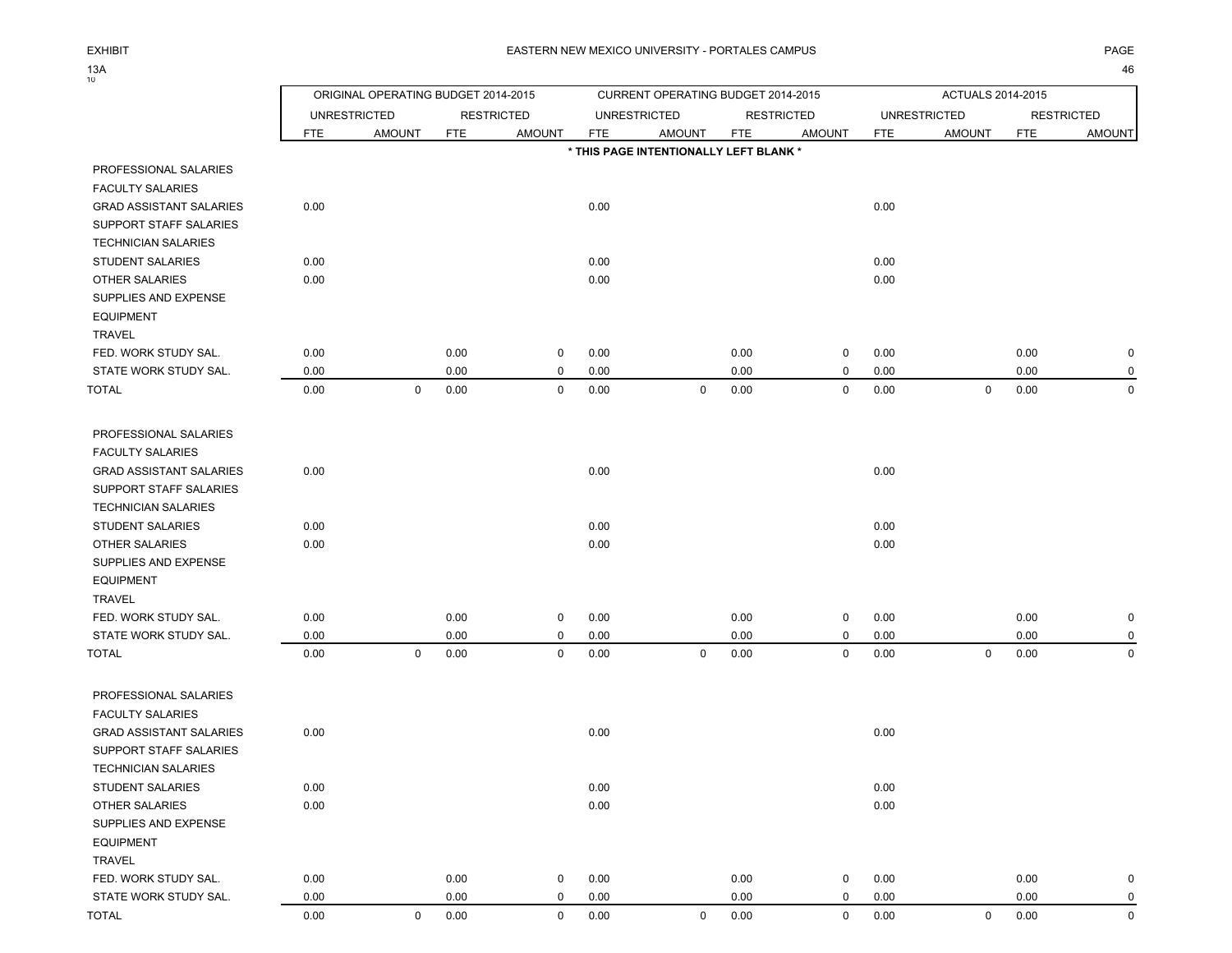# EXHIBIT 13AINSTITUTIONAL SUPPORT

T and the contract of the contract of the contract of the contract of the contract of the contract of the contract of the contract of the contract of the contract of the contract of the contract of the contract of the cont

|                                |                     | ORIGINAL OPERATING BUDGET 2014-2015 |      |                   |       | <b>CURRENT OPERATING BUDGET 2014-2015</b> |            |                   |       | <b>ACTUALS 2014-2015</b> |            |                   |
|--------------------------------|---------------------|-------------------------------------|------|-------------------|-------|-------------------------------------------|------------|-------------------|-------|--------------------------|------------|-------------------|
|                                | <b>UNRESTRICTED</b> |                                     |      | <b>RESTRICTED</b> |       | <b>UNRESTRICTED</b>                       |            | <b>RESTRICTED</b> |       | UNRESTRICTED             |            | <b>RESTRICTED</b> |
|                                | FTE                 | <b>AMOUNT</b>                       | FTE  | <b>AMOUNT</b>     | FTE   | <b>AMOUNT</b>                             | <b>FTE</b> | <b>AMOUNT</b>     | FTE   | <b>AMOUNT</b>            | <b>FTE</b> | <b>AMOUNT</b>     |
| <b>TOTALS EXHIBIT 13A's</b>    |                     |                                     |      |                   |       |                                           |            |                   |       |                          |            |                   |
| PROFESSIONAL SALARIES          | 32.05               | 2,227,486                           |      |                   | 32.05 | 2,227,486                                 |            |                   | 32.30 | 2,331,491                | 1.00       | 44,147            |
| <b>FACULTY SALARIES</b>        |                     |                                     |      |                   |       |                                           |            |                   |       | 1,530                    |            |                   |
| <b>GRAD ASSISTANT SALARIES</b> | 1.00                | 17,000                              |      |                   | 1.00  | 17,000                                    |            |                   | 1.05  | 17,825                   |            |                   |
| SUPPORT STAFF SALARIES         | 18.02               | 546,280                             |      |                   | 18.02 | 546,280                                   |            |                   | 19.02 | 575,482                  | 0.33       | 7,912             |
| <b>TECHNICIAN SALARIES</b>     | 8.00                | 336,346                             |      |                   | 8.00  | 336,346                                   |            |                   | 8.00  | 365,476                  |            |                   |
| <b>STUDENT SALARIES</b>        | 6.42                | 100,083                             |      |                   | 6.42  | 100.083                                   |            |                   | 7.16  | 111,768                  | 0.18       | 2,865             |
| <b>OTHER SALARIES</b>          | 1.71                | 41,942                              |      |                   | 1.71  | 41,942                                    |            |                   | 1.62  | 48,813                   |            |                   |
| SUPPLIES AND EXPENSE           |                     | 1,137,762                           |      |                   |       | 1,137,762                                 |            |                   |       | 1,576,629                |            | 183,479           |
| <b>EQUIPMENT</b>               |                     |                                     |      |                   |       |                                           |            |                   |       |                          |            |                   |
| <b>TRAVEL</b>                  |                     | 60,621                              |      |                   |       | 60,621                                    |            |                   |       | 70.896                   |            | 9,052             |
| FED. WORK STUDY SAL.           | 1.77                | 27,630                              | 5.31 | 82,890            | 1.77  | 27,630                                    | 5.31       | 82,890            |       |                          | 2.72       | 42,505            |
| STATE WORK STUDY SAL.          | 0.49                | 7,641                               | 1.96 | 30,564            | 0.49  | 7,641                                     | 1.96       | 30,564            | 0.49  | 7,570                    | 1.94       | 30,280            |
| <b>TOTAL</b>                   | 69.45               | 4,502,791                           | 7.27 | 113,454           | 69.45 | 4,502,791                                 | 7.27       | 113,454           | 69.63 | 5,107,480                | 6.18       | 320,240           |

 PROFESSIONAL SALARIES FACULTY SALARIES GRAD ASSISTANT SALARIES SUPPORT STAFF SALARIES TECHNICIAN SALARIES STUDENT SALARIES OTHER SALARIES SUPPLIES AND EXPENSE EQUIPMENT TRAVEL FED. WORK STUDY SAL. STATE WORK STUDY SAL. TOTAL

 PROFESSIONAL SALARIES FACULTY SALARIES GRAD ASSISTANT SALARIES SUPPORT STAFF SALARIES TECHNICIAN SALARIES STUDENT SALARIES OTHER SALARIES SUPPLIES AND EXPENSE EQUIPMENT TRAVEL FED. WORK STUDY SAL. STATE WORK STUDY SAL. TOTAL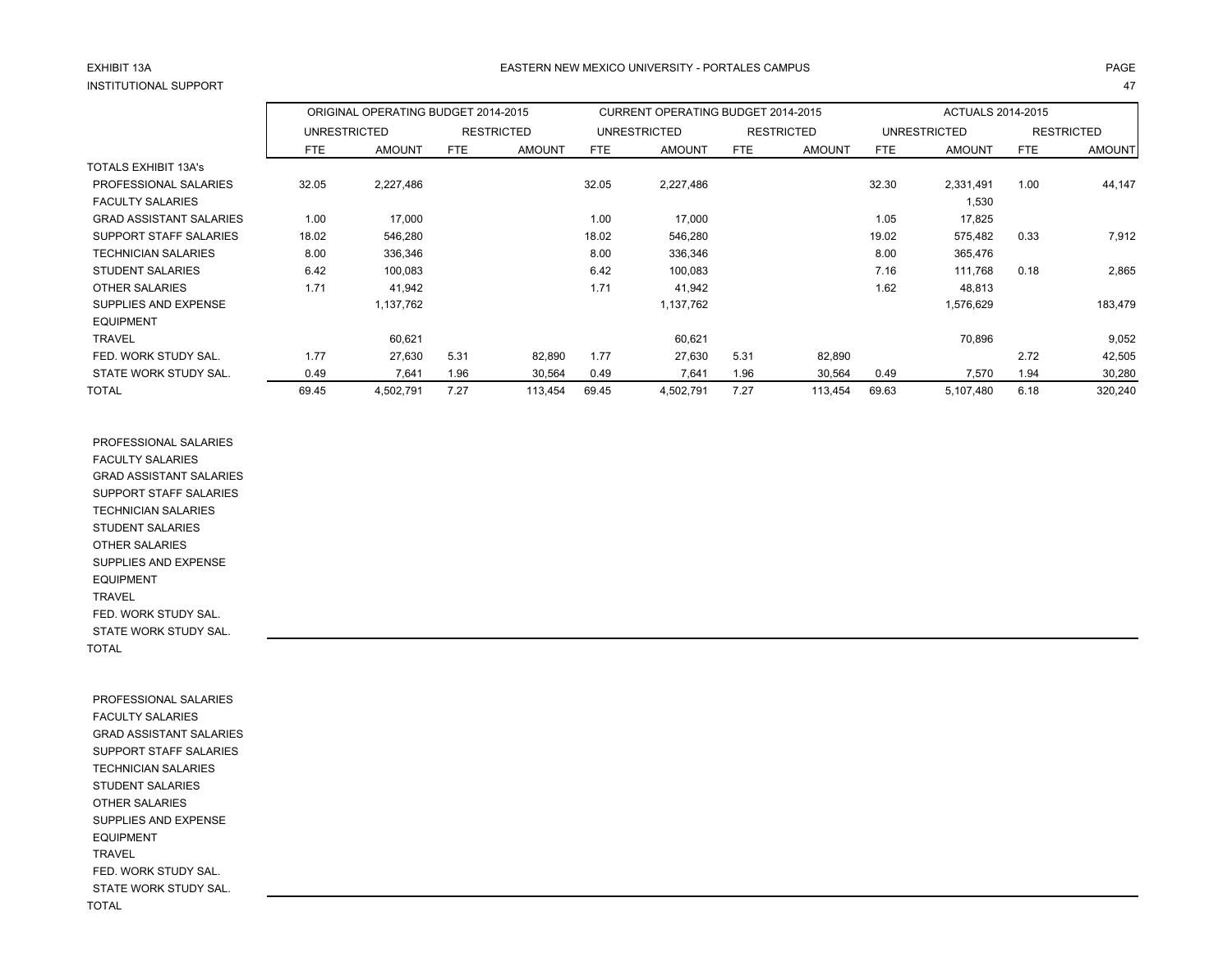### EXHIBIT 14OPERATION AND MAINTENANCE OF PLANTт произведения на селото на 148 метата на 148 метата на 148 метата на 148 метата 148 метата 148

|                                    |            | ORIGINAL OPERATING BUDGET 2014-2015 |             |                   |            | CURRENT OPERATING BUDGET 2014-2015 |             |                   |             | ACTUALS 2014-2015   |             |                   |
|------------------------------------|------------|-------------------------------------|-------------|-------------------|------------|------------------------------------|-------------|-------------------|-------------|---------------------|-------------|-------------------|
|                                    |            | <b>UNRESTRICTED</b>                 |             | <b>RESTRICTED</b> |            | <b>UNRESTRICTED</b>                |             | <b>RESTRICTED</b> |             | <b>UNRESTRICTED</b> |             | <b>RESTRICTED</b> |
|                                    | <b>FTE</b> | <b>AMOUNT</b>                       | <b>FTE</b>  | <b>AMOUNT</b>     | <b>FTE</b> | <b>AMOUNT</b>                      | <b>FTE</b>  | <b>AMOUNT</b>     | <b>FTE</b>  | <b>AMOUNT</b>       | <b>FTE</b>  | <b>AMOUNT</b>     |
| PLANT ADMINISTRATION               | 10.26      | 371,741                             | 0.00        | $\mathbf 0$       | 10.26      | 371,741                            | 0.00        | $\mathbf 0$       | 8.40        | 341,395             | 0.35        | 5,520             |
| <b>CUSTODIAL SERVICES</b>          | 25.31      | 687,387                             | 0.00        | $\mathbf 0$       | 25.31      | 687,387                            | 0.00        | $\pmb{0}$         | 25.05       | 714,013             | 0.00        | $\mathbf 0$       |
| <b>GROUNDS SERVICES</b>            | 14.00      | 589,693                             | 0.00        | 0                 | 14.00      | 589,693                            | 0.00        | $\mathbf 0$       | 14.26       | 613,760             | 0.00        |                   |
| <b>BUILDING SERVICES</b>           | 8.00       | 334,795                             | 0.00        | $\Omega$          | 8.00       | 334,795                            | 0.00        | $\mathbf 0$       | 8.00        | 327,147             | 0.00        |                   |
| MECHANICAL SERVICES                | 6.00       | 419,917                             | 0.00        | 0                 | 6.00       | 419,917                            | 0.00        | $\mathbf 0$       | 3.00        | 379,663             | 0.00        |                   |
| <b>AUTOS AND TRUCKS</b>            | 1.00       | 53,233                              | 0.00        | 0                 | 1.00       | 53,233                             | 0.00        | 0                 | 1.00        | 42,910              | 0.00        | 0                 |
| SAFETY/HAZARDOUS MAT               | 1.19       | 102,475                             | 0.19        | 3,000             | 1.19       | 102,475                            | 0.19        | 3,000             | 0.27        | 101,599             | 0.00        | $\Omega$          |
| <b>HVAC</b>                        | 1.00       | 445,909                             | 0.00        | $\Omega$          | 1.00       | 445,909                            | 0.00        | $\mathbf 0$       | 0.00        | 331,926             | 0.00        | $\mathbf 0$       |
| TOTAL PLANT OPER & MAIN            | 66.76      | 3,005,150                           | 0.19        | 3,000             | 66.76      | 3,005,150                          | 0.19        | 3,000             | 59.99       | 2,852,413           | 0.35        | 5,520             |
| DIST COSTS (TEL, POST, PRINT, IMG) |            | 63,848                              |             |                   |            | 63,848                             |             |                   |             | 63,848              |             |                   |
| <b>COMPUTER CHARGES</b>            |            | 112,888                             |             |                   |            | 112,888                            |             |                   |             | 112,888             |             |                   |
| <b>MISCELLANEOUS</b>               |            | $\pmb{0}$                           |             | 97,000            |            | 21,000                             |             | 97,000            |             |                     |             | 1,265             |
| FEDERAL WORK STUDY                 |            |                                     |             |                   |            |                                    |             |                   |             |                     | 0.24        | 3,696             |
| STATE WORK STUDY                   |            |                                     |             |                   |            |                                    |             |                   |             |                     |             |                   |
| OTHER FRINGES                      |            | 23,725                              |             |                   |            | 23,725                             |             |                   |             |                     |             |                   |
| <b>RETIREMENT</b>                  |            | 262,858                             |             |                   |            | 262,858                            |             |                   |             | 247,477             |             |                   |
| SOCIAL SECURITY                    |            | 144,666                             |             |                   |            | 144,666                            |             |                   |             | 124,415             |             |                   |
| <b>GROUP INSURANCE</b>             |            | 383,877                             |             |                   |            | 383,877                            |             |                   |             | 249,380             |             |                   |
| <b>WORKER'S COMPENSATION</b>       |            | 35,657                              |             |                   |            | 35,657                             |             |                   |             | 32,243              |             |                   |
| UNEMPLOYMENT COMPENSATION          |            | 22,693                              |             |                   |            | 22,693                             |             |                   |             | 21,526              |             |                   |
| <b>RETIREE HEALTH</b>              |            | 37,821                              |             |                   |            | 37,821                             |             |                   |             | 35,609              |             |                   |
| <b>WAIVER OF TUITION</b>           |            | 13,948                              |             |                   |            | 13,948                             |             |                   |             | 2,469               |             |                   |
| ANNUAL LEAVE                       |            |                                     |             |                   |            |                                    |             |                   |             | $-4,958$            |             |                   |
| <b>FUEL</b>                        |            | 400,000                             |             |                   |            | 400,000                            |             |                   |             | 254,734             |             |                   |
| <b>ELECTRICITY</b>                 |            | 1,260,000                           |             |                   |            | 1,260,000                          |             |                   |             | 1,128,781           |             |                   |
| <b>WATER</b>                       |            | 100,000                             |             |                   |            | 100,000                            |             |                   |             | 69,421              |             |                   |
| <b>SEWER</b>                       |            | 20,000                              |             |                   |            | 20,000                             |             |                   |             | 10,404              |             |                   |
| <b>GARBAGE DISPOSAL</b>            |            | 10,000                              |             |                   |            | 10,000                             |             |                   |             | 7,519               |             |                   |
| PROPERTY INSURANCE                 |            | 590,000                             |             |                   |            | 590,000                            |             |                   |             | 557,968             |             |                   |
| TOTAL ITEMS NOT IN 14A's           |            | 3,481,982                           | $\mathsf 0$ | 97,000            | $\pmb{0}$  | 3,502,982                          | $\mathbf 0$ | 97,000            | $\mathsf 0$ | 2,913,724           | $\mathbf 0$ | 4,961             |
| TOTAL GROSS PLANT                  | 66.76      | 6,487,132                           | 0.19        | 100,000           | 66.76      | 6,508,132                          | 0.19        | 100,000           | 59.99       | 5,766,137           | 0.59        | 10,481            |
| LESS COST DIST TO:                 |            |                                     |             |                   |            |                                    |             |                   |             |                     |             |                   |
| <b>INTERNAL SERVICE</b>            |            |                                     |             |                   |            |                                    |             |                   |             |                     |             |                   |
| <b>AUXILIARIES</b>                 |            | (143, 920)                          |             |                   |            | (143,920)                          |             |                   |             | (143,920)           |             |                   |
| <b>ATHLETICS</b>                   |            | (4, 212)                            |             |                   |            | (4, 212)                           |             |                   |             | (4, 212)            |             |                   |
| <b>TOTAL CHARGES</b>               |            | (148, 132)                          | $\mathbf 0$ | $\pmb{0}$         | 0          | (148, 132)                         | 0           | $\mathbf 0$       | $\mathbf 0$ | (148, 132)          | 0           | $\mathbf 0$       |
| TOTAL PLANT O & M                  | 66.76      | 6,339,000                           | 0.19        | 100,000           | 66.76      | 6,360,000                          | 0.19        | 100,000           | 59.99       | 5,618,005           | 0.59        | 10,481            |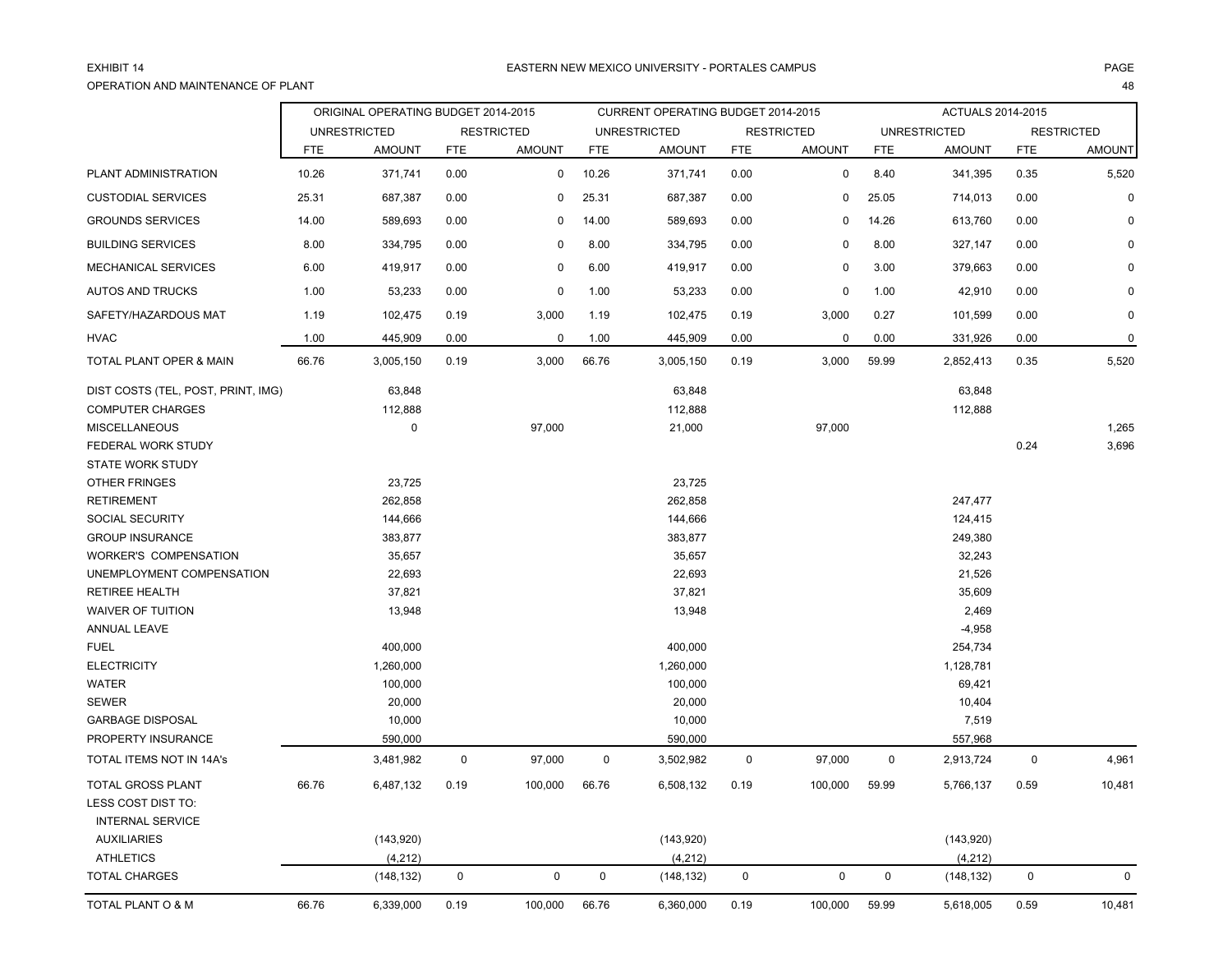OPERATION & MAINTENANCE OF PLANT

### A EASTERN NEW MEXICO UNIVERSITY - PORTALES CAMPUS AND AND AND ANGELES ON A PAGE AND A PAGE

| $\overline{1}$                                       |            | ORIGINAL OPERATING BUDGET 2014-2015 |            |                   |            | CURRENT OPERATING BUDGET 2014-2015 |            |                   |            | ACTUALS 2014-2015   |            |                   |
|------------------------------------------------------|------------|-------------------------------------|------------|-------------------|------------|------------------------------------|------------|-------------------|------------|---------------------|------------|-------------------|
|                                                      |            | <b>UNRESTRICTED</b>                 |            | <b>RESTRICTED</b> |            | <b>UNRESTRICTED</b>                |            | <b>RESTRICTED</b> |            | <b>UNRESTRICTED</b> |            | <b>RESTRICTED</b> |
|                                                      | <b>FTE</b> | <b>AMOUNT</b>                       | <b>FTE</b> | <b>AMOUNT</b>     | <b>FTE</b> | <b>AMOUNT</b>                      | <b>FTE</b> | <b>AMOUNT</b>     | <b>FTE</b> | <b>AMOUNT</b>       | <b>FTE</b> | <b>AMOUNT</b>     |
| PLANT ADMINISTRATION                                 | 3.00       |                                     |            |                   |            |                                    |            |                   |            |                     |            |                   |
| PROFESSIONAL SALARIES<br><b>FACULTY SALARIES</b>     | 3.00       | 222,824                             |            |                   | 3.00       | 222,824                            |            |                   | 3.00       | 225,410             |            |                   |
| <b>GRAD ASSISTANT SALARIES</b>                       | 0.00       |                                     |            |                   | 0.00       |                                    |            |                   | 0.00       |                     |            |                   |
| SUPPORT STAFF SALARIES<br><b>TECHNICIAN SALARIES</b> | 2.00       | 54,017                              |            |                   | 2.00       | 54,017                             |            |                   | 2.00       | 51,901              |            |                   |
| <b>STUDENT SALARIES</b>                              | 5.26       | 82,000                              |            |                   | 5.26       | 82,000                             |            |                   | 3.17       | 49,416              |            |                   |
| <b>OTHER SALARIES</b>                                | 0.00       |                                     |            |                   | 0.00       |                                    |            |                   | 0.14       | 2,223               |            |                   |
| SUPPLIES AND EXPENSE<br><b>EQUIPMENT</b>             |            | 12,900                              |            |                   |            | 12,900                             |            |                   |            | 10,777              |            |                   |
| <b>TRAVEL</b>                                        |            |                                     |            |                   |            |                                    |            |                   |            | 288                 |            |                   |
| FED. WORK STUDY SAL.                                 | 0.00       |                                     | 0.00       | $\mathbf 0$       | 0.00       |                                    | 0.00       | 0                 | 0.00       |                     | 0.00       | $\mathbf 0$       |
| STATE WORK STUDY SAL.                                | 0.00       |                                     | 0.00       | 0                 | 0.00       |                                    | 0.00       | 0                 | 0.09       | 1,380               | 0.35       | 5,520             |
| TOTAL PLANT ADMINISTRATION                           | 10.26      | 371,741                             | 0.00       | 0                 | 10.26      | 371,741                            | 0.00       | 0                 | 8.40       | 341,395             | 0.35       | 5,520             |
| <b>CUSTODIAL SERVICES</b>                            |            |                                     |            |                   |            |                                    |            |                   |            |                     |            |                   |
| PROFESSIONAL SALARIES                                | 2.00       | 72,706                              |            |                   | 2.00       | 72,706                             |            |                   | 2.00       | 74,353              |            |                   |
| <b>FACULTY SALARIES</b>                              |            |                                     |            |                   |            |                                    |            |                   |            |                     |            |                   |
| <b>GRAD ASSISTANT SALARIES</b>                       | 0.00       |                                     |            |                   | 0.00       |                                    |            |                   | 0.00       |                     |            |                   |
| <b>SUPPORT STAFF SALARIES</b>                        |            |                                     |            |                   |            |                                    |            |                   |            |                     |            |                   |
| <b>TECHNICIAN SALARIES</b>                           | 23.00      | 491,817                             |            |                   | 23.00      | 491,817                            |            |                   | 23.00      | 506,840             |            |                   |
| <b>STUDENT SALARIES</b>                              | 0.00       |                                     |            |                   | 0.00       |                                    |            |                   | 0.00       |                     |            |                   |
| <b>OTHER SALARIES</b>                                | 0.31       | 4,864                               |            |                   | 0.31       | 4,864                              |            |                   | 0.05       | 853                 |            |                   |
| SUPPLIES AND EXPENSE<br><b>EQUIPMENT</b>             |            | 118,000                             |            |                   |            | 118,000                            |            |                   |            | 131,967             |            |                   |
| <b>TRAVEL</b>                                        |            |                                     |            |                   |            |                                    |            |                   |            |                     |            |                   |
| FED. WORK STUDY SAL.                                 | 0.00       |                                     | 0.00       | $\mathbf 0$       | 0.00       |                                    | 0.00       | 0                 | 0.00       |                     | 0.00       | 0                 |
| STATE WORK STUDY SAL.                                | 0.00       |                                     | 0.00       | 0                 | 0.00       |                                    | 0.00       | 0                 | 0.00       |                     | 0.00       | 0                 |
| TOTAL CUSTODIAL SERVICES                             | 25.31      | 687,387                             | 0.00       | 0                 | 25.31      | 687,387                            | 0.00       | 0                 | 25.05      | 714,013             | 0.00       | 0                 |
| <b>GROUNDS SERVICES</b>                              |            |                                     |            |                   |            |                                    |            |                   |            |                     |            |                   |
| PROFESSIONAL SALARIES                                | 1.00       | 48,819                              |            |                   | 1.00       | 48,819                             |            |                   | 1.00       | 49,386              |            |                   |
| <b>FACULTY SALARIES</b>                              |            |                                     |            |                   |            |                                    |            |                   |            |                     |            |                   |
| <b>GRAD ASSISTANT SALARIES</b>                       | 0.00       |                                     |            |                   | 0.00       |                                    |            |                   | 0.00       |                     |            |                   |
| SUPPORT STAFF SALARIES                               |            |                                     |            |                   |            |                                    |            |                   |            |                     |            |                   |
| <b>TECHNICIAN SALARIES</b>                           | 13.00      | 345,404                             |            |                   | 13.00      | 345,404                            |            |                   | 13.00      | 356,490             |            |                   |
| <b>STUDENT SALARIES</b>                              | 0.00       |                                     |            |                   | 0.00       |                                    |            |                   | 0.26       | 4,059               |            |                   |
| OTHER SALARIES                                       | $0.00\,$   |                                     |            |                   | 0.00       |                                    |            |                   | 0.00       |                     |            |                   |
| SUPPLIES AND EXPENSE                                 |            | 189,040                             |            |                   |            | 189,040                            |            |                   |            | 203,689             |            |                   |
| <b>EQUIPMENT</b>                                     |            | 6,430                               |            |                   |            | 6,430                              |            |                   |            |                     |            |                   |
| <b>TRAVEL</b>                                        |            |                                     |            |                   |            |                                    |            |                   |            | 136                 |            |                   |
| FED. WORK STUDY SAL.                                 | 0.00       |                                     | 0.00       | 0                 | 0.00       |                                    | 0.00       | 0                 | 0.00       |                     | 0.00       | 0                 |
| STATE WORK STUDY SAL.                                | 0.00       |                                     | 0.00       | 0                 | 0.00       |                                    | 0.00       | 0                 | 0.00       |                     | 0.00       | 0                 |
| TOTAL GROUNDS SERVICES                               | 14.00      | 589,693                             | 0.00       | 0                 | 14.00      | 589,693                            | 0.00       | 0                 | 14.26      | 613,760             | 0.00       | $\mathbf 0$       |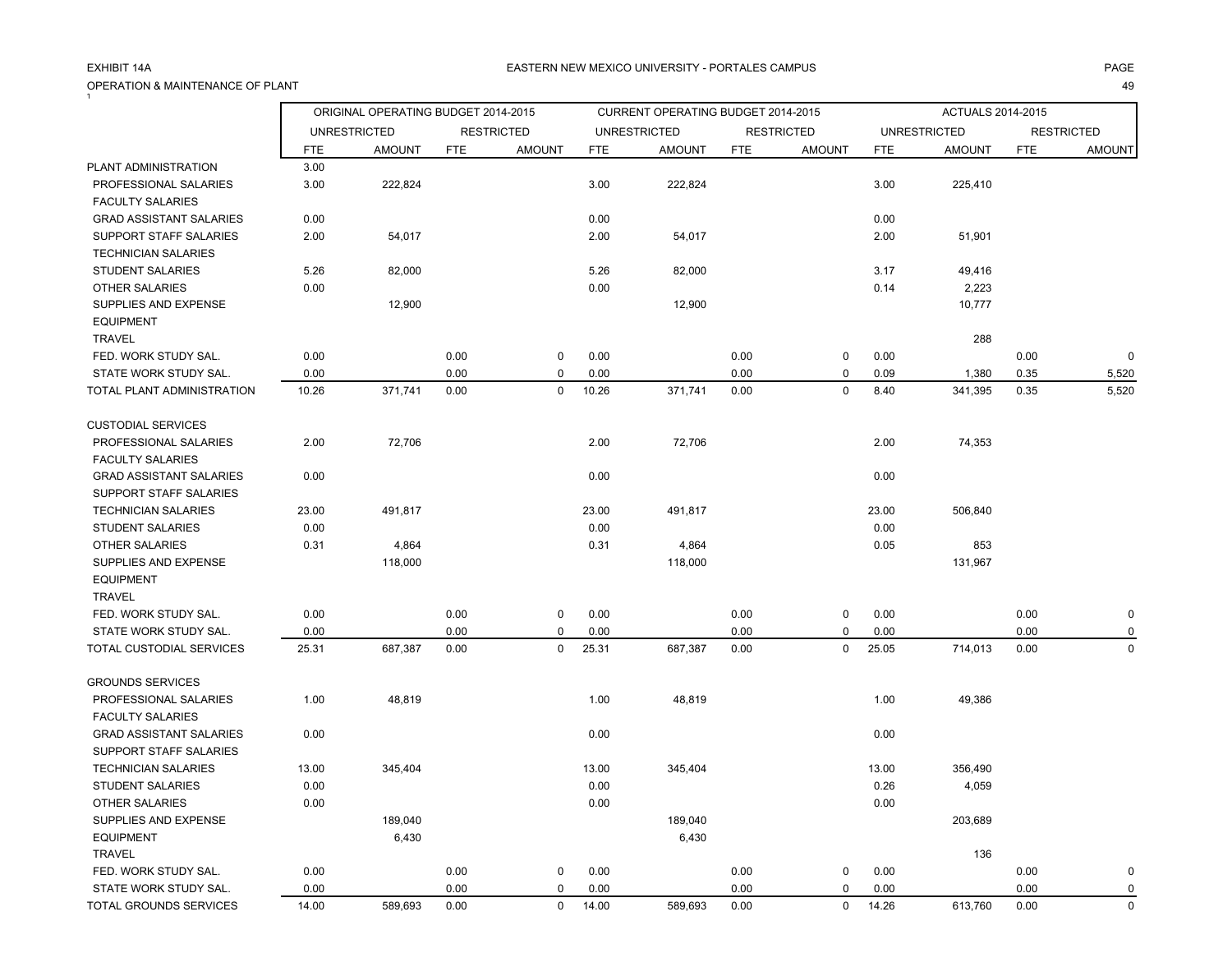| $\mathbf{Z}$                   |            | ORIGINAL OPERATING BUDGET 2014-2015 |            |                   |            | CURRENT OPERATING BUDGET 2014-2015 |            |                   |            | ACTUALS 2014-2015   |            |                   |
|--------------------------------|------------|-------------------------------------|------------|-------------------|------------|------------------------------------|------------|-------------------|------------|---------------------|------------|-------------------|
|                                |            | <b>UNRESTRICTED</b>                 |            | <b>RESTRICTED</b> |            | <b>UNRESTRICTED</b>                |            | <b>RESTRICTED</b> |            | <b>UNRESTRICTED</b> |            | <b>RESTRICTED</b> |
|                                | <b>FTE</b> | <b>AMOUNT</b>                       | <b>FTE</b> | <b>AMOUNT</b>     | <b>FTE</b> | <b>AMOUNT</b>                      | <b>FTE</b> | <b>AMOUNT</b>     | <b>FTE</b> | <b>AMOUNT</b>       | <b>FTE</b> | <b>AMOUNT</b>     |
| <b>BUILDING SERVICES</b>       |            |                                     |            |                   |            |                                    |            |                   |            |                     |            |                   |
| PROFESSIONAL SALARIES          |            |                                     |            |                   |            |                                    |            |                   |            |                     |            |                   |
| <b>FACULTY SALARIES</b>        |            |                                     |            |                   |            |                                    |            |                   |            |                     |            |                   |
| <b>GRAD ASSISTANT SALARIES</b> | 0.00       |                                     |            |                   | 0.00       |                                    |            |                   | 0.00       |                     |            |                   |
| SUPPORT STAFF SALARIES         |            |                                     |            |                   |            |                                    |            |                   |            |                     |            |                   |
| <b>TECHNICIAN SALARIES</b>     | 8.00       | 262,995                             |            |                   | 8.00       | 262,995                            |            |                   | 8.00       | 266,631             |            |                   |
| <b>STUDENT SALARIES</b>        | 0.00       |                                     |            |                   | 0.00       |                                    |            |                   | 0.00       |                     |            |                   |
| OTHER SALARIES                 | 0.00       |                                     |            |                   | 0.00       |                                    |            |                   | 0.00       |                     |            |                   |
| SUPPLIES AND EXPENSE           |            | 71,800                              |            |                   |            | 71,800                             |            |                   |            | 60,516              |            |                   |
| <b>EQUIPMENT</b>               |            |                                     |            |                   |            |                                    |            |                   |            |                     |            |                   |
| TRAVEL                         |            |                                     |            |                   |            |                                    |            |                   |            |                     |            |                   |
| FED. WORK STUDY SAL.           | 0.00       |                                     | 0.00       | 0                 | 0.00       |                                    | 0.00       | 0                 | 0.00       |                     | 0.00       | 0                 |
| STATE WORK STUDY SAL.          | 0.00       |                                     | 0.00       | 0                 | 0.00       |                                    | 0.00       | 0                 | 0.00       |                     | 0.00       | 0                 |
| TOTAL BUILDING SERVICES        | 8.00       | 334,795                             | 0.00       | 0                 | 8.00       | 334,795                            | 0.00       | 0                 | 8.00       | 327,147             | 0.00       | $\mathbf 0$       |
| MECHANICAL SERVICES            |            |                                     |            |                   |            |                                    |            |                   |            |                     |            |                   |
| PROFESSIONAL SALARIES          | 1.00       | 59,017                              |            |                   | 1.00       | 59,017                             |            |                   | 1.00       | 61,091              |            |                   |
| <b>FACULTY SALARIES</b>        |            |                                     |            |                   |            |                                    |            |                   |            |                     |            |                   |
| <b>GRAD ASSISTANT SALARIES</b> | 0.00       |                                     |            |                   | 0.00       |                                    |            |                   | 0.00       |                     |            |                   |
| SUPPORT STAFF SALARIES         |            |                                     |            |                   |            |                                    |            |                   |            |                     |            |                   |
| <b>TECHNICIAN SALARIES</b>     | 5.00       | 214,900                             |            |                   | 5.00       | 214,900                            |            |                   | 2.00       | 72,605              |            |                   |
| <b>STUDENT SALARIES</b>        | 0.00       |                                     |            |                   | 0.00       |                                    |            |                   | 0.00       |                     |            |                   |
| <b>OTHER SALARIES</b>          |            |                                     |            |                   |            |                                    |            |                   |            |                     |            |                   |
| SUPPLIES AND EXPENSE           |            | 144,000                             |            |                   |            | 144,000                            |            |                   |            | 245,473             |            |                   |
| <b>EQUIPMENT</b>               |            | 2,000                               |            |                   |            | 2,000                              |            |                   |            |                     |            |                   |
| <b>TRAVEL</b>                  |            |                                     |            |                   |            |                                    |            |                   |            | 494                 |            |                   |
| FED. WORK STUDY SAL.           | 0.00       |                                     | 0.00       | 0                 | 0.00       |                                    | 0.00       | 0                 | 0.00       |                     | 0.00       | $\pmb{0}$         |
| STATE WORK STUDY SAL.          | 0.00       |                                     | 0.00       | $\mathbf 0$       | 0.00       |                                    | 0.00       | 0                 | 0.00       |                     | 0.00       | 0                 |
| TOTAL MECHANICAL SERVICES      | 6.00       | 419,917                             | 0.00       | $\mathbf 0$       | 6.00       | 419,917                            | 0.00       | $\mathbf 0$       | 3.00       | 379,663             | 0.00       | $\mathbf 0$       |
| <b>AUTOS AND TRUCKS</b>        |            |                                     |            |                   |            |                                    |            |                   |            |                     |            |                   |
| PROFESSIONAL SALARIES          |            |                                     |            |                   |            |                                    |            |                   |            |                     |            |                   |
| <b>FACULTY SALARIES</b>        |            |                                     |            |                   |            |                                    |            |                   |            |                     |            |                   |
| <b>GRAD ASSISTANT SALARIES</b> | 0.00       |                                     |            |                   | 0.00       |                                    |            |                   | 0.00       |                     |            |                   |
| <b>SUPPORT STAFF SALARIES</b>  |            |                                     |            |                   |            |                                    |            |                   |            |                     |            |                   |
| <b>TECHNICIAN SALARIES</b>     | 1.00       | 31,533                              |            |                   | 1.00       | 31,533                             |            |                   | 1.00       | 32,101              |            |                   |
| <b>STUDENT SALARIES</b>        | 0.00       |                                     |            |                   | 0.00       |                                    |            |                   | 0.00       |                     |            |                   |
| OTHER SALARIES                 | 0.00       |                                     |            |                   | 0.00       |                                    |            |                   | 0.00       |                     |            |                   |
| SUPPLIES AND EXPENSE           |            | 21,700                              |            |                   |            | 21,700                             |            |                   |            | 10,809              |            |                   |
| <b>EQUIPMENT</b>               |            |                                     |            |                   |            |                                    |            |                   |            |                     |            |                   |
| <b>TRAVEL</b>                  |            |                                     |            |                   |            |                                    |            |                   |            |                     |            |                   |
| FED. WORK STUDY SAL.           | 0.00       |                                     | 0.00       | 0                 | 0.00       |                                    | 0.00       | 0                 | 0.00       |                     | 0.00       | $\pmb{0}$         |
| STATE WORK STUDY SAL.          | 0.00       |                                     | 0.00       | 0                 | 0.00       |                                    | 0.00       | 0                 | 0.00       |                     | 0.00       | 0                 |
| TOTAL AUTOS AND TRUCKS         | 1.00       | 53,233                              | 0.00       | $\mathbf 0$       | 1.00       | 53,233                             | 0.00       | $\mathbf 0$       | 1.00       | 42,910              | 0.00       | $\mathbf 0$       |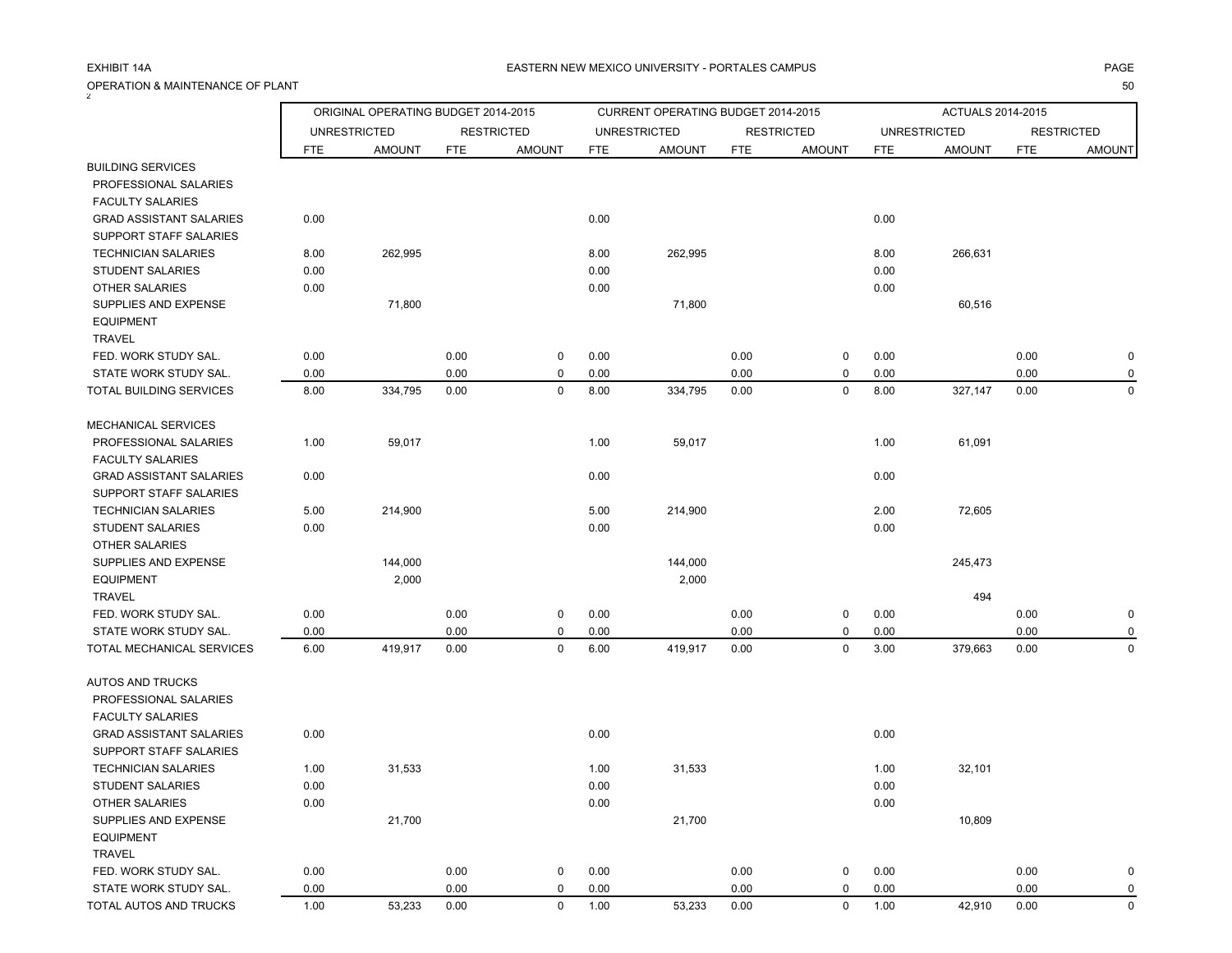|                                                           |              | ORIGINAL OPERATING BUDGET 2014-2015 |              |                   |              | CURRENT OPERATING BUDGET 2014-2015 |              |                   |              | ACTUALS 2014-2015   |              |                            |
|-----------------------------------------------------------|--------------|-------------------------------------|--------------|-------------------|--------------|------------------------------------|--------------|-------------------|--------------|---------------------|--------------|----------------------------|
|                                                           |              | <b>UNRESTRICTED</b>                 |              | <b>RESTRICTED</b> |              | <b>UNRESTRICTED</b>                |              | <b>RESTRICTED</b> |              | <b>UNRESTRICTED</b> |              | <b>RESTRICTED</b>          |
|                                                           | <b>FTE</b>   | <b>AMOUNT</b>                       | <b>FTE</b>   | <b>AMOUNT</b>     | <b>FTE</b>   | <b>AMOUNT</b>                      | <b>FTE</b>   | <b>AMOUNT</b>     | <b>FTE</b>   | <b>AMOUNT</b>       | <b>FTE</b>   | <b>AMOUNT</b>              |
| SAFETY/HAZARDOUS MAT                                      |              |                                     |              |                   |              |                                    |              |                   |              |                     |              |                            |
| PROFESSIONAL SALARIES                                     | 1.00         | 43,375                              |              |                   | 1.00         | 43,375                             |              |                   |              | 43,878              |              |                            |
| <b>FACULTY SALARIES</b>                                   |              |                                     |              |                   |              |                                    |              |                   |              |                     |              |                            |
| <b>GRAD ASSISTANT SALARIES</b>                            | 0.00         |                                     |              |                   | 0.00         |                                    |              |                   | 0.00         |                     |              |                            |
| SUPPORT STAFF SALARIES                                    |              |                                     |              |                   |              |                                    |              |                   |              |                     |              |                            |
| <b>TECHNICIAN SALARIES</b>                                |              |                                     |              |                   |              |                                    |              |                   |              |                     |              |                            |
| STUDENT SALARIES                                          | 0.13         | 2,000                               |              |                   | 0.13         | 2,000                              |              |                   | 0.27         | 4,261               |              |                            |
| OTHER SALARIES                                            | 0.00         |                                     |              |                   | 0.00         |                                    |              |                   | 0.00         |                     |              |                            |
| SUPPLIES AND EXPENSE                                      |              | 52,600                              |              |                   |              | 52,600                             |              |                   |              | 53,460              |              |                            |
| <b>EQUIPMENT</b>                                          |              |                                     |              |                   |              |                                    |              |                   |              |                     |              |                            |
| <b>TRAVEL</b>                                             |              | 3,500                               |              |                   |              | 3,500                              |              |                   |              |                     |              |                            |
| FED. WORK STUDY SAL.                                      | 0.06         | 1,000                               | 0.19         | 3,000             | 0.06         | 1,000                              | 0.19         | 3,000             | 0.00         |                     | 0.00         | $\mathbf 0$                |
| STATE WORK STUDY SAL.                                     | 0.00         |                                     | 0.00         | $\mathbf 0$       | 0.00         |                                    | 0.00         | $\mathbf 0$       | 0.00         |                     | 0.00         | $\pmb{0}$                  |
| TOTAL SAFETY/HAZARDOUS MAT                                | 1.19         | 102,475                             | 0.19         | 3,000             | 1.19         | 102,475                            | 0.19         | 3,000             | 0.27         | 101,599             | 0.00         | $\pmb{0}$                  |
| <b>HVAC</b>                                               |              |                                     |              |                   |              |                                    |              |                   |              |                     |              |                            |
| PROFESSIONAL SALARIES                                     | 0.00         | $\pmb{0}$                           |              |                   | 0.00         | $\mathsf 0$                        |              |                   | 0.00         |                     |              |                            |
| <b>FACULTY SALARIES</b>                                   |              |                                     |              |                   |              |                                    |              |                   |              |                     |              |                            |
| <b>GRAD ASSISTANT SALARIES</b>                            | 0.00         |                                     |              |                   | 0.00         |                                    |              |                   | 0.00         |                     |              |                            |
| SUPPORT STAFF SALARIES                                    |              |                                     |              |                   |              |                                    |              |                   |              |                     |              |                            |
| <b>TECHNICIAN SALARIES</b>                                | 1.00         | 43,659                              |              |                   | 1.00         | 43,659                             |              |                   |              | 49,856              |              |                            |
| <b>STUDENT SALARIES</b>                                   | 0.00         |                                     |              |                   | 0.00         |                                    |              |                   | 0.00         |                     |              |                            |
| <b>OTHER SALARIES</b>                                     | 0.00         |                                     |              |                   | 0.00         |                                    |              |                   | 0.00         |                     |              |                            |
| SUPPLIES AND EXPENSE                                      |              | 402,250                             |              |                   |              | 402,250                            |              |                   |              | 282,070             |              |                            |
| <b>EQUIPMENT</b>                                          |              |                                     |              |                   |              |                                    |              |                   |              |                     |              |                            |
| <b>TRAVEL</b>                                             |              |                                     |              |                   |              |                                    |              |                   |              |                     |              |                            |
| FED. WORK STUDY SAL.                                      | 0.00         |                                     | 0.00         | $\mathbf 0$       | 0.00         |                                    | 0.00         | $\pmb{0}$         | 0.00         |                     | 0.00         | $\mathbf 0$                |
| STATE WORK STUDY SAL.                                     | 0.00         |                                     | 0.00         | $\mathbf 0$       | 0.00         |                                    | 0.00         | $\pmb{0}$         | 0.00         |                     | 0.00         | $\pmb{0}$                  |
| TOTAL HVAC                                                | 1.00         | 445,909                             | 0.00         | $\mathsf 0$       | 1.00         | 445,909                            | 0.00         | $\pmb{0}$         | 0.00         | 331,926             | 0.00         | $\pmb{0}$                  |
|                                                           |              |                                     |              |                   |              |                                    |              |                   |              |                     |              |                            |
| PROFESSIONAL SALARIES                                     |              |                                     |              |                   |              |                                    |              |                   |              |                     |              |                            |
| <b>FACULTY SALARIES</b><br><b>GRAD ASSISTANT SALARIES</b> | 0.00         |                                     |              |                   | 0.00         |                                    |              |                   | 0.00         |                     |              |                            |
| SUPPORT STAFF SALARIES                                    |              |                                     |              |                   |              |                                    |              |                   |              |                     |              |                            |
| <b>TECHNICIAN SALARIES</b>                                |              |                                     |              |                   |              |                                    |              |                   |              |                     |              |                            |
| STUDENT SALARIES                                          | 0.00         |                                     |              |                   | 0.00         |                                    |              |                   | 0.00         |                     |              |                            |
| OTHER SALARIES                                            | 0.00         |                                     |              |                   | 0.00         |                                    |              |                   | 0.00         |                     |              |                            |
| SUPPLIES AND EXPENSE                                      |              |                                     |              |                   |              |                                    |              |                   |              |                     |              |                            |
|                                                           |              |                                     |              |                   |              |                                    |              |                   |              |                     |              |                            |
| <b>EQUIPMENT</b><br><b>TRAVEL</b>                         |              |                                     |              |                   |              |                                    |              |                   |              |                     |              |                            |
|                                                           |              |                                     |              |                   |              |                                    |              |                   |              |                     |              |                            |
| FED. WORK STUDY SAL.<br>STATE WORK STUDY SAL.             | 0.00<br>0.00 |                                     | 0.00<br>0.00 | 0<br>0            | 0.00<br>0.00 |                                    | 0.00<br>0.00 | 0<br>$\pmb{0}$    | 0.00<br>0.00 |                     | 0.00<br>0.00 | $\mathbf 0$<br>$\mathbf 0$ |
| <b>TOTAL</b>                                              | 0.00         | $\mathbf 0$                         | 0.00         | $\mathbf 0$       | 0.00         | $\mathbf 0$                        | 0.00         | $\mathbf 0$       | 0.00         | $\mathbf 0$         | 0.00         | $\mathbf 0$                |
|                                                           |              |                                     |              |                   |              |                                    |              |                   |              |                     |              |                            |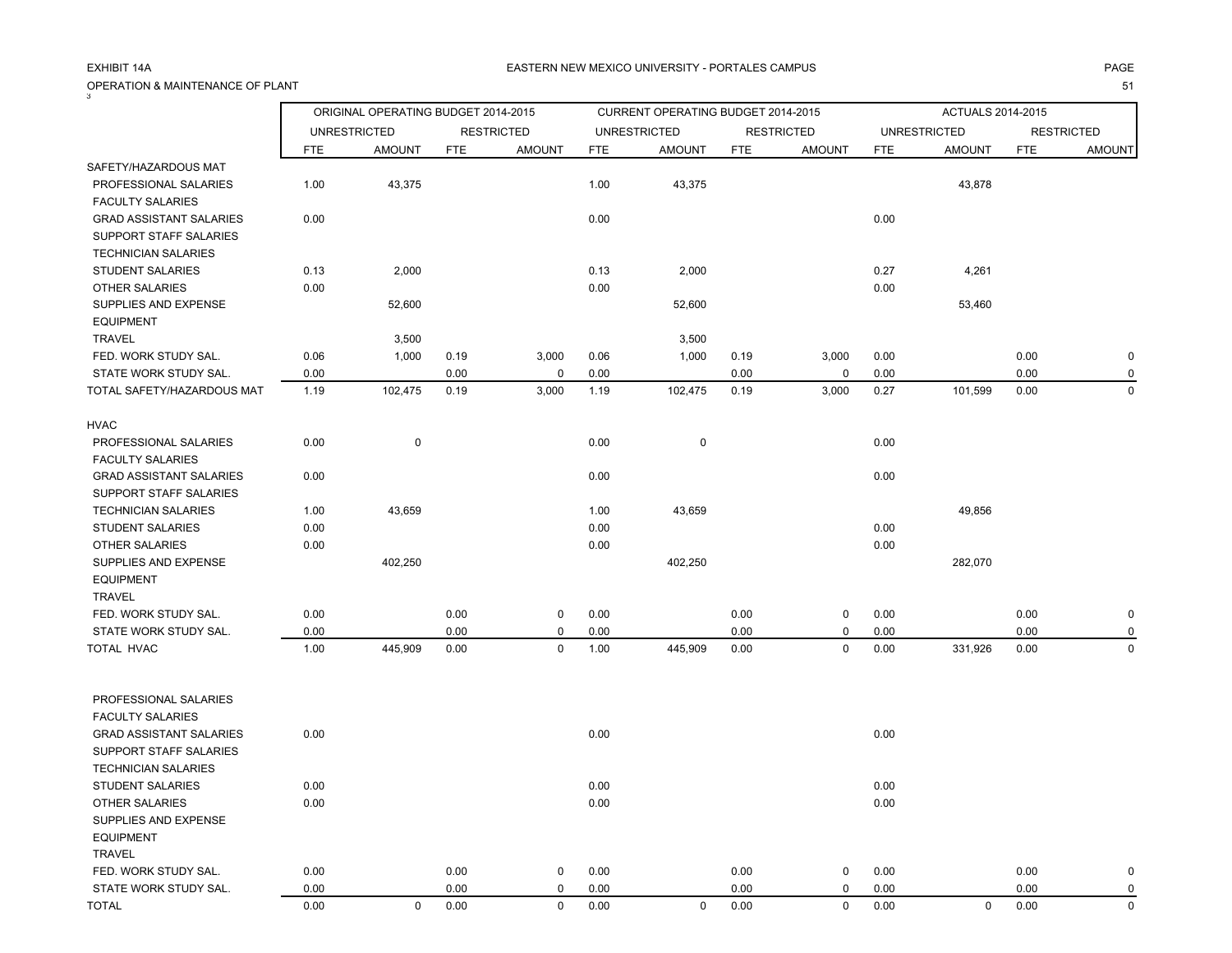### A EASTERN NEW MEXICO UNIVERSITY - PORTALES CAMPUS AND AND AND ANGELES ON A PAGE AND A PAGE OPERATION & MAINTENANCE OF PLANT

|                                               |            | ORIGINAL OPERATING BUDGET 2014-2015 |            |                   |            | CURRENT OPERATING BUDGET 2014-2015 |            |                   |            | ACTUALS 2014-2015 |            |                   |
|-----------------------------------------------|------------|-------------------------------------|------------|-------------------|------------|------------------------------------|------------|-------------------|------------|-------------------|------------|-------------------|
|                                               |            | UNRESTRICTED                        |            | <b>RESTRICTED</b> |            | UNRESTRICTED                       |            | <b>RESTRICTED</b> |            | UNRESTRICTED      |            | <b>RESTRICTED</b> |
|                                               | <b>FTE</b> | <b>AMOUNT</b>                       | <b>FTE</b> | <b>AMOUNT</b>     | <b>FTE</b> | <b>AMOUNT</b>                      | <b>FTE</b> | <b>AMOUNT</b>     | <b>FTE</b> | <b>AMOUNT</b>     | <b>FTE</b> | <b>AMOUNT</b>     |
| TOTALS EXHIBIT 14A's<br>PROFESSIONAL SALARIES | 8.00       | 446.741                             |            |                   | 8.00       | 446.741                            |            |                   | 7.00       | 454.118           |            |                   |
| <b>FACULTY SALARIES</b>                       |            |                                     |            |                   |            |                                    |            |                   |            |                   |            |                   |

| PROFESSIONAL SALARIES          | 8.00  | 446,741   |      |       | 8.00  | 446,741   |      |       | 7.00  | 454,118   |      |       |
|--------------------------------|-------|-----------|------|-------|-------|-----------|------|-------|-------|-----------|------|-------|
| <b>FACULTY SALARIES</b>        |       |           |      |       |       |           |      |       |       |           |      |       |
| <b>GRAD ASSISTANT SALARIES</b> |       |           |      |       |       |           |      |       |       |           |      |       |
| SUPPORT STAFF SALARIES         | 2.00  | 54,017    |      |       | 2.00  | 54,017    |      |       | 2.00  | 51,901    |      |       |
| <b>TECHNICIAN SALARIES</b>     | 51.00 | ,390,308  |      |       | 51.00 | 1,390,308 |      |       | 47.00 | 1,284,523 |      |       |
| <b>STUDENT SALARIES</b>        | 5.38  | 84,000    |      |       | 5.38  | 84,000    |      |       | 3.70  | 57,736    |      |       |
| <b>OTHER SALARIES</b>          | 0.31  | 4,864     |      |       | 0.31  | 4,864     |      |       | 0.20  | 3,076     |      |       |
| SUPPLIES AND EXPENSE           |       | 1,012,290 |      |       |       | 1,012,290 |      |       |       | 998,761   |      |       |
| <b>EQUIPMENT</b>               |       | 8,430     |      |       |       | 8,430     |      |       |       |           |      |       |
| <b>TRAVEL</b>                  |       | 3,500     |      |       |       | 3,500     |      |       |       | 918       |      |       |
| FED. WORK STUDY SAL.           | 0.06  | 1,000     | 0.19 | 3,000 | 0.06  | 1,000     | 0.19 | 3,000 |       |           | 0.24 | 3,696 |
| STATE WORK STUDY SAL.          |       |           |      |       |       |           |      |       | 0.09  | 1,380     | 0.35 | 5,520 |
| TOTAL 14A's                    | 66.76 | 3.005.150 | 0.19 | 3,000 | 66.76 | 3.005.150 | 0.19 | 3,000 | 59.99 | 2.852.413 | 0.59 | 9.216 |

т последници производите с производите на 1920 године на 1932 године и 1932 године и 1932 године при 1932 годи

 PROFESSIONAL SALARIES FACULTY SALARIES GRAD ASSISTANT SALARIES SUPPORT STAFF SALARIES TECHNICIAN SALARIES STUDENT SALARIES OTHER SALARIES SUPPLIES AND EXPENSE EQUIPMENT TRAVEL FED. WORK STUDY SAL. STATE WORK STUDY SAL. TOTAL

 PROFESSIONAL SALARIES FACULTY SALARIES GRAD ASSISTANT SALARIES SUPPORT STAFF SALARIES TECHNICIAN SALARIES STUDENT SALARIES OTHER SALARIES SUPPLIES AND EXPENSE EQUIPMENT TRAVEL FED. WORK STUDY SAL. STATE WORK STUDY SAL. TOTAL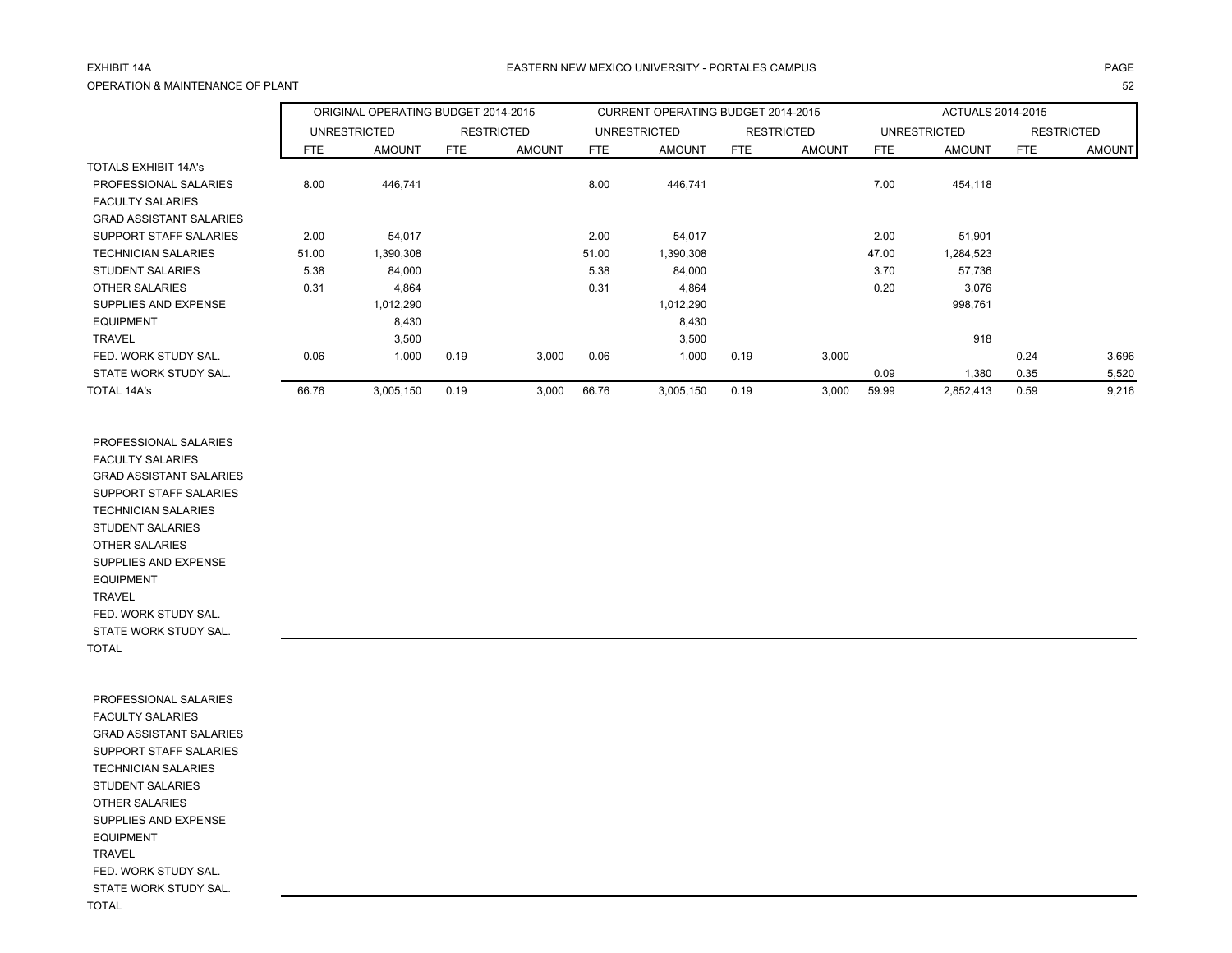# EXHIBIT 15STUDENT SOCIAL & CULTURAL

### 5 EASTERN NEW MEXICO UNIVERSITY - PORTALES CAMPUS PAGE

L LINE AND THE STATE OF THE STATE OF THE STATE OF THE STATE OF THE STATE OF THE STATE OF THE STATE OF THE STATE OF THE STATE OF THE STATE OF THE STATE OF THE STATE OF THE STATE OF THE STATE OF THE STATE OF THE STATE OF THE

|                               | ORIGINAL OPERATING BUDGET 2014-2015 |                     |            |                   |            | CURRENT OPERATING BUDGET 2014-2015 |            |                   |            | ACTUALS 2014-2015   |            |                   |
|-------------------------------|-------------------------------------|---------------------|------------|-------------------|------------|------------------------------------|------------|-------------------|------------|---------------------|------------|-------------------|
|                               |                                     | <b>UNRESTRICTED</b> |            | <b>RESTRICTED</b> |            | <b>UNRESTRICTED</b>                |            | <b>RESTRICTED</b> |            | <b>UNRESTRICTED</b> |            | <b>RESTRICTED</b> |
|                               | <b>FTE</b>                          | <b>AMOUNT</b>       | <b>FTE</b> | <b>AMOUNT</b>     | <b>FTE</b> | <b>AMOUNT</b>                      | <b>FTE</b> | <b>AMOUNT</b>     | <b>FTE</b> | <b>AMOUNT</b>       | <b>FTE</b> | <b>AMOUNT</b>     |
| <b>REVENUE</b>                |                                     |                     |            |                   |            |                                    |            |                   |            |                     |            |                   |
| <b>STUDENT FEES</b>           |                                     | 680,101             |            |                   |            | 680,101                            |            |                   |            | 837,789             |            |                   |
| <b>FEDERAL GRANTS</b>         |                                     |                     |            | 44,841            |            |                                    |            | 44,841            |            |                     |            | 1,822             |
| <b>STATE GRANTS</b>           |                                     |                     |            | 22,724            |            |                                    |            | 22,724            |            |                     |            |                   |
| PRIVATE GIFTS                 |                                     |                     |            |                   |            |                                    |            |                   |            |                     |            | $-553$            |
| SALES AND SERVICES            |                                     | 9,000               |            |                   |            | 9,000                              |            |                   |            | 5,989               |            |                   |
| OTHER SOURCES                 |                                     | 119,899             |            | 32,435            |            | 210,899                            |            | 32,435            |            | 55,314              |            |                   |
| <b>TOTAL REVENUE</b>          |                                     | 809,000             |            | 100,000           |            | 900,000                            |            | 100,000           |            | 899,093             |            | 1,269             |
| BEGINNING BALANCE             |                                     | 402,520             |            |                   |            | 446,181                            |            |                   |            | 446,181             |            |                   |
| <b>TOTAL AVAILABLE</b>        |                                     | 1,211,520           |            | 100,000           |            | 1,346,181                          |            | 100,000           |            | 1,345,274           |            | 1,269             |
| <b>EXPENDITURES</b>           |                                     |                     |            |                   |            |                                    |            |                   |            |                     |            |                   |
| PROFESSIONAL SALARIES         | 0.50                                | 25,023              |            |                   | 0.50       | 25,023                             |            |                   |            | 24,206              |            |                   |
| <b>GRAD ASS'T SALARIES</b>    | 1.97                                | 33,500              |            |                   | 1.97       | 33,500                             |            |                   |            | 9,370               |            |                   |
| <b>SUPPORT STAFF SALARIES</b> | 0.00                                | 500                 |            |                   | 0.00       | 500                                |            |                   | 0.00       | 1,200               |            |                   |
| <b>TECHNICIAN SALARIES</b>    |                                     |                     |            |                   |            |                                    |            |                   |            | 525                 |            |                   |
| <b>STUDENT SALARIES</b>       | 7.76                                | 121,008             |            |                   | 7.76       | 121,008                            |            |                   | 9.44       | 147,273             |            |                   |
| <b>OTHER SALARIES</b>         | 0.00                                |                     |            |                   | 0.00       |                                    |            |                   | 0.00       |                     |            |                   |
| SUPPLIES AND EXPENSE          |                                     | 558,064             |            |                   |            | 558,064                            |            |                   |            | 478,829             |            |                   |
| <b>TRAVEL</b>                 |                                     | 25,755              |            |                   |            | 25,755                             |            |                   |            | 55,798              |            |                   |
| <b>EQUIPMENT</b>              |                                     | 3,500               |            |                   |            | 3,500                              |            |                   |            |                     |            |                   |
| <b>MISCELLANEOUS</b>          |                                     | 1,489               |            | 32,435            |            | 92,489                             |            | 32,435            |            |                     |            | $-553$            |
| <b>GRANTS IN AID</b>          |                                     |                     |            |                   |            |                                    |            |                   |            | 164,832             |            |                   |
| <b>FEDERAL WORK STUDY</b>     | 0.96                                | 14,947              | 2.87       | 44,841            | 0.96       | 14,947                             | 2.87       | 44,841            | 0.00       |                     | 0.12       | 1,822             |
| STATE WORK STUDY              | 0.36                                | 5,681               | 1.46       | 22,724            | 0.36       | 5,681                              | 1.46       | 22,724            | 0.00       |                     | 0.00       |                   |
| <b>RETIREMENT</b>             |                                     | 3,624               |            |                   |            | 3,624                              |            |                   |            | 3,263               |            |                   |
| SOCIAL SECURITY               |                                     | 1,837               |            |                   |            | 1,837                              |            |                   |            | 1,969               |            |                   |
| <b>GROUP INSURANCE</b>        |                                     | 9,690               |            |                   |            | 9,690                              |            |                   |            | 8,543               |            |                   |
| WORKER'S COMPENSATION         |                                     | 3,612               |            |                   |            | 3,612                              |            |                   |            | 3,152               |            |                   |
| UNEMPLOYMENT COMPENSATION     |                                     | 288                 |            |                   |            | 288                                |            |                   |            | 325                 |            |                   |
| <b>RETIREE HEALTH</b>         |                                     | 480                 |            |                   |            | 480                                |            |                   |            | 541                 |            |                   |
| <b>WAIVER OF TUITION</b>      |                                     |                     |            |                   |            |                                    |            |                   |            |                     |            |                   |
| ANNUAL LEAVE                  |                                     |                     |            |                   |            |                                    |            |                   |            |                     |            |                   |
| <b>TOTAL EXPENDITURES</b>     | 11.55                               | 809,000             | 4.33       | 100,000           | 11.55      | 900,000                            | 4.33       | 100,000           | 9.44       | 899,825             | 0.12       | 1,269             |
| TRANSFER TO (FROM) I & G      |                                     |                     |            |                   |            |                                    |            |                   |            |                     |            |                   |
|                               |                                     |                     |            |                   |            |                                    |            |                   |            |                     |            |                   |

ENDING BALANCE 402,520 0 446,181 0 0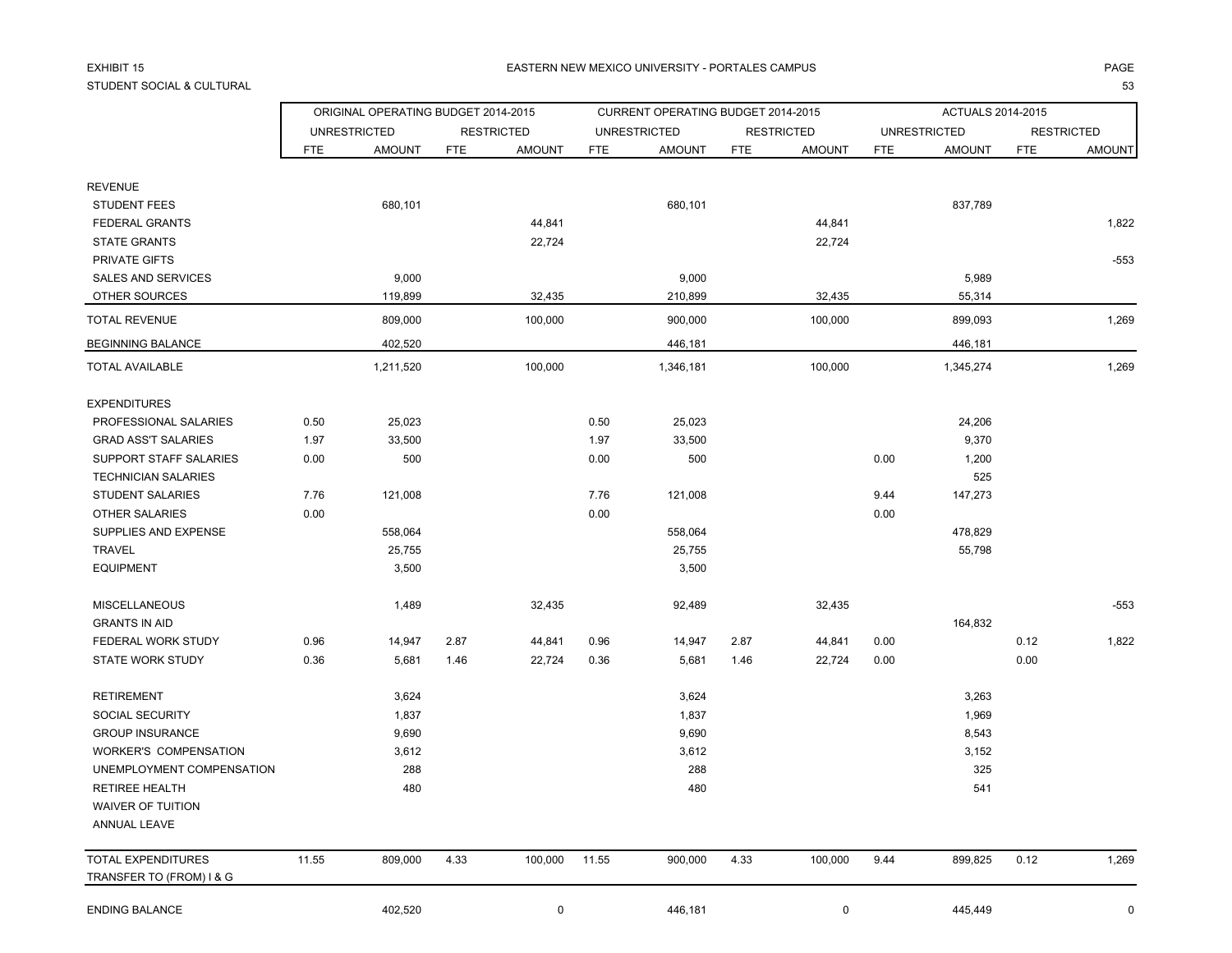# EXHIBIT 16RESEARCH

### 6 EASTERN NEW MEXICO UNIVERSITY - PORTALES CAMPUS PAGE

|                            | ORIGINAL OPERATING BUDGET 2014-2015 |                     |            |                   |            | CURRENT OPERATING BUDGET 2014-2015 |            |                   |            | <b>ACTUALS 2014-2015</b> |            |                   |
|----------------------------|-------------------------------------|---------------------|------------|-------------------|------------|------------------------------------|------------|-------------------|------------|--------------------------|------------|-------------------|
|                            |                                     | <b>UNRESTRICTED</b> |            | <b>RESTRICTED</b> |            | <b>UNRESTRICTED</b>                |            | <b>RESTRICTED</b> |            | <b>UNRESTRICTED</b>      |            | <b>RESTRICTED</b> |
|                            | <b>FTE</b>                          | <b>AMOUNT</b>       | <b>FTE</b> | <b>AMOUNT</b>     | <b>FTE</b> | <b>AMOUNT</b>                      | <b>FTE</b> | <b>AMOUNT</b>     | <b>FTE</b> | <b>AMOUNT</b>            | <b>FTE</b> | <b>AMOUNT</b>     |
| <b>REVENUE</b>             |                                     |                     |            |                   |            |                                    |            |                   |            |                          |            |                   |
| <b>STUDENT FEES</b>        |                                     |                     |            |                   |            |                                    |            |                   |            |                          |            |                   |
| <b>FEDERAL GRANTS</b>      |                                     |                     |            | 975,000           |            |                                    |            | 975,000           |            |                          |            | 526,741           |
| <b>STATE GRANTS</b>        |                                     |                     |            | 6,400             |            |                                    |            | 6,400             |            |                          |            | 5,127             |
| PRIVATE GIFTS              |                                     |                     |            | 11,500            |            |                                    |            | 11,500            |            |                          |            |                   |
| <b>SALES AND SERVICES</b>  |                                     |                     |            |                   |            |                                    |            |                   |            | 107                      |            |                   |
| OTHER SOURCES              |                                     | 1,000               |            | 7,100             |            | 1,000                              |            | 7,100             |            |                          |            |                   |
| TOTAL REVENUE              |                                     | 1,000               |            | 1,000,000         |            | 1,000                              |            | 1,000,000         |            | 107                      |            | 531,868           |
| <b>BEGINNING BALANCE</b>   |                                     | 722,013             |            |                   |            | 875,142                            |            |                   |            | 875,142                  |            |                   |
| <b>TOTAL AVAILABLE</b>     |                                     | 723,013             |            | 1,000,000         |            | 876,142                            |            | 1,000,000         |            | 875,250                  |            | 531,868           |
| <b>EXPENDITURES</b>        |                                     |                     |            |                   |            |                                    |            |                   |            |                          |            |                   |
| PROFESSIONAL SALARIES      | 1.90                                | 86,287              |            |                   | 1.90       | 86,287                             |            |                   | 1.90       | 60,720                   | 1.00       | 30,991            |
| <b>FACULTY SALARIES</b>    | 0.00                                |                     |            |                   | 0.00       |                                    |            |                   | 0.25       | 19,630                   | 2.00       | 91,085            |
| SUPPORT STAFF SALARIES     |                                     |                     |            |                   |            |                                    |            |                   |            |                          |            |                   |
| <b>TECHNICIAN SALARIES</b> |                                     |                     |            |                   |            |                                    |            |                   |            |                          | 0.50       | 15,284            |
| <b>STUDENT SALARIES</b>    | 0.08                                | 1,300               |            |                   | 0.08       | 1,300                              |            |                   | 0.09       | 1,414                    | 3.56       | 55,543            |
| <b>OTHER SALARIES</b>      | 0.00                                |                     |            |                   | 0.00       |                                    |            |                   | 0.00       |                          |            | 1,500             |
| SUPPLIES AND EXPENSE       |                                     | 37,805              |            |                   |            | 37,805                             |            |                   |            | 31,817                   |            | 249,947           |
| <b>TRAVEL</b>              |                                     | 4,400               |            |                   |            | 4,400                              |            |                   |            | 4,245                    |            | 24,304            |
| <b>EQUIPMENT</b>           |                                     |                     |            |                   |            |                                    |            |                   |            |                          |            | 16,415            |
| <b>MISCELLANEOUS</b>       |                                     | 160                 |            | 993,600           |            | 7,160                              |            | 993,600           |            |                          |            |                   |
| <b>GRANTS IN AID</b>       |                                     |                     |            |                   |            |                                    |            |                   |            |                          |            |                   |
| FEDERAL WORK STUDY         | 0.00                                |                     | 0.00       | 0                 | 0.00       |                                    | 0.00       | 0                 | 0.00       |                          | 0.11       | 1,770             |
| <b>STATE WORK STUDY</b>    | 0.10                                | 1,600               | 0.41       | 6,400             | 0.10       | 1,600                              | 0.41       | 6,400             | 0.00       |                          | 0.00       | $\mathbf 0$       |
| OTHER FRINGES              |                                     | 1,096               |            |                   |            | 1,096                              |            |                   |            |                          |            |                   |
| <b>RETIREMENT</b>          |                                     | 11,994              |            |                   |            | 11,994                             |            |                   |            | 10,967                   |            | 19,214            |
| SOCIAL SECURITY            |                                     | 6,601               |            |                   |            | 6,601                              |            |                   |            | 5,567                    |            | 10,418            |
| <b>GROUP INSURANCE</b>     |                                     | 17,000              |            |                   |            | 17,000                             |            |                   |            | 9,777                    |            | 7,557             |
| WORKER'S COMPENSATION      |                                     | 1,596               |            |                   |            | 1,596                              |            |                   |            | 1,363                    |            | 3,409             |
| UNEMPLOYMENT COMPENSATION  |                                     | 1,035               |            |                   |            | 1,035                              |            |                   |            | 964                      |            | 1,666             |
| RETIREE HEALTH             |                                     | 1,726               |            |                   |            | 1,726                              |            |                   |            | 1,580                    |            | 2,765             |
| WAIVER OF TUITION          |                                     | 400                 |            |                   |            | 400                                |            |                   |            |                          |            |                   |
| ANNUAL LEAVE               |                                     |                     |            |                   |            |                                    |            |                   |            | $-977$                   |            |                   |
| TOTAL EXPENDITURES         | 2.09                                | 173,000             | 0.41       | 1,000,000         | 2.09       | 180,000                            | 0.41       | 1,000,000         | 2.24       | 147,068                  | 7.17       | 531,868           |
| TRANSFER TO (FROM) I & G   |                                     | (125,000)           |            |                   |            | (125,000)                          |            |                   |            | (125,000)                |            |                   |
| <b>ENDING BALANCE</b>      |                                     | 675.013             |            | 0                 |            | 821.142                            |            | 0                 |            | 853,182                  |            | 0                 |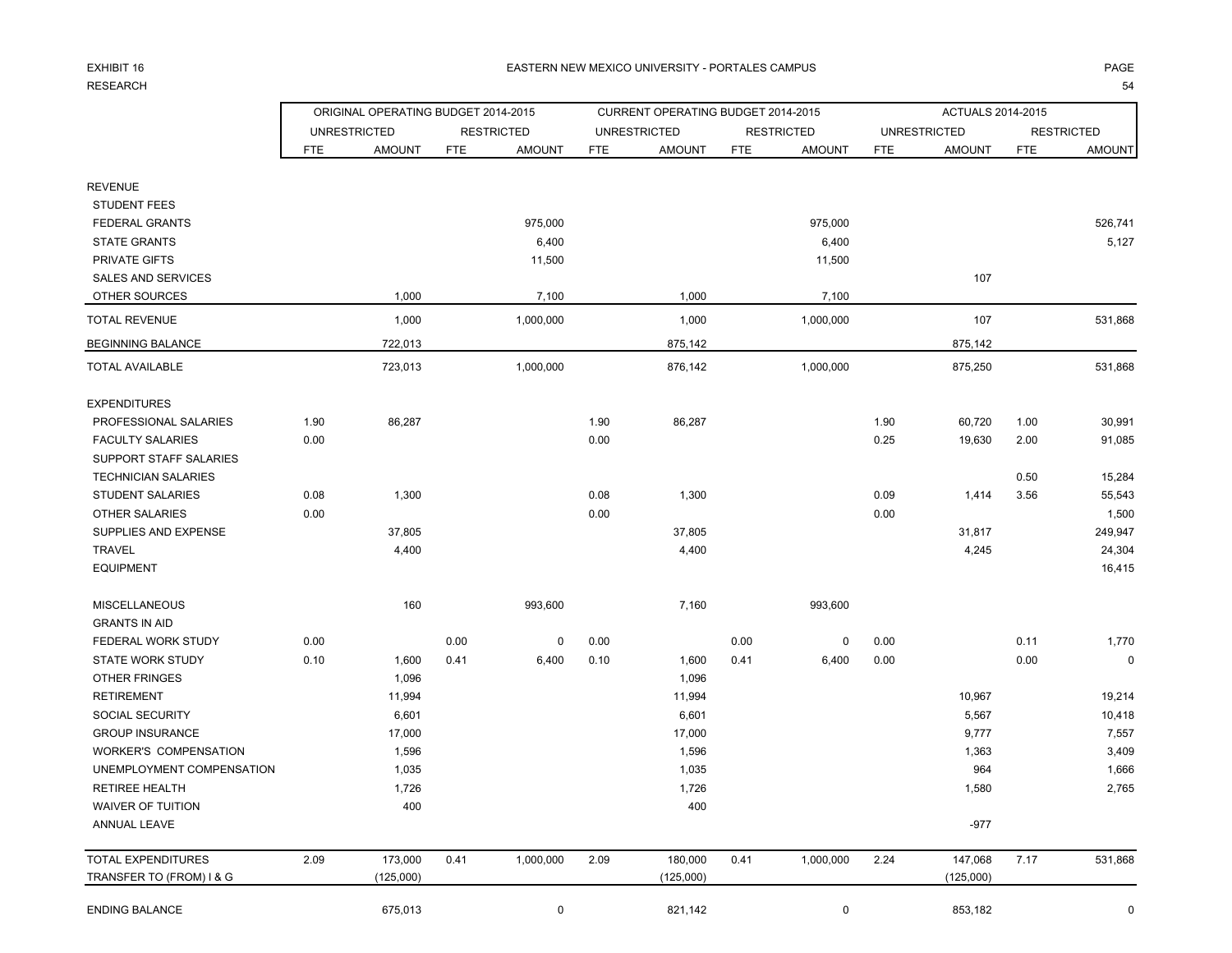# EXHIBIT 17

### The contract of the contract of the EASTERN NEW MEXICO UNIVERSITY - PORTALES CAMPUS And the contract of the contract of the PAGE

en andere en de statistiske beste in de statistiske beste beste beste beste beste beste beste beste beste beste b

|                                                    |            | ORIGINAL OPERATING BUDGET 2014-2015 |            |                   |            | CURRENT OPERATING BUDGET 2014-2015 |            |                   |            | ACTUALS 2014-2015   |            |                   |
|----------------------------------------------------|------------|-------------------------------------|------------|-------------------|------------|------------------------------------|------------|-------------------|------------|---------------------|------------|-------------------|
|                                                    |            | <b>UNRESTRICTED</b>                 |            | <b>RESTRICTED</b> |            | <b>UNRESTRICTED</b>                |            | <b>RESTRICTED</b> |            | <b>UNRESTRICTED</b> |            | <b>RESTRICTED</b> |
|                                                    | <b>FTE</b> | <b>AMOUNT</b>                       | <b>FTE</b> | <b>AMOUNT</b>     | <b>FTE</b> | <b>AMOUNT</b>                      | <b>FTE</b> | <b>AMOUNT</b>     | <b>FTE</b> | <b>AMOUNT</b>       | <b>FTE</b> | <b>AMOUNT</b>     |
| <b>REVENUE</b>                                     |            |                                     |            |                   |            |                                    |            |                   |            |                     |            |                   |
| <b>STATE APPROPRIATION</b>                         |            | 1,308,000                           |            |                   |            | 1,308,000                          |            |                   |            | 1,308,000           |            |                   |
| STUDENT FEES--ONLY                                 |            | 106,700                             |            |                   |            | 106,700                            |            |                   |            | 106,700             |            |                   |
| <b>FEDERAL GRANTS</b>                              |            |                                     |            | 1,100,000         |            |                                    |            | 1,450,000         |            |                     |            | 1,369,508         |
| <b>TAX LEVY</b>                                    |            |                                     |            |                   |            |                                    |            |                   |            |                     |            |                   |
| STATE CONTRACTS - ROBOTICS PROGRAM                 |            |                                     |            | 750,000           |            |                                    |            | 1,100,000         |            | 150,000             |            | 1,041,685         |
| <b>TUITION &amp; FEES</b>                          |            |                                     |            |                   |            |                                    |            |                   |            |                     |            |                   |
| PRIVATE GRANTS                                     |            |                                     |            | 1,200,000         |            |                                    |            | 1,200,000         |            |                     |            | 975,999           |
| <b>SALES AND SERVICES</b>                          |            | 61,000                              |            |                   |            | 61,000                             |            |                   |            | 23,651              |            |                   |
| OTHER SOURCES                                      |            | 292,300                             |            | 250,000           |            | 604,300                            |            | 250,000           |            | 617,465             |            |                   |
|                                                    |            |                                     |            |                   |            |                                    |            |                   |            |                     |            |                   |
| <b>TOTAL REVENUE</b>                               |            | 1,768,000                           |            | 3,300,000         |            | 2,080,000                          |            | 4,000,000         |            | 2,205,816           |            | 3,387,192         |
| <b>BEGINNING BALANCE</b>                           |            | 454,277                             |            |                   |            | 691,188                            |            |                   |            | 691,188             |            |                   |
| <b>TOTAL AVAILABLE</b>                             |            | 2,222,277                           |            | 3,300,000         |            | 2,771,188                          |            | 4,000,000         |            | 2,897,004           |            | 3,387,192         |
| <b>EXPENDITURES</b>                                |            |                                     |            |                   |            |                                    |            |                   |            |                     |            |                   |
| PROFESSIONAL SALARIES                              | 15.78      | 862,465                             |            |                   | 15.78      | 862,465                            |            |                   | 15.78      | 861,738             | 13.00      | 695,248           |
| <b>FACULTY SALARIES</b>                            |            | 4,959                               |            |                   |            | 4,959                              |            |                   |            | 22,326              |            |                   |
| <b>GRAD ASS'T SALARIES</b>                         | 0.00       |                                     |            |                   | 0.00       |                                    |            |                   | 0.00       |                     | 0.04       | 760               |
| SUPPORT STAFF SALARIES                             | 1.95       | 51,450                              |            |                   | 1.95       | 51,450                             |            |                   | 1.50       | 37,992              | 1.00       | 28,069            |
| <b>TECHNICIAN SALARIES</b>                         | 4.00       | 93,834                              |            |                   | 4.00       | 93,834                             |            |                   | 4.00       | 97,548              |            |                   |
| <b>STUDENT SALARIES</b>                            | 1.78       | 27,705                              |            |                   | 1.78       | 27,705                             |            |                   | 4.33       | 67,551              | 3.20       | 49,941            |
| <b>OTHER SALARIES</b>                              |            | 2,500                               |            |                   |            | 2,500                              |            |                   |            | 904                 | 1.00       | 30,714            |
| SUPPLIES AND EXPENSE                               |            | 187,488                             |            |                   |            | 187,488                            |            |                   |            | 622,809             |            | 2,044,729         |
| <b>TRAVEL</b>                                      |            | 8,700                               |            |                   |            | 8,700                              |            |                   |            | 10,722              |            | 199,520           |
| <b>EQUIPMENT</b>                                   |            | 5,000                               |            |                   |            | 5,000                              |            |                   |            |                     |            | 12,469            |
| <b>UTILITIES</b>                                   |            | 57,011                              |            |                   |            | 57,011                             |            |                   |            | 59,265              |            | 28,552            |
| <b>MISCELLANEOUS</b>                               |            | 200                                 |            | 3,251,700         |            | 312,200                            |            | 3,951,700         |            |                     |            |                   |
| <b>GRANTS IN AID</b>                               |            |                                     |            |                   |            |                                    |            |                   |            |                     |            |                   |
| FEDERAL WORK STUDY                                 | 1.03       | 16,100                              | 3.10       | 48,300            | 1.03       | 16,100                             | 3.10       | 48,300            | 0.00       |                     | 2.18       | 34,046            |
| <b>STATE WORK STUDY</b>                            | 0.00       |                                     | 0.00       | 0                 | 0.00       |                                    | 0.00       | 0                 | 0.05       | 768                 | 0.21       | 3,250             |
| OTHER FRINGE                                       |            | 10,454                              |            |                   |            | 10,454                             |            |                   |            |                     |            |                   |
| <b>RETIREMENT</b>                                  |            | 140,908                             |            |                   |            | 140,908                            |            |                   |            | 133,741             |            | 101,797           |
| <b>SOCIAL SECURITY</b>                             |            | 77,779                              |            |                   |            | 77,779                             |            |                   |            | 72,353              |            | 53,919            |
| <b>GROUP INSURANCE</b>                             |            | 166,150                             |            |                   |            | 166,150                            |            |                   |            | 128,953             |            | 58,718            |
| WORKER'S COMPENSATION                              |            | 19,062                              |            |                   |            | 19,062                             |            |                   |            | 19,141              |            | 14,131            |
| UNEMPLOYMENT COMPENSATION<br><b>RETIREE HEALTH</b> |            | 12,152<br>20,255                    |            |                   |            | 12,152<br>20,255                   |            |                   |            | 12,213<br>20,284    |            | 8,902<br>14,649   |
| <b>WAIVER OF TUITION</b>                           |            | 3,828                               |            |                   |            | 3,828                              |            |                   |            | 1,328               |            | 7,778             |
| ANNUAL LEAVE                                       |            |                                     |            |                   |            |                                    |            |                   |            | 3,447               |            |                   |
| TOTAL EXPENDITURES                                 | 24.54      | 1,768,000                           | 3.10       | 3,300,000         | 24.54      | 2,080,000                          | 3.10       | 4,000,000         | 25.66      | 2,173,084           | 20.64      | 3,387,192         |
| TRANSFER (FROM) QUASI                              |            |                                     |            |                   |            |                                    |            |                   |            |                     |            |                   |
| <b>ENDING BALANCE</b>                              |            | 454,278                             |            | $\pmb{0}$         |            | 691,188                            |            | 0                 |            | 723,921             |            | $\mathbf 0$       |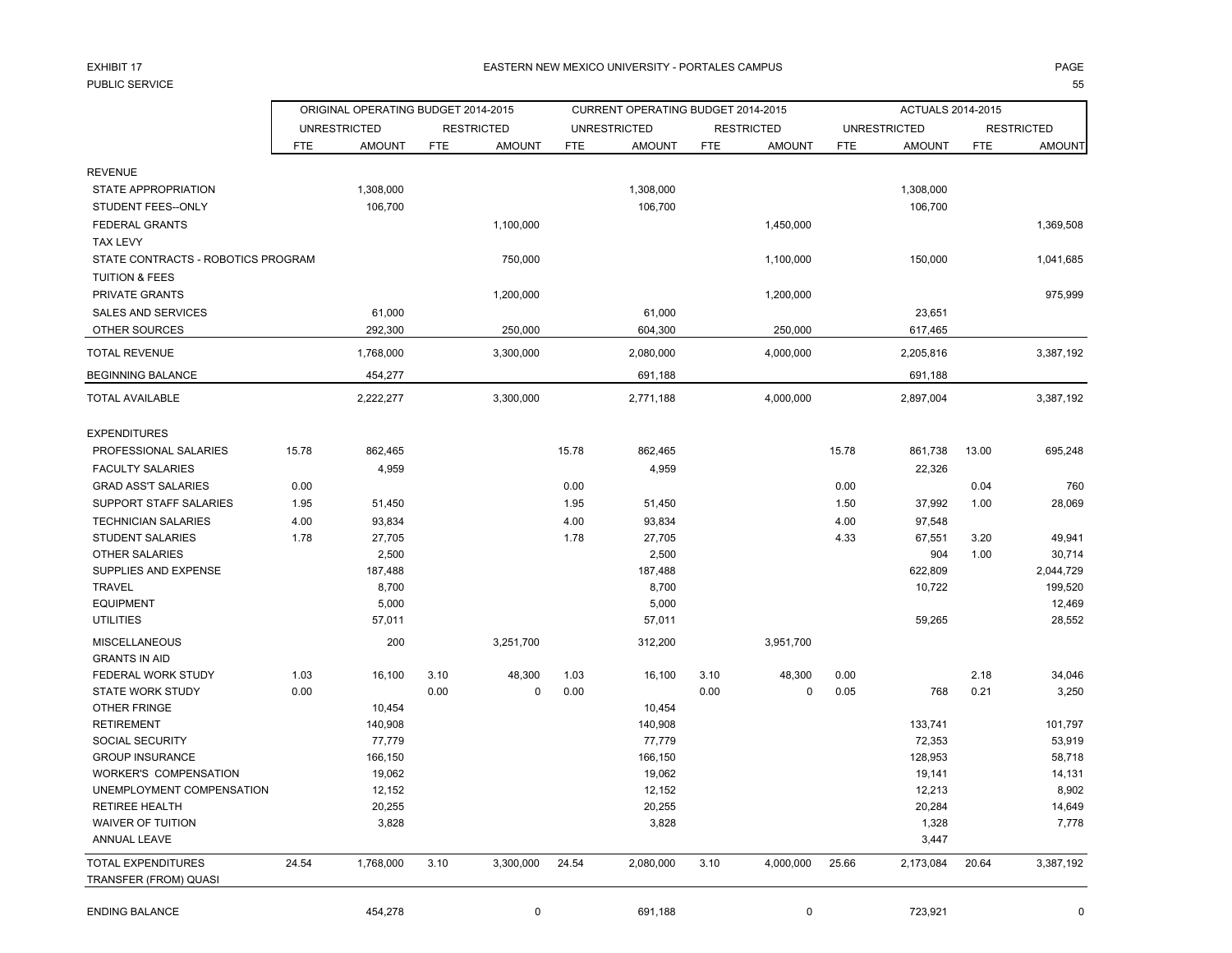PUBLIC SERVICE 1

KENW TV 130015-280001-17

### A EASTERN NEW MEXICO UNIVERSITY - PORTALES CAMPUS AND THE RESERVENT OF PAGE AND THE RESERVENT OF PAGE

ORIGINAL OPERATING BUDGET 2014-2015 CURRENT OPERATING BUDGET 2014-2015 ACTUALS 2014-2015 UNRESTRICTED RESTRICTED UNRESTRICTED RESTRICTED UNRESTRICTED RESTRICTED

<u>. 56</u>

| <b>REVENUE</b>               |       |           |      |             |       |           |      |                     |      |           |      |             |
|------------------------------|-------|-----------|------|-------------|-------|-----------|------|---------------------|------|-----------|------|-------------|
| STATE APPROPRIATION          |       | 1,112,600 |      |             |       | 1,112,600 |      |                     |      | 1,112,600 |      |             |
| STUDENT FEES--ONLY           |       | 78,000    |      |             |       | 78,000    |      |                     |      | 78,000    |      |             |
| <b>FEDERAL GRANTS</b>        |       |           |      | 200,000     |       |           |      | 200,000             |      |           |      |             |
| <b>TAX LEVY</b>              |       |           |      |             |       |           |      |                     |      |           |      |             |
| STATE CONTRACTS              |       |           |      |             |       |           |      |                     |      |           |      | 3,072       |
| <b>TUITION &amp; FEES</b>    |       |           |      |             |       |           |      |                     |      |           |      |             |
| PRIVATE GRANTS               |       |           |      | 1,100,000   |       |           |      | 1,100,000           |      |           |      | 1,025,999   |
| SALES AND SERVICES           |       | 51,300    |      |             |       | 51,300    |      |                     |      | 8,259     |      |             |
| OTHER SOURCES                |       | 231,500   |      | 200,000     |       | 231,500   |      | 200,000             |      | 276,556   |      |             |
| <b>TOTAL REVENUE</b>         |       | 1,473,400 |      | 1,500,000   |       | 1,473,400 |      | 1,500,000           |      | 1,475,415 |      | 1,029,071   |
| <b>BEGINNING BALANCE</b>     |       | 22,952    |      |             |       | 22,952    |      |                     |      | 124,824   |      |             |
| TOTAL AVAILABLE              |       | 1,496,352 |      | 1,500,000   |       | 1,496,352 |      | 1,500,000           |      | 1,600,239 |      | 1,029,071   |
| <b>EXPENDITURES</b>          |       |           |      |             |       |           |      |                     |      |           |      |             |
| PROFESSIONAL SALARIES        | 13.75 | 776,710   |      |             | 13.75 | 776,710   |      |                     |      | 771,232   |      |             |
| <b>FACULTY SALARIES</b>      |       |           |      |             |       |           |      |                     |      |           |      |             |
| <b>GRAD ASS'T SALARIES</b>   |       |           |      |             |       |           |      |                     |      |           |      |             |
| SUPPORT STAFF SALARIES       | 1.00  | 29,536    |      |             | 1.00  | 29,536    |      |                     |      | 33,719    |      |             |
| <b>TECHNICIAN SALARIES</b>   | 4.00  | 93,834    |      |             | 4.00  | 93,834    |      |                     |      | 97,548    |      |             |
| <b>STUDENT SALARIES</b>      | 0.99  | 15,500    |      |             | 0.99  | 15,500    |      |                     | 2.68 | 41,801    |      |             |
| <b>OTHER SALARIES</b>        | 0.16  | 2,500     |      |             | 0.16  | 2,500     |      |                     | 0.06 | 904       |      |             |
| SUPPLIES AND EXPENSE         |       | 100,781   |      |             |       | 100,781   |      |                     |      | 113,804   |      | 977,528     |
| <b>TRAVEL</b>                |       | 8,200     |      |             |       | 8,200     |      |                     |      | 6,034     |      | 7,450       |
| <b>EQUIPMENT</b>             |       |           |      |             |       |           |      |                     |      |           |      | 12,469      |
| <b>UTILITIES</b>             |       | 38,872    |      |             |       | 38,872    |      |                     |      | 43,525    |      | 28,552      |
| <b>MISCELLANEOUS</b>         |       |           |      | 1,451,700   |       |           |      | 1,451,700           |      |           |      |             |
| <b>GRANTS IN AID</b>         |       |           |      |             |       |           |      |                     |      |           |      |             |
| FEDERAL WORK STUDY           | 1.03  | 16,100    | 3.10 | 48,300      | 1.03  | 16,100    | 3.10 | 48,300              | 0.00 |           | 0.00 |             |
| <b>STATE WORK STUDY</b>      | 0.00  |           | 0.00 | $\mathbf 0$ | 0.00  |           | 0.00 | $\mathbf 0$         | 0.05 | 768       | 0.20 | 3,072       |
| <b>OTHER FRINGE</b>          |       | 9,166     |      |             |       | 9,166     |      |                     |      |           |      |             |
| <b>RETIREMENT</b>            |       | 125,111   |      |             |       | 125,111   |      |                     |      | 117,794   |      |             |
| SOCIAL SECURITY              |       | 68,856    |      |             |       | 68,856    |      |                     |      | 63,668    |      |             |
| <b>GROUP INSURANCE</b>       |       | 139,930   |      |             |       | 139,930   |      |                     |      | 117,254   |      |             |
| <b>WORKER'S COMPENSATION</b> |       | 16,815    |      |             |       | 16,815    |      |                     |      | 16,759    |      |             |
| UNEMPLOYMENT COMPENSATION    |       | 10,801    |      |             |       | 10,801    |      |                     |      | 10,840    |      |             |
| <b>RETIREE HEALTH</b>        |       | 18,002    |      |             |       | 18,002    |      |                     |      | 17,997    |      |             |
| <b>WAIVER OF TUITION</b>     |       | 2,686     |      |             |       | 2,686     |      |                     |      | 1,328     |      |             |
| ANNUAL LEAVE                 |       |           |      |             |       |           |      |                     |      | 1,996     |      |             |
| TOTAL EXPENDITURES           | 20.94 | 1,473,400 | 3.10 | 1,500,000   | 20.94 | 1,473,400 | 3.10 | 1,500,000           | 2.79 | 1,456,971 | 0.20 | 1,029,071   |
| TRANSFER (FROM) QUASI END    |       |           |      |             |       |           |      |                     |      |           |      |             |
| <b>ENDING BALANCE</b>        |       | 22,952    |      | $\mathsf 0$ |       | 22,952    |      | $\mathsf{O}\xspace$ |      | 143,268   |      | $\mathbf 0$ |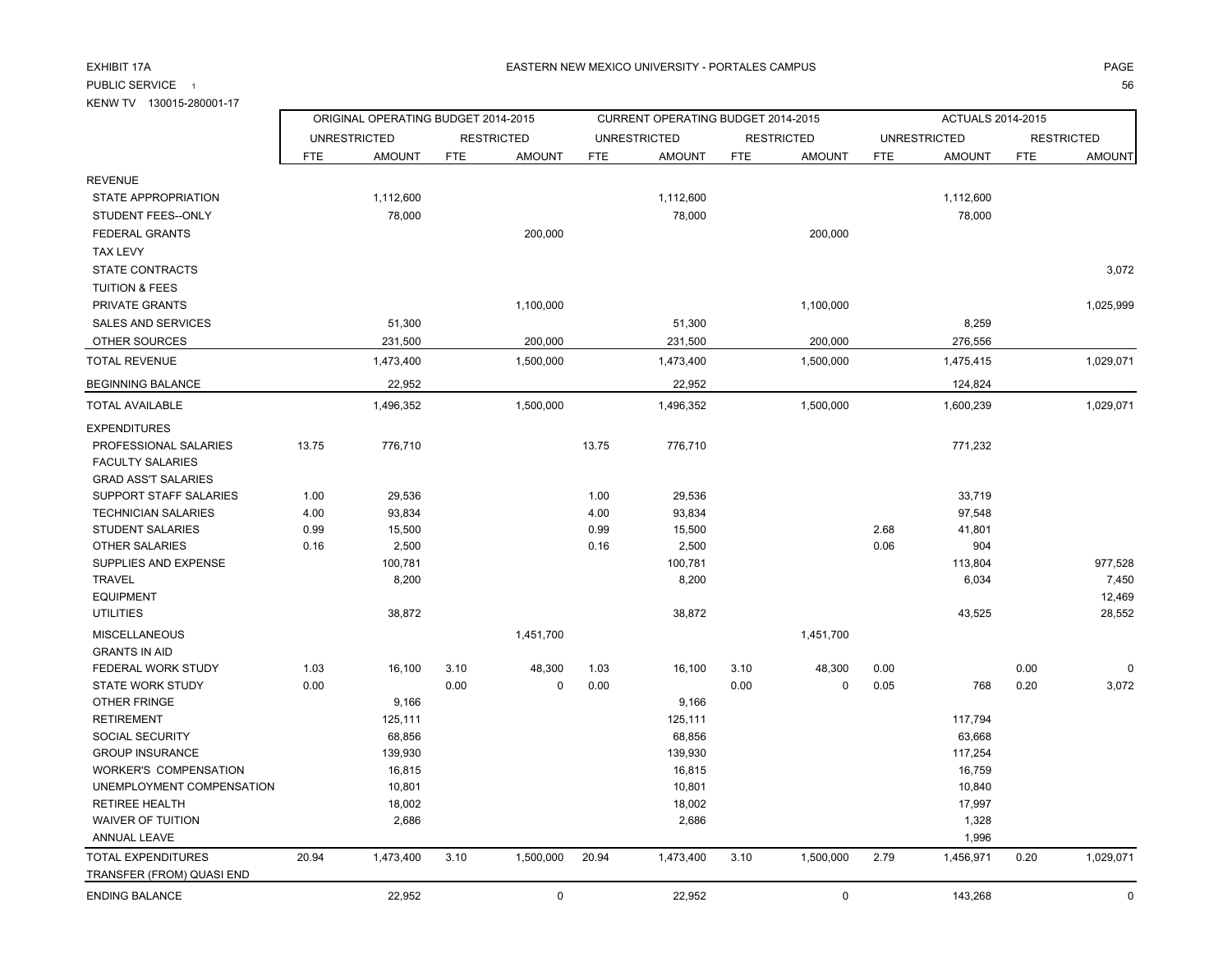PUBLIC SERVICE 2

BLACKWATER DRAW MUSEUM 130027-210205-17

|                                                |            | ORIGINAL OPERATING BUDGET 2014-2015 |            |                   |            | CURRENT OPERATING BUDGET 2014-2015 |            |                   |            | ACTUALS 2014-2015   |            |                   |
|------------------------------------------------|------------|-------------------------------------|------------|-------------------|------------|------------------------------------|------------|-------------------|------------|---------------------|------------|-------------------|
|                                                |            | <b>UNRESTRICTED</b>                 |            | <b>RESTRICTED</b> |            | <b>UNRESTRICTED</b>                |            | <b>RESTRICTED</b> |            | <b>UNRESTRICTED</b> |            | <b>RESTRICTED</b> |
|                                                | <b>FTE</b> | <b>AMOUNT</b>                       | <b>FTE</b> | <b>AMOUNT</b>     | <b>FTE</b> | <b>AMOUNT</b>                      | <b>FTE</b> | <b>AMOUNT</b>     | <b>FTE</b> | <b>AMOUNT</b>       | <b>FTE</b> | <b>AMOUNT</b>     |
| <b>REVENUE</b>                                 |            |                                     |            |                   |            |                                    |            |                   |            |                     |            |                   |
| STATE APPROPRIATION                            |            | 95,700                              |            |                   |            | 95,700                             |            |                   |            | 95,700              |            |                   |
| STUDENT FEES--ONLY                             |            | 28,700                              |            |                   |            | 28,700                             |            |                   |            | 28,700              |            |                   |
| <b>FEDERAL GRANTS</b>                          |            |                                     |            |                   |            |                                    |            |                   |            |                     |            |                   |
| <b>TAX LEVY</b>                                |            |                                     |            |                   |            |                                    |            |                   |            |                     |            |                   |
| <b>STATE CONTRACTS</b>                         |            |                                     |            |                   |            |                                    |            |                   |            |                     |            |                   |
| <b>TUITION &amp; FEES</b>                      |            |                                     |            |                   |            |                                    |            |                   |            |                     |            |                   |
| <b>PRIVATE GIFTS</b>                           |            |                                     |            |                   |            |                                    |            |                   |            |                     |            |                   |
| SALES AND SERVICES                             |            | 5,000                               |            |                   |            | 5,000                              |            |                   |            | 6,001               |            |                   |
| OTHER SOURCES                                  |            |                                     |            |                   |            |                                    |            |                   |            |                     |            |                   |
| <b>TOTAL REVENUE</b>                           |            | 129,400                             |            | $\mathbf 0$       |            | 129,400                            |            | $\mathbf 0$       |            | 130,401             |            | $\mathbf 0$       |
| <b>BEGINNING BALANCE</b>                       |            | 1,972                               |            |                   |            | 1,972                              |            |                   |            | 5,667               |            |                   |
| TOTAL AVAILABLE                                |            | 131,372                             |            | $\pmb{0}$         |            | 131,372                            |            | $\mathsf 0$       |            | 136,068             |            | $\mathbf 0$       |
| <b>EXPENDITURES</b>                            |            |                                     |            |                   |            |                                    |            |                   |            |                     |            |                   |
| PROFESSIONAL SALARIES                          | 1.82       | 74,552                              |            |                   | 1.82       | 74,552                             |            |                   | 1.82       | 53,695              |            |                   |
| <b>FACULTY SALARIES</b>                        |            |                                     |            |                   |            |                                    |            |                   |            |                     |            |                   |
| <b>GRAD ASS'T SALARIES</b>                     |            |                                     |            |                   |            |                                    |            |                   |            |                     |            |                   |
| SUPPORT STAFF SALARIES                         |            |                                     |            |                   |            |                                    |            |                   |            |                     |            |                   |
| <b>TECHNICIAN SALARIES</b><br>STUDENT SALARIES | 0.78       | 12,205                              |            |                   | 0.78       | 12,205                             |            |                   | 1.24       | 19,335              |            |                   |
| <b>OTHER SALARIES</b>                          | 0.00       |                                     |            |                   | 0.00       |                                    |            |                   | 0.00       |                     |            |                   |
| SUPPLIES AND EXPENSE                           |            | 11,983                              |            |                   |            | 11,983                             |            |                   |            | 7,836               |            |                   |
| <b>TRAVEL</b>                                  |            |                                     |            |                   |            |                                    |            |                   |            | 2,275               |            |                   |
| <b>EQUIPMENT</b>                               |            |                                     |            |                   |            |                                    |            |                   |            |                     |            |                   |
| <b>UTILITIES</b>                               |            |                                     |            |                   |            |                                    |            |                   |            |                     |            |                   |
| <b>MISCELLANEOUS</b>                           |            |                                     |            |                   |            |                                    |            |                   |            |                     |            |                   |
| <b>GRANTS IN AID</b>                           |            |                                     |            |                   |            |                                    |            |                   |            |                     |            |                   |
| FEDERAL WORK STUDY                             | 0.00       |                                     | 0.00       | 0                 | 0.00       |                                    | 0.00       | 0                 | 0.00       |                     | 0.00       | 0                 |
| STATE WORK STUDY                               | 0.00       |                                     | 0.00       | $\pmb{0}$         | 0.00       |                                    | 0.00       | $\mathsf 0$       | 0.00       |                     | 0.00       | $\pmb{0}$         |
| OTHER FRINGE                                   |            | 947                                 |            |                   |            | 947                                |            |                   |            |                     |            |                   |
| <b>RETIREMENT</b><br>SOCIAL SECURITY           |            | 10,363<br>5,703                     |            |                   |            | 10,363<br>5,703                    |            |                   |            | 7,463<br>4,038      |            |                   |
| <b>GROUP INSURANCE</b>                         |            | 9,700                               |            |                   |            | 9,700                              |            |                   |            | 4,905               |            |                   |
| <b>WORKER'S COMPENSATION</b>                   |            | 1,562                               |            |                   |            | 1,562                              |            |                   |            | 1,267               |            |                   |
| UNEMPLOYMENT COMPENSATION                      |            | 895                                 |            |                   |            | 895                                |            |                   |            | 644                 |            |                   |
| <b>RETIREE HEALTH</b>                          |            | 1,491                               |            |                   |            | 1,491                              |            |                   |            | 1,074               |            |                   |
| <b>WAIVER OF TUITION</b>                       |            | $\mathbf 0$                         |            |                   |            | $\mathbf 0$                        |            |                   |            |                     |            |                   |
| <b>ANNUAL LEAVE</b>                            |            |                                     |            |                   |            |                                    |            |                   |            | 840                 |            |                   |
| <b>TOTAL EXPENDITURES</b>                      | 2.60       | 129,400                             | 0.00       | $\pmb{0}$         | 2.60       | 129,400                            | 0.00       | $\mathsf 0$       | 3.06       | 103,372             | 0.00       | $\mathsf 0$       |
| TRANSFER TO (FROM) I & G                       |            |                                     |            |                   |            |                                    |            |                   |            |                     |            |                   |
| <b>ENDING BALANCE</b>                          |            | 1,972                               |            | $\mathbf 0$       |            | 1,972                              |            | $\mathbf 0$       |            | 32,696              |            | $\mathbf 0$       |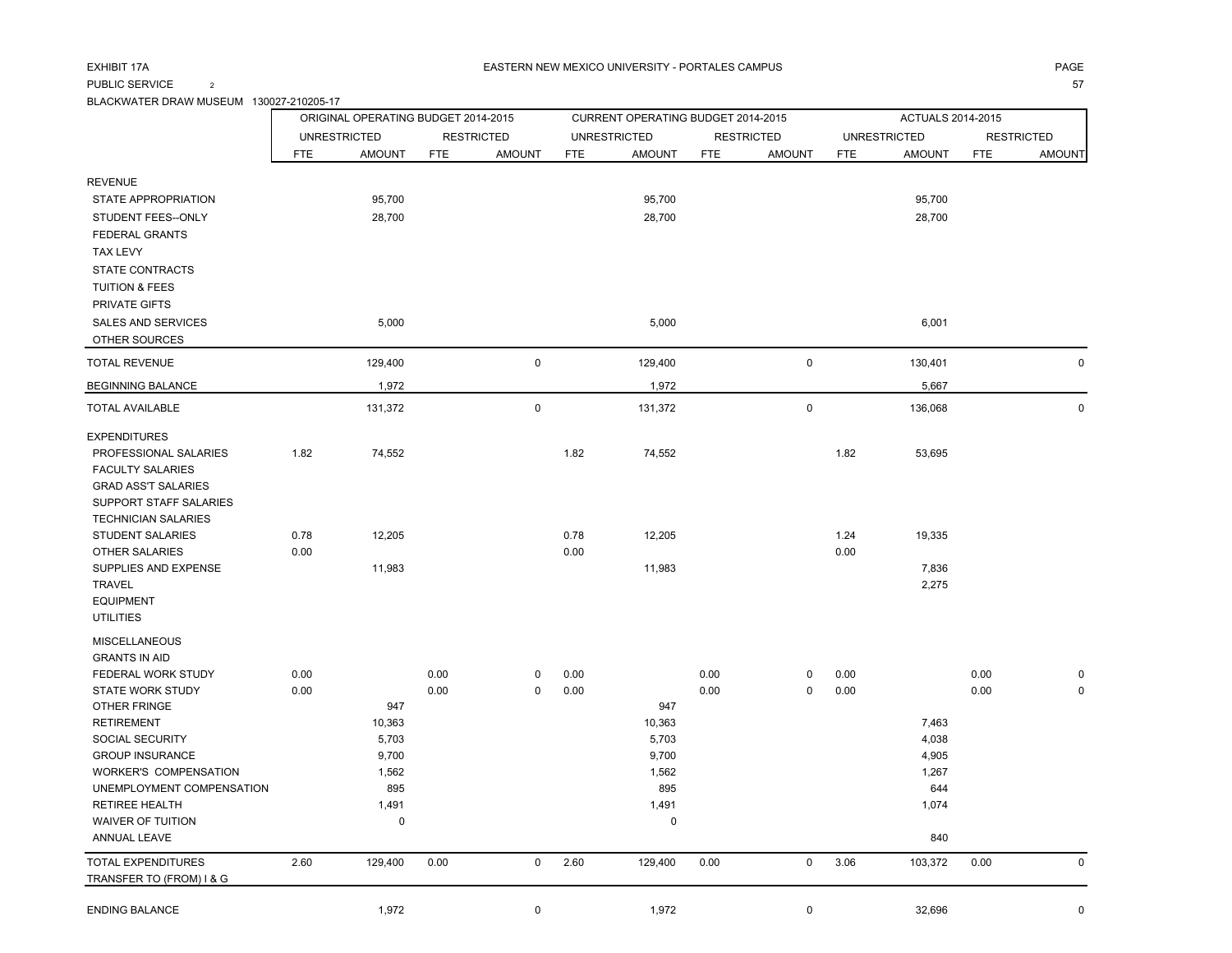# EXHIBIT 17APUBLIC SERVICE 3 YOUTH ROBOTIC COMPETITION

з процесство при полно при продължават на селото на селото на селото на селото на селото на селото на селото н<br>В 1980 година селото на селото на селото на селото на селото на селото на селото на селото на селото на селото

|                                                                                                                                                                                                                                                                                                                   |            | ORIGINAL OPERATING BUDGET 2014-2015 |            |                   |      | CURRENT OPERATING BUDGET 2014-2015 |      |                     |      | ACTUALS 2014-2015   |            |                   |
|-------------------------------------------------------------------------------------------------------------------------------------------------------------------------------------------------------------------------------------------------------------------------------------------------------------------|------------|-------------------------------------|------------|-------------------|------|------------------------------------|------|---------------------|------|---------------------|------------|-------------------|
|                                                                                                                                                                                                                                                                                                                   |            | <b>UNRESTRICTED</b>                 |            | <b>RESTRICTED</b> |      | <b>UNRESTRICTED</b>                |      | <b>RESTRICTED</b>   |      | <b>UNRESTRICTED</b> |            | <b>RESTRICTED</b> |
|                                                                                                                                                                                                                                                                                                                   | <b>FTE</b> | <b>AMOUNT</b>                       | <b>FTE</b> | <b>AMOUNT</b>     | FTE  | <b>AMOUNT</b>                      | FTE  | <b>AMOUNT</b>       | FTE  | <b>AMOUNT</b>       | <b>FTE</b> | <b>AMOUNT</b>     |
| <b>REVENUE</b><br>STATE APPROPRIATION<br>STUDENT FEES--ONLY<br><b>FEDERAL GRANTS</b><br><b>TAX LEVY</b><br><b>STATE CONTRACTS</b><br><b>TUITION &amp; FEES</b>                                                                                                                                                    |            | 99,700                              |            |                   |      | 99,700                             |      |                     |      | 99,700<br>150,000   |            |                   |
| PRIVATE GIFTS<br><b>SALES AND SERVICES</b>                                                                                                                                                                                                                                                                        |            |                                     |            |                   |      |                                    |      |                     |      |                     |            |                   |
| OTHER SOURCES                                                                                                                                                                                                                                                                                                     |            |                                     |            |                   |      |                                    |      |                     |      |                     |            |                   |
| <b>TOTAL REVENUE</b>                                                                                                                                                                                                                                                                                              |            | 99,700                              |            | $\mathsf 0$       |      | 99,700                             |      | $\mathsf 0$         |      | 249,700             |            | $\mathbf 0$       |
| <b>BEGINNING BALANCE</b>                                                                                                                                                                                                                                                                                          |            | $\mathbf 0$                         |            |                   |      | $\pmb{0}$                          |      |                     |      | 0                   |            |                   |
| <b>TOTAL AVAILABLE</b>                                                                                                                                                                                                                                                                                            |            | 99,700                              |            | $\pmb{0}$         |      | 99,700                             |      | $\pmb{0}$           |      | 249,700             |            | $\mathsf{O}$      |
| <b>EXPENDITURES</b><br>PROFESSIONAL SALARIES<br><b>FACULTY SALARIES</b><br><b>GRAD ASS'T SALARIES</b><br>SUPPORT STAFF SALARIES<br><b>TECHNICIAN SALARIES</b><br>STUDENT SALARIES<br><b>OTHER SALARIES</b><br>SUPPLIES AND EXPENSE<br><b>TRAVEL</b><br><b>EQUIPMENT</b><br><b>UTILITIES</b>                       |            | 88,600<br>11,100                    |            |                   |      | 88,600<br>11,100                   |      |                     |      | 249,700             |            |                   |
| <b>MISCELLANEOUS</b><br><b>GRANTS IN AID</b><br>FEDERAL WORK STUDY<br><b>STATE WORK STUDY</b><br>OTHER FRINGE<br><b>RETIREMENT</b><br>SOCIAL SECURITY<br><b>GROUP INSURANCE</b><br><b>WORKER'S COMPENSATION</b><br>UNEMPLOYMENT COMPENSATION<br><b>RETIREE HEALTH</b><br><b>WAIVER OF TUITION</b><br>ANNUAL LEAVE |            |                                     |            |                   |      |                                    |      |                     |      |                     |            |                   |
| TOTAL EXPENDITURES<br>TRANSFER TO (FROM) I & G                                                                                                                                                                                                                                                                    | 0.00       | 99,700                              | 0.00       | $\mathsf 0$       | 0.00 | 99,700                             | 0.00 | $\mathsf{O}\xspace$ | 0.00 | 249,700             | 0.00       | $\mathbf 0$       |
| <b>ENDING BALANCE</b>                                                                                                                                                                                                                                                                                             |            | $\mathbf 0$                         |            | $\mathbf 0$       |      | $\mathbf 0$                        |      | 0                   |      | 0                   |            | $\mathbf 0$       |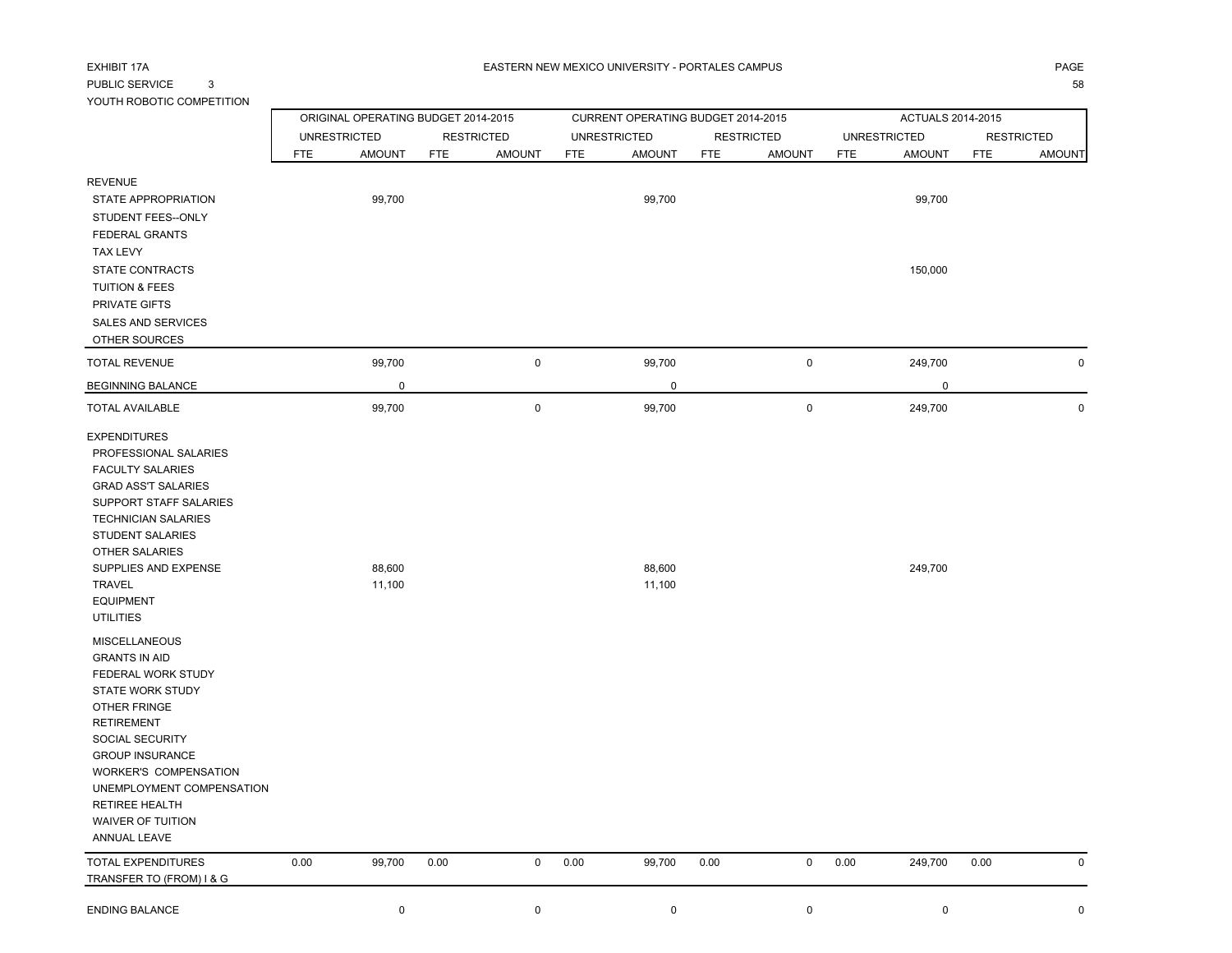## EXHIBIT 18

### 8 EASTERN NEW MEXICO UNIVERSITY - PORTALES CAMPUS PAGE

#### INTERNAL SERVICEen and the state of the state of the state of the state of the state of the state of the state of the state of the state of the state of the state of the state of the state of the state of the state of the state of the sta

|                                                                                         |            | ORIGINAL OPERATING BUDGET 2014-2015 |            |                   |       | CURRENT OPERATING BUDGET 2014-2015 |            |                   |            | ACTUALS 2014-2015   |            |                   |
|-----------------------------------------------------------------------------------------|------------|-------------------------------------|------------|-------------------|-------|------------------------------------|------------|-------------------|------------|---------------------|------------|-------------------|
|                                                                                         |            | <b>UNRESTRICTED</b>                 |            | <b>RESTRICTED</b> |       | <b>UNRESTRICTED</b>                |            | <b>RESTRICTED</b> |            | <b>UNRESTRICTED</b> |            | <b>RESTRICTED</b> |
|                                                                                         | <b>FTE</b> | <b>AMOUNT</b>                       | <b>FTE</b> | <b>AMOUNT</b>     | FTE   | <b>AMOUNT</b>                      | <b>FTE</b> | <b>AMOUNT</b>     | <b>FTE</b> | <b>AMOUNT</b>       | <b>FTE</b> | <b>AMOUNT</b>     |
| <b>REVENUE</b>                                                                          |            |                                     |            |                   |       |                                    |            |                   |            |                     |            |                   |
| <b>STUDENT FEES</b><br>FEDERAL GRANTS/CONTRACTS<br><b>STATE GRANTS</b><br>PRIVATE GIFTS |            | 6,000                               |            | 79,653<br>7,076   |       | 6,000                              |            | 79,653<br>7,076   |            | 6,000               |            | 51,110<br>24,600  |
| <b>SALES AND SERVICES</b>                                                               |            | 6,000                               |            |                   |       | 6,000                              |            |                   |            | 2,490               |            |                   |
| OTHER SOURCES                                                                           |            | 107,000                             |            | 63,271            |       | 107.000                            |            | 63,271            |            | 112,776             |            |                   |
| <b>TOTAL REVENUE</b>                                                                    |            | 119,000                             |            | 150,000           |       | 119,000                            |            | 150,000           |            | 121,266             |            | 75,710            |
| <b>BEGINNING BALANCE</b>                                                                |            | 1,751,746                           |            |                   |       | 2,166,975                          |            |                   |            | 2,166,975           |            |                   |
| <b>TOTAL AVAILABLE</b>                                                                  |            | 1,870,746                           |            | 150,000           |       | 2,285,975                          |            | 150,000           |            | 2,288,241           |            | 75,710            |
| <b>EXPENDITURES</b>                                                                     |            |                                     |            |                   |       |                                    |            |                   |            |                     |            |                   |
| PROFESSIONAL SALARIES                                                                   | 21.50      | 1,009,113                           |            |                   | 21.50 | 1,009,113                          |            |                   | 19.50      | 897,866             |            |                   |
| <b>GRAD ASS'T SALARIES</b>                                                              | 0.00       |                                     |            |                   | 0.00  |                                    |            |                   | 0.00       |                     |            |                   |
| SUPPORT STAFF SALARIES                                                                  | 3.35       | 98,302                              |            |                   | 3.35  | 98,302                             |            |                   | 3.35       | 113,838             |            |                   |
| <b>TECHNICIAN SALARIES</b>                                                              | 7.00       | 238,972                             |            |                   | 7.00  | 238,972                            |            |                   | 7.00       | 244,863             |            |                   |
| <b>STUDENT SALARIES</b>                                                                 | 9.42       | 147,009                             |            |                   | 9.42  | 147,009                            |            |                   | 6.53       | 101,911             |            |                   |
| <b>OTHER SALARIES</b>                                                                   | 0.13       | 2,000                               |            |                   | 0.13  | 2,000                              |            |                   | 0.00       |                     |            |                   |
| SUPPLIES AND EXPENSE                                                                    |            | 1,545,516                           |            |                   |       | 1,545,516                          |            |                   |            | 1,786,092           |            |                   |
| <b>TRAVEL</b>                                                                           |            | 9,730                               |            |                   |       | 9,730                              |            |                   |            | 8,848               |            |                   |
| <b>EQUIPMENT</b>                                                                        |            | 15,500                              |            |                   |       | 15,500                             |            |                   |            | 63,095              |            |                   |
| PURCHASE OF MERCHANDISE                                                                 |            | 95,800                              |            |                   |       | 95,800                             |            |                   |            | 100,811             |            |                   |
| <b>MISCELLANEOUS</b><br><b>GRANTS IN AID</b>                                            |            | 24                                  |            | 63,271            |       | 364,024                            |            | 63,271            |            |                     |            |                   |
| FEDERAL WORK STUDY                                                                      | 1.70       | 26,551                              | 5.11       | 79,653            | 1.70  | 26,551                             | 5.11       | 79,653            | 0.00       |                     | 3.28       | 51,110            |
| <b>STATE WORK STUDY</b>                                                                 | 0.11       | 1,769                               | 0.45       | 7,076             | 0.11  | 1,769                              | 0.45       | 7,076             | 0.39       | 6,150               | 1.58       | 24,600            |
| OTHER FRINGE                                                                            |            | 17,038                              |            |                   |       | 17,038                             |            |                   |            |                     |            |                   |
| <b>RETIREMENT</b>                                                                       |            | 187,148                             |            |                   |       | 187,148                            |            |                   |            | 172,348             |            |                   |
| SOCIAL SECURITY                                                                         |            | 102,999                             |            |                   |       | 102,999                            |            |                   |            | 89,961              |            |                   |
| <b>GROUP INSURANCE</b>                                                                  |            | 176,615                             |            |                   |       | 176,615                            |            |                   |            | 164,169             |            |                   |
| <b>WORKER'S COMPENSATION</b>                                                            |            | 27,427                              |            |                   |       | 27,427                             |            |                   |            | 24,026              |            |                   |
| UNEMPLOYMENT COMPENSATION                                                               |            | 16,157                              |            |                   |       | 16,157                             |            |                   |            | 15,081              |            |                   |
| <b>RETIREE HEALTH</b>                                                                   |            | 26,928                              |            |                   |       | 26,928                             |            |                   |            | 24,810              |            |                   |
| WAIVER OF TUITION                                                                       |            | 9,600                               |            |                   |       | 9,600                              |            |                   |            | 5,328               |            |                   |
| <b>ANNUAL LEAVE</b>                                                                     |            |                                     |            |                   |       |                                    |            |                   |            | 1,794               |            |                   |
| TOTAL EXPENDITURES                                                                      | 43.22      | 3,754,197                           | 5.56       | 150,000           | 43.22 | 4,118,197                          | 5.56       | 150,000           | 36.78      | 3,820,992           | 4.85       | 75,710            |
| <b>COST DISTRIBUTED TO:</b><br><b>INSTRUCTION</b>                                       |            |                                     |            |                   |       |                                    |            |                   |            |                     |            |                   |
| OTHER I & G<br><b>OTHER</b>                                                             |            | (3,643,197)                         |            |                   |       | (3,643,197)                        |            |                   |            | (3,652,346)         |            |                   |
| TOTAL DISTRIBUTED                                                                       |            | (3,643,197)                         |            |                   |       | (3,643,197)                        |            |                   |            | (3,652,346)         |            |                   |
| NET EXPENDITURES                                                                        | 43.22      | 111,000                             | 5.56       | 150,000           | 43.22 | 475,000                            | 5.56       | 150,000           | 36.78      | 168,646             | 4.85       | 75,710            |
| TRANSFER TO (FROM) Capital                                                              |            |                                     |            |                   |       | 425,000                            |            |                   |            | 425,000             |            |                   |
| TRANSFER TO (FROM) BR&R                                                                 |            |                                     |            |                   |       |                                    |            |                   |            |                     |            |                   |
| <b>ENDING BALANCE</b>                                                                   |            | 1,759,746                           |            | $\mathbf 0$       |       | 1,385,975                          |            | 0                 |            | 1,694,596           |            | $\mathbf 0$       |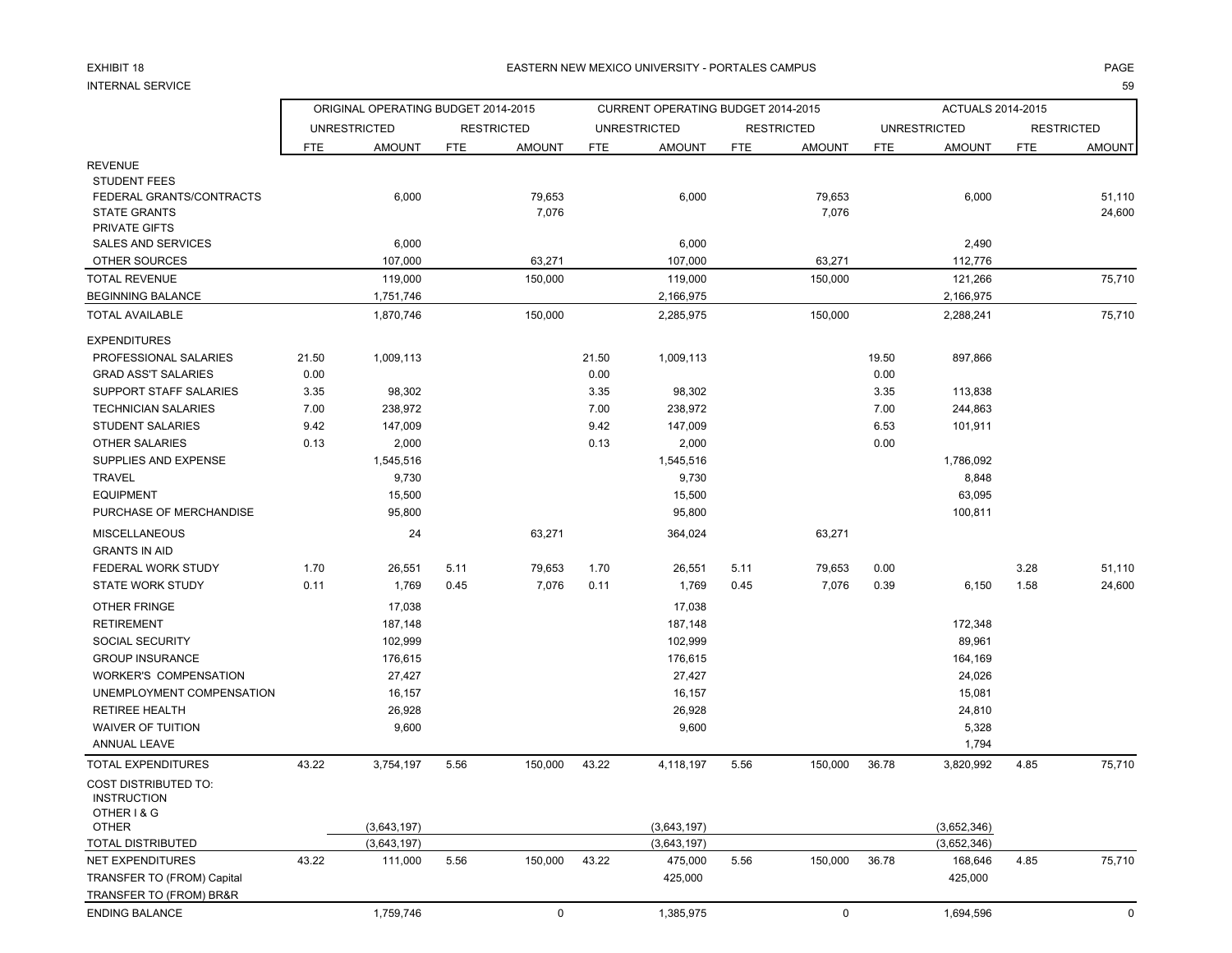### EXHIBIT 19

### 9 EASTERN NEW MEXICO UNIVERSITY - PORTALES CAMPUS PAGE

STUDENT AID GRANTS & STIPENDS

| STUDENT AID GRANTS & STIPENDS     |      |                                     |            |                   |                |                                    |            |                   |             |                     |            | 60                |
|-----------------------------------|------|-------------------------------------|------------|-------------------|----------------|------------------------------------|------------|-------------------|-------------|---------------------|------------|-------------------|
|                                   |      | ORIGINAL OPERATING BUDGET 2014-2015 |            |                   |                | CURRENT OPERATING BUDGET 2014-2015 |            |                   |             | ACTUALS 2014-2015   |            |                   |
|                                   |      | <b>UNRESTRICTED</b>                 |            | <b>RESTRICTED</b> |                | <b>UNRESTRICTED</b>                |            | <b>RESTRICTED</b> |             | <b>UNRESTRICTED</b> |            | <b>RESTRICTED</b> |
|                                   | FTE  | <b>AMOUNT</b>                       | <b>FTE</b> | <b>AMOUNT</b>     | <b>FTE</b>     | <b>AMOUNT</b>                      | <b>FTE</b> | <b>AMOUNT</b>     | <b>FTE</b>  | <b>AMOUNT</b>       | <b>FTE</b> | <b>AMOUNT</b>     |
| <b>REVENUE</b>                    |      |                                     |            |                   |                |                                    |            |                   |             |                     |            |                   |
| <b>FEDERAL</b>                    |      |                                     |            |                   |                |                                    |            |                   |             |                     |            |                   |
| DIRECT STUDENT LOAN PRG           |      |                                     |            | 16,000,000        |                |                                    |            | 16,000,000        |             |                     |            | 16.080.363        |
| <b>SEOG</b>                       |      |                                     |            | 360,000           |                |                                    |            | 360,000           |             |                     |            | 313,483           |
| FEDERAL WORKSTUDY<br><b>TEACH</b> |      | 5,000                               |            | 12,000<br>100,000 |                | 7,000                              |            | 12,000<br>100,000 |             | 6,867               |            | 293,852<br>19,390 |
| PELL                              |      |                                     |            | 9,000,000         |                |                                    |            | 9,000,000         |             |                     |            | 7.063.203         |
| <b>TOTAL FEDERAL</b>              |      | 5,000                               |            | 25,472,000        |                | 7,000                              |            | 25,472,000        |             | 6,867               |            | 23,770,291        |
| <b>STATE</b>                      |      |                                     |            |                   |                |                                    |            |                   |             |                     |            |                   |
| <b>NM SCHOLARS</b>                |      | 39,557                              |            |                   |                | 39,557                             |            |                   |             |                     |            |                   |
| STATE MINORITY GRAD FELLOW        |      | 21,600                              |            |                   |                | 21,600                             |            |                   |             | 14,400              |            |                   |
| SIG                               |      |                                     |            | 512,179           |                |                                    |            | 512,179           |             |                     |            | 512,679           |
| <b>SUCCESS</b>                    |      | 2,708,000                           |            |                   |                | 2,708,000                          |            |                   |             | 2,574,441           |            |                   |
| STATE WRK STU/CAG/ETBP            |      | 1,000                               |            | 261,456           |                | 26,000                             |            | 261,456           |             | 25,000              |            | 66,737            |
| <b>TOTAL STATE</b>                |      | 2.770.157                           |            | 773,635           |                | 2,795,157                          |            | 773,635           |             | 2.613.841           |            | 579,416           |
| PRIVATE GIFTS                     |      |                                     |            |                   |                |                                    |            |                   |             |                     |            |                   |
| <b>SCHOLARSHIPS</b>               |      | 100,000                             |            | 745,000           |                | 124,500                            |            | 745,000           |             | 71,987              |            | 792,232           |
| TOTAL PRIVATE GIFTS               |      | 100,000                             |            | 745,000           |                | 124,500                            |            | 745,000           |             | 71,987              |            | 792,232           |
|                                   |      |                                     |            |                   |                |                                    |            |                   |             |                     |            |                   |
| <b>OTHER</b>                      |      | 843                                 |            | 109,365           |                | 1,343                              |            | 109,365           |             | 73,670              |            |                   |
| <b>TOTAL REVENUE</b>              |      | 2,876,000                           |            | 27,100,000        |                | 2,928,000                          |            | 27,100,000        |             | 2,766,365           |            | 25.141.939        |
| <b>BEGINNING BALANCE</b>          |      | 461,784                             |            |                   |                | 573,922                            |            |                   |             | 573,922             |            |                   |
| <b>TOTAL AVAILABLE</b>            |      | 3,337,784                           |            | 27.100.000        |                | 3,501,922                          |            | 27.100.000        |             | 3,340,287           |            | 25,141,939        |
| <b>EXPENDITURES</b>               |      |                                     |            |                   |                |                                    |            |                   |             |                     |            |                   |
| <b>FEDERAL</b>                    |      |                                     |            |                   |                |                                    |            |                   |             |                     |            |                   |
| DIRECT STUDENT LOAN PRG           |      |                                     |            | 16,000,000        |                |                                    |            | 16,000,000        |             |                     |            | 16,080,363        |
| <b>SEOG</b>                       |      | 117,929                             |            | 360,000           |                | 117,929                            |            | 360,000           |             | 135,023             |            | 313,483           |
| FEDERAL WORKSTUDY                 | 0.32 | 5,000                               | 0.77       | 12,000            | 0.45           | 7,000                              | 0.77       | 12,000            | 0.44        | 6,867               | 18.84      | 293,852           |
| <b>TEACH</b>                      |      |                                     |            | 100,000           |                |                                    |            | 100,000           |             |                     |            | 19,390            |
| PELL                              |      |                                     |            | 9,000,000         |                |                                    |            | 9,000,000         |             |                     |            | 7,063,203         |
| <b>TOTAL FEDERAL</b>              |      | 122,929                             |            | 25,472,000        |                | 124,929                            |            | 25,472,000        |             | 141,890             |            | 23,770,291        |
| <b>STATE</b>                      |      |                                     |            |                   |                |                                    |            |                   |             |                     |            |                   |
| <b>NM SCHOLARS</b>                |      | 39,557                              |            |                   |                | 39,557                             |            |                   |             |                     |            |                   |
| STATE MINORITY GRAD FELLOW        |      | 21,600                              |            |                   |                | 21,600                             |            |                   |             | 14,400              |            |                   |
| STATE SCHOLARSHIPS--3%            |      |                                     |            |                   |                | 594,233                            |            |                   |             | 594,233             |            |                   |
| <b>SIG</b>                        |      |                                     |            | 512,179           |                |                                    |            | 512,179           |             |                     |            | 512,679           |
| <b>SUCCESS</b>                    |      | 2,708,000                           |            |                   |                | 2,708,000                          |            |                   |             | 2,574,441           |            |                   |
| STATE WRK STU/CAG/ETBP            |      | 1,000                               |            | 261,456           |                | 26,000                             |            | 261,456           |             | 25,000              |            | 66,737            |
| <b>TOTAL STATE</b>                |      | 2,770,157                           |            | 773,635           |                | 3,389,390                          |            | 773,635           |             | 3,208,074           |            | 579,416           |
| PRIVATE GIFTS                     |      |                                     |            |                   |                |                                    |            |                   |             |                     |            |                   |
| <b>SCHOLARSHIPS</b>               |      | 100,000                             |            | 745,000           |                | 124,500                            |            | 745,000           |             | 71,987              |            | 792,232           |
| TOTAL PRIVATE GIFTS               |      | 100,000                             |            | 745,000           |                | 124,500                            |            | 745,000           |             | 71,987              |            | 792,232           |
| <b>OTHER</b>                      |      | 1,998,914                           |            | 109,365           |                | 1,487,181                          |            | 109,365           |             | 1,479,580           |            |                   |
| TOTAL EXPENDITURES                |      | 4,992,000                           |            | 27,100,000        |                | 5,126,000                          |            | 27,100,000        |             | 4,901,531           |            | 25, 141, 939      |
| TRANSFER TO (FROM) I & G          |      | (2,075,000)                         |            |                   |                | (2,075,000)                        |            |                   |             | (2,075,000)         |            |                   |
| <b>ENDING BALANCE</b>             | 0.32 | 420,784                             | 0.77       |                   | $0\qquad 0.45$ | 450,922 0.77                       |            |                   | $0 \t 0.44$ | 513,756 18.84       |            | $\Omega$          |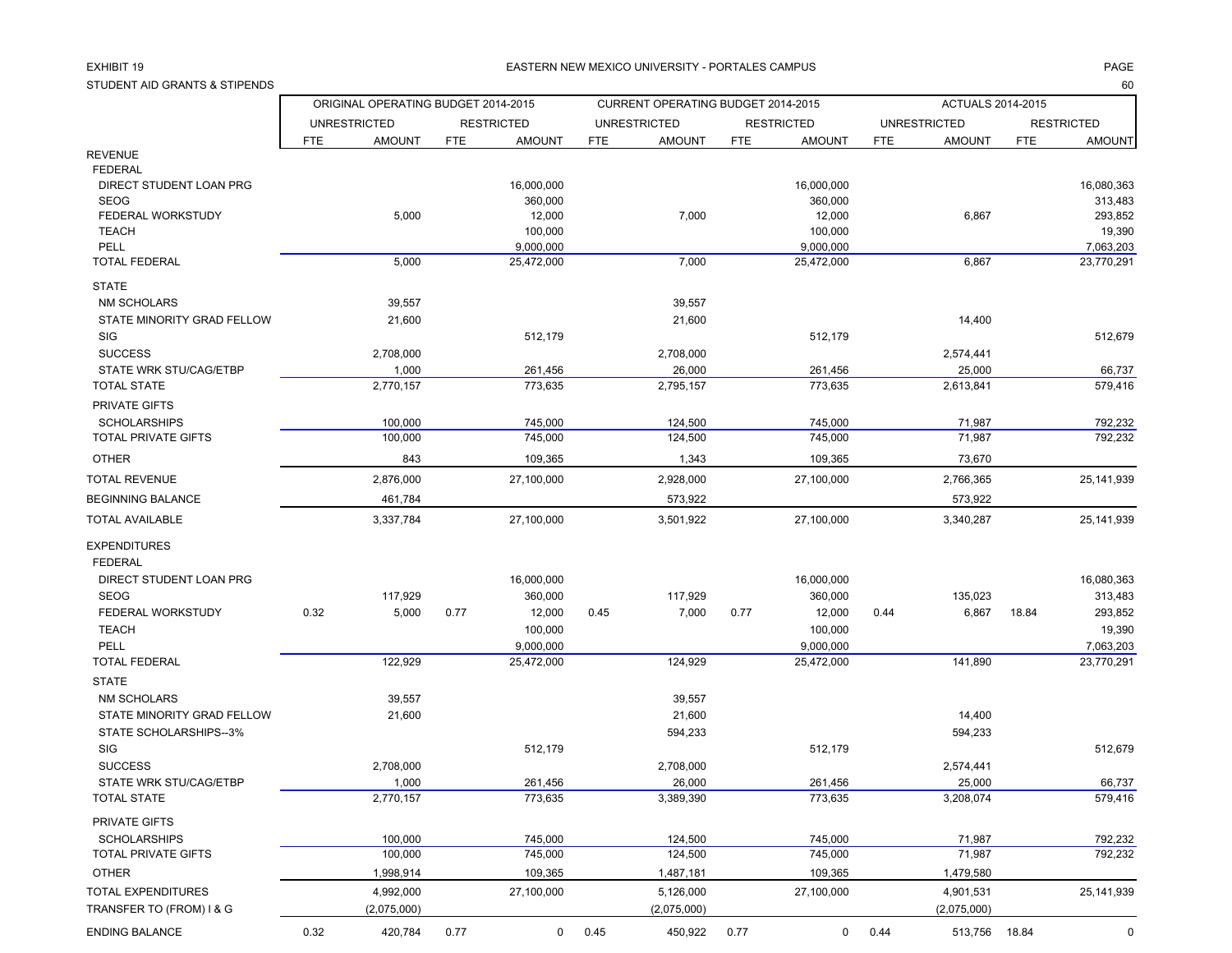## EXHIBIT 20AUXILIARIES

### 0 EASTERN NEW MEXICO UNIVERSITY - PORTALES CAMPUS PAGE

es and the second second second second second second second second second second second second second second s

|                                                                                                                                                                             | ORIGINAL OPERATING BUDGET 2014-2015 |                                                         |              |                   |              | CURRENT OPERATING BUDGET 2014-2015                      |              |                   |              | ACTUALS 2014-2015                                              |              |                   |
|-----------------------------------------------------------------------------------------------------------------------------------------------------------------------------|-------------------------------------|---------------------------------------------------------|--------------|-------------------|--------------|---------------------------------------------------------|--------------|-------------------|--------------|----------------------------------------------------------------|--------------|-------------------|
|                                                                                                                                                                             |                                     | <b>UNRESTRICTED</b>                                     |              | <b>RESTRICTED</b> |              | <b>UNRESTRICTED</b>                                     |              | <b>RESTRICTED</b> |              | <b>UNRESTRICTED</b>                                            |              | <b>RESTRICTED</b> |
|                                                                                                                                                                             | <b>FTE</b>                          | <b>AMOUNT</b>                                           | <b>FTE</b>   | <b>AMOUNT</b>     | <b>FTE</b>   | <b>AMOUNT</b>                                           | <b>FTE</b>   | <b>AMOUNT</b>     | <b>FTE</b>   | <b>AMOUNT</b>                                                  | <b>FTE</b>   | <b>AMOUNT</b>     |
| <b>REVENUE</b><br>STATE APPROPRIATION<br><b>STUDENT FEES</b><br><b>FEDERAL GRANTS</b><br><b>STATE GRANTS</b>                                                                |                                     | 536,049                                                 |              | 30,807<br>4,532   |              | 536,049                                                 |              | 30,807<br>4,532   |              | 536,049                                                        |              | 26,210<br>32,360  |
| PRIVATE GIFTS                                                                                                                                                               |                                     |                                                         |              |                   |              |                                                         |              |                   |              |                                                                |              | 44,810            |
| <b>SALES AND SERVICES</b><br>OTHER SOURCES                                                                                                                                  |                                     | 4,996,651<br>470,300                                    |              | 89,661            |              | 4,996,651<br>470,300                                    |              | 114,661           |              | 5,095,068<br>378,164                                           |              |                   |
| <b>TOTAL REVENUE</b>                                                                                                                                                        |                                     | 6,003,000                                               |              | 125,000           |              | 6,003,000                                               |              | 150,000           |              | 6,009,281                                                      |              | 103,380           |
| <b>BEGINNING BALANCE</b>                                                                                                                                                    |                                     | 610,067                                                 |              |                   |              | 835,930                                                 |              |                   |              | 835,930                                                        |              |                   |
| <b>TOTAL AVAILABLE</b>                                                                                                                                                      |                                     |                                                         |              |                   |              |                                                         |              |                   |              |                                                                |              |                   |
|                                                                                                                                                                             |                                     | 6,613,067                                               |              | 125,000           |              | 6,838,930                                               |              | 150,000           |              | 6,845,211                                                      |              | 103,380           |
| <b>EXPENDITURES</b><br>PROFESSIONAL SALARIES<br><b>GRAD ASS'T SALARIES</b>                                                                                                  | 4.00<br>0.00                        | 183,491                                                 |              |                   | 4.00<br>0.00 | 183,491                                                 |              |                   | 4.00<br>0.00 | 197,719                                                        |              |                   |
| SUPPORT STAFF SALARIES                                                                                                                                                      | 1.00                                | 23,317                                                  |              |                   | 1.00         | 23,317                                                  |              |                   | 0.75         | 16,125                                                         |              |                   |
| <b>TECHNICIAN SALARIES</b>                                                                                                                                                  | 13.38                               | 278,332                                                 |              |                   | 13.38        | 278,332                                                 |              |                   | 13.38        | 281,737                                                        |              |                   |
| <b>STUDENT SALARIES</b>                                                                                                                                                     | 13.17                               | 205,491                                                 |              |                   | 13.17        | 205,491                                                 |              |                   | 16.78        | 261,719                                                        |              |                   |
| <b>OTHER SALARIES</b>                                                                                                                                                       | 0.13                                | 2,000                                                   |              |                   | 0.13         | 2,000                                                   |              |                   | 0.00         |                                                                |              |                   |
| SUPPLIES AND EXPENSE                                                                                                                                                        |                                     | 616,516                                                 |              |                   |              | 616,516                                                 |              |                   |              | 660,047                                                        |              | 44,810            |
| TRAVEL                                                                                                                                                                      |                                     | 2,100                                                   |              |                   |              | 2,100                                                   |              |                   |              | 3,141                                                          |              |                   |
| <b>EQUIPMENT</b>                                                                                                                                                            |                                     | 79,758                                                  |              |                   |              | 79,758                                                  |              |                   |              | 13,621                                                         |              |                   |
| PURCHASE OF MERCHANDISE                                                                                                                                                     |                                     | 2,328,000                                               |              |                   |              | 2,328,000                                               |              |                   |              | 2,311,420                                                      |              |                   |
| <b>MISCELLANEOUS</b><br><b>GRANTS IN AID</b>                                                                                                                                |                                     | 478                                                     |              | 89,661            |              | 114,478                                                 |              | 114,661           |              |                                                                |              |                   |
| FEDERAL WORK STUDY<br><b>STATE WORK STUDY</b><br>OTHER FRINGE<br><b>RETIREMENT</b>                                                                                          | 0.66<br>0.07                        | 10,269<br>1,133<br>6,402<br>67,434                      | 1.97<br>0.29 | 30,807<br>4,532   | 0.66<br>0.07 | 10,269<br>1,133<br>6,402<br>67,434                      | 1.97<br>0.29 | 30,807<br>4,532   | 0.00<br>0.52 | 8,090<br>66,851                                                | 1.68<br>2.07 | 26,210<br>32,360  |
| SOCIAL SECURITY<br><b>GROUP INSURANCE</b><br><b>WORKER'S COMPENSATION</b><br>UNEMPLOYMENT COMPENSATION<br><b>RETIREE HEALTH</b><br><b>WAIVER OF TUITION</b><br>ANNUAL LEAVE |                                     | 37,114<br>115,100<br>12,580<br>6,137<br>9,703<br>12,445 |              |                   |              | 37,114<br>115,100<br>12,580<br>6,137<br>9,703<br>12,445 |              |                   |              | 36,101<br>61,176<br>13,309<br>5,882<br>9,866<br>4,025<br>2,291 |              |                   |
| <b>FUEL</b><br><b>ELECTRICITY</b><br>WATER/SEWAGE/GARBAGE<br>CHARGE-INTERNAL SUPPORT                                                                                        |                                     | 67,000<br>237,845<br>95,516<br>$\mathbf 0$              |              |                   |              | 67,000<br>237,845<br>95,516<br>$\mathbf 0$              |              |                   |              | 23,189<br>248,614<br>69,910                                    |              |                   |
| CHARGE-INSTITUTIONAL SUPPORT<br>CHARGE-PHYSICAL PLANT                                                                                                                       |                                     | 143,920<br>143,920                                      |              |                   |              | 143,920<br>143,920                                      |              |                   |              | 143,920<br>143,920                                             |              |                   |
| TOTAL EXPENDITURES<br>TRANSFER TO (FROM) I & G<br>TRANSFER TO (FROM) OTHER                                                                                                  | 32.41                               | 4,686,000<br>1,165,000                                  | 2.27         | 125,000           | 32.41        | 4,800,000<br>1,965,000                                  | 2.27         | 150,000           | 35.43        | 4,582,673<br>1,965,000                                         | 3.75         | 103,380           |
| <b>ENDING BALANCE</b>                                                                                                                                                       |                                     | 762,067                                                 |              | 0                 |              | 73,930                                                  |              | $\mathbf 0$       |              | 297,538                                                        |              | 0                 |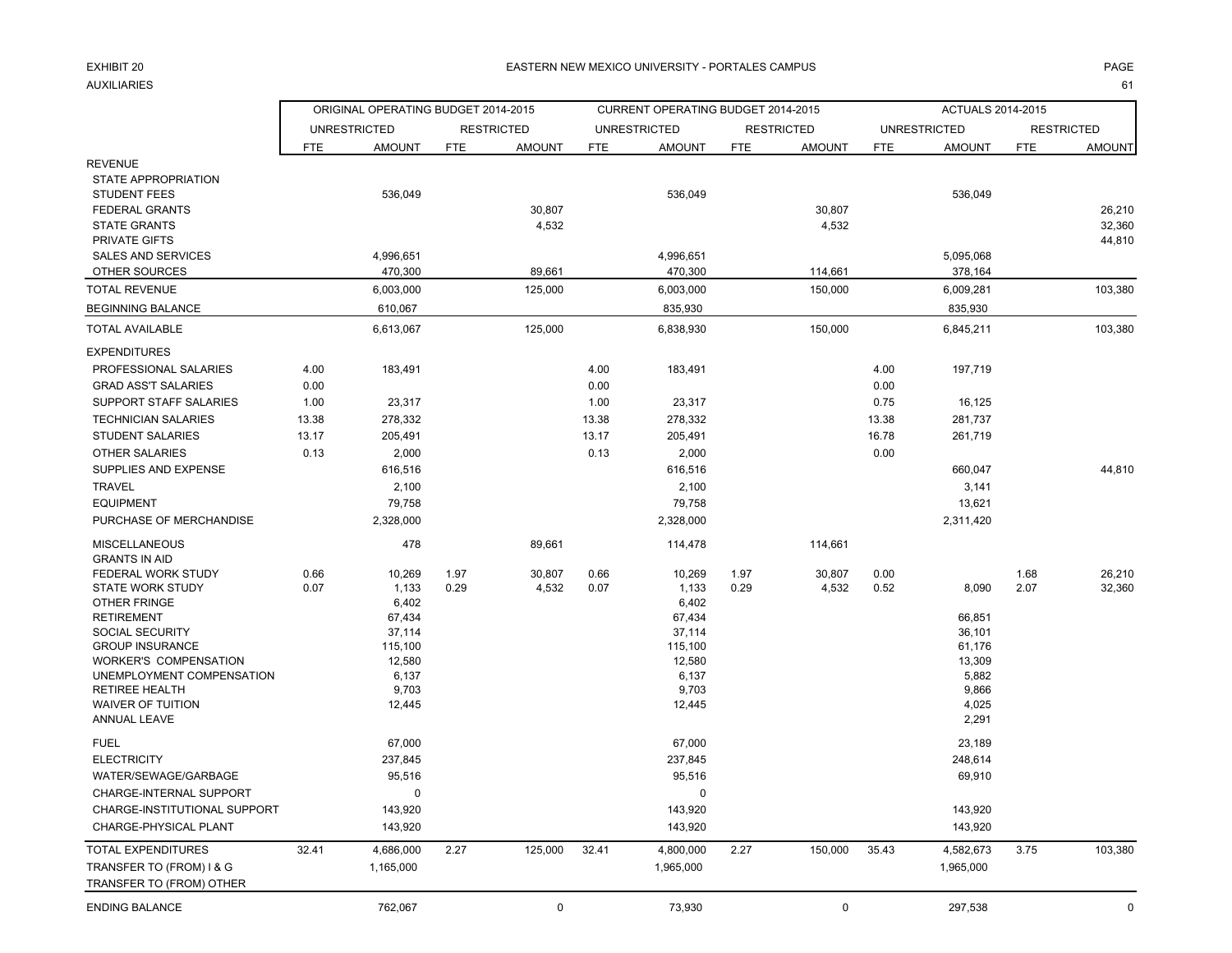## EXHIBIT 21

### INTERCOLLEGIATE ATHLETICS

|                                                       | ORIGINAL OPERATING BUDGET 2014-2015 |                     |            |                   |            | CURRENT OPERATING BUDGET 2014-2015 |            |                   |            | <b>ACTUALS 2014-2015</b> |            |                   |
|-------------------------------------------------------|-------------------------------------|---------------------|------------|-------------------|------------|------------------------------------|------------|-------------------|------------|--------------------------|------------|-------------------|
|                                                       |                                     | <b>UNRESTRICTED</b> |            | <b>RESTRICTED</b> |            | <b>UNRESTRICTED</b>                |            | <b>RESTRICTED</b> |            | <b>UNRESTRICTED</b>      |            | <b>RESTRICTED</b> |
|                                                       | <b>FTE</b>                          | <b>AMOUNT</b>       | <b>FTE</b> | <b>AMOUNT</b>     | <b>FTE</b> | <b>AMOUNT</b>                      | <b>FTE</b> | <b>AMOUNT</b>     | <b>FTE</b> | <b>AMOUNT</b>            | <b>FTE</b> | <b>AMOUNT</b>     |
| <b>REVENUE</b>                                        |                                     |                     |            |                   |            |                                    |            |                   |            |                          |            |                   |
| STATE APPROPRIATION                                   |                                     | 2,144,100           |            |                   |            | 2,144,100                          |            |                   |            | 2,144,100                |            |                   |
| <b>STUDENT FEES</b>                                   |                                     | 1,350,674           |            |                   |            | 1,350,674                          |            |                   |            | 1,355,674                |            |                   |
| <b>FEDERAL GRANTS</b>                                 |                                     |                     |            | 10,500            |            |                                    |            | 10,500            |            |                          |            | 17,616            |
| <b>STATE GRANTS</b>                                   |                                     |                     |            | 14,000            |            |                                    |            | 14,000            |            |                          |            | 2,235             |
| <b>PRIVATE GIFTS</b>                                  |                                     |                     |            |                   |            |                                    |            | 1,050,000         |            |                          |            | 172,721           |
| <b>SALES AND SERVICES</b>                             |                                     | 21,400              |            |                   |            | 21,400                             |            |                   |            | 23,239                   |            |                   |
| OTHER SOURCES                                         |                                     | 35,826              |            | 425,500           |            | 35,826                             |            | 425,500           |            | 65,281                   |            | 8,269             |
| <b>TOTAL REVENUE</b>                                  |                                     | 3,552,000           |            | 450,000           |            | 3,552,000                          |            | 1,500,000         |            | 3,588,294                |            | 200,841           |
| <b>BEGINNING BALANCE</b>                              |                                     | 72,882              |            |                   |            | 133,175                            |            |                   |            | 133,175                  |            |                   |
| <b>TOTAL AVAILABLE</b>                                |                                     | 3,624,882           |            | 450,000           |            | 3,685,175                          |            | 1,500,000         |            | 3,721,469                |            | 200,841           |
| <b>EXPENDITURES</b>                                   |                                     |                     |            |                   |            |                                    |            |                   |            |                          |            |                   |
| PROFESSIONAL/COACHES SALARIE                          | 19.00                               | 901,971             |            |                   | 19.00      | 901,971                            |            |                   | 19.25      | 953,901                  |            | 14088             |
| <b>GRAD ASS'T SALARIES</b>                            | 2.00                                | 34,000              |            |                   | 2.00       | 34,000                             |            |                   | 2.31       | 39,268                   |            |                   |
| SUPPORT STAFF SALARIES                                | 1.00                                | 30,349              |            |                   | 1.00       | 30,349                             |            |                   | 1.00       | 26,989                   |            |                   |
| <b>TECHNICIAN SALARIES</b>                            | 0.25                                | 6,921               |            |                   | 0.25       | 6,921                              |            |                   | 0.90       | 21,418                   |            |                   |
| <b>STUDENT SALARIES</b>                               | 1.81                                | 28,282              |            |                   | 1.81       | 28,282                             |            |                   | 2.08       | 32,465                   |            |                   |
| <b>OTHER SALARIES</b>                                 | 3.04                                | 47,447              |            |                   | 3.04       | 47,447                             |            |                   | 0.43       | 6,738                    |            |                   |
| SUPPLIES AND EXPENSE                                  |                                     | 587,436             |            |                   |            | 587,436                            |            |                   |            | 667,606                  |            | 112,287           |
| <b>TRAVEL</b>                                         |                                     | 236,801             |            |                   |            | 236,801                            |            |                   |            | 291,293                  |            | 5,588             |
| <b>EQUIPMENT</b>                                      |                                     |                     |            |                   |            |                                    |            |                   |            |                          |            |                   |
| <b>UTILTIES</b>                                       |                                     | 26,000              |            |                   |            | 26,000                             |            |                   |            | 19,723                   |            |                   |
| <b>MISCELLANEOUS</b>                                  |                                     | 642                 |            | 425,500           |            | 80,642                             |            | 1,475,500         |            |                          |            |                   |
| <b>GRANTS IN AID</b>                                  |                                     | 1,227,250           |            |                   |            | 1,227,250                          |            |                   |            | 1,089,677                |            | 48,708            |
| <b>FEDERAL WORK STUDY</b>                             | 0.22                                | 3,500               | 0.67       | 10,500            | 0.22       | 3,500                              | 0.67       | 10,500            |            |                          | 1.13       | 17,616            |
| <b>STATE WORK STUDY</b>                               | 0.22                                | 3,500               | 0.90       | 14,000            | 0.22       | 3,500                              | 0.90       | 14,000            | 0.04       | 559                      | 0.14       | 2,235             |
| <b>OTHER FRINGES</b>                                  |                                     | 12,324              |            |                   |            | 12,324                             |            |                   |            |                          |            |                   |
| <b>RETIREMENT</b>                                     |                                     | 130,554             |            |                   |            | 130,554                            |            |                   |            | 135,881                  |            | 102               |
| SOCIAL SECURITY                                       |                                     | 71,852              |            |                   |            | 71,852                             |            |                   |            | 71,998                   |            | 51                |
| <b>GROUP INSURANCE</b>                                |                                     | 140,160             |            |                   |            | 140,160                            |            |                   |            | 106,036                  |            | 129               |
| <b>WORKER'S COMPENSATION</b>                          |                                     | 19,007              |            |                   |            | 19,007                             |            |                   |            | 19,274                   |            | 13                |
| UNEMPLOYMENT COMPENSATION                             |                                     | 11,295              |            |                   |            | 11,295                             |            |                   |            | 12,184                   |            | 9                 |
| <b>RETIREE HEALTH</b>                                 |                                     | 18,785              |            |                   |            | 18,785                             |            |                   |            | 19,983                   |            | 15                |
| <b>WAIVER OF TUITION</b>                              |                                     | 5,500               |            |                   |            | 5,500                              |            |                   |            | 6,839                    |            |                   |
| ANNUAL LEAVE                                          |                                     |                     |            |                   |            |                                    |            |                   |            | $-13,644$                |            |                   |
| CHARGE-INSTUTIONAL SUPPORT                            |                                     | 4,212               |            |                   |            | 4,212                              |            |                   |            | 4,212                    |            |                   |
| CHARGE-PHYSICAL PLANT                                 |                                     | 4,212               |            |                   |            | 4,212                              |            |                   |            | 4,212                    |            |                   |
| <b>TOTAL EXPENDITURES</b><br>TRANSFER TO (FROM) I & G | 27.55                               | 3,552,000           | 1.57       | 450,000           | 27.55      | 3,632,000                          | 1.57       | 1,500,000         | 26.01      | 3,516,612                | 1.27       | 200,841           |

ENDING BALANCE 204,857 204,857 204,857 204,857 204,857 204,857 204,857 204,857 204,857 204,857 204,857 204,857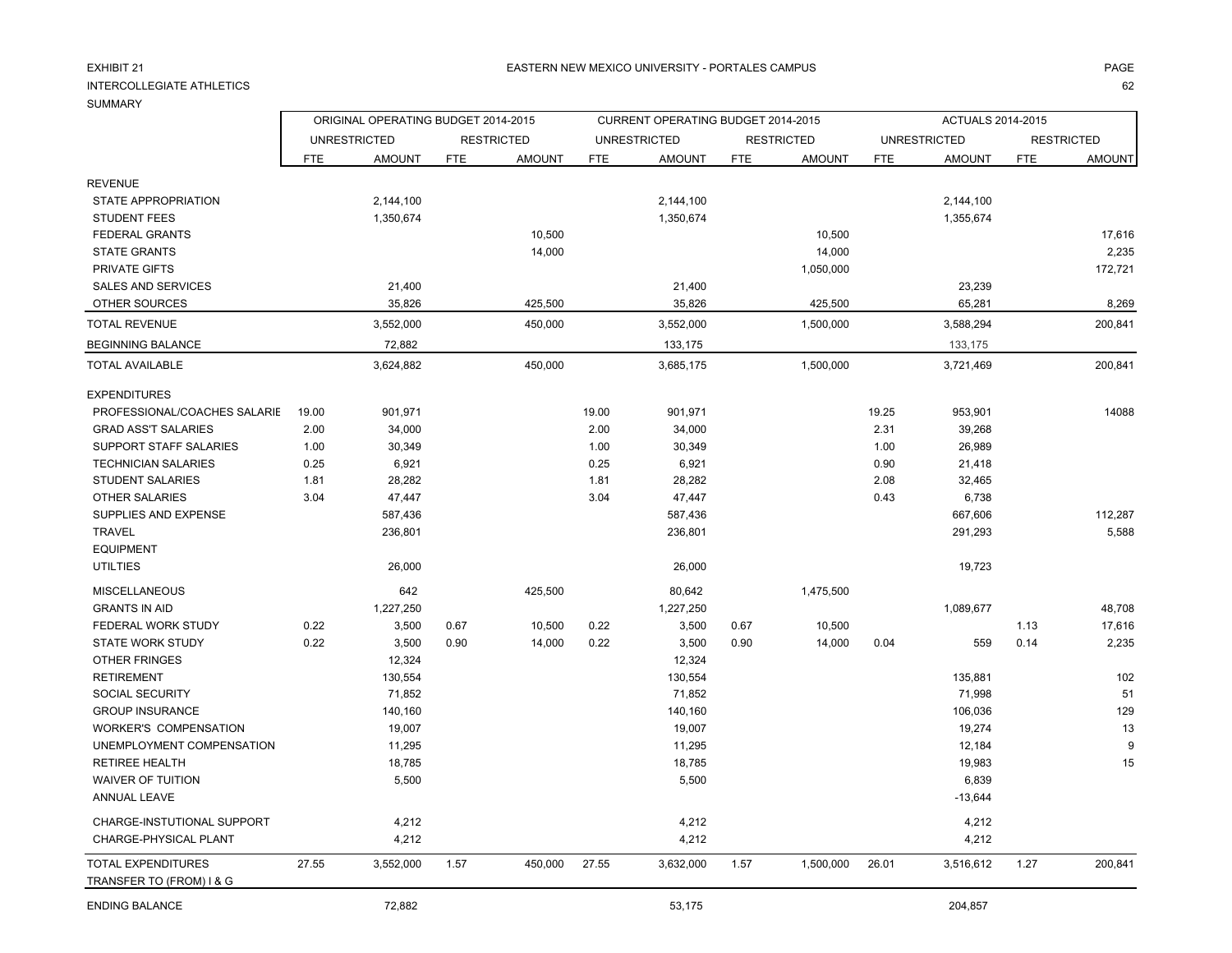### EXHIBIT 21A PAGE ASTERN NEW MEXICO UNIVERSITY - PORTALES CAMPUS AND ANNOUNCLES AND A PAGE AND PAGE

estate and the contract of the contract of the contract of the contract of the contract of the contract of the contract of the contract of the contract of the contract of the contract of the contract of the contract of the

INTERCOLLEGIATE ATHLETICS 1ADMINISTRATION 100021-110501-21

|                                                       |            | ORIGINAL OPERATING BUDGET 2014-2015 |            |                   |            | CURRENT OPERATING BUDGET 2014-2015 |            |                   |            | ACTUALS 2014-2015   |            |                   |
|-------------------------------------------------------|------------|-------------------------------------|------------|-------------------|------------|------------------------------------|------------|-------------------|------------|---------------------|------------|-------------------|
|                                                       |            | <b>UNRESTRICTED</b>                 |            | <b>RESTRICTED</b> |            | <b>UNRESTRICTED</b>                |            | <b>RESTRICTED</b> |            | <b>UNRESTRICTED</b> |            | <b>RESTRICTED</b> |
|                                                       | <b>FTE</b> | <b>AMOUNT</b>                       | <b>FTE</b> | <b>AMOUNT</b>     | <b>FTE</b> | <b>AMOUNT</b>                      | <b>FTE</b> | <b>AMOUNT</b>     | <b>FTE</b> | <b>AMOUNT</b>       | <b>FTE</b> | <b>AMOUNT</b>     |
| <b>REVENUE</b>                                        |            |                                     |            |                   |            |                                    |            |                   |            |                     |            |                   |
| STATE APPROPRIATION                                   |            | 2,144,100                           |            |                   |            | 2,144,100                          |            |                   |            | 2,144,100           |            |                   |
| <b>STUDENT FEES</b>                                   |            | 1,350,674                           |            |                   |            | 1,350,674                          |            |                   |            | 1,355,674           |            |                   |
| FEDERAL GRANTS                                        |            |                                     |            | 10,500            |            |                                    |            | 10,500            |            |                     |            | 17,616            |
| <b>STATE GRANTS</b>                                   |            |                                     |            | 14,000            |            |                                    |            | 14,000            |            |                     |            | 2,235             |
| <b>PRIVATE GIFTS</b>                                  |            |                                     |            |                   |            |                                    |            | 1,050,000         |            |                     |            | 141,972           |
| SALES AND SERVICES                                    |            | 21,400                              |            |                   |            | 21,400                             |            |                   |            | 23,239              |            |                   |
| OTHER SOURCES                                         |            | 35,826                              |            | 425,500           |            | 35,826                             |            | 425,500           |            | 65,281              |            | 8,269             |
| <b>TOTAL REVENUE</b>                                  |            | 3,552,000                           |            | 450,000           |            | 3,552,000                          |            | 1,500,000         |            | 3,588,294           |            | 170,092           |
| <b>BEGINNING BALANCE</b>                              |            | 72,882                              |            |                   |            | 133,175                            |            |                   |            | 133,175             |            |                   |
| <b>TOTAL AVAILABLE</b>                                |            | 3,624,882                           |            | 450,000           |            | 3,685,175                          |            | 1,500,000         |            | 3,721,469           |            | 170,092           |
| <b>EXPENDITURES</b>                                   |            |                                     |            |                   |            |                                    |            |                   |            |                     |            |                   |
| PROFESSIONAL SALARIES                                 | 8.25       | 365,029                             |            |                   | 8.25       | 365,029                            |            |                   | 8.25       | 396,427             |            |                   |
| <b>FACULTY SALARIES</b>                               |            |                                     |            |                   |            |                                    |            |                   |            |                     |            |                   |
| <b>GRAD ASS'T SALARIES</b>                            | 0.00       |                                     |            |                   | 0.00       |                                    |            |                   | 0.50       | 8,560               |            |                   |
| SUPPORT STAFF SALARIES                                | 1.00       | 29,349                              |            |                   | 1.00       | 29,349                             |            |                   | 1.00       | 26,168              |            |                   |
| <b>TECHNICIAN SALARIES</b>                            | 0.25       | 6,921                               |            |                   | 0.25       | 6,921                              |            |                   | 0.50       | 9,390               |            |                   |
| <b>STUDENT SALARIES</b>                               | 1.49       | 23,282                              |            |                   | 1.49       | 23,282                             |            |                   | 1.75       | 27,326              |            |                   |
| <b>OTHER SALARIES</b>                                 | 2.08       | 32,448                              |            |                   | 2.08       | 32,448                             |            |                   | 0.11       | 1,701               |            |                   |
| SUPPLIES AND EXPENSE                                  |            | 334,315                             |            |                   |            | 334,315                            |            |                   |            | 343,809             |            | 96,200            |
| <b>TRAVEL</b>                                         |            | 15,825                              |            |                   |            | 15,825                             |            |                   |            | 25,208              |            | 5,333             |
| <b>EQUIPMENT</b>                                      |            |                                     |            |                   |            |                                    |            |                   |            |                     |            |                   |
| <b>UTILITIES</b>                                      |            | 26,000                              |            |                   |            | 26,000                             |            |                   |            | 19,723              |            |                   |
| <b>MISCELLANEOUS</b>                                  |            | 642                                 |            | 425,500           |            | 80,642                             |            | 1,475,500         |            |                     |            |                   |
| <b>GRANTS IN AID</b>                                  |            | 6,300                               |            |                   |            | 6,300                              |            |                   |            |                     |            | 48,708            |
| FEDERAL WORK STUDY                                    | 0.22       | 3,500                               | 0.67       | 10,500            | 0.22       | 3,500                              | 0.67       | 10,500            | 0.00       |                     | 1.13       | 17,616            |
| <b>STATE WORK STUDY</b>                               | 0.22       | 3,500                               | 0.90       | 14,000            | 0.22       | 3,500                              | 0.90       | 14,000            | 0.04       | 559                 | 0.14       | 2,235             |
| OTHER FRINGE                                          |            | 12,324                              |            |                   |            | 12,324                             |            |                   |            |                     |            |                   |
| <b>RETIREMENT</b>                                     |            | 55,781                              |            |                   |            | 55,781                             |            |                   |            | 56,986              |            |                   |
| SOCIAL SECURITY                                       |            | 30,700                              |            |                   |            | 30,700                             |            |                   |            | 31,129              |            |                   |
| <b>GROUP INSURANCE</b>                                |            | 50,550                              |            |                   |            | 50,550                             |            |                   |            | 39,823              |            |                   |
| <b>WORKER'S COMPENSATION</b>                          |            | 8,353                               |            |                   |            | 8,353                              |            |                   |            | 8,371               |            |                   |
| UNEMPLOYMENT COMPENSATION                             |            | 4,816                               |            |                   |            | 4,816                              |            |                   |            | 5,219               |            |                   |
| <b>RETIREE HEALTH</b>                                 |            | 8,025                               |            |                   |            | 8,025                              |            |                   |            | 8,570               |            |                   |
| <b>WAIVER OF TUITION</b>                              |            | 5,500                               |            |                   |            | 5,500                              |            |                   |            | 4,722               |            |                   |
| ANNUAL LEAVE                                          |            |                                     |            |                   |            |                                    |            |                   |            | $-6,806$            |            |                   |
| CHARGE-INSTITUTIONAL SUPPORT                          |            | 4,212                               |            |                   |            | 4,212                              |            |                   |            | 4,212               |            |                   |
| CHARGE-PHYSICAL PLANT                                 |            | 4,212                               |            |                   |            | 4,212                              |            |                   |            | 4,212               |            |                   |
| <b>TOTAL EXPENDITURES</b><br>TRANSFER TO (FROM) I & G | 13.52      | 1,031,583                           | 1.57       | 450,000           | 13.52      | 1,111,583                          | 1.57       | 1,500,000         | 12.15      | 1,015,309           | 1.27       | 170,092           |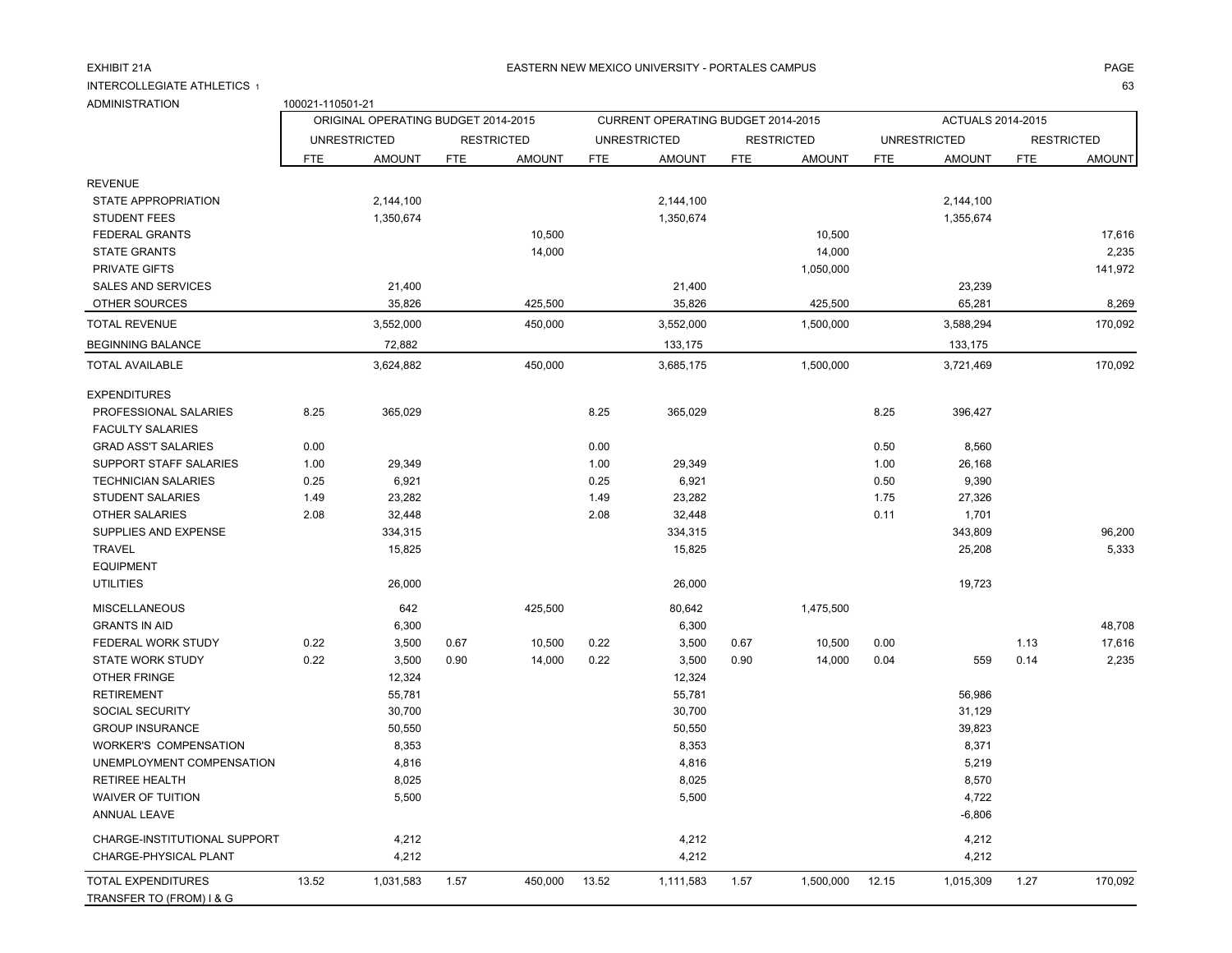### INTERCOLLEGIATE ATHLETICS 2FOOTBALL

| <b>FOOTBALL</b>                                                                                                                                                                           |              | ORIGINAL OPERATING BUDGET 2014-2015                   |              |                   |              | CURRENT OPERATING BUDGET 2014-2015                    |              |                   |              | ACTUALS 2014-2015                                                        |              |                   |
|-------------------------------------------------------------------------------------------------------------------------------------------------------------------------------------------|--------------|-------------------------------------------------------|--------------|-------------------|--------------|-------------------------------------------------------|--------------|-------------------|--------------|--------------------------------------------------------------------------|--------------|-------------------|
|                                                                                                                                                                                           |              | <b>UNRESTRICTED</b>                                   |              | <b>RESTRICTED</b> |              | <b>UNRESTRICTED</b>                                   |              | <b>RESTRICTED</b> |              | <b>UNRESTRICTED</b>                                                      |              | <b>RESTRICTED</b> |
|                                                                                                                                                                                           | <b>FTE</b>   | <b>AMOUNT</b>                                         | <b>FTE</b>   | <b>AMOUNT</b>     | FTE          | <b>AMOUNT</b>                                         | <b>FTE</b>   | <b>AMOUNT</b>     | FTE          | <b>AMOUNT</b>                                                            | <b>FTE</b>   | <b>AMOUNT</b>     |
| <b>REVENUE</b><br>STATE APPROPRIATION<br><b>STUDENT FEES</b><br>FEDERAL GRANTS<br><b>STATE GRANTS</b><br>PRIVATE GIFTS<br><b>SALES AND SERVICES</b><br>OTHER SOURCES                      |              |                                                       |              |                   |              |                                                       |              |                   |              |                                                                          |              |                   |
| <b>TOTAL REVENUE</b>                                                                                                                                                                      |              | $\pmb{0}$                                             |              | $\mathbf 0$       |              | 0                                                     |              | 0                 |              | $\mathsf 0$                                                              |              | $\Omega$          |
| BEGINNING BALANCE                                                                                                                                                                         |              |                                                       |              |                   |              |                                                       |              |                   |              |                                                                          |              |                   |
| <b>TOTAL AVAILABLE</b>                                                                                                                                                                    |              | $\pmb{0}$                                             |              | $\mathbf 0$       |              | 0                                                     |              | 0                 |              | $\mathsf 0$                                                              |              | 0                 |
| <b>EXPENDITURES</b><br><b>COACHES SALARIES</b>                                                                                                                                            | 2.25         | 143,627                                               |              |                   | 2.25         | 143,627                                               |              |                   | 2.25         | 151,317                                                                  |              |                   |
| <b>FACULTY SALARIES</b><br><b>GRAD ASS'T SALARIES</b><br>SUPPORT STAFF SALARIES<br><b>TECHNICIAN SALARIES</b>                                                                             | 1.00         | 17,000<br>1,000                                       |              |                   | 1.00         | 17,000<br>1,000                                       |              |                   | 1.29<br>0.15 | 22,004<br>821<br>4,995                                                   |              |                   |
| <b>STUDENT SALARIES</b><br><b>OTHER SALARIES</b><br>SUPPLIES AND EXPENSE<br><b>TRAVEL</b><br><b>EQUIPMENT</b><br><b>UTILITIES</b>                                                         | 0.00<br>0.96 | 14,999<br>46,729<br>49,962                            |              |                   | 0.00<br>0.96 | 14,999<br>46,729<br>49,962                            |              |                   | 0.00<br>0.00 | 59,663<br>46,093                                                         |              |                   |
| <b>MISCELLANEOUS</b><br><b>GRANTS IN AID</b><br>FEDERAL WORK STUDY<br><b>STATE WORK STUDY</b>                                                                                             | 0.00<br>0.00 | 434,960                                               | 0.00<br>0.00 | 0<br>0            | 0.00<br>0.00 | 434,960                                               | 0.00<br>0.00 | 0<br>0            | 0.00<br>0.00 | 441,630                                                                  | 0.00<br>0.00 | $\Omega$          |
| <b>RETIREMENT</b><br>SOCIAL SECURITY<br><b>GROUP INSURANCE</b><br>WORKER'S COMPENSATION<br>UNEMPLOYMENT COMPENSATION<br><b>RETIREE HEALTH</b><br>WAIVER OF TUITION<br><b>ANNUAL LEAVE</b> |              | 20,103<br>11,064<br>16,000<br>3,179<br>1,736<br>2,893 |              |                   |              | 20,103<br>11,064<br>16,000<br>3,179<br>1,736<br>2,893 |              |                   |              | 19,900<br>10,789<br>11,451<br>3,111<br>1,811<br>2,953<br>332<br>$-2,510$ |              |                   |
| CHARGE-INSTITUTIONAL SUPPORT<br>CHARGE-PHYSICAL PLANT                                                                                                                                     |              |                                                       |              |                   |              |                                                       |              |                   |              |                                                                          |              |                   |
| <b>TOTAL EXPENDITURES</b><br>TRANSFER TO (FROM) I & G                                                                                                                                     | 4.21         | 763,251                                               | 0.00         | $\mathbf 0$       | 4.21         | 763,251                                               | 0.00         | 0                 | 3.69         | 774,360                                                                  | 0.00         | $\Omega$          |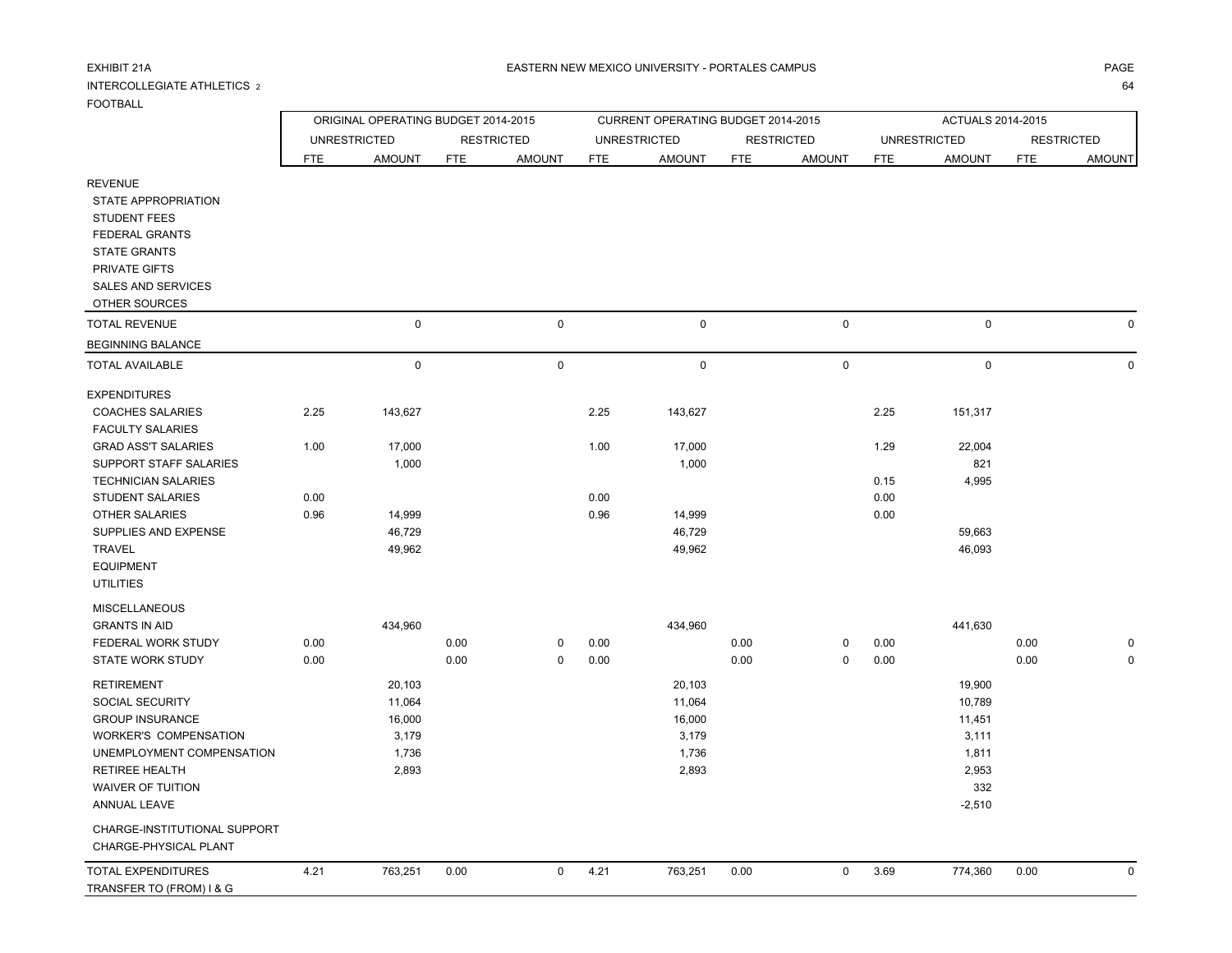# INTERCOLLEGIATE ATHLETICS 3

# BASKETBALL - MEN'S

а произведения произведения с произведения с произведения с произведения с произведения с произведения с произв 65

| <b>UNUIVE I UNLE - IVILIV U</b>                                                                                                                                                           |              | ORIGINAL OPERATING BUDGET 2014-2015                |              |                   |              | CURRENT OPERATING BUDGET 2014-2015                 |              |                   |              | ACTUALS 2014-2015                                        |              |                   |
|-------------------------------------------------------------------------------------------------------------------------------------------------------------------------------------------|--------------|----------------------------------------------------|--------------|-------------------|--------------|----------------------------------------------------|--------------|-------------------|--------------|----------------------------------------------------------|--------------|-------------------|
|                                                                                                                                                                                           |              | <b>UNRESTRICTED</b>                                |              | <b>RESTRICTED</b> |              | <b>UNRESTRICTED</b>                                |              | <b>RESTRICTED</b> |              | <b>UNRESTRICTED</b>                                      |              | <b>RESTRICTED</b> |
|                                                                                                                                                                                           | <b>FTE</b>   | <b>AMOUNT</b>                                      | <b>FTE</b>   | <b>AMOUNT</b>     | <b>FTE</b>   | <b>AMOUNT</b>                                      | <b>FTE</b>   | <b>AMOUNT</b>     | <b>FTE</b>   | <b>AMOUNT</b>                                            | <b>FTE</b>   | <b>AMOUNT</b>     |
| <b>REVENUE</b><br>STATE APPROPRIATION<br><b>STUDENT FEES</b><br>FEDERAL GRANTS<br><b>STATE GRANTS</b><br>PRIVATE GIFTS<br><b>SALES AND SERVICES</b><br>OTHER SOURCES                      |              |                                                    |              |                   |              |                                                    |              |                   |              |                                                          |              |                   |
| <b>TOTAL REVENUE</b>                                                                                                                                                                      |              | $\mathsf 0$                                        |              | $\pmb{0}$         |              | $\pmb{0}$                                          |              | $\mathsf 0$       |              | $\mathbf 0$                                              |              | $\mathbf 0$       |
| <b>BEGINNING BALANCE</b>                                                                                                                                                                  |              |                                                    |              |                   |              |                                                    |              |                   |              |                                                          |              |                   |
| TOTAL AVAILABLE                                                                                                                                                                           |              | $\mathsf 0$                                        |              | $\pmb{0}$         |              | $\pmb{0}$                                          |              | $\mathsf 0$       |              | $\mathsf 0$                                              |              | $\Omega$          |
| <b>EXPENDITURES</b><br><b>COACHES SALARIES</b><br><b>FACULTY SALARIES</b>                                                                                                                 | 1.25         | 77,064                                             |              |                   | 1.25         | 77,064                                             |              |                   | 1.25         | 74,106                                                   |              |                   |
| <b>GRAD ASS'T SALARIES</b><br>SUPPORT STAFF SALARIES<br><b>TECHNICIAN SALARIES</b>                                                                                                        | 0.00         |                                                    |              |                   | 0.00         |                                                    |              |                   | 0.00         |                                                          |              |                   |
| <b>STUDENT SALARIES</b><br>OTHER SALARIES<br>SUPPLIES AND EXPENSE<br><b>TRAVEL</b><br><b>EQUIPMENT</b><br><b>UTILITIES</b>                                                                | 0.00<br>0.00 | 35,360<br>28,400                                   |              |                   | 0.00<br>0.00 | 35,360<br>28,400                                   |              |                   | 0.00<br>0.00 | 45,774<br>29,479                                         |              |                   |
| <b>MISCELLANEOUS</b><br><b>GRANTS IN AID</b><br>FEDERAL WORK STUDY<br>STATE WORK STUDY                                                                                                    | 0.00<br>0.00 | 109,900                                            | 0.00<br>0.00 | 0<br>$\pmb{0}$    | 0.00<br>0.00 | 109,900                                            | 0.00<br>0.00 | 0<br>$\mathbf 0$  | 0.00<br>0.00 | 103,856                                                  | 0.00<br>0.00 | 0<br>$\Omega$     |
| <b>RETIREMENT</b><br>SOCIAL SECURITY<br><b>GROUP INSURANCE</b><br>WORKER'S COMPENSATION<br>UNEMPLOYMENT COMPENSATION<br><b>RETIREE HEALTH</b><br><b>WAIVER OF TUITION</b><br>ANNUAL LEAVE |              | 10,712<br>5,895<br>12,400<br>1,387<br>925<br>1,541 |              |                   |              | 10,712<br>5,895<br>12,400<br>1,387<br>925<br>1,541 |              |                   |              | 10,487<br>5,545<br>4,756<br>1,291<br>889<br>1,482<br>125 |              |                   |
| CHARGE-INSTITUTIONAL SUPPORT<br>CHARGE-PHYSICAL PLANT                                                                                                                                     |              |                                                    |              |                   |              |                                                    |              |                   |              |                                                          |              |                   |
| TOTAL EXPENDITURES<br>TRANSFER TO (FROM) I & G                                                                                                                                            | 1.25         | 283,584                                            | 0.00         | 0                 | 1.25         | 283,584                                            | 0.00         | $\mathbf 0$       | 1.25         | 277,790                                                  | 0.00         | $\mathbf 0$       |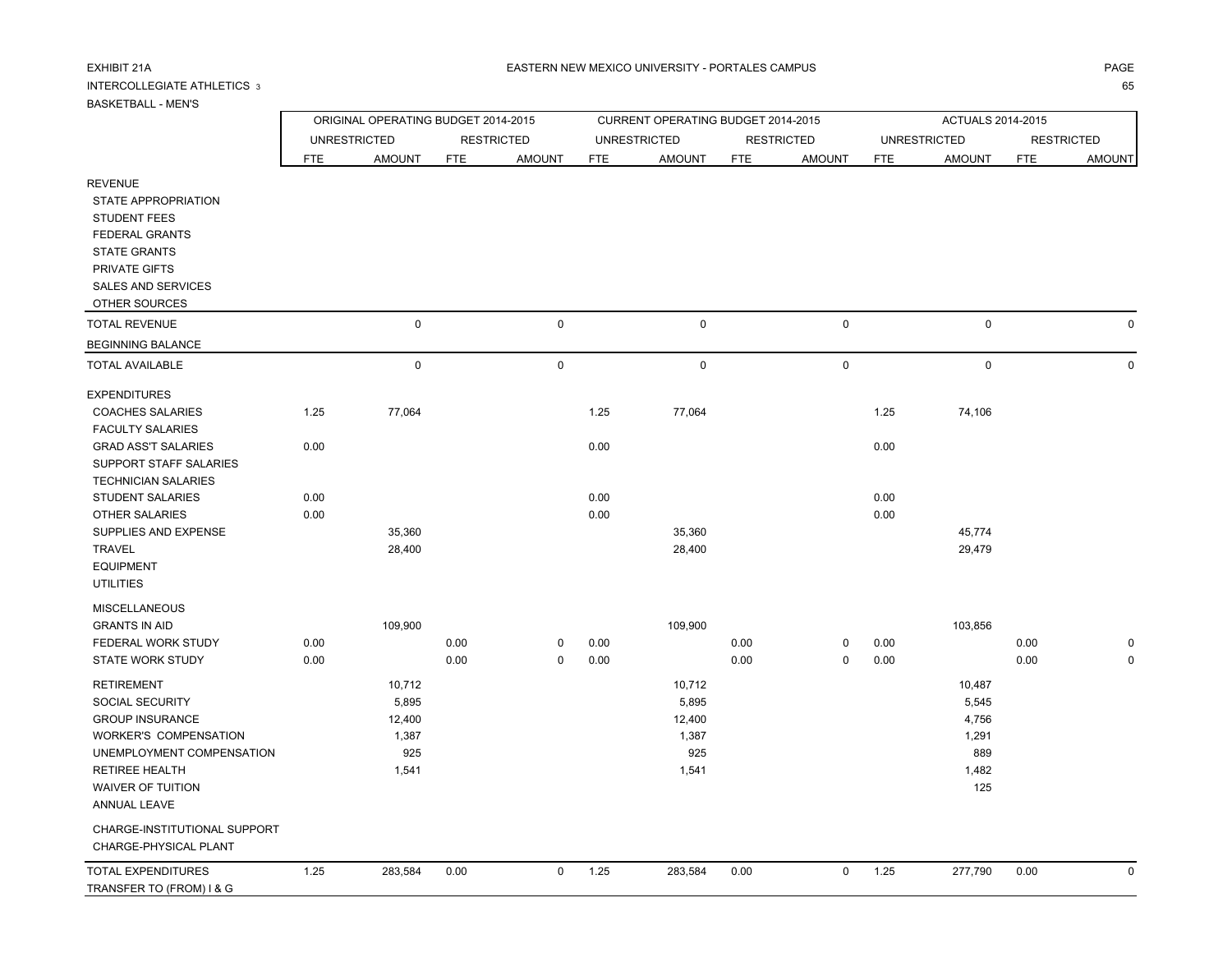#### INTERCOLLEGIATE ATHLETICS 5<u>5</u>

### BASEBALL

 WAIVER OF TUITIONANNUAL LEAVE

 CHARGE-PHYSICAL PLANT TOTAL EXPENDITURES TRANSFER TO (FROM) I & G

CHARGE-INSTITUTIONAL SUPPORT

| <b>BASEBALL</b>                            |            |                                     |            |                   |            |                                    |            |                   |            |                     |            |                   |
|--------------------------------------------|------------|-------------------------------------|------------|-------------------|------------|------------------------------------|------------|-------------------|------------|---------------------|------------|-------------------|
|                                            |            | ORIGINAL OPERATING BUDGET 2014-2015 |            |                   |            | CURRENT OPERATING BUDGET 2014-2015 |            |                   |            | ACTUALS 2014-2015   |            |                   |
|                                            |            | <b>UNRESTRICTED</b>                 |            | <b>RESTRICTED</b> |            | <b>UNRESTRICTED</b>                |            | <b>RESTRICTED</b> |            | <b>UNRESTRICTED</b> |            | <b>RESTRICTED</b> |
|                                            | <b>FTE</b> | <b>AMOUNT</b>                       | <b>FTE</b> | <b>AMOUNT</b>     | <b>FTE</b> | <b>AMOUNT</b>                      | <b>FTE</b> | <b>AMOUNT</b>     | <b>FTE</b> | <b>AMOUNT</b>       | <b>FTE</b> | <b>AMOUNT</b>     |
| <b>REVENUE</b><br>STATE APPROPRIATION      |            |                                     |            |                   |            |                                    |            |                   |            |                     |            |                   |
| <b>STUDENT FEES</b>                        |            |                                     |            |                   |            |                                    |            |                   |            |                     |            |                   |
| <b>FEDERAL GRANTS</b>                      |            |                                     |            |                   |            |                                    |            |                   |            |                     |            |                   |
| <b>STATE GRANTS</b>                        |            |                                     |            |                   |            |                                    |            |                   |            |                     |            |                   |
| PRIVATE GIFTS                              |            |                                     |            |                   |            |                                    |            |                   |            |                     |            | 2,960             |
| <b>SALES AND SERVICES</b><br>OTHER SOURCES |            |                                     |            |                   |            |                                    |            |                   |            |                     |            |                   |
| <b>TOTAL REVENUE</b>                       |            | $\mathbf 0$                         |            | $\mathbf 0$       |            | 0                                  |            | 0                 |            | 0                   |            | 2,960             |
|                                            |            |                                     |            |                   |            |                                    |            |                   |            |                     |            |                   |
| <b>BEGINNING BALANCE</b>                   |            |                                     |            |                   |            |                                    |            |                   |            |                     |            |                   |
| <b>TOTAL AVAILABLE</b>                     |            | $\pmb{0}$                           |            | $\pmb{0}$         |            | $\pmb{0}$                          |            | 0                 |            | 0                   |            | 2,960             |
| <b>EXPENDITURES</b>                        |            |                                     |            |                   |            |                                    |            |                   |            |                     |            |                   |
| <b>COACHES SALARIES</b>                    | 1.25       | 53,478                              |            |                   | 1.25       | 53,478                             |            |                   | 1.25       | 55,186              |            |                   |
| <b>FACULTY SALARIES</b>                    |            |                                     |            |                   |            |                                    |            |                   |            |                     |            |                   |
| <b>GRAD ASS'T SALARIES</b>                 | 0.00       |                                     |            |                   |            |                                    |            |                   |            |                     |            |                   |
| <b>SUPPORT STAFF SALARIES</b>              |            |                                     |            |                   |            |                                    |            |                   |            |                     |            |                   |
| <b>TECHNICIAN SALARIES</b>                 |            |                                     |            |                   |            |                                    |            |                   |            |                     |            |                   |
| <b>STUDENT SALARIES</b>                    | 0.19       | 3,000                               |            |                   | 0.19       | 3,000                              |            |                   | 0.19       | 3,000               |            |                   |
| <b>OTHER SALARIES</b>                      | 0.00       |                                     |            |                   | 0.00       |                                    |            |                   | 0.00       |                     |            |                   |
| SUPPLIES AND EXPENSE                       |            | 21,715                              |            |                   |            | 21,715                             |            |                   |            | 29,919              |            | 2,960             |
| <b>TRAVEL</b>                              |            | 19,964                              |            |                   |            | 19,964                             |            |                   |            | 18,751              |            |                   |
| <b>EQUIPMENT</b>                           |            |                                     |            |                   |            |                                    |            |                   |            |                     |            |                   |
| <b>UTILITIES</b>                           |            |                                     |            |                   |            |                                    |            |                   |            |                     |            |                   |
| <b>MISCELLANEOUS</b>                       |            |                                     |            |                   |            |                                    |            |                   |            |                     |            |                   |
| <b>GRANTS IN AID</b>                       |            | 87,850                              |            |                   |            | 87,850                             |            |                   |            | 85,135              |            |                   |
| FEDERAL WORK STUDY                         | 0.00       |                                     | 0.00       | 0                 | 0.00       |                                    | 0.00       | 0                 | 0.00       |                     | 0.00       | $\mathbf 0$       |
| <b>STATE WORK STUDY</b>                    | 0.00       |                                     | 0.00       | $\Omega$          | 0.00       |                                    | 0.00       | 0                 | 0.00       |                     | 0.00       | 0                 |
| <b>RETIREMENT</b>                          |            | 7,433                               |            |                   |            | 7,433                              |            |                   |            | 7,673               |            |                   |

 SOCIAL SECURITY 4,091 4,091 4,221 GROUP INSURANCE 9,325 WORKER'S COMPENSATION 1,017 1,017 1,017 1,030 UNEMPLOYMENT COMPENSATION 642 642 662 RETIREE HEALTH 1,070 1,070 1,070 1,070 1,070 1,070 1,070 1,070 1,104

| 1.44 | 210,859 | 0.00                 | 44. ا | 210,859 | 0.00                 | . .<br>1.44 | 216,006 | 0.00                 | 2,960 |
|------|---------|----------------------|-------|---------|----------------------|-------------|---------|----------------------|-------|
|      |         | $\sim$ $\sim$ $\sim$ |       |         | $\sim$ $\sim$ $\sim$ |             | .       | $\sim$ $\sim$ $\sim$ |       |
|      |         |                      |       |         |                      |             |         |                      |       |
|      |         |                      |       |         |                      |             |         |                      |       |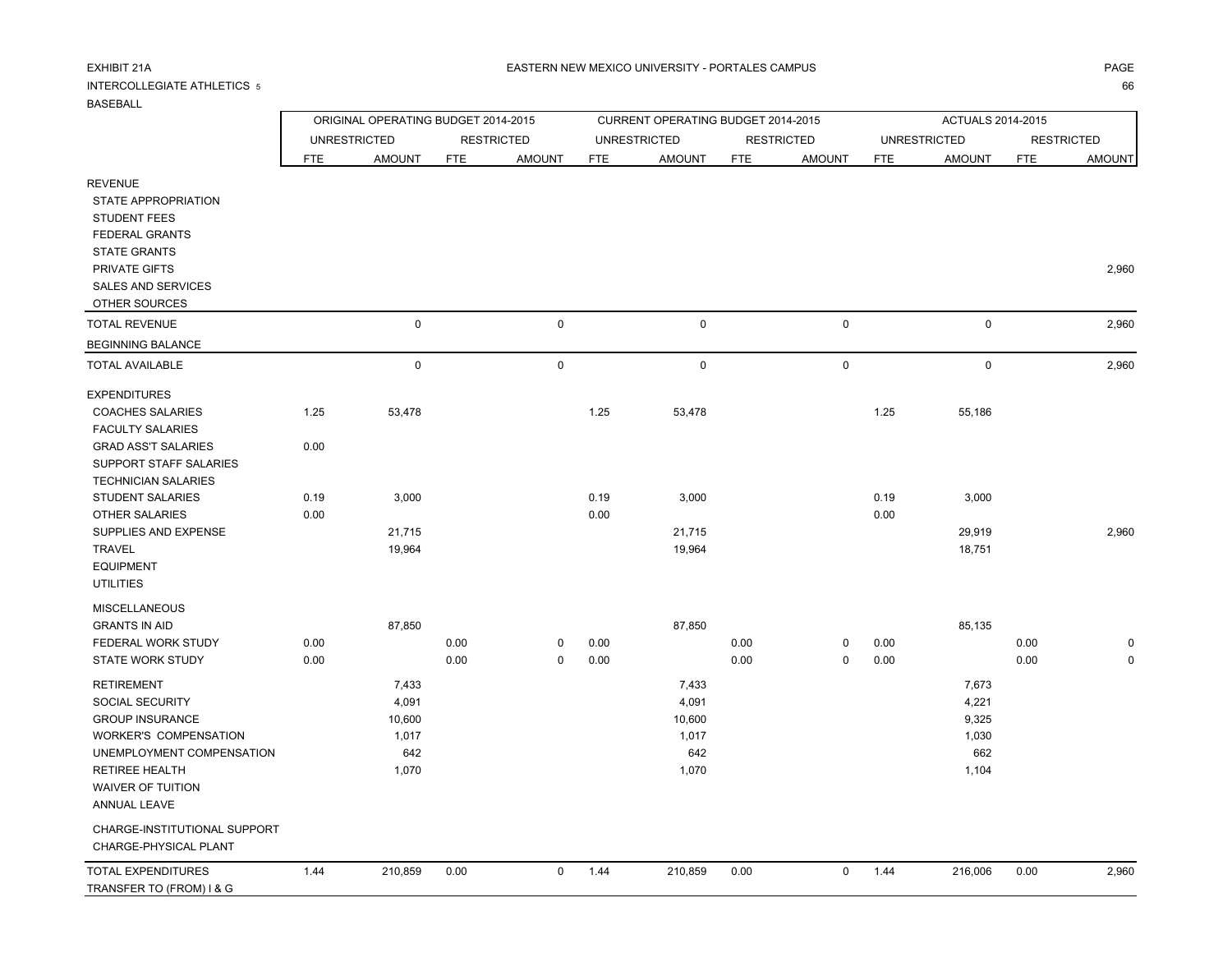#### INTERCOLLEGIATE ATHLETICS 66<sup>7</sup>

r

|                                                                                                                                                            |                     | ORIGINAL OPERATING BUDGET 2014-2015 |            |                     |            | CURRENT OPERATING BUDGET 2014-2015 |            |                   |              | ACTUALS 2014-2015   |            |                   |
|------------------------------------------------------------------------------------------------------------------------------------------------------------|---------------------|-------------------------------------|------------|---------------------|------------|------------------------------------|------------|-------------------|--------------|---------------------|------------|-------------------|
|                                                                                                                                                            | <b>UNRESTRICTED</b> |                                     |            | <b>RESTRICTED</b>   |            | <b>UNRESTRICTED</b>                |            | <b>RESTRICTED</b> |              | <b>UNRESTRICTED</b> |            | <b>RESTRICTED</b> |
|                                                                                                                                                            | <b>FTE</b>          | <b>AMOUNT</b>                       | <b>FTE</b> | <b>AMOUNT</b>       | <b>FTE</b> | <b>AMOUNT</b>                      | <b>FTE</b> | <b>AMOUNT</b>     | <b>FTE</b>   | <b>AMOUNT</b>       | <b>FTE</b> | <b>AMOUNT</b>     |
| <b>REVENUE</b><br>STATE APPROPRIATION<br><b>STUDENT FEES</b><br><b>FEDERAL GRANTS</b><br><b>STATE GRANTS</b><br>PRIVATE GIFTS<br><b>SALES AND SERVICES</b> |                     |                                     |            |                     |            |                                    |            |                   |              |                     |            |                   |
| OTHER SOURCES                                                                                                                                              |                     |                                     |            |                     |            |                                    |            |                   |              |                     |            |                   |
| <b>TOTAL REVENUE</b>                                                                                                                                       |                     | 0                                   |            | $\mathbf 0$         |            | 0                                  |            | $\mathbf 0$       |              | $\mathbf 0$         |            | $\Omega$          |
| <b>BEGINNING BALANCE</b>                                                                                                                                   |                     |                                     |            |                     |            |                                    |            |                   |              |                     |            |                   |
| <b>TOTAL AVAILABLE</b>                                                                                                                                     |                     | 0                                   |            | $\mathsf{O}\xspace$ |            | 0                                  |            | $\mathbf 0$       |              | $\pmb{0}$           |            | $\mathbf 0$       |
| <b>EXPENDITURES</b>                                                                                                                                        |                     |                                     |            |                     |            |                                    |            |                   |              |                     |            |                   |
| <b>COACHES SALARIES</b><br><b>FACULTY SALARIES</b>                                                                                                         | 1.25                | 53,204                              |            |                     | 1.25       | 53,204                             |            |                   | 1.25         | 53,705              |            |                   |
| <b>GRAD ASS'T SALARIES</b><br>SUPPORT STAFF SALARIES<br><b>TECHNICIAN SALARIES</b>                                                                         | 0.00                |                                     |            |                     | 0.00       |                                    |            |                   | 0.00<br>0.05 | 1,189               |            |                   |
| <b>STUDENT SALARIES</b>                                                                                                                                    | 0.00                |                                     |            |                     | 0.00       |                                    |            |                   | 0.03         | 440                 |            |                   |
| <b>OTHER SALARIES</b>                                                                                                                                      | 0.00                |                                     |            |                     | 0.00       |                                    |            |                   | 0.06         | 917                 |            |                   |
| SUPPLIES AND EXPENSE<br><b>TRAVEL</b><br><b>EQUIPMENT</b><br><b>UTILITIES</b>                                                                              |                     | 22,050<br>23,300                    |            |                     |            | 22,050<br>23,300                   |            |                   |              | 33,697<br>19,953    |            |                   |
| <b>MISCELLANEOUS</b><br><b>GRANTS IN AID</b>                                                                                                               |                     | 106,550                             |            |                     |            | 106,550                            |            |                   |              | 96,775              |            |                   |
| FEDERAL WORK STUDY                                                                                                                                         | 0.00                |                                     | 0.00       | 0                   | 0.00       |                                    | 0.00       | 0                 | 0.00         |                     | 0.00       | 0                 |
| <b>STATE WORK STUDY</b>                                                                                                                                    | 0.00                |                                     | 0.00       | $\mathbf 0$         | 0.00       |                                    | 0.00       | $\mathbf 0$       | 0.00         |                     | 0.00       | 0                 |
| <b>RETIREMENT</b>                                                                                                                                          |                     | 7,396                               |            |                     |            | 7,396                              |            |                   |              | 7,851               |            |                   |
| SOCIAL SECURITY                                                                                                                                            |                     | 4,070                               |            |                     |            | 4,070                              |            |                   |              | 4,007               |            |                   |
| <b>GROUP INSURANCE</b>                                                                                                                                     |                     | 10,500                              |            |                     |            | 10,500                             |            |                   |              | 8,266               |            |                   |

| UNEMPLOYMENT COMPENSATION                             |      | 638     |      |             |      | 638     |      |              |      | 670     |      |  |
|-------------------------------------------------------|------|---------|------|-------------|------|---------|------|--------------|------|---------|------|--|
| <b>RETIREE HEALTH</b>                                 |      | 1,064   |      |             |      | 1,064   |      |              |      | 1,113   |      |  |
| WAIVER OF TUITION                                     |      |         |      |             |      |         |      |              |      |         |      |  |
| ANNUAL LEAVE                                          |      |         |      |             |      |         |      |              |      | -231    |      |  |
| CHARGE-INSTITUTIONAL SUPPORT<br>CHARGE-PHYSICAL PLANT |      |         |      |             |      |         |      |              |      |         |      |  |
| TOTAL EXPENDITURES                                    | 1.25 | 229,730 | 0.00 | $\mathbf 0$ | 1.25 | 229,730 | 0.00 | $\mathbf{0}$ | 1.39 | 229,337 | 0.00 |  |
| TRANSFER TO (FROM) I & G                              |      |         |      |             |      |         |      |              |      |         |      |  |

WORKER'S COMPENSATION 958 958 985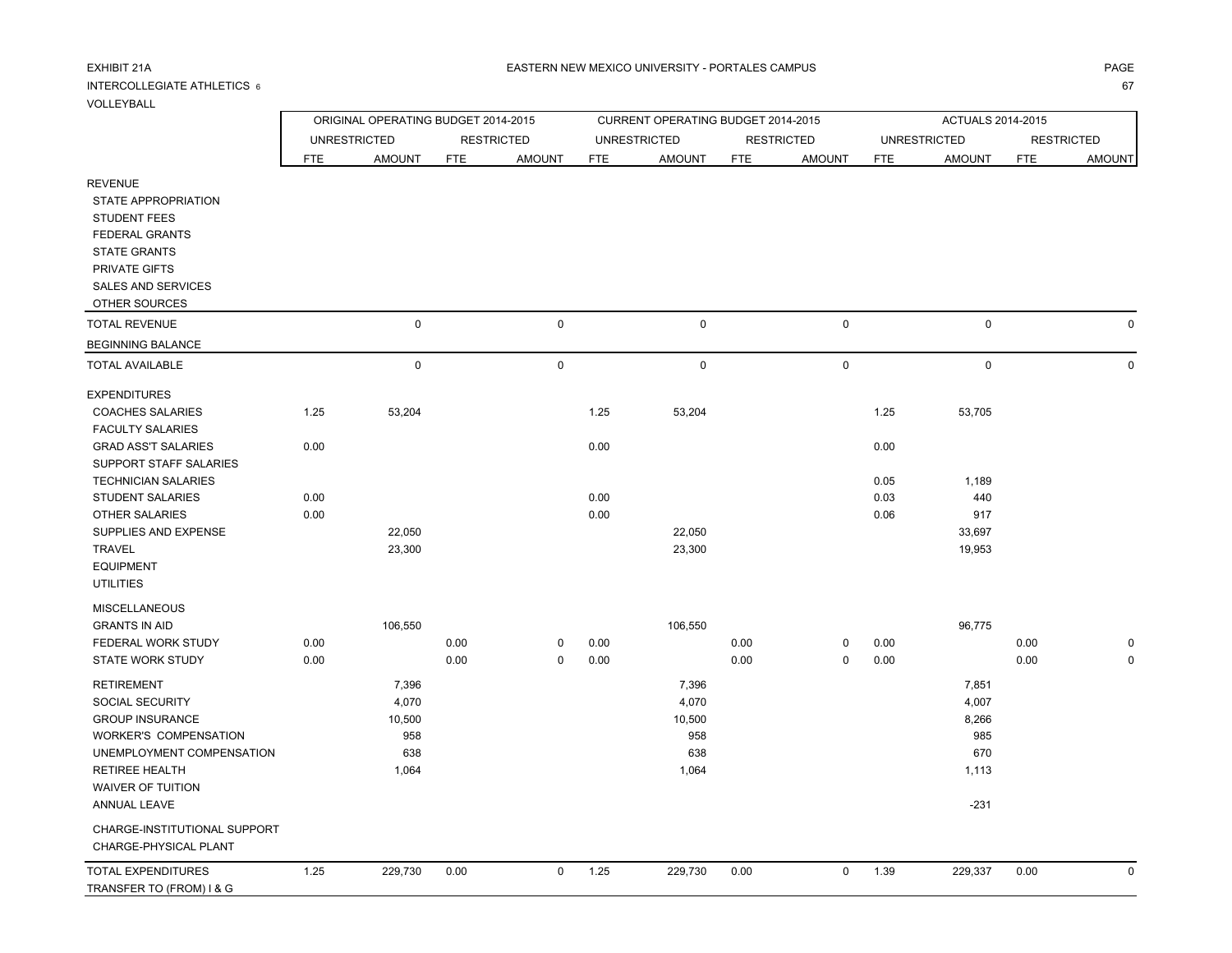# INTERCOLLEGIATE ATHLETICS 7

# BASKETBALL - WOMEN'S

TRANSFER TO (FROM) I & G

| BASNE I BALL - WUMEN S                                                                |            |                                     |            |                   |      |                                    |            |                   |              |                     |                   |               |
|---------------------------------------------------------------------------------------|------------|-------------------------------------|------------|-------------------|------|------------------------------------|------------|-------------------|--------------|---------------------|-------------------|---------------|
|                                                                                       |            | ORIGINAL OPERATING BUDGET 2014-2015 |            |                   |      | CURRENT OPERATING BUDGET 2014-2015 |            |                   |              | ACTUALS 2014-2015   |                   |               |
|                                                                                       |            | <b>UNRESTRICTED</b>                 |            | <b>RESTRICTED</b> |      | <b>UNRESTRICTED</b>                |            | <b>RESTRICTED</b> |              | <b>UNRESTRICTED</b> | <b>RESTRICTED</b> |               |
|                                                                                       | <b>FTE</b> | <b>AMOUNT</b>                       | <b>FTE</b> | <b>AMOUNT</b>     | FTE  | <b>AMOUNT</b>                      | <b>FTE</b> | <b>AMOUNT</b>     | FTE          | <b>AMOUNT</b>       | FTE               | <b>AMOUNT</b> |
| <b>REVENUE</b><br>STATE APPROPRIATION<br><b>STUDENT FEES</b><br><b>FEDERAL GRANTS</b> |            |                                     |            |                   |      |                                    |            |                   |              |                     |                   |               |
| <b>STATE GRANTS</b><br>PRIVATE GIFTS<br><b>SALES AND SERVICES</b><br>OTHER SOURCES    |            |                                     |            |                   |      |                                    |            |                   |              |                     |                   | 779           |
| <b>TOTAL REVENUE</b>                                                                  |            | $\mathsf 0$                         |            | $\pmb{0}$         |      | $\mathsf 0$                        |            | $\mathbf 0$       |              | $\mathsf 0$         |                   | 779           |
| <b>BEGINNING BALANCE</b>                                                              |            |                                     |            |                   |      |                                    |            |                   |              |                     |                   |               |
| <b>TOTAL AVAILABLE</b>                                                                |            | $\mathbf 0$                         |            | 0                 |      | $\mathbf 0$                        |            | $\mathsf 0$       |              | $\mathbf 0$         |                   | 779           |
| <b>EXPENDITURES</b>                                                                   |            |                                     |            |                   |      |                                    |            |                   |              |                     |                   |               |
| <b>COACHES SALARIES</b><br><b>FACULTY SALARIES</b>                                    | 1.25       | 66,455                              |            |                   | 1.25 | 66,455                             |            |                   | 1.25         | 67,195              |                   |               |
| <b>GRAD ASS'T SALARIES</b><br>SUPPORT STAFF SALARIES                                  | 0.00       |                                     |            |                   | 0.00 |                                    |            |                   | 0.00         |                     |                   |               |
| <b>TECHNICIAN SALARIES</b><br><b>STUDENT SALARIES</b>                                 | 0.00       |                                     |            |                   | 0.00 |                                    |            |                   | 0.05<br>0.00 | 1,853               |                   |               |
| <b>OTHER SALARIES</b>                                                                 | 0.00       |                                     |            |                   | 0.00 |                                    |            |                   | 0.07         | 1,064               |                   |               |
| SUPPLIES AND EXPENSE<br><b>TRAVEL</b><br><b>EQUIPMENT</b><br><b>UTILITIES</b>         |            | 36,764<br>28,150                    |            |                   |      | 36,764<br>28,150                   |            |                   |              | 49,413<br>48,674    |                   | 779           |
| <b>MISCELLANEOUS</b>                                                                  |            |                                     |            |                   |      |                                    |            |                   |              |                     |                   |               |
| <b>GRANTS IN AID</b>                                                                  |            | 117,970                             |            |                   |      | 117,970                            |            |                   |              | 84,795              |                   |               |
| FEDERAL WORK STUDY                                                                    | 0.00       |                                     | 0.00       | 0                 | 0.00 |                                    | 0.00       | 0                 | 0.00         |                     | 0.00              | $\Omega$      |
| STATE WORK STUDY                                                                      | 0.00       |                                     | 0.00       | 0                 | 0.00 |                                    | 0.00       | $\pmb{0}$         | 0.00         |                     | 0.00              | $\pmb{0}$     |
| <b>RETIREMENT</b>                                                                     |            | 9,238                               |            |                   |      | 9,238                              |            |                   |              | 9,730               |                   |               |
| <b>SOCIAL SECURITY</b>                                                                |            | 5,084                               |            |                   |      | 5,084                              |            |                   |              | 4,638               |                   |               |
| <b>GROUP INSURANCE</b>                                                                |            | 11,000                              |            |                   |      | 11,000                             |            |                   |              | 11,623              |                   |               |
| WORKER'S COMPENSATION                                                                 |            | 1,196                               |            |                   |      | 1,196                              |            |                   |              | 1,226               |                   |               |
| UNEMPLOYMENT COMPENSATION                                                             |            | 797                                 |            |                   |      | 797                                |            |                   |              | 841                 |                   |               |
| <b>RETIREE HEALTH</b>                                                                 |            | 1,329                               |            |                   |      | 1,329                              |            |                   |              | 1,402               |                   |               |
| WAIVER OF TUITION<br>ANNUAL LEAVE                                                     |            |                                     |            |                   |      |                                    |            |                   |              | $-337$              |                   |               |
| CHARGE-INSTITUTIONAL SUPPORT<br>CHARGE-PHYSICAL PLANT                                 |            |                                     |            |                   |      |                                    |            |                   |              |                     |                   |               |
| <b>TOTAL EXPENDITURES</b>                                                             | 1.25       | 277,983                             | 0.00       | $\mathbf 0$       | 1.25 | 277,983                            | 0.00       | $\mathbf 0$       | 1.37         | 282,117             | 0.00              | 779           |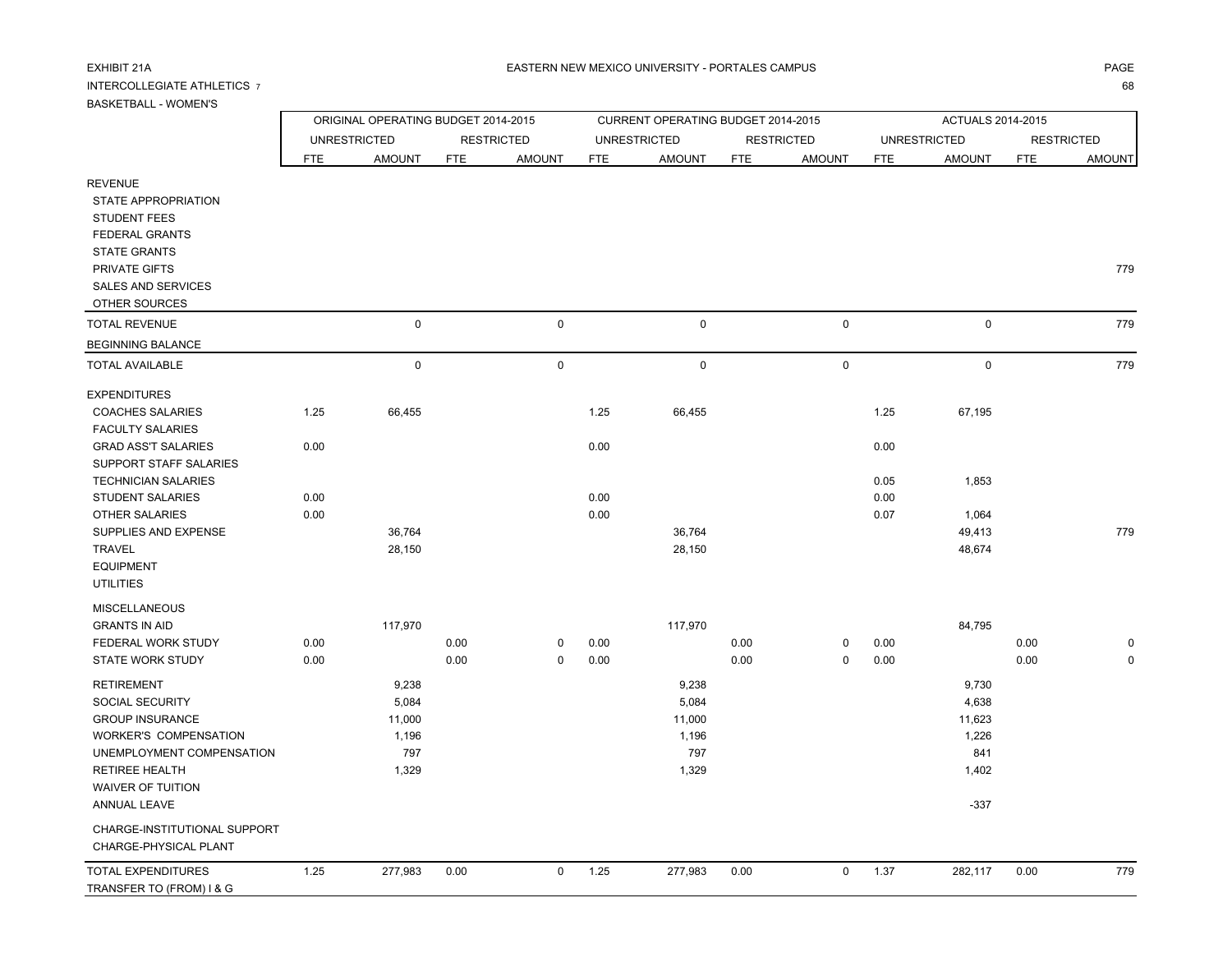# INTERCOLLEGIATE ATHLETICS 8

### SOFTBALL

|                              |            | ORIGINAL OPERATING BUDGET 2014-2015 |            |                     |            | CURRENT OPERATING BUDGET 2014-2015 |            |                   |            | ACTUALS 2014-2015   |            |                   |
|------------------------------|------------|-------------------------------------|------------|---------------------|------------|------------------------------------|------------|-------------------|------------|---------------------|------------|-------------------|
|                              |            | <b>UNRESTRICTED</b>                 |            | <b>RESTRICTED</b>   |            | <b>UNRESTRICTED</b>                |            | <b>RESTRICTED</b> |            | <b>UNRESTRICTED</b> |            | <b>RESTRICTED</b> |
|                              | <b>FTE</b> | <b>AMOUNT</b>                       | <b>FTE</b> | <b>AMOUNT</b>       | <b>FTE</b> | <b>AMOUNT</b>                      | <b>FTE</b> | <b>AMOUNT</b>     | <b>FTE</b> | <b>AMOUNT</b>       | <b>FTE</b> | <b>AMOUNT</b>     |
| <b>REVENUE</b>               |            |                                     |            |                     |            |                                    |            |                   |            |                     |            |                   |
| STATE APPROPRIATION          |            |                                     |            |                     |            |                                    |            |                   |            |                     |            |                   |
| <b>STUDENT FEES</b>          |            |                                     |            |                     |            |                                    |            |                   |            |                     |            |                   |
| <b>FEDERAL GRANTS</b>        |            |                                     |            |                     |            |                                    |            |                   |            |                     |            |                   |
| <b>STATE GRANTS</b>          |            |                                     |            |                     |            |                                    |            |                   |            |                     |            |                   |
| <b>PRIVATE GIFTS</b>         |            |                                     |            |                     |            |                                    |            |                   |            |                     |            | 27,009            |
| <b>SALES AND SERVICES</b>    |            |                                     |            |                     |            |                                    |            |                   |            |                     |            |                   |
| OTHER SOURCES                |            |                                     |            |                     |            |                                    |            |                   |            |                     |            |                   |
| <b>TOTAL REVENUE</b>         |            | $\mathsf 0$                         |            | $\mathsf{O}\xspace$ |            | $\mathsf 0$                        |            | $\mathsf 0$       |            | $\mathsf 0$         |            | 27,009            |
| <b>BEGINNING BALANCE</b>     |            |                                     |            |                     |            |                                    |            |                   |            |                     |            |                   |
| <b>TOTAL AVAILABLE</b>       |            | $\pmb{0}$                           |            | $\mathsf 0$         |            | $\mathsf 0$                        |            | $\mathsf 0$       |            | 0                   |            | 27,009            |
| <b>EXPENDITURES</b>          |            |                                     |            |                     |            |                                    |            |                   |            |                     |            |                   |
| <b>COACHES SALARIES</b>      | 0.75       | 31,660                              |            |                     | 0.75       | 31,660                             |            |                   | 1.00       | 44,543              |            | 14,088            |
| <b>FACULTY SALARIES</b>      |            |                                     |            |                     |            |                                    |            |                   |            |                     |            |                   |
| <b>GRAD ASS'T SALARIES</b>   | 0.50       | 8,500                               |            |                     | 0.50       | 8,500                              |            |                   | 0.01       | 204                 |            |                   |
| SUPPORT STAFF SALARIES       |            |                                     |            |                     |            |                                    |            |                   |            |                     |            |                   |
| <b>TECHNICIAN SALARIES</b>   |            |                                     |            |                     |            |                                    |            |                   | 0.05       | 1,918               |            |                   |
| <b>STUDENT SALARIES</b>      | 0.00       |                                     |            |                     | 0.00       |                                    |            |                   | 0.01       | 148                 |            |                   |
| <b>OTHER SALARIES</b>        | 0.00       |                                     |            |                     | 0.00       |                                    |            |                   | 0.00       |                     |            |                   |
| SUPPLIES AND EXPENSE         |            | 26,035                              |            |                     |            | 26,035                             |            |                   |            | 27,776              |            | 12,348            |
| <b>TRAVEL</b>                |            | 16,714                              |            |                     |            | 16,714                             |            |                   |            | 24,011              |            | 254               |
| <b>EQUIPMENT</b>             |            |                                     |            |                     |            |                                    |            |                   |            |                     |            |                   |
| <b>UTILITIES</b>             |            |                                     |            |                     |            |                                    |            |                   |            |                     |            |                   |
| <b>MISCELLANEOUS</b>         |            |                                     |            |                     |            |                                    |            |                   |            |                     |            |                   |
| <b>GRANTS IN AID</b>         |            | 79,240                              |            |                     |            | 79,240                             |            |                   |            | 68,081              |            |                   |
| FEDERAL WORK STUDY           | 0.00       |                                     | 0.00       | $\mathbf 0$         | 0.00       |                                    | 0.00       | 0                 | 0.00       |                     | 0.00       | 0                 |
| <b>STATE WORK STUDY</b>      | 0.00       |                                     | 0.00       | $\mathsf 0$         | 0.00       |                                    | 0.00       | $\mathbf 0$       | 0.00       |                     | 0.00       | $\mathbf 0$       |
| <b>RETIREMENT</b>            |            | 4,401                               |            |                     |            | 4,401                              |            |                   |            | 7,842               |            | 102               |
| SOCIAL SECURITY              |            | 2,422                               |            |                     |            | 2,422                              |            |                   |            | 3,688               |            | 51                |
| <b>GROUP INSURANCE</b>       |            | 5,700                               |            |                     |            | 5,700                              |            |                   |            | 9,583               |            | 129               |
| <b>WORKER'S COMPENSATION</b> |            | 723                                 |            |                     |            | 723                                |            |                   |            | 1,073               |            | 13                |
| UNEMPLOYMENT COMPENSATION    |            | 380                                 |            |                     |            | 380                                |            |                   |            | 697                 |            | 9                 |
| <b>RETIREE HEALTH</b>        |            | 633                                 |            |                     |            | 633                                |            |                   |            | 1,130               |            | 15                |
| WAIVER OF TUITION            |            |                                     |            |                     |            |                                    |            |                   |            |                     |            |                   |
| ANNUAL LEAVE                 |            |                                     |            |                     |            |                                    |            |                   |            |                     |            |                   |
| CHARGE-INSTITUTIONAL SUPPORT |            |                                     |            |                     |            |                                    |            |                   |            |                     |            |                   |
| CHARGE-PHYSICAL PLANT        |            |                                     |            |                     |            |                                    |            |                   |            |                     |            |                   |
| <b>TOTAL EXPENDITURES</b>    | 1.25       | 176,408                             | 0.00       | $\mathbf 0$         | 1.25       | 176,408                            | 0.00       | $\mathbf 0$       | 1.07       | 190,694             | 0.00       | 27,009            |
| TRANSFER TO (FROM) I & G     |            |                                     |            |                     |            |                                    |            |                   |            |                     |            |                   |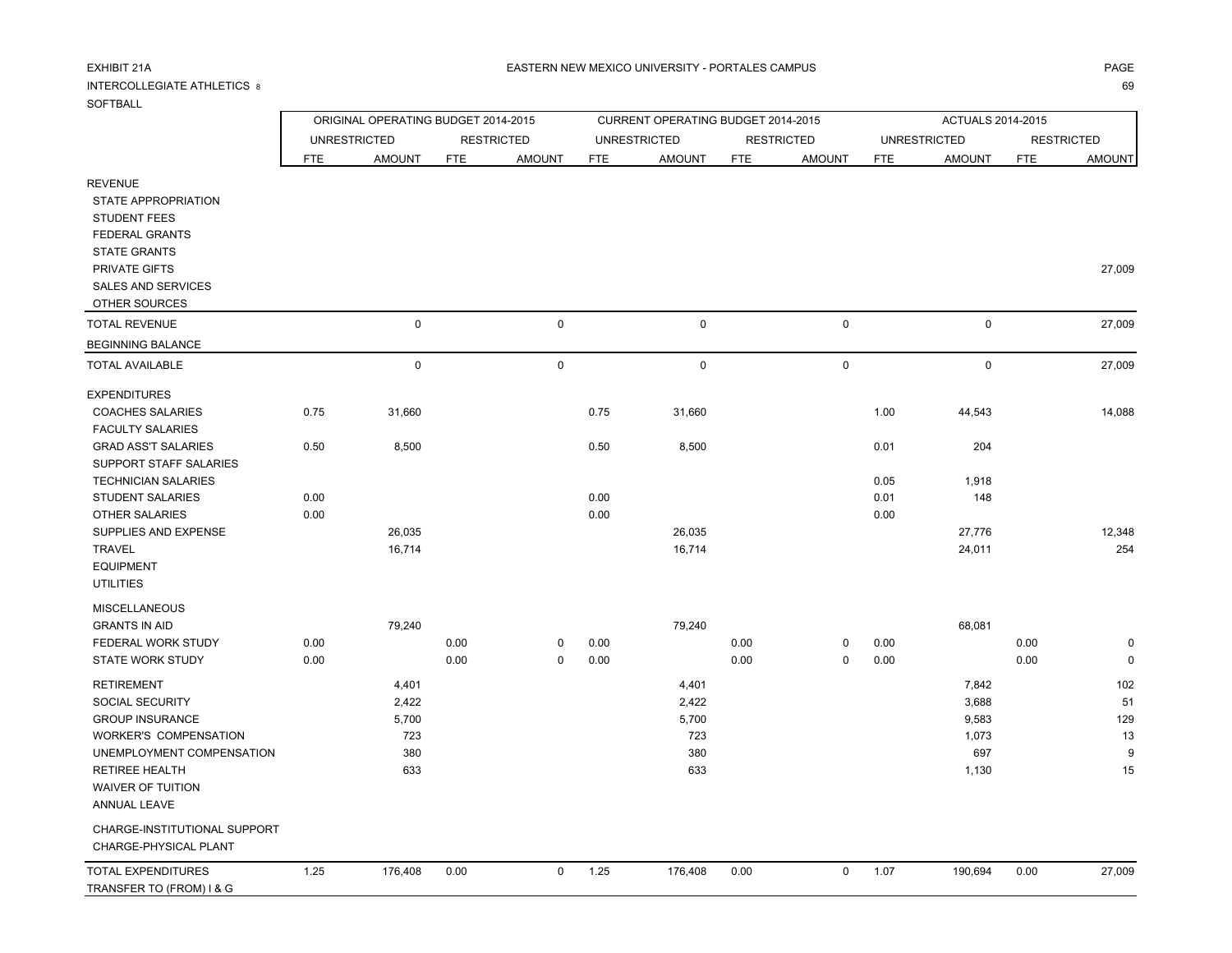INTERCOLLEGIATE ATHLETICS 10

### A EASTERN NEW MEXICO UNIVERSITY - PORTALES CAMPUS AND AND AND ANGELES ON A PAGE AND A PAGE

 7070

| TRACK & FIELD/CROSS CNTRY                                                                                                                                  |                     |                                     |              |                   |              |                                    |              |                   |                     |               |                   |               |  |  |
|------------------------------------------------------------------------------------------------------------------------------------------------------------|---------------------|-------------------------------------|--------------|-------------------|--------------|------------------------------------|--------------|-------------------|---------------------|---------------|-------------------|---------------|--|--|
|                                                                                                                                                            |                     | ORIGINAL OPERATING BUDGET 2014-2015 |              |                   |              | CURRENT OPERATING BUDGET 2014-2015 |              |                   | ACTUALS 2014-2015   |               |                   |               |  |  |
|                                                                                                                                                            | <b>UNRESTRICTED</b> |                                     |              | <b>RESTRICTED</b> |              | <b>UNRESTRICTED</b>                |              | <b>RESTRICTED</b> | <b>UNRESTRICTED</b> |               | <b>RESTRICTED</b> |               |  |  |
|                                                                                                                                                            | <b>FTE</b>          | <b>AMOUNT</b>                       | <b>FTE</b>   | <b>AMOUNT</b>     | <b>FTE</b>   | <b>AMOUNT</b>                      | <b>FTE</b>   | <b>AMOUNT</b>     | <b>FTE</b>          | <b>AMOUNT</b> | <b>FTE</b>        | <b>AMOUNT</b> |  |  |
| <b>REVENUE</b><br><b>STATE APPROPRIATION</b><br><b>STUDENT FEES</b><br>FEDERAL GRANTS<br><b>STATE GRANTS</b><br>PRIVATE GIFTS<br><b>SALES AND SERVICES</b> |                     |                                     |              |                   |              |                                    |              |                   |                     |               |                   |               |  |  |
| OTHER SOURCES<br><b>TOTAL REVENUE</b>                                                                                                                      |                     | $\mathbf 0$                         |              | $\mathsf 0$       |              | $\mathbf 0$                        |              | $\pmb{0}$         |                     | $\mathsf 0$   |                   | 0             |  |  |
|                                                                                                                                                            |                     |                                     |              |                   |              |                                    |              |                   |                     |               |                   |               |  |  |
| <b>BEGINNING BALANCE</b><br><b>TOTAL AVAILABLE</b>                                                                                                         |                     | $\mathbf 0$                         |              | $\mathbf 0$       |              | $\mathbf 0$                        |              | $\pmb{0}$         |                     | $\mathsf 0$   |                   | $\Omega$      |  |  |
|                                                                                                                                                            |                     |                                     |              |                   |              |                                    |              |                   |                     |               |                   |               |  |  |
| <b>EXPENDITURES</b><br><b>COACHES SALARIES</b><br><b>FACULTY SALARIES</b>                                                                                  | 1.25                | 44,125                              |              |                   | 1.25         | 44,125                             |              |                   | 1.25                | 44,450        |                   |               |  |  |
| <b>GRAD ASS'T SALARIES</b><br>SUPPORT STAFF SALARIES<br><b>TECHNICIAN SALARIES</b>                                                                         | 0.00                |                                     |              |                   | 0.00         |                                    |              |                   | 0.00<br>0.05        | 987           |                   |               |  |  |
| <b>STUDENT SALARIES</b>                                                                                                                                    | 0.00                |                                     |              |                   | 0.00         |                                    |              |                   | 0.03                | 456           |                   |               |  |  |
| <b>OTHER SALARIES</b>                                                                                                                                      | 0.00                |                                     |              |                   | 0.00         |                                    |              |                   | 0.01                | 219           |                   |               |  |  |
| SUPPLIES AND EXPENSE                                                                                                                                       |                     | 17,445                              |              |                   |              | 17,445                             |              |                   |                     | 17,663        |                   |               |  |  |
| TRAVEL<br><b>EQUIPMENT</b><br><b>UTILITIES</b>                                                                                                             |                     | 21,830                              |              |                   |              | 21,830                             |              |                   |                     | 39,227        |                   |               |  |  |
| <b>MISCELLANEOUS</b>                                                                                                                                       |                     |                                     |              |                   |              |                                    |              |                   |                     |               |                   |               |  |  |
| <b>GRANTS IN AID</b>                                                                                                                                       |                     | 124,280                             |              |                   |              | 124,280                            |              |                   |                     | 85,641        |                   |               |  |  |
| FEDERAL WORK STUDY<br><b>STATE WORK STUDY</b>                                                                                                              | 0.00<br>0.00        |                                     | 0.00<br>0.00 | 0<br>$\mathbf 0$  | 0.00<br>0.00 |                                    | 0.00<br>0.00 | 0<br>$\mathbf 0$  | 0.00<br>0.00        |               | 0.00<br>0.00      |               |  |  |
|                                                                                                                                                            |                     |                                     |              |                   |              |                                    |              |                   |                     |               |                   |               |  |  |
| <b>RETIREMENT</b>                                                                                                                                          |                     | 6,133                               |              |                   |              | 6,133                              |              |                   |                     | 6,255         |                   |               |  |  |
| SOCIAL SECURITY                                                                                                                                            |                     | 3,376                               |              |                   |              | 3,376                              |              |                   |                     | 3,063         |                   |               |  |  |
| <b>GROUP INSURANCE</b>                                                                                                                                     |                     | 7,700                               |              |                   |              | 7,700                              |              |                   |                     | 1,011         |                   |               |  |  |
| WORKER'S COMPENSATION                                                                                                                                      |                     | 794                                 |              |                   |              | 794                                |              |                   |                     | 804           |                   |               |  |  |
| UNEMPLOYMENT COMPENSATION                                                                                                                                  |                     | 530                                 |              |                   |              | 530                                |              |                   |                     | 548           |                   |               |  |  |
| <b>RETIREE HEALTH</b><br><b>WAIVER OF TUITION</b><br><b>ANNUAL LEAVE</b>                                                                                   |                     | 883                                 |              |                   |              | 883                                |              |                   |                     | 897<br>332    |                   |               |  |  |
| CHARGE-INSTITUTIONAL SUPPORT<br>CHARGE-PHYSICAL PLANT                                                                                                      |                     |                                     |              |                   |              |                                    |              |                   |                     |               |                   |               |  |  |
| <b>TOTAL EXPENDITURES</b><br>TRANSFER TO (FROM) I & G                                                                                                      | 1.25                | 227,095                             | 0.00         | $\mathbf 0$       | 1.25         | 227,095                            | 0.00         | $\mathbf 0$       | 1.34                | 201,553       | 0.00              | $\mathbf{0}$  |  |  |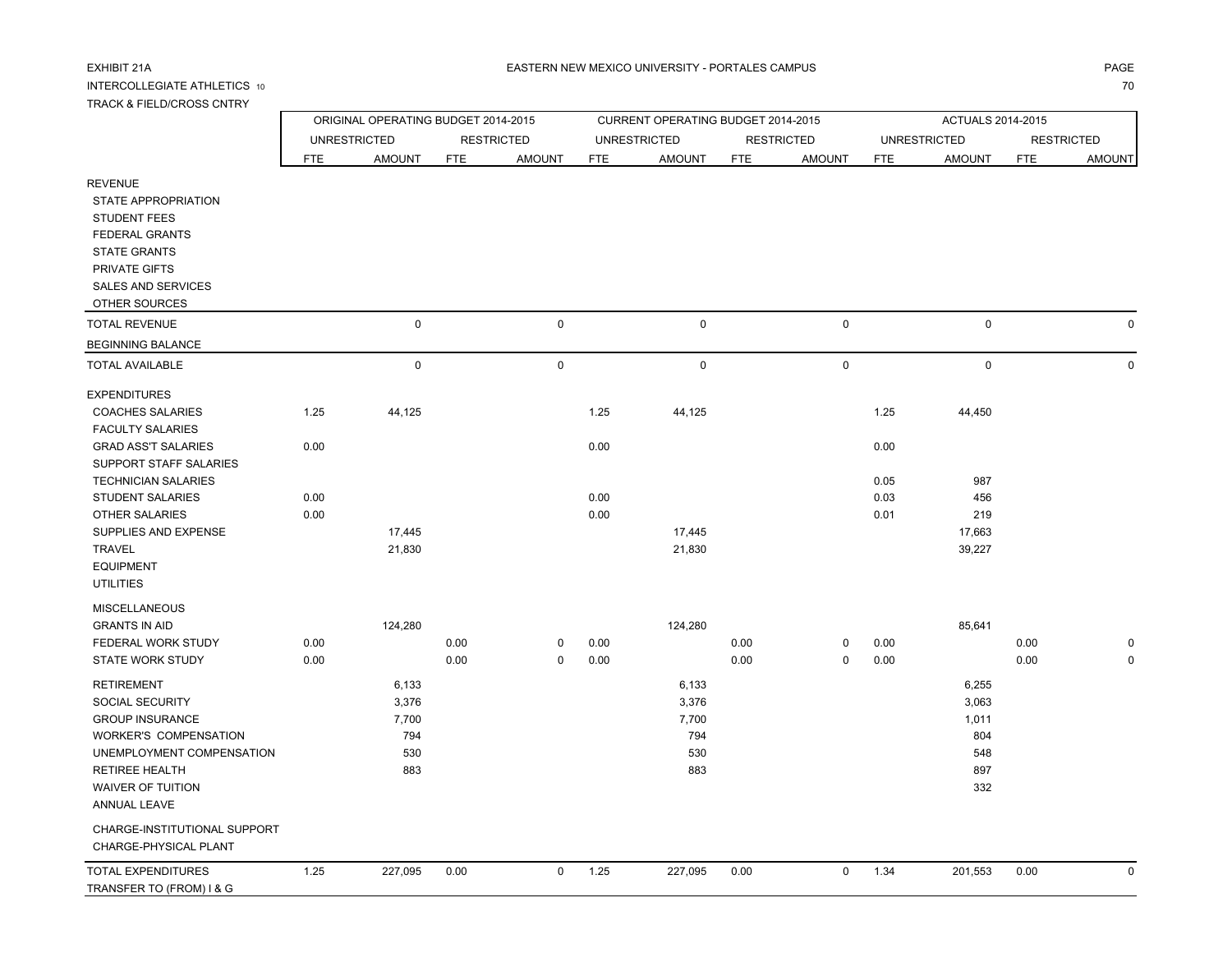REVENUE

#### INTERCOLLEGIATE ATHLETICS 111 **1 1 1**

## WOMEN'S SOCCER

 STATE APPROPRIATION STUDENT FEES FEDERAL GRANTS STATE GRANTS PRIVATE GIFTS

|                 |     | ORIGINAL OPERATING BUDGET 2014-2015 |                             |                   |               | CURRENT OPERATING BUDGET 2014-2015 |                             |            | <b>ACTUALS 2014-2015</b> |                     |                   |               |  |  |
|-----------------|-----|-------------------------------------|-----------------------------|-------------------|---------------|------------------------------------|-----------------------------|------------|--------------------------|---------------------|-------------------|---------------|--|--|
|                 |     | <b>UNRESTRICTED</b>                 |                             | <b>RESTRICTED</b> |               | UNRESTRICTED                       |                             | RESTRICTED |                          | <b>UNRESTRICTED</b> | <b>RESTRICTED</b> |               |  |  |
|                 | FTE | <b>AMOUNT</b>                       | <b>AMOUNT</b><br><b>FTE</b> |                   | AMOUNT<br>FTE |                                    | <b>FTE</b><br><b>AMOUNT</b> |            | <b>FTE</b>               | AMOUNT              | FTE               | <b>AMOUNT</b> |  |  |
|                 |     |                                     |                             |                   |               |                                    |                             |            |                          |                     |                   |               |  |  |
| <b>PRIATION</b> |     |                                     |                             |                   |               |                                    |                             |            |                          |                     |                   |               |  |  |
| S.              |     |                                     |                             |                   |               |                                    |                             |            |                          |                     |                   |               |  |  |
| <b>NTS</b>      |     |                                     |                             |                   |               |                                    |                             |            |                          |                     |                   |               |  |  |
| S.              |     |                                     |                             |                   |               |                                    |                             |            |                          |                     |                   |               |  |  |
| S               |     |                                     |                             |                   |               |                                    |                             |            |                          |                     |                   |               |  |  |
| <b>ERVICES</b>  |     |                                     |                             |                   |               |                                    |                             |            |                          |                     |                   |               |  |  |
| CES             |     |                                     |                             |                   |               |                                    |                             |            |                          |                     |                   |               |  |  |
| JΕ              |     | 0                                   |                             | 0                 |               | $\Omega$                           |                             | 0          |                          | 0                   |                   |               |  |  |
| LANCE           |     |                                     |                             |                   |               |                                    |                             |            |                          |                     |                   |               |  |  |
|                 |     |                                     |                             |                   |               |                                    |                             |            |                          |                     |                   |               |  |  |

| SALES AND SERVICES<br>OTHER SOURCES |      |             |      |             |      |           |      |             |      |             |      |  |
|-------------------------------------|------|-------------|------|-------------|------|-----------|------|-------------|------|-------------|------|--|
| <b>TOTAL REVENUE</b>                |      | 0           |      | 0           |      | 0         |      | $\mathsf 0$ |      | $\mathsf 0$ |      |  |
| <b>BEGINNING BALANCE</b>            |      |             |      |             |      |           |      |             |      |             |      |  |
| <b>TOTAL AVAILABLE</b>              |      | $\mathbf 0$ |      | 0           |      | $\pmb{0}$ |      | $\mathsf 0$ |      | $\mathsf 0$ |      |  |
| <b>EXPENDITURES</b>                 |      |             |      |             |      |           |      |             |      |             |      |  |
| <b>COACHES SALARIES</b>             | 0.75 | 34,087      |      |             | 0.75 | 34,087    |      |             | 0.75 | 34,254      |      |  |
| <b>FACULTY SALARIES</b>             |      |             |      |             |      |           |      |             |      |             |      |  |
| <b>GRAD ASS'T SALARIES</b>          | 0.50 | 8,500       |      |             | 0.50 | 8,500     |      |             | 0.50 | 8,500       |      |  |
| SUPPORT STAFF SALARIES              |      |             |      |             |      |           |      |             |      |             |      |  |
| <b>TECHNICIAN SALARIES</b>          |      |             |      |             |      |           |      |             | 0.05 | 986         |      |  |
| <b>STUDENT SALARIES</b>             | 0.00 |             |      |             | 0.00 |           |      |             | 0.01 | 95          |      |  |
| <b>OTHER SALARIES</b>               | 0.00 |             |      |             | 0.00 |           |      |             | 0.09 | 1,448       |      |  |
| SUPPLIES AND EXPENSE                |      | 28,600      |      |             |      | 28,600    |      |             |      | 28,605      |      |  |
| <b>TRAVEL</b>                       |      | 16,176      |      |             |      | 16,176    |      |             |      | 28,855      |      |  |
| <b>EQUIPMENT</b>                    |      |             |      |             |      |           |      |             |      |             |      |  |
| <b>UTILITIES</b>                    |      |             |      |             |      |           |      |             |      |             |      |  |
| <b>MISCELLANEOUS</b>                |      |             |      |             |      |           |      |             |      |             |      |  |
| <b>GRANTS IN AID</b>                |      | 84,400      |      |             |      | 84,400    |      |             |      | 60,450      |      |  |
| FEDERAL WORK STUDY                  | 0.00 |             | 0.00 | 0           | 0.00 |           | 0.00 | 0           | 0.00 |             | 0.00 |  |
| <b>STATE WORK STUDY</b>             | 0.00 |             | 0.00 | 0           | 0.00 |           | 0.00 | 0           | 0.00 |             | 0.00 |  |
| <b>RETIREMENT</b>                   |      | 4,738       |      |             |      | 4,738     |      |             |      | 5,060       |      |  |
| SOCIAL SECURITY                     |      | 2,607       |      |             |      | 2,607     |      |             |      | 2,386       |      |  |
| <b>GROUP INSURANCE</b>              |      | 8,310       |      |             |      | 8,310     |      |             |      | 8,256       |      |  |
| <b>WORKER'S COMPENSATION</b>        |      | 767         |      |             |      | 767       |      |             |      | 796         |      |  |
| UNEMPLOYMENT COMPENSATION           |      | 409         |      |             |      | 409       |      |             |      | 437         |      |  |
| <b>RETIREE HEALTH</b>               |      | 682         |      |             |      | 682       |      |             |      | 725         |      |  |
| <b>WAIVER OF TUITION</b>            |      |             |      |             |      |           |      |             |      |             |      |  |
| <b>ANNUAL LEAVE</b>                 |      |             |      |             |      |           |      |             |      |             |      |  |
| CHARGE-INSTITUTIONAL SUPPORT        |      |             |      |             |      |           |      |             |      |             |      |  |
| CHARGE-PHYSICAL PLANT               |      |             |      |             |      |           |      |             |      |             |      |  |
| <b>TOTAL EXPENDITURES</b>           | 1.25 | 189,276     | 0.00 | $\mathbf 0$ | 1.25 | 189,276   | 0.00 | 0           | 1.40 | 180,853     | 0.00 |  |
| TRANSFER TO (FROM) I & G            |      |             |      |             |      |           |      |             |      |             |      |  |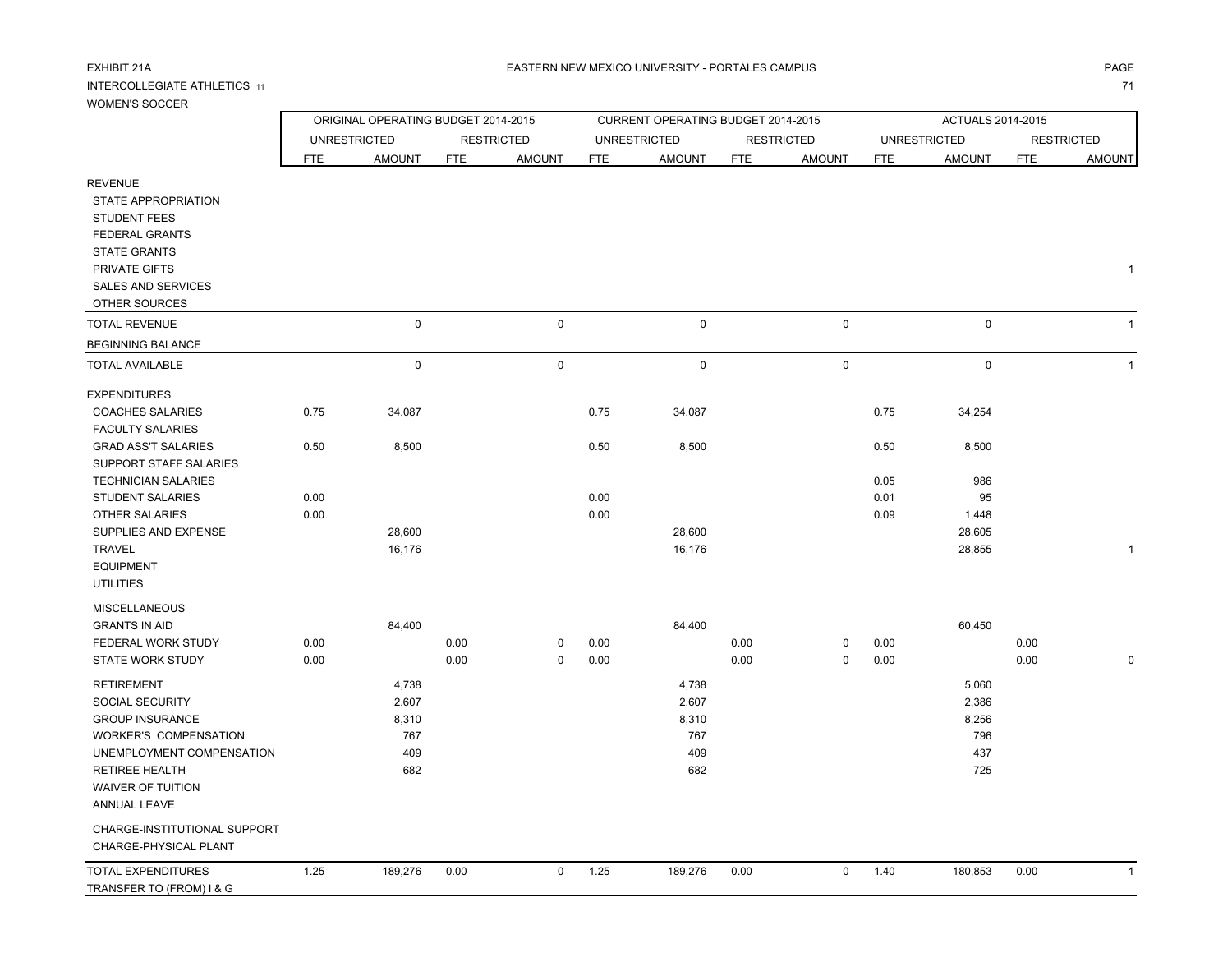#### INTERCOLLEGIATE ATHLETICS 1272

# MEN'S SOCCER

|                              |            | ORIGINAL OPERATING BUDGET 2014-2015 |            |                   |            | CURRENT OPERATING BUDGET 2014-2015 |            |                   |            |                     |                   |               |
|------------------------------|------------|-------------------------------------|------------|-------------------|------------|------------------------------------|------------|-------------------|------------|---------------------|-------------------|---------------|
|                              |            | <b>UNRESTRICTED</b>                 |            | <b>RESTRICTED</b> |            | <b>UNRESTRICTED</b>                |            | <b>RESTRICTED</b> |            | <b>UNRESTRICTED</b> | <b>RESTRICTED</b> |               |
|                              | <b>FTE</b> | <b>AMOUNT</b>                       | <b>FTE</b> | <b>AMOUNT</b>     | <b>FTE</b> | <b>AMOUNT</b>                      | <b>FTE</b> | <b>AMOUNT</b>     | <b>FTE</b> | <b>AMOUNT</b>       | <b>FTE</b>        | <b>AMOUNT</b> |
| <b>REVENUE</b>               |            |                                     |            |                   |            |                                    |            |                   |            |                     |                   |               |
| STATE APPROPRIATION          |            |                                     |            |                   |            |                                    |            |                   |            |                     |                   |               |
| <b>STUDENT FEES</b>          |            |                                     |            |                   |            |                                    |            |                   |            |                     |                   |               |
| FEDERAL GRANTS               |            |                                     |            |                   |            |                                    |            |                   |            |                     |                   |               |
| <b>STATE GRANTS</b>          |            |                                     |            |                   |            |                                    |            |                   |            |                     |                   |               |
| PRIVATE GIFTS                |            |                                     |            |                   |            |                                    |            |                   |            |                     |                   |               |
| <b>SALES AND SERVICES</b>    |            |                                     |            |                   |            |                                    |            |                   |            |                     |                   |               |
| OTHER SOURCES                |            |                                     |            |                   |            |                                    |            |                   |            |                     |                   |               |
| <b>TOTAL REVENUE</b>         |            | $\mathbf 0$                         |            | $\pmb{0}$         |            | $\mathsf 0$                        |            | $\pmb{0}$         |            | $\mathbf 0$         |                   | 0             |
| <b>BEGINNING BALANCE</b>     |            |                                     |            |                   |            |                                    |            |                   |            |                     |                   |               |
| <b>TOTAL AVAILABLE</b>       |            | $\mathbf 0$                         |            | $\mathsf 0$       |            | $\mathbf 0$                        |            | $\mathbf 0$       |            | $\mathbf 0$         |                   | $\mathbf 0$   |
| <b>EXPENDITURES</b>          |            |                                     |            |                   |            |                                    |            |                   |            |                     |                   |               |
| <b>COACHES SALARIES</b>      | 0.75       | 33,242                              |            |                   | 0.75       | 33,242                             |            |                   | 0.75       | 32,718              |                   |               |
| <b>FACULTY SALARIES</b>      |            |                                     |            |                   |            |                                    |            |                   |            |                     |                   |               |
| <b>GRAD ASS'T SALARIES</b>   | 0.00       |                                     |            |                   | 0.00       |                                    |            |                   | 0.00       |                     |                   |               |
| SUPPORT STAFF SALARIES       |            |                                     |            |                   |            |                                    |            |                   |            |                     |                   |               |
| <b>TECHNICIAN SALARIES</b>   |            |                                     |            |                   |            |                                    |            |                   |            | 100                 |                   |               |
| <b>STUDENT SALARIES</b>      | 0.13       | 2,000                               |            |                   | 0.13       | 2,000                              |            |                   | 0.06       | 1,000               |                   |               |
| OTHER SALARIES               | 0.00       |                                     |            |                   | 0.00       |                                    |            |                   | 0.09       | 1,389               |                   |               |
| SUPPLIES AND EXPENSE         |            | 18,423                              |            |                   |            | 18,423                             |            |                   |            | 31,287              |                   |               |
| <b>TRAVEL</b>                |            | 16,480                              |            |                   |            | 16,480                             |            |                   |            | 11,042              |                   |               |
| <b>EQUIPMENT</b>             |            |                                     |            |                   |            |                                    |            |                   |            |                     |                   |               |
| <b>UTILITIES</b>             |            |                                     |            |                   |            |                                    |            |                   |            |                     |                   |               |
| <b>MISCELLANEOUS</b>         |            |                                     |            |                   |            |                                    |            |                   |            |                     |                   |               |
| <b>GRANTS IN AID</b>         |            | 75,800                              |            |                   |            | 75,800                             |            |                   |            | 63,314              |                   |               |
| FEDERAL WORK STUDY           | 0.00       |                                     | 0.00       | 0                 | 0.00       |                                    | 0.00       | 0                 | 0.00       |                     | 0.00              | $\mathbf 0$   |
| STATE WORK STUDY             | 0.00       |                                     | 0.00       | $\mathbf 0$       | 0.00       |                                    | 0.00       | $\mathbf 0$       | 0.00       |                     | 0.00              | $\mathbf 0$   |
| <b>RETIREMENT</b>            |            | 4,621                               |            |                   |            | 4,621                              |            |                   |            | 4,097               |                   |               |
| SOCIAL SECURITY              |            | 2,543                               |            |                   |            | 2,543                              |            |                   |            | 2,532               |                   |               |
| <b>GROUP INSURANCE</b>       |            | 7,400                               |            |                   |            | 7,400                              |            |                   |            | 1,942               |                   |               |
| <b>WORKER'S COMPENSATION</b> |            | 634                                 |            |                   |            | 634                                |            |                   |            | 587                 |                   |               |
| UNEMPLOYMENT COMPENSATION    |            | 423                                 |            |                   |            | 423                                |            |                   |            | 410                 |                   |               |
| RETIREE HEALTH               |            | 665                                 |            |                   |            | 665                                |            |                   |            | 607                 |                   |               |

CHARGE-INSTITUTIONAL SUPPORT

CHARGE-PHYSICAL PLANT

WAIVER OF TUITION

ANNUAL LEAVE

 $\overline{a}$ 

| CHARGE-PHYSICAL PLANT    |      |         |      |  |      |         |      |  |      |         |      |  |
|--------------------------|------|---------|------|--|------|---------|------|--|------|---------|------|--|
| TOTAL EXPENDITURES       | 0.88 | 162,231 | 0.00 |  | 0.88 | 162.231 | 0.00 |  | 0.90 | 148,593 | 0.00 |  |
| TRANSFER TO (FROM) I & G |      |         |      |  |      |         |      |  |      |         |      |  |
|                          |      |         |      |  |      |         |      |  |      |         |      |  |

N 51,328

-3,760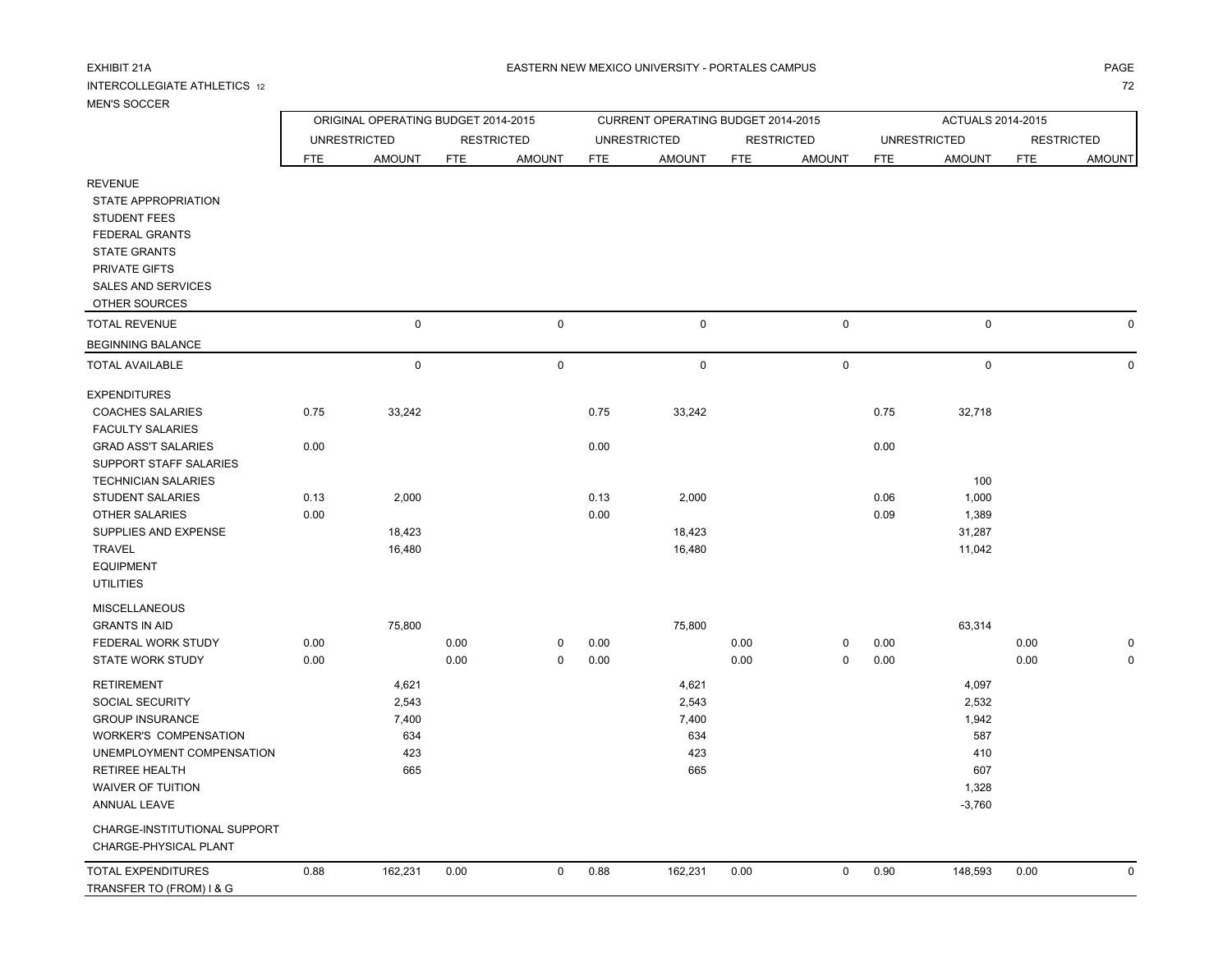# EXHIBIT I

PLANT FUNDS CAPITAL OUTLAYе с произведени произведения с произведения с произведения с произведения с произведения с произведения с прои<br>С 133 сентября 1930 году в произведении с произведения с произведения с произведения с произведения с произвед

| <b>UNRESTRICTED</b><br><b>UNRESTRICTED</b><br><b>UNRESTRICTED</b><br><b>RESTRICTED</b><br><b>RESTRICTED</b><br><b>RESTRICTED</b><br><b>FTE</b><br><b>AMOUNT</b><br><b>AMOUNT</b><br><b>FTE</b><br><b>AMOUNT</b><br><b>FTE</b><br><b>AMOUNT</b><br><b>FTE</b><br><b>AMOUNT</b><br><b>FTE</b><br><b>FTE</b><br><b>ALLOCATED</b><br><b>REVENUES</b><br><b>STATE</b><br>606,000<br>5,996,000<br>5,212,451<br>12,338,270<br>UNIVERSITY BOND<br>1,000,000<br><b>INTEREST ON INVESTMENTS</b><br>$-341$<br><b>TOTAL REVENUE</b><br>606,000<br>0<br>6,996,000<br>$\mathsf 0$<br>17,550,380<br>2,184,661<br>58,135<br>58,135<br><b>BEGINNING BALANCE</b><br>$\mathbf 0$<br>$\mathsf 0$<br>2,790,661<br><b>TOTAL AVAILABLE</b><br>7,054,135<br>17,608,515<br><b>EXPENDITURES</b><br>2,000,000<br>7,082,000<br>6,227,542<br><b>MAJOR PROJECTS</b><br>$\pmb{0}$<br>2,000,000<br>$\mathsf{O}$<br>TOTAL EXPENDITURES<br>7,082,000<br>6,227,542<br>TRANSFERS TO (FROM)<br><b>BRR</b><br>(1,030,000)<br>UNALLOCATED<br>(957, 540)<br>TOTAL TRANSFERS<br>(1,030,000)<br>(957, 540)<br>$\mathbf 0$<br>ENDING BALANCE, ALLOCATED<br>$\mathbf 0$<br>790,661<br>1,002,135<br>12,338,512<br>UNALLOCATED<br><b>REVENUES</b><br>500<br><b>INTEREST ON INVESTMENTS</b><br>0<br>0<br>2,933,979<br><b>OTHER</b><br>$\pmb{0}$<br><b>TOTAL REVENUE</b><br>$\mathbf 0$<br>0<br>0<br>2,933,979<br><b>BEGINNING BALANCE</b><br>1,417,147<br>4,122,725<br>4,122,725<br>$\pmb{0}$<br><b>TOTAL AVAILABLE</b><br>1,417,147<br>$\mathbf 0$<br>4,122,725<br>7,056,704<br><b>EXPENDITURES</b><br>ER&R<br>600,000<br>600,000<br>513,940<br>MINOR CAPITAL OUTLAY<br>4,000,000<br>3,842,590<br>$\pmb{0}$<br>TOTAL EXPENDITURES<br>600,000<br>0<br>4,600,000<br>4,356,530<br>TRANSFERS TO (FROM)<br>MINOR (I&G)<br>(125,000)<br>(125,000)<br>MINOR (INTERNAL SERVICE)<br>(425,000)<br>(425,000)<br>MINOR (AUX)<br>(250,000)<br>(925,000)<br>(925,000)<br>MINOR (DEBT SERVICE)<br>(2,400,000)<br>(2,400,000)<br>(MINOR) ALLOCATED<br>1,030,000<br>957,540<br>(600,000)<br>(600,000)<br><b>ER&amp;R (1&amp;G)</b><br>(600,000)<br>TOTAL TRANSFERS<br>(850,000)<br>(3,445,000)<br>(3,517,460) |                             | ORIGINAL OPERATING BUDGET 2014-2015 |             | CURRENT OPERATING BUDGET 2014-2015 |           |  |             |  | ACTUALS 2014-2015 |  |               |  |
|------------------------------------------------------------------------------------------------------------------------------------------------------------------------------------------------------------------------------------------------------------------------------------------------------------------------------------------------------------------------------------------------------------------------------------------------------------------------------------------------------------------------------------------------------------------------------------------------------------------------------------------------------------------------------------------------------------------------------------------------------------------------------------------------------------------------------------------------------------------------------------------------------------------------------------------------------------------------------------------------------------------------------------------------------------------------------------------------------------------------------------------------------------------------------------------------------------------------------------------------------------------------------------------------------------------------------------------------------------------------------------------------------------------------------------------------------------------------------------------------------------------------------------------------------------------------------------------------------------------------------------------------------------------------------------------------------------------------------------------------------------------------------------------------------------------------------------------------------------------------------------------------------------------------------------------------------------------------------------------------------------------------------------------------------------------------------------------------------------------------------------------------|-----------------------------|-------------------------------------|-------------|------------------------------------|-----------|--|-------------|--|-------------------|--|---------------|--|
|                                                                                                                                                                                                                                                                                                                                                                                                                                                                                                                                                                                                                                                                                                                                                                                                                                                                                                                                                                                                                                                                                                                                                                                                                                                                                                                                                                                                                                                                                                                                                                                                                                                                                                                                                                                                                                                                                                                                                                                                                                                                                                                                                |                             |                                     |             |                                    |           |  |             |  |                   |  |               |  |
|                                                                                                                                                                                                                                                                                                                                                                                                                                                                                                                                                                                                                                                                                                                                                                                                                                                                                                                                                                                                                                                                                                                                                                                                                                                                                                                                                                                                                                                                                                                                                                                                                                                                                                                                                                                                                                                                                                                                                                                                                                                                                                                                                |                             |                                     |             |                                    |           |  |             |  |                   |  | <b>AMOUNT</b> |  |
|                                                                                                                                                                                                                                                                                                                                                                                                                                                                                                                                                                                                                                                                                                                                                                                                                                                                                                                                                                                                                                                                                                                                                                                                                                                                                                                                                                                                                                                                                                                                                                                                                                                                                                                                                                                                                                                                                                                                                                                                                                                                                                                                                |                             |                                     |             |                                    |           |  |             |  |                   |  |               |  |
|                                                                                                                                                                                                                                                                                                                                                                                                                                                                                                                                                                                                                                                                                                                                                                                                                                                                                                                                                                                                                                                                                                                                                                                                                                                                                                                                                                                                                                                                                                                                                                                                                                                                                                                                                                                                                                                                                                                                                                                                                                                                                                                                                |                             |                                     |             |                                    |           |  |             |  |                   |  |               |  |
|                                                                                                                                                                                                                                                                                                                                                                                                                                                                                                                                                                                                                                                                                                                                                                                                                                                                                                                                                                                                                                                                                                                                                                                                                                                                                                                                                                                                                                                                                                                                                                                                                                                                                                                                                                                                                                                                                                                                                                                                                                                                                                                                                |                             |                                     |             |                                    |           |  |             |  |                   |  |               |  |
|                                                                                                                                                                                                                                                                                                                                                                                                                                                                                                                                                                                                                                                                                                                                                                                                                                                                                                                                                                                                                                                                                                                                                                                                                                                                                                                                                                                                                                                                                                                                                                                                                                                                                                                                                                                                                                                                                                                                                                                                                                                                                                                                                |                             |                                     |             |                                    |           |  |             |  |                   |  |               |  |
|                                                                                                                                                                                                                                                                                                                                                                                                                                                                                                                                                                                                                                                                                                                                                                                                                                                                                                                                                                                                                                                                                                                                                                                                                                                                                                                                                                                                                                                                                                                                                                                                                                                                                                                                                                                                                                                                                                                                                                                                                                                                                                                                                |                             |                                     |             |                                    |           |  |             |  |                   |  |               |  |
|                                                                                                                                                                                                                                                                                                                                                                                                                                                                                                                                                                                                                                                                                                                                                                                                                                                                                                                                                                                                                                                                                                                                                                                                                                                                                                                                                                                                                                                                                                                                                                                                                                                                                                                                                                                                                                                                                                                                                                                                                                                                                                                                                |                             |                                     |             |                                    |           |  |             |  |                   |  | $\mathbf 0$   |  |
|                                                                                                                                                                                                                                                                                                                                                                                                                                                                                                                                                                                                                                                                                                                                                                                                                                                                                                                                                                                                                                                                                                                                                                                                                                                                                                                                                                                                                                                                                                                                                                                                                                                                                                                                                                                                                                                                                                                                                                                                                                                                                                                                                |                             |                                     |             |                                    |           |  |             |  |                   |  |               |  |
|                                                                                                                                                                                                                                                                                                                                                                                                                                                                                                                                                                                                                                                                                                                                                                                                                                                                                                                                                                                                                                                                                                                                                                                                                                                                                                                                                                                                                                                                                                                                                                                                                                                                                                                                                                                                                                                                                                                                                                                                                                                                                                                                                |                             |                                     |             |                                    |           |  |             |  |                   |  | $\Omega$      |  |
|                                                                                                                                                                                                                                                                                                                                                                                                                                                                                                                                                                                                                                                                                                                                                                                                                                                                                                                                                                                                                                                                                                                                                                                                                                                                                                                                                                                                                                                                                                                                                                                                                                                                                                                                                                                                                                                                                                                                                                                                                                                                                                                                                |                             |                                     |             |                                    |           |  |             |  |                   |  |               |  |
|                                                                                                                                                                                                                                                                                                                                                                                                                                                                                                                                                                                                                                                                                                                                                                                                                                                                                                                                                                                                                                                                                                                                                                                                                                                                                                                                                                                                                                                                                                                                                                                                                                                                                                                                                                                                                                                                                                                                                                                                                                                                                                                                                |                             |                                     |             |                                    |           |  |             |  |                   |  |               |  |
|                                                                                                                                                                                                                                                                                                                                                                                                                                                                                                                                                                                                                                                                                                                                                                                                                                                                                                                                                                                                                                                                                                                                                                                                                                                                                                                                                                                                                                                                                                                                                                                                                                                                                                                                                                                                                                                                                                                                                                                                                                                                                                                                                |                             |                                     |             |                                    |           |  |             |  |                   |  | 0             |  |
|                                                                                                                                                                                                                                                                                                                                                                                                                                                                                                                                                                                                                                                                                                                                                                                                                                                                                                                                                                                                                                                                                                                                                                                                                                                                                                                                                                                                                                                                                                                                                                                                                                                                                                                                                                                                                                                                                                                                                                                                                                                                                                                                                |                             |                                     |             |                                    |           |  |             |  |                   |  |               |  |
|                                                                                                                                                                                                                                                                                                                                                                                                                                                                                                                                                                                                                                                                                                                                                                                                                                                                                                                                                                                                                                                                                                                                                                                                                                                                                                                                                                                                                                                                                                                                                                                                                                                                                                                                                                                                                                                                                                                                                                                                                                                                                                                                                |                             |                                     |             |                                    |           |  |             |  |                   |  |               |  |
|                                                                                                                                                                                                                                                                                                                                                                                                                                                                                                                                                                                                                                                                                                                                                                                                                                                                                                                                                                                                                                                                                                                                                                                                                                                                                                                                                                                                                                                                                                                                                                                                                                                                                                                                                                                                                                                                                                                                                                                                                                                                                                                                                |                             |                                     |             |                                    |           |  |             |  |                   |  |               |  |
|                                                                                                                                                                                                                                                                                                                                                                                                                                                                                                                                                                                                                                                                                                                                                                                                                                                                                                                                                                                                                                                                                                                                                                                                                                                                                                                                                                                                                                                                                                                                                                                                                                                                                                                                                                                                                                                                                                                                                                                                                                                                                                                                                |                             |                                     |             |                                    |           |  |             |  |                   |  |               |  |
|                                                                                                                                                                                                                                                                                                                                                                                                                                                                                                                                                                                                                                                                                                                                                                                                                                                                                                                                                                                                                                                                                                                                                                                                                                                                                                                                                                                                                                                                                                                                                                                                                                                                                                                                                                                                                                                                                                                                                                                                                                                                                                                                                |                             |                                     |             |                                    |           |  |             |  |                   |  | $\Omega$      |  |
|                                                                                                                                                                                                                                                                                                                                                                                                                                                                                                                                                                                                                                                                                                                                                                                                                                                                                                                                                                                                                                                                                                                                                                                                                                                                                                                                                                                                                                                                                                                                                                                                                                                                                                                                                                                                                                                                                                                                                                                                                                                                                                                                                |                             |                                     |             |                                    |           |  |             |  |                   |  |               |  |
|                                                                                                                                                                                                                                                                                                                                                                                                                                                                                                                                                                                                                                                                                                                                                                                                                                                                                                                                                                                                                                                                                                                                                                                                                                                                                                                                                                                                                                                                                                                                                                                                                                                                                                                                                                                                                                                                                                                                                                                                                                                                                                                                                |                             |                                     |             |                                    |           |  |             |  |                   |  |               |  |
|                                                                                                                                                                                                                                                                                                                                                                                                                                                                                                                                                                                                                                                                                                                                                                                                                                                                                                                                                                                                                                                                                                                                                                                                                                                                                                                                                                                                                                                                                                                                                                                                                                                                                                                                                                                                                                                                                                                                                                                                                                                                                                                                                |                             |                                     |             |                                    |           |  |             |  |                   |  |               |  |
|                                                                                                                                                                                                                                                                                                                                                                                                                                                                                                                                                                                                                                                                                                                                                                                                                                                                                                                                                                                                                                                                                                                                                                                                                                                                                                                                                                                                                                                                                                                                                                                                                                                                                                                                                                                                                                                                                                                                                                                                                                                                                                                                                |                             |                                     |             |                                    |           |  |             |  |                   |  |               |  |
|                                                                                                                                                                                                                                                                                                                                                                                                                                                                                                                                                                                                                                                                                                                                                                                                                                                                                                                                                                                                                                                                                                                                                                                                                                                                                                                                                                                                                                                                                                                                                                                                                                                                                                                                                                                                                                                                                                                                                                                                                                                                                                                                                |                             |                                     |             |                                    |           |  |             |  |                   |  | $\mathbf 0$   |  |
|                                                                                                                                                                                                                                                                                                                                                                                                                                                                                                                                                                                                                                                                                                                                                                                                                                                                                                                                                                                                                                                                                                                                                                                                                                                                                                                                                                                                                                                                                                                                                                                                                                                                                                                                                                                                                                                                                                                                                                                                                                                                                                                                                |                             |                                     |             |                                    |           |  |             |  |                   |  |               |  |
|                                                                                                                                                                                                                                                                                                                                                                                                                                                                                                                                                                                                                                                                                                                                                                                                                                                                                                                                                                                                                                                                                                                                                                                                                                                                                                                                                                                                                                                                                                                                                                                                                                                                                                                                                                                                                                                                                                                                                                                                                                                                                                                                                |                             |                                     |             |                                    |           |  |             |  |                   |  | $\mathbf 0$   |  |
|                                                                                                                                                                                                                                                                                                                                                                                                                                                                                                                                                                                                                                                                                                                                                                                                                                                                                                                                                                                                                                                                                                                                                                                                                                                                                                                                                                                                                                                                                                                                                                                                                                                                                                                                                                                                                                                                                                                                                                                                                                                                                                                                                |                             |                                     |             |                                    |           |  |             |  |                   |  |               |  |
|                                                                                                                                                                                                                                                                                                                                                                                                                                                                                                                                                                                                                                                                                                                                                                                                                                                                                                                                                                                                                                                                                                                                                                                                                                                                                                                                                                                                                                                                                                                                                                                                                                                                                                                                                                                                                                                                                                                                                                                                                                                                                                                                                |                             |                                     |             |                                    |           |  |             |  |                   |  |               |  |
|                                                                                                                                                                                                                                                                                                                                                                                                                                                                                                                                                                                                                                                                                                                                                                                                                                                                                                                                                                                                                                                                                                                                                                                                                                                                                                                                                                                                                                                                                                                                                                                                                                                                                                                                                                                                                                                                                                                                                                                                                                                                                                                                                |                             |                                     |             |                                    |           |  |             |  |                   |  |               |  |
|                                                                                                                                                                                                                                                                                                                                                                                                                                                                                                                                                                                                                                                                                                                                                                                                                                                                                                                                                                                                                                                                                                                                                                                                                                                                                                                                                                                                                                                                                                                                                                                                                                                                                                                                                                                                                                                                                                                                                                                                                                                                                                                                                |                             |                                     |             |                                    |           |  |             |  |                   |  | $\mathbf 0$   |  |
|                                                                                                                                                                                                                                                                                                                                                                                                                                                                                                                                                                                                                                                                                                                                                                                                                                                                                                                                                                                                                                                                                                                                                                                                                                                                                                                                                                                                                                                                                                                                                                                                                                                                                                                                                                                                                                                                                                                                                                                                                                                                                                                                                |                             |                                     |             |                                    |           |  |             |  |                   |  |               |  |
|                                                                                                                                                                                                                                                                                                                                                                                                                                                                                                                                                                                                                                                                                                                                                                                                                                                                                                                                                                                                                                                                                                                                                                                                                                                                                                                                                                                                                                                                                                                                                                                                                                                                                                                                                                                                                                                                                                                                                                                                                                                                                                                                                |                             |                                     |             |                                    |           |  |             |  |                   |  |               |  |
|                                                                                                                                                                                                                                                                                                                                                                                                                                                                                                                                                                                                                                                                                                                                                                                                                                                                                                                                                                                                                                                                                                                                                                                                                                                                                                                                                                                                                                                                                                                                                                                                                                                                                                                                                                                                                                                                                                                                                                                                                                                                                                                                                |                             |                                     |             |                                    |           |  |             |  |                   |  |               |  |
|                                                                                                                                                                                                                                                                                                                                                                                                                                                                                                                                                                                                                                                                                                                                                                                                                                                                                                                                                                                                                                                                                                                                                                                                                                                                                                                                                                                                                                                                                                                                                                                                                                                                                                                                                                                                                                                                                                                                                                                                                                                                                                                                                |                             |                                     |             |                                    |           |  |             |  |                   |  |               |  |
|                                                                                                                                                                                                                                                                                                                                                                                                                                                                                                                                                                                                                                                                                                                                                                                                                                                                                                                                                                                                                                                                                                                                                                                                                                                                                                                                                                                                                                                                                                                                                                                                                                                                                                                                                                                                                                                                                                                                                                                                                                                                                                                                                |                             |                                     |             |                                    |           |  |             |  |                   |  |               |  |
|                                                                                                                                                                                                                                                                                                                                                                                                                                                                                                                                                                                                                                                                                                                                                                                                                                                                                                                                                                                                                                                                                                                                                                                                                                                                                                                                                                                                                                                                                                                                                                                                                                                                                                                                                                                                                                                                                                                                                                                                                                                                                                                                                |                             |                                     |             |                                    |           |  |             |  |                   |  |               |  |
|                                                                                                                                                                                                                                                                                                                                                                                                                                                                                                                                                                                                                                                                                                                                                                                                                                                                                                                                                                                                                                                                                                                                                                                                                                                                                                                                                                                                                                                                                                                                                                                                                                                                                                                                                                                                                                                                                                                                                                                                                                                                                                                                                |                             |                                     |             |                                    |           |  |             |  |                   |  |               |  |
|                                                                                                                                                                                                                                                                                                                                                                                                                                                                                                                                                                                                                                                                                                                                                                                                                                                                                                                                                                                                                                                                                                                                                                                                                                                                                                                                                                                                                                                                                                                                                                                                                                                                                                                                                                                                                                                                                                                                                                                                                                                                                                                                                | ENDING BALANCE, UNALLOCATED | 1.667.147                           | $\mathbf 0$ |                                    | 2.967.725 |  | $\mathbf 0$ |  | 6.217.634         |  | $\Omega$      |  |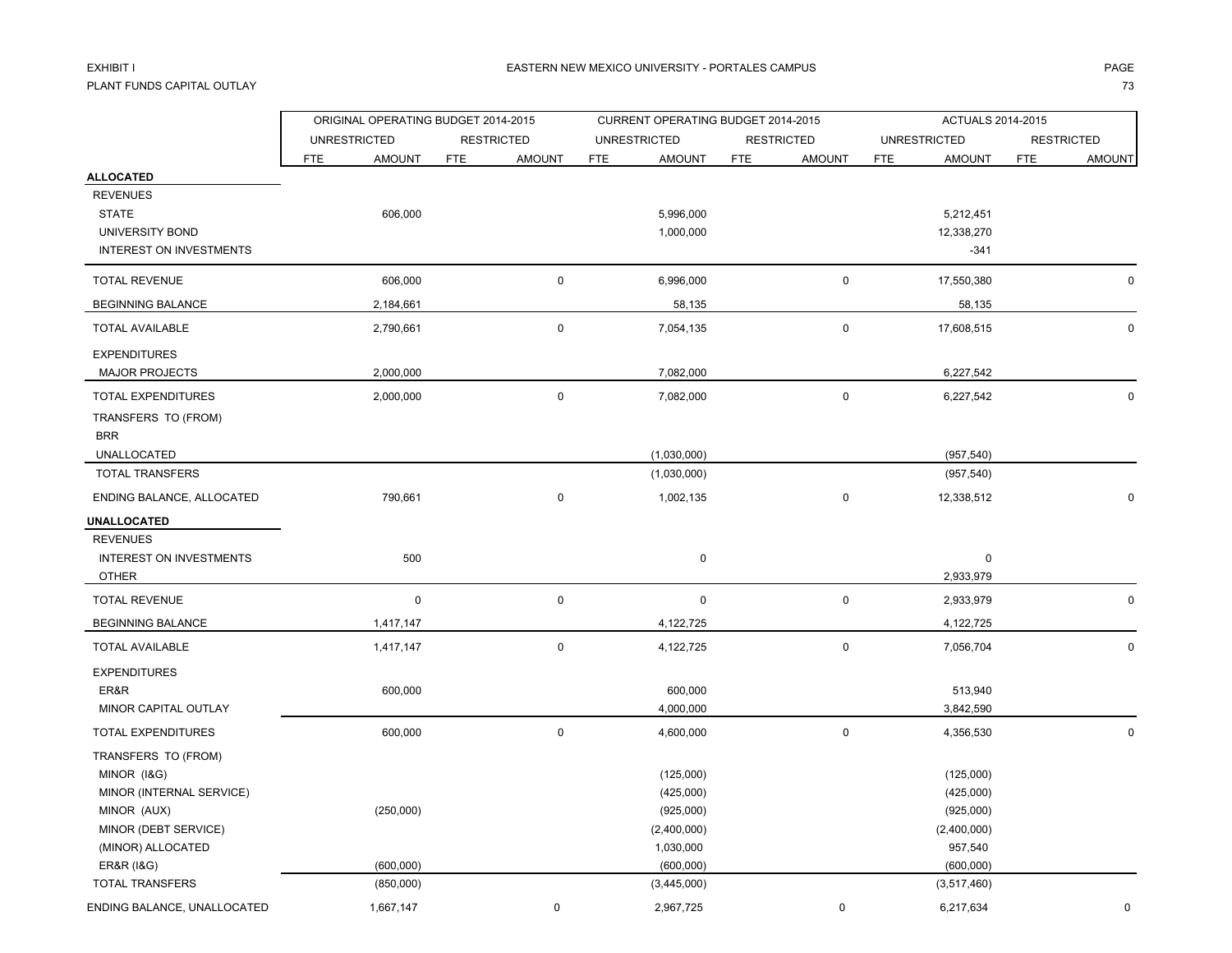# EXHIBIT II

|                                    | ORIGINAL OPERATING BUDGET 2014-2015 |               |            |                   |                     | CURRENT OPERATING BUDGET 2014-2015 |            |                   | ACTUALS 2014-2015   |               |                   |               |
|------------------------------------|-------------------------------------|---------------|------------|-------------------|---------------------|------------------------------------|------------|-------------------|---------------------|---------------|-------------------|---------------|
|                                    | <b>UNRESTRICTED</b>                 |               |            | <b>RESTRICTED</b> | <b>UNRESTRICTED</b> |                                    |            | <b>RESTRICTED</b> | <b>UNRESTRICTED</b> |               | <b>RESTRICTED</b> |               |
|                                    | <b>FTE</b>                          | <b>AMOUNT</b> | <b>FTE</b> | <b>AMOUNT</b>     | <b>FTE</b>          | <b>AMOUNT</b>                      | <b>FTE</b> | <b>AMOUNT</b>     | <b>FTE</b>          | <b>AMOUNT</b> | <b>FTE</b>        | <b>AMOUNT</b> |
| <b>REVENUES</b>                    |                                     |               |            |                   |                     |                                    |            |                   |                     |               |                   |               |
| <b>INTEREST ON INVESTMENTS</b>     |                                     | $\mathbf 0$   |            |                   |                     | $\mathbf 0$                        |            |                   |                     | $\mathbf 0$   |                   |               |
| <b>BOND ISSUES</b>                 |                                     |               |            |                   |                     |                                    |            |                   |                     |               |                   |               |
| FUNDS REQUIRED BY INDENTURES       |                                     |               |            |                   |                     |                                    |            |                   |                     |               |                   |               |
| <b>SALES AND SERVICES</b>          |                                     |               |            |                   |                     |                                    |            |                   |                     |               |                   |               |
| <b>OTHER</b>                       |                                     |               |            |                   |                     |                                    |            |                   |                     |               |                   |               |
| <b>TOTAL REVENUE</b>               |                                     | 0             |            | $\mathbf 0$       |                     | 0                                  |            | $\pmb{0}$         |                     | $\mathbf 0$   |                   | 0             |
| <b>BEGINNING BALANCE</b>           |                                     | 37,458        |            |                   |                     | 2,553,189                          |            |                   |                     | 2,553,189     |                   |               |
| <b>TOTAL AVAILABLE</b>             |                                     | 37,458        |            | $\mathbf 0$       |                     | 2,553,189                          |            | 0                 |                     | 2,553,189     |                   | 0             |
| <b>EXPENDITURES</b>                |                                     |               |            |                   |                     |                                    |            |                   |                     |               |                   |               |
| <b>FUNDS FOR BUILDING RENEWAL</b>  |                                     | 1,300,000     |            |                   |                     | 3,310,000                          |            |                   |                     | 2,495,892     |                   |               |
| FUNDS FOR (ETC.)                   |                                     |               |            |                   |                     |                                    |            |                   |                     |               |                   |               |
| TOTAL EXPENDITURES                 |                                     | 1,300,000     |            | $\mathbf 0$       |                     | 3,310,000                          |            | 0                 |                     | 2,495,892     |                   | 0             |
| TRANSFERS TO (FROM)                |                                     |               |            |                   |                     |                                    |            |                   |                     |               |                   |               |
| ENDOWMENT (QUASI)                  |                                     |               |            |                   |                     |                                    |            |                   |                     |               |                   |               |
| <b>INTERNAL SERVICE</b>            |                                     |               |            |                   |                     |                                    |            |                   |                     |               |                   |               |
| <b>AUXILIARIES</b>                 |                                     |               |            |                   |                     |                                    |            |                   |                     |               |                   |               |
| <b>1&amp; G BR&amp;R--REQUIRED</b> |                                     |               |            |                   |                     |                                    |            |                   |                     |               |                   |               |
| I & G BR&R--NON-MANDATORY          |                                     | (1,350,000)   |            |                   |                     | (1,350,000)                        |            |                   |                     | (1,350,000)   |                   |               |
| PLANT CAPITAL                      |                                     |               |            |                   |                     |                                    |            |                   |                     |               |                   |               |
| RETIREMENT OF INDEBTEDNESS         |                                     |               |            |                   |                     |                                    |            |                   |                     |               |                   |               |
| <b>TOTAL TRANSFERS</b>             |                                     | (1,350,000)   |            | $\mathsf 0$       |                     | (1,350,000)                        |            | 0                 |                     | (1,350,000)   |                   | 0             |
| <b>ENDING BALANCE</b>              |                                     | 87,458        |            | $\mathbf 0$       |                     | 593,189                            |            | 0                 |                     | 1,407,298     |                   | 0             |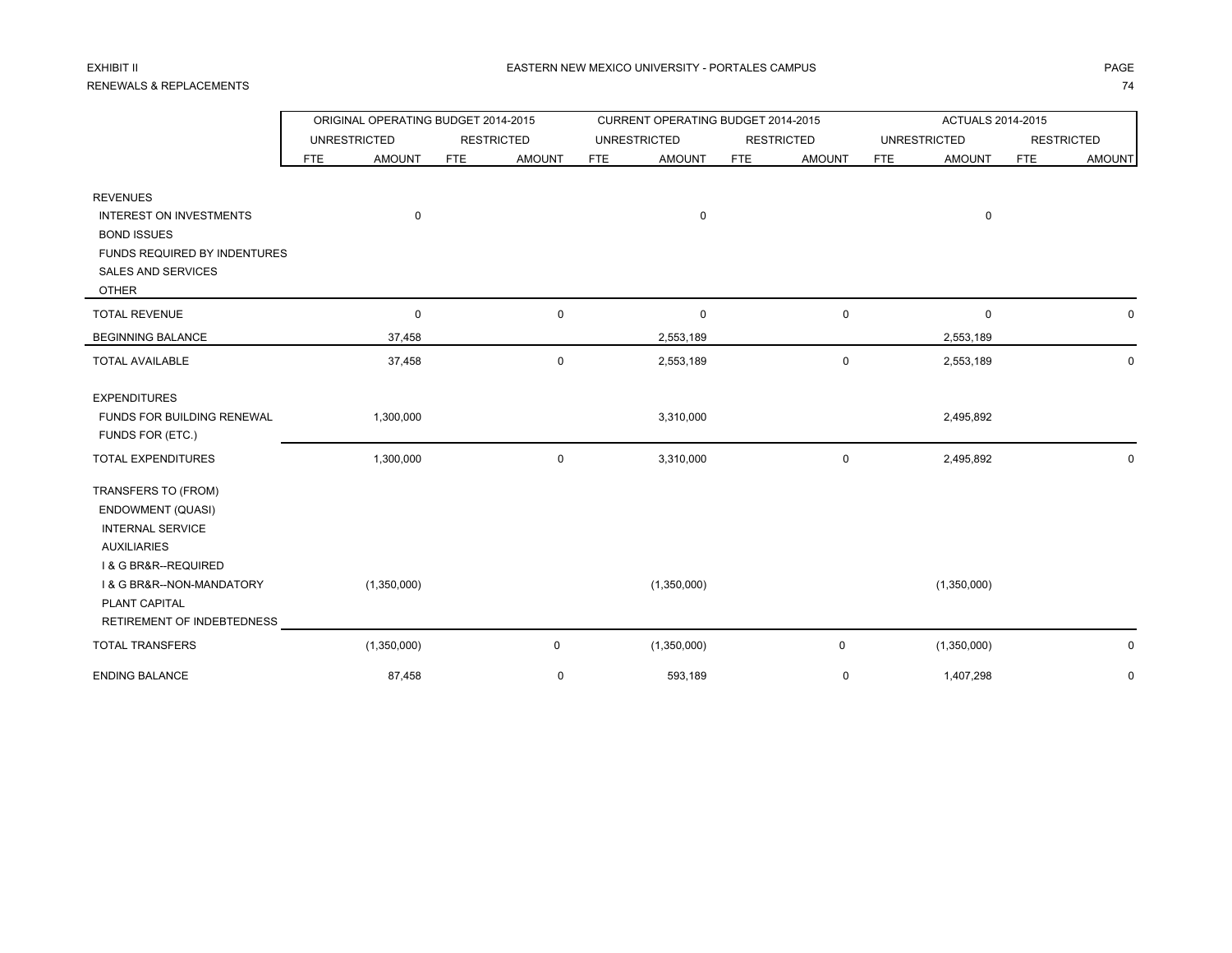### EXHIBIT III

#### RETIREMENT OF INDEBTEDNESSS and the contract of the contract of the contract of the contract of the contract of the contract of the contract of the contract of the contract of the contract of the contract of the contract of the contract of the cont

|                                             | ORIGINAL OPERATING BUDGET 2014-2015 |                      | CURRENT OPERATING BUDGET 2014-2015 |                             | ACTUALS 2014-2015           |                             |
|---------------------------------------------|-------------------------------------|----------------------|------------------------------------|-----------------------------|-----------------------------|-----------------------------|
|                                             | <b>UNRESTRICTED</b>                 | <b>RESTRICTED</b>    | <b>UNRESTRICTED</b>                | <b>RESTRICTED</b>           | <b>UNRESTRICTED</b>         | <b>RESTRICTED</b>           |
|                                             | <b>AMOUNT</b><br><b>FTE</b>         | FTE<br><b>AMOUNT</b> | <b>FTE</b><br><b>AMOUNT</b>        | <b>FTE</b><br><b>AMOUNT</b> | <b>FTE</b><br><b>AMOUNT</b> | <b>FTE</b><br><b>AMOUNT</b> |
| <b>REVENUES</b>                             |                                     |                      |                                    |                             |                             |                             |
| <b>REQUIRED STUDENT FEES</b>                | 1,160,000                           |                      | 1,505,000                          |                             | 2,478,293                   |                             |
| <b>INTEREST INCOME</b>                      |                                     |                      |                                    |                             | 340                         |                             |
| OTHER (ITEMIZED BY SOURCE)                  |                                     |                      |                                    |                             |                             |                             |
| INSTITUTION BOND ISSUANCE                   |                                     |                      |                                    |                             | 256,730                     |                             |
| <b>TOTAL REVENUE</b>                        | 1,160,000                           | $\mathbf 0$          | 1,505,000                          | 0                           | 2,735,363                   |                             |
| <b>BEGINNING BALANCE</b>                    |                                     |                      |                                    |                             |                             |                             |
| <b>RESERVES FOR PRINIPAL &amp; INTEREST</b> |                                     |                      |                                    |                             |                             |                             |
| OTHER BALANCES                              | 3,292,140                           |                      | 4,433,524                          |                             | 4,433,524                   |                             |
| TOTAL BEGINNING BALANCES                    | 3,292,140                           | $\mathbf 0$          | 4,433,524                          | 0                           | 4,433,524                   |                             |
| <b>TOTAL AVAILABLE</b>                      | 4,452,140                           | $\mathbf 0$          | 5,938,524                          | 0                           | 7,168,887                   |                             |
| <b>EXPENDITURES</b>                         |                                     |                      |                                    |                             |                             |                             |
| RETIREMENT OF PRINCIPAL                     | 1,140,000                           |                      | 1,140,000                          |                             | 1,210,943                   |                             |
| PAYMENT OF INTEREST                         | 1,276,095                           |                      | 1,276,095                          |                             | 1,336,713                   |                             |
| SERVICE CHARGES/ISSUING COST                | 20,423                              |                      | 412,423                            |                             | 196,313                     |                             |
| LEASE/PURCHASE AGREEMENTS:                  |                                     |                      |                                    |                             |                             |                             |
| WATER CONSERVATION LEASE                    | 83,482                              |                      | 83,482                             |                             |                             |                             |
| <b>TOTAL EXPENDITURES</b>                   | 2,520,000                           | $\mathbf 0$          | 2,912,000                          | 0                           | 2,743,969                   |                             |
| TRANSFERS TO (FROM) I & G                   | (1,379,000)                         |                      | (1,379,000)                        |                             | (1,379,000)                 |                             |
| TRANSFERS TO (FROM) BRR                     |                                     |                      |                                    |                             |                             |                             |
| TRANSFERS TO (FROM) MINOR                   |                                     |                      | 2,400,000                          |                             | 2,400,000                   |                             |
| <b>TOTAL TRANSFERS</b>                      | (1,379,000)                         |                      | 1,021,000                          |                             | 1,021,000                   |                             |
| <b>ENDING BALANCE</b>                       | 3,311,140                           | 0                    | 2,005,524                          | 0                           | 3,403,919                   |                             |

ACCUMULATION FOR PRINC & INT OTHER - UNRESTRICTED

TOTAL BALANCES

ACCUM FOR P & I 6/30 TOTAL PRINCIPAL OUTSTANDING 6/30 2005 6,060,000 6,060,000 - 2011 25,650,000 25,650,000 25,650,000 2015A 12,480,000 2015B6,175,000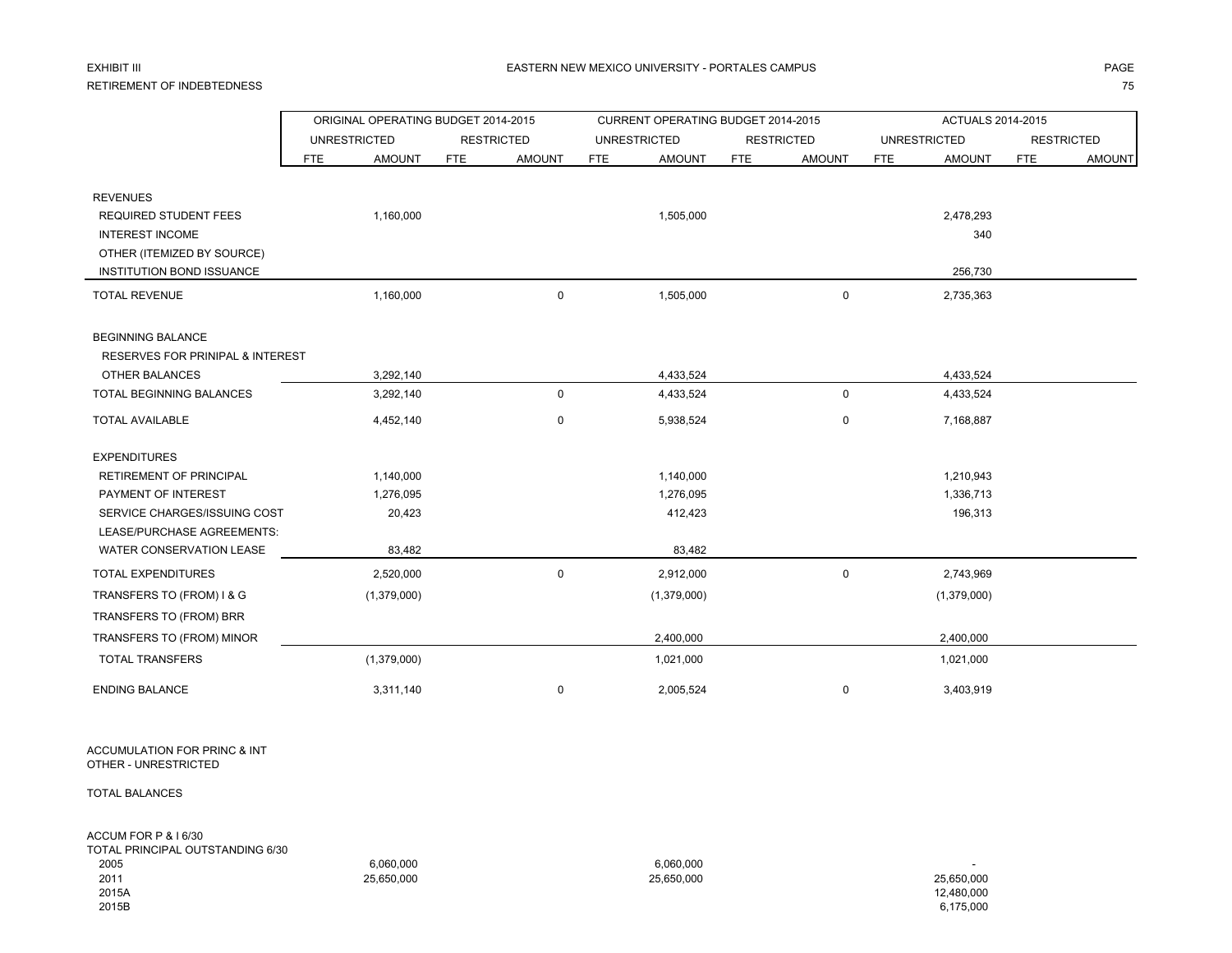### EXHIBIT a

# SUMMARY CURRENT FUNDS REVENUE

|  |  | 76<br>. . |
|--|--|-----------|
|  |  |           |

|                                  | ORIGINAL OPERATING BUDGET 2014-2015 |                             | CURRENT OPERATING BUDGET 2014-2015 |                             | <b>ACTUALS 2014-2015</b>    |                             |
|----------------------------------|-------------------------------------|-----------------------------|------------------------------------|-----------------------------|-----------------------------|-----------------------------|
|                                  | <b>UNRESTRICTED</b>                 | <b>RESTRICTED</b>           | <b>UNRESTRICTED</b>                | <b>RESTRICTED</b>           | <b>UNRESTRICTED</b>         | <b>RESTRICTED</b>           |
|                                  | <b>FTE</b><br><b>AMOUNT</b>         | <b>FTE</b><br><b>AMOUNT</b> | <b>FTE</b><br><b>AMOUNT</b>        | <b>FTE</b><br><b>AMOUNT</b> | <b>AMOUNT</b><br><b>FTE</b> | <b>FTE</b><br><b>AMOUNT</b> |
| TUITION AND FEES                 |                                     |                             |                                    |                             |                             |                             |
| <b>INSTRUCTION &amp; GENERAL</b> | 16,969,000                          |                             | 16,978,000                         |                             | 14,983,642                  |                             |
| STUDENT SOCIAL & CULTURAL        | 680,101                             |                             | 680,101                            |                             | 837,789                     |                             |
| <b>RESEARCH</b>                  |                                     |                             |                                    |                             |                             |                             |
| PUBLIC SERVICE (Fees Only)       | 106,700                             |                             | 106,700                            |                             | 106,700                     |                             |
| <b>INTERNAL SERVICE</b>          |                                     |                             |                                    |                             |                             |                             |
| <b>STUDENT AID</b>               |                                     |                             |                                    |                             |                             |                             |
| <b>AUXILIARIES</b>               | 536,049                             |                             | 536,049                            |                             | 536,049                     |                             |
| <b>INTERCOLLEGIATE ATHLETICS</b> | 1,350,674                           |                             | 1,350,674                          |                             | 1,355,674                   |                             |
| <b>TOTAL</b>                     | 19,642,524                          |                             | 19,651,524                         |                             | 17,819,854                  |                             |
| STATE APPROPRIATIONS             |                                     |                             |                                    |                             |                             |                             |
| <b>INSTRUCTION &amp; GENERAL</b> | 28,652,100                          |                             | 28,652,100                         |                             | 28,652,112                  |                             |
| STUDENT SOCIAL & CULTURAL        |                                     |                             |                                    |                             |                             |                             |
| <b>RESEARCH</b>                  |                                     |                             |                                    |                             |                             |                             |
| PUBLIC SERVICE                   | 1,308,000                           |                             | 1,308,000                          |                             | 1,308,000                   |                             |
| <b>INTERNAL SERVICE</b>          |                                     |                             |                                    |                             |                             |                             |
| <b>STUDENT AID</b>               |                                     |                             |                                    |                             |                             |                             |
| <b>AUXILIARIES</b>               |                                     |                             |                                    |                             |                             |                             |
| INTERCOLLEGIATE ATHLETICS        | 2,144,100                           |                             | 2,144,100                          |                             | 2,144,100                   |                             |
| <b>TOTAL</b>                     | 32,104,200                          |                             | 32,104,200                         |                             | 32,104,212                  |                             |
| FEDERAL GRANTS                   |                                     |                             |                                    |                             |                             |                             |
| <b>INSTRUCTION &amp; GENERAL</b> | 75,000                              | 5,300,000                   | 75,000                             | 5,300,000                   |                             | 2,768,301                   |
| STUDENT SOCIAL & CULTURAL        |                                     | 44,841                      |                                    | 44,841                      |                             | 1,822                       |
| <b>RESEARCH</b>                  |                                     | 975,000                     |                                    | 975,000                     |                             | 526,741                     |
| PUBLIC SERVICE                   |                                     | 1,100,000                   |                                    | 1,450,000                   |                             | 1,369,508                   |
| <b>INTERNAL SERVICE</b>          | 6,000                               | 79,653                      | 6,000                              | 79,653                      | 6,000                       | 51,110                      |
| <b>STUDENT AID</b>               | 5,000                               | 25,472,000                  | 7,000                              | 25,472,000                  | 6,867                       | 23,770,291                  |
| <b>AUXILIARIES</b>               |                                     | 30,807                      |                                    | 30,807                      |                             | 26,210                      |
| INTERCOLLEGIATE ATHLETICS        |                                     | 10,500                      |                                    | 10,500                      |                             | 17,616                      |
| <b>TOTAL</b>                     | 86,000                              | 33,012,801                  | 88,000                             | 33,362,801                  | 12,867                      | 28,531,599                  |
| <b>STATE GRANTS</b>              |                                     |                             |                                    |                             |                             |                             |
| <b>INSTRUCTION &amp; GENERAL</b> |                                     | 300,000                     |                                    | 300,000                     |                             | 160,784                     |
| STUDENT SOCIAL & CULTURAL        |                                     | 22,724                      |                                    | 22,724                      |                             |                             |
| <b>RESEARCH</b>                  |                                     | 6,400                       |                                    | 6,400                       |                             | 5,127                       |
| PUBLIC SERVICE                   |                                     | 750,000                     |                                    | 1,100,000                   | 150,000                     | 1,041,685                   |
| <b>INTERNAL SERVICE</b>          |                                     | 7,076                       |                                    | 7,076                       |                             | 24,600                      |
| <b>STUDENT AID</b>               | 2,770,157                           | 773,635                     | 2,795,157                          | 773,635                     | 2,613,841                   | 579,416                     |
| <b>AUXILIARIES</b>               |                                     | 4,532                       |                                    | 4,532                       |                             | 32,360                      |
| <b>INTERCOLLEGIATE ATHLETICS</b> |                                     | 14,000                      |                                    | 14,000                      |                             | 2,235                       |
| TOTAL                            | 2,770,157                           | 1,878,367                   | 2,795,157                          | 2,228,367                   | 2,763,841                   | 1,846,207                   |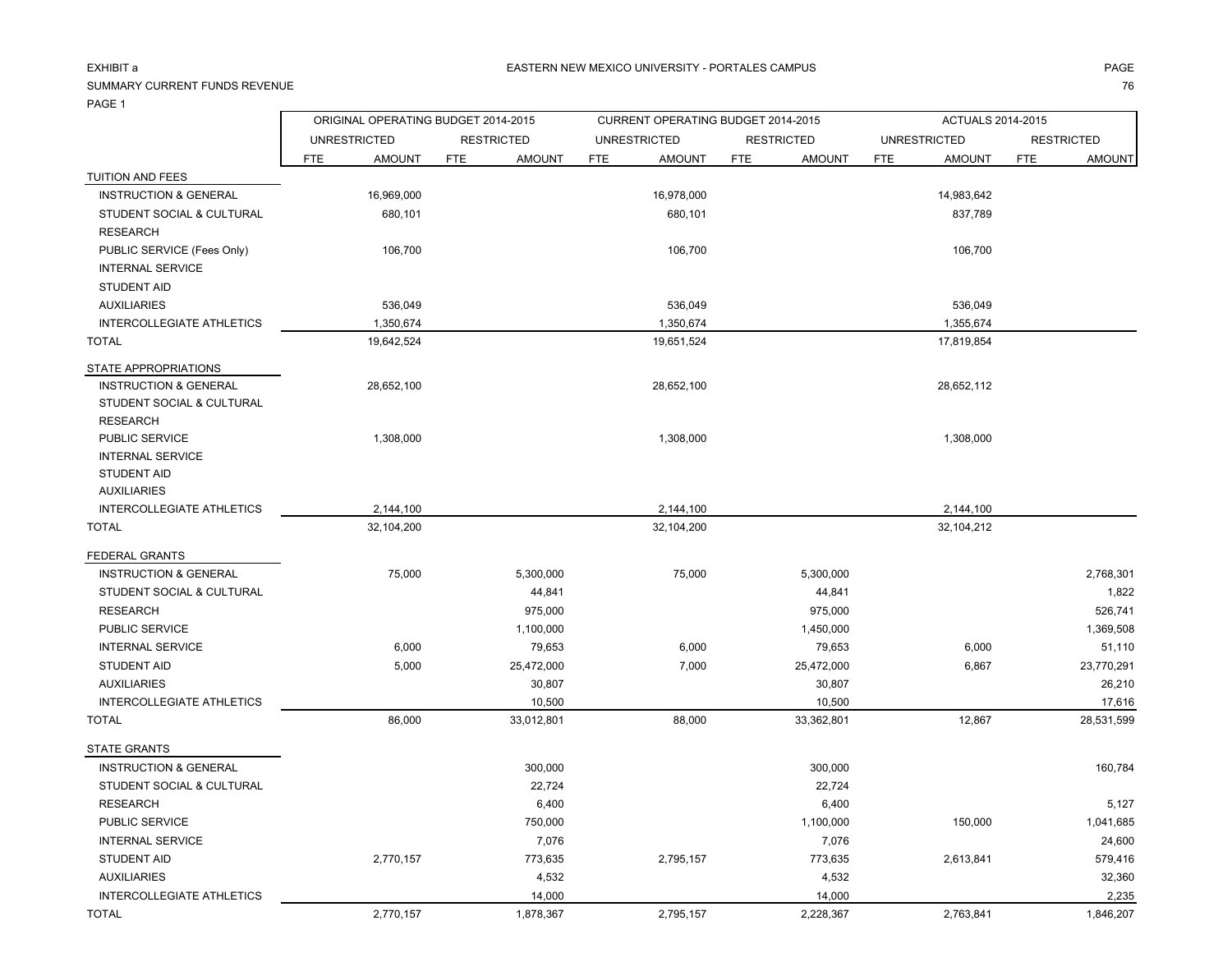### EXHIBIT a

# SUMMARY CURRENT FUNDS REVENUE

PAGE 2

| . <i>.</i>                       | ORIGINAL OPERATING BUDGET 2014-2015 |                             | CURRENT OPERATING BUDGET 2014-2015 |                             | ACTUALS 2014-2015           |                             |  |  |
|----------------------------------|-------------------------------------|-----------------------------|------------------------------------|-----------------------------|-----------------------------|-----------------------------|--|--|
|                                  | <b>UNRESTRICTED</b>                 | <b>RESTRICTED</b>           | <b>UNRESTRICTED</b>                | <b>RESTRICTED</b>           | <b>UNRESTRICTED</b>         | <b>RESTRICTED</b>           |  |  |
|                                  | <b>FTE</b><br><b>AMOUNT</b>         | <b>FTE</b><br><b>AMOUNT</b> | <b>AMOUNT</b><br><b>FTE</b>        | <b>FTE</b><br><b>AMOUNT</b> | <b>AMOUNT</b><br><b>FTE</b> | <b>FTE</b><br><b>AMOUNT</b> |  |  |
| PRIVATE GIFTS                    |                                     |                             |                                    |                             |                             |                             |  |  |
| <b>INSTRUCTION &amp; GENERAL</b> |                                     | 300,000                     |                                    | 300,000                     |                             | 152,562                     |  |  |
| STUDENT SOCIAL & CULTURAL        |                                     |                             |                                    |                             |                             | $-553$                      |  |  |
| <b>RESEARCH</b>                  |                                     | 11,500                      |                                    | 11,500                      |                             |                             |  |  |
| PUBLIC SERVICE                   |                                     | 1,200,000                   |                                    | 1,200,000                   |                             | 975,999                     |  |  |
| <b>INTERNAL SERVICE</b>          |                                     |                             |                                    |                             |                             |                             |  |  |
| <b>STUDENT AID</b>               | 100,000                             | 745,000                     | 124,500                            | 745,000                     | 71,987                      | 792,232                     |  |  |
| <b>AUXILIARIES</b>               |                                     |                             |                                    |                             |                             | 44,810                      |  |  |
| INTERCOLLEGIATE ATHLETICS        |                                     |                             |                                    | 1,050,000                   |                             | 172,721                     |  |  |
| <b>TOTAL</b>                     | 100,000                             | 2,256,500                   | 124,500                            | 3,306,500                   | 71,987                      | 2,137,771                   |  |  |
| LAND AND PERMANENT FUND          |                                     |                             |                                    |                             |                             |                             |  |  |
| <b>INSTRUCTION &amp; GENERAL</b> | 605,000                             |                             | 605,000                            |                             | 552,016                     |                             |  |  |
| STUDENT SOCIAL & CULTURAL        |                                     |                             |                                    |                             |                             |                             |  |  |
| <b>RESEARCH</b>                  |                                     |                             |                                    |                             |                             |                             |  |  |
| PUBLIC SERVICE                   |                                     |                             |                                    |                             |                             |                             |  |  |
| <b>INTERNAL SERVICE</b>          |                                     |                             |                                    |                             |                             |                             |  |  |
| <b>STUDENT AID</b>               |                                     |                             |                                    |                             |                             |                             |  |  |
| <b>AUXILIARIES</b>               |                                     |                             |                                    |                             |                             |                             |  |  |
| INTERCOLLEGIATE ATHLETICS        |                                     |                             |                                    |                             |                             |                             |  |  |
| <b>TOTAL</b>                     | 605,000                             |                             | 605,000                            |                             | 552,016                     |                             |  |  |
| TAX LEVY                         |                                     |                             |                                    |                             |                             |                             |  |  |
| <b>INSTRUCTION &amp; GENERAL</b> |                                     |                             |                                    |                             |                             |                             |  |  |
| STUDENT SOCIAL & CULTURAL        |                                     |                             |                                    |                             |                             |                             |  |  |
| <b>RESEARCH</b>                  |                                     |                             |                                    |                             |                             |                             |  |  |
| PUBLIC SERVICE                   |                                     |                             |                                    |                             |                             |                             |  |  |
| <b>INTERNAL SERVICE</b>          |                                     |                             |                                    |                             |                             |                             |  |  |
| <b>STUDENT AID</b>               |                                     |                             |                                    |                             |                             |                             |  |  |
| <b>AUXILIARIES</b>               |                                     |                             |                                    |                             |                             |                             |  |  |
| INTERCOLLEGIATE ATHLETICS        |                                     |                             |                                    |                             |                             |                             |  |  |
| <b>TOTAL</b>                     |                                     |                             |                                    |                             |                             |                             |  |  |
| SALES AND SERVICES               |                                     |                             |                                    |                             |                             |                             |  |  |
| <b>INSTRUCTION &amp; GENERAL</b> | 100,000                             |                             | 100,000                            |                             | 95,177                      |                             |  |  |
| STUDENT SOCIAL & CULTURAL        | 9,000                               |                             | 9,000                              |                             | 5,989                       |                             |  |  |
| <b>RESEARCH</b>                  |                                     |                             |                                    |                             | 107                         |                             |  |  |
| PUBLIC SERVICE                   | 61,000                              |                             | 61,000                             |                             | 23,651                      |                             |  |  |
| <b>INTERNAL SERVICE</b>          | 6,000                               |                             | 6,000                              |                             | 2,490                       |                             |  |  |
| <b>STUDENT AID</b>               |                                     |                             |                                    |                             |                             |                             |  |  |
| <b>AUXILIARIES</b>               | 4,996,651                           |                             | 4,996,651                          |                             | 5,095,068                   |                             |  |  |
| INTERCOLLEGIATE ATHLETICS        | 21,400                              |                             | 21,400                             |                             | 23,239                      |                             |  |  |
| <b>TOTAL</b>                     | 5,194,051                           |                             | 5,194,051                          |                             | 5,245,722                   |                             |  |  |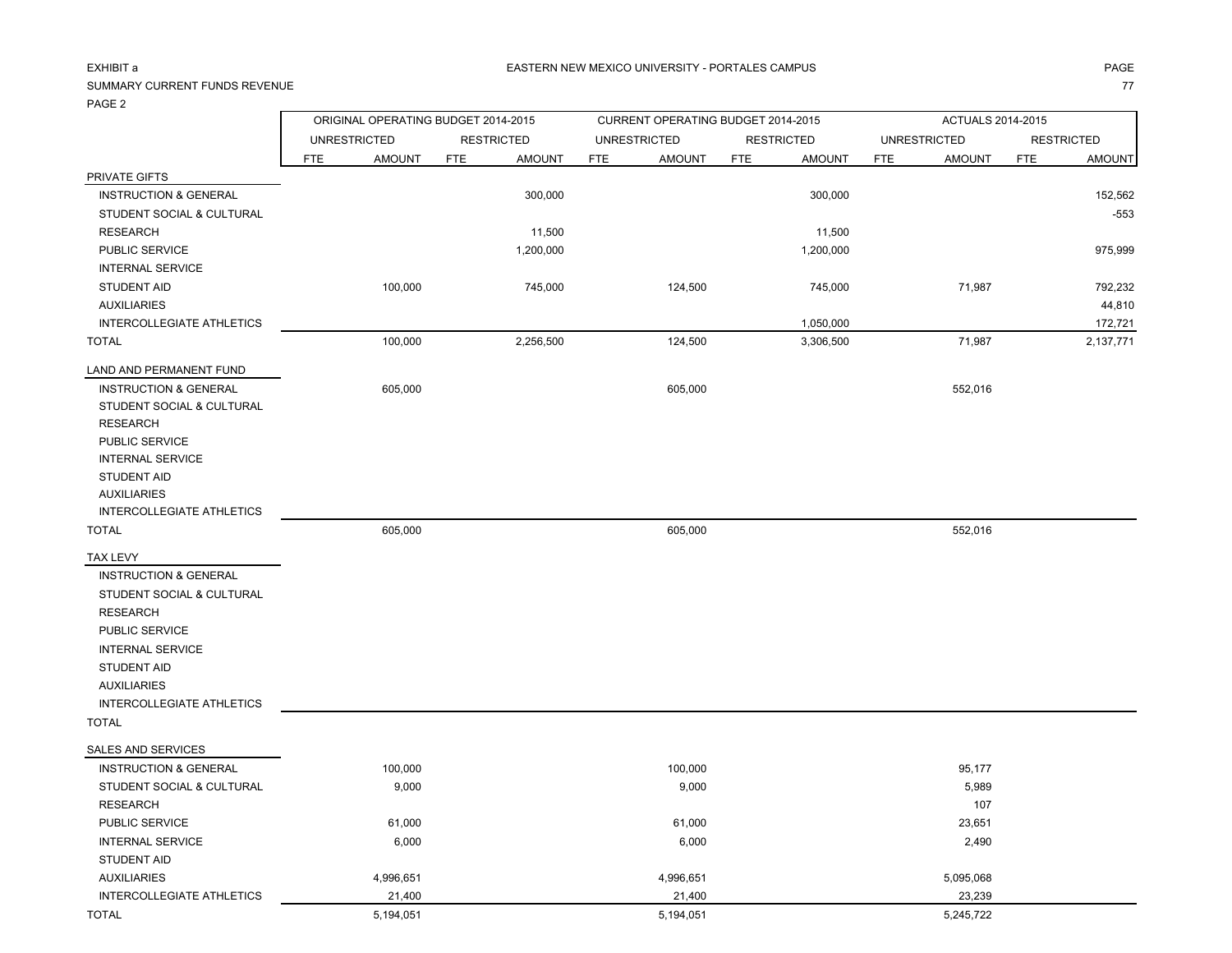### EXHIBIT a

## SUMMARY CURRENT FUNDS REVENUEPAGE 3

E and the contract of the contract of the contract of the contract of the contract of the contract of the contract of the contract of the contract of the contract of the contract of the contract of the contract of the cont

|                                  |                     |               | ORIGINAL OPERATING BUDGET 2014-2015 |               |            | CURRENT OPERATING BUDGET 2014-2015 |            |                   |            | ACTUALS 2014-2015   |            |                   |
|----------------------------------|---------------------|---------------|-------------------------------------|---------------|------------|------------------------------------|------------|-------------------|------------|---------------------|------------|-------------------|
|                                  | <b>UNRESTRICTED</b> |               | <b>RESTRICTED</b>                   |               |            | <b>UNRESTRICTED</b>                |            | <b>RESTRICTED</b> |            | <b>UNRESTRICTED</b> |            | <b>RESTRICTED</b> |
|                                  | <b>FTE</b>          | <b>AMOUNT</b> | <b>FTE</b>                          | <b>AMOUNT</b> | <b>FTE</b> | <b>AMOUNT</b>                      | <b>FTE</b> | <b>AMOUNT</b>     | <b>FTE</b> | <b>AMOUNT</b>       | <b>FTE</b> | <b>AMOUNT</b>     |
| OTHER SOURCES                    |                     |               |                                     |               |            |                                    |            |                   |            |                     |            |                   |
| <b>INSTRUCTION &amp; GENERAL</b> |                     | 131,900       |                                     |               |            | 131,900                            |            |                   |            | 252,403             |            |                   |
| STUDENT SOCIAL & CULTURAL        |                     | 119,899       |                                     | 32,435        |            | 210,899                            |            | 32,435            |            | 55,314              |            |                   |
| <b>RESEARCH</b>                  |                     | 1,000         |                                     | 7,100         |            | 1,000                              |            | 7,100             |            |                     |            |                   |
| <b>PUBLIC SERVICE</b>            |                     | 292,300       |                                     | 250,000       |            | 604,300                            |            | 250,000           |            | 617,465             |            |                   |
| <b>INTERNAL SERVICE</b>          |                     | 107,000       |                                     | 63,271        |            | 107,000                            |            | 63,271            |            | 112,776             |            |                   |
| <b>STUDENT AID</b>               |                     | 843           |                                     | 109,365       |            | 1,343                              |            | 109,365           |            | 73,670              |            |                   |
| <b>AUXILIARIES</b>               |                     | 470,300       |                                     | 89,661        |            | 470,300                            |            | 114,661           |            | 378,164             |            |                   |
| INTERCOLLEGIATE ATHLETICS        |                     | 35,826        |                                     | 425,500       |            | 35,826                             |            | 425,500           |            | 65,281              |            | 8,269             |
| <b>TOTAL</b>                     |                     | 1,159,068     |                                     | 977,332       |            | 1,562,568                          |            | 1,002,332         |            | 1,555,073           |            | 8,269             |
| TOTAL CURRENT FUNDS REVENUE      |                     |               |                                     |               |            |                                    |            |                   |            |                     |            |                   |
| <b>TUITION AND FEES</b>          |                     | 19,642,524    |                                     |               |            | 19,651,524                         |            |                   |            | 17,819,854          |            |                   |
| STATE APPROPRIATION              |                     | 32,104,200    |                                     |               |            | 32,104,200                         |            |                   |            | 32,104,212          |            |                   |
| <b>FEDERAL GRANTS</b>            |                     | 86,000        |                                     | 33,012,801    |            | 88,000                             |            | 33,362,801        |            | 12,867              |            | 28,531,599        |
| <b>STATE GRANTS</b>              |                     | 2,770,157     |                                     | 1,878,367     |            | 2,795,157                          |            | 2,228,367         |            | 2,763,841           |            | 1,846,207         |
| <b>PRIVATE GIFTS</b>             |                     | 100,000       |                                     | 2,256,500     |            | 124,500                            |            | 3,306,500         |            | 71,987              |            | 2,137,771         |
| <b>LAND AND PERMANENT FUND</b>   |                     | 605,000       |                                     |               |            | 605,000                            |            |                   |            | 552,016             |            |                   |
| <b>TAX LEVY</b>                  |                     |               |                                     |               |            |                                    |            |                   |            |                     |            |                   |
| <b>SALES AND SERVICES</b>        |                     | 5,194,051     |                                     |               |            | 5,194,051                          |            |                   |            | 5,245,722           |            |                   |
| OTHER SOURCES                    |                     | 1,159,068     |                                     | 977,332       |            | 1,562,568                          |            | 1,002,332         |            | 1,555,073           |            | 8,269             |
| <b>TOTAL</b>                     |                     | 61,661,000    |                                     | 38,125,000    |            | 62.125.000                         |            | 39,900,000        |            | 60,125,573          |            | 32,523,846        |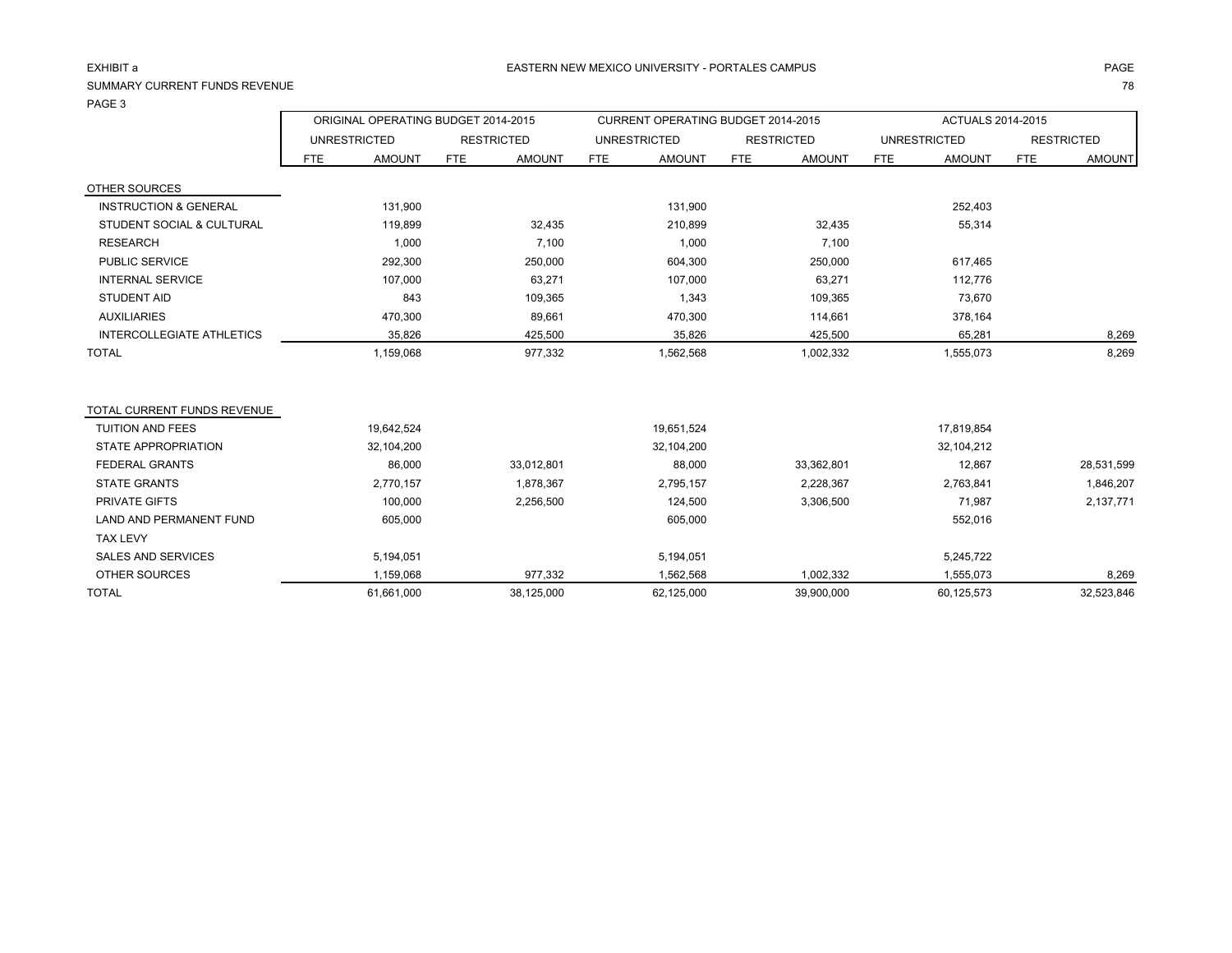#### SUMMARY OF SALARIESS and the contract of the contract of the contract of the contract of the contract of the contract of the contract of the contract of the contract of the contract of the contract of the contract of the contract of the cont

PHYSICAL PLANT

PUBLIC SERVICE

INTERNAL SERVICE

RESEARCH

AUXILIARIES

|                                  |            | ORIGINAL OPERATING BUDGET 2014-2015 |                   |               |            | CURRENT OPERATING BUDGET 2014-2015 |            |                   |            | ACTUALS 2014-2015   |            |                   |
|----------------------------------|------------|-------------------------------------|-------------------|---------------|------------|------------------------------------|------------|-------------------|------------|---------------------|------------|-------------------|
|                                  |            | <b>UNRESTRICTED</b>                 | <b>RESTRICTED</b> |               |            | <b>UNRESTRICTED</b>                |            | <b>RESTRICTED</b> |            | <b>UNRESTRICTED</b> |            | <b>RESTRICTED</b> |
|                                  | <b>FTE</b> | <b>AMOUNT</b>                       | <b>FTE</b>        | <b>AMOUNT</b> | <b>FTE</b> | <b>AMOUNT</b>                      | <b>FTE</b> | <b>AMOUNT</b>     | <b>FTE</b> | <b>AMOUNT</b>       | <b>FTE</b> | <b>AMOUNT</b>     |
| PROFESSIONAL SALARIES            |            |                                     |                   |               |            |                                    |            |                   |            |                     |            |                   |
| <b>INSTRUCTION</b>               | 14.17      | 680,808                             |                   |               | 14.17      | 680,808                            |            |                   | 13.80      | 697,796             | 1.00       | 53,045            |
| <b>ACADEMIC SUPPORT</b>          | 20.70      | 1,313,480                           |                   |               | 20.70      | 1,313,480                          |            |                   | 20.70      | 1,362,683           | 4.75       | 284,679           |
| <b>STUDENT SERVICES</b>          | 28.50      | 1,195,446                           |                   |               | 28.50      | 1,195,446                          |            |                   | 26.50      | 1,149,325           | 4.60       | 194,811           |
| <b>INSTITUTIONAL SUPPORT</b>     | 32.05      | 2,227,486                           |                   |               | 32.05      | 2,227,486                          |            |                   | 32.30      | 2,331,491           | 1.00       | 44,147            |
| PHYSICAL PLANT                   | 8.00       | 446,741                             |                   |               | 8.00       | 446,741                            |            |                   | 7.00       | 454,118             |            |                   |
| STUDENT SOCIAL & CULTURAL        | 0.50       | 25,023                              |                   |               | 0.50       | 25,023                             |            |                   |            | 24,206              |            |                   |
| <b>RESEARCH</b>                  | 1.90       | 86,287                              |                   |               | 1.90       | 86,287                             |            |                   | 1.90       | 60,720              | 1.00       | 30,991            |
| <b>PUBLIC SERVICE</b>            | 15.78      | 862,465                             |                   |               | 15.78      | 862,465                            |            |                   | 15.78      | 861,738             | 13.00      | 695,248           |
| <b>INTERNAL SERVICE</b>          | 21.50      | 1,009,113                           |                   |               | 21.50      | 1,009,113                          |            |                   | 19.50      | 897,866             |            |                   |
| <b>AUXILIARIES</b>               | 4.00       | 183,491                             |                   |               | 4.00       | 183,491                            |            |                   | 4.00       | 197,719             |            |                   |
| INTERCOLLEGIATE ATHLETICS        | 19.00      | 901,971                             |                   |               | 19.00      | 901,971                            |            |                   | 19.25      | 953,901             |            | 14,088            |
| <b>TOTAL</b>                     | 166.10     | 8,932,311                           |                   |               | 166.10     | 8,932,311                          |            |                   | 160.73     | 8,991,563           | 25.35      | 1,317,009         |
| <b>FACULTY SALARIES</b>          |            |                                     |                   |               |            |                                    |            |                   |            |                     |            |                   |
| <b>INSTRUCTION</b>               | 173.75     | 11,628,630                          |                   |               | 173.75     | 11,628,630                         |            |                   | 172.75     | 11,878,249          |            | 18,704            |
| <b>ACADEMIC SUPPORT</b>          | 0.50       | 72,846                              |                   |               | 0.50       | 72,846                             |            |                   | 0.50       | 69,905              |            |                   |
| <b>STUDENT SERVICES</b>          |            |                                     |                   |               |            |                                    |            |                   |            |                     |            |                   |
| INSTITUTIONAL SUPPORT            |            |                                     |                   |               |            |                                    |            |                   |            | 1,530               |            |                   |
| PHYSICAL PLANT                   |            |                                     |                   |               |            |                                    |            |                   |            |                     |            |                   |
| STUDENT SOCIAL & CULTURAL        |            |                                     |                   |               |            |                                    |            |                   |            |                     |            |                   |
| <b>RESEARCH</b>                  |            |                                     |                   |               |            |                                    |            |                   |            |                     |            |                   |
| PUBLIC SERVICE                   |            | 4.959                               |                   |               |            | 4,959                              |            |                   |            | 22,326              |            |                   |
| <b>INTERNAL SERVICE</b>          |            |                                     |                   |               |            |                                    |            |                   |            |                     |            |                   |
| <b>AUXILIARIES</b>               |            |                                     |                   |               |            |                                    |            |                   |            |                     |            |                   |
| <b>INTERCOLLEGIATE ATHLETICS</b> |            |                                     |                   |               |            |                                    |            |                   |            |                     |            |                   |
| TOTAL                            | 174.25     | 11,706,435                          |                   |               | 174.25     | 11,706,435                         |            |                   | 173.25     | 11,972,010          |            | 18,704            |
| GRADUATE ASSISTANT SALARIES      |            |                                     |                   |               |            |                                    |            |                   |            |                     |            |                   |
| <b>INSTRUCTION</b>               | 40.75      | 735,045                             |                   |               | 40.75      | 735,045                            |            |                   | 38.00      | 645,975             |            |                   |
| <b>ACADEMIC SUPPORT</b>          |            |                                     |                   |               |            |                                    |            |                   |            |                     | 0.65       | 11,083            |

INSTITUTIONAL SUPPORT 1.00 17,000 1.00 17,000 1.05 17,825

STUDENT SOCIAL & CULTURAL 1.97 33,500 33,500 33,500 33,500 33,500 33,500 33,500 3,370

STUDENT SERVICES  $0.06$  0.06 1,000 0.06 0.06 1,000

| INTERCOLLEGIATE ATHLETICS | 2.00 | 34.000  | 2.0 <sub>C</sub> | 34.000  | ּ פי  | 39.268  |      |         |
|---------------------------|------|---------|------------------|---------|-------|---------|------|---------|
| TOTAL                     |      | 820,545 | 45.78            | 820,545 | 11.61 | 732,068 | 2.70 | 102,928 |

0.25 19,630 2.00 91,085

0.04 760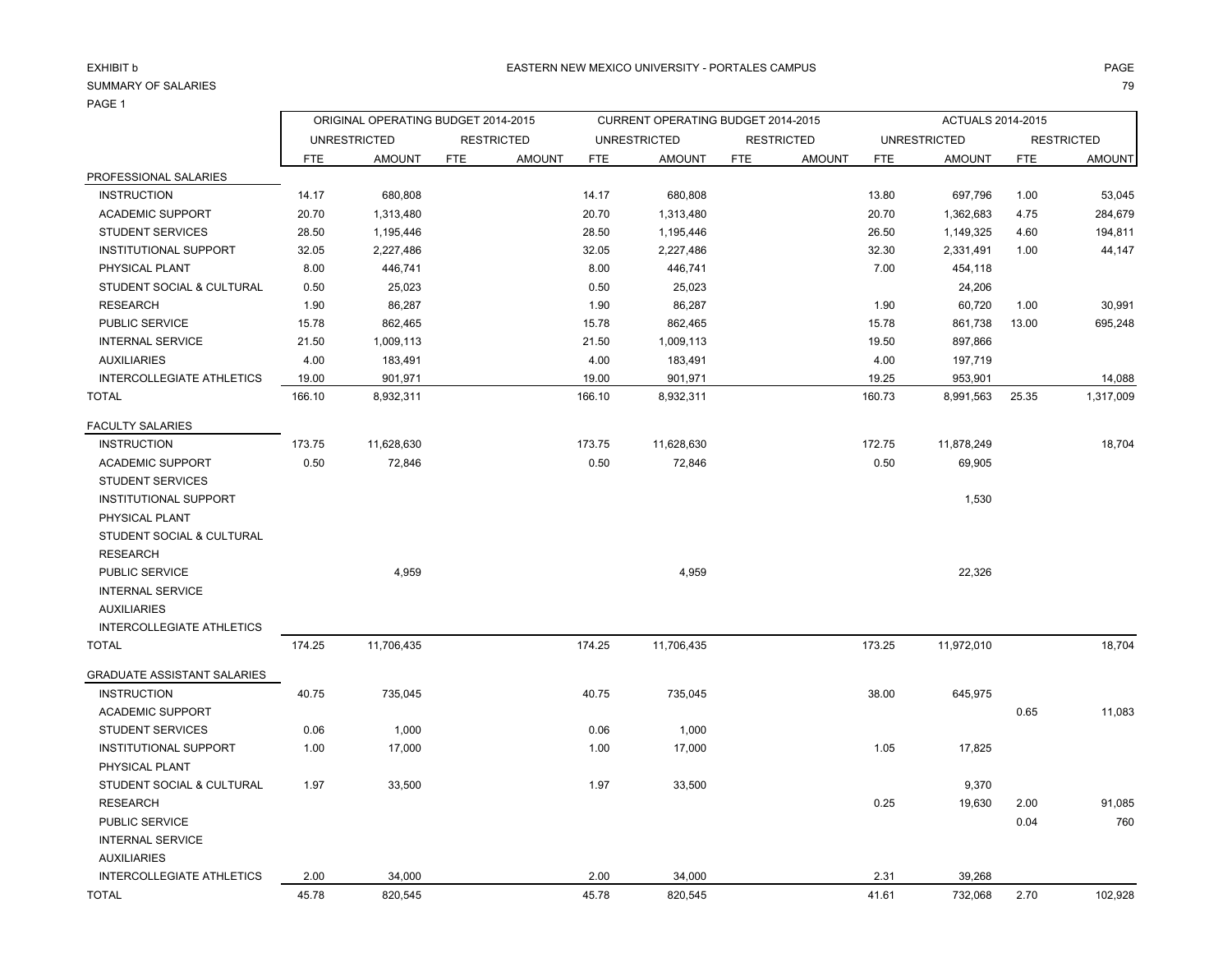#### SUMMARY OF SALARIESS and the contract of the contract of the contract of the contract of the contract of the contract of the contract of the contract of the contract of the contract of the contract of the contract of the contract of the cont

|                                              |       | ORIGINAL OPERATING BUDGET 2014-2015 |            |                   |            | CURRENT OPERATING BUDGET 2014-2015 |     |                   |            | ACTUALS 2014-2015   |            |                   |
|----------------------------------------------|-------|-------------------------------------|------------|-------------------|------------|------------------------------------|-----|-------------------|------------|---------------------|------------|-------------------|
|                                              |       | <b>UNRESTRICTED</b>                 |            | <b>RESTRICTED</b> |            | <b>UNRESTRICTED</b>                |     | <b>RESTRICTED</b> |            | <b>UNRESTRICTED</b> |            | <b>RESTRICTED</b> |
|                                              | FTE   | <b>AMOUNT</b>                       | <b>FTE</b> | <b>AMOUNT</b>     | <b>FTE</b> | <b>AMOUNT</b>                      | FTE | <b>AMOUNT</b>     | <b>FTE</b> | <b>AMOUNT</b>       | <b>FTE</b> | <b>AMOUNT</b>     |
| SUPPORT STAFF SALARIES                       |       |                                     |            |                   |            |                                    |     |                   |            |                     |            |                   |
| <b>INSTRUCTION</b>                           | 24.25 | 525,566                             |            |                   | 24.25      | 525,566                            |     |                   | 22.75      | 530,548             | 1.00       | 22,141            |
| <b>ACADEMIC SUPPORT</b>                      | 12.00 | 334,902                             |            |                   | 12.00      | 334,902                            |     |                   | 11.25      | 341,380             | 2.00       | 47,301            |
| <b>STUDENT SERVICES</b>                      | 9.25  | 211,772                             |            |                   | 9.25       | 211,772                            |     |                   | 6.75       | 173,893             |            |                   |
| <b>INSTITUTIONAL SUPPORT</b>                 | 18.02 | 546,280                             |            |                   | 18.02      | 546,280                            |     |                   | 19.02      | 575,482             | 0.33       | 7,912             |
| PHYSICAL PLANT                               | 2.00  | 54,017                              |            |                   | 2.00       | 54,017                             |     |                   | 2.00       | 51,901              |            |                   |
| STUDENT SOCIAL & CULTURAL<br><b>RESEARCH</b> |       | 500                                 |            |                   |            | 500                                |     |                   |            | 1,200               |            |                   |
| PUBLIC SERVICE                               | 1.95  | 51,450                              |            |                   | 1.95       | 51,450                             |     |                   | 1.50       | 37,992              | 1.00       | 28,069            |
| <b>INTERNAL SERVICE</b>                      | 3.35  | 98,302                              |            |                   | 3.35       | 98,302                             |     |                   | 3.35       | 113,838             |            |                   |
| <b>AUXILIARIES</b>                           | 1.00  | 23,317                              |            |                   | 1.00       | 23,317                             |     |                   | 0.75       | 16,125              |            |                   |
| INTERCOLLEGIATE ATHLETICS                    | 1.00  | 30,349                              |            |                   | 1.00       | 30,349                             |     |                   | 1.00       | 26,989              |            |                   |
| <b>TOTAL</b>                                 | 72.82 | 1,876,455                           |            |                   | 72.82      | 1,876,455                          |     |                   | 68.37      | 1,869,347           | 4.33       | 105,423           |
| <b>TECHNICIAN SALARIES</b>                   |       |                                     |            |                   |            |                                    |     |                   |            |                     |            |                   |
| <b>INSTRUCTION</b>                           | 2.75  | 47,284                              |            |                   | 2.75       | 47,284                             |     |                   | 2.25       | 47,875              |            |                   |
| <b>ACADEMIC SUPPORT</b>                      |       |                                     |            |                   |            |                                    |     |                   |            |                     |            |                   |
| <b>STUDENT SERVICES</b>                      |       |                                     |            |                   |            |                                    |     |                   |            |                     |            |                   |
| <b>INSTITUTIONAL SUPPORT</b>                 | 8.00  | 336,346                             |            |                   | 8.00       | 336,346                            |     |                   | 8.00       | 365,476             |            |                   |
| PHYSICAL PLANT                               | 51.00 | 1,390,308                           |            |                   | 51.00      | 1,390,308                          |     |                   | 47.00      | 1,284,523           |            |                   |
| STUDENT SOCIAL & CULTURAL                    |       |                                     |            |                   |            |                                    |     |                   |            | 525                 |            |                   |
| <b>RESEARCH</b>                              |       |                                     |            |                   |            |                                    |     |                   |            |                     | 0.50       | 15,284            |
| PUBLIC SERVICE                               | 4.00  | 93,834                              |            |                   | 4.00       | 93,834                             |     |                   | 4.00       | 97,548              |            |                   |
| <b>INTERNAL SERVICE</b>                      | 7.00  | 238,972                             |            |                   | 7.00       | 238,972                            |     |                   | 7.00       | 244,863             |            |                   |
| <b>AUXILIARIES</b>                           | 13.38 | 278,332                             |            |                   | 13.38      | 278,332                            |     |                   | 13.38      | 281,737             |            |                   |
| <b>INTERCOLLEGIATE ATHLETICS</b>             | 0.25  | 6,921                               |            |                   | 0.25       | 6.921                              |     |                   | 0.90       | 21,418              |            |                   |

TOTAL 86.38 2,391,997 86.38 2,391,997 82.53 2,343,965 0.50 15,284

PERFORMANCE AWARDS INSTRUCTION ACADEMIC SUPPORT STUDENT SERVICES INSTITUTIONAL SUPPORT PHYSICAL PLANT STUDENT SOCIAL & CULTURAL RESEARCH PUBLIC SERVICE INTERNAL SERVICE AUXILIARIES INTERCOLLEGIATE ATHLETICS

TOTAL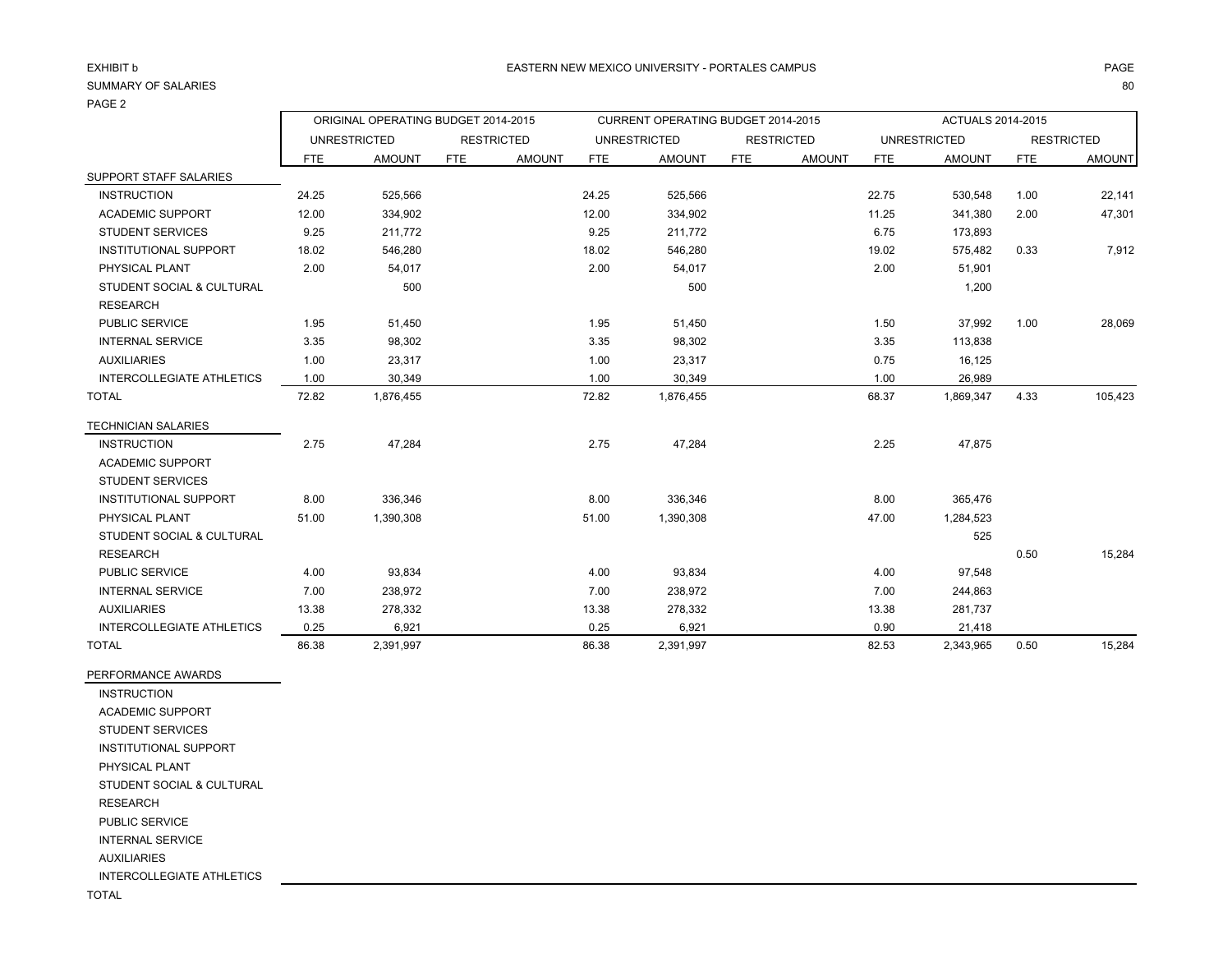# SUMMARY OF SALARIES

S and the contract of the contract of the contract of the contract of the contract of the contract of the contract of the contract of the contract of the contract of the contract of the contract of the contract of the cont

|                                  | ORIGINAL OPERATING BUDGET 2014-2015 |                     |            |                   | CURRENT OPERATING BUDGET 2014-2015 |                     |            |                   |            | ACTUALS 2014-2015   |            |                   |  |
|----------------------------------|-------------------------------------|---------------------|------------|-------------------|------------------------------------|---------------------|------------|-------------------|------------|---------------------|------------|-------------------|--|
|                                  |                                     | <b>UNRESTRICTED</b> |            | <b>RESTRICTED</b> |                                    | <b>UNRESTRICTED</b> |            | <b>RESTRICTED</b> |            | <b>UNRESTRICTED</b> |            | <b>RESTRICTED</b> |  |
|                                  | <b>FTE</b>                          | <b>AMOUNT</b>       | <b>FTE</b> | <b>AMOUNT</b>     | <b>FTE</b>                         | <b>AMOUNT</b>       | <b>FTE</b> | <b>AMOUNT</b>     | <b>FTE</b> | <b>AMOUNT</b>       | <b>FTE</b> | <b>AMOUNT</b>     |  |
| <b>STUDENT SALARIES</b>          |                                     |                     |            |                   |                                    |                     |            |                   |            |                     |            |                   |  |
| <b>INSTRUCTION</b>               | 12.37                               | 193,024             |            |                   | 12.37                              | 193,024             |            |                   | 12.68      | 197,800             | 0.06       | 1,000             |  |
| <b>ACADEMIC SUPPORT</b>          | 8.51                                | 132,732             |            |                   | 8.51                               | 132,732             |            |                   | 8.80       | 137,237             | 2.30       | 35,862            |  |
| <b>STUDENT SERVICES</b>          | 6.82                                | 106,336             |            |                   | 6.82                               | 106,336             |            |                   | 8.06       | 125,746             | 1.84       | 28,636            |  |
| INSTITUTIONAL SUPPORT            | 6.42                                | 100,083             |            |                   | 6.42                               | 100,083             |            |                   | 7.16       | 111,768             | 0.18       | 2,865             |  |
| PHYSICAL PLANT                   | 5.38                                | 84,000              |            |                   | 5.38                               | 84,000              |            |                   | 3.70       | 57,736              |            |                   |  |
| STUDENT SOCIAL & CULTURAL        | 7.76                                | 121,008             |            |                   | 7.76                               | 121,008             |            |                   | 9.44       | 147,273             |            |                   |  |
| <b>RESEARCH</b>                  | 0.08                                | 1,300               |            |                   | 0.08                               | 1,300               |            |                   | 0.09       | 1,414               | 3.56       | 55,543            |  |
| PUBLIC SERVICE                   | 1.78                                | 27,705              |            |                   | 1.78                               | 27,705              |            |                   | 4.33       | 67,551              | 3.20       | 49,941            |  |
| <b>INTERNAL SERVICE</b>          | 9.42                                | 147,009             |            |                   | 9.42                               | 147,009             |            |                   | 6.53       | 101,911             |            |                   |  |
| <b>AUXILIARIES</b>               | 13.17                               | 205,491             |            |                   | 13.17                              | 205,491             |            |                   | 16.78      | 261,719             |            |                   |  |
| <b>INTERCOLLEGIATE ATHLETICS</b> | 1.81                                | 28,282              |            |                   | 1.81                               | 28,282              |            |                   | 2.08       | 32,465              |            |                   |  |
| <b>TOTAL</b>                     | 73.52                               | 1,146,970           |            |                   | 73.52                              | 1,146,970           |            |                   | 79.66      | 1,242,619           | 11.14      | 173,847           |  |
| OTHER SALARIES                   |                                     |                     |            |                   |                                    |                     |            |                   |            |                     |            |                   |  |
| <b>INSTRUCTION</b>               | 1.85                                | 28,827              |            |                   | 1.85                               | 28,827              |            |                   | 0.53       | 8,289               |            |                   |  |
| <b>ACADEMIC SUPPORT</b>          | 0.54                                | 15,883              |            |                   | 0.54                               | 15,883              |            |                   |            |                     | 2.00       | 46,563            |  |
| <b>STUDENT SERVICES</b>          | 0.75                                | 25,910              |            |                   | 0.75                               | 25,910              |            |                   | 0.75       | 15,293              |            |                   |  |
| <b>INSTITUTIONAL SUPPORT</b>     | 1.71                                | 41,942              |            |                   | 1.71                               | 41,942              |            |                   | 1.62       | 48,813              |            |                   |  |
| PHYSICAL PLANT                   | 0.31                                | 4,864               |            |                   | 0.31                               | 4,864               |            |                   | 0.20       | 3,076               |            |                   |  |
| STUDENT SOCIAL & CULTURAL        |                                     |                     |            |                   |                                    |                     |            |                   |            |                     |            |                   |  |
| <b>RESEARCH</b>                  |                                     |                     |            |                   |                                    |                     |            |                   |            |                     |            | 1,500             |  |
| PUBLIC SERVICE                   |                                     | 2,500               |            |                   |                                    | 2,500               |            |                   |            | 904                 | 1.00       | 30,714            |  |
| <b>INTERNAL SERVICE</b>          | 0.13                                | 2,000               |            |                   | 0.13                               | 2,000               |            |                   |            |                     |            |                   |  |
| <b>AUXILIARIES</b>               | 0.13                                | 2,000               |            |                   | 0.13                               | 2,000               |            |                   |            |                     |            |                   |  |
| <b>INTERCOLLEGIATE ATHLETICS</b> | 3.04                                | 47,447              |            |                   | 3.04                               | 47,447              |            |                   | 0.43       | 6,738               |            |                   |  |
| <b>TOTAL</b>                     | 8.45                                | 171,373             |            |                   | 8.45                               | 171,373             |            |                   | 3.53       | 83,113              | 3.00       | 78,777            |  |
| FEDERAL WORK STUDY SALARIES      |                                     |                     |            |                   |                                    |                     |            |                   |            |                     |            |                   |  |
| <b>INSTRUCTION</b>               | 5.95                                | 92,784              | 17.84      | 278,352           | 5.95                               | 92,784              | 17.84      | 278,352           |            |                     | 9.51       | 148,409           |  |
| <b>ACADEMIC SUPPORT</b>          | 3.69                                | 57,585              | 11.07      | 172,755           | 3.69                               | 57,585              | 11.07      | 172,755           |            |                     | 9.17       | 143,087           |  |
| <b>STUDENT SERVICES</b>          | 2.74                                | 42,743              | 8.22       | 128,229           | 2.74                               | 42,743              | 8.22       | 128,229           |            |                     | 3.95       | 61,663            |  |
| <b>INSTITUTIONAL SUPPORT</b>     | 1.77                                | 27,630              | 5.31       | 82,890            | 1.77                               | 27,630              | 5.31       | 82,890            |            |                     | 2.72       | 42,505            |  |
| PHYSICAL PLANT                   | 0.06                                | 1,000               | 0.19       | 3,000             | 0.06                               | 1,000               | 0.19       | 3,000             |            |                     | 0.24       | 3,696             |  |
| STUDENT SOCIAL & CULTURAL        | 0.96                                | 14,947              | 2.87       | 44,841            | 0.96                               | 14,947              | 2.87       | 44,841            |            |                     | 0.12       | 1,822             |  |
| <b>RESEARCH</b>                  |                                     |                     |            |                   |                                    |                     |            |                   |            |                     | 0.11       | 1,770             |  |
| PUBLIC SERVICE                   | 1.03                                | 16,100              | 3.10       | 48,300            | 1.03                               | 16,100              | 3.10       | 48,300            |            |                     | 2.18       | 34,046            |  |
| <b>INTERNAL SERVICE</b>          | 1.70                                | 26,551              | 5.11       | 79,653            | 1.70                               | 26,551              | 5.11       | 79,653            |            |                     | 3.28       | 51,110            |  |
| STUDENT AID                      | 0.32                                | 5,000               | 0.77       | 12,000            | 0.45                               | 7,000               | 0.77       | 12,000            | 0.44       | 6,867               | 18.84      | 293,852           |  |
| <b>AUXILIARIES</b>               | 0.66                                | 10,269              | 1.97       | 30,807            | 0.66                               | 10,269              | 1.97       | 30,807            |            |                     | 1.68       | 26,210            |  |
| <b>INTERCOLLEGIATE ATHLETICS</b> | 0.22                                | 3,500               | 0.67       | 10,500            | 0.22                               | 3,500               | 0.67       | 10,500            |            |                     | 1.13       | 17,616            |  |
| <b>TOTAL</b>                     | 19.11                               | 298,109             | 57.14      | 891,327           | 19.24                              | 300.109             | 57.14      | 891,327           | 0.44       | 6,867               | 52.94      | 825,786           |  |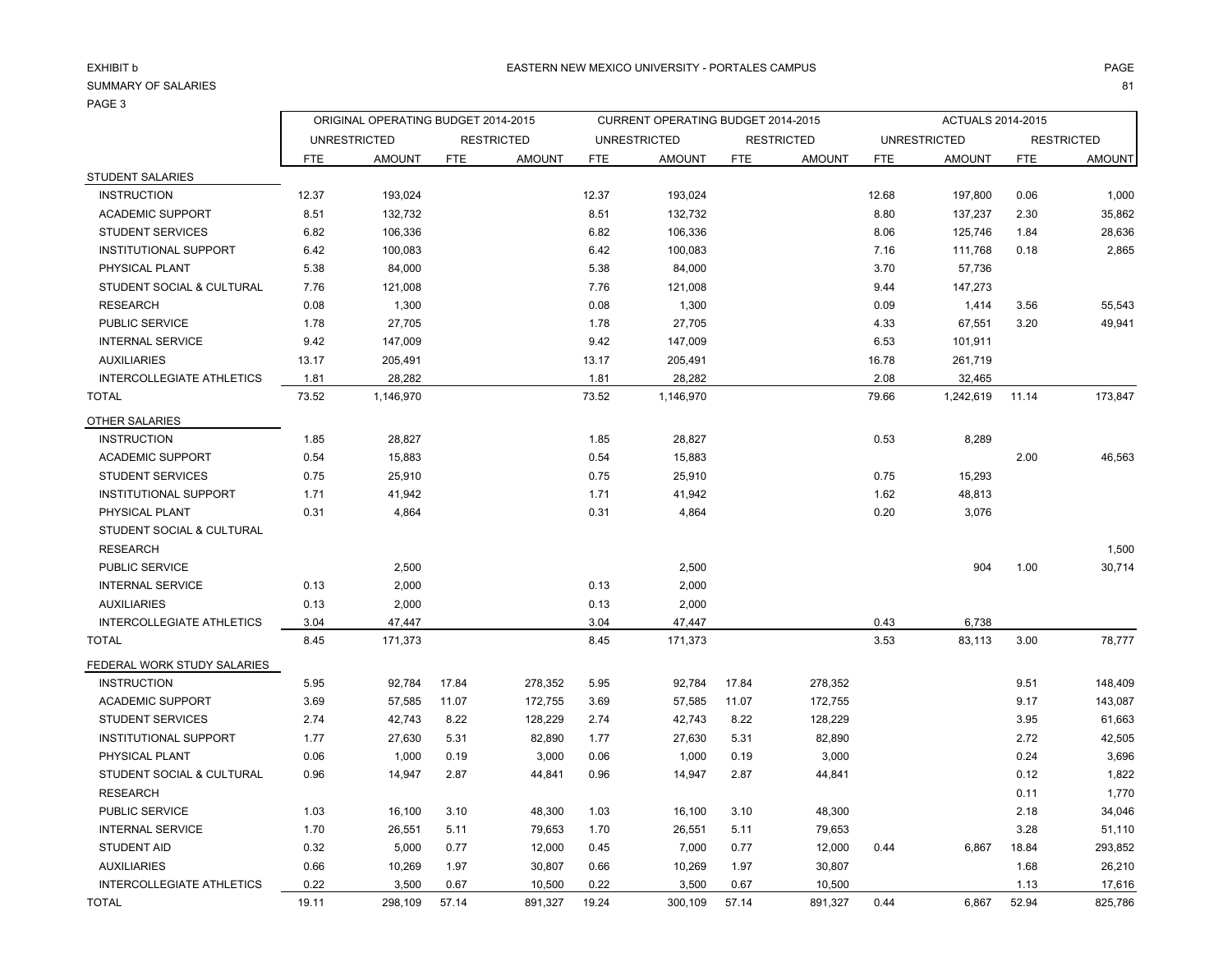#### SUMMARY OF SALARIESS and the contract of the contract of the contract of the contract of the contract of the contract of the contract of the contract of the contract of the contract of the contract of the contract of the contract of the cont

| <b>FAGL 4</b>                    |            |                                     |       |                   |            |                                           |            |                   |      |                     |            |                   |
|----------------------------------|------------|-------------------------------------|-------|-------------------|------------|-------------------------------------------|------------|-------------------|------|---------------------|------------|-------------------|
|                                  |            | ORIGINAL OPERATING BUDGET 2014-2015 |       |                   |            | <b>CURRENT OPERATING BUDGET 2014-2015</b> |            |                   |      | ACTUALS 2014-2015   |            |                   |
|                                  |            | <b>UNRESTRICTED</b>                 |       | <b>RESTRICTED</b> |            | <b>UNRESTRICTED</b>                       |            | <b>RESTRICTED</b> |      | <b>UNRESTRICTED</b> |            | <b>RESTRICTED</b> |
|                                  | <b>FTE</b> | <b>AMOUNT</b>                       | FTE   | <b>AMOUNT</b>     | <b>FTE</b> | <b>AMOUNT</b>                             | <b>FTE</b> | <b>AMOUNT</b>     | FTE. | <b>AMOUNT</b>       | <b>FTE</b> | <b>AMOUNT</b>     |
| STATE WORK STUDY SALARIES        |            |                                     |       |                   |            |                                           |            |                   |      |                     |            |                   |
| <b>INSTRUCTION</b>               | 0.81       | 12,678                              | 3.25  | 50,712            | 0.81       | 12,678                                    | 3.25       | 50,712            | 0.77 | 12,064              | 3.09       | 48,256            |
| <b>ACADEMIC SUPPORT</b>          | 0.91       | 14,150                              | 3.63  | 56,600            | 0.91       | 14,150                                    | 3.63       | 56,600            | 0.41 | 6,360               | 1.63       | 25,440            |
| <b>STUDENT SERVICES</b>          | 0.79       | 12,315                              | 3.16  | 49,260            | 0.79       | 12,315                                    | 3.16       | 49,260            | 0.37 | 5,703               | 1.46       | 22,812            |
| <b>INSTITUTIONAL SUPPORT</b>     | 0.49       | 7,641                               | 1.96  | 30,564            | 0.49       | 7,641                                     | 1.96       | 30,564            | 0.49 | 7,570               | 1.94       | 30,280            |
| PHYSICAL PLANT                   |            |                                     |       |                   |            |                                           |            |                   | 0.09 | 1,380               | 0.35       | 5,520             |
| STUDENT SOCIAL & CULTURAL        | 0.36       | 5,681                               | 1.46  | 22,724            | 0.36       | 5,681                                     | 1.46       | 22,724            |      |                     |            |                   |
| <b>RESEARCH</b>                  | 0.10       | 1,600                               | 0.41  | 6.400             | 0.10       | 1,600                                     | 0.41       | 6,400             |      |                     |            |                   |
| <b>PUBLIC SERVICE</b>            |            |                                     |       |                   |            |                                           |            |                   | 0.05 | 768                 | 0.21       | 3,250             |
| <b>INTERNAL SERVICE</b>          | 0.11       | 1.769                               | 0.45  | 7,076             | 0.11       | 1,769                                     | 0.45       | 7,076             | 0.39 | 6,150               | 1.58       | 24,600            |
| <b>AUXILIARIES</b>               | 0.07       | 1.133                               | 0.29  | 4,532             | 0.07       | 1,133                                     | 0.29       | 4,532             | 0.52 | 8,090               | 2.07       | 32,360            |
| <b>INTERCOLLEGIATE ATHLETICS</b> | 0.22       | 3,500                               | 0.90  | 14,000            | 0.22       | 3,500                                     | 0.90       | 14,000            | 0.04 | 559                 | 0.14       | 2,235             |
| <b>TOTAL</b>                     | 3.88       | 60,467                              | 15.50 | 241,868           | 3.88       | 60,467                                    | 15.50      | 241,868           | 3.12 | 48,644              | 12.48      | 194,753           |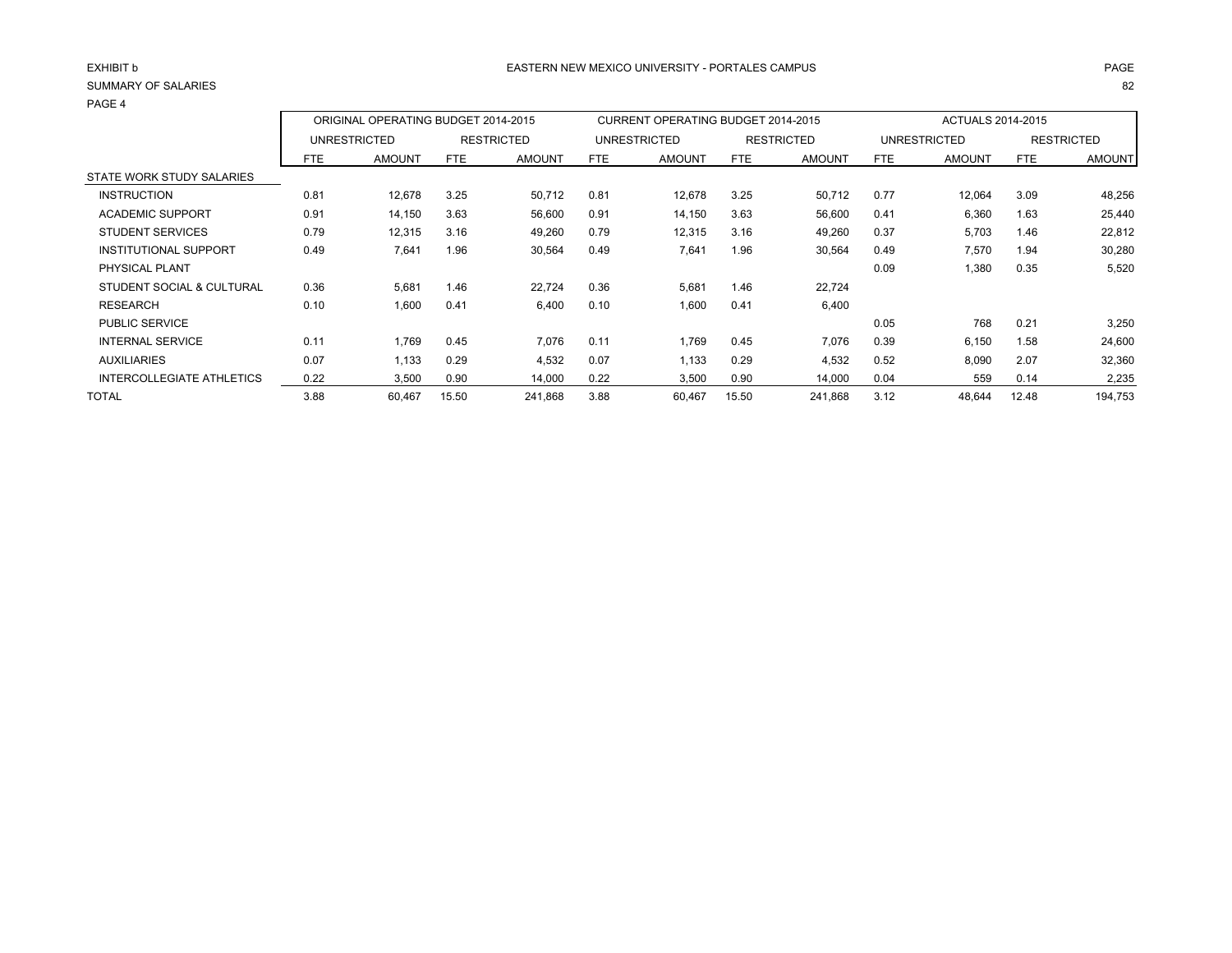| <b>PAGE 3</b>               |            |                                     |            |                                    |            |                     |                          |                     |            |                   |            |               |
|-----------------------------|------------|-------------------------------------|------------|------------------------------------|------------|---------------------|--------------------------|---------------------|------------|-------------------|------------|---------------|
|                             |            | ORIGINAL OPERATING BUDGET 2014-2015 |            | CURRENT OPERATING BUDGET 2014-2015 |            |                     | <b>ACTUALS 2014-2015</b> |                     |            |                   |            |               |
|                             |            | <b>UNRESTRICTED</b>                 |            | <b>RESTRICTED</b>                  |            | <b>UNRESTRICTED</b> | <b>RESTRICTED</b>        | <b>UNRESTRICTED</b> |            | <b>RESTRICTED</b> |            |               |
|                             | <b>FTE</b> | <b>AMOUNT</b>                       | <b>FTE</b> | <b>AMOUNT</b>                      | <b>FTE</b> | <b>AMOUNT</b>       | <b>FTE</b>               | <b>AMOUNT</b>       | <b>FTE</b> | <b>AMOUNT</b>     | <b>FTE</b> | <b>AMOUNT</b> |
| <b>TOTAL SALARIES</b>       |            |                                     |            |                                    |            |                     |                          |                     |            |                   |            |               |
| PROFESSIONAL                | 166.10     | 8,932,311                           |            |                                    | 166.10     | 8,932,311           |                          |                     | 160.73     | 8,991,563         | 25.35      | 1,317,009     |
| <b>FACULTY</b>              | 174.25     | 11,706,435                          |            |                                    | 174.25     | 11,706,435          |                          |                     | 173.25     | 11,972,010        |            | 18,704        |
| <b>GRADUATE ASSISTANT</b>   | 45.78      | 820,545                             |            |                                    | 45.78      | 820,545             |                          |                     | 41.61      | 732,068           | 2.70       | 102,928       |
| <b>SUPPORT STAFF</b>        | 72.82      | 1,876,455                           |            |                                    | 72.82      | 1,876,455           |                          |                     | 68.37      | 1,869,347         | 4.33       | 105,423       |
| <b>TECHNICIAN</b>           | 86.38      | 2,391,997                           |            |                                    | 86.38      | 2,391,997           |                          |                     | 82.53      | 2,343,965         | 0.50       | 15,284        |
| <b>OTHER FRINGE</b>         |            |                                     |            |                                    |            |                     |                          |                     |            |                   |            |               |
| <b>STUDENT</b>              | 73.52      | 1,146,970                           |            |                                    | 73.52      | 1,146,970           |                          |                     | 79.66      | 1,242,619         | 11.14      | 173,847       |
| <b>OTHER</b>                | 8.45       | 171,373                             |            |                                    | 8.45       | 171,373             |                          |                     | 3.53       | 83,113            | 3.00       | 78,777        |
| FEDERAL WORK STUDY          | 19.11      | 298,109                             | 57.14      | 891,327                            | 19.24      | 300,109             | 57.14                    | 891,327             | 0.44       | 6,867             | 52.94      | 825,786       |
| <b>STATE WORK STUDY</b>     | 3.88       | 60,467                              | 15.50      | 241,868                            | 3.88       | 60,467              | 15.50                    | 241,868             | 3.12       | 48,644            | 12.48      | 194,753       |
| <b>GRAND TOTAL SALARIES</b> | 650.28     | 27,404,662                          | 72.64      | 1,133,195                          | 650.41     | 27,406,662          | 72.64                    | 1,133,195           | 613.23     | 27,290,196 112.44 |            | 2,832,511     |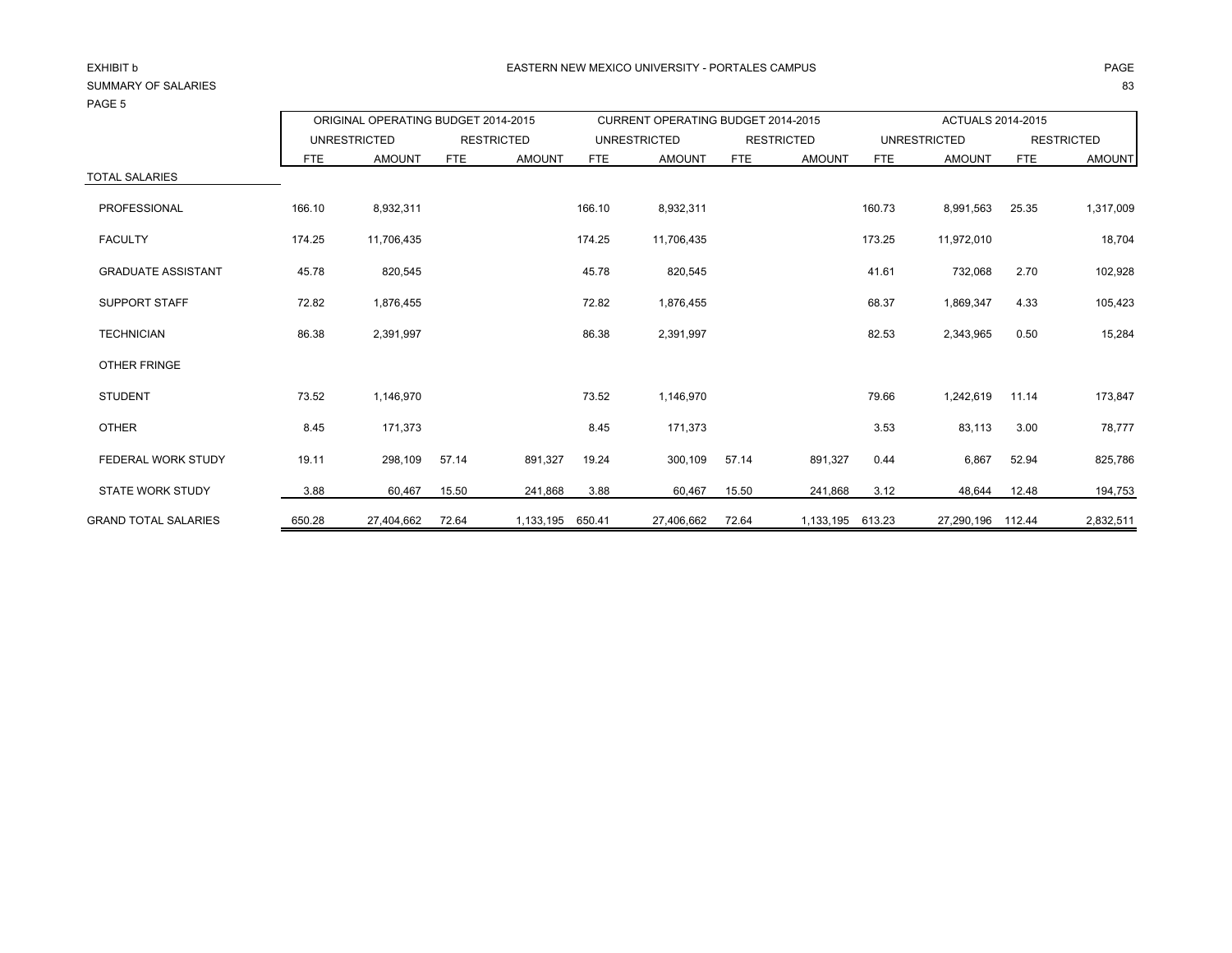|                                              | <b>ACTUAL BASE</b>     |
|----------------------------------------------|------------------------|
|                                              | <b>SALARY INCREASE</b> |
|                                              |                        |
| <b>RETURNING FACULTY</b>                     | 3.00%                  |
| ADJUNCT FACULTY                              | 0.00%                  |
| AT-WILL EMPLOYEES                            | 3.00%                  |
| RETURNING PROFESSIONAL STAFF (FLSA EXEMPT)   | 3.00%                  |
| RETURNING SUPPORT STAFF (FLSA NON-EXEMPT)    | 3.00%                  |
| <b>GRADUATE ASSISTANT/TEACHING ASSISTANT</b> | 0.00%                  |
| <b>STUDENTS</b>                              | $0.00\%$               |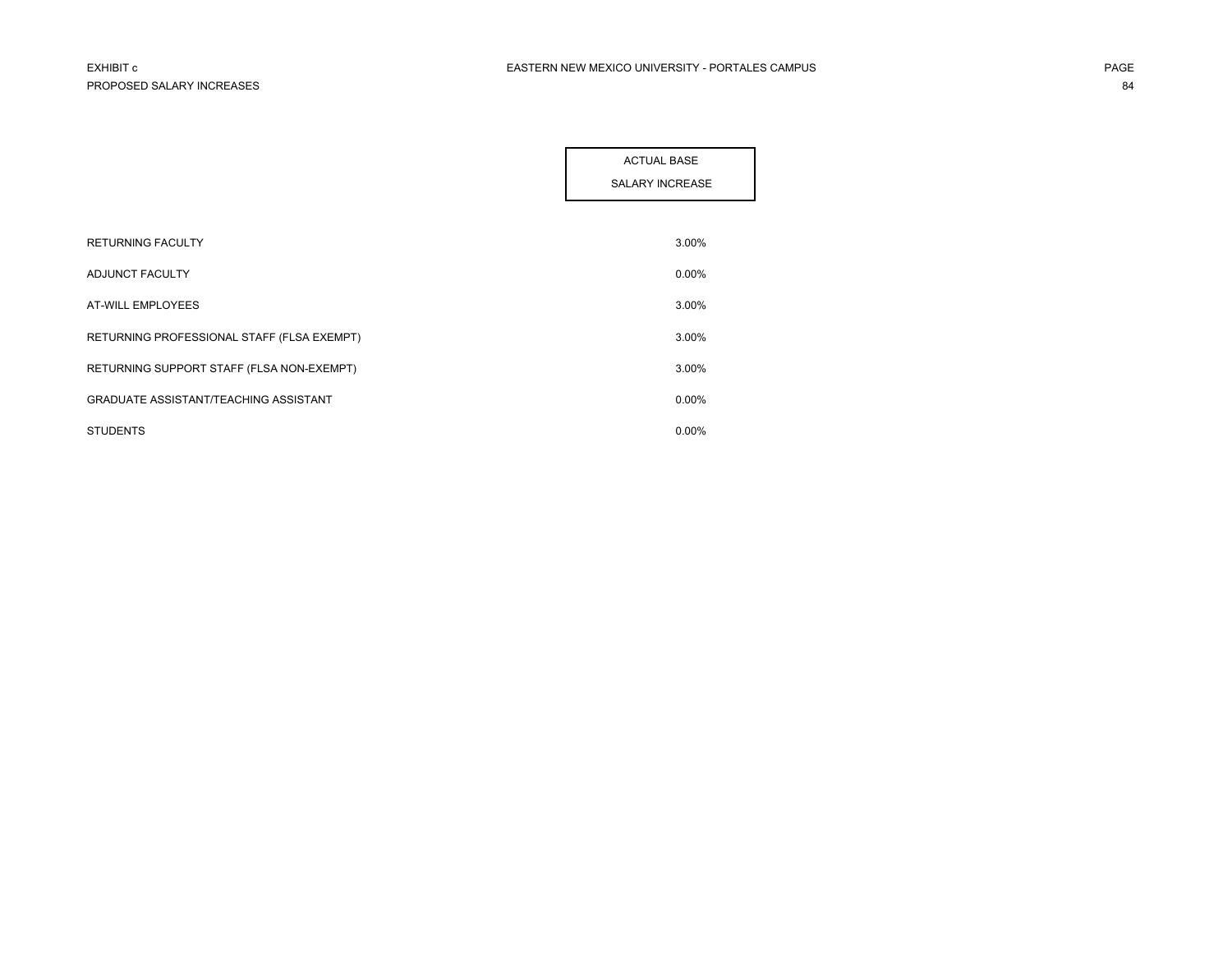### EXHIBIT d

TUITION, SUMMER SESSION REQUIRED FEES, REVENUE FROM FEES AND BOARD RATES 85

**F** 

PAGE 1

|                                            | ORIGINAL OPERATING BUDGET 2014-2015 |                       | CURRENT OPERATING BUDGET 2014-2015 |                       | ACTUALS 2014-2015 |                       |
|--------------------------------------------|-------------------------------------|-----------------------|------------------------------------|-----------------------|-------------------|-----------------------|
| <b>REGULAR SEMESTER</b>                    |                                     |                       |                                    |                       |                   |                       |
| UNDERGRADUATE TUITION                      |                                     |                       |                                    |                       |                   |                       |
| PART-TIME STUDENTS (HOURLY RATE)           |                                     |                       |                                    |                       |                   |                       |
| <b>RESIDENT</b>                            | 127.70                              |                       | 127.70                             |                       | 127.70            |                       |
| NON-RESIDENT                               | 368.32                              |                       | 368.32                             |                       | 368.32            |                       |
| FULL-TIME STUDENTS (PER SEMESTER)          |                                     |                       |                                    |                       |                   |                       |
| <b>RESIDENT</b>                            | 1,532.40                            |                       | 1,532.40                           |                       | 1,532.40          |                       |
| NON-RESIDENT                               | 4,419.84                            |                       | 4,419.84                           |                       | 4,419.84          |                       |
| <b>SUMMER SESSION</b>                      |                                     |                       |                                    |                       |                   |                       |
| <b>HOURLY TUITION RATE</b>                 | 127.70                              |                       | 127.70                             |                       | 127.70            |                       |
| <b>GRADUATE TUITION</b>                    |                                     |                       |                                    |                       |                   |                       |
| PART-TIME STUDENTS (HOURLY RATE)           |                                     |                       |                                    |                       |                   |                       |
| <b>RESIDENT</b>                            | 146.56                              |                       | 146.56                             |                       | 146.56            |                       |
| NON-RESIDENT                               | 394.31                              |                       | 394.31                             |                       | 394.31            |                       |
| FULL-TIME STUDENTS (PER SEMESTER)          |                                     |                       |                                    |                       |                   |                       |
| <b>RESIDENT</b>                            | 1,758.72                            |                       | 1,758.72                           |                       | 1,758.72          |                       |
| NON-RESIDENT                               | 4,731.72                            |                       | 4,731.72                           |                       | 4,731.72          |                       |
| SUMMER SESSION                             |                                     |                       |                                    |                       |                   |                       |
| HOURLY TUITION RATE                        |                                     |                       |                                    |                       |                   |                       |
| REQUIRED FEES (ITEMIZED USE ON EX d PAGE 2 |                                     |                       |                                    |                       |                   |                       |
| <b>FULL-TIME STUDENTS</b>                  | 896.40                              |                       | 896.40                             |                       | 896.40            |                       |
| PART-TIME STUDENTS                         |                                     | 74.70 PER CREDIT HOUR |                                    | 74.70 PER CREDIT HOUR |                   | 74.70 PER CREDIT HOUR |
| NON-RESIDENT                               | 896.40                              |                       | 896.40                             |                       | 896.40            |                       |
| TOTAL TUITION & REQUIRED FEES              |                                     |                       |                                    |                       |                   |                       |
| FULL-TIME UNDERGRADUATE                    |                                     |                       |                                    |                       |                   |                       |
| <b>RESIDENT</b>                            | 2,428.80                            |                       | 2,428.80                           |                       | 2,428.80          |                       |
| NON-RESIDENT                               | 5,316.24                            |                       | 5,316.24                           |                       | 5,316.24          |                       |
| <b>FULL-TIME GRADUATE</b>                  |                                     |                       |                                    |                       |                   |                       |
| <b>RESIDENT</b>                            | 2,655.12                            |                       | 2,655.12                           |                       | 2,655.12          |                       |
| NON-RESIDENT                               | 5,628.12                            |                       | 5,628.12                           |                       | 5,628.12          |                       |
| ROOM RATES--RESIDENCE HALLS                |                                     |                       |                                    |                       |                   |                       |
| <b>MINIMUM RATE</b>                        | 1,554.00                            |                       | 1,554.00                           |                       | 1,554.00          |                       |
| <b>MAXIMUM RATE</b>                        | 2,141.00                            |                       | 2,141.00                           |                       | 2,141.00          |                       |
| MAXIMUM RATE--SEMI PRIVATE SUITE (NEW)     |                                     |                       |                                    |                       |                   |                       |
| <b>BOARD RATES</b>                         |                                     |                       |                                    |                       |                   |                       |
| <b>MIN RATE</b>                            | 745.00                              |                       | 745.00                             |                       | 745.00            |                       |
| MIN RATE--CARTE BLANCHE                    | 1,672.00                            |                       | 1,672.00                           |                       | 1,672.00          |                       |
| MAX RATE--CARTE BLANCHE                    |                                     |                       |                                    |                       |                   |                       |
| MIN RATE--BLOCK PLAN                       |                                     |                       |                                    |                       |                   |                       |

MAX RATE--BLOCK PLAN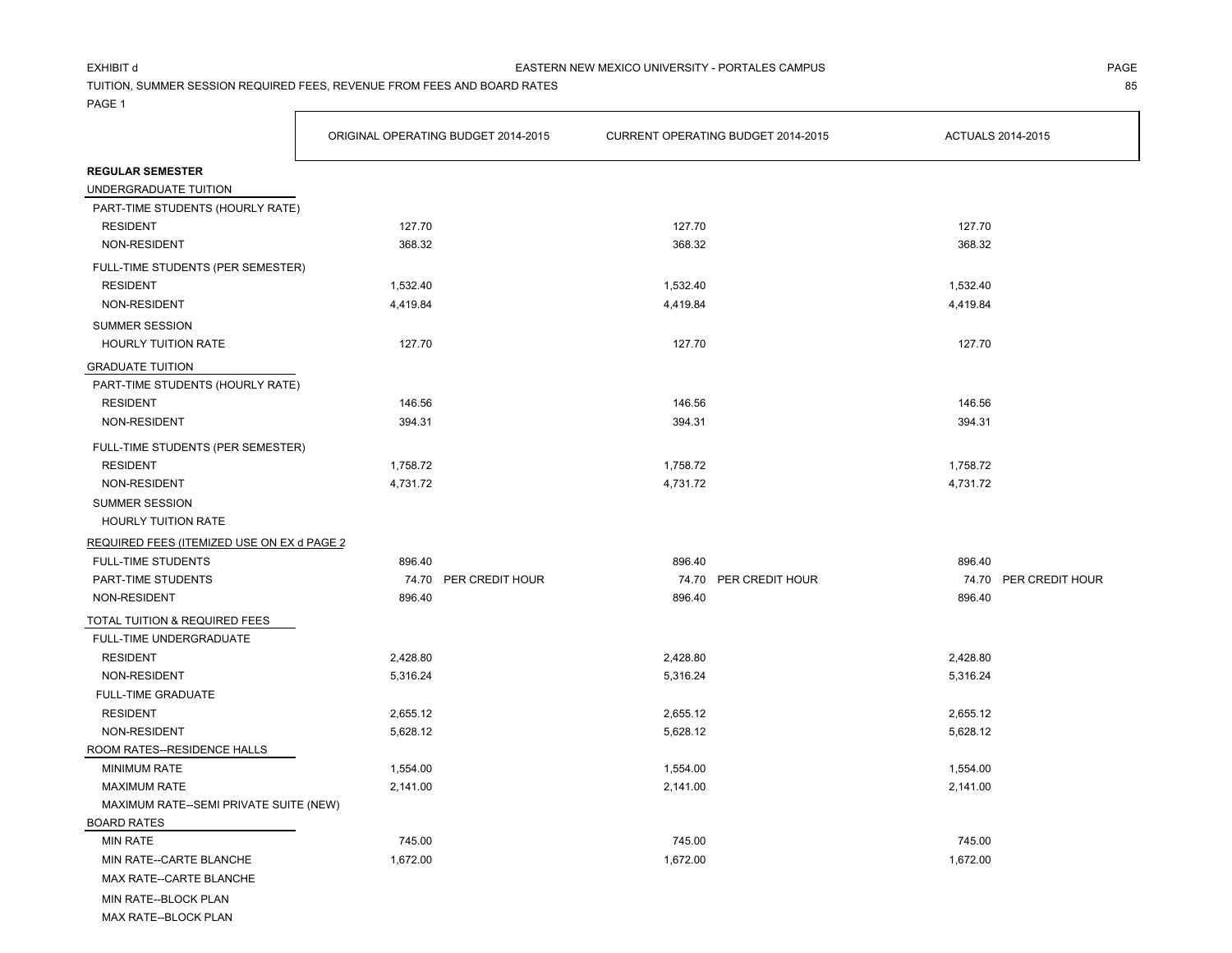#### EXHIBIT d

# REQUIRED FEES--ITEMIZED USESPAGE 2

ORIGINAL OPERATING BUDGET 2014-2015 CURRENT OPERATING BUDGET 2014-2015 ACTUALS 2014-2015

S and the contract of the contract of the contract of the contract of the contract of the contract of the contract of the contract of the contract of the contract of the contract of the contract of the contract of the cont

| DISTRIBUTION OF REQUIRED FEES |        |        |        |
|-------------------------------|--------|--------|--------|
| <b>BOARD OF ACTIVITIES</b>    | 18.73  | 18.73  | 18.73  |
| <b>TECHNOLOGY FEE</b>         | 35.00  | 35.00  | 35.00  |
| <b>HEALTH SERVICES</b>        | 34.99  | 34.99  | 34.99  |
| <b>ATHLETICS</b>              | 72.65  | 72.65  | 72.65  |
| <b>DEBT SERVICE</b>           | 162.37 | 162.37 | 162.37 |
| OTHER ACTIVITIES              | 572.66 | 532.70 | 532.70 |
| <b>STADIUM FEE</b>            |        | 39.96  | 39.96  |
| <b>TOTAL</b>                  | 896.40 | 896.40 | 896.40 |

#### ON-LINE REQUIRED FEES

GRADUATE (HOURLY) **10.00** per semester credit hour 10.00 per semester credit hour 10.00 per semester credit hour 10.00 per semester credit hour

UNDERGRADUATE (HOURLY) 10.00 per semester credit hour 10.00 per semester credit hour 10.00 per semester credit hour 10.00 per semester credit hour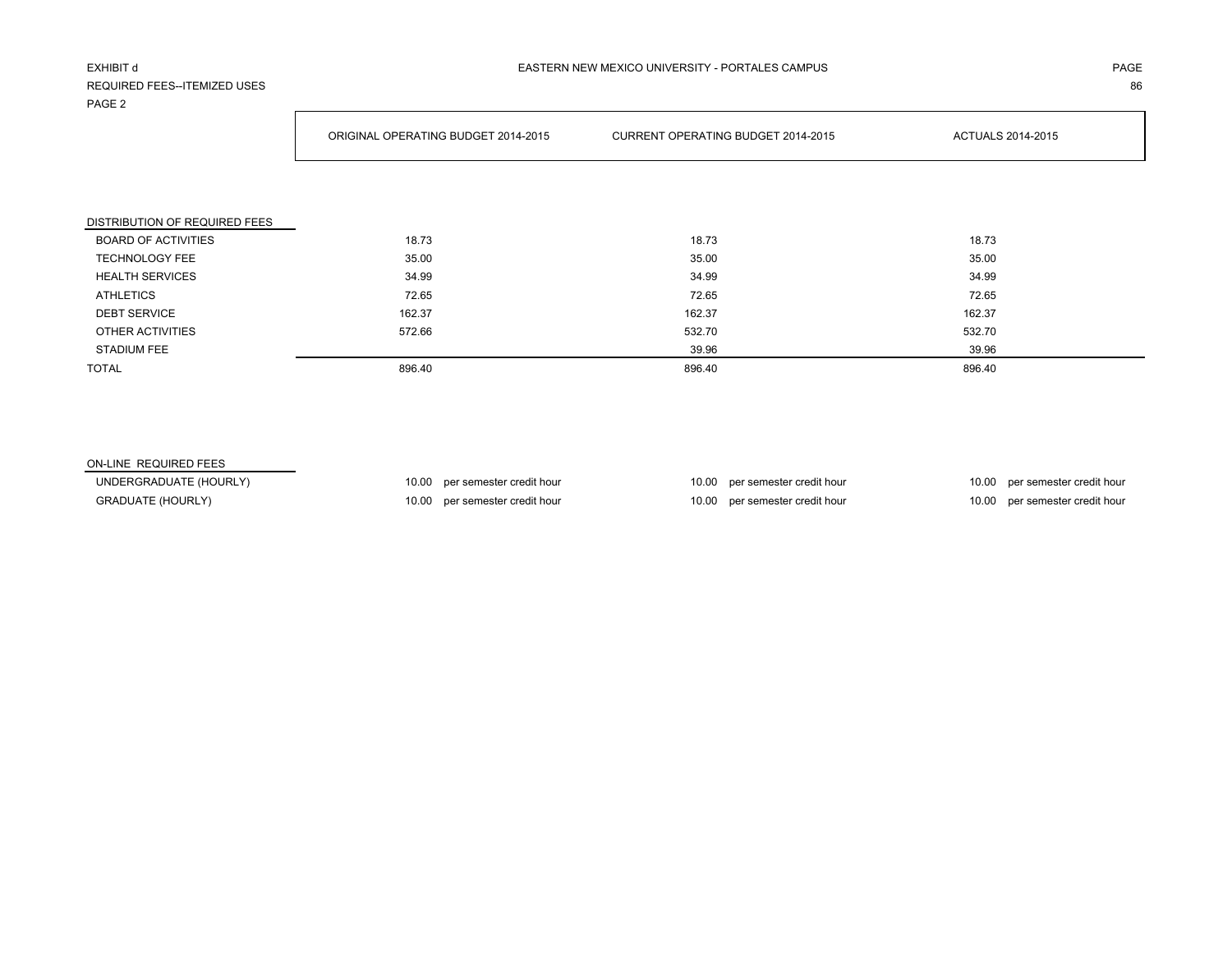# EXHIBIT e

#### SALARIES OF PRINCIPAL OFFICERSS and the contract of the contract of the contract of the contract of the contract of the contract of the contract of the contract of the contract of the contract of the contract of the contract of the contract of the cont

#### PAGEEASTERN NEW MEXICO UNIVERSITY - PORTALES CAMPUS

|                                                     |                    | CURRENT OPERATING BUDGET 2014-2015 | ACTUALS 2014-2015 |
|-----------------------------------------------------|--------------------|------------------------------------|-------------------|
| <b>POSITION</b>                                     | <b>NAME</b>        |                                    |                   |
| EXHIBIT 10                                          |                    |                                    |                   |
| DIRECTOR, EXTENDED LEARNING                         | <b>MAGUIRE</b>     | 104,571                            | 104,571           |
| <b>EXHIBIT 11</b>                                   |                    |                                    |                   |
| DIRECTOR, LIBRARY                                   | WALKER             | 85,308                             | 85,308            |
| DEAN, COLLEGE OF LIBERAL ARTS & SCIENCE             | <b>AYALA</b>       | 129,250                            | 129,250           |
| DEAN, COLLEGE OF BUSINESS                           | <b>BUZZARD</b>     | 129,158                            | 129,158           |
| DEAN, COLLEGE OF FINE ARTS                          | <b>KLINE</b>       | 126,899                            | 126,899           |
| DEAN, COLLEGE OF ED & TECHNOLOGY                    | JONES - GARCIA     | 123,991                            | 123,991           |
| DEAN, GRADUATE SCHOOL                               | <b>WEEMS</b>       | 110,449                            | 110,449           |
| ASST VP OF ACADEMIC AFFAIRS                         | <b>NEELY</b>       | 130,143                            | 130,143           |
| ASST VP OF ACADEMIC AFFAIRS--RESEARCH & DEVELOPMENT | <b>MONTGOMERY</b>  | 112,800                            | 112,800           |
|                                                     |                    |                                    |                   |
| <b>EXHIBIT 12</b>                                   |                    |                                    |                   |
| DIRECTOR, FINANCIAL AID                             | SMALL              | 69,960                             | 69,960            |
| DIRECTOR, REGISTRAR                                 | <b>BAKER-EVANS</b> | 72,058                             | 72,058            |
| DIRECTOR, ADMISSIONS                                | <b>SPITZ</b>       | 69,960                             | 69,960            |
| <b>EXHIBIT 13</b>                                   |                    |                                    |                   |
| <b>PRESIDENT</b>                                    | <b>GAMBLE</b>      | 213,783                            | 213,783           |
| VICE PRESIDENT, BUSINESS AFFAIRS                    | <b>SMART</b>       | 149,340                            | 149,340           |
| <b>CONTROLLER</b>                                   | <b>FLETCHER</b>    | 93,452                             | 93,452            |
| VICE PRESIDENT, ACADEMIC AFFAIRS                    | <b>LAURENZ</b>     | 167,438                            | 167,438           |
| VICE PRESIDENT, STUDENT AFFAIRS                     | LONG               | 125,000                            | 125,000           |
| VICE PRESIDENT OF TECHNOLOGY, CIO                   | <b>ELSWICK</b>     | 133,000                            | 133,000           |
| EXECUTIVE DIR, PLANNING AND ANALYSIS                | CALDWELL           | 101,716                            | 101,716           |
| DIRECTOR, DEVELOPMENT                               | <b>BARTL</b>       | 76,263                             | 76,263            |
| <b>EXHIBIT 14</b>                                   |                    |                                    |                   |
| DIRECTOR, PHYSICAL PLANT                            | <b>FARES</b>       | 103,558                            | 103,558           |
|                                                     |                    |                                    |                   |
| <b>EXHIBIT 17</b>                                   |                    |                                    |                   |
| DIRECTOR, PUBLIC BROADCASTING                       | <b>RYAN</b>        | 96,395                             | 96,395            |
| <b>EXHIBIT 18</b>                                   |                    |                                    |                   |
| <b>EXHIBIT 21</b>                                   |                    |                                    |                   |
| DIRECTOR, ATHLETICS                                 | <b>GEISER</b>      | 96,110                             | 96,110            |
| COACH, FOOTBALL                                     | <b>LYNN</b>        | 91,667                             | 91,667            |
| COACH, BASKETBALL - MEN'S                           | CARTER             | 73,950                             | 73,950            |
| COACH, BASKETBALL - WOMEN'S                         | <b>PROCK</b>       | 65,675                             | 65,675            |

 $\mathbf{r}$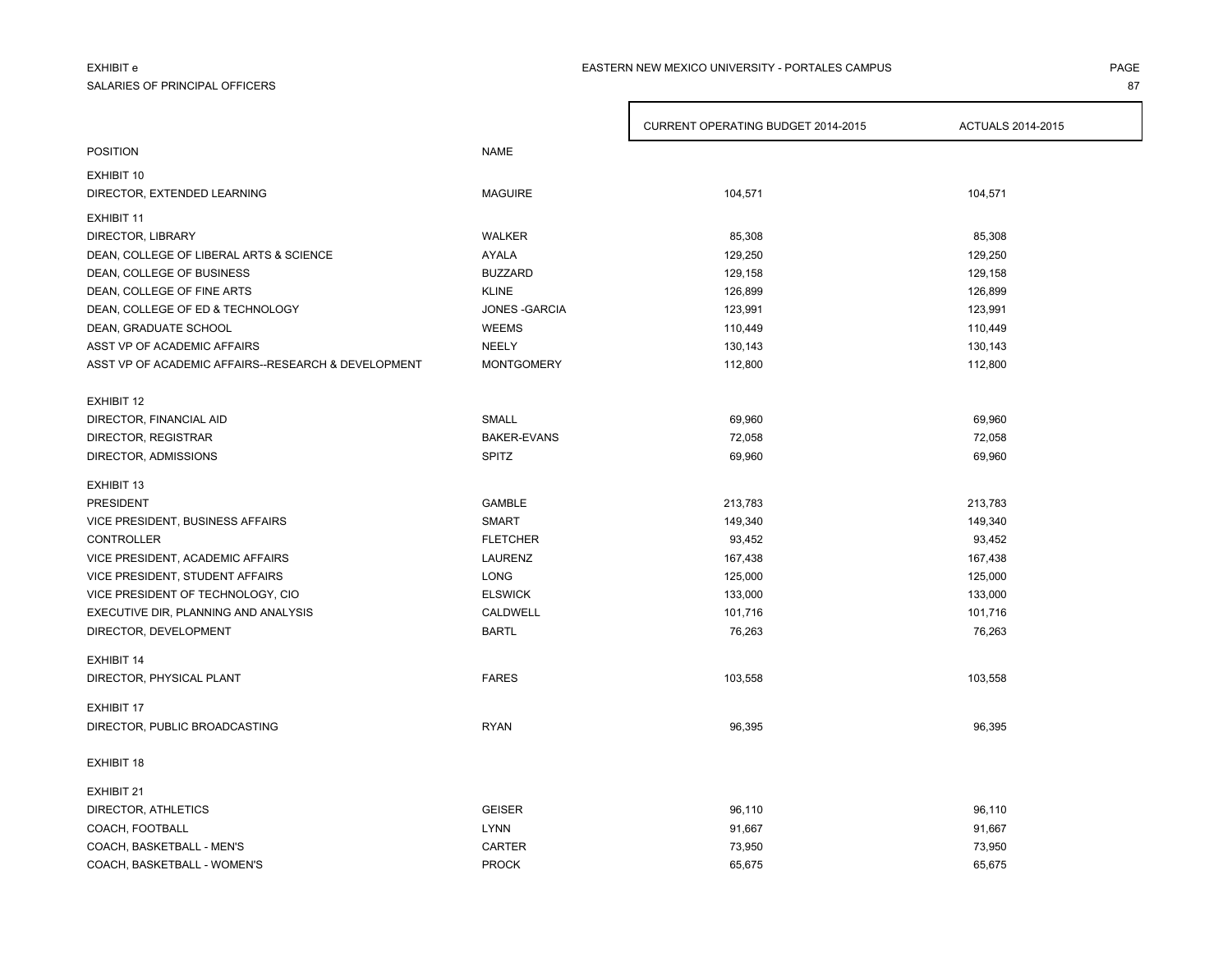| <b>FXHIBIT f</b>           |
|----------------------------|
| PERKINS STUDENT LOAN FUNDS |
| (NDSL)                     |

| <u></u>             |                                     |                                    |                          |  |  |
|---------------------|-------------------------------------|------------------------------------|--------------------------|--|--|
|                     | ORIGINAL OPERATING BUDGET 2014-2015 | CURRENT OPERATING BUDGET 2014-2015 | <b>ACTUALS 2014-2015</b> |  |  |
|                     |                                     |                                    |                          |  |  |
| FEDERAL GRANT       |                                     |                                    |                          |  |  |
| TRANSFER FROM I & G |                                     |                                    |                          |  |  |